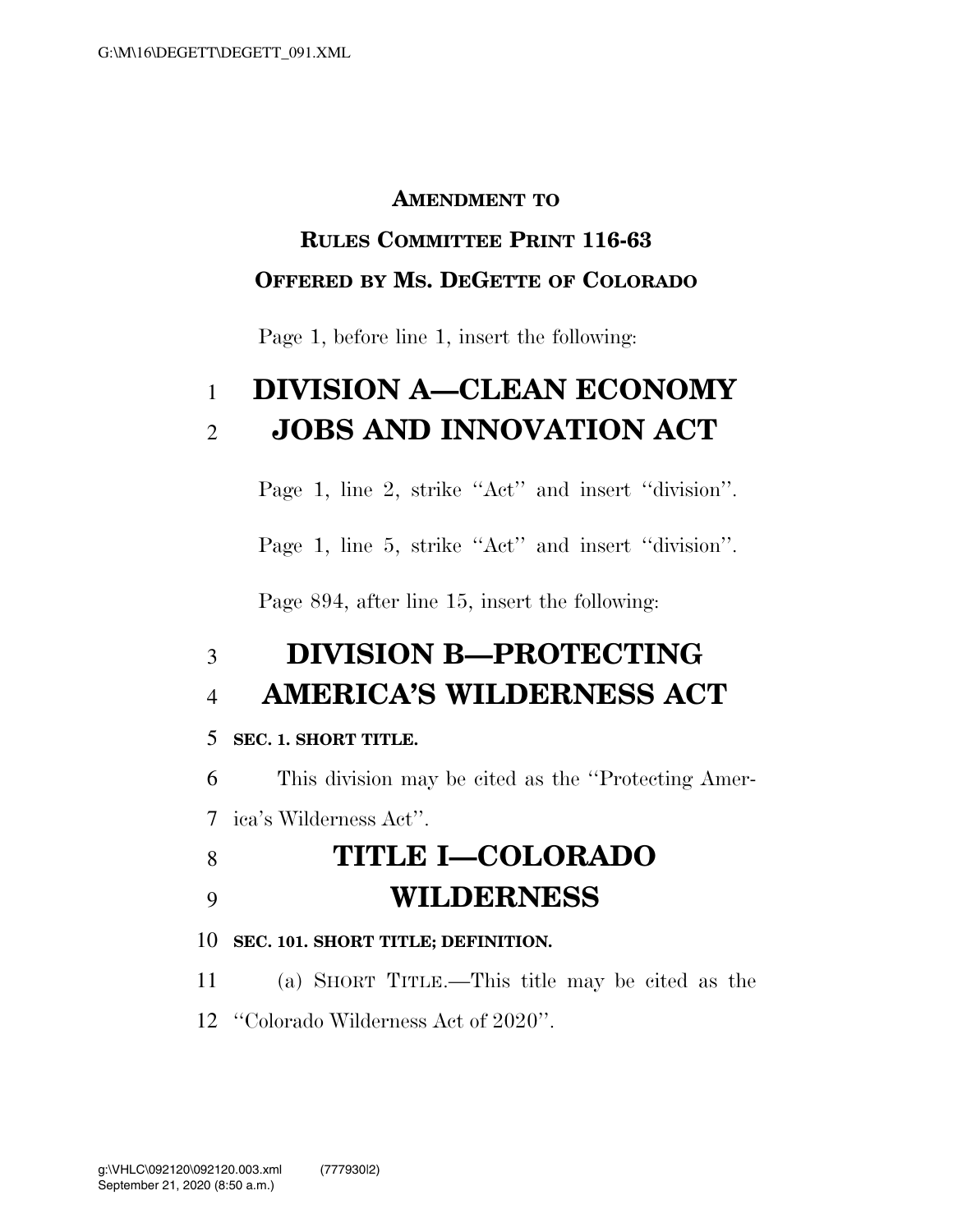(b) SECRETARY DEFINED.—As used in this title, the term ''Secretary'' means the Secretary of the Interior or the Secretary of Agriculture, as appropriate.

#### **SEC. 102. ADDITIONS TO NATIONAL WILDERNESS PRESER-**

 **VATION SYSTEM IN THE STATE OF COLO-RADO.** 

 (a) ADDITIONS.—Section 2(a) of the Colorado Wil- derness Act of 1993 (Public Law 103–77; 107 Stat. 756; 16 U.S.C. 1132 note) is amended by adding at the end the following paragraphs:

11 ''(23) Certain lands managed by the Colorado River Valley Field Office of the Bureau of Land Management, which comprise approximately 316 acres, as generally depicted on a map titled 'Maroon Bells Addition Proposed Wilderness', dated July 20, 2018, which is hereby incorporated in and shall be deemed to be a part of the Maroon Bells-Snowmass Wilderness Area designated by Public Law 88–577.  $\frac{1}{24}$  Certain lands managed by the Gunnison Field Office of the Bureau of Land Management, which comprise approximately 38,217 acres, as gen- erally depicted on a map titled 'Redcloud & Handies Peak Proposed Wilderness', dated October 9, 2019, which shall be known as the Redcloud Peak Wilder-ness.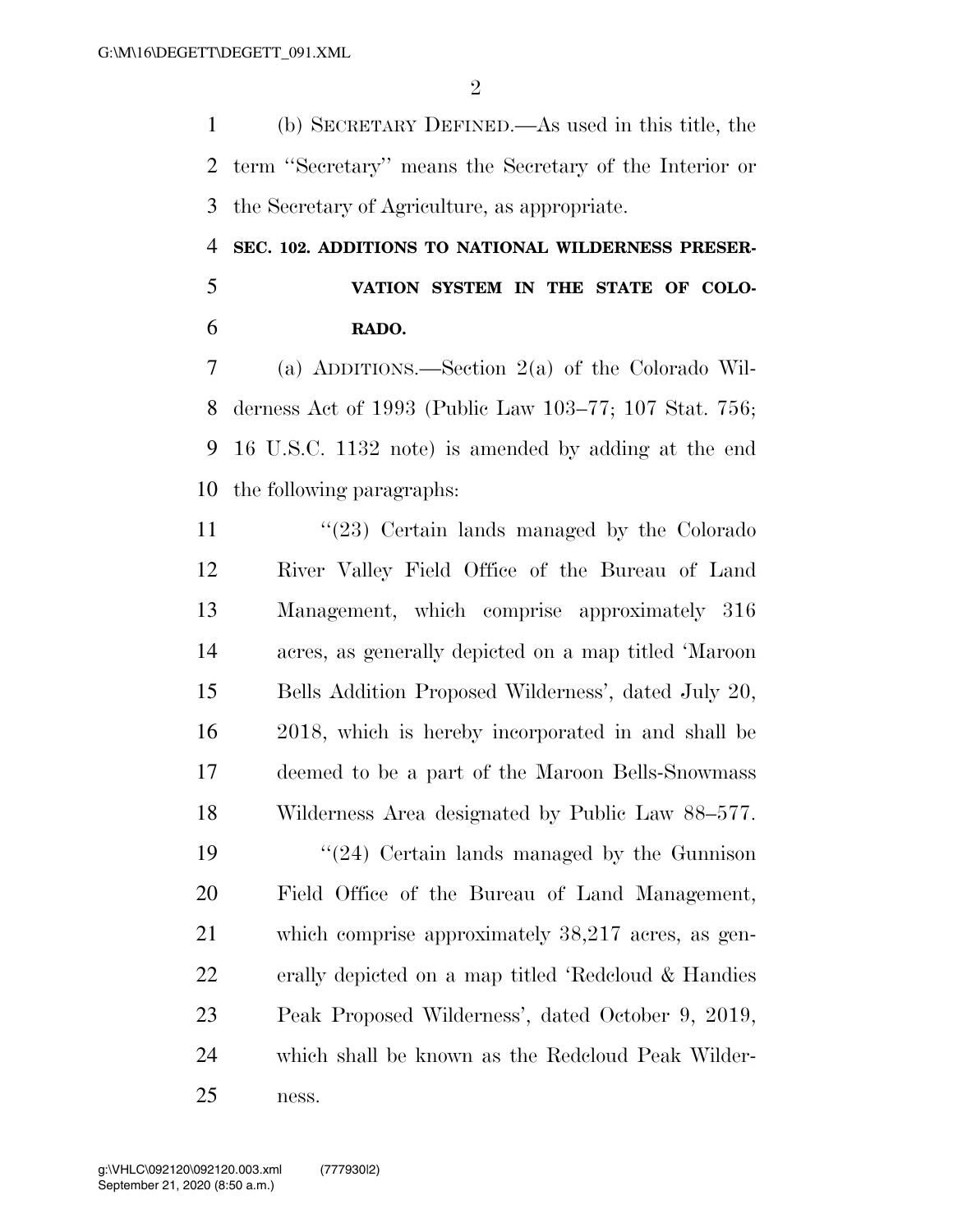1 ''(25) Certain lands managed by the Gunnison Field Office of the Bureau of Land Management or located in the Grand Mesa, Uncompahgre, and Gun- nison National Forests, which comprise approxi- mately 26,734 acres, as generally depicted on a map titled 'Redcloud & Handies Peak Proposed Wilder- ness', dated October 9, 2019, which shall be known as the Handies Peak Wilderness.

 ''(26) Certain lands managed by the Royal Gorge Field Office of the Bureau of Land Manage- ment, which comprise approximately 16,481 acres, as generally depicted on a map titled 'Table Moun- tain & McIntyre Hills Proposed Wilderness', dated November 7, 2019, which shall be known as the McIntyre Hills Wilderness.

 ''(27) Certain lands managed by the Colorado River Valley Field Office of the Bureau of Land Management, which comprise approximately 10,282 acres, as generally depicted on a map titled 'Grand Hogback Proposed Wilderness', dated October 16, 2019, which shall be known as the Grand Hogback Wilderness.

23 ''(28) Certain lands managed by the Grand Junction Field Office of the Bureau of Land Man-agement, which comprise approximately 25,624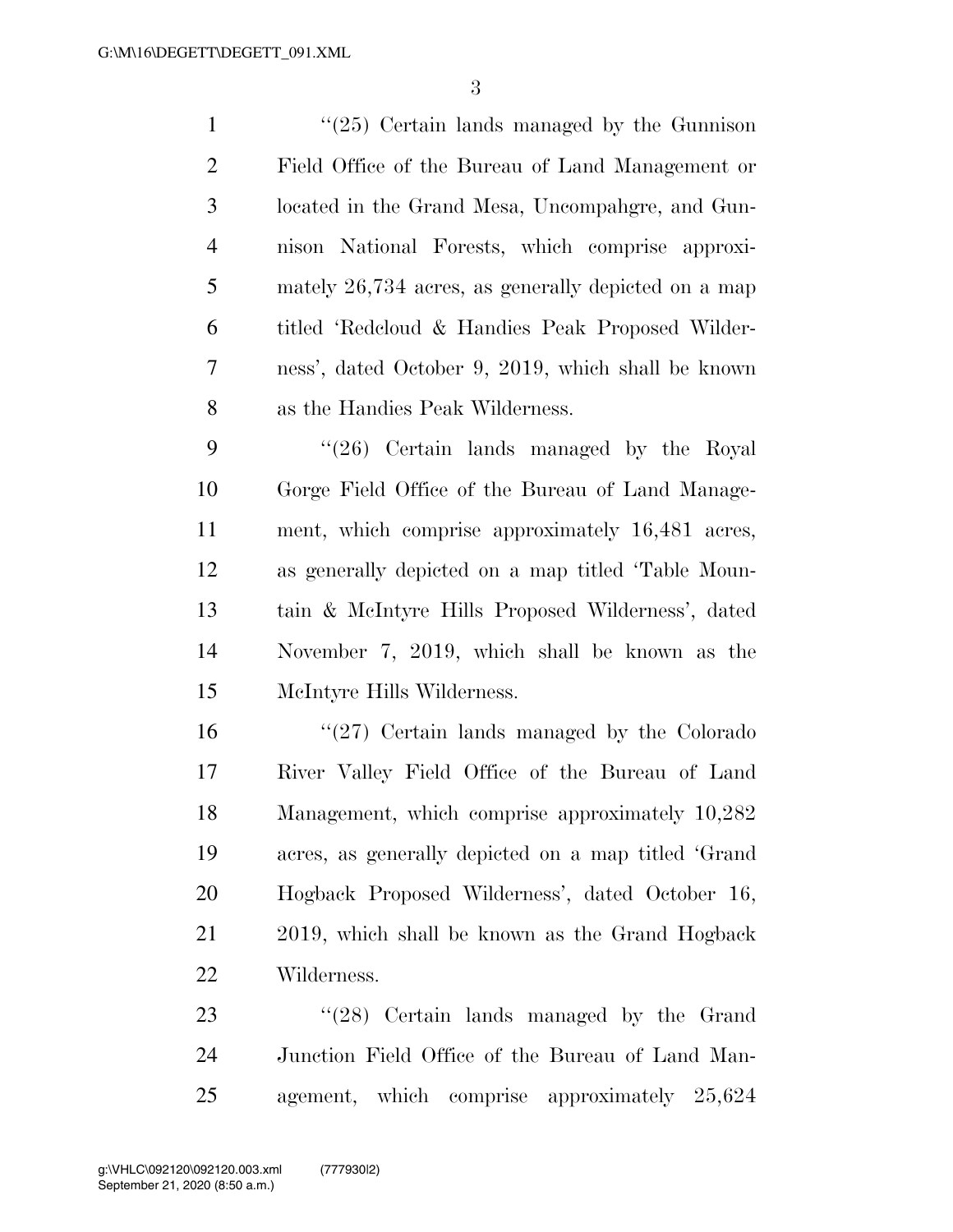acres, as generally depicted on a map titled 'Demaree Canyon Proposed Wilderness', dated Octo- ber 9, 2019, which shall be known as the Demaree Canyon Wilderness.

 ''(29) Certain lands managed by the Grand Junction Field Office of the Bureau of Land Man- agement, which comprise approximately 28,279 acres, as generally depicted on a map titled 'Little Books Cliff Proposed Wilderness', dated October 9, 2019, which shall be known as the Little Bookcliffs Wilderness.

 ''(30) Certain lands managed by the Colorado River Valley Field Office of the Bureau of Land Management, which comprise approximately 14,886 acres, as generally depicted on a map titled 'Bull Gulch & Castle Peak Proposed Wilderness', dated January 29, 2020, which shall be known as the Bull Gulch Wilderness.

19 ''(31) Certain lands managed by the Colorado River Valley Field Office of the Bureau of Land Management, which comprise approximately 12,016 acres, as generally depicted on a map titled 'Bull Gulch & Castle Peak Proposed Wilderness Areas', dated January 29, 2020, which shall be known as the Castle Peak Wilderness.''.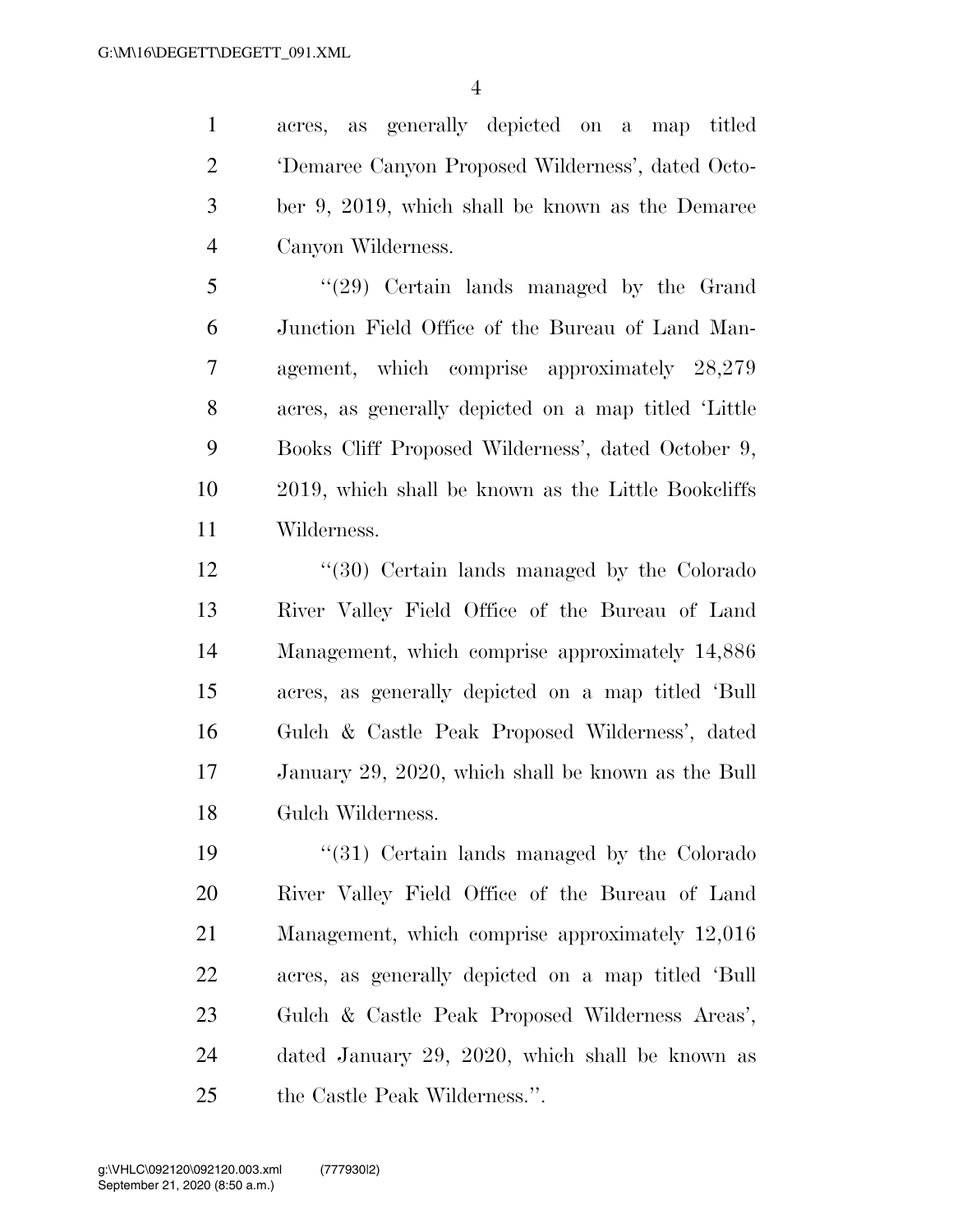(b) FURTHER ADDITIONS.—The following lands in the State of Colorado administered by the Bureau of Land Management or the United States Forest Service are here- by designated as wilderness and, therefore, as components of the National Wilderness Preservation System:

 (1) Certain lands managed by the Colorado River Valley Field Office of the Bureau of Land Management or located in the White River National Forest, which comprise approximately 19,240 acres, as generally depicted on a map titled ''Assignation Ridge Proposed Wilderness'', dated November 12, 2019, which shall be known as the Assignation Ridge Wilderness.

 (2) Certain lands managed by the Royal Gorge Field Office of the Bureau of Land Management or located in the Pike and San Isabel National Forests, which comprise approximately 23,116 acres, as gen- erally depicted on a map titled ''Badger Creek Pro- posed Wilderness'', dated November 7, 2019, which shall be known as the Badger Creek Wilderness.

 (3) Certain lands managed by the Royal Gorge Field Office of the Bureau of Land Management or located in the Pike and San Isabel National Forests, which comprise approximately 35,251 acres, as gen-erally depicted on a map titled ''Beaver Creek Pro-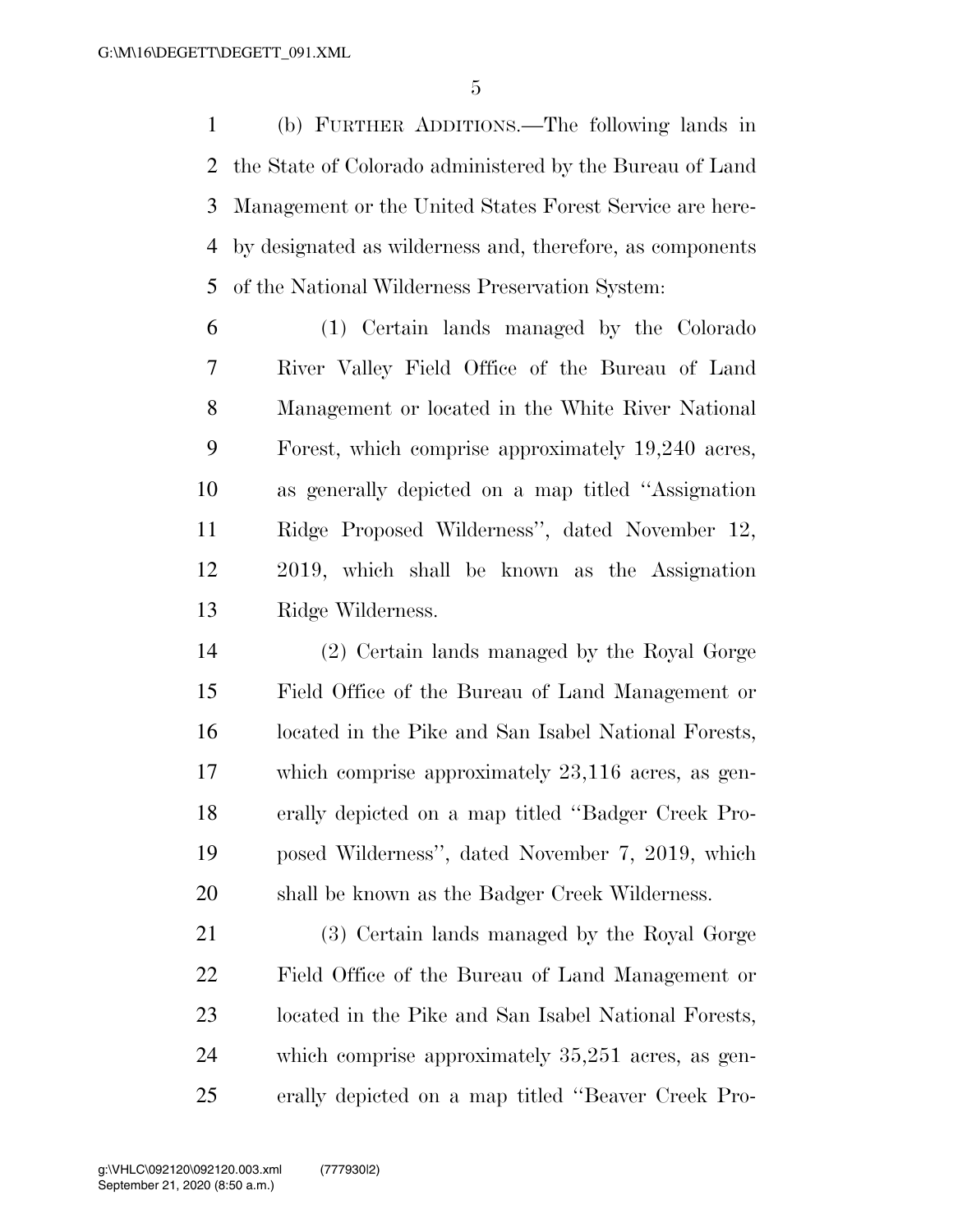posed Wilderness'', dated November 7, 2019, which shall be known as the Beaver Creek Wilderness.

 (4) Certain lands managed by the Royal Gorge Field Office of the Bureau of Land Management or the Bureau of Reclamation or located in the Pike and San Isabel National Forests, which comprise ap- proximately 32,884 acres, as generally depicted on a map titled ''Grape Creek Proposed Wilderness'', dated November 7, 2019, which shall be known as the Grape Creek Wilderness.

 (5) Certain lands managed by the Grand Junc- tion Field Office of the Bureau of Land Manage- ment, which comprise approximately 13,351 acres, as generally depicted on a map titled ''North & South Bangs Canyon Proposed Wilderness'', dated October 9, 2019, which shall be known as the North Bangs Canyon Wilderness.

 (6) Certain lands managed by the Grand Junc- tion Field Office of the Bureau of Land Manage- ment, which comprise approximately 5,144 acres, as generally depicted on a map titled ''North & South Bangs Canyon Proposed Wilderness'', dated October 9, 2019, which shall be known as the South Bangs Canyon Wilderness.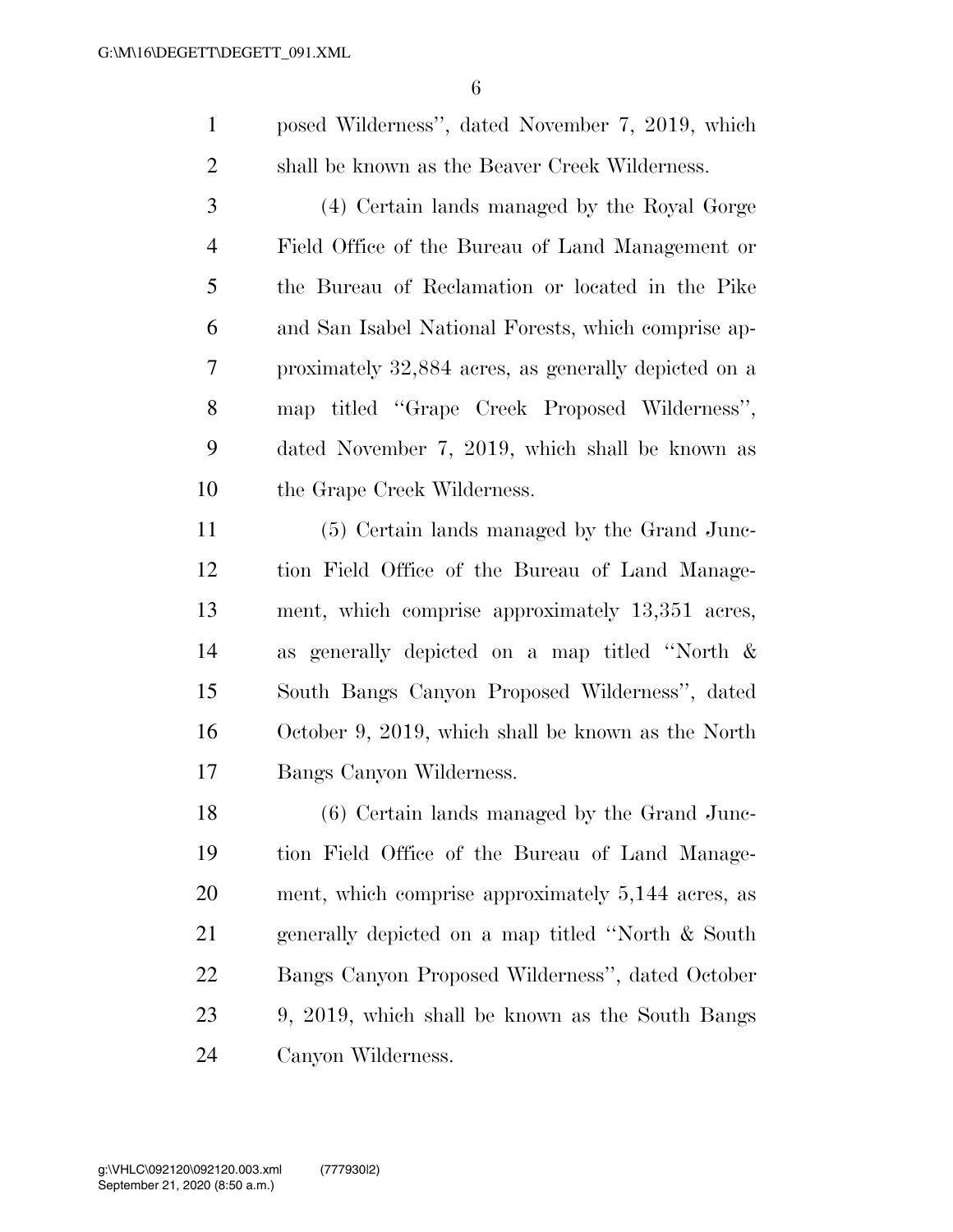(7) Certain lands managed by the Grand Junc- tion Field Office of the Bureau of Land Manage- ment, which comprise approximately 26,624 acres, as generally depicted on a map titled ''Unaweep & Palisade Proposed Wilderness'', dated October 9, 2019, which shall be known as The Palisade Wilder-ness.

 (8) Certain lands managed by the Grand Junc- tion Field Office of the Bureau of Land Manage- ment or located in the Grand Mesa, Uncompaghre, and Gunnison National Forests, which comprise ap- proximately 19,776 acres, as generally depicted on a map titled ''Unaweep & Palisade Proposed Wilder- ness'', dated October 9, 2019, which shall be known as the Unaweep Wilderness.

 (9) Certain lands managed by the Grand Junc- tion Field Office of the Bureau of Land Manage- ment and Uncompaghre Field Office of the Bureau of Land Management and in the Manti-LaSal Na- tional Forest, which comprise approximately 37,637 acres, as generally depicted on a map titled ''Sewemup Mesa Proposed Wilderness'', dated No- vember 7, 2019, which shall be known as the Sewemup Mesa Wilderness.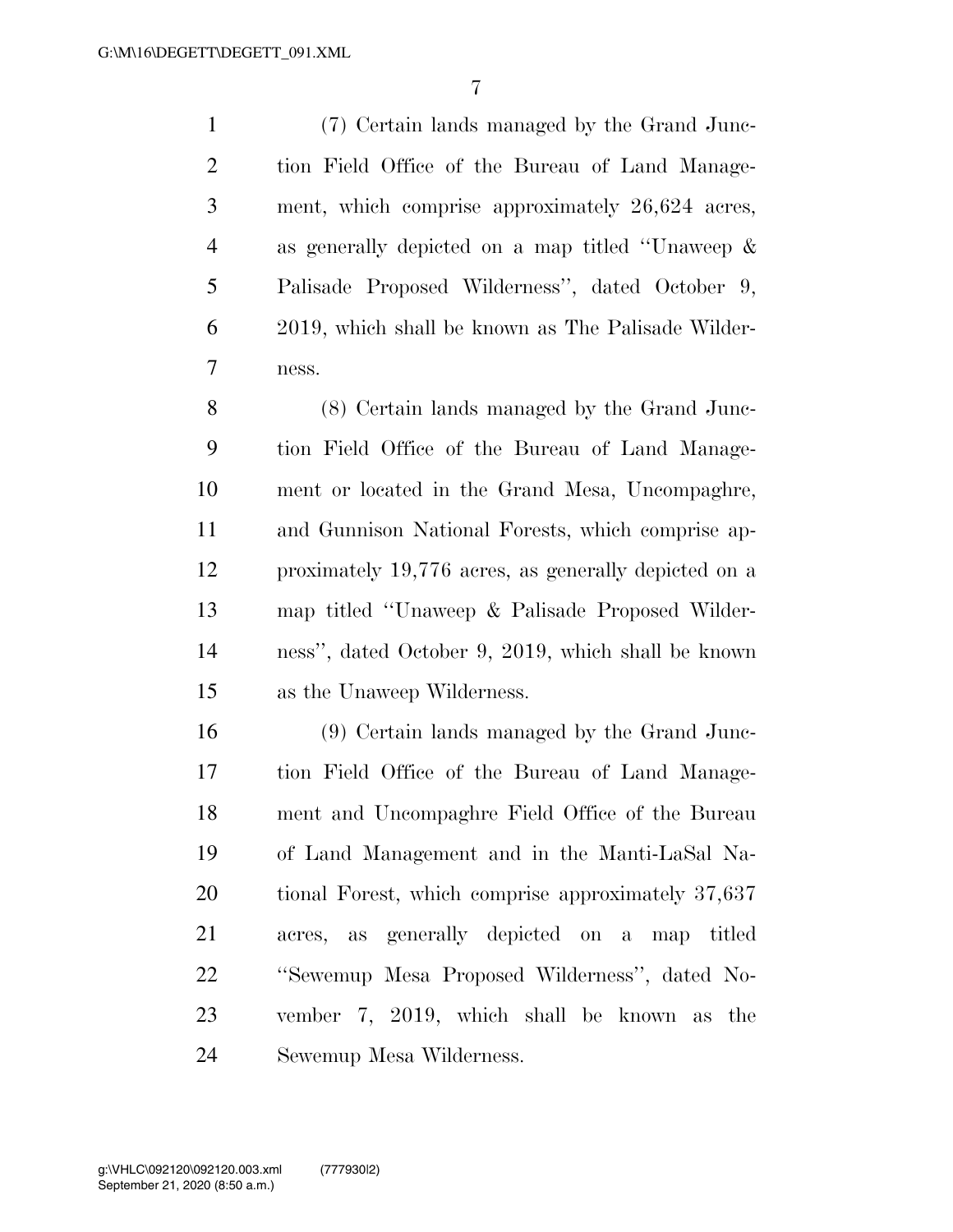(10) Certain lands managed by the Kremmling Field Office of the Bureau of Land Management, which comprise approximately 31 acres, as generally depicted on a map titled ''Platte River Addition Pro- posed Wilderness'', dated July 20, 2018, and which are hereby incorporated in and shall be deemed to be part of the Platte River Wilderness designated by Public Law 98–550.

 (11) Certain lands managed by the Uncompahgre Field Office of the Bureau of Land Management, which comprise approximately 17,587 acres, as generally depicted on a map titled ''Roubideau Proposed Wilderness'', dated October 9, 2019, which shall be known as the Roubideau Wil-derness.

 (12) Certain lands managed by the Uncompahgre Field Office of the Bureau of Land Management or located in the Grand Mesa, Uncompaghre, and Gunnison National Forests, which comprise approximately 12,102 acres, as gen- erally depicted on a map titled ''Norwood Canyon Proposed Wilderness'', dated November 7, 2019, which shall be known as the Norwood Canyon Wil-derness.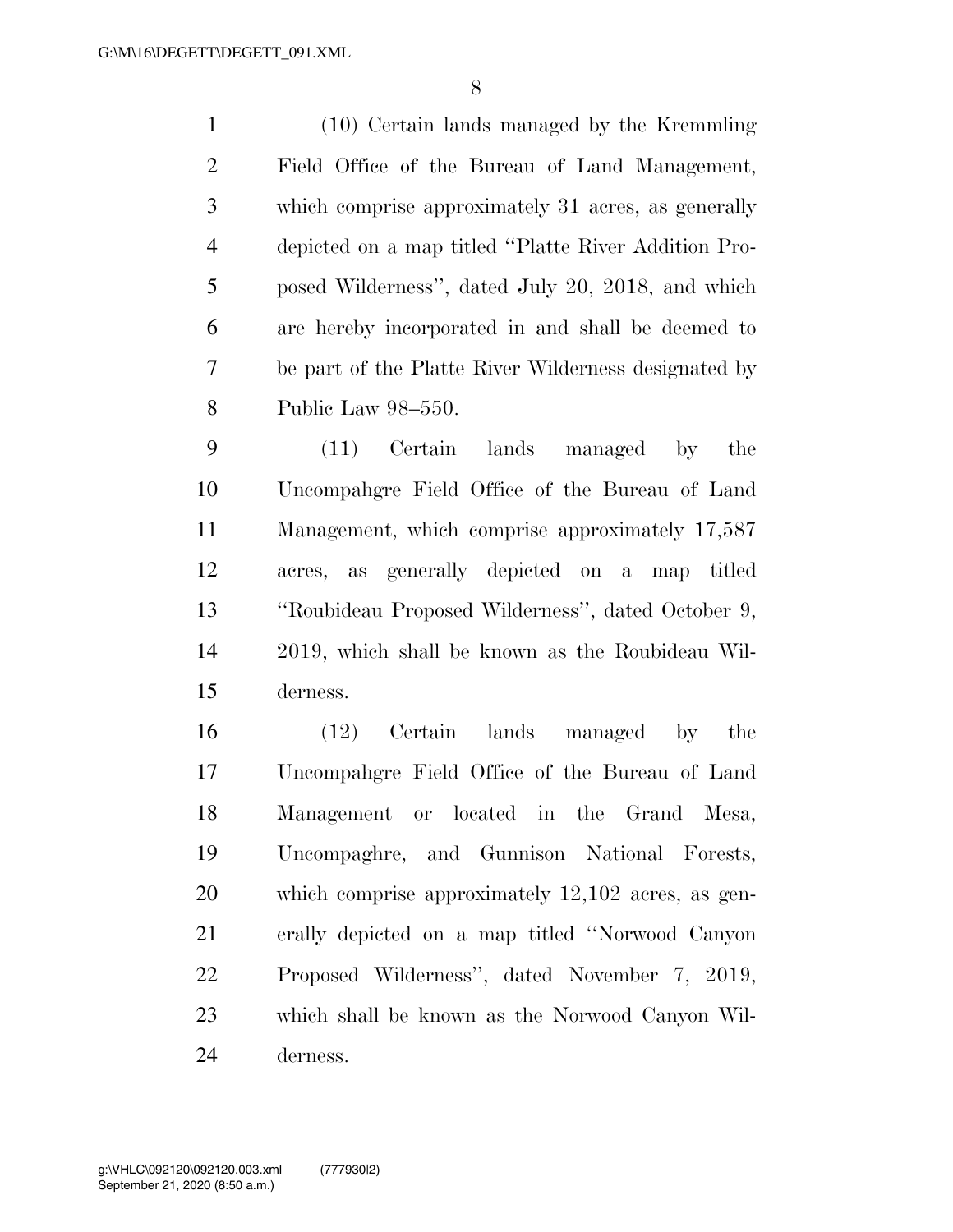(13) Certain lands managed by the Tres Rios Field Office of the Bureau of Land Management, which comprise approximately 24,475 acres, as gen- erally depicted on a map titled ''Papoose & Cross Canyon Proposed Wilderness'', and dated January 29, 2020, which shall be known as the Cross Canyon Wilderness.

 (14) Certain lands managed by the Tres Rios Field Office of the Bureau of Land Management, which comprise approximately 21,220 acres, as gen- erally depicted on a map titled ''McKenna Peak Pro- posed Wilderness'', dated October 16, 2019, which shall be known as the McKenna Peak Wilderness.

 (15) Certain lands managed by the Tres Rios Field Office of the Bureau of Land Management, which comprise approximately 14,270 acres, as gen- erally depicted on a map titled ''Weber-Menefee Mountain Proposed Wilderness'', dated October 9, 2019, which shall be known as the Weber-Menefee Mountain Wilderness.

21 (16) Certain lands managed by the Uncompahgre and Tres Rios Field Offices of the Bureau of Land Management or the Bureau of Rec- lamation, which comprise approximately 33,351 acres, as generally depicted on a map titled ''Dolores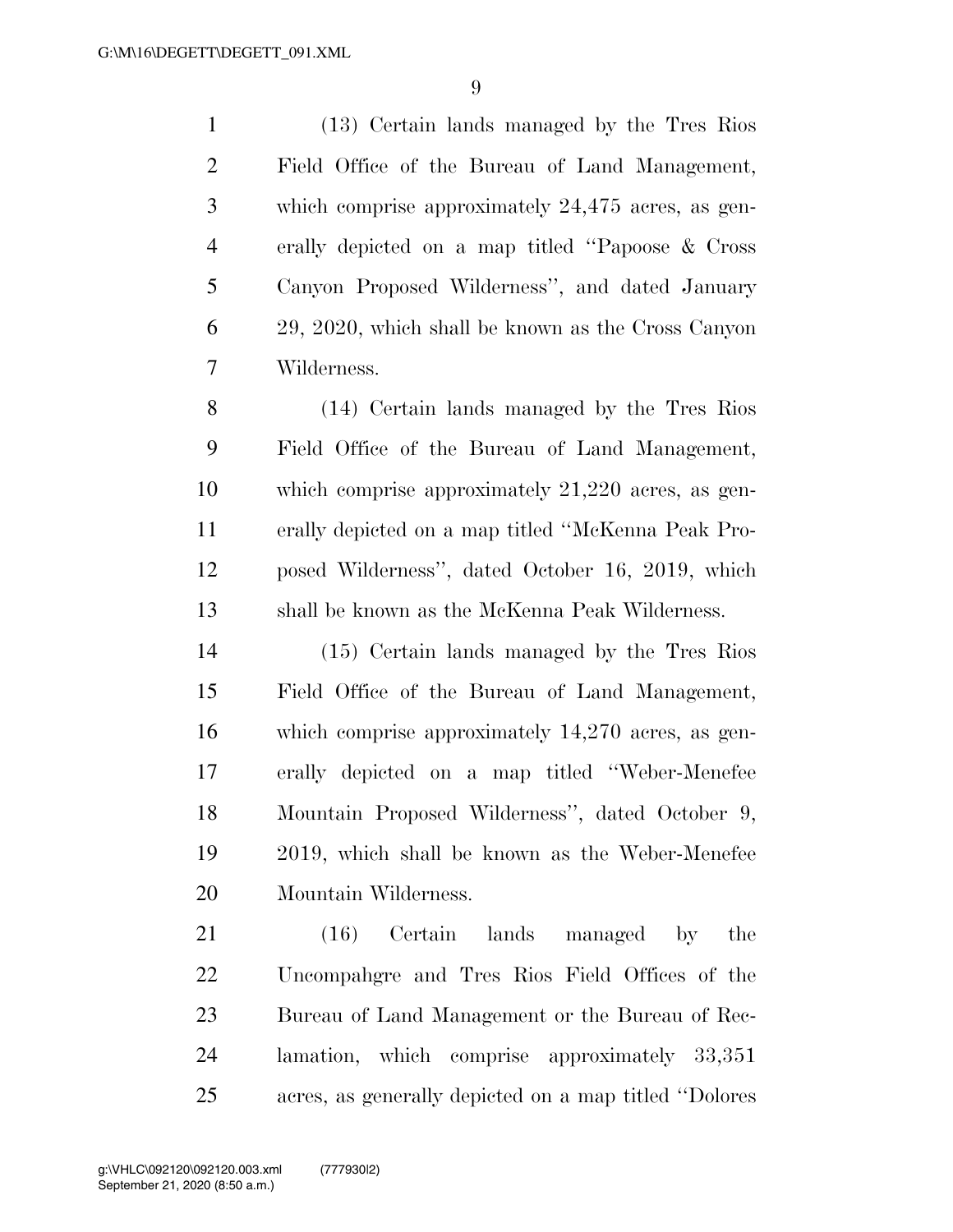River Canyon Proposed Wilderness'', dated Novem- ber 7, 2019, which shall be known as the Dolores River Canyon Wilderness.

 (17) Certain lands managed by the Royal Gorge Field Office of the Bureau of Land Management or located in the Pike and San Isabel National Forests, which comprise approximately 17,922 acres, as gen- erally depicted on a map titled ''Browns Canyon Proposed Wilderness'', dated October 9, 2019, which shall be known as the Browns Canyon Wilderness.

 (18) Certain lands managed by the San Luis Field Office of the Bureau of Land Management, which comprise approximately 10,527 acres, as gen- erally depicted on a map titled ''San Luis Hills Pro- posed Wilderness'', dated October 9, 2019 which shall be known as the San Luis Hills Wilderness.

 (19) Certain lands managed by the Royal Gorge Field Office of the Bureau of Land Management, which comprise approximately 23,559 acres, as gen- erally depicted on a map titled ''Table Mountain & McIntyre Hills Proposed Wilderness'', dated Novem- ber 7, 2019, which shall be known as the Table Mountain Wilderness.

 (20) Certain lands managed by the Tres Rios Field Office of the Bureau of Land Management or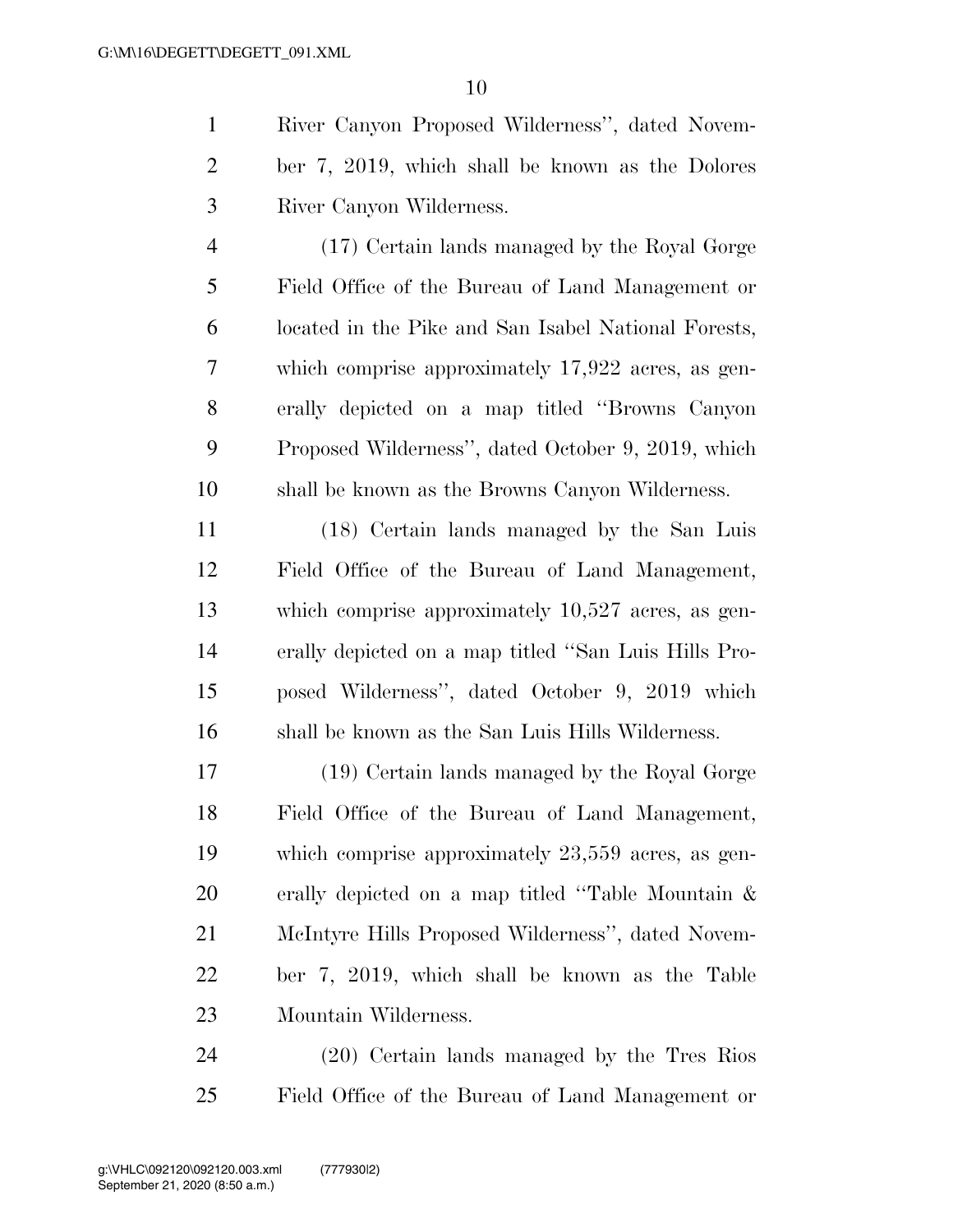located in the San Juan National Forest, which comprise approximately 10,844 acres, as generally depicted on a map titled ''North & South Ponderosa Gorge Proposed Wilderness'', and dated January 31, 2020, which shall be known as the North Ponderosa Gorge Wilderness.

 (21) Certain lands managed by the Tres Rios Field Office of the Bureau of Land Management or located in the San Juan National Forest, which comprise approximately 12,393 acres, as generally depicted on a map titled ''North & South Ponderosa Gorge Proposed Wilderness'', and dated January 31, 2020 which shall be known as the South Ponderosa Gorge Wilderness.

 (22) Certain lands managed by the Little Snake Field Office of the Bureau of Land Management which comprise approximately 33,168 acres, as gen- erally depicted on a map titled ''Diamond Breaks Proposed Wilderness'', and dated January 31, 2020 which shall be known as the Diamond Breaks Wil-derness.

 (23) Certain lands managed by the Tres Rios Field Office of the Bureau of Land Management which comprises approximately 4,782 acres, as gen-erally depicted on the map titled ''Papoose & Cross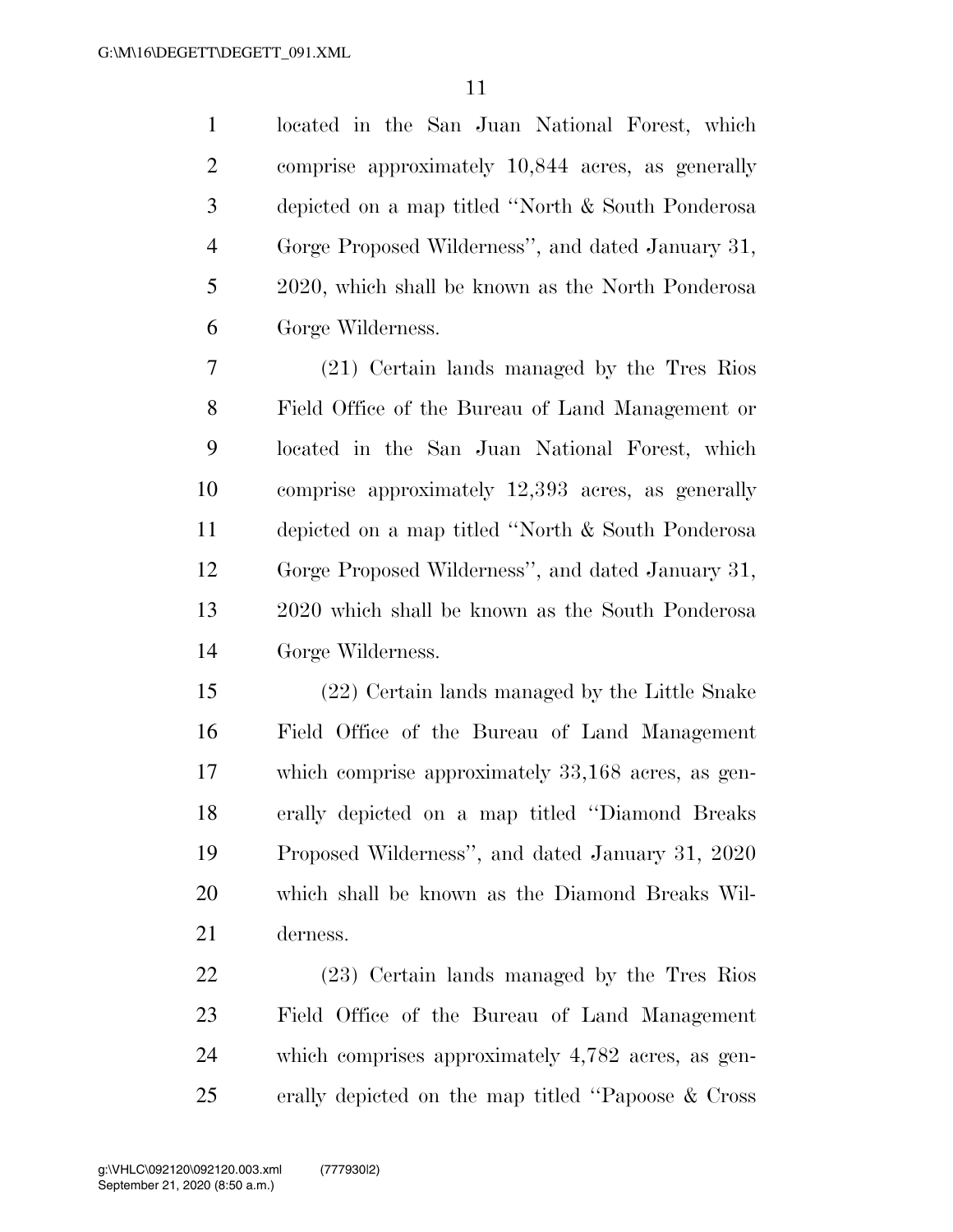Canyon Proposed Wilderness' ''', and dated January 29, 2020 which shall be known as the Papoose Can-yon Wilderness.

 (c) WEST ELK ADDITION.—Certain lands in the State of Colorado administered by the Gunnison Field Of- fice of the Bureau of Land Management, the United States National Park Service, and the Bureau of Reclama- tion, which comprise approximately 6,695 acres, as gen- erally depicted on a map titled ''West Elk Addition Pro- posed Wilderness'', dated October 9, 2019, are hereby des- ignated as wilderness and, therefore, as components of the National Wilderness Preservation System and are hereby incorporated in and shall be deemed to be a part of the West Elk Wilderness designated by Public Law 88–577. The boundary adjacent to Blue Mesa Reservoir shall be 50 feet landward from the water's edge, and shall change according to the water level.

 (d) MAPS AND DESCRIPTIONS.—As soon as prac- ticable after the date of enactment of the Act, the Sec- retary shall file a map and a boundary description of each area designated as wilderness by this section with the Committee on Natural Resources of the House of Rep- resentatives and the Committee on Energy and Natural Resources of the Senate. Each map and boundary descrip-tion shall have the same force and effect as if included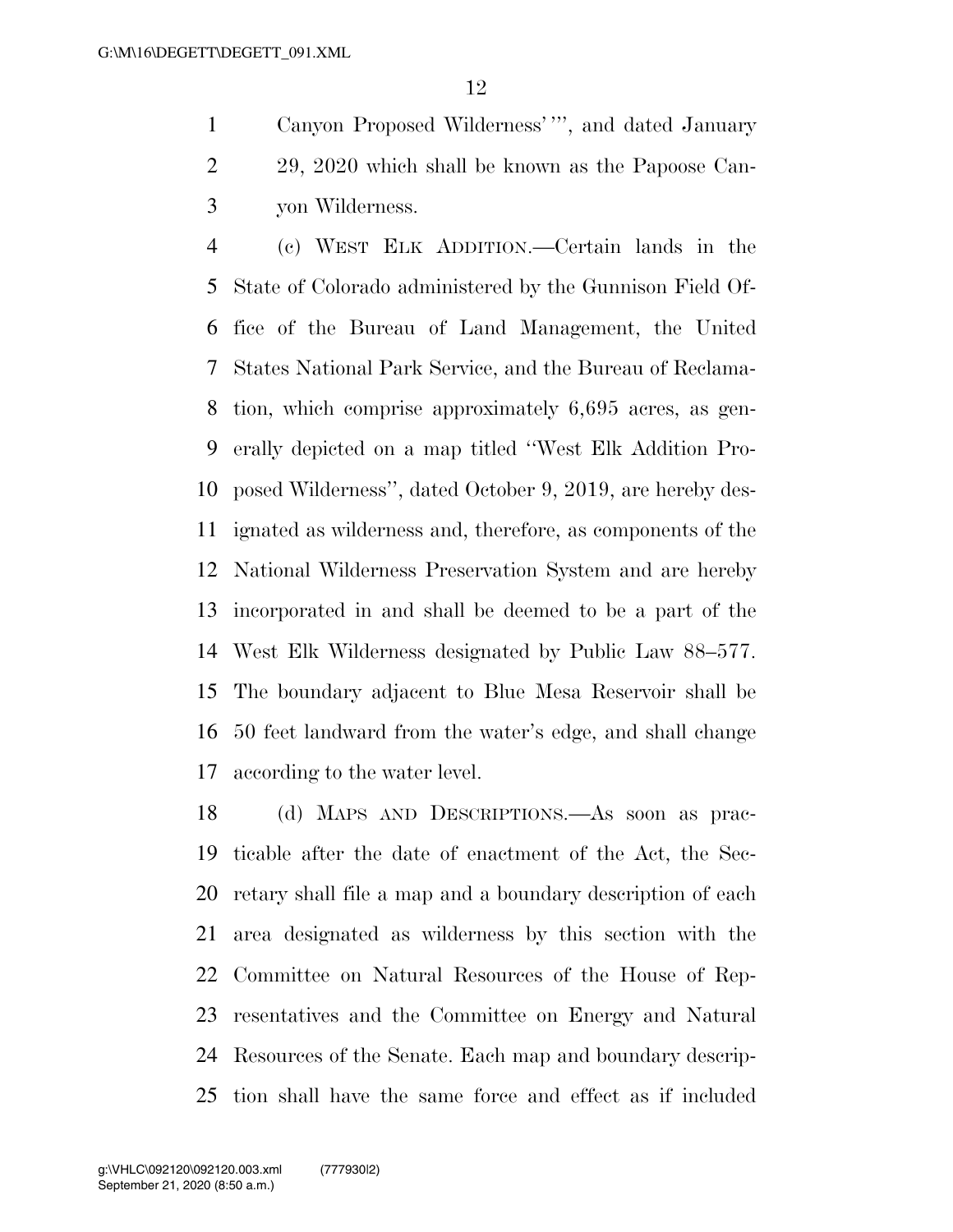in this title, except that the Secretary may correct clerical and typographical errors in the map or boundary descrip- tion. The maps and boundary descriptions shall be on file and available for public inspection in the Office of the Di- rector of the Bureau of Land Management, Department of the Interior, and in the Office of the Chief of the Forest Service, Department of Agriculture, as appropriate.

 (e) STATE AND PRIVATE LANDS.—Lands within the exterior boundaries of any wilderness area designated under this section that are owned by a private entity or by the State of Colorado, including lands administered by the Colorado State Land Board, shall be included within such wilderness area if such lands are acquired by the United States. Such lands may be acquired by the United States only as provided in the Wilderness Act (16 U.S.C. 1131 et seq.).

#### **SEC. 103. ADMINISTRATIVE PROVISIONS.**

 (a) IN GENERAL.—Subject to valid existing rights, lands designated as wilderness by this title shall be man- aged by the Secretary in accordance with the Wilderness Act (16 U.S.C. 1131 et seq.) and this title, except that, with respect to any wilderness areas designated by this title, any reference in the Wilderness Act to the effective date of the Wilderness Act shall be deemed to be a ref-erence to the date of enactment of this Act.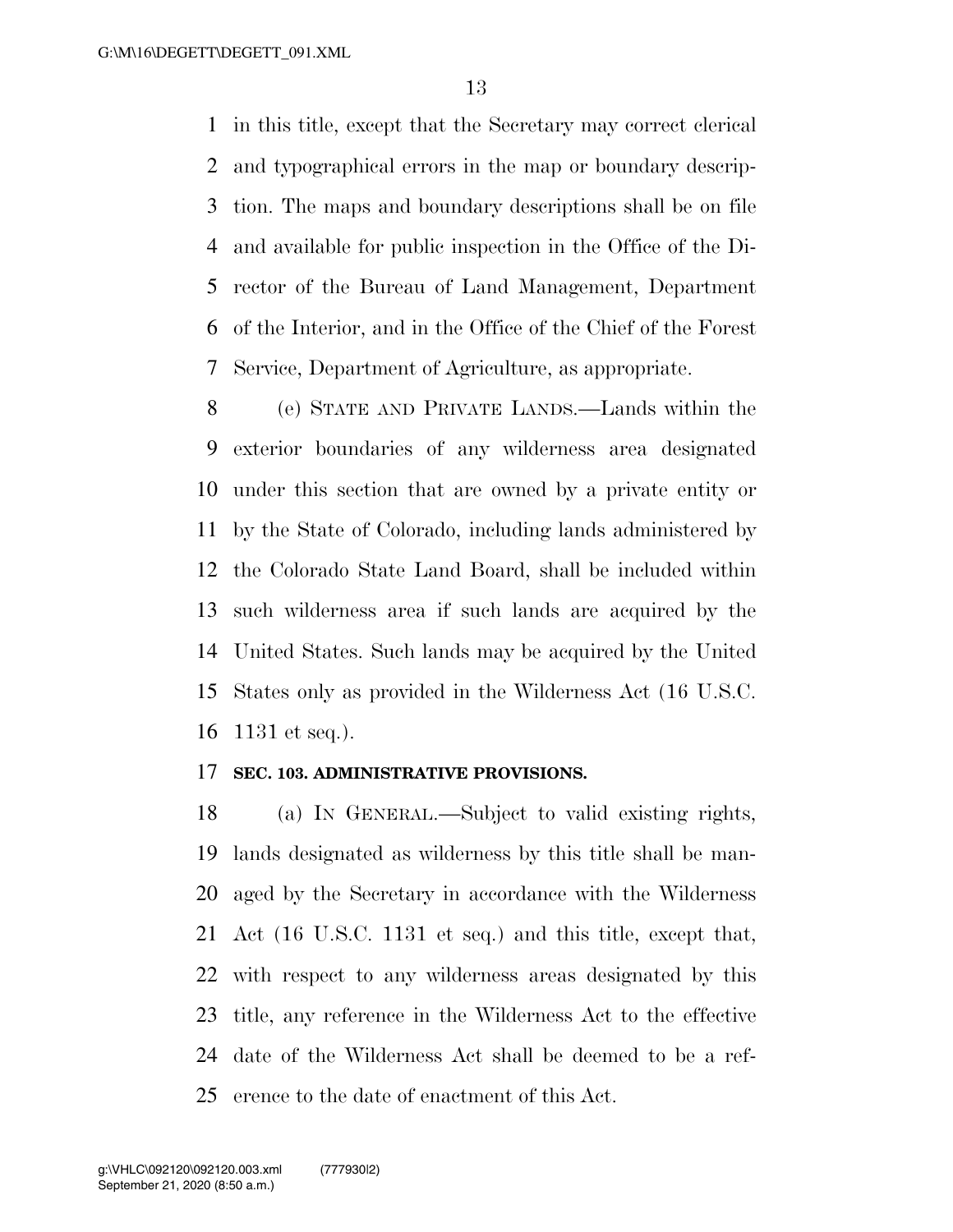(b) GRAZING.—Grazing of livestock in wilderness areas designated by this title shall be administered in ac- cordance with the provisions of section 4(d)(4) of the Wil-4 derness Act  $(16 \text{ U.S.C. } 1133(d)(4))$ , as further inter- preted by section 108 of Public Law 96–560, and the guidelines set forth in appendix A of House Report 101– 405 of the 101st Congress.

 (c) STATE JURISDICTION.—As provided in section  $4(d)(7)$  of the Wilderness Act (16 U.S.C. 1133(d)(7)), nothing in this title shall be construed as affecting the jurisdiction or responsibilities of the State of Colorado with respect to wildlife and fish in Colorado.

13 (d) BUFFER ZONES.—

 (1) IN GENERAL.—Nothing in this title creates a protective perimeter or buffer zone around any area designated as wilderness by this title.

 (2) ACTIVITIES OUTSIDE WILDERNESS.—The fact that an activity or use on land outside the areas designated as wilderness by this title can be seen or heard within the wilderness shall not preclude the activity or use outside the boundary of the wilder-ness.

 (e) MILITARY HELICOPTER OVERFLIGHTS AND OP-ERATIONS.—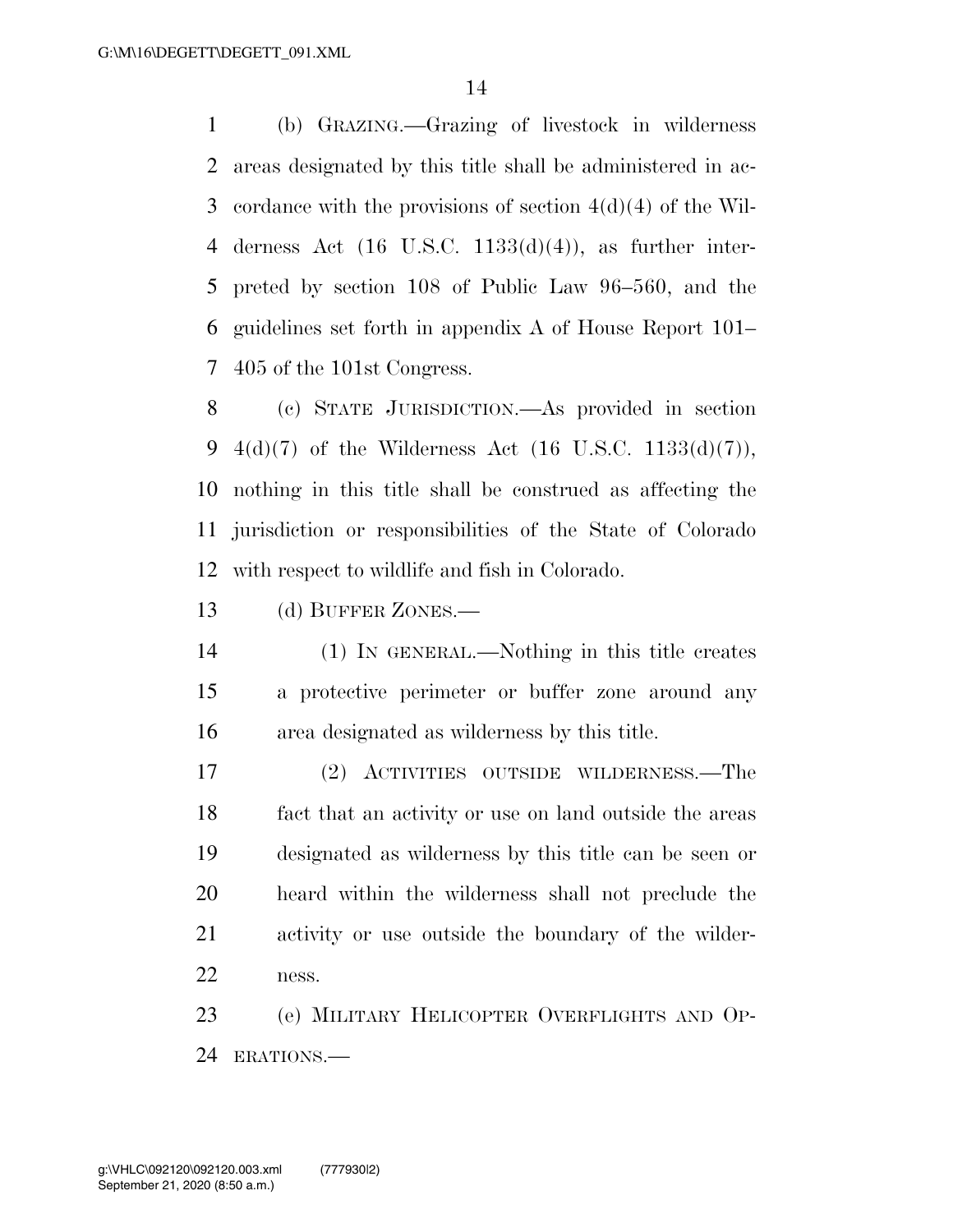| $\mathbf{1}$   | (1) IN GENERAL.—Nothing in this title restricts    |
|----------------|----------------------------------------------------|
| $\overline{2}$ | or precludes—                                      |
| 3              | (A) low-level overflights of military heli-        |
| $\overline{4}$ | copters over the areas designated as wilderness    |
| 5              | by this title, including military overflights that |
| 6              | can be seen or heard within any wilderness         |
| $\tau$         | area;                                              |
| 8              | (B) military flight testing and evaluation;        |
| 9              | (C) the designation or creation of new             |
| 10             | units of special use airspace, or the establish-   |
| 11             | ment of military flight training routes over any   |
| 12             | wilderness area; or                                |
| 13             | (D) helicopter operations at designated            |
| 14             | landing zones within the potential wilderness      |
| 15             | areas established by subsection $(i)(1)$ .         |
| 16             | (2) AERIAL NAVIGATION TRAINING<br>EXER-            |
| 17             | CISES.—The Colorado Army National Guard,           |
| 18             | through the High-Altitude Army National Guard      |
| 19             | Aviation Training Site, may conduct aerial naviga- |
| 20             | tion training maneuver exercises over, and associ- |
| 21             | ated operations within, the potential wilderness   |
| 22             | areas designated by this title—                    |
| 23             | $(A)$ in a manner and degree consistent            |
| 24             | with the memorandum of understanding dated         |

August 4, 1987, entered into among the Colo-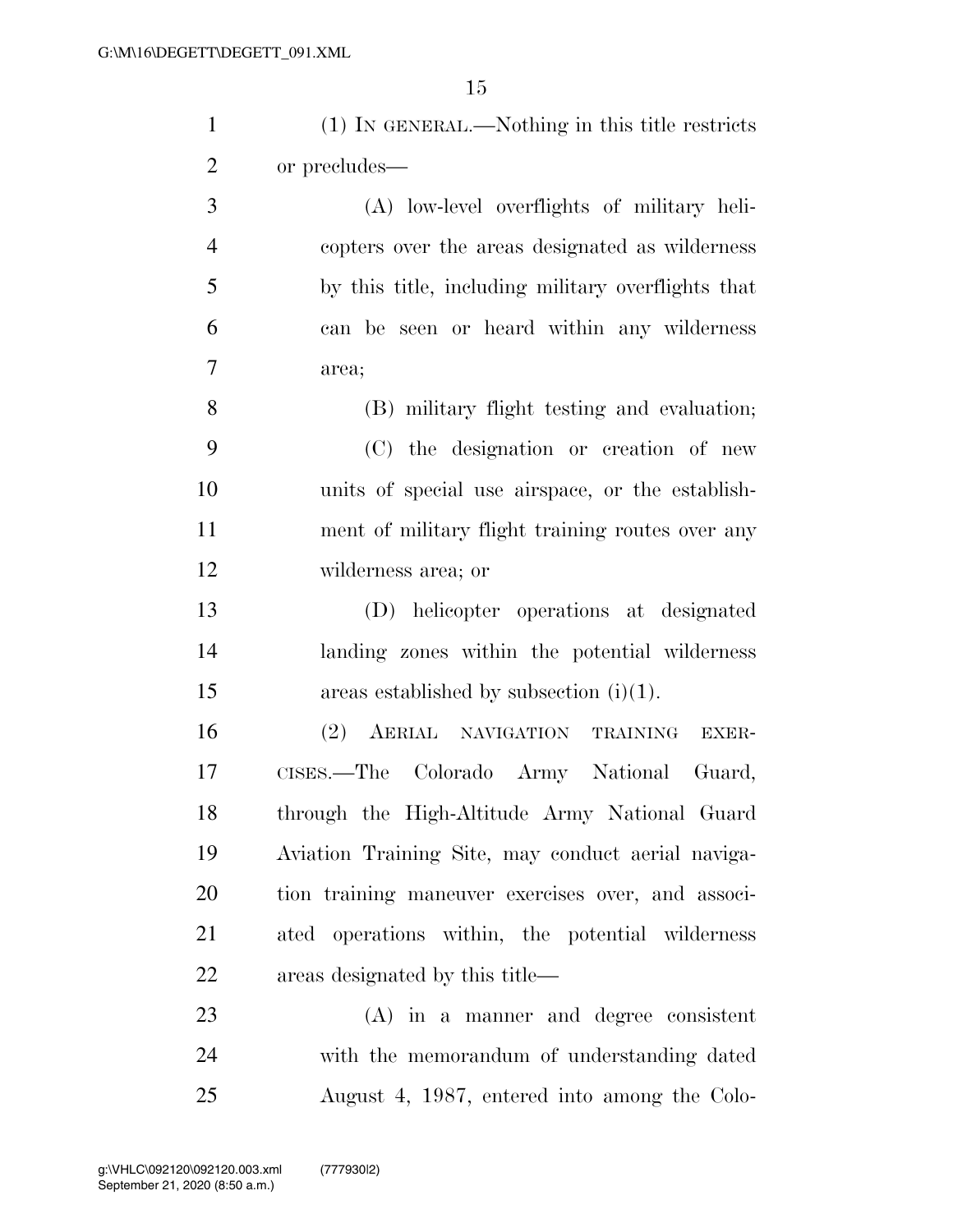rado Army National Guard, the Bureau of Land Management, and the Forest Service; or (B) in a manner consistent with any subse- quent memorandum of understanding entered into among the Colorado Army National Guard, the Bureau of Land Management, and the For-est Service.

 (f) RUNNING EVENTS.—The Secretary may continue to authorize competitive running events currently per- mitted in the Redcloud Peak Wilderness Area and Handies Peak Wilderness Area in a manner compatible with the preservation of such areas as wilderness.

 (g) LAND TRADES.—If the Secretary trades privately owned land within the perimeter of the Redcloud Peak Wilderness Area or the Handies Peak Wilderness Area in exchange for Federal land, then such Federal land shall be located in Hinsdale County, Colorado.

 (h) RECREATIONAL CLIMBING.—Nothing in this title prohibits recreational rock climbing activities in the wil- derness areas, such as the placement, use, and mainte- nance of fixed anchors, including any fixed anchor estab-lished before the date of the enactment of this Act—

23 (1) in accordance with the Wilderness Act (16) U.S.C. 1131 et seq.); and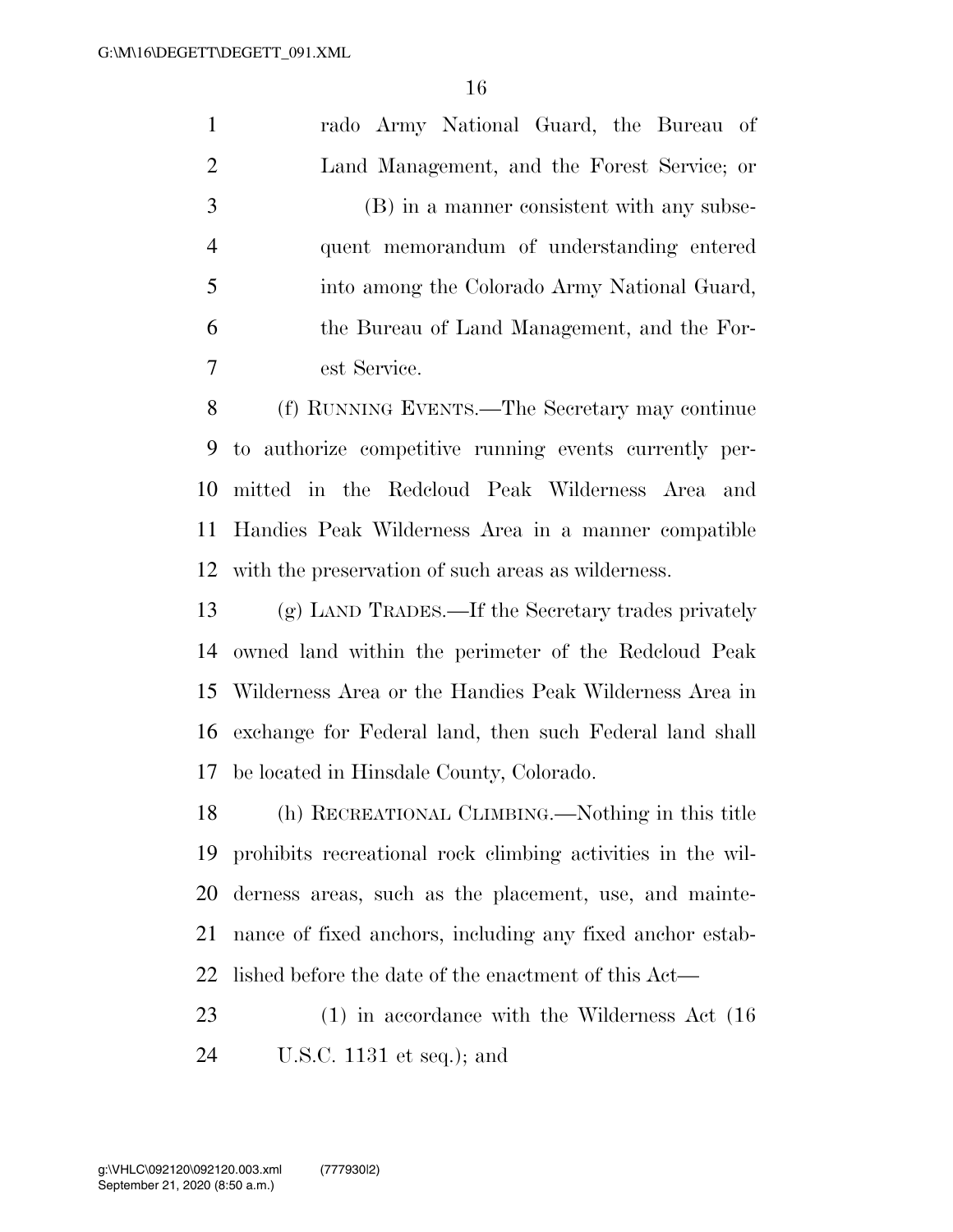| $\mathbf{1}$   | (2) subject to any terms and conditions deter-   |
|----------------|--------------------------------------------------|
| $\overline{2}$ | mined to be necessary by the Secretary.          |
| 3              | (i) POTENTIAL WILDERNESS DESIGNATIONS.—          |
| $\overline{4}$ | (1) IN GENERAL.—The following lands are des-     |
| 5              | ignated as potential wilderness areas:           |
| 6              | (A) Certain lands managed by the Colo-           |
| 7              | rado River Valley Field Office of the Bureau of  |
| 8              | Land Management, which comprise approxi-         |
| 9              | mately $7,376$ acres, as generally depicted on a |
| 10             | map titled "Pisgah East & West Proposed Wil-     |
| 11             | derness" and dated October 16, 2019, which,      |
| 12             | upon designation as wilderness under para-       |
| 13             | $graph (2)$ , shall be known as the Pisgah East  |
| 14             | Wilderness.                                      |
| 15             | (B) Certain lands managed by the Colo-           |
| 16             | rado River Valley Field Office of the Bureau of  |
| 17             | Land Management, which comprise approxi-         |
| 18             | mately 6,828 acres, as generally depicted on a   |
| 19             | map titled "Pisgah East & West Proposed Wil-     |
| 20             | derness" and dated October 16, 2019, which,      |
| 21             | upon designation as wilderness under para-       |
| 22             | $graph (2)$ , shall be known as the Pisgah West  |
| 23             | Wilderness.                                      |
| 24             | (C) Certain lands managed by the Colo-           |
| 25             | rado River Valley Field Office of the Bureau of  |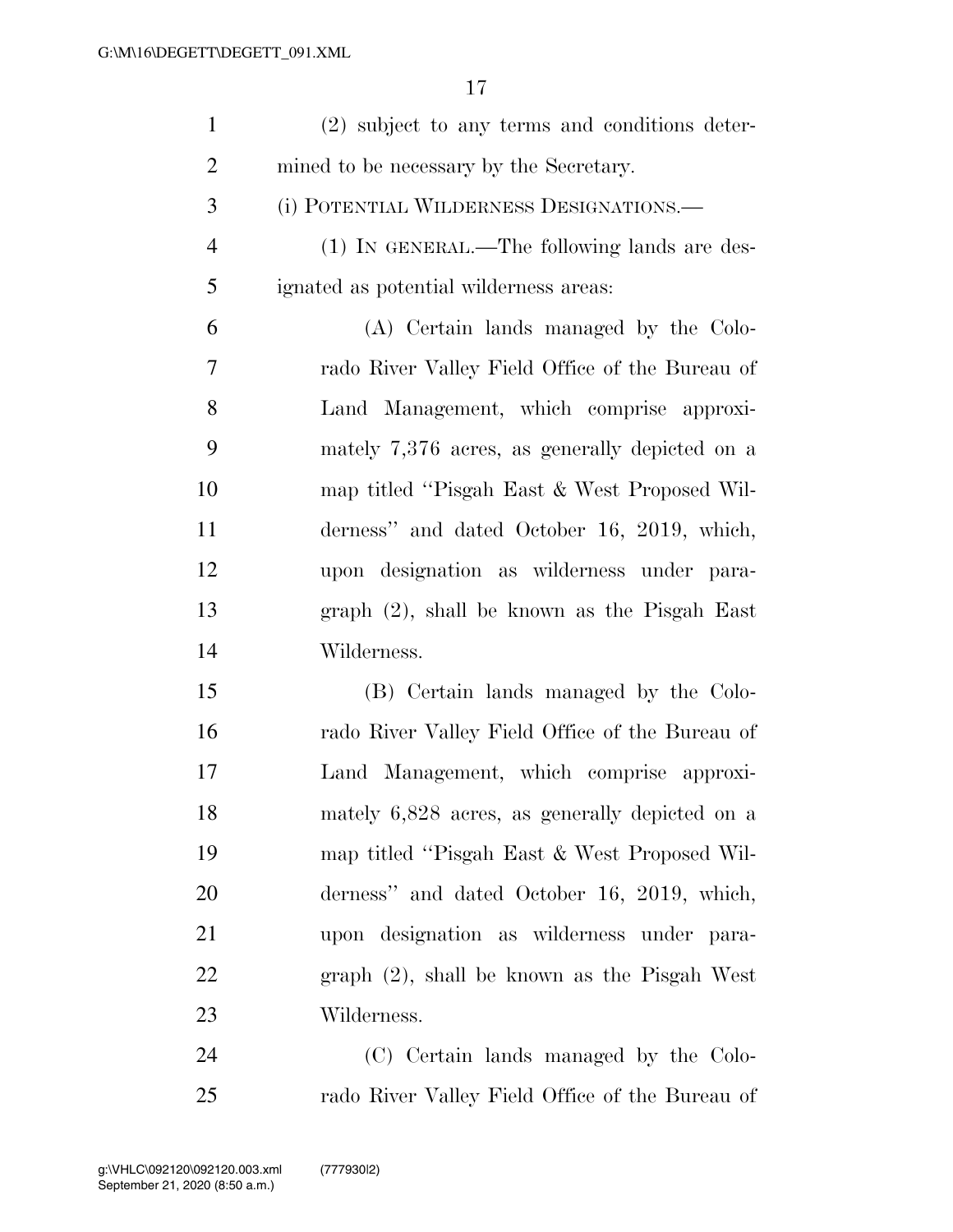Land Management or located in the White River National Forest, which comprise approxi- mately 16,101 acres, as generally depicted on a map titled ''Flat Tops Proposed Wilderness Ad- dition'', dated October 9, 2019, and which, upon designation as wilderness under para- graph (2), shall be incorporated in and shall be deemed to be a part of the Flat Tops Wilder-ness designated by Public Law 94–146.

 (2) DESIGNATION AS WILDERNESS.—Lands designated as a potential wilderness area by sub- paragraphs (A) through (C) of paragraph (1) shall be designated as wilderness on the date on which the Secretary publishes in the Federal Register a notice that all nonconforming uses of those lands author- ized by subsection (e) in the potential wilderness area that would be in violation of the Wilderness Act (16 U.S.C. 1131 et seq.) have ceased. Such publica- tion in the Federal Register and designation as wil- derness shall occur for the potential wilderness area as the nonconforming uses cease in that potential wilderness area and designation as wilderness is not dependent on cessation of nonconforming uses in the other potential wilderness area.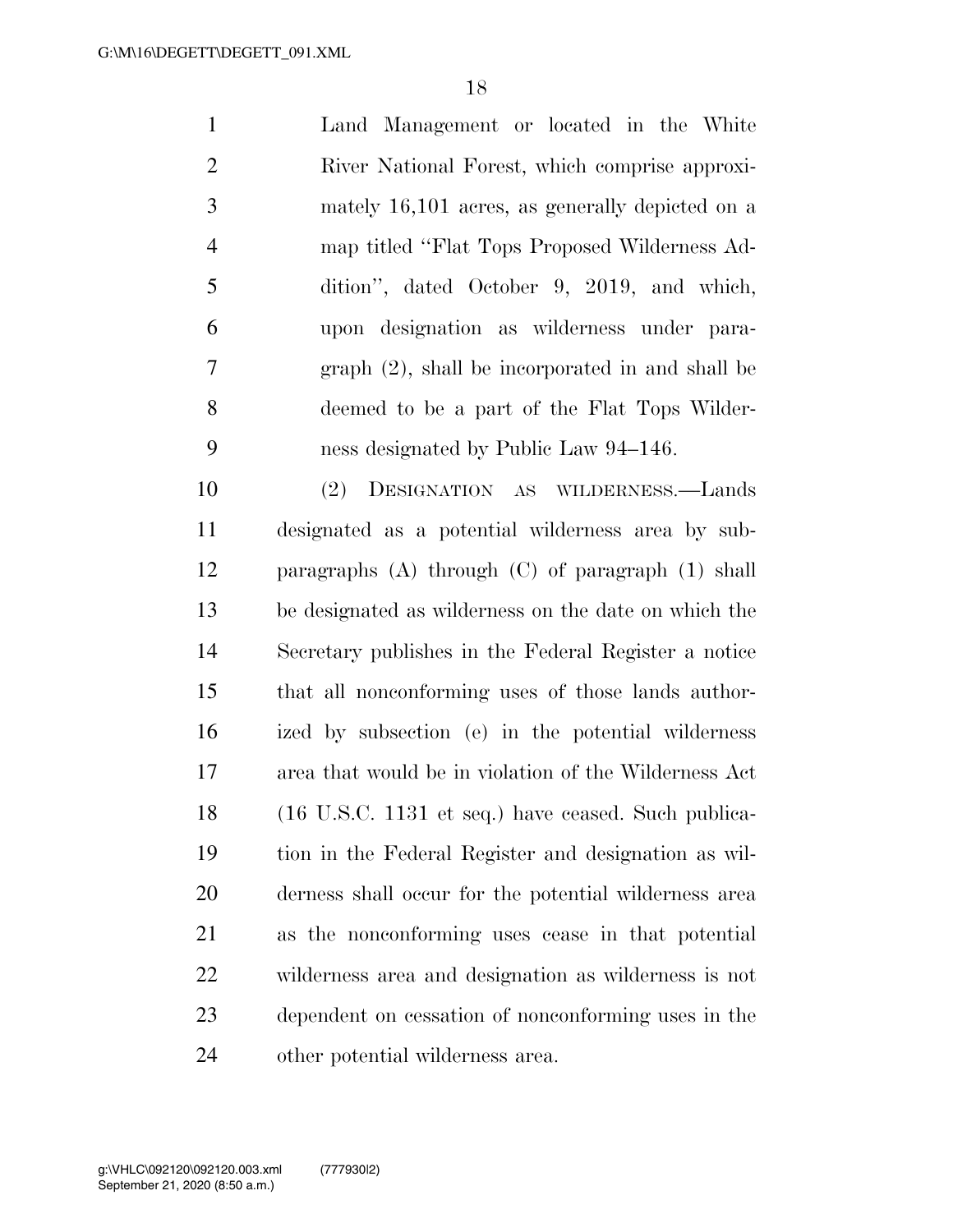(3) MANAGEMENT.—Except for activities pro- vided for under subsection (e), lands designated as a potential wilderness area by paragraph (1) shall be managed by the Secretary in accordance with the Wilderness Act as wilderness pending the designa- tion of such lands as wilderness under this sub- section. **SEC. 104. WATER.** 

 (a) EFFECT ON WATER RIGHTS.—Nothing in this title—

 (1) affects the use or allocation, in existence on the date of enactment of this Act, of any water, water right, or interest in water;

 (2) affects any vested absolute or decreed condi- tional water right in existence on the date of enact- ment of this Act, including any water right held by the United States;

 (3) affects any interstate water compact in ex-istence on the date of enactment of this Act;

 (4) authorizes or imposes any new reserved Federal water rights; and

 (5) shall be considered to be a relinquishment or reduction of any water rights reserved or appro-priated by the United States in the State of Colo-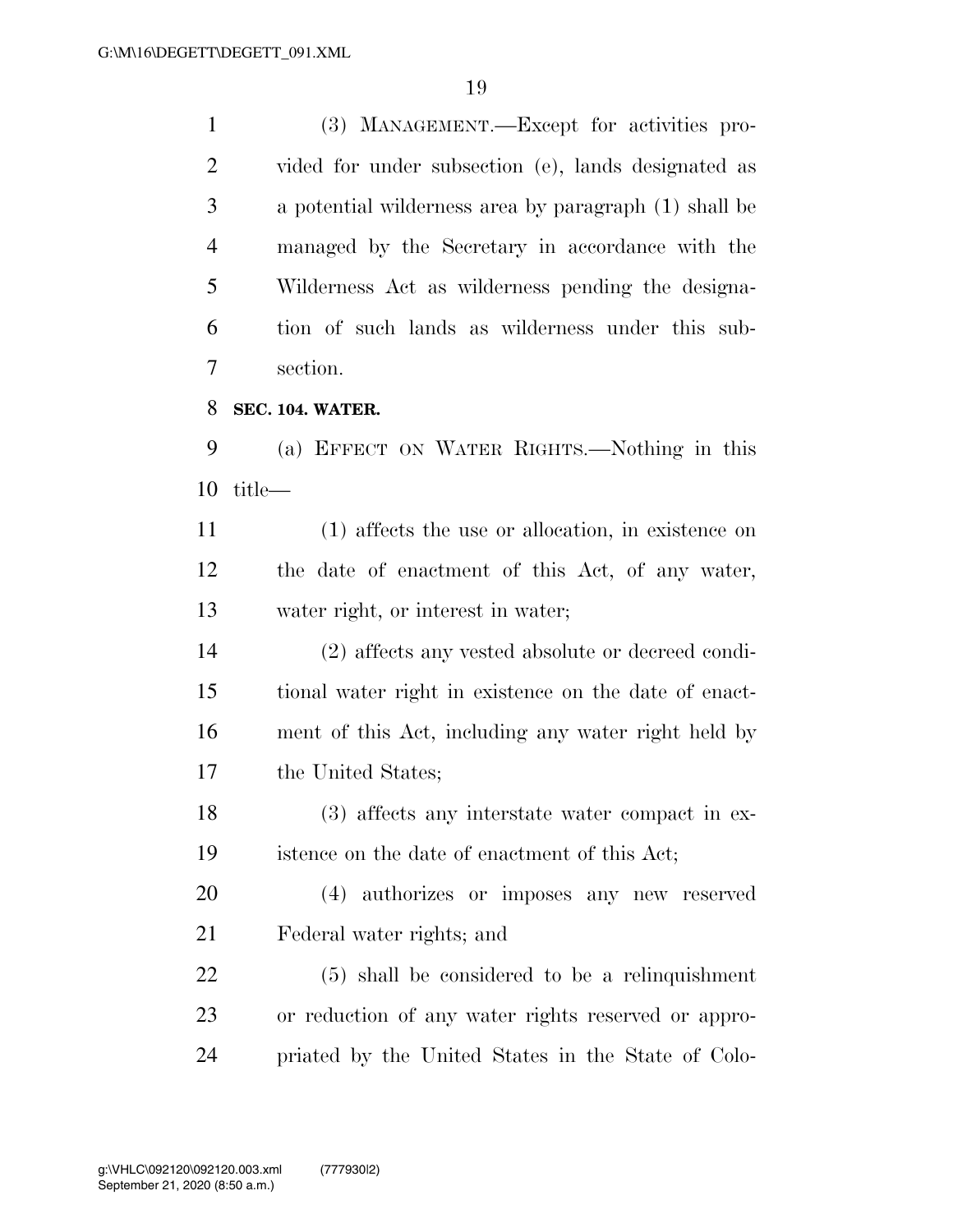| $\mathbf{1}$   | rado on or before the date of the enactment of this |
|----------------|-----------------------------------------------------|
| $\overline{2}$ | Act.                                                |
| 3              | (b) MIDSTREAM AREAS.—                               |
| $\overline{4}$ | (1) PURPOSE.—The purpose of this subsection         |
| 5              | is to protect for the benefit and enjoyment of      |
| 6              | present and future generations—                     |
| 7              | (A) the unique and nationally important             |
| 8              | values of areas designated as wilderness by sec-    |
| 9              | tion 102(b) (including the geological, cultural,    |
| 10             | archaeological, paleontological, natural, sci-      |
| 11             | entific, recreational, environmental, biological,   |
| 12             | wilderness, wildlife, riparian, historical, edu-    |
| 13             | cational, and scenic resources of the public        |
| 14             | land); and                                          |
| 15             | (B) the water resources of area streams,            |
| 16             | based on seasonally available flows, that are       |
| 17             | necessary to support aquatic, riparian, and ter-    |
| 18             | restrial species and communities.                   |
| 19             | (2) WILDERNESS WATER RIGHTS.—                       |
| 20             | (A) IN GENERAL.—The Secretary shall en-             |
| 21             | sure that any water rights within the wilderness    |
| 22             | designated by section $102(b)$ required to fulfill  |
| 23             | the purposes of such wilderness are secured in      |
| 24             | accordance with subparagraphs (B) through           |
| 25             | (G).                                                |
|                |                                                     |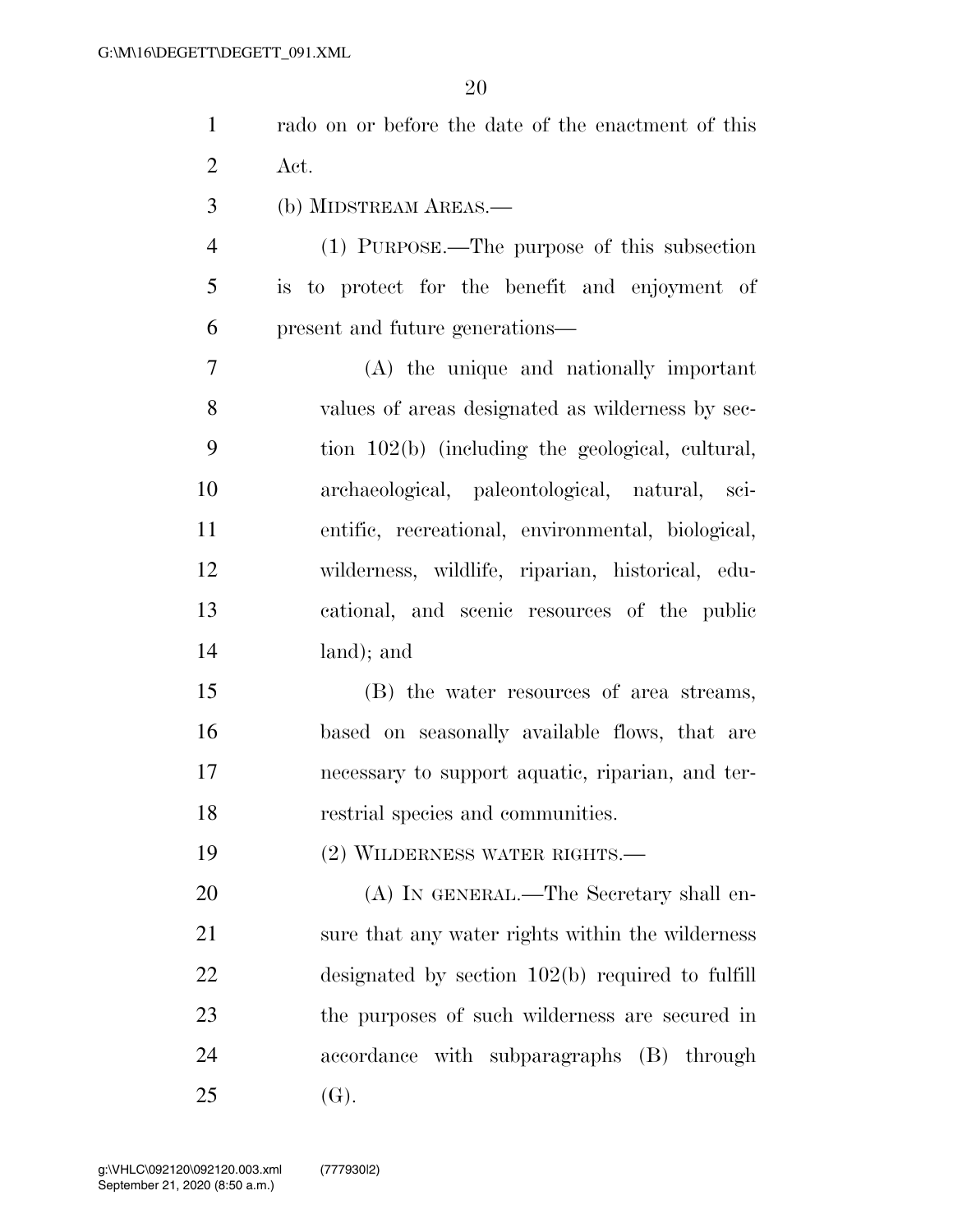| $\mathbf{1}$   | $(B)$ STATE LAW.—                           |
|----------------|---------------------------------------------|
| $\overline{2}$ | (i) PROCEDURAL REQUIREMENTS.—               |
| 3              | Any water rights for which the Secretary    |
| $\overline{4}$ | pursues adjudication shall be appropriated, |
| 5              | adjudicated, changed, and administered in   |
| 6              | accordance with the procedural require-     |
| 7              | ments and priority system of State law.     |
| 8              | (ii)<br>ESTABLISHMENT OF<br><b>WATER</b>    |
| 9              | RIGHTS.                                     |
| 10             | $(I)$ In GENERAL.—Except as pro-            |
| 11             | vided in subclause $(II)$ , the purposes    |
| 12             | and other substantive characteristics       |
| 13             | of the water rights pursued under this      |
| 14             | paragraph shall be established in ac-       |
| 15             | cordance with State law.                    |
| 16             | EXCEPTION.-Notwith-<br>(II)                 |
| 17             | standing subclause (I) and in accord-       |
| 18             | ance with this title, the Secretary may     |
| 19             | appropriate and seek adjudication of        |
| 20             | water rights to maintain surface water      |
| 21             | levels and stream flows on and across       |
| 22             | the wilderness designated by section        |
| 23             | $102(b)$ to fulfill the purposes of such    |
| 24             | wilderness.                                 |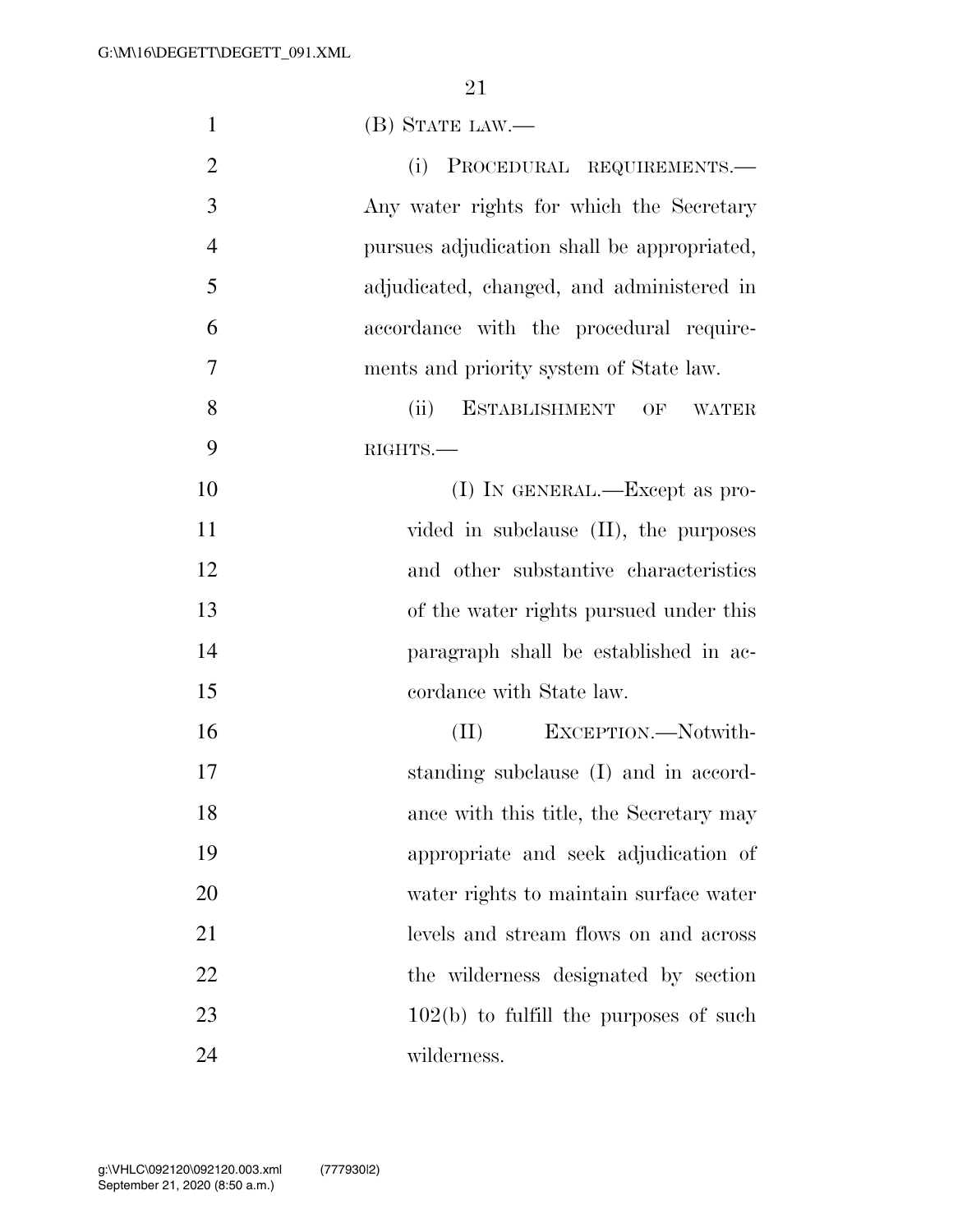| $\mathbf{1}$   | (C) DEADLINE.—The Secretary shall                |
|----------------|--------------------------------------------------|
| $\overline{2}$ | promptly, but not earlier than January 1, 2021,  |
| 3              | appropriate the water rights required to fulfill |
| $\overline{4}$ | the purposes of the wilderness designated by     |
| 5              | section $102(b)$ .                               |
| 6              | (D)<br>REQUIRED DETERMINATION.—The               |
| 7              | Secretary shall not pursue adjudication for any  |
| 8              | instream flow water rights unless the Secretary  |
| 9              | makes a determination pursuant to subpara-       |
| 10             | graph $(E)(ii)$ or $(F)$ .                       |
| 11             | (E) COOPERATIVE ENFORCEMENT.—                    |
| 12             | (i) IN GENERAL.—The Secretary shall              |
| 13             | not pursue adjudication of any Federal           |
| 14             | instream flow water rights established           |
| 15             | under this paragraph if—                         |
| 16             | (I) the Secretary determines,                    |
| 17             | upon adjudication of the water rights            |
| 18             | by the Colorado Water Conservation               |
| 19             | Board, that the Board holds water                |
| 20             | rights sufficient in priority, amount,           |
| 21             | and timing to fulfill the purposes of            |
| 22             | this subsection; and                             |
| 23             | (II) the Secretary has entered                   |
| 24             | into a perpetual agreement with the              |
| 25             | Colorado Water Conservation Board                |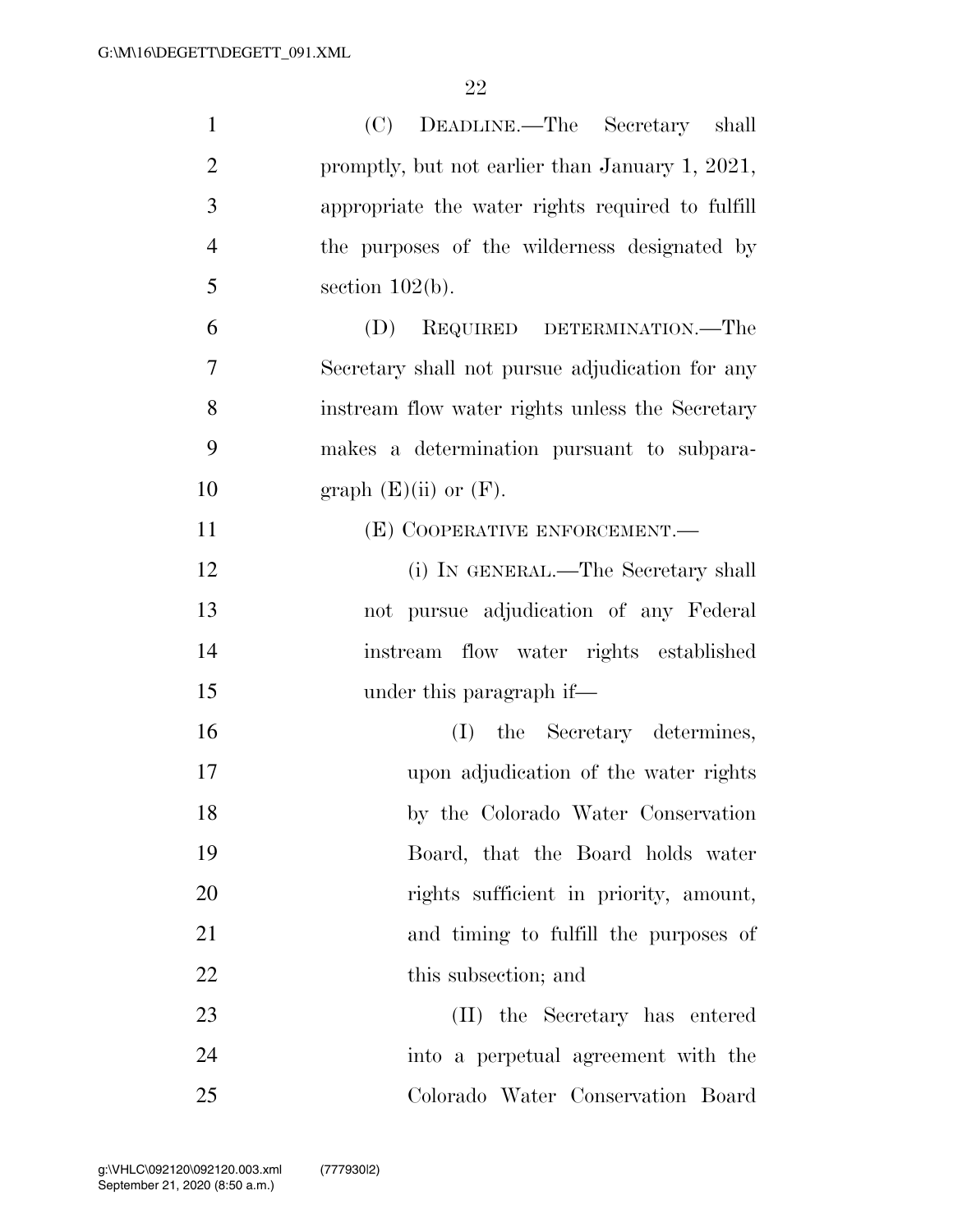| $\mathbf{1}$   | to ensure full exercise, protection, and           |
|----------------|----------------------------------------------------|
| $\overline{2}$ | enforcement of the State water rights              |
| 3              | within the wilderness to reliably fulfill          |
| $\overline{4}$ | the purposes of this subsection.                   |
| 5              | (ii) ADJUDICATION.—If the Secretary                |
| 6              | determines that the provisions of clause (i)       |
| 7              | have not been met, the Secretary shall ad-         |
| 8              | judicate and exercise any Federal water            |
| 9              | rights required to fulfill the purposes of         |
| 10             | the wilderness in accordance with this             |
| 11             | paragraph.                                         |
| 12             | (F) INSUFFICIENT WATER RIGHTS.—If the              |
| 13             | Colorado Water Conservation Board modifies         |
| 14             | the instream flow water rights obtained under      |
| 15             | subparagraph (E) to such a degree that the         |
| 16             | Secretary determines that water rights held by     |
| 17             | the State are insufficient to fulfill the purposes |
| 18             | of this title, the Secretary shall adjudicate and  |
| 19             | exercise Federal water rights required to fulfill  |
| 20             | the purposes of this title in accordance with      |
| 21             | subparagraph $(B)$ .                               |
| 22             | (G) FAILURE TO COMPLY.—The Secretary               |
| 23             | shall promptly act to exercise and enforce the     |
| 24             | water rights described in subparagraph (E) if      |
| 25             | the Secretary determines that—                     |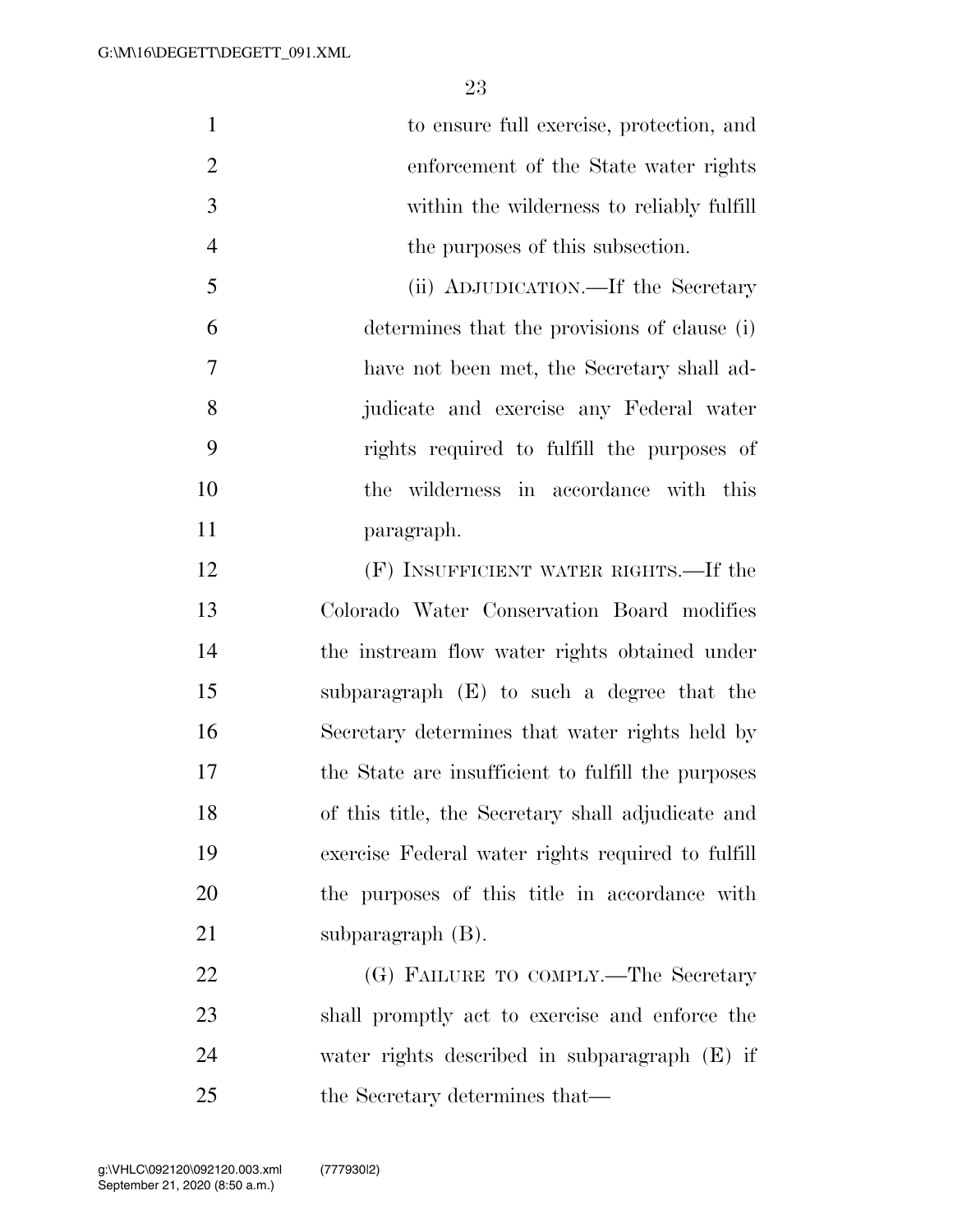(i) the State is not exercising its water rights consistent with subparagraph 3  $(E)(i)(I);$  or

 (ii) the agreement described in sub-5 paragraph  $(E)(i)(II)$  is not fulfilled or com- plied with sufficiently to fulfill the pur-poses of this title.

 (3) WATER RESOURCE FACILITY.—Notwith- standing any other provision of law, beginning on the date of enactment of this title, neither the Presi- dent nor any other officer, employee, or agent of the United States shall fund, assist, authorize, or issue a license or permit for development of any new irri- gation and pumping facility, reservoir, water con- servation work, aqueduct, canal, ditch, pipeline, well, hydropower project, transmission, other ancillary fa- cility, or other water, diversion, storage, or carriage structure in the wilderness designated by section 19 102(b).

20 (c) ACCESS AND OPERATION.—

 (1) DEFINITION.—As used in this subsection, the term ''water resource facility'' means irrigation and pumping facilities, reservoirs, water conserva- tion works, aqueducts, canals, ditches, pipelines, wells, hydropower projects, transmission and other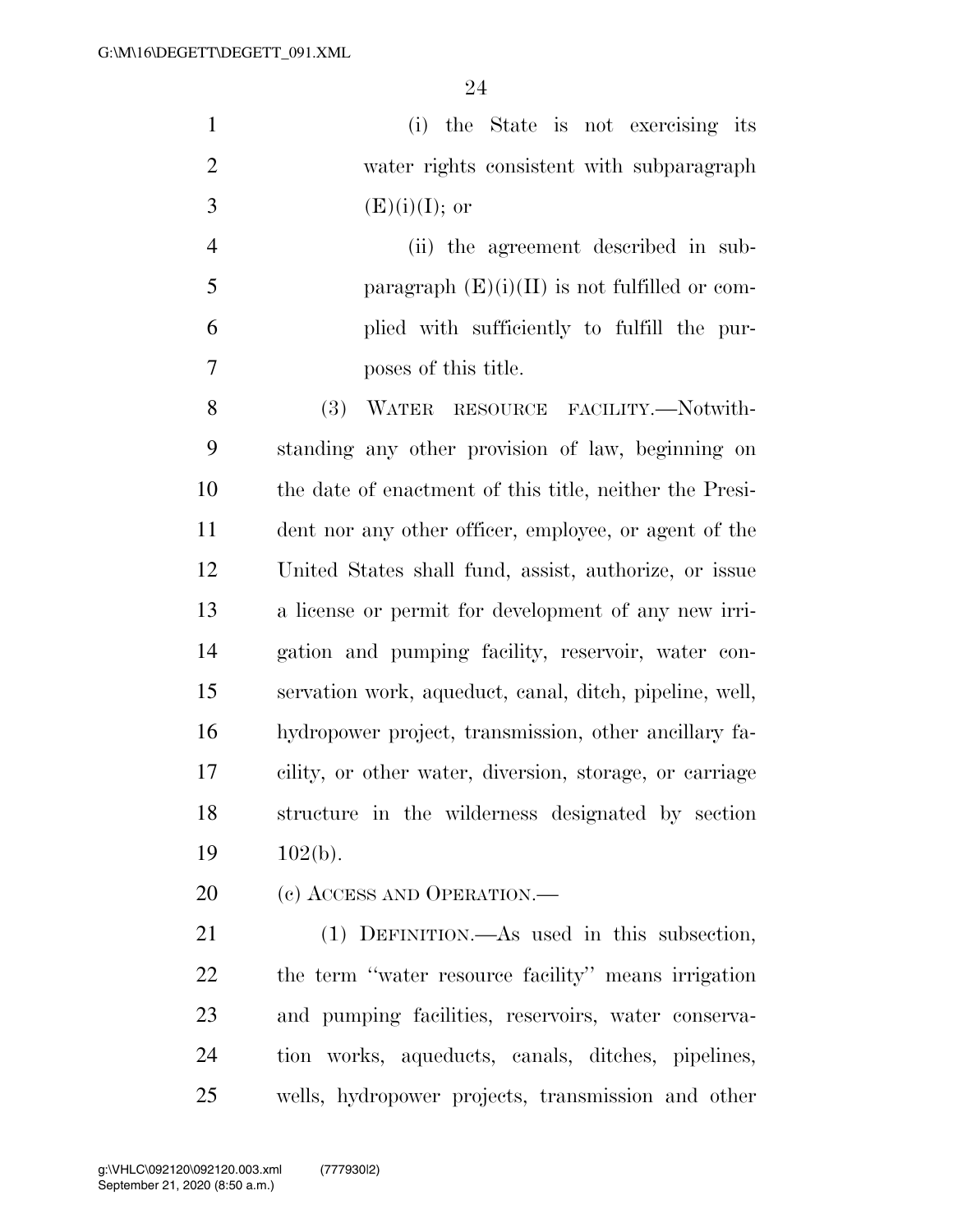ancillary facilities, and other water diversion, stor-age, and carriage structures.

 (2) ACCESS TO WATER RESOURCE FACILI- TIES.—Subject to the provisions of this subsection, the Secretary shall allow reasonable access to water resource facilities in existence on the date of enact- ment of this Act within the areas described in sec- tions 102(b) and 102(c), including motorized access where necessary and customarily employed on routes existing as of the date of enactment of this Act.

 (3) ACCESS ROUTES.—Existing access routes within such areas customarily employed as of the date of enactment of this Act may be used, main- tained, repaired, and replaced to the extent nec- essary to maintain their present function, design, and serviceable operation, so long as such activities have no increased adverse impacts on the resources and values of the areas described in sections 102(b) and 102(c) than existed as of the date of enactment of this Act.

21 (4) USE OF WATER RESOURCE FACILITIES. Subject to the provisions of this subsection and sub- section (a)(4), the Secretary shall allow water re- source facilities existing on the date of enactment of this Act within areas described in sections 102(b)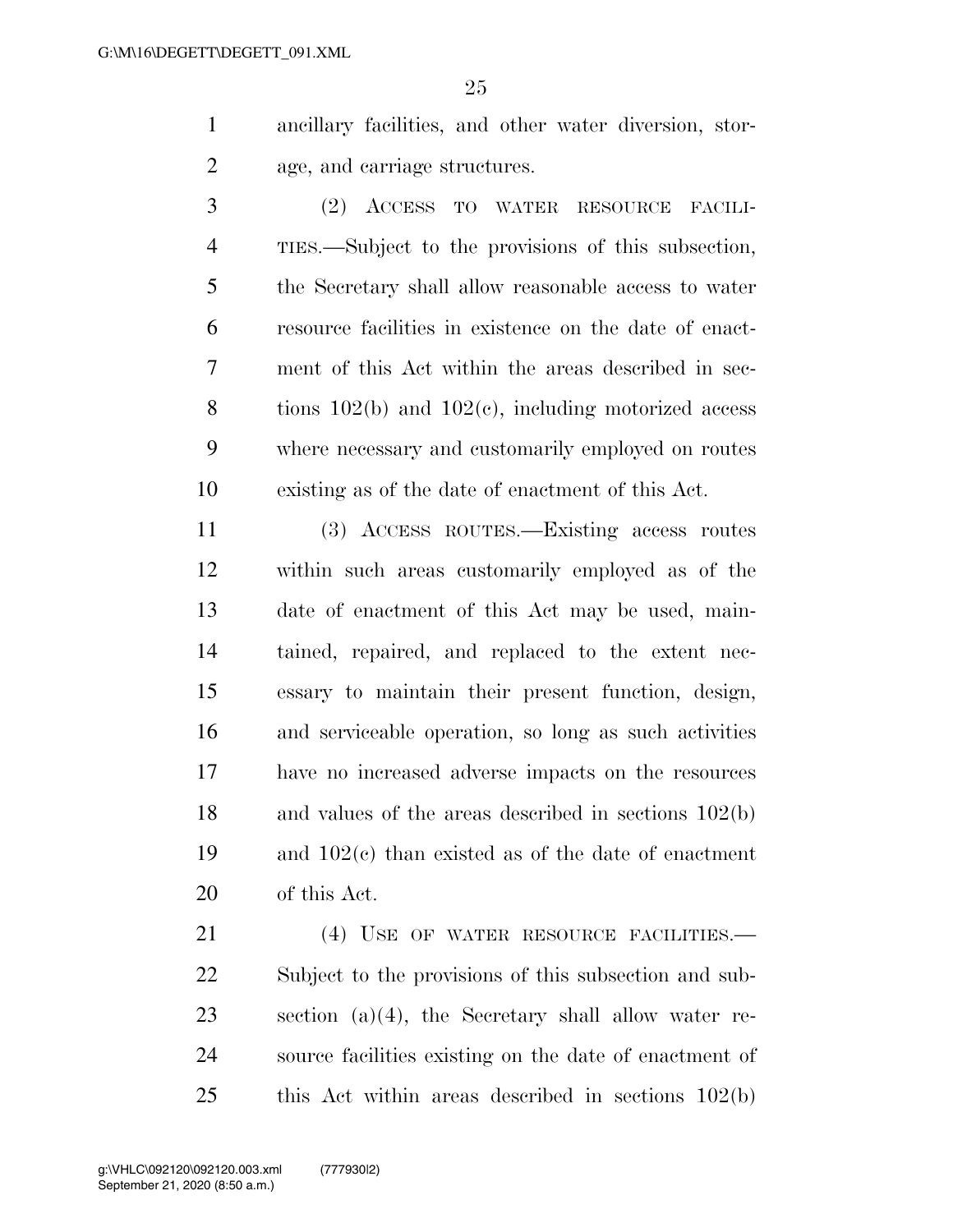and 102(c) to be used, operated, maintained, re- paired, and replaced to the extent necessary for the continued exercise, in accordance with Colorado State law, of vested water rights adjudicated for use in connection with such facilities by a court of com- petent jurisdiction prior to the date of enactment of this Act. The impact of an existing facility on the water resources and values of the area shall not be increased as a result of changes in the adjudicated type of use of such facility as of the date of enact-ment of this Act.

 (5) REPAIR AND MAINTENANCE.—Water re- source facilities, and access routes serving such fa- cilities, existing within the areas described in sec- tions 102(b) and 102(c) on the date of enactment of this Act shall be maintained and repaired when and to the extent necessary to prevent increased adverse impacts on the resources and values of the areas de-19 scribed in sections  $102(b)$  and  $102(c)$ .

#### **SEC. 105. SENSE OF CONGRESS.**

 It is the sense of Congress that military aviation training on Federal public lands in Colorado, including the training conducted at the High-Altitude Army National Guard Aviation Training Site, is critical to the national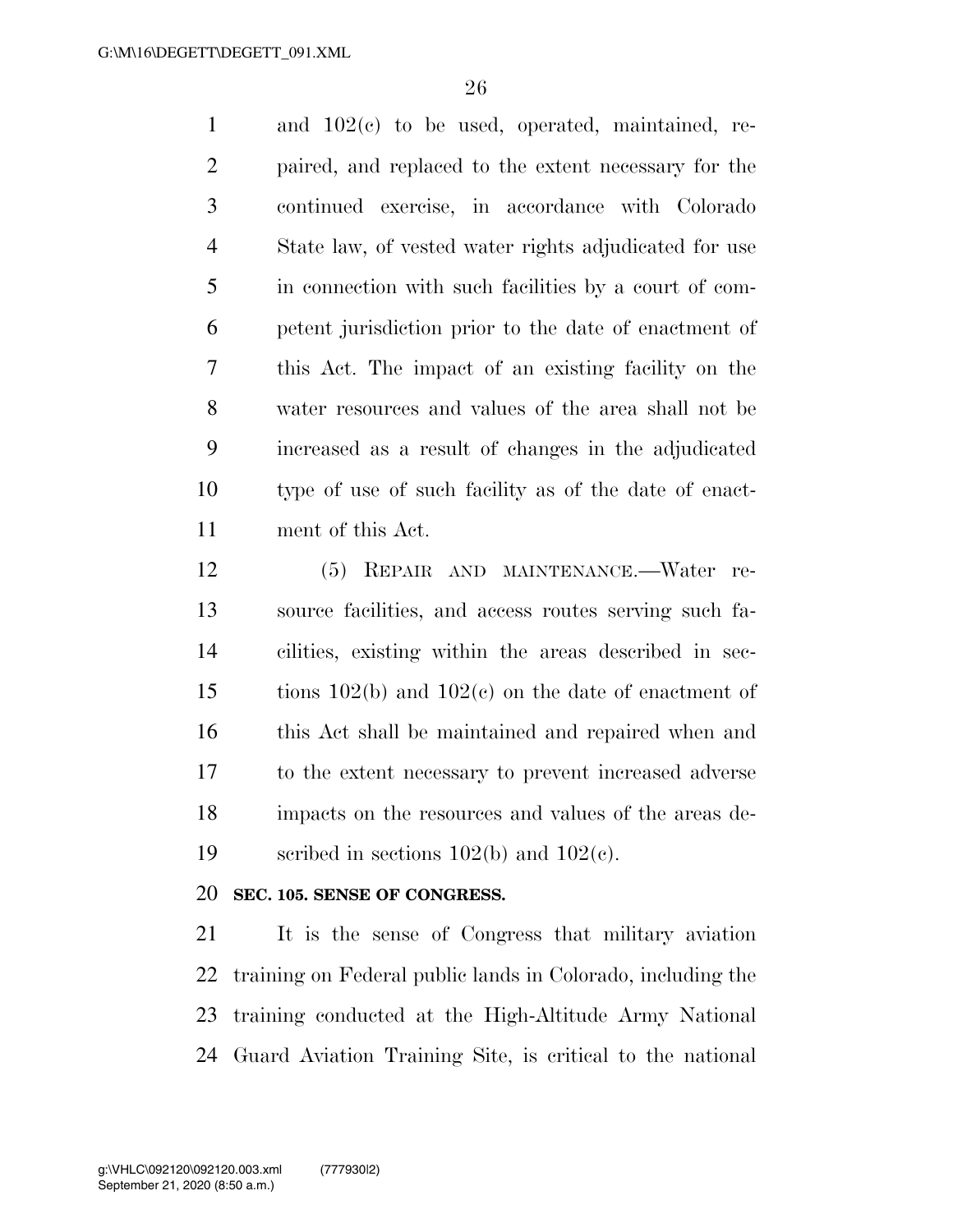security of the United States and the readiness of the Armed Forces.

| SEC. 106. DEPARTMENT OF DEFENSE STUDY ON IMPACTS |
|--------------------------------------------------|
| THAT THE EXPANSION OF WILDERNESS DES-            |
| IGNATIONS IN THE WESTERN UNITED STATES           |
| WOULD HAVE ON THE READINESS OF THE               |
| ARMED FORCES OF THE UNITED STATES                |
| WITH RESPECT TO AVIATION TRAINING.               |

 (a) STUDY REQUIRED.—The Secretary of Defense shall conduct a study on the impacts that the expansion of wilderness designations in the Western United States would have on the readiness of the Armed Forces of the United States with respect to aviation training.

 (b) REPORT.—Not later than 180 days after the date of the enactment of this Act, the Secretary shall submit to the Committees on Armed Services of the Senate and House of Representatives a report on the study required under subsection (a).

# **TITLE II—NORTHWEST CALI- FORNIA WILDERNESS, RECRE- ATION, AND WORKING FOR-ESTS**

**SEC. 201. SHORT TITLE.** 

 This title may be cited as the ''Northwest California Wilderness, Recreation, and Working Forests Act''.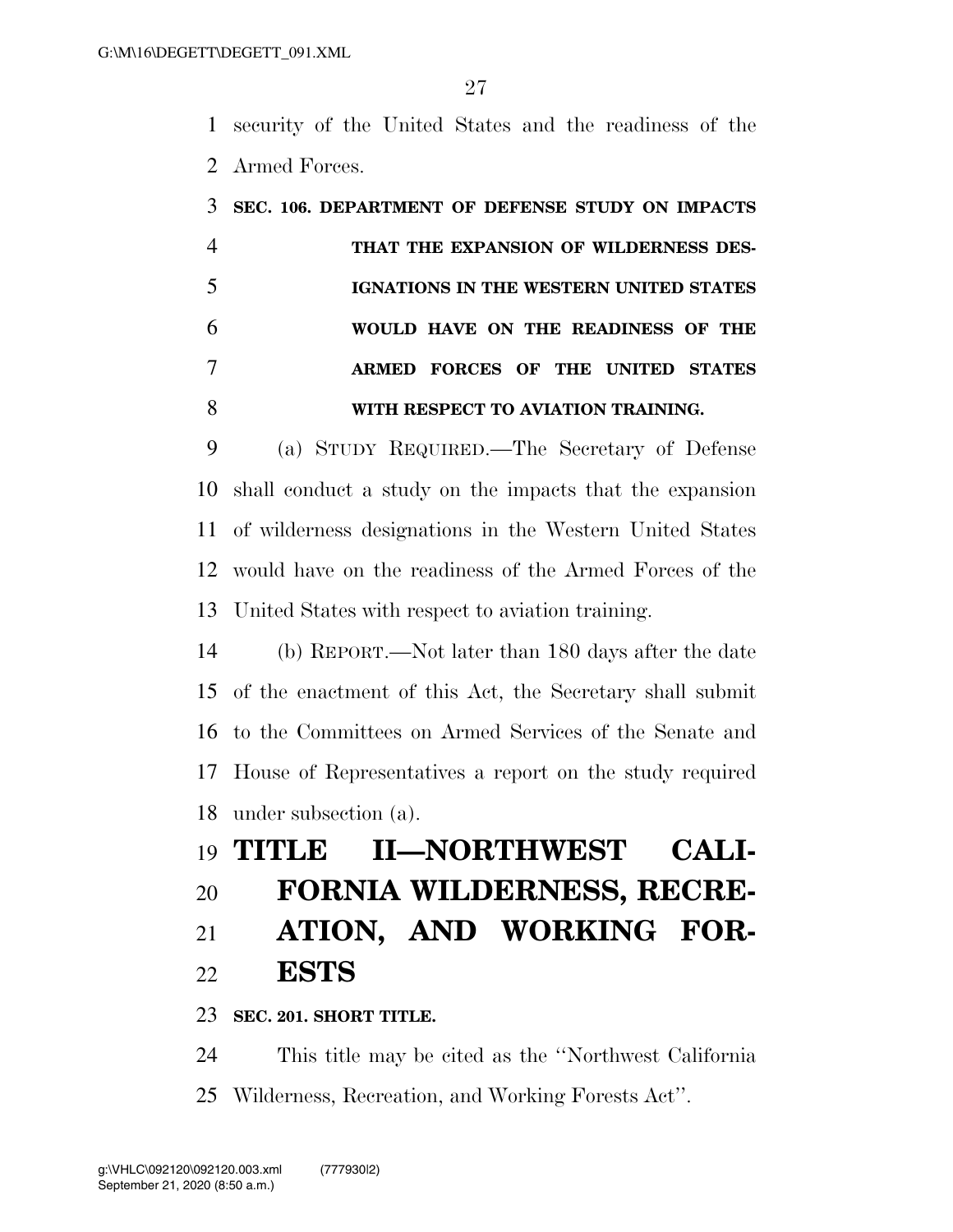| $\mathbf{1}$   | SEC. 202. DEFINITIONS.                              |
|----------------|-----------------------------------------------------|
| $\overline{2}$ | In this title:                                      |
| 3              | SECRETARY.—The term "Secretary"<br>(1)              |
| $\overline{4}$ | means-                                              |
| 5              | (A) with respect to land under the jurisdic-        |
| 6              | tion of the Secretary of Agriculture, the Sec-      |
| 7              | retary of Agriculture; and                          |
| 8              | (B) with respect to land under the jurisdic-        |
| 9              | tion of the Secretary of the Interior, the Sec-     |
| 10             | retary of the Interior.                             |
| 11             | (2) STATE.—The term "State" means the State         |
| 12             | of California.                                      |
| 13             | <b>Subtitle A—Restoration and</b>                   |
|                |                                                     |
| 14             | <b>Economic Development</b>                         |
| 15             | SEC. 211. SOUTH FORK TRINITY-MAD RIVER RESTORATION  |
| 16             | AREA.                                               |
| 17             | (a) DEFINITIONS.—In this section:                   |
| 18             | (1) COLLABORATIVELY DEVELOPED.—The term             |
| 19             | "collaboratively developed" means projects that are |
| 20             | developed and implemented through a collaborative   |
| 21             | process that—                                       |
| 22             | $(A)$ includes—                                     |
| 23             | (i) appropriate Federal, State, and                 |
| 24             | local agencies; and                                 |
| 25             | (ii) multiple interested persons rep-               |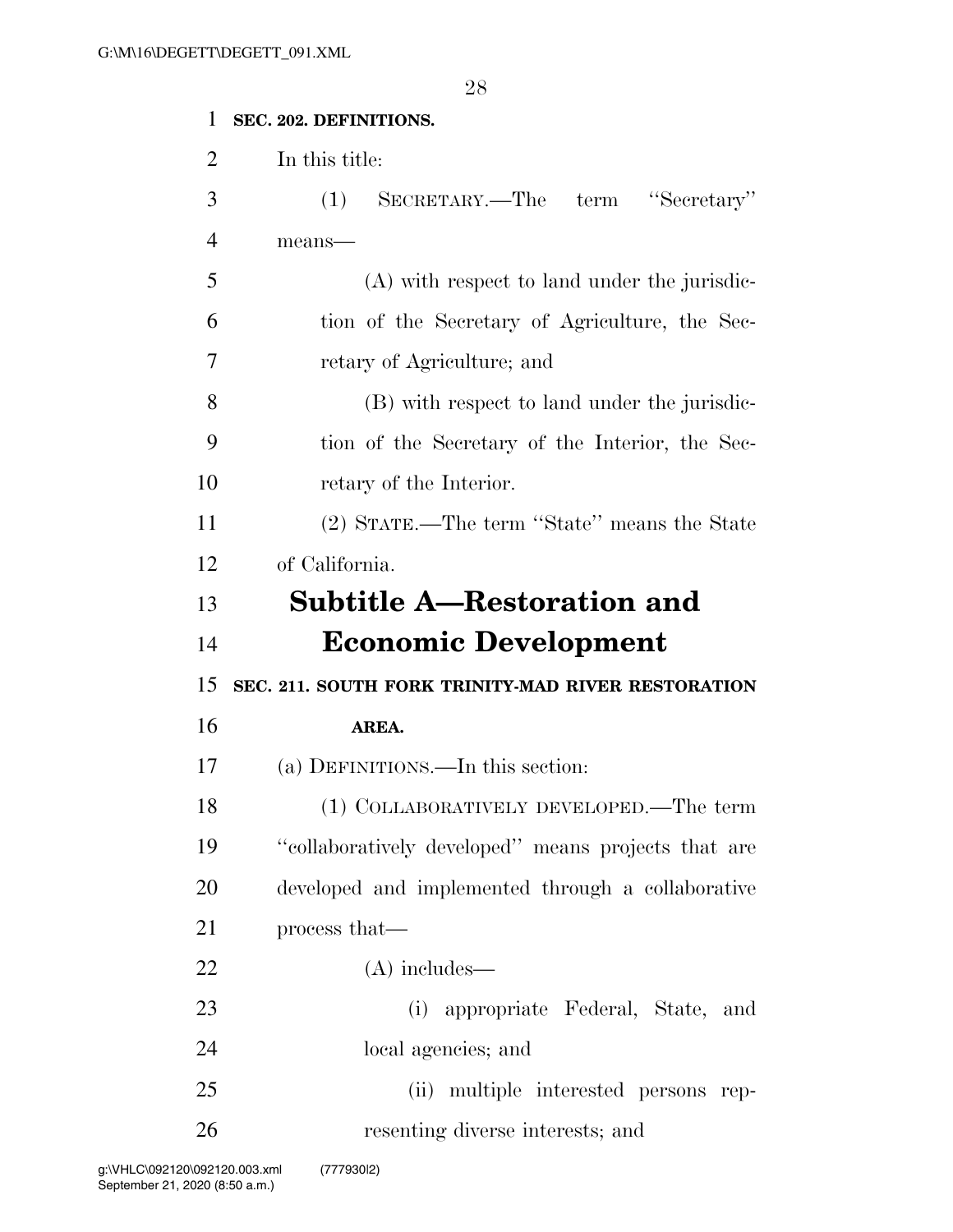(B) is transparent and nonexclusive. (2) PLANTATION.—The term ''plantation''

 means a forested area that has been artificially es-tablished by planting or seeding.

 (3) RESTORATION.—The term ''restoration'' means the process of assisting the recovery of an ecosystem that has been degraded, damaged, or de- stroyed by establishing the composition, structure, pattern, and ecological processes necessary to facili- tate terrestrial and aquatic ecosystem sustainability, resilience, and health under current and future con-ditions.

 (4) RESTORATION AREA.—The term ''restora- tion area'' means the South Fork Trinity-Mad River Restoration Area, established by subsection (b).

 (5) SHADED FUEL BREAK.—The term ''shaded fuel break'' means a vegetation treatment that effec- tively addresses all project-generated slash and that retains: adequate canopy cover to suppress plant re- growth in the forest understory following treatment; the longest lived trees that provide the most shade over the longest period of time; the healthiest and most vigorous trees with the greatest potential for crown-growth in plantations and in natural stands

September 21, 2020 (8:50 a.m.) g:\VHLC\092120\092120.003.xml (777930|2)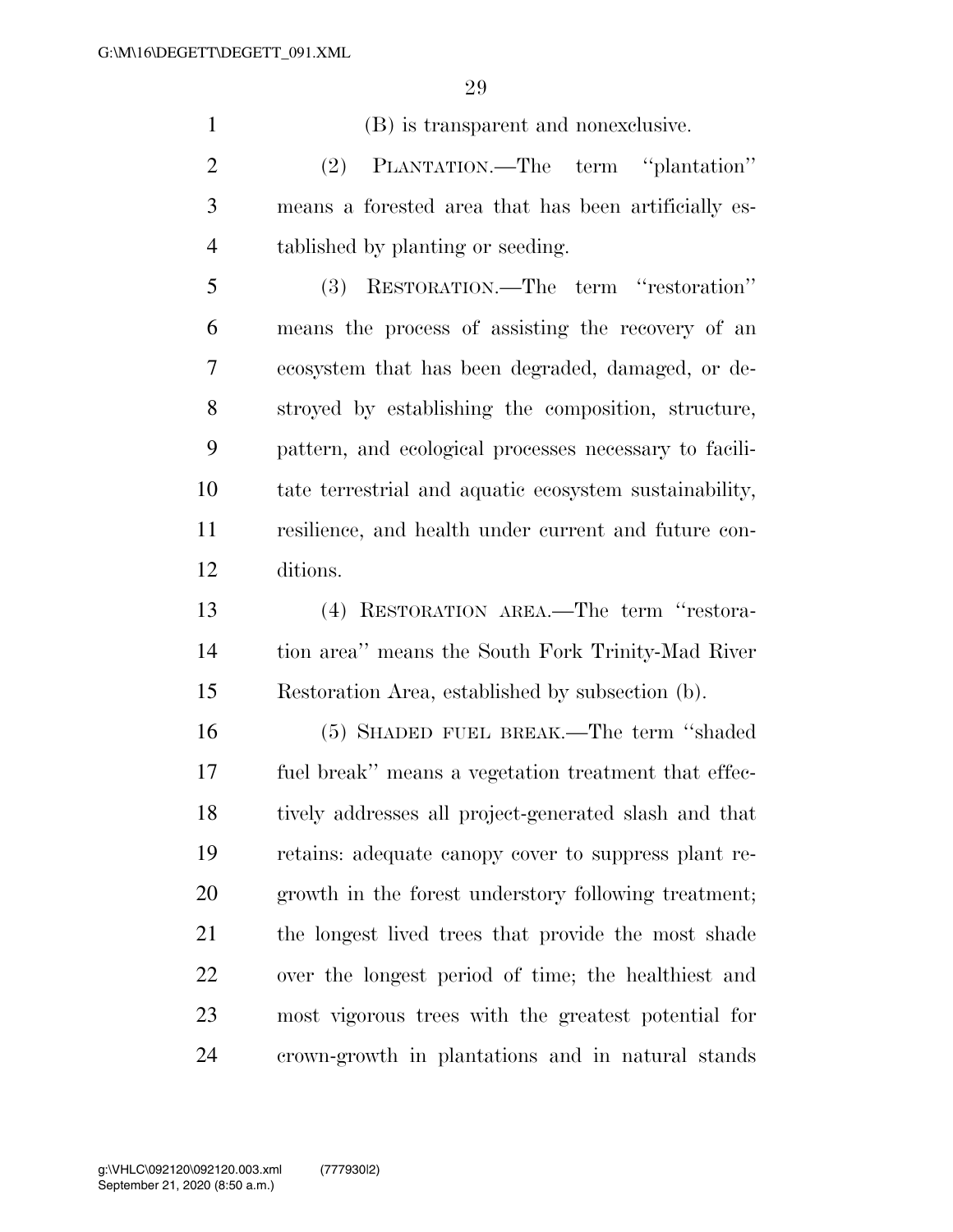adjacent to plantations; and all mature hardwoods, when practicable.

 (6) STEWARDSHIP CONTRACT.—The term ''stewardship contract'' means an agreement or con- tract entered into under section 604 of the Healthy Forests Restoration Act of 2003 (16 U.S.C. 6591c). (7) WILDLAND-URBAN INTERFACE.—The term ''wildland-urban interface'' has the meaning given the term by section 101 of the Healthy Forests Res-toration Act of 2003 (16 U.S.C. 6511).

 (b) ESTABLISHMENT.—Subject to valid existing rights, there is established the South Fork Trinity-Mad River Restoration Area, comprising approximately 729,089 acres of Federal land administered by the Forest Service and approximately 1,280 acres of Federal land ad- ministered by the Bureau of Land Management, as gen- erally depicted on the map entitled ''South Fork Trinity- Mad River Restoration Area—Proposed'' and dated July 3, 2018, to be known as the South Fork Trinity-Mad River Restoration Area.

 (c) PURPOSES.—The purposes of the restoration area are to—

 (1) establish, restore, and maintain fire-resilient forest structures containing late successional forest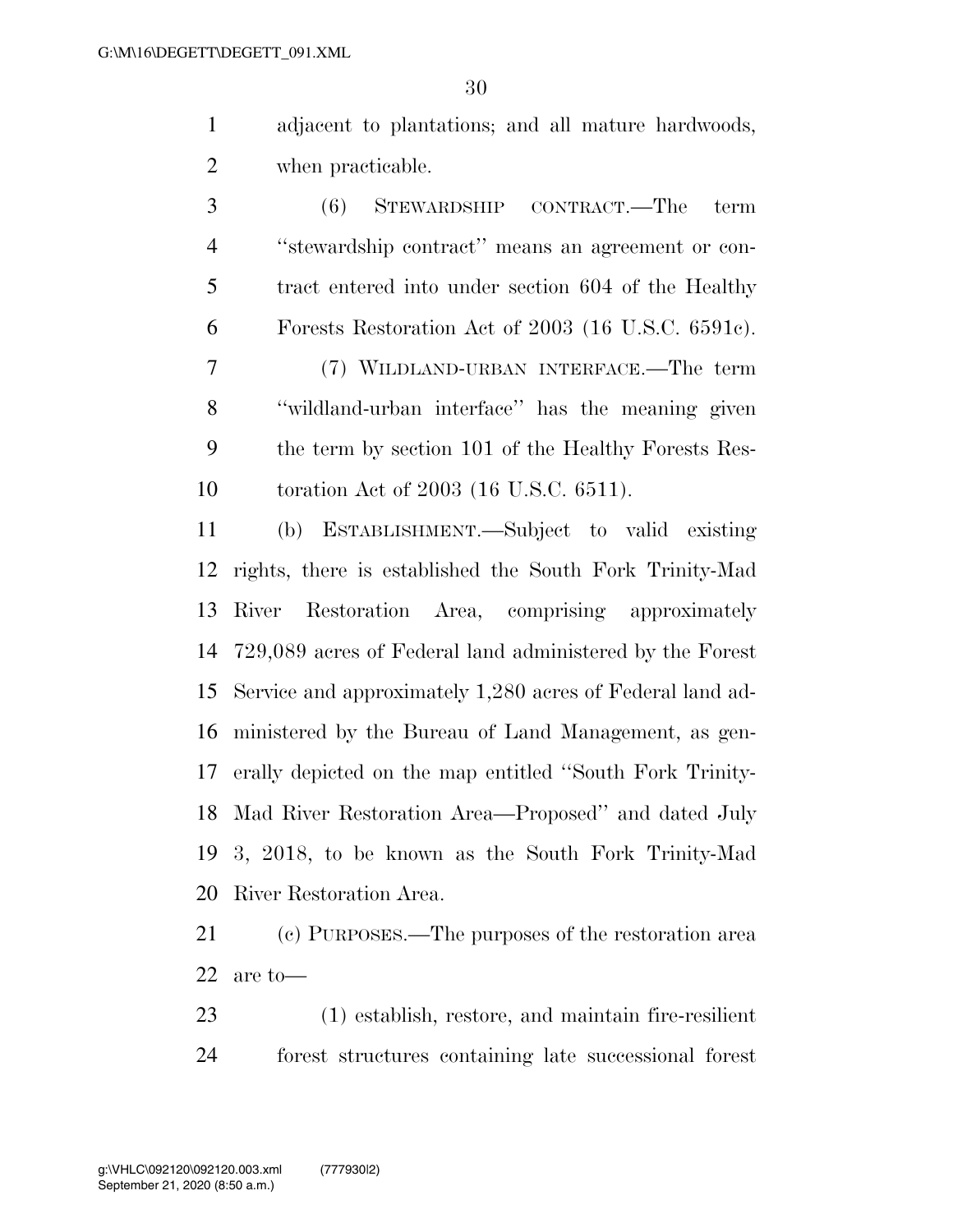| $\mathbf{1}$   | structure characterized by large trees and multisto-     |
|----------------|----------------------------------------------------------|
| $\overline{2}$ | ried canopies, as ecologically appropriate;              |
| 3              | $(2)$ protect late successional reserves;                |
| $\overline{4}$ | (3) enhance the restoration of Federal lands             |
| 5              | within the restoration area;                             |
| 6              | (4) reduce the threat posed by wildfires to com-         |
| 7              | munities within the restoration area;                    |
| 8              | (5) protect and restore aquatic habitat and              |
| 9              | anadromous fisheries;                                    |
| 10             | $(6)$ protect the quality of water within the res-       |
| 11             | toration area; and                                       |
| 12             | (7) allow visitors to enjoy the scenic, rec-             |
| 13             | reational, natural, cultural, and wildlife values of the |
| 14             | restoration area.                                        |
| 15             | (d) MANAGEMENT.—                                         |
| 16             | (1) IN GENERAL.—The Secretary shall manage               |
| 17             | the restoration area—                                    |
| 18             | $(A)$ in a manner consistent with the pur-               |
| 19             | poses described in subsection (c);                       |
| 20             | $(B)$ in a manner that—                                  |
| 21             | (i) in the case of the Forest Service,                   |
| 22             | prioritizes restoration of the restoration               |
| 23             | area over other nonemergency vegetation                  |
| 24             | management projects on the portions of                   |
| 25             | the Six Rivers and Shasta-Trinity National               |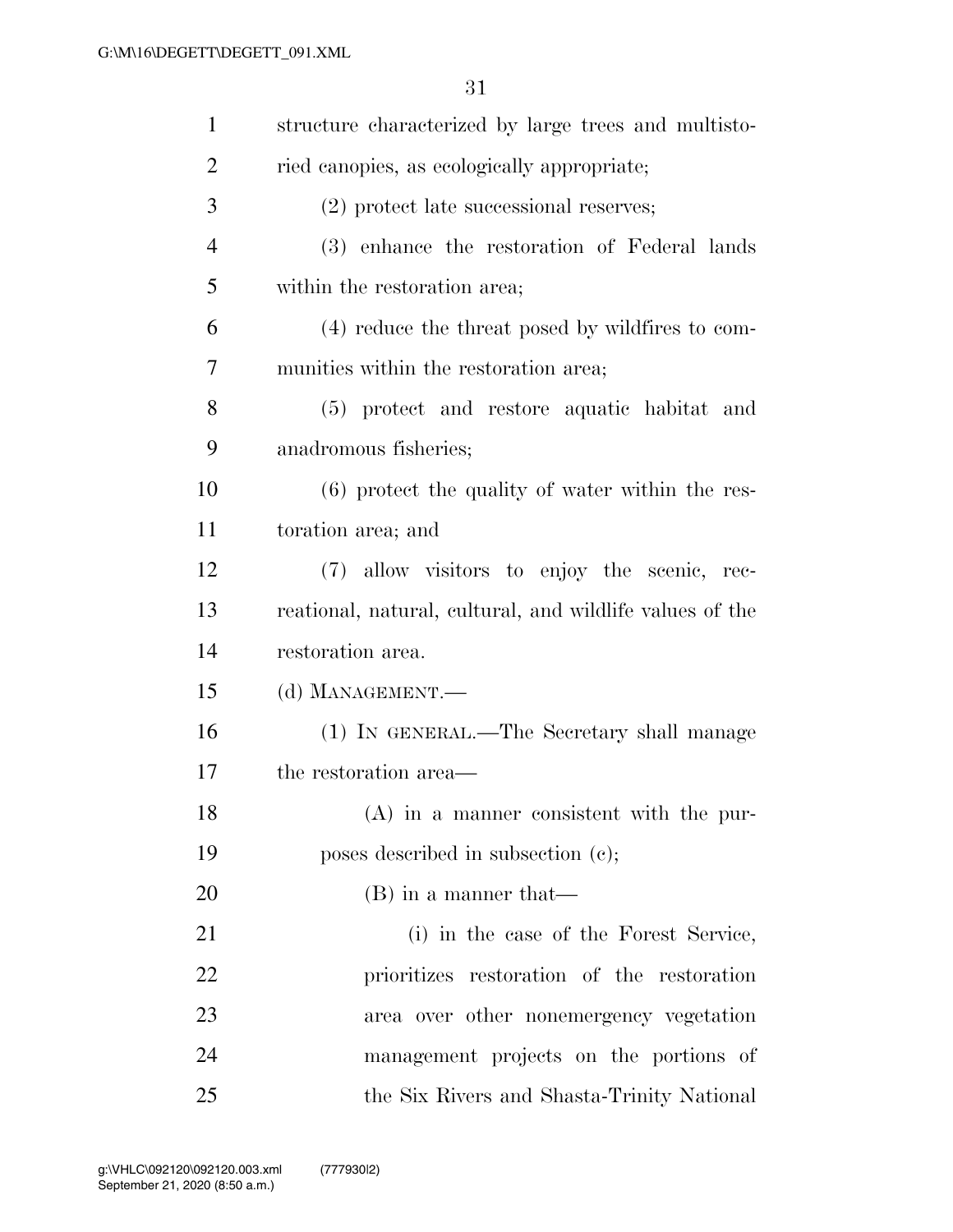Forests in Humboldt and Trinity Counties; and

| 3              | (ii) in the case of the United States       |
|----------------|---------------------------------------------|
| $\overline{4}$ | Fish and Wildlife Service, establishes with |
| 5              | the Forest Service an agreement for co-     |
| 6              | operation to ensure timely completion of    |
| 7              | consultation required by section 7 of the   |
| 8              | Endangered Species Act (15 U.S.C. 1536)     |
| 9              | on restoration projects within the restora- |
| 10             | tion area and agreement to maintain and     |
| 11             | exchange information on planning sched-     |
| 12             | ules and priorities on a regular basis;     |
| 13             | (C) in accordance with—                     |
| 14             | (i) the laws (including regulations)        |
| 15             | and rules applicable to the National Forest |
| 16             | System for land managed by the Forest       |
| 17             | Service;                                    |
| 18             | (ii) the Federal Land Policy and Man-       |
| 19             | agement Act of 1976 (43 U.S.C. 1701 et      |
| 20             | seq.) for land managed by the Bureau of     |
| 21             | Land Management;                            |
| 22             | (iii) this title; and                       |
| 23             | (iv) any other applicable law (includ-      |
| 24             | ing regulations); and                       |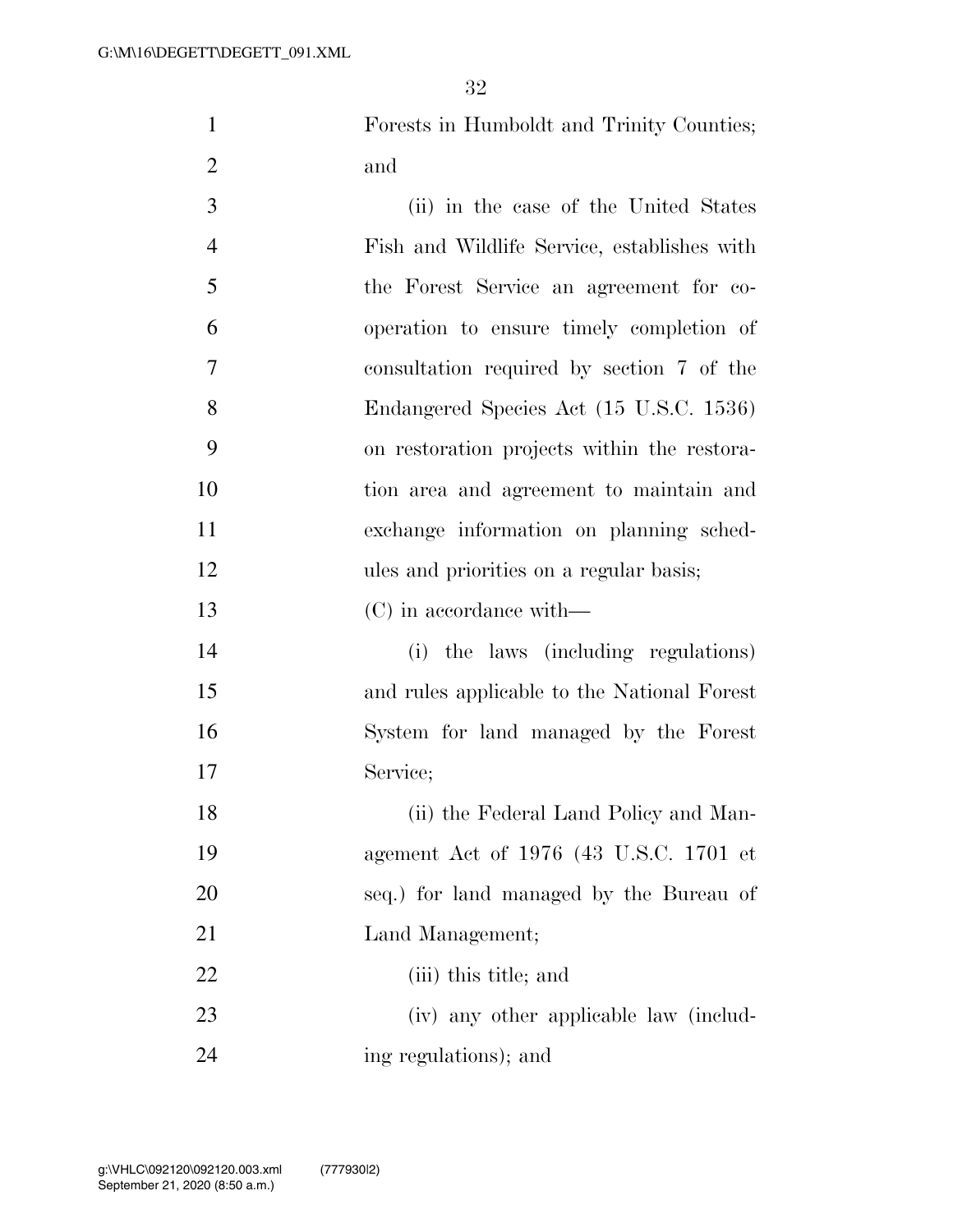| $\mathbf{1}$   | (D) in a manner consistent with congres-           |
|----------------|----------------------------------------------------|
| $\overline{2}$ | sional intent that consultation for restoration    |
| 3              | projects within the restoration area is com-       |
| $\overline{4}$ | pleted in a timely and efficient manner.           |
| 5              | $(2)$ CONFLICT OF LAWS.—                           |
| 6              | (A) IN GENERAL.—The establishment of               |
| 7              | the restoration area shall not change the man-     |
| 8              | agement status of any land or water that is        |
| 9              | designated wilderness or as a wild and scenic      |
| 10             | river, including lands and waters designated by    |
| 11             | this title.                                        |
| 12             | (B) RESOLUTION OF CONFLICT.—If there               |
| 13             | is a conflict between the laws applicable to the   |
| 14             | areas described in subparagraph (A) and this       |
| 15             | section, the more restrictive provision shall con- |
| 16             | trol.                                              |
| 17             | $(3)$ USES.—                                       |
| 18             | (A) IN GENERAL.—The Secretary shall                |
| 19             | only allow uses of the restoration area that the   |
| 20             | Secretary determines would further the pur-        |
| 21             | poses described in subsection (c).                 |
| 22             | PRIORITY.—The Secretary shall<br>(B)               |
| 23             | prioritize restoration activities within the res-  |
| 24             | toration area.                                     |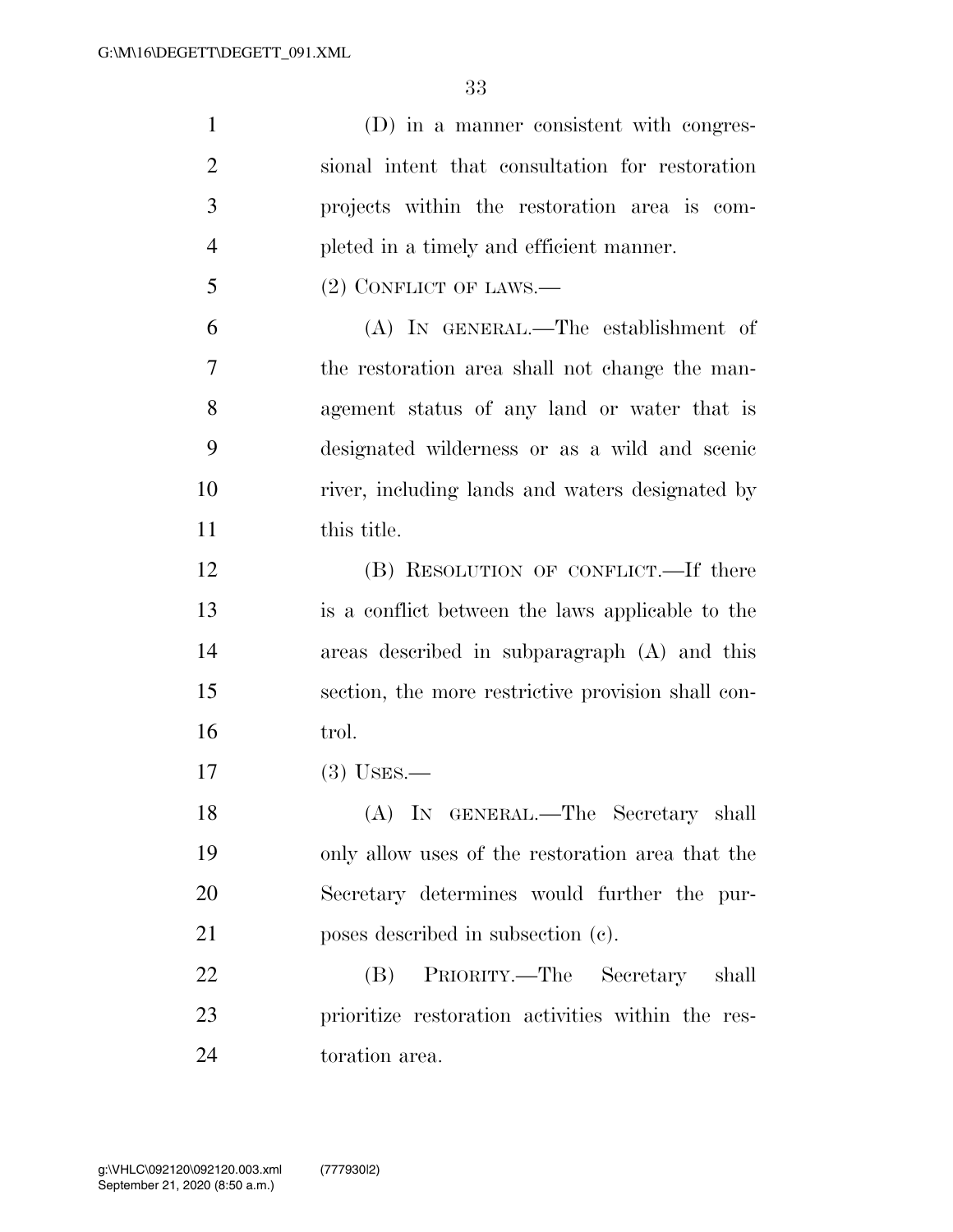| $\mathbf{1}$   | (C) LIMITATION.—Nothing in this section             |
|----------------|-----------------------------------------------------|
| $\overline{2}$ | shall limit the Secretary's ability to plan, ap-    |
| 3              | prove, or prioritize activities outside of the res- |
| $\overline{4}$ | toration area.                                      |
| 5              | $(4)$ WILDLAND FIRE.—                               |
| 6              | (A) IN GENERAL.—Nothing in this section             |
| 7              | prohibits the Secretary, in cooperation with        |
| 8              | other Federal, State, and local agencies, as ap-    |
| 9              | propriate, from conducting wildland fire oper-      |
| 10             | ations in the restoration area, consistent with     |
| 11             | the purposes of this section.                       |
| 12             | (B) PRIORITY.—The Secretary may use                 |
| 13             | prescribed burning and managed wildland fire        |
| 14             | to the fullest extent practicable to achieve the    |
| 15             | purposes of this section.                           |
| 16             | $(5)$ ROAD DECOMMISSIONING.—                        |
| 17             | $(A)$ In GENERAL.—To the extent prac-               |
| 18             | ticable, the Secretary shall<br>decommission        |
| 19             | unneeded National Forest System roads identi-       |
| 20             | fied for decommissioning and unauthorized           |
| 21             | roads identified for decommissioning within the     |
| 22             | restoration area—                                   |
| 23             | (i) subject to appropriations;                      |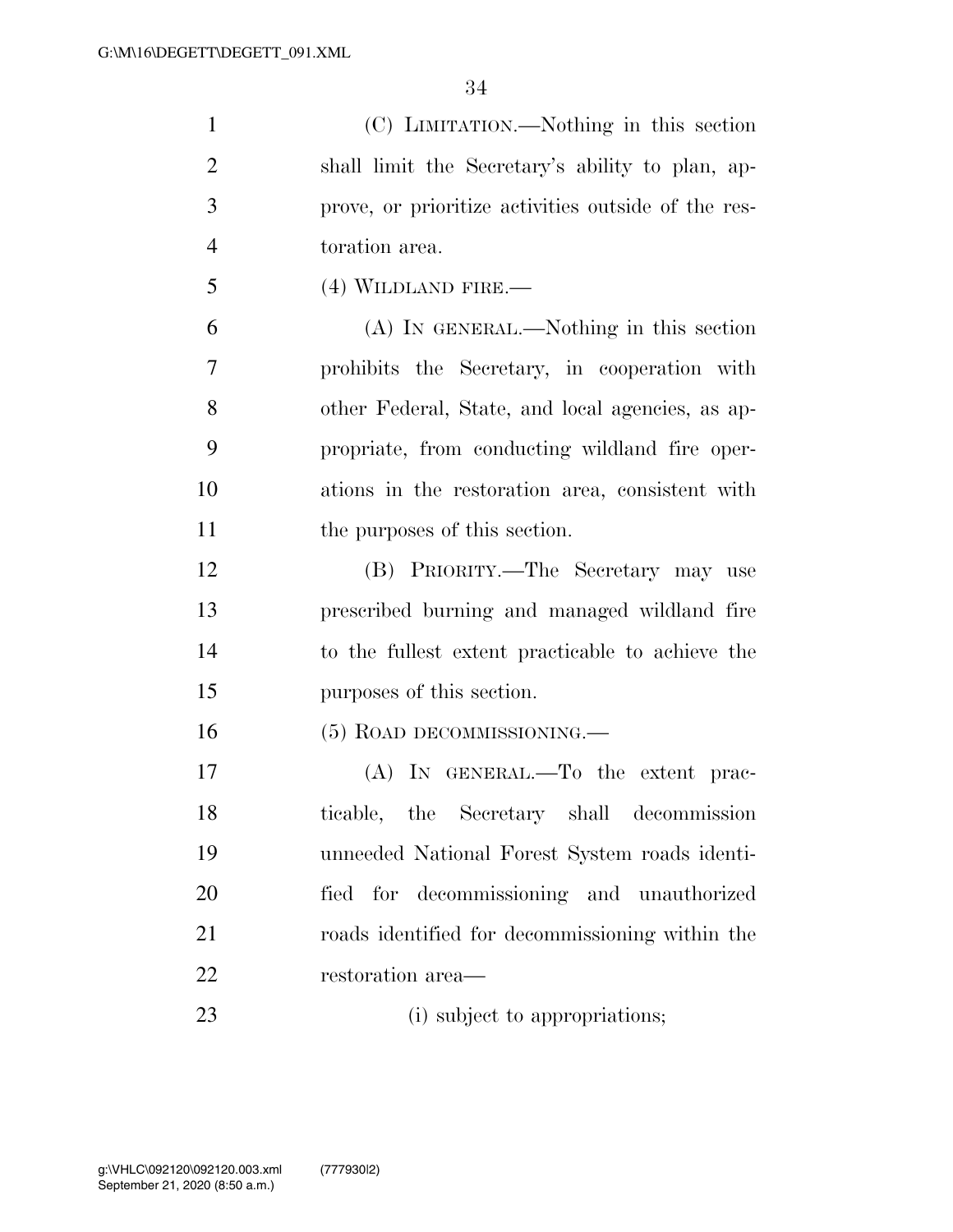| $\mathbf{1}$   | (ii) consistent with the analysis re-                |
|----------------|------------------------------------------------------|
| $\overline{2}$ | quired by subparts $A$ and $B$ of part 212 of        |
| 3              | title 36, Code of Federal Regulations; and           |
| $\overline{4}$ | (iii) in accordance with existing law.               |
| 5              | (B) ADDITIONAL REQUIREMENT.—In mak-                  |
| 6              | ing determinations regarding road decommis-          |
| 7              | sioning under subparagraph (A), the Secretary        |
| 8              | shall consult with—                                  |
| 9              | (i) appropriate State, Tribal, and local             |
| 10             | governmental entities; and                           |
| 11             | (ii) members of the public.                          |
| 12             | (C) DEFINITION.—As used in subpara-                  |
| 13             | graph (A), the term "decommission" means—            |
| 14             | (i) to reestablish vegetation on a road;             |
| 15             | and                                                  |
| 16             | (ii) to restore any natural drainage,                |
| 17             | watershed function, or other ecological              |
| 18             | processes that are disrupted or adversely            |
| 19             | impacted by the road by removing or                  |
| 20             | hydrologically disconnecting the road                |
| 21             | prism.                                               |
| 22             | (6) VEGETATION MANAGEMENT.                           |
| 23             | (A) IN GENERAL.—Subject to subpara-                  |
| 24             | graphs $(B)$ , $(C)$ , and $(D)$ , the Secretary may |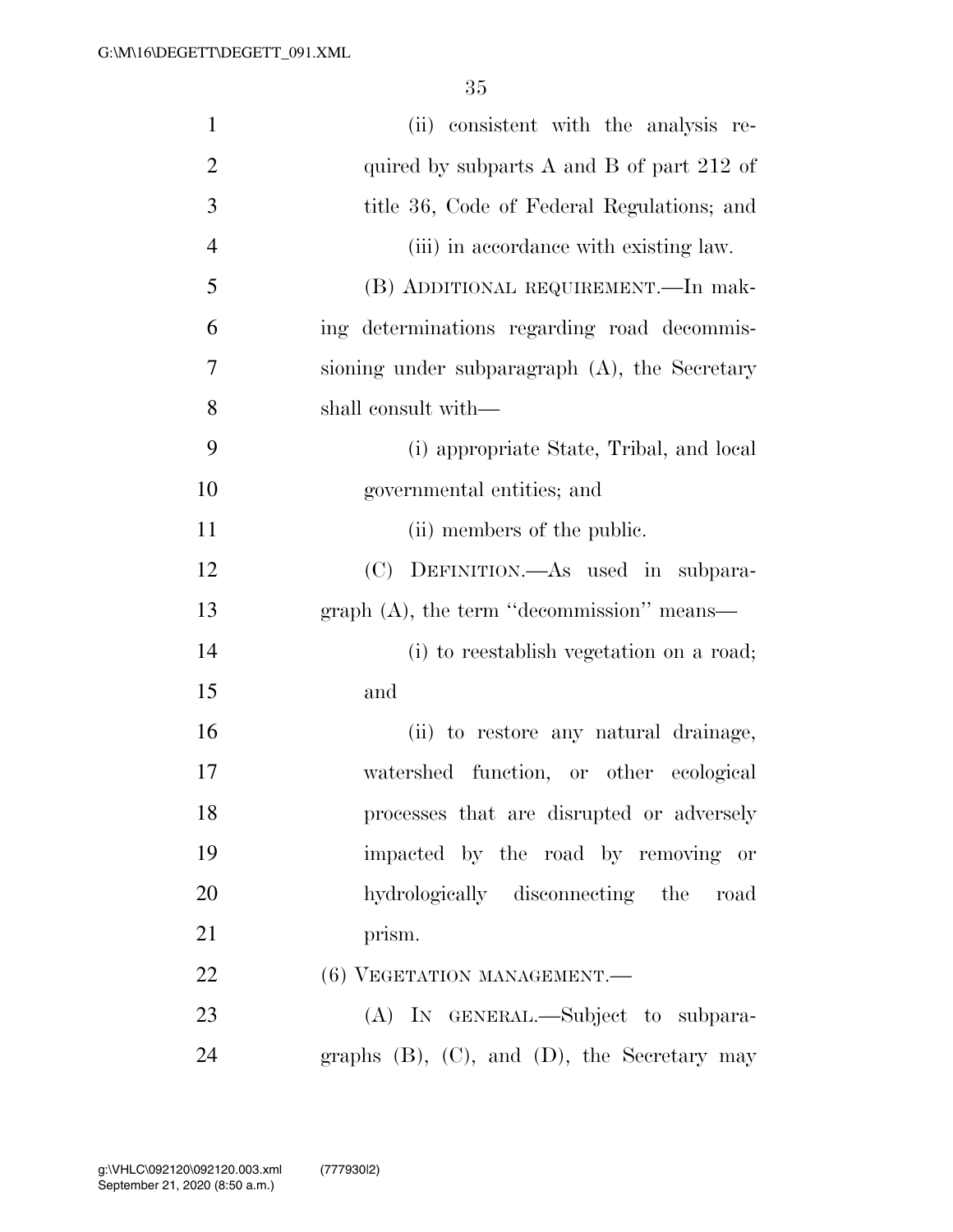| $\mathbf{1}$   | conduct vegetation management projects in the |
|----------------|-----------------------------------------------|
| $\overline{2}$ | restoration area only where necessary to-     |
| 3              | (i) maintain or restore the character-        |
| $\overline{4}$ | istics of ecosystem composition and struc-    |
| 5              | ture;                                         |
| 6              | (ii) reduce wildfire risk to commu-           |
| 7              | nities by promoting forests that are fire re- |
| 8              | silient;                                      |
| 9              | (iii) improve the habitat of threatened,      |
| 10             | endangered, or sensitive species;             |
| 11             | (iv) protect or improve water quality;        |
| 12             | <b>or</b>                                     |
| 13             | (v) enhance the restoration of lands          |
| 14             | within the restoration area.                  |
| 15             | (B) ADDITIONAL REQUIREMENTS.—                 |
| 16             | (i) SHADED FUEL BREAKS.—In car-               |
| 17             | rying out subparagraph $(A)$ , the Secretary  |
| 18             | shall prioritize, as practicable, the estab-  |
| 19             | lishment of a network of shaded fuel          |
| 20             | breaks within—                                |
| 21             | (I) the portions of the wildland-             |
| 22             | urban interface that are within 150           |
| 23             | feet from private property contiguous         |
| 24             | to Federal land;                              |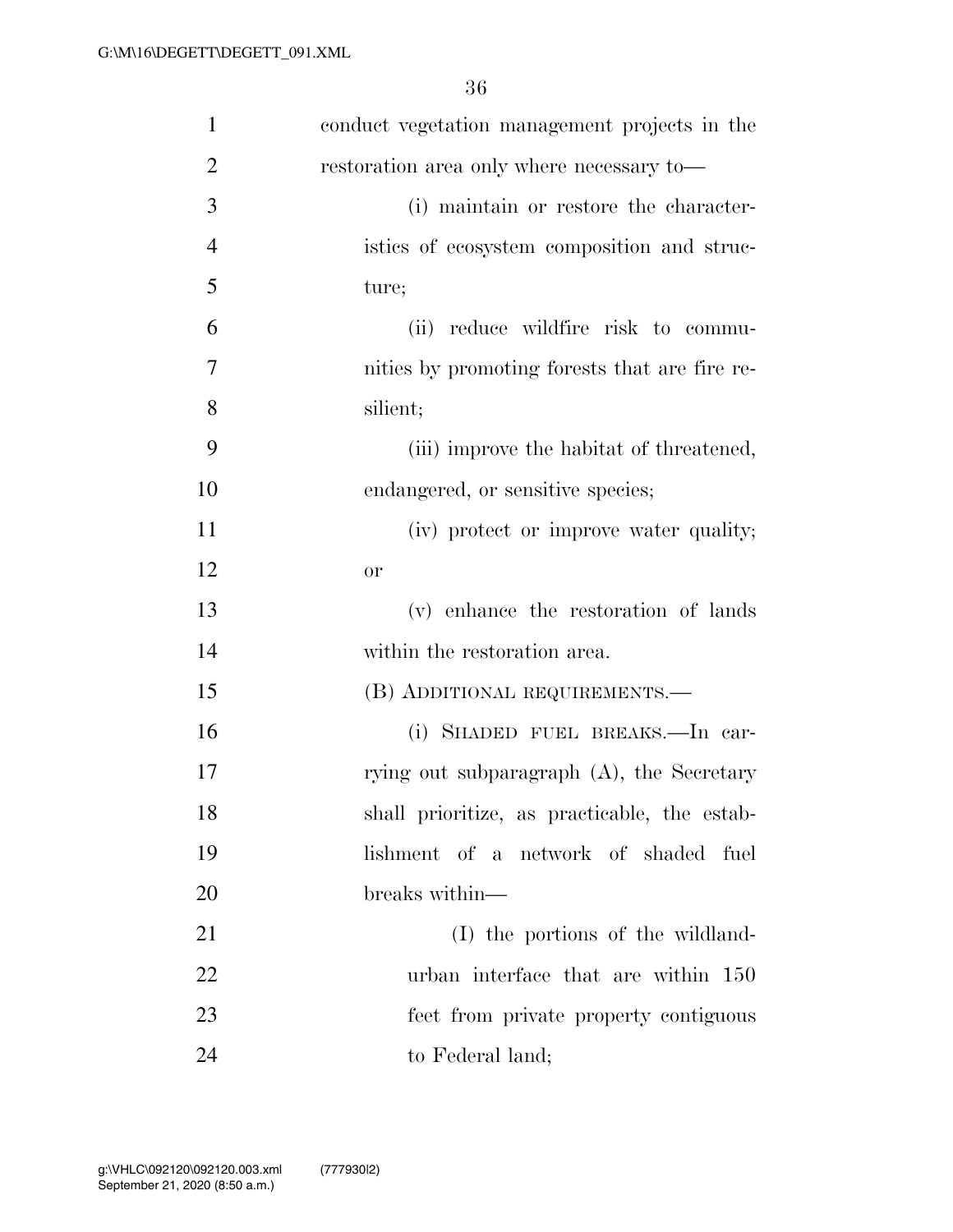1 (II) 150 feet from any road that is open to motorized vehicles as of the date of enactment of this Act— (aa) except that, where to- pography or other conditions re- quire, the Secretary may estab-7 lish shaded fuel breaks up to 275 feet from a road so long as the combined total width of the shaded fuel breaks for both sides 11 of the road does not exceed 300 feet; and (bb) provided that the Sec- retary shall include vegetation treatments within a minimum of 25 feet of the road where prac- ticable, feasible, and appropriate **as part of any shaded fuel break**; or 20 (III) 150 feet of any plantation. (ii) PLANTATIONS; RIPARIAN RE-SERVES.—The Secretary may undertake

 (I) in areas within the restora-tion area in which fish and wildlife

vegetation management projects—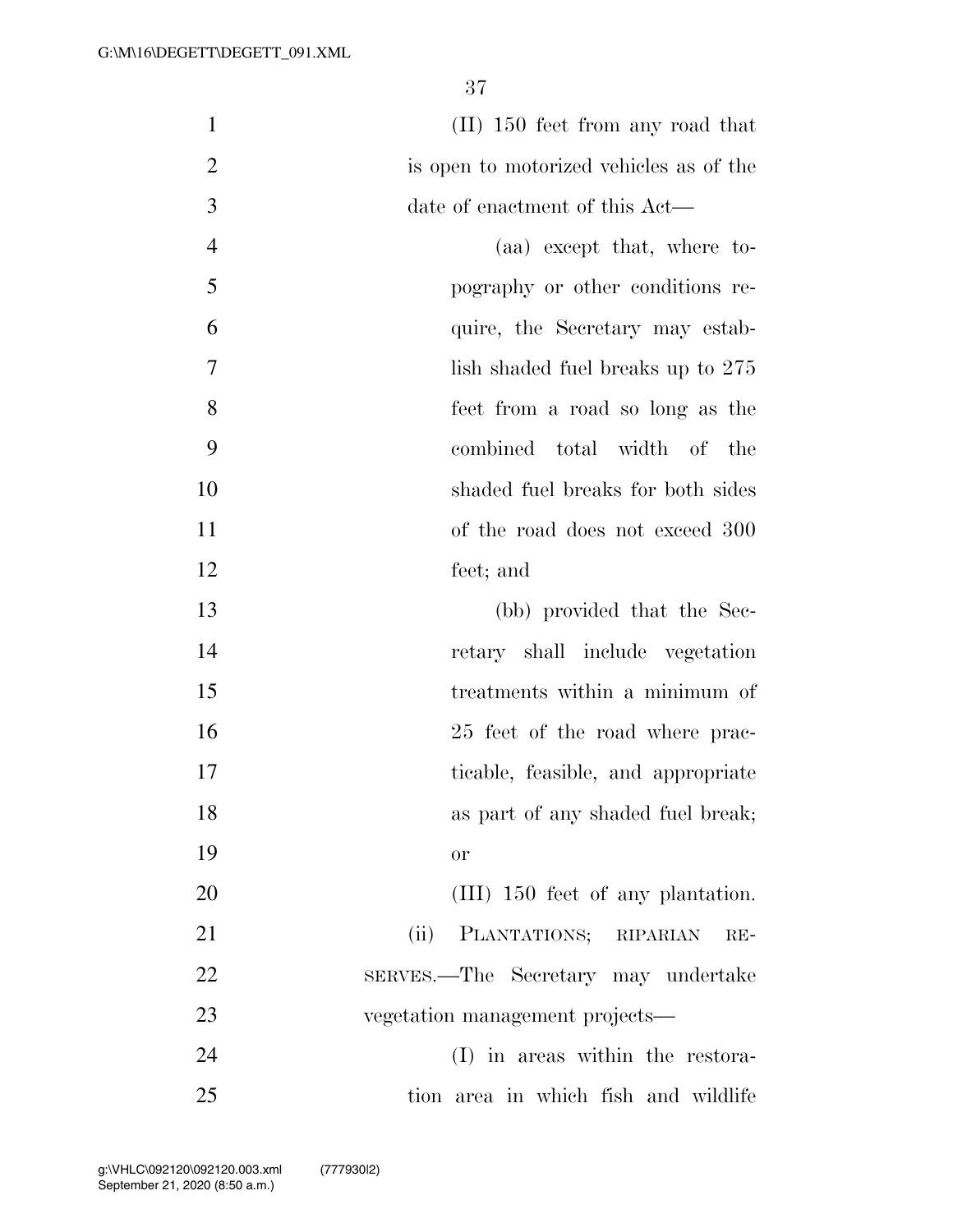| $\mathbf{1}$   | habitat is significantly compromised            |
|----------------|-------------------------------------------------|
| $\overline{2}$ | as a result of past management prac-            |
| 3              | tices (including plantations); and              |
| $\overline{4}$ | within designated riparian<br>(II)              |
| 5              | reserves only where necessary to                |
| 6              | maintain the integrity of fuel breaks           |
| 7              | and to enhance fire resilience.                 |
| 8              | COMPLIANCE.—The Secretary shall<br>(C)          |
| 9              | carry out vegetation management projects with-  |
| 10             | in the restoration area—                        |
| 11             | (i) in accordance with—                         |
| 12             | (I) this section; and                           |
| 13             | (II) existing law (including regu-              |
| 14             | lations);                                       |
| 15             | (ii) after providing an opportunity for         |
| 16             | public comment; and                             |
| 17             | (iii) subject to appropriations.                |
| 18             | (D) BEST AVAILABLE SCIENCE.—The Sec-            |
| 19             | retary shall use the best available science in  |
| 20             | planning and implementing vegetation manage-    |
| 21             | ment projects within the restoration area.      |
| 22             | $(7)$ GRAZING.—                                 |
| 23             | (A) EXISTING GRAZING.—The grazing of            |
| 24             | livestock in the restoration area, where estab- |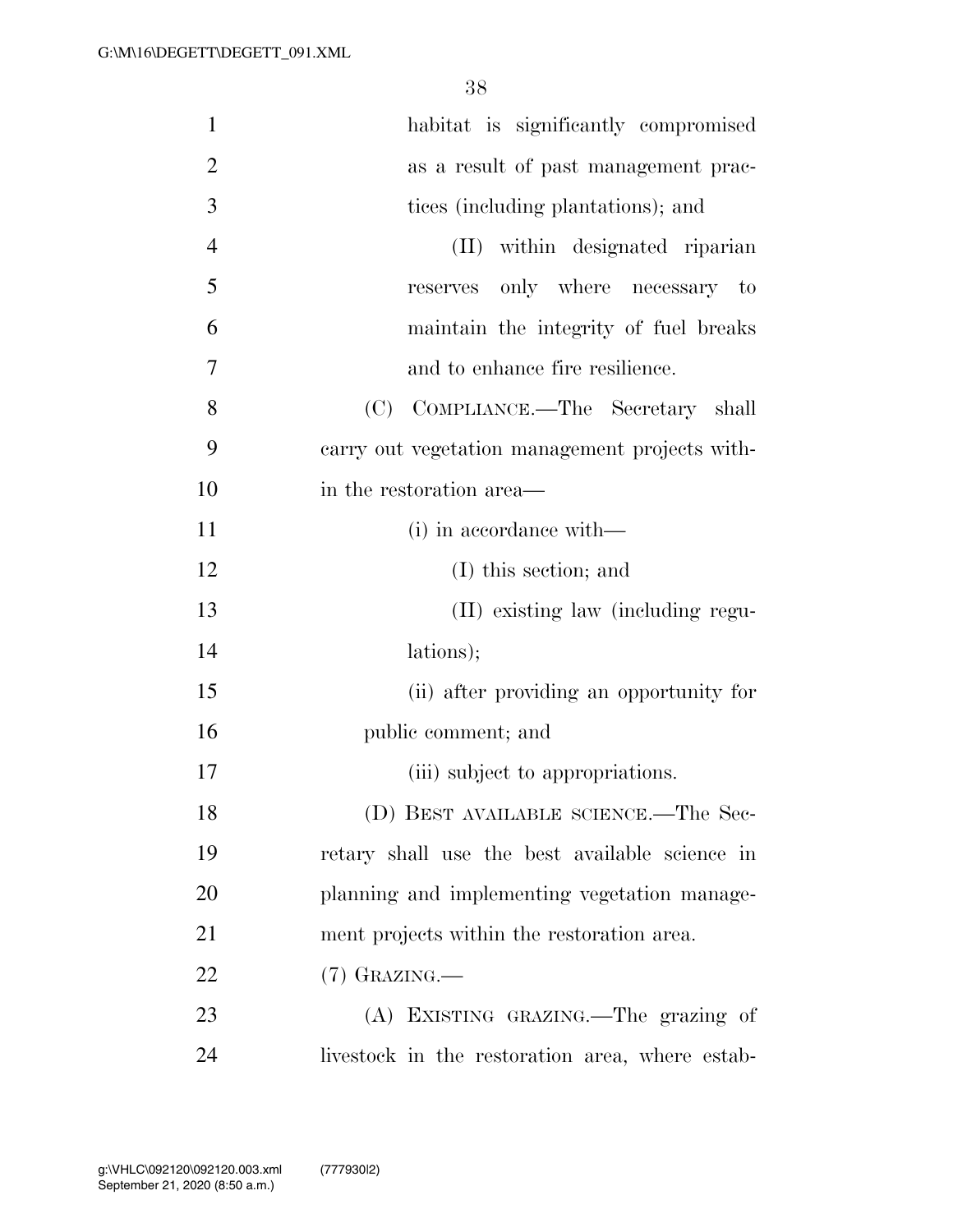| $\mathbf{1}$   | lished before the date of enactment of this Act,  |
|----------------|---------------------------------------------------|
| $\overline{2}$ | shall be permitted to continue—                   |
| 3              | $(i)$ subject to —                                |
| $\overline{4}$ | (I) such reasonable regulations,                  |
| 5              | policies, and practices as the Sec-               |
| 6              | retary considers necessary; and                   |
| 7              | (II) applicable law (including reg-               |
| 8              | ulations); and                                    |
| 9              | (ii) in a manner consistent with the              |
| 10             | purposes described in subsection (c).             |
| 11             | (B) TARGETED NEW GRAZING.—The Sec-                |
| 12             | retary may issue annual targeted grazing per-     |
| 13             | mits for the grazing of livestock in the restora- |
| 14             | tion area, where not established before the date  |
| 15             | of the enactment of this Act, to control noxious  |
| 16             | weeds, aid in the control of wildfire within the  |
| 17             | wildland-urban interface, or to provide other ec- |
| 18             | ological benefits subject to—                     |
| 19             | (i) such reasonable regulations, poli-            |
| 20             | cies, and practices as the Secretary con-         |
| 21             | siders necessary; and                             |
| 22             | (ii) a manner consistent with the pur-            |
| 23             | poses described in subsection (c).                |
| 24             | (C) BEST AVAILABLE SCIENCE.—The Sec-              |
| 25             | retary shall use the best available science when  |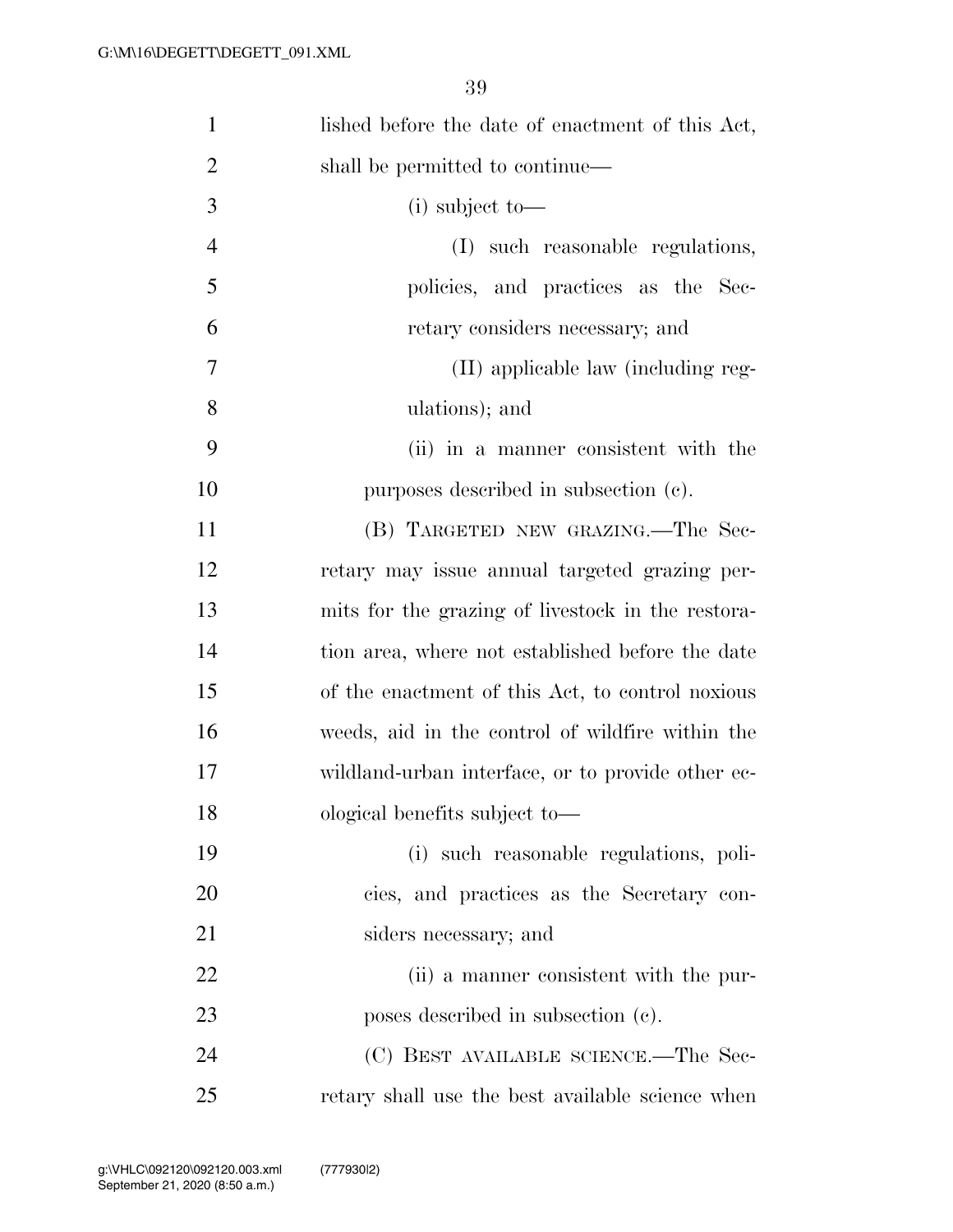| $\mathbf{1}$   | determining whether to issue targeted grazing               |
|----------------|-------------------------------------------------------------|
| $\overline{2}$ | permits within the restoration area.                        |
| 3              | (e) WITHDRAWAL.—Subject to valid existing rights,           |
| $\overline{4}$ | the restoration area is withdrawn from—                     |
| 5              | (1) all forms of entry, appropriation, and dis-             |
| 6              | posal under the public land laws;                           |
| 7              | (2) location, entry, and patent under the mining            |
| 8              | laws; and                                                   |
| 9              | (3) disposition under all laws relating to min-             |
| 10             | eral and geothermal leasing or mineral materials.           |
| 11             | (f) USE OF STEWARDSHIP CONTRACTS.—To the                    |
| 12             | maximum extent practicable, the Secretary shall—            |
| 13             | (1) use stewardship contracts to implement this             |
| 14             | section; and                                                |
| 15             | (2) use revenue derived from such stewardship               |
| 16             | contracts for restoration and other activities within       |
| 17             | the restoration area which shall include staff and ad-      |
| 18             | ministrative costs to support timely consultation ac-       |
| 19             | tivities for restoration projects.                          |
| 20             | COLLABORATION.—In developing and imple-<br>(g)              |
| 21             | menting restoration projects in the restoration area, the   |
| 22             | Secretary shall consult with collaborative groups with an   |
| 23             | interest in the restoration area.                           |
| 24             | (h) ENVIRONMENTAL REVIEW.—A collaboratively de-             |
| 25             | veloped restoration project within the restoration area may |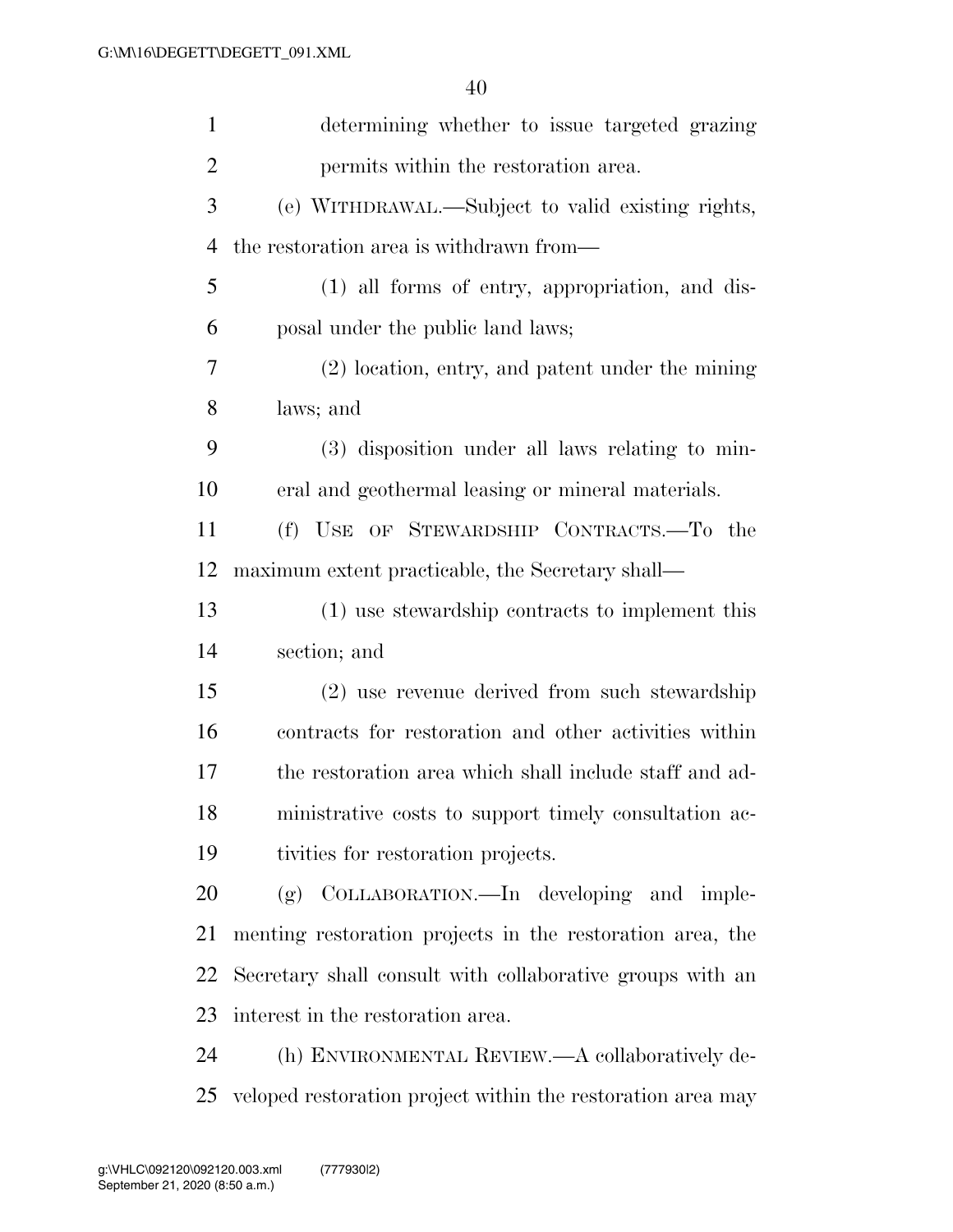be carried out in accordance with the provisions for haz- ardous fuel reduction projects set forth in sections 214, 215, and 216 of the Healthy Forests Restoration Act of 2003 (16 U.S.C. 6514–6516), as applicable.

 (i) MULTIPARTY MONITORING.—The Secretary of Agriculture shall—

 (1) in collaboration with the Secretary of the Interior and interested persons, use a multiparty monitoring, evaluation, and accountability process to assess the positive or negative ecological, social, and economic effects of restoration projects within the restoration area; and

 (2) incorporate the monitoring results into the management of the restoration area.

 (j) FUNDING.—The Secretary shall use all existing authorities to secure as much funding as necessary to ful-fill the purposes of the restoration area.

(k) FOREST RESIDUES UTILIZATION.—

 (1) IN GENERAL.—In accordance with applica- ble law, including regulations, and this section, the Secretary may utilize forest residues from restora- tion projects, including shaded fuel breaks, in the restoration area for research and development of biobased products that result in net carbon seques-tration.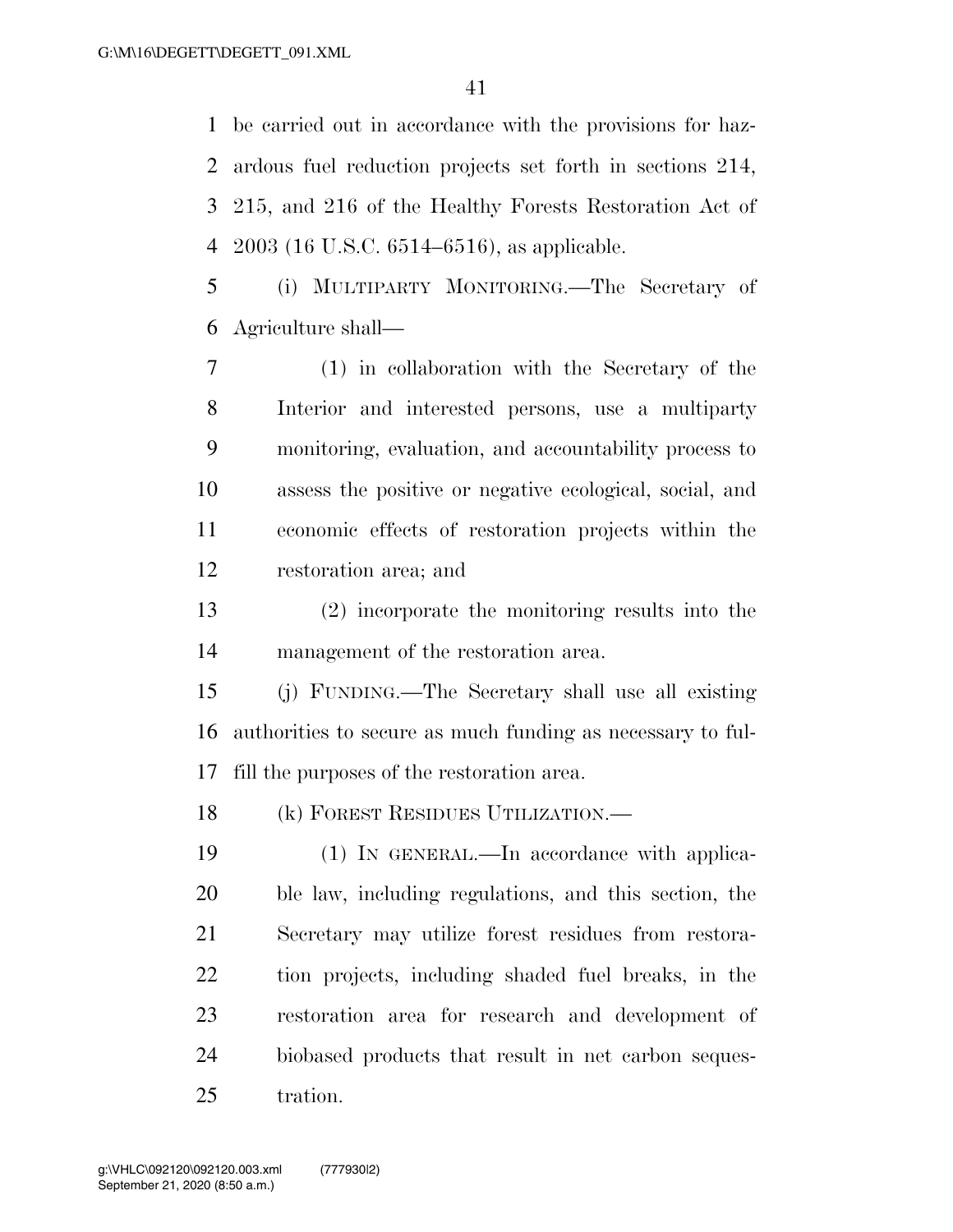(2) PARTNERSHIPS.—In carrying out para- graph (1), the Secretary may enter into partnerships with universities, nongovernmental organizations, in- dustry, Tribes, and Federal, State, and local govern-mental agencies.

# **SEC. 212. REDWOOD NATIONAL AND STATE PARKS RES-TORATION.**

 (a) PARTNERSHIP AGREEMENTS.—The Secretary of the Interior is authorized to undertake initiatives to re- store degraded redwood forest ecosystems in Redwood Na- tional and State Parks in partnership with the State of California, local agencies, and nongovernmental organiza-tions.

 (b) COMPLIANCE.—In carrying out any initiative au- thorized by subsection (a), the Secretary of the Interior shall comply with all applicable law.

# **SEC. 213. CALIFORNIA PUBLIC LANDS REMEDIATION PART-**

- **NERSHIP.**
- (a) DEFINITIONS.—In this section:

 (1) PARTNERSHIP.—The term ''partnership'' means the California Public Lands Remediation Partnership, established by subsection (b).

 (2) PRIORITY LANDS.—The term ''priority lands'' means Federal land within the State that is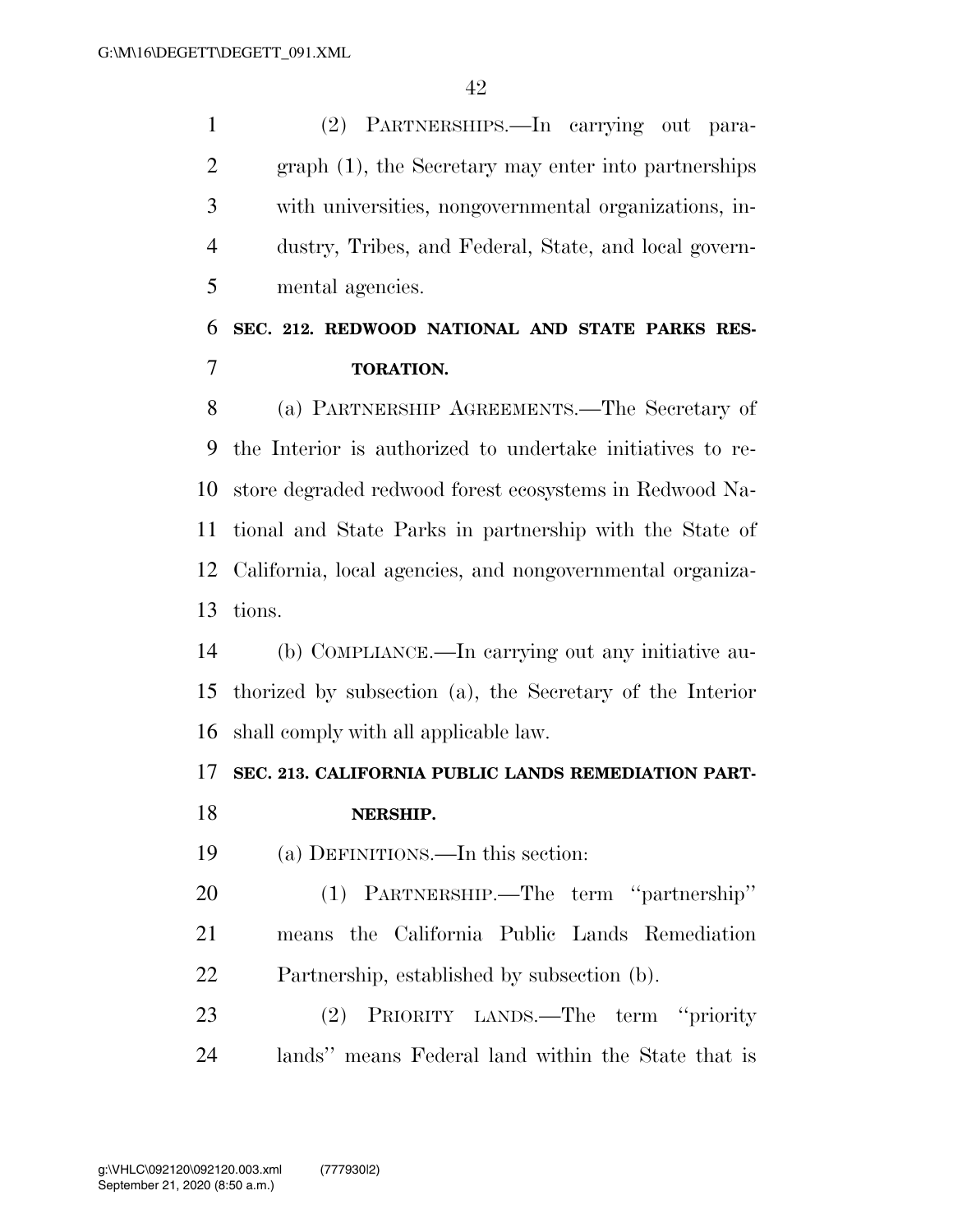- determined by the partnership to be a high priority for remediation.
- (3) REMEDIATION.—The term ''remediation'' means to facilitate the recovery of lands and waters that have been degraded, damaged, or destroyed by illegal marijuana cultivation or another illegal activ- ity. Remediation includes but is not limited to re- moval of trash, debris, and other material, and es- tablishing the composition, structure, pattern, and ecological processes necessary to facilitate terrestrial and aquatic ecosystem sustainability, resilience, and health under current and future conditions.
- (b) ESTABLISHMENT.—There is hereby established a California Public Lands Remediation Partnership.
- (c) PURPOSES.—The purposes of the partnership are to—
- (1) coordinate the activities of Federal, State, Tribal, and local authorities, and the private sector, in the remediation of priority lands in the State af- fected by illegal marijuana cultivation or other illegal activities; and
- (2) use the resources and expertise of each agency, authority, or entity in implementing remedi-ation activities on priority lands in the State.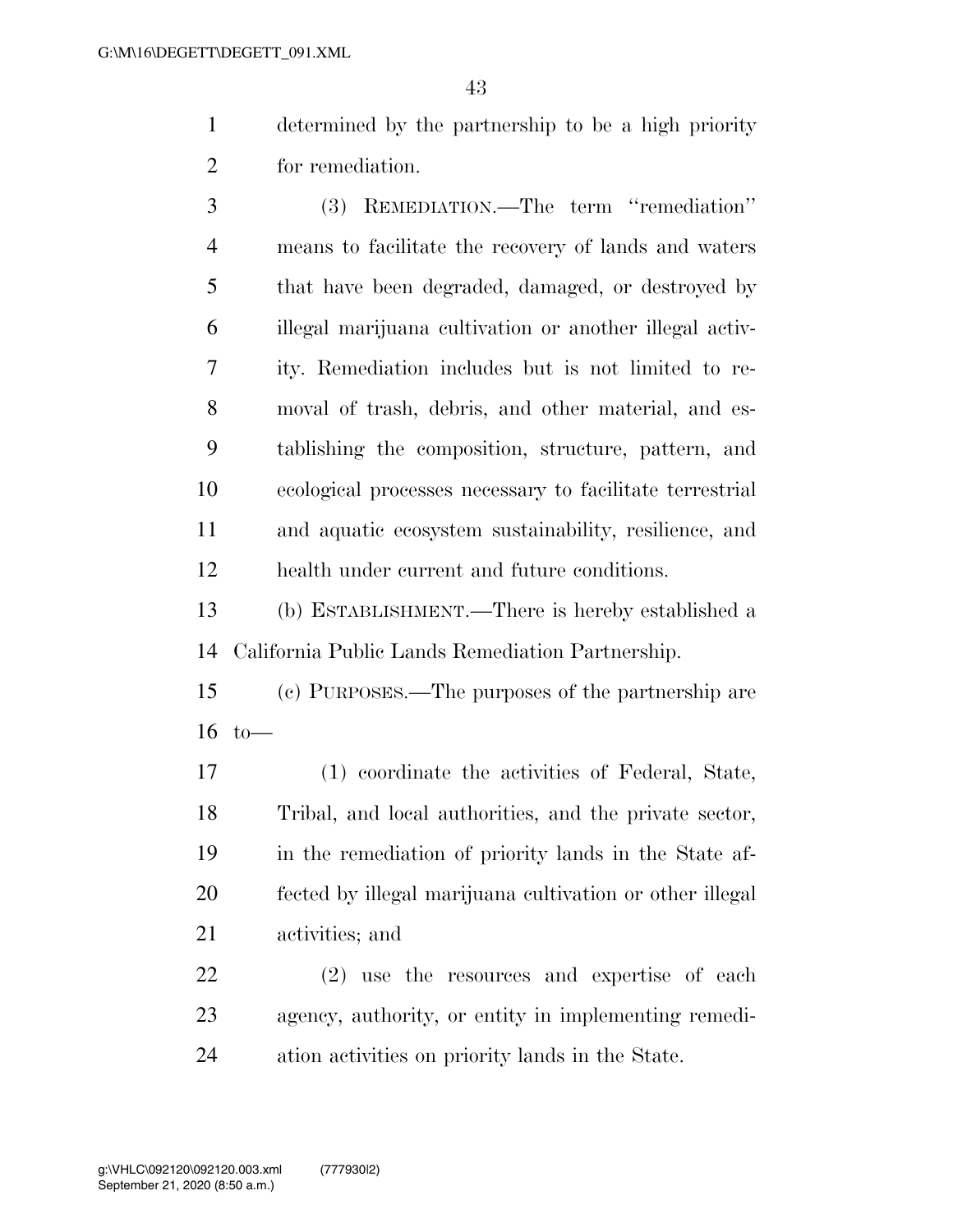(d) MEMBERSHIP.—The members of the partnership shall include the following: (1) The Secretary of Agriculture, or a designee of the Secretary of Agriculture to represent the For- est Service. (2) The Secretary of the Interior, or a designee of the Secretary of the Interior, to represent the United States Fish and Wildlife Service, Bureau of Land Management, and National Park Service. (3) The Director of the Office of National Drug Control Policy, or a designee of the Director. (4) The Secretary of the State Natural Re- sources Agency, or a designee of the Secretary, to represent the California Department of Fish and Wildlife. (5) A designee of the California State Water Resources Control Board. (6) A designee of the California State Sheriffs' Association. (7) One member to represent federally recog- nized Indian Tribes, to be appointed by the Sec-retary of Agriculture.

 (8) One member to represent nongovernmental organizations with an interest in Federal land reme-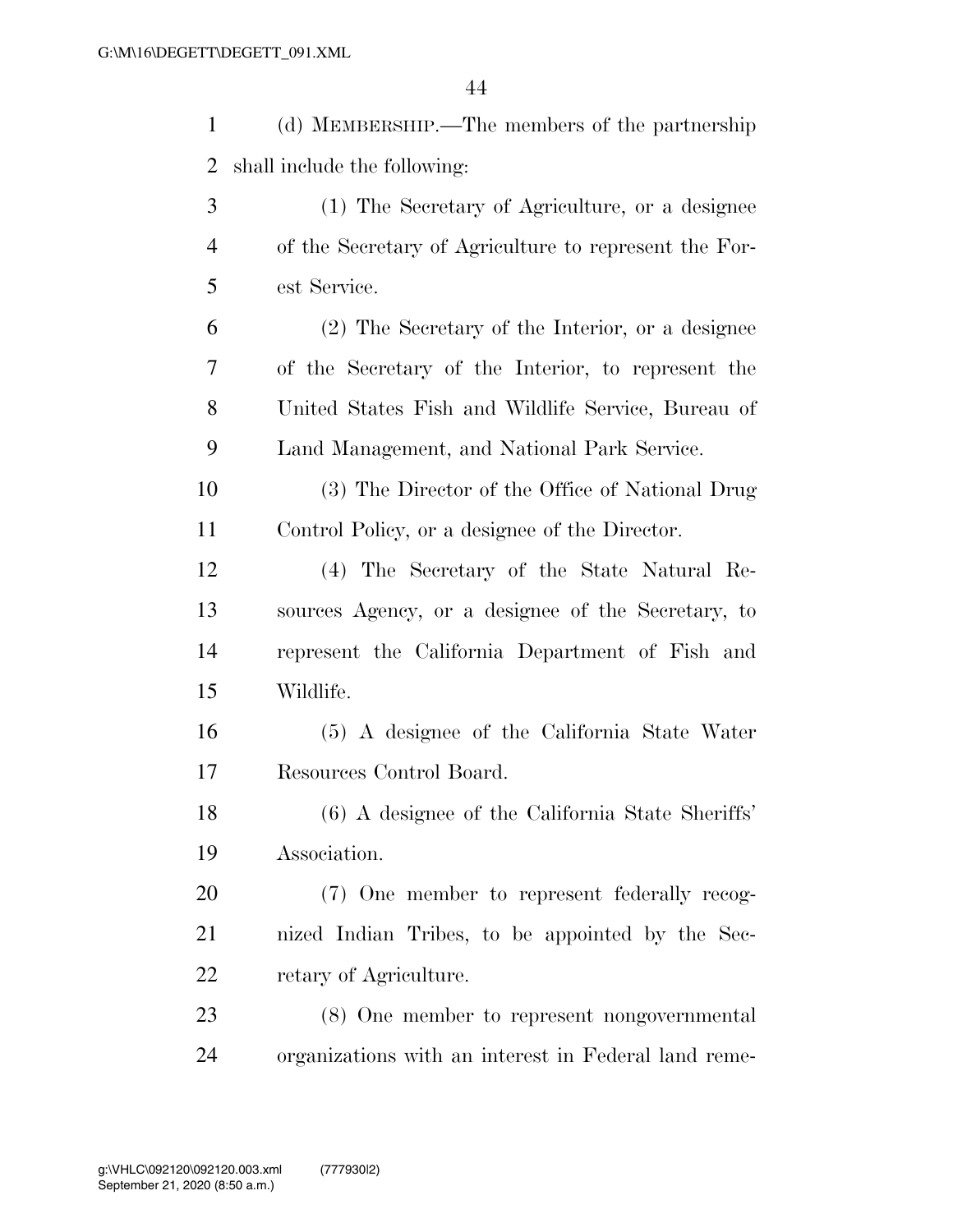| $\mathbf{1}$   | diation, to be appointed by the Secretary of Agri-     |
|----------------|--------------------------------------------------------|
| $\overline{2}$ | culture.                                               |
| 3              | (9) One member to represent local govern-              |
| $\overline{4}$ | mental interests, to be appointed by the Secretary of  |
| 5              | Agriculture.                                           |
| 6              | $(10)$ A law enforcement official from each of         |
| 7              | the following:                                         |
| 8              | (A) The Department of the Interior.                    |
| 9              | (B) The Department of Agriculture.                     |
| 10             | (11) A scientist to provide expertise and advise       |
| 11             | on methods needed for remediation efforts, to be ap-   |
| 12             | pointed by the Secretary of Agriculture.               |
| 13             | (12) A designee of the National Guard Counter          |
| 14             | Drug Program.                                          |
| 15             | (e) DUTIES.—To further the purposes of this section,   |
| 16             | the partnership shall—                                 |
| 17             | (1) identify priority lands for remediation in the     |
| 18             | State;                                                 |
| 19             | (2) secure resources from Federal and non-Fed-         |
| 20             | eral sources to apply to remediation of priority lands |
| 21             | in the State;                                          |
| 22             | (3) support efforts by Federal, State, Tribal,         |
| 23             | and local agencies, and nongovernmental organiza-      |
| 24             | tions in carrying out remediation of priority lands in |
| 25             | the State;                                             |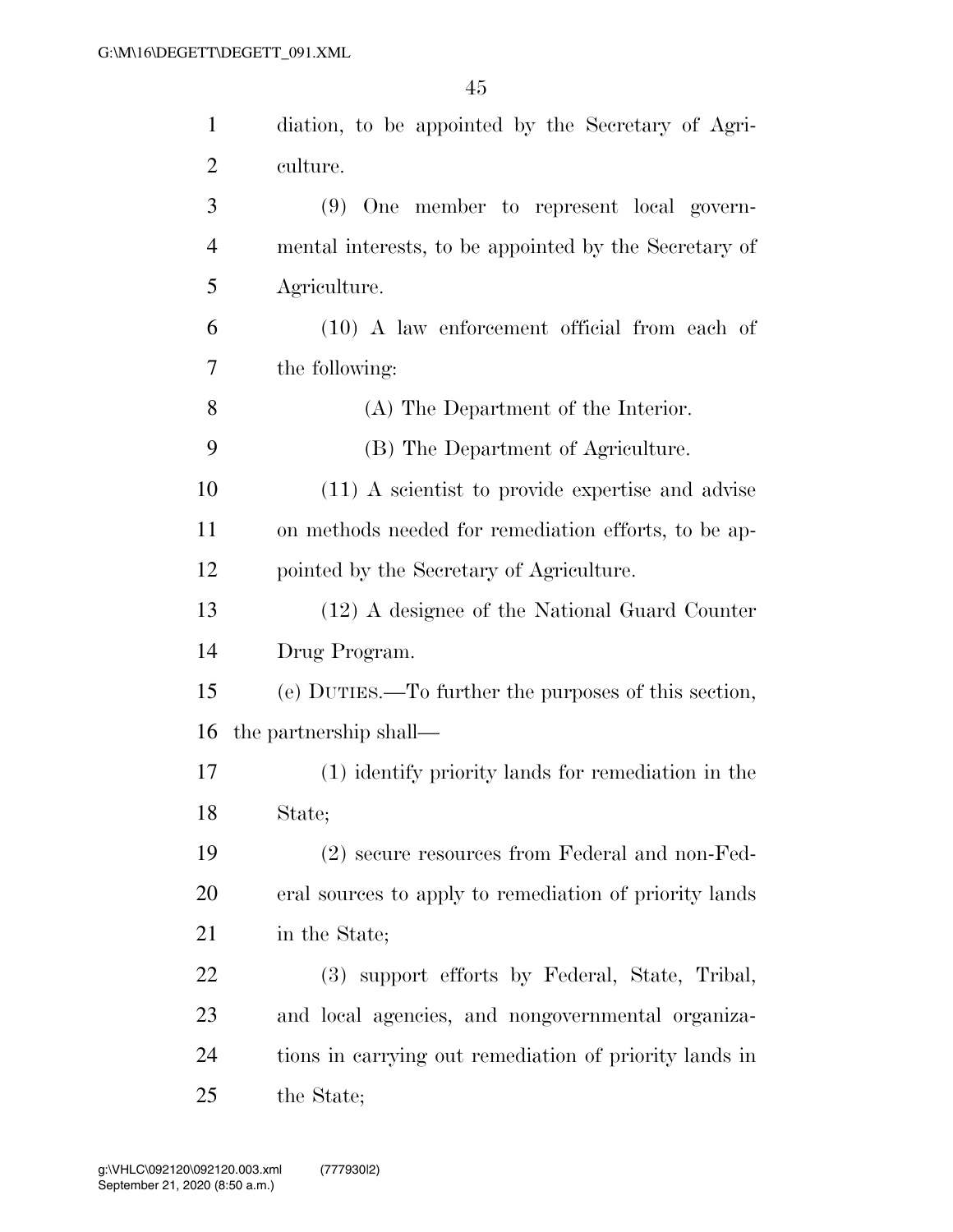(4) support research and education on the im- pacts of, and solutions to, illegal marijuana cultiva- tion and other illegal activities on priority lands in the State; (5) involve other Federal, State, Tribal, and local agencies, nongovernmental organizations, and the public in remediation efforts, to the extent prac- ticable; and (6) take any other administrative or advisory actions as necessary to address remediation of pri- ority lands in the State. (f) AUTHORITIES.—To implement this section, the partnership may, subject to the prior approval of the Sec- retary of Agriculture— (1) make grants to the State, political subdivi- sions of the State, nonprofit organizations, and other persons; (2) enter into cooperative agreements with, or provide grants or technical assistance to, the State, political subdivisions of the State, nonprofit organi- zations, Federal agencies, and other interested par- ties; 23 (3) hire and compensate staff; (4) obtain funds or services from any source, including Federal and non-Federal funds, and funds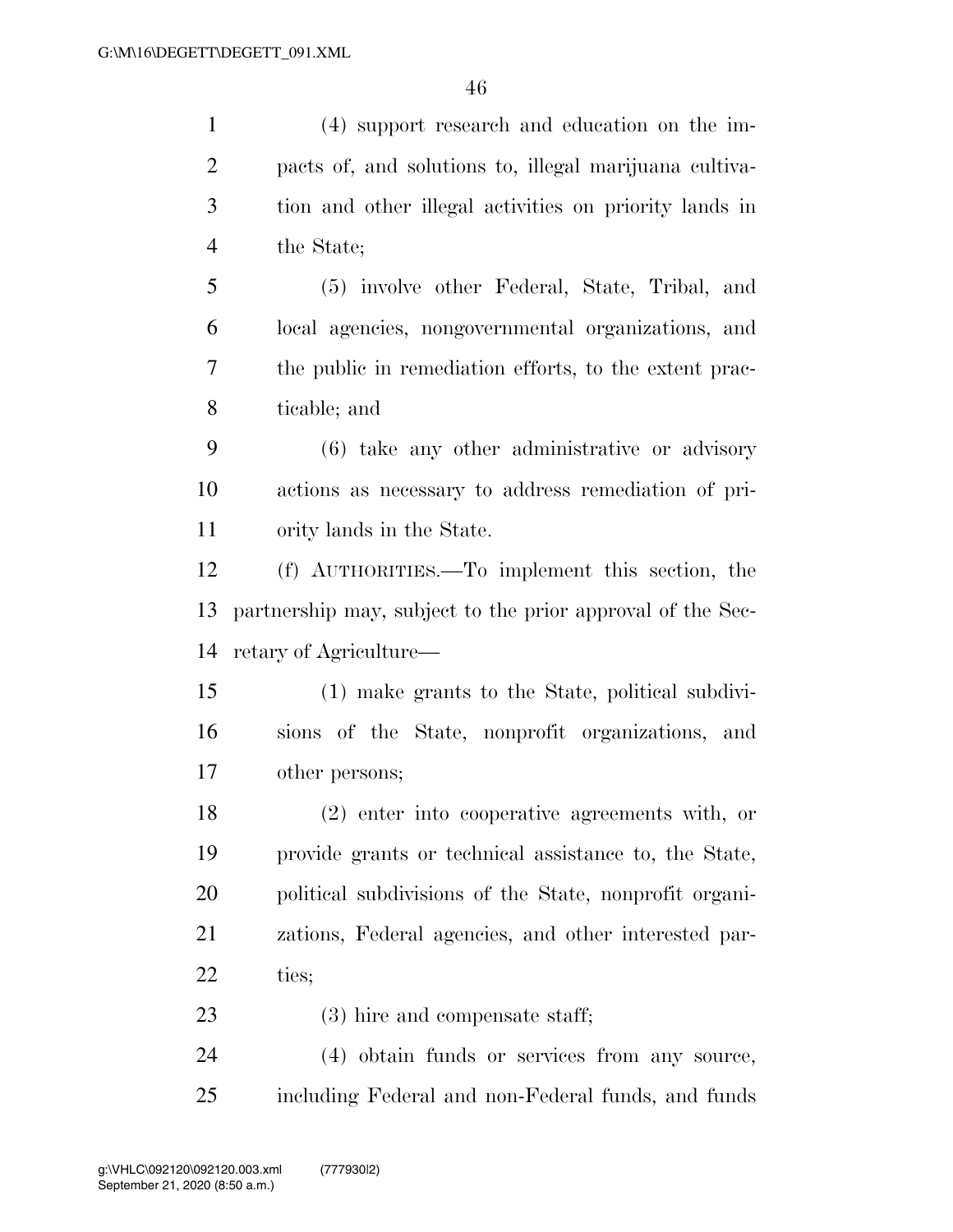and services provided under any other Federal law or program;

(5) contract for goods or services; and

 (6) support activities of partners and any other activities that further the purposes of this section.

 (g) PROCEDURES.—The partnership shall establish such rules and procedures as it deems necessary or desir-able.

 (h) LOCAL HIRING.—The partnership shall, to the maximum extent practicable and in accordance with exist- ing law, give preference to local entities and persons when carrying out this section.

 (i) SERVICE WITHOUT COMPENSATION.—Members of the partnership shall serve without pay.

 (j) DUTIES AND AUTHORITIES OF THE SECRETARY OF AGRICULTURE.—

 (1) IN GENERAL.—The Secretary of Agriculture shall convene the partnership on a regular basis to carry out this section.

20 (2) TECHNICAL AND FINANCIAL ASSISTANCE. The Secretary of Agriculture and Secretary of the Interior may provide technical and financial assist- ance, on a reimbursable or nonreimbursable basis, as determined by the appropriate Secretary, to the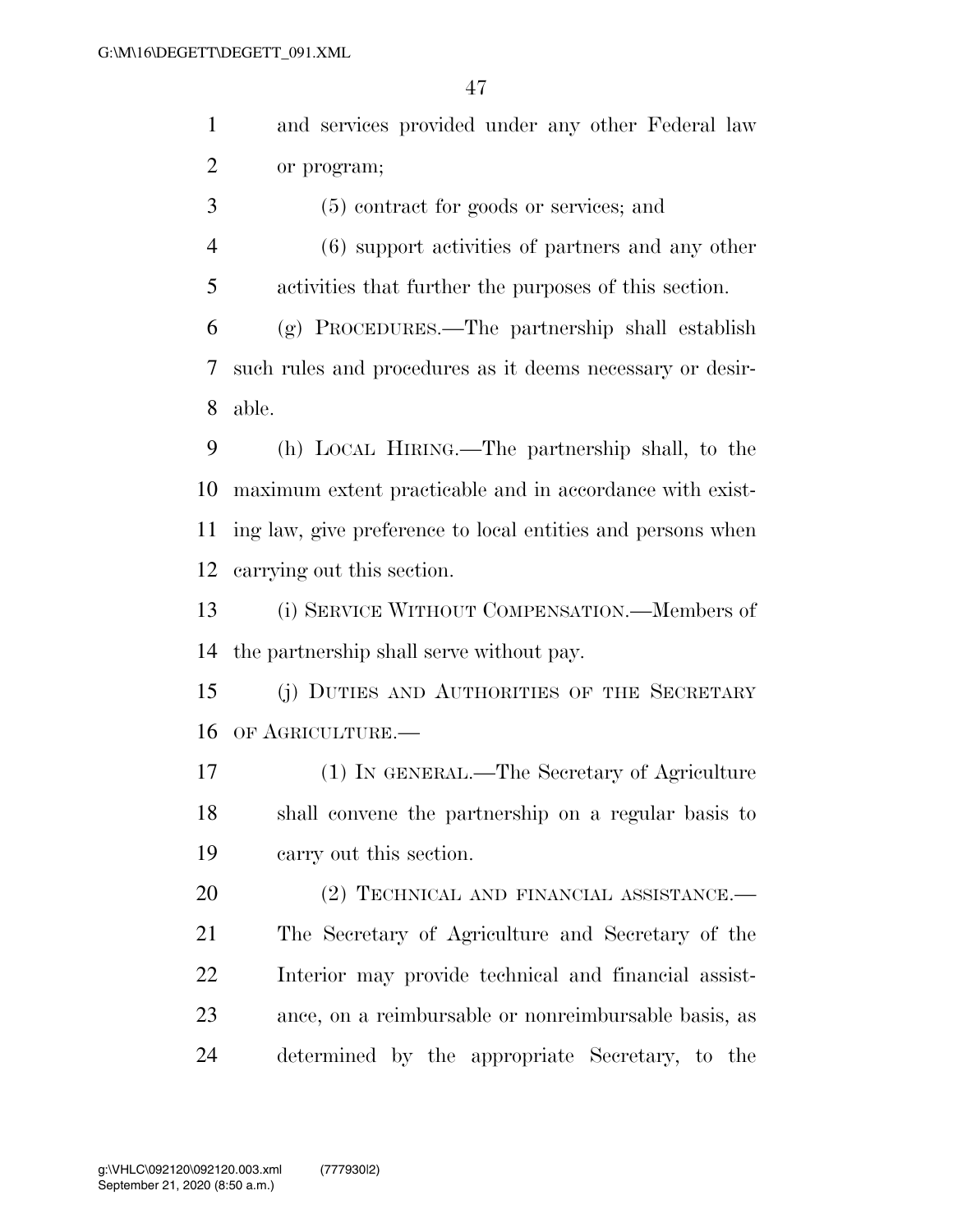- partnership or any members of the partnership to carry out this title.
- (3) COOPERATIVE AGREEMENTS.—The Sec- retary of Agriculture and Secretary of the Interior may enter into cooperative agreements with the partnership, any members of the partnership, or other public or private entities to provide technical, financial, or other assistance to carry out this title.

# **SEC. 214. TRINITY LAKE VISITOR CENTER.**

 (a) IN GENERAL.—The Secretary of Agriculture, act- ing through the Chief of the Forest Service, may establish, in cooperation with any other public or private entities that the Secretary may determine to be appropriate, a vis-itor center in Weaverville, California—

(1) to serve visitors; and

 (2) to assist in fulfilling the purposes of the Whiskeytown-Shasta-Trinity National Recreation Area.

 (b) REQUIREMENTS.—The Secretary shall ensure that the visitor center authorized under subsection (a) is designed to interpret the scenic, biological, natural, histor- ical, scientific, paleontological, recreational, ecological, wil- derness, and cultural resources of the Whiskeytown-Shas- ta-Trinity National Recreation Area and other nearby Federal lands.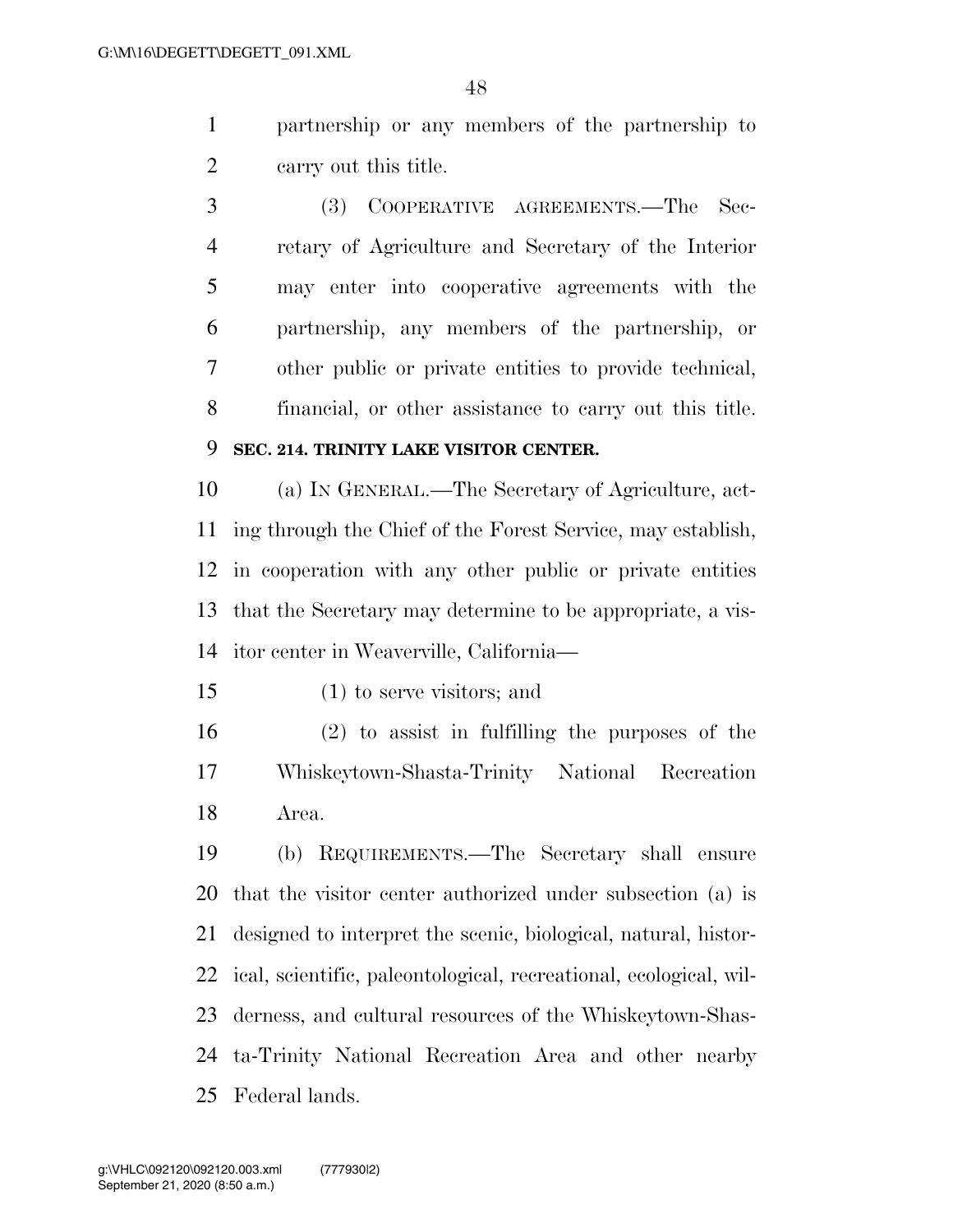(c) COOPERATIVE AGREEMENTS.—The Secretary of Agriculture may, in a manner consistent with this title, enter into cooperative agreements with the State and any other appropriate institutions and organizations to carry out the purposes of this section.

## **SEC. 215. DEL NORTE COUNTY VISITOR CENTER.**

 (a) IN GENERAL.—The Secretary of Agriculture and Secretary of the Interior, acting jointly or separately, may establish, in cooperation with any other public or private entities that the Secretaries determine to be appropriate, a visitor center in Del Norte County, California—

- (1) to serve visitors; and
- (2) to assist in fulfilling the purposes of Red- wood National and State Parks, the Smith River National Recreation Area, and other nearby Federal lands.

 (b) REQUIREMENTS.—The Secretaries shall ensure that the visitor center authorized under subsection (a) is designed to interpret the scenic, biological, natural, histor- ical, scientific, paleontological, recreational, ecological, wil- derness, and cultural resources of Redwood National and State Parks, the Smith River National Recreation Area, and other nearby Federal lands.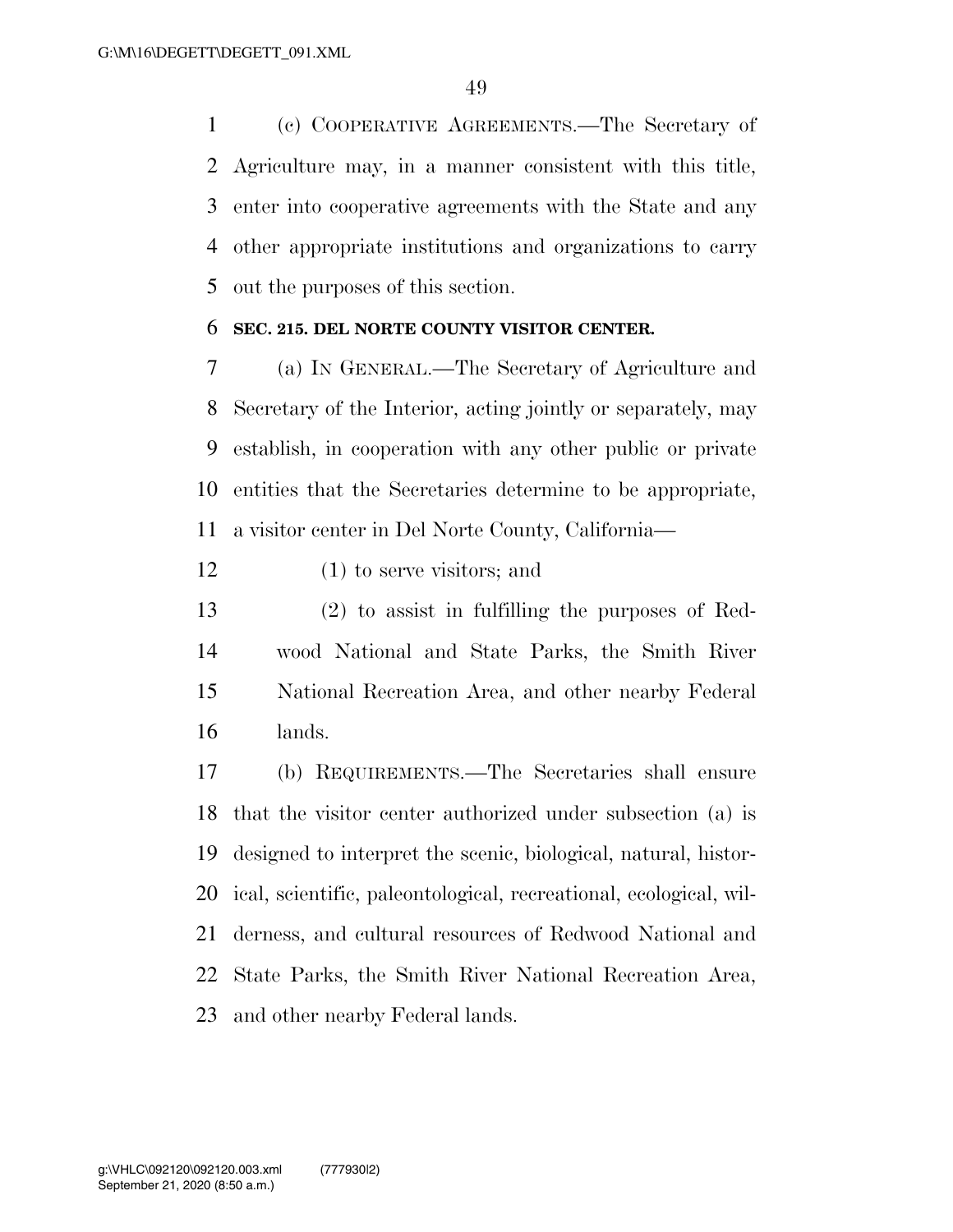## **SEC. 216. MANAGEMENT PLANS.**

 (a) IN GENERAL.—In revising the land and resource management plan for the Shasta-Trinity, Six Rivers, Klamath, and Mendocino National Forests, the Secretary shall—

 (1) consider the purposes of the South Fork Trinity-Mad River Restoration Area established by section 211; and

 (2) include or update the fire management plan for the wilderness areas and wilderness additions es-tablished by this title.

 (b) REQUIREMENT.—In carrying out the revisions re-quired by subsection (a), the Secretary shall—

 (1) develop spatial fire management plans in accordance with—

 (A) the Guidance for Implementation of Federal Wildland Fire Management Policy dated February 13, 2009, including any amend-ments to that guidance; and

20 (B) other appropriate policies;

(2) ensure that a fire management plan—

 (A) considers how prescribed or managed fire can be used to achieve ecological manage- ment objectives of wilderness and other natural or primitive areas; and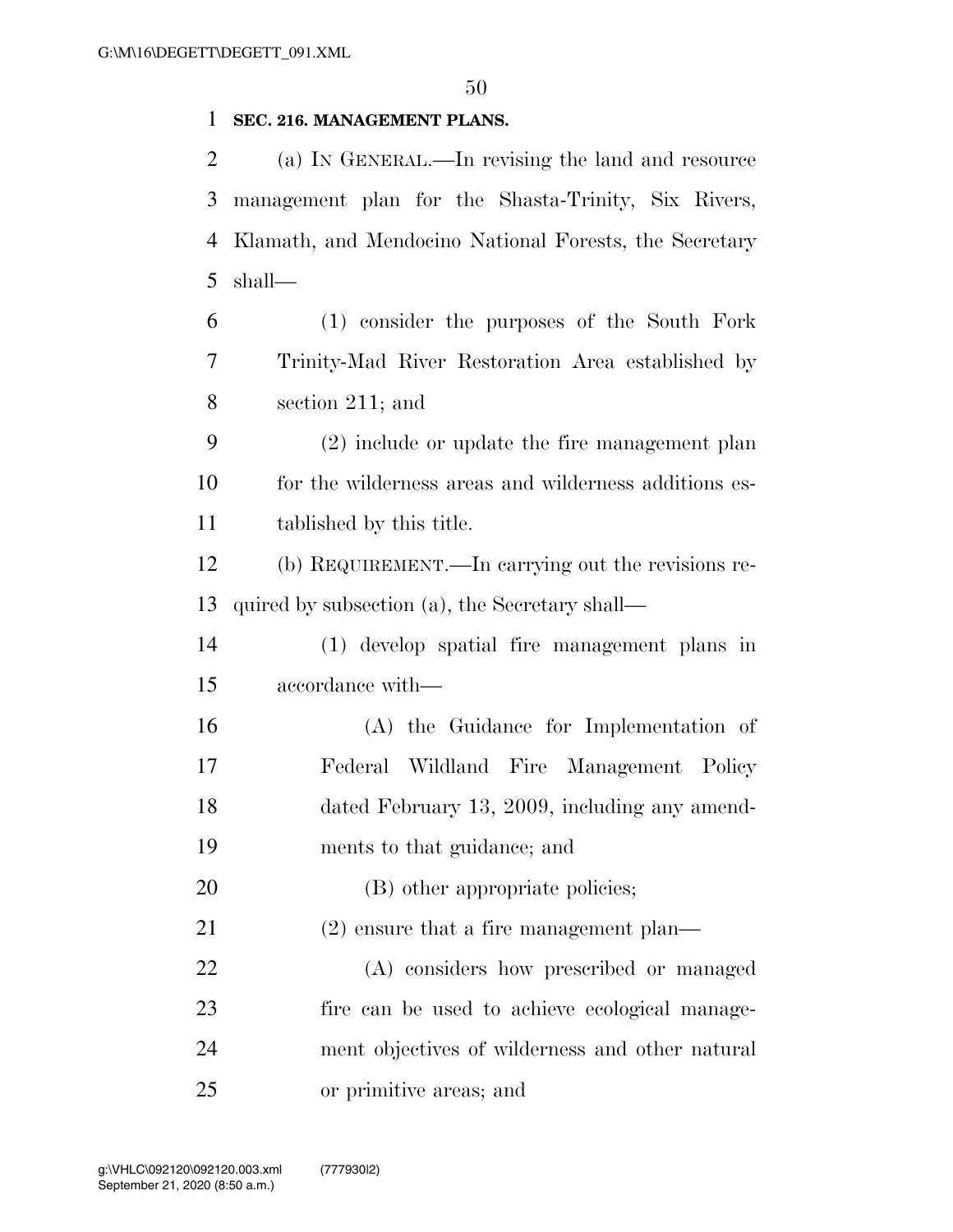| $\mathbf{1}$                      | (B) in the case of a wilderness area ex-                    |
|-----------------------------------|-------------------------------------------------------------|
| $\overline{2}$                    | panded by section 231, provides consistent di-              |
| 3                                 | rection regarding fire management to the entire             |
| $\overline{4}$                    | wilderness area, including the addition;                    |
| 5                                 | $(3)$ consult with—                                         |
| 6                                 | (A) appropriate State, Tribal, and local                    |
| 7                                 | governmental entities; and                                  |
| 8                                 | (B) members of the public; and                              |
| 9                                 | (4) comply with applicable laws (including regu-            |
| 10                                | lations).                                                   |
| 11                                | SEC. 217. STUDY; PARTNERSHIPS RELATED TO OVERNIGHT          |
| 12                                | <b>ACCOMMODATIONS.</b>                                      |
|                                   |                                                             |
|                                   | (a) STUDY.—The Secretary of the Interior, in con-           |
| 13<br>14                          | sultation with interested Federal, State, Tribal, and local |
| 15                                | entities, and private and nonprofit organizations, shall    |
|                                   | conduct a study to evaluate the feasibility and suitability |
|                                   | of establishing overnight accommodations near Redwood       |
|                                   | National and State Parks on-                                |
|                                   | (1) Federal land at the northern boundary or                |
| 16<br>17<br>18<br>19<br><b>20</b> | on land within 20 miles of the northern boundary;           |
| 21                                | and                                                         |
| <u>22</u>                         | (2) Federal land at the southern boundary or                |
| 23                                | on land within 20 miles of the southern boundary.           |
| 24                                | (b) PARTNERSHIPS.—                                          |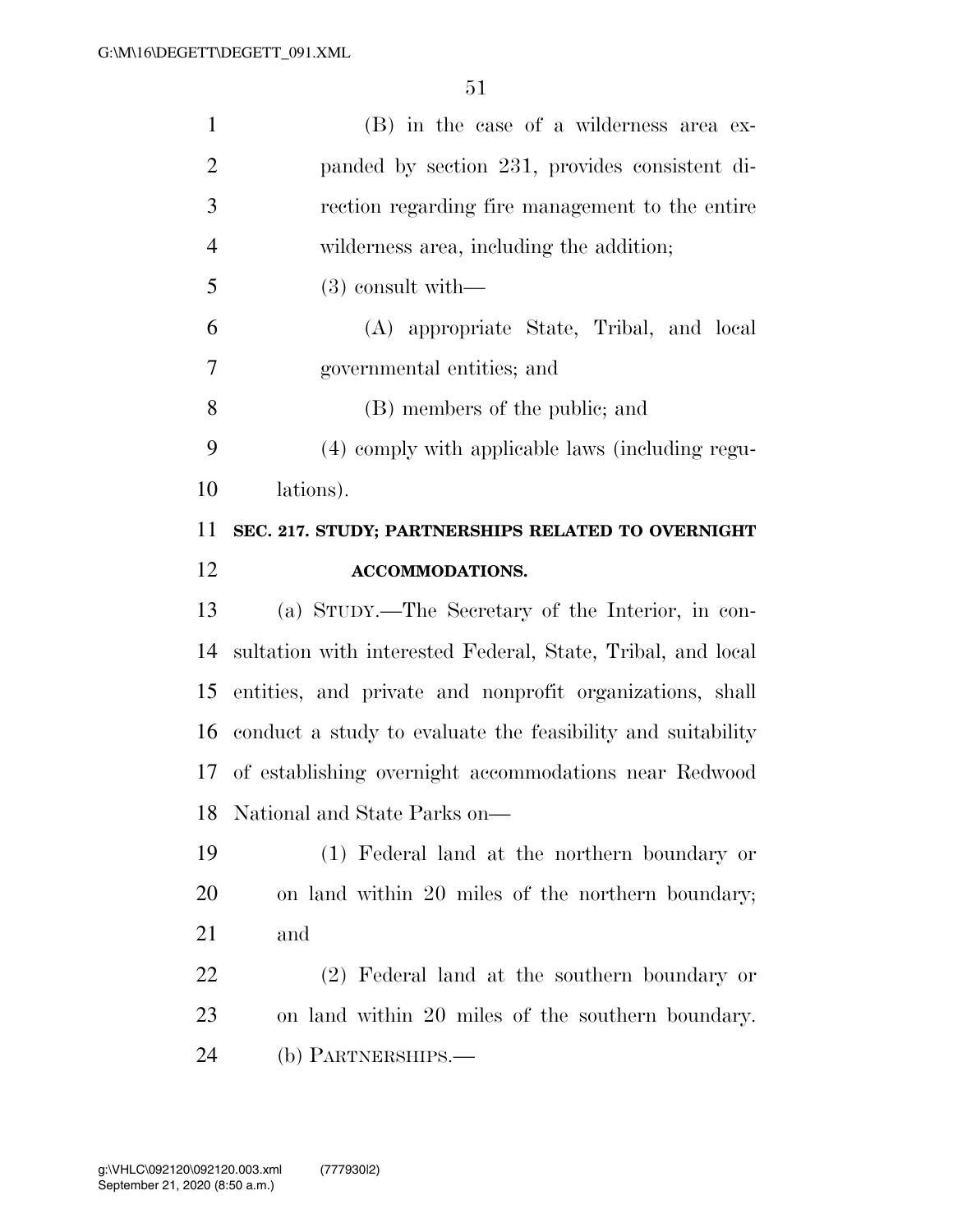| $\mathbf{1}$   | (1) AGREEMENTS AUTHORIZED. If the study               |
|----------------|-------------------------------------------------------|
| $\overline{2}$ | conducted under subsection (a) determines that es-    |
| 3              | tablishing the described accommodations is suitable   |
| $\overline{4}$ | and feasible, the Secretary may enter into agree-     |
| 5              | ments with qualified private and nonprofit organiza-  |
| 6              | tions for the development, operation, and mainte-     |
| 7              | nance of overnight accommodations.                    |
| 8              | (2) CONTENTS.—Any agreements entered into             |
| 9              | under paragraph (1) shall clearly define the role and |
| 10             | responsibility of the Secretary and the private or    |
| 11             | nonprofit organization.                               |
| 12             | (3) COMPLIANCE.—The Secretary shall enter             |
| 13             | agreements under paragraph (1) in accordance with     |
| 14             | existing law.                                         |
| 15             | (4) EFFECT.—Nothing in this subsection—               |
| 16             | $(A)$ reduces or diminishes the authority of          |
| 17             | the Secretary to manage land and resources            |
| 18             | under the jurisdiction of the Secretary; or           |
| 19             | (B) amends or modifies the application of             |
| 20             | any existing law (including regulations) applica-     |
| 21             | ble to land under the jurisdiction of the Sec-        |
| 22             | retary.                                               |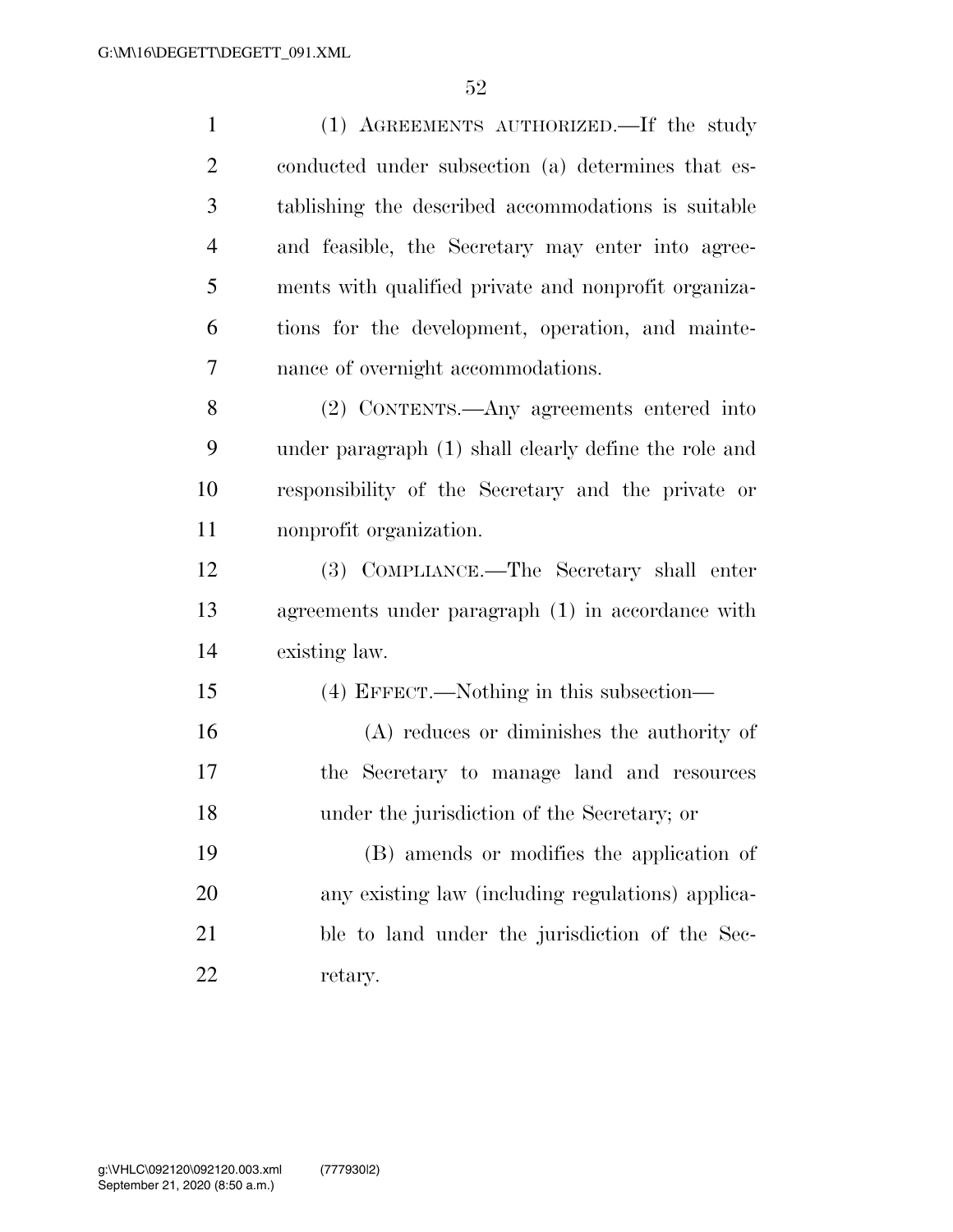# **Subtitle B—Recreation**

#### **SEC. 221. HORSE MOUNTAIN SPECIAL MANAGEMENT AREA.**

 (a) ESTABLISHMENT.—Subject to valid existing rights, there is established the Horse Mountain Special Management Area (referred to in this section as the ''spe- cial management area'') comprising approximately 7,399 acres of Federal land administered by the Forest Service in Humboldt County, California, as generally depicted on the map entitled ''Horse Mountain Special Management Area—Proposed'' and dated April 13, 2017.

 (b) PURPOSES.—The purpose of the special manage- ment area is to enhance the recreational and scenic values of the special management area while conserving the plants, wildlife, and other natural resource values of the area.

(c) MANAGEMENT PLAN.—

 (1) IN GENERAL.—Not later than 3 years after 18 the date of enactment of this Act and in accordance with paragraph (2), the Secretary shall develop a comprehensive plan for the long-term management of the special management area.

22 (2) CONSULTATION.—In developing the man- agement plan required under paragraph (1), the Secretary shall consult with—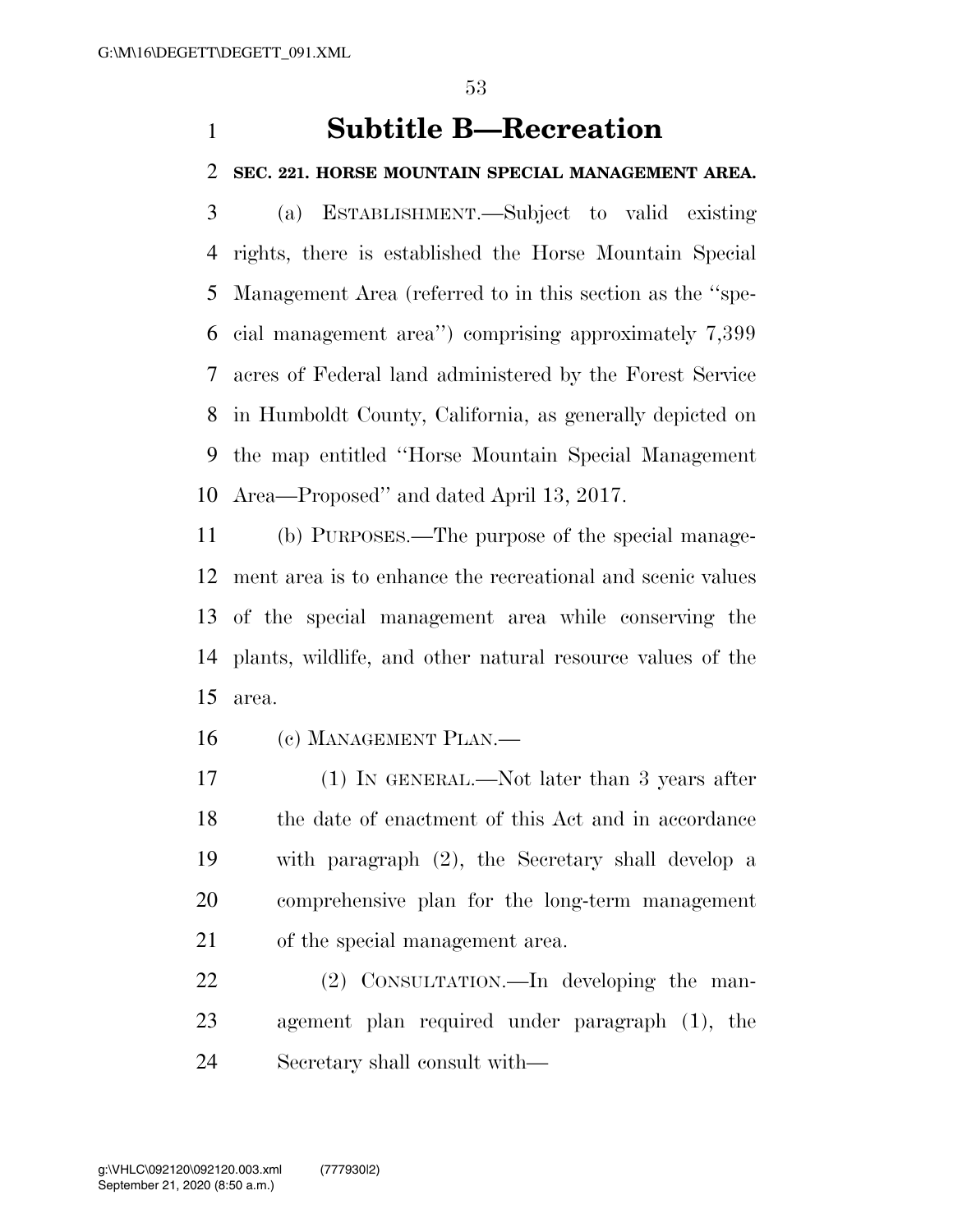| $\mathbf{1}$   | (A) appropriate State, Tribal, and local              |
|----------------|-------------------------------------------------------|
| $\overline{c}$ | governmental entities; and                            |
| 3              | (B) members of the public.                            |
| $\overline{4}$ | (3) ADDITIONAL REQUIREMENT.—The manage-               |
| 5              | ment plan required under paragraph (1) shall ensure   |
| 6              | that recreational use within the special management   |
| 7              | area does not cause significant adverse impacts on    |
| 8              | the plants and wildlife of the special management     |
| 9              | area.                                                 |
| 10             | (d) MANAGEMENT.—                                      |
| 11             | (1) IN GENERAL.—The Secretary shall manage            |
| 12             | the special management area—                          |
| 13             | $(A)$ in furtherance of the purposes de-              |
| 14             | scribed in subsection (b); and                        |
| 15             | (B) in accordance with—                               |
| 16             | (i) the laws (including regulations)                  |
| 17             | generally applicable to the National Forest           |
| 18             | System;                                               |
| 19             | (ii) this section; and                                |
| 20             | (iii) any other applicable law (includ-               |
| 21             | ing regulations).                                     |
| 22             | (2)<br>RECREATION.—The Secretary shall con-           |
| 23             | tinue to authorize, maintain, and enhance the rec-    |
| 24             | reational use of the special management area, in-     |
| 25             | cluding hunting, fishing, camping, hiking, hang glid- |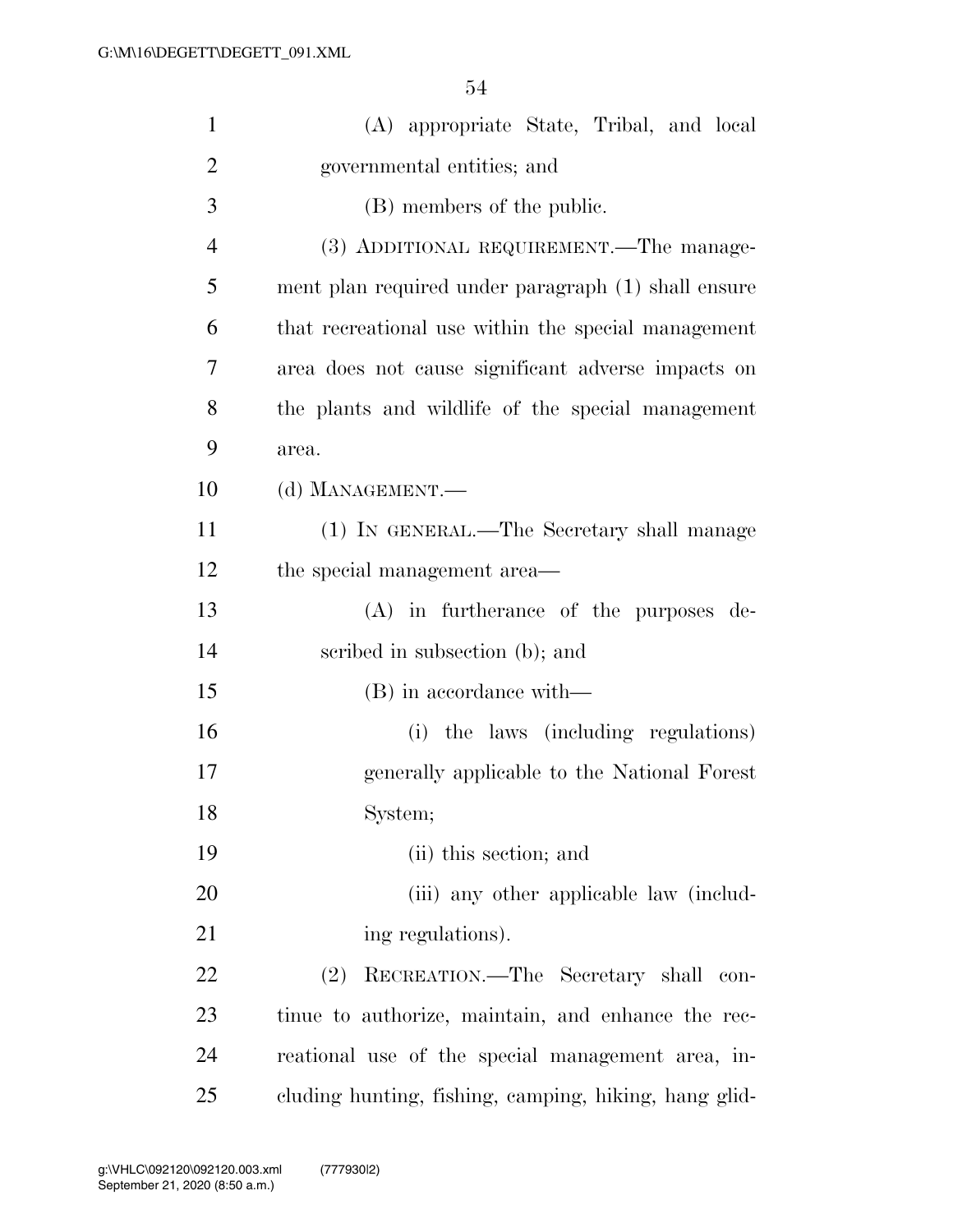| $\mathbf{1}$   | ing, sightseeing, nature study, horseback riding,     |
|----------------|-------------------------------------------------------|
| $\overline{c}$ | rafting, mountain biking, and motorized recreation    |
| 3              | on authorized routes, and other recreational activi-  |
| $\overline{4}$ | ties, so long as such recreational use is consistent  |
| 5              | with the purposes of the special management area,     |
| 6              | this section, other applicable law (including regula- |
| 7              | tions), and applicable management plans.              |
| 8              | (3) MOTORIZED VEHICLES.—                              |
| 9              | (A) IN GENERAL.—Except as provided in                 |
| 10             | subparagraph (B), the use of motorized vehicles       |
| 11             | in the special management area shall be per-          |
| 12             | mitted only on roads and trails designated for        |
| 13             | the use of motorized vehicles.                        |
| 14             | (B) USE OF SNOWMOBILES.—The winter                    |
| 15             | use of snowmobiles shall be allowed in the spe-       |
| 16             | cial management area—                                 |
| 17             | (i) during periods of adequate snow                   |
| 18             | coverage during the winter season; and                |
| 19             | (ii) subject to any terms and condi-                  |
| 20             | tions determined to be necessary by the               |
| 21             | Secretary.                                            |
| 22             | $(4)$ NEW TRAILS.—                                    |
| 23             | (A) IN GENERAL.—The Secretary may                     |
| 24             |                                                       |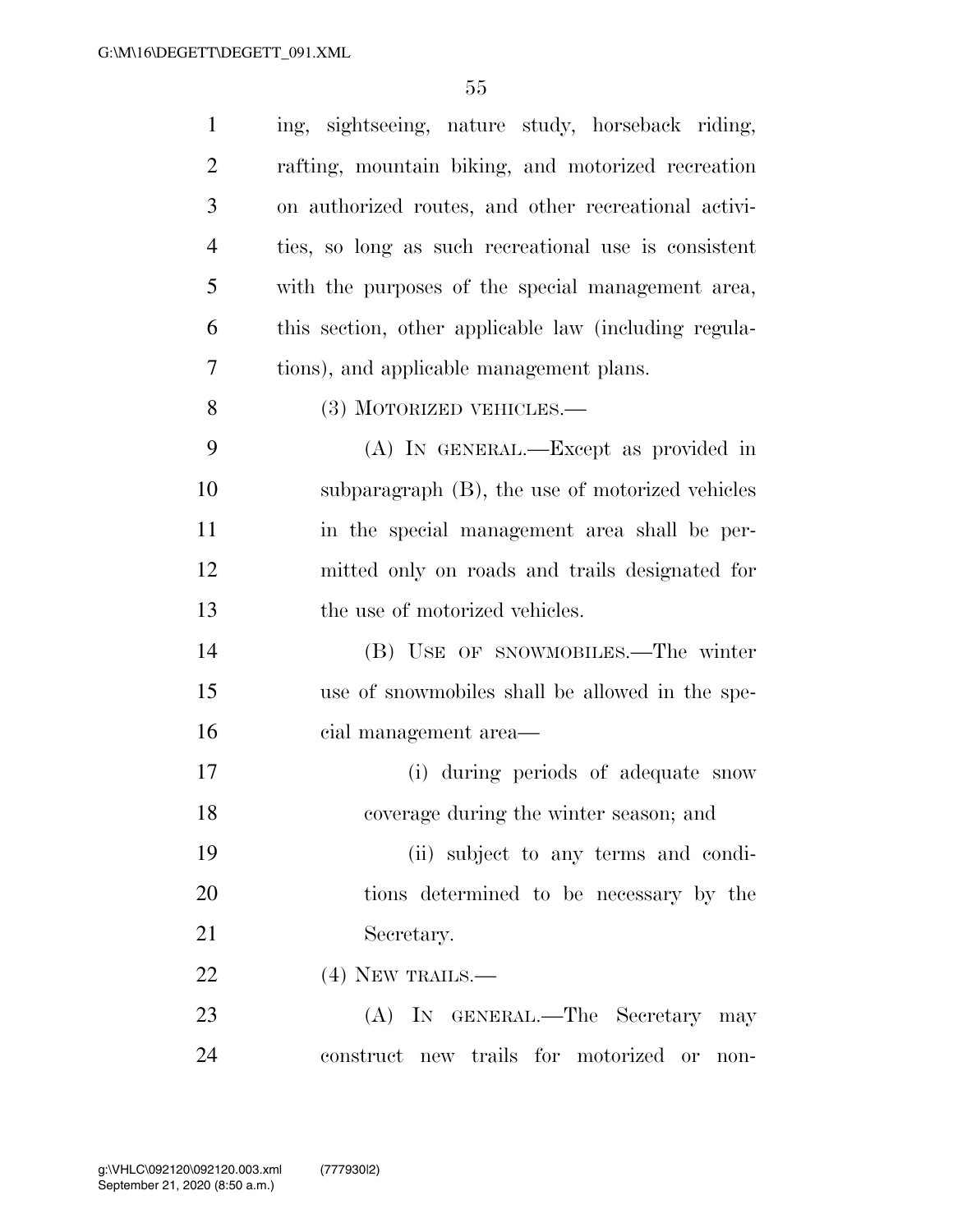| $\mathbf{1}$   | motorized recreation within the special manage-    |
|----------------|----------------------------------------------------|
| $\overline{2}$ | ment area in accordance with—                      |
| 3              | (i) the laws (including regulations)               |
| $\overline{4}$ | generally applicable to the National Forest        |
| 5              | System;                                            |
| 6              | (ii) this section; and                             |
| 7              | (iii) any other applicable law (includ-            |
| 8              | ing regulations).                                  |
| 9              | (B) PRIORITY.—In establishing new trails           |
| 10             | within the special management area, the Sec-       |
| 11             | retary shall—                                      |
| 12             | (i) prioritize the establishment<br>- of           |
| 13             | loops that provide high-quality, diverse rec-      |
| 14             | reational experiences; and                         |
| 15             | (ii) consult with members of the pub-              |
| 16             | lic.                                               |
| 17             | (e) WITHDRAWAL.—Subject to valid existing rights,  |
| 18             | the special management area is withdrawn from—     |
| 19             | (1) all forms of appropriation or disposal under   |
| 20             | the public land laws;                              |
| 21             | $(2)$ location, entry, and patent under the mining |
| 22             | laws; and                                          |
| 23             | (3) disposition under laws relating to mineral     |
| 24             | and geothermal leasing.                            |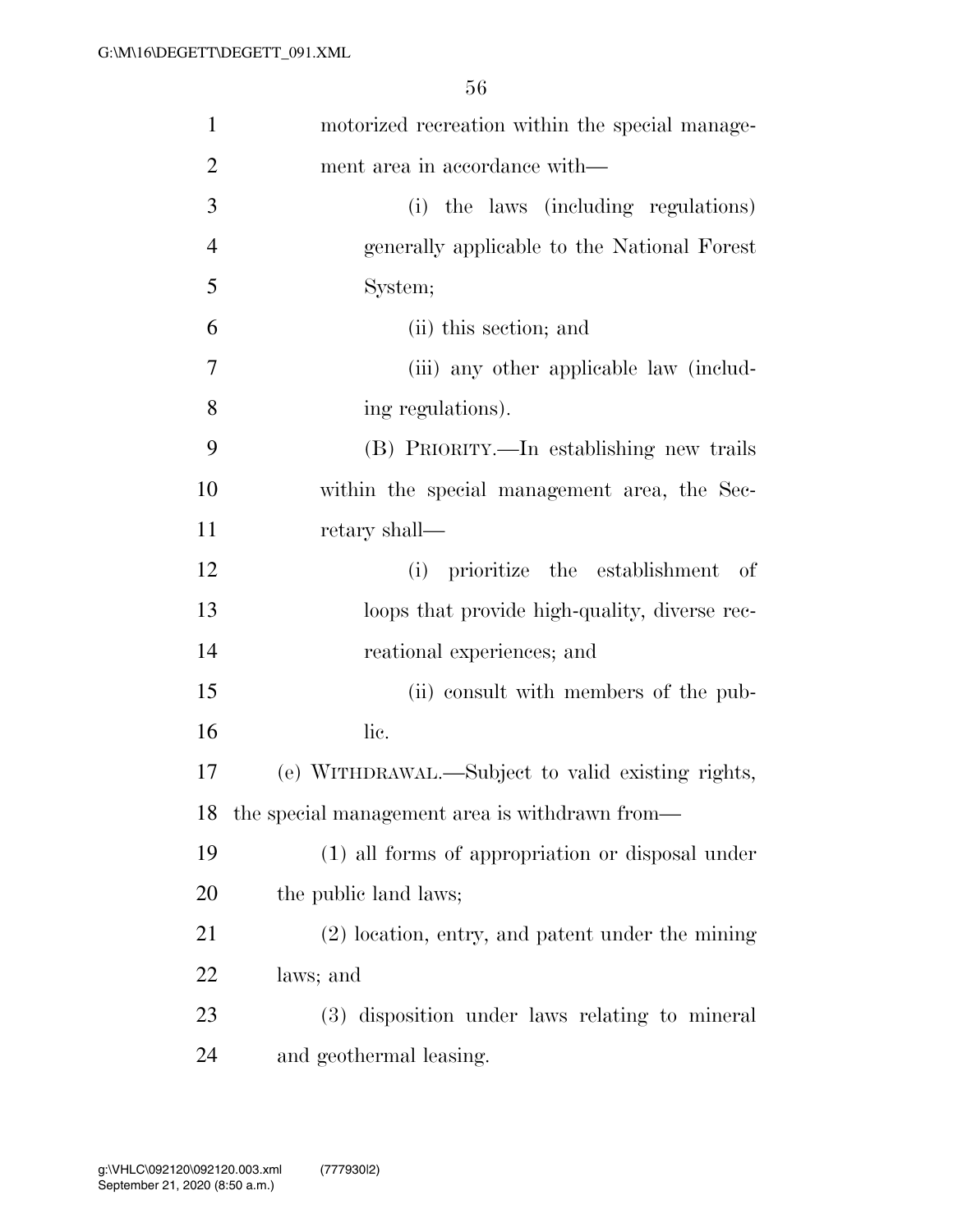#### **SEC. 222. BIGFOOT NATIONAL RECREATION TRAIL.**

(a) FEASIBILITY STUDY.—

 (1) IN GENERAL.—Not later than 3 years after the date of the enactment of this Act, the Secretary of Agriculture, in cooperation with the Secretary of the Interior, shall submit to the Committee on Nat- ural Resources of the House of Representatives and Committee on Energy and Natural Resources of the Senate a study that describes the feasibility of estab- lishing a nonmotorized Bigfoot National Recreation Trail that follows the route described in paragraph (2).

 (2) ROUTE.—The trail described in paragraph (1) shall extend from the Ides Cove Trailhead in the Mendocino National Forest to Crescent City, Cali- fornia, by roughly following the route as generally depicted on the map entitled ''Bigfoot National Recreation Trail—Proposed'' and dated July 25, 2018.

 (3) ADDITIONAL REQUIREMENT.—In com- pleting the study required by subsection (a), the Sec-22 retary of Agriculture shall consult with—

 (A) appropriate Federal, State, Tribal, re-gional, and local agencies;

(B) private landowners;

(C) nongovernmental organizations; and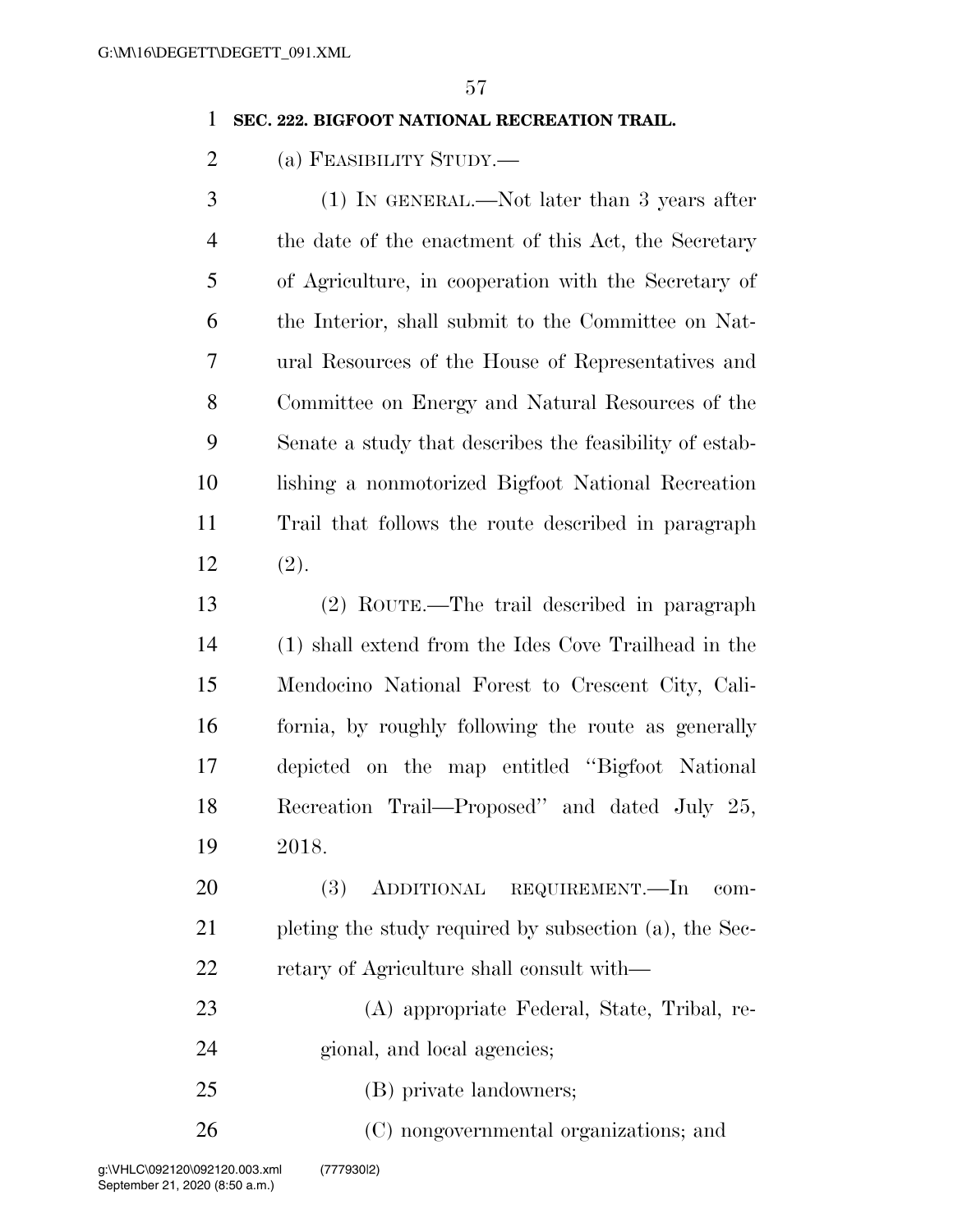| $\mathbf{1}$   | (D) members of the public.                            |
|----------------|-------------------------------------------------------|
| $\overline{2}$ | (b) DESIGNATION.—                                     |
| 3              | (1) IN GENERAL.—Upon a determination that             |
| $\overline{4}$ | the Bigfoot National Recreation Trail is feasible and |
| 5              | meets the requirements for a National Recreation      |
| 6              | Trail in section 1243 of title 16, United States      |
| 7              | Code, the Secretary of Agriculture shall designate    |
| 8              | the Bigfoot National Recreation Trail in accordance   |
| 9              | $with-$                                               |
| 10             | (A) the National Trails System Act (Public            |
| 11             | Law $90-543$ ;                                        |
| 12             | (B) this title; and                                   |
| 13             | (C) other applicable law (including regula-           |
| 14             | tions).                                               |
| 15             | (2) ADMINISTRATION.—Upon designation by               |
| 16             | the Secretary of Agriculture, the Bigfoot National    |
| 17             | Recreation Trail (referred to in this section as the  |
| 18             | "trail") shall be administered by the Secretary of    |
| 19             | Agriculture, in consultation with—                    |
| 20             | (A) other Federal, State, Tribal, regional,           |
| 21             | and local agencies;                                   |
| 22             | (B) private landowners; and                           |
| 23             | (C) other interested organizations.                   |
| 24             | (3) PRIVATE PROPERTY RIGHTS.—                         |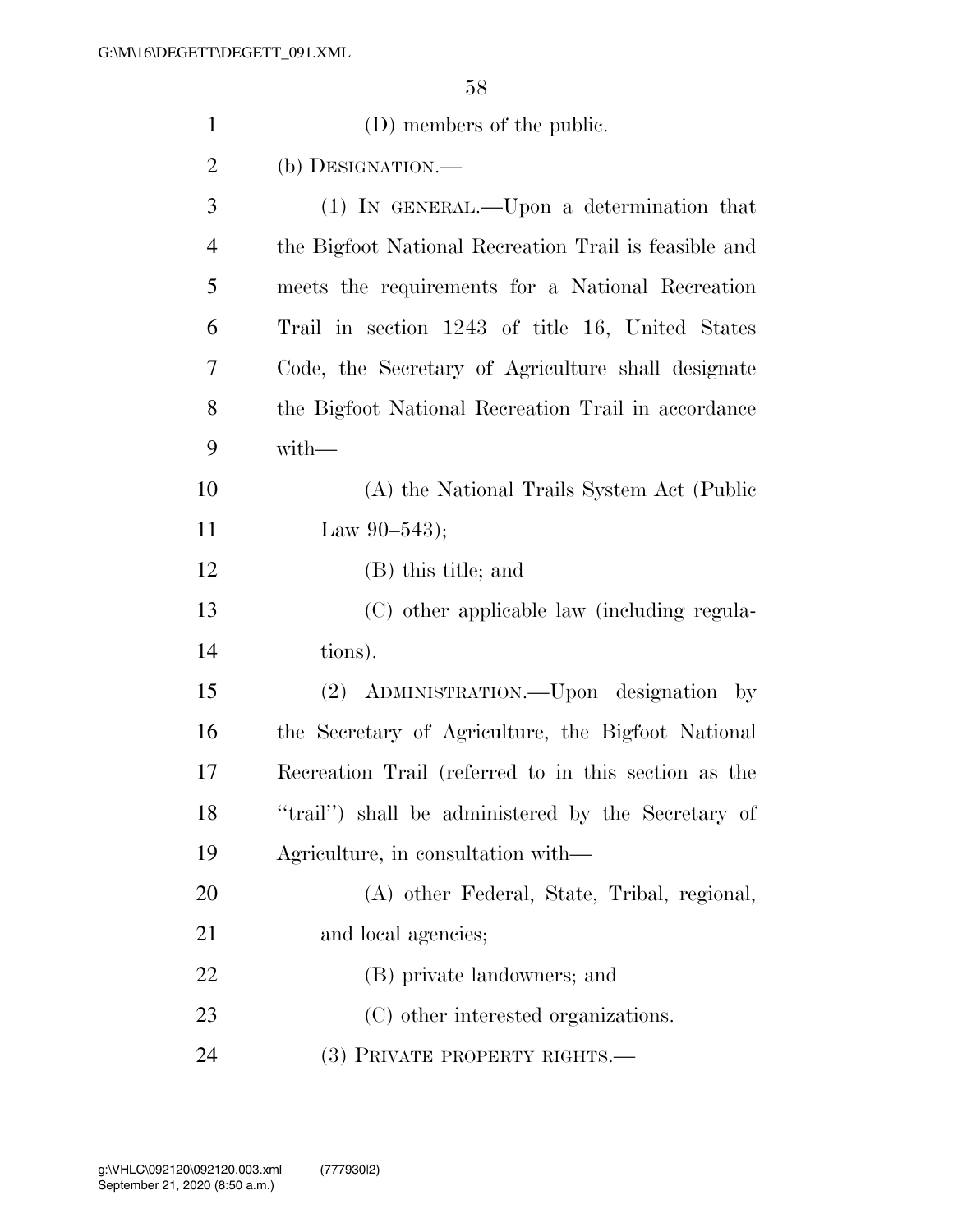| $\mathbf{1}$   | (A) IN GENERAL.—No portions of the trail                  |
|----------------|-----------------------------------------------------------|
| $\overline{2}$ | may be located on non-Federal land without the            |
| 3              | written consent of the landowner.                         |
| $\overline{4}$ | (B) PROHIBITION.—The Secretary of Agri-                   |
| 5              | culture shall not acquire for the trail any land          |
| 6              | or interest in land outside the exterior boundary         |
| 7              | of any federally managed area without the con-            |
| 8              | sent of the owner of the land or interest in the          |
| 9              | land.                                                     |
| 10             | (C) EFFECT.—Nothing in this section—                      |
| 11             | (i) requires any private property                         |
| 12             | owner to allow public access (including                   |
| 13             | Federal, State, or local government access)               |
| 14             | to private property; or                                   |
| 15             | (ii) modifies any provision of Federal,                   |
| 16             | State, or local law with respect to public                |
| 17             | access to or use of private land.                         |
| 18             | (c) COOPERATIVE AGREEMENTS.-In carrying out               |
| 19             | this section, the Secretary of Agriculture may enter into |
| 20             | cooperative agreements with State, Tribal, and local gov- |
| 21             | ernment entities and private entities to complete needed  |
| 22             | trail construction, reconstruction, realignment, mainte-  |
| 23             | nance, or education projects related to the Bigfoot Na-   |
| 24             | tional Recreation Trail.                                  |
| 25             | (d) Map.                                                  |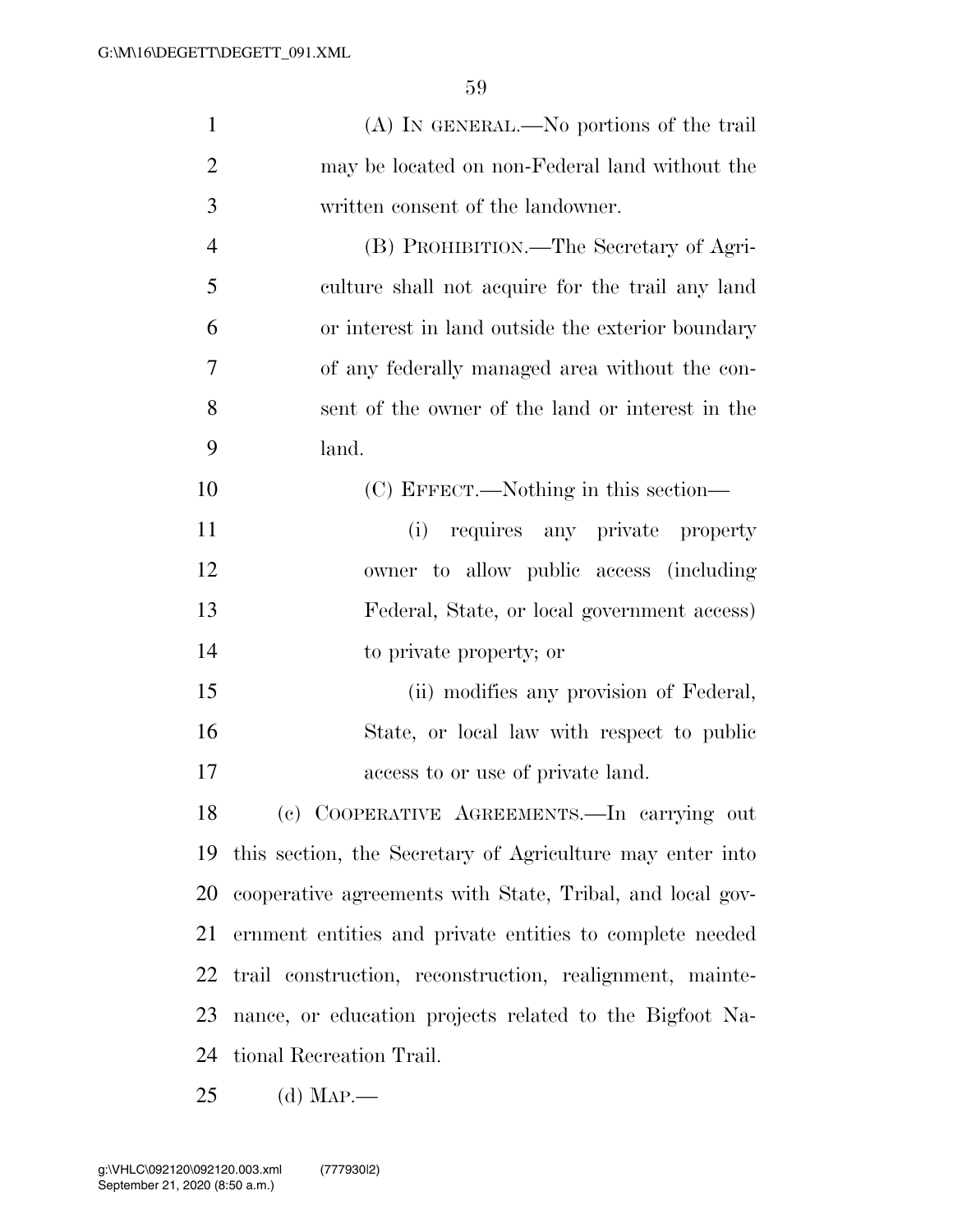| $\mathbf{1}$   | (1) MAP REQUIRED.—Upon designation of the              |
|----------------|--------------------------------------------------------|
| $\overline{2}$ | Bigfoot National Recreation Trail, the Secretary of    |
| 3              | Agriculture shall prepare a map of the trail.          |
| $\overline{4}$ | (2) PUBLIC AVAILABILITY.—The map referred              |
| 5              | to in paragraph (1) shall be on file and available for |
| 6              | public inspection in the appropriate offices of the    |
| 7              | Forest Service.                                        |
| 8              | SEC. 223. ELK CAMP RIDGE RECREATION TRAIL.             |
| 9              | (a) DESIGNATION.—                                      |
| 10             | (1) IN GENERAL.—In accordance with para-               |
| 11             | graph (2), the Secretary of Agriculture after an op-   |
| 12             | portunity for public comment, shall designate a trail  |
| 13             | (which may include a system of trails)—                |
| 14             | (A) for use by off-highway vehicles or                 |
| 15             | mountain bicycles, or both; and                        |
| 16             | (B) to be known as the Elk Camp Ridge                  |
| 17             | Recreation Trail.                                      |
| 18             | (2) REQUIREMENTS.—In designating the Elk               |
| 19             | Camp Ridge Recreation Trail (referred to in this       |
| 20             | section as the "trail"), the Secretary shall only in-  |
| 21             | clude trails that are—                                 |
| 22             | $(A)$ as of the date of enactment of this              |
| 23             | Act, authorized for use by off-highway vehicles        |
| 24             | or mountain bikes, or both; and                        |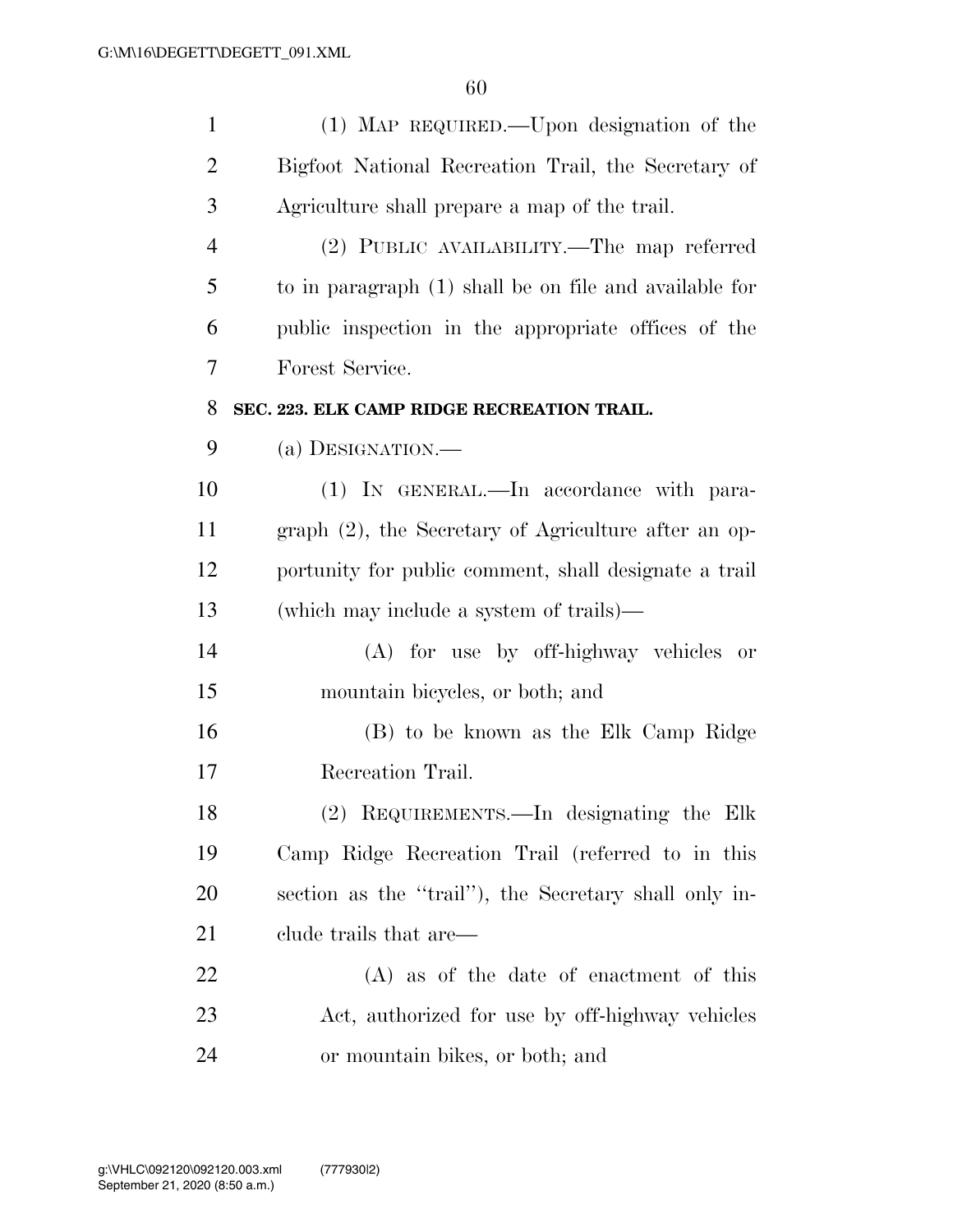| $\mathbf{1}$   | (B) located on land that is managed by the             |
|----------------|--------------------------------------------------------|
| $\overline{2}$ | Forest Service in Del Norte County.                    |
| 3              | (3) MAP.—A map that depicts the trail shall be         |
| 4              | on file and available for public inspection in the ap- |
| 5              | propriate offices of the Forest Service.               |
| 6              | (b) MANAGEMENT.—                                       |
| 7              | (1) IN GENERAL.—The Secretary shall manage             |
| 8              | the trail—                                             |
| 9              | $(A)$ in accordance with applicable laws (in-          |
| 10             | cluding regulations);                                  |
| 11             | (B) to ensure the safety of citizens who               |
| 12             | use the trail; and                                     |
| 13             | (C) in a manner by which to minimize any               |
| 14             | damage to sensitive habitat or cultural re-            |
| 15             | sources.                                               |
| 16             | (2) MONITORING; EVALUATION.—To minimize                |
| 17             | the impacts of the use of the trail on environmental   |
| 18             | and cultural resources, the Secretary shall annually   |
| 19             | assess the effects of the use of off-highway vehicles  |
| 20             | and mountain bicycles on—                              |
| 21             | $(A)$ the trail;                                       |
| 22             | (B) land located in proximity to the trail;            |
| 23             | and                                                    |
| 24             | (C) plants, wildlife, and wildlife habitat.            |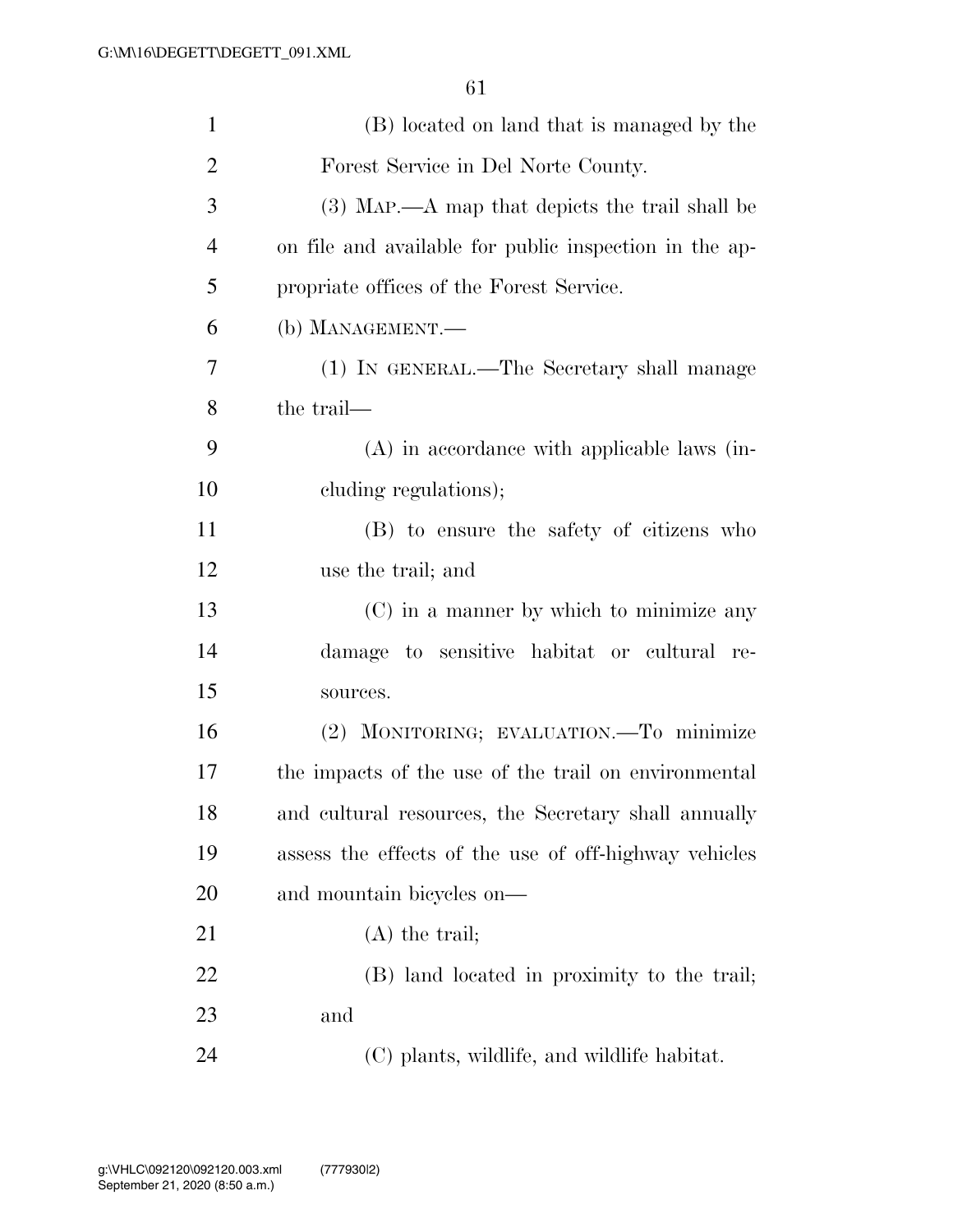| $\mathbf{1}$ | (3) CLOSURE.—The Secretary, in consultation            |
|--------------|--------------------------------------------------------|
| 2            | with the State and Del Norte County, and subject       |
| 3            | to paragraph (4), may temporarily close or perma-      |
| 4            | nently reroute a portion of the trail if the Secretary |
| 5            | determines that—                                       |
| 6            | (A) the trail is having an adverse impact              |
| 7            | $on$ —                                                 |
| 8            | (i) wildlife habitats;                                 |
| 9            | (ii) natural resources;                                |
| 10           | (iii) cultural resources; or                           |
| 11           | (iv) traditional uses;                                 |
| 12           | (B) the trail threatens public safety; or              |
| 13           | (C) closure of the trail is necessary—                 |
| 14           | (i) to repair damage to the trail; or                  |
| 15           | (ii) to repair resource damage.                        |
| 16           | (4) REROUTING.—Any portion of the trail that           |
| 17           | is temporarily closed by the Secretary under para-     |
| 18           | graph (3) may be permanently rerouted along any        |
| 19           | road or trail—                                         |
| 20           | $(A)$ that is —                                        |
| 21           | (i) in existence as of the date of the                 |
| 22           | closure of the portion of the trail;                   |
| 23           | (ii) located on public land; and                       |
| 24           | (iii) open to motorized or mechanized                  |
| 25           | use; and                                               |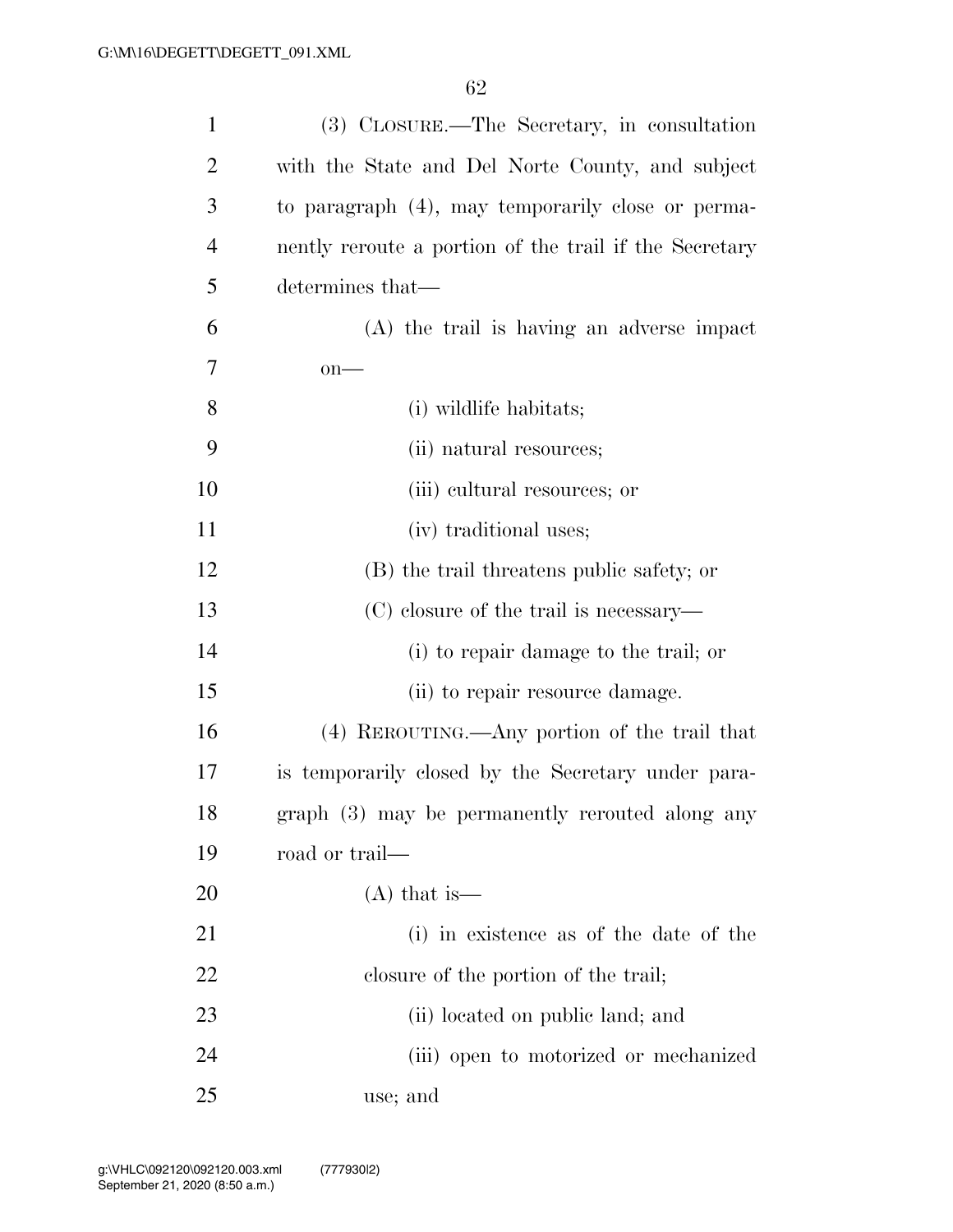| $\mathbf{1}$   | (B) if the Secretary determines that re-                 |
|----------------|----------------------------------------------------------|
| $\overline{2}$ | routing the portion of the trail would not sig-          |
| 3              | nificantly increase or decrease the length of the        |
| $\overline{4}$ | trail.                                                   |
| 5              | (5) NOTICE OF AVAILABLE ROUTES.—The Sec-                 |
| 6              | retary shall ensure that visitors to the trail have ac-  |
| 7              | cess to adequate notice relating to the availability of  |
| 8              | trail routes through—                                    |
| 9              | (A) the placement of appropriate signage                 |
| 10             | along the trail; and                                     |
| 11             | (B) the distribution of maps, safety edu-                |
| 12             | cation materials, and other information that the         |
| 13             | Secretary concerned determines to be appro-              |
| 14             | priate.                                                  |
| 15             | (c) EFFECT.—Nothing in this section affects the          |
| 16             | ownership, management, or other rights relating to any   |
| 17             | non-Federal land (including any interest in any non-Fed- |
| 18             | eral land).                                              |
| 19             | SEC. 224. TRINITY LAKE TRAIL.                            |
| 20             | (a) TRAIL CONSTRUCTION.—                                 |
| 21             | (1) FEASIBILITY STUDY.—Not later than 18                 |
| 22             | months after the date of enactment of this Act, the      |
| 23             | Secretary shall study the feasibility and public inter-  |
| 24             | est of constructing a recreational trail for non-        |
| 25             | motorized uses around Trinity Lake.                      |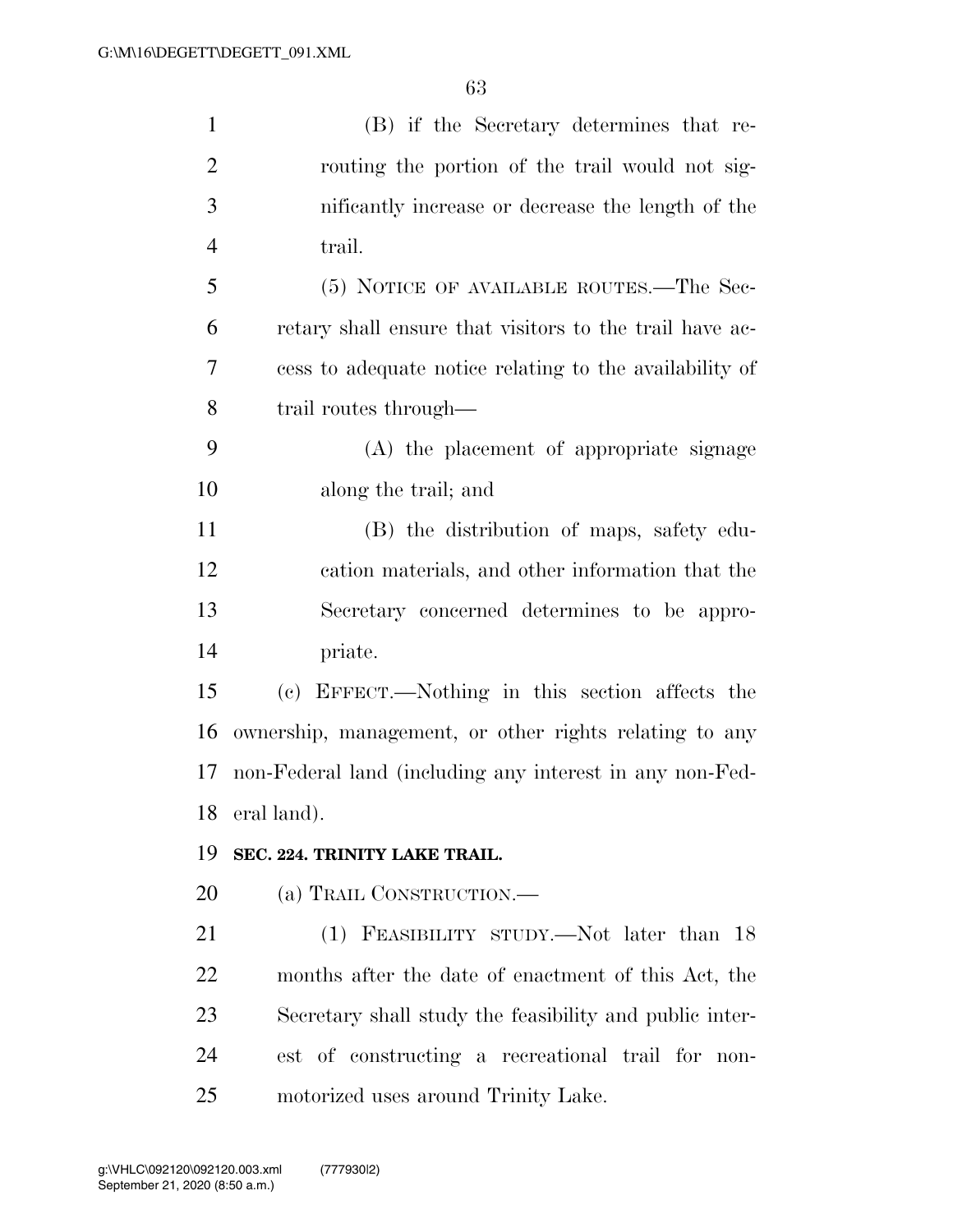(2) CONSTRUCTION.—

 (A) CONSTRUCTION AUTHORIZED.—Sub- ject to appropriations, and in accordance with paragraph (3), if the Secretary determines under paragraph (1) that the construction of the trail described in such paragraph is feasible and in the public interest, the Secretary may provide for the construction of the trail.

 (B) USE OF VOLUNTEER SERVICES AND CONTRIBUTIONS.—The trail may be constructed under this section through the acceptance of volunteer services and contributions from non- Federal sources to reduce or eliminate the need for Federal expenditures to construct the trail. (3) COMPLIANCE.—In carrying out this section, 16 the Secretary shall comply with—

 (A) the laws (including regulations) gen- erally applicable to the National Forest System; and

(B) this title.

 (b) EFFECT.—Nothing in this section affects the ownership, management, or other rights relating to any non-Federal land (including any interest in any non-Fed-eral land).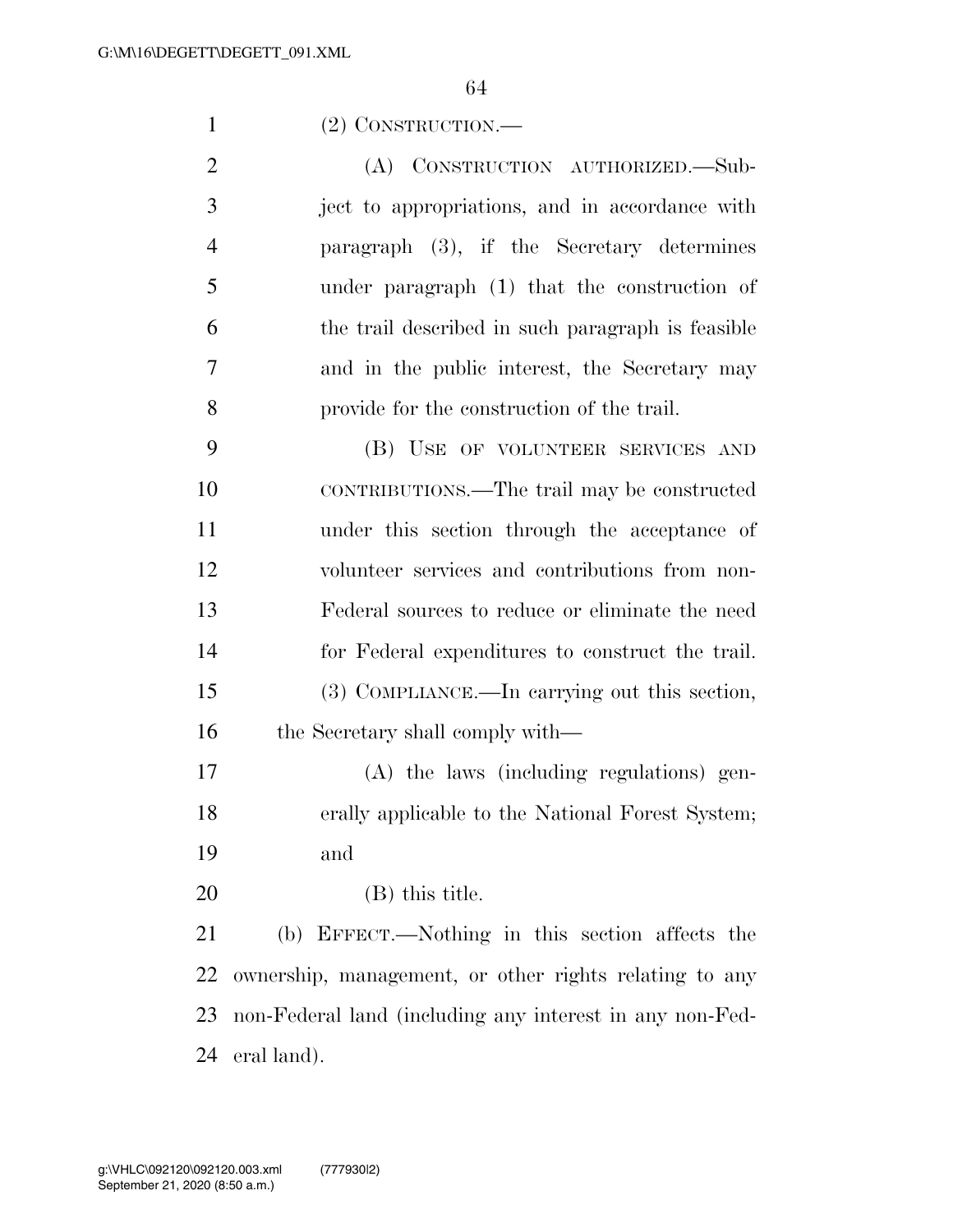## **SEC. 225. TRAILS STUDY.**

 (a) IN GENERAL.—Not later than 2 years after the date of enactment of this Act, the Secretary of Agri- culture, in accordance with subsection (b) and in consulta- tion with interested parties, shall conduct a study to im- prove motorized and nonmotorized recreation trail oppor- tunities (including mountain bicycling) on land not des- ignated as wilderness within the portions of the Six Rivers, Shasta-Trinity, and Mendocino National Forests located in Del Norte, Humboldt, Trinity, and Mendocino Coun-ties.

 (b) CONSULTATION.—In carrying out the study re- quired by subsection (a), the Secretary of Agriculture shall consult with the Secretary of the Interior regarding oppor- tunities to improve, through increased coordination, recre- ation trail opportunities on land under the jurisdiction of the Secretary of the Interior that shares a boundary with the national forest land described in subsection (a).

# **SEC. 226. CONSTRUCTION OF MOUNTAIN BICYCLING ROUTES.**

21 (a) TRAIL CONSTRUCTION.—

22 (1) FEASIBILITY STUDY.—Not later than 18 months after the date of enactment of this Act, the Secretary of Agriculture shall study the feasibility and public interest of constructing recreational trails for mountain bicycling and other nonmotorized uses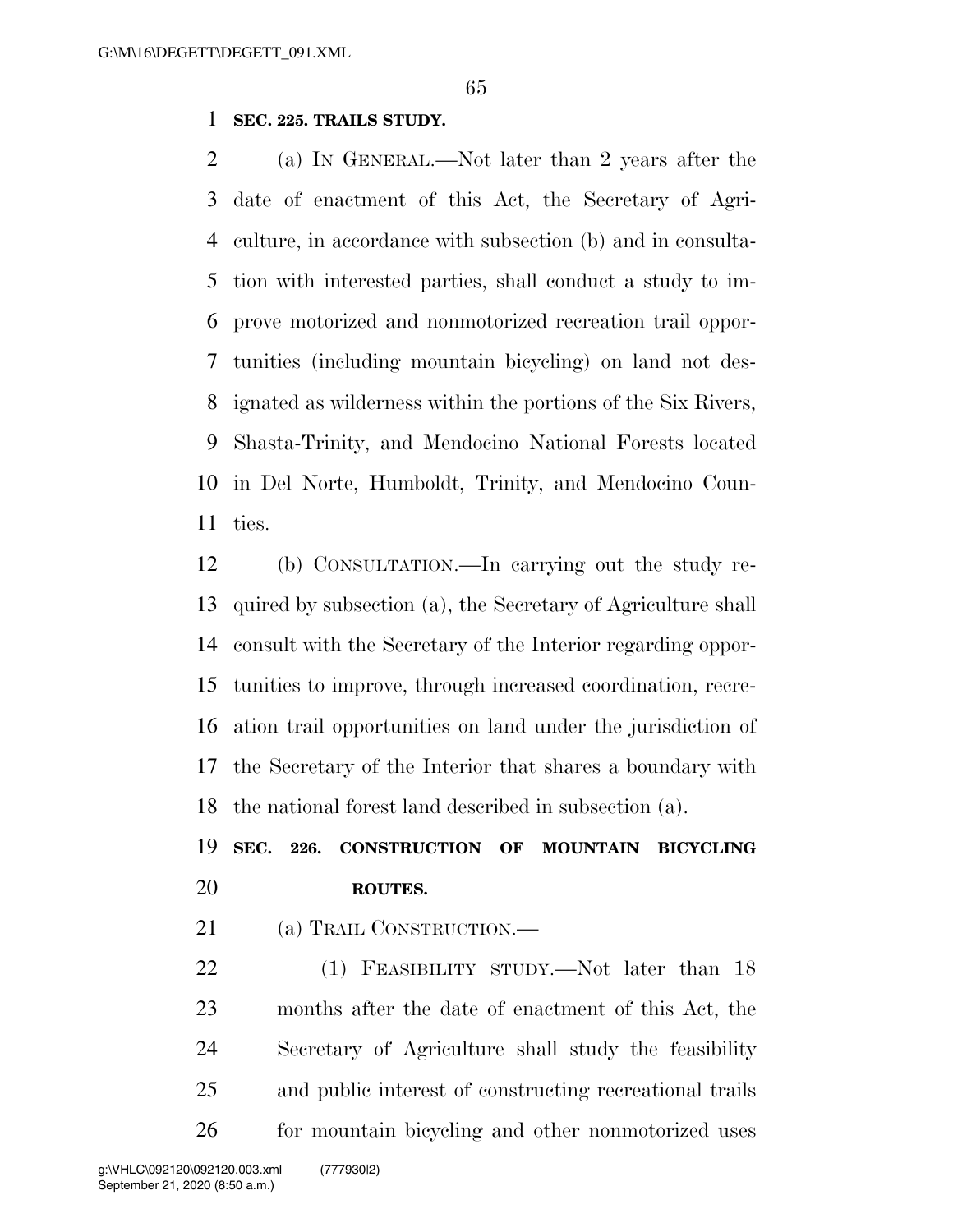on the routes as generally depicted in the report en- titled ''Trail Study for Smith River National Recre- ation Area Six Rivers National Forest'' and dated 2016.

(2) CONSTRUCTION.—

 (A) CONSTRUCTION AUTHORIZED.—Sub- ject to appropriations, and in accordance with paragraph (3), if the Secretary determines under paragraph (1) that the construction of one or more routes described in such paragraph is feasible and in the public interest, the Sec- retary may provide for the construction of the routes.

 (B) MODIFICATIONS.—The Secretary may modify the routes as necessary in the opinion of 16 the Secretary.

 (C) USE OF VOLUNTEER SERVICES AND CONTRIBUTIONS.—Routes may be constructed under this section through the acceptance of volunteer services and contributions from non- Federal sources to reduce or eliminate the need for Federal expenditures to construct the route. (3) COMPLIANCE.—In carrying out this section, 24 the Secretary shall comply with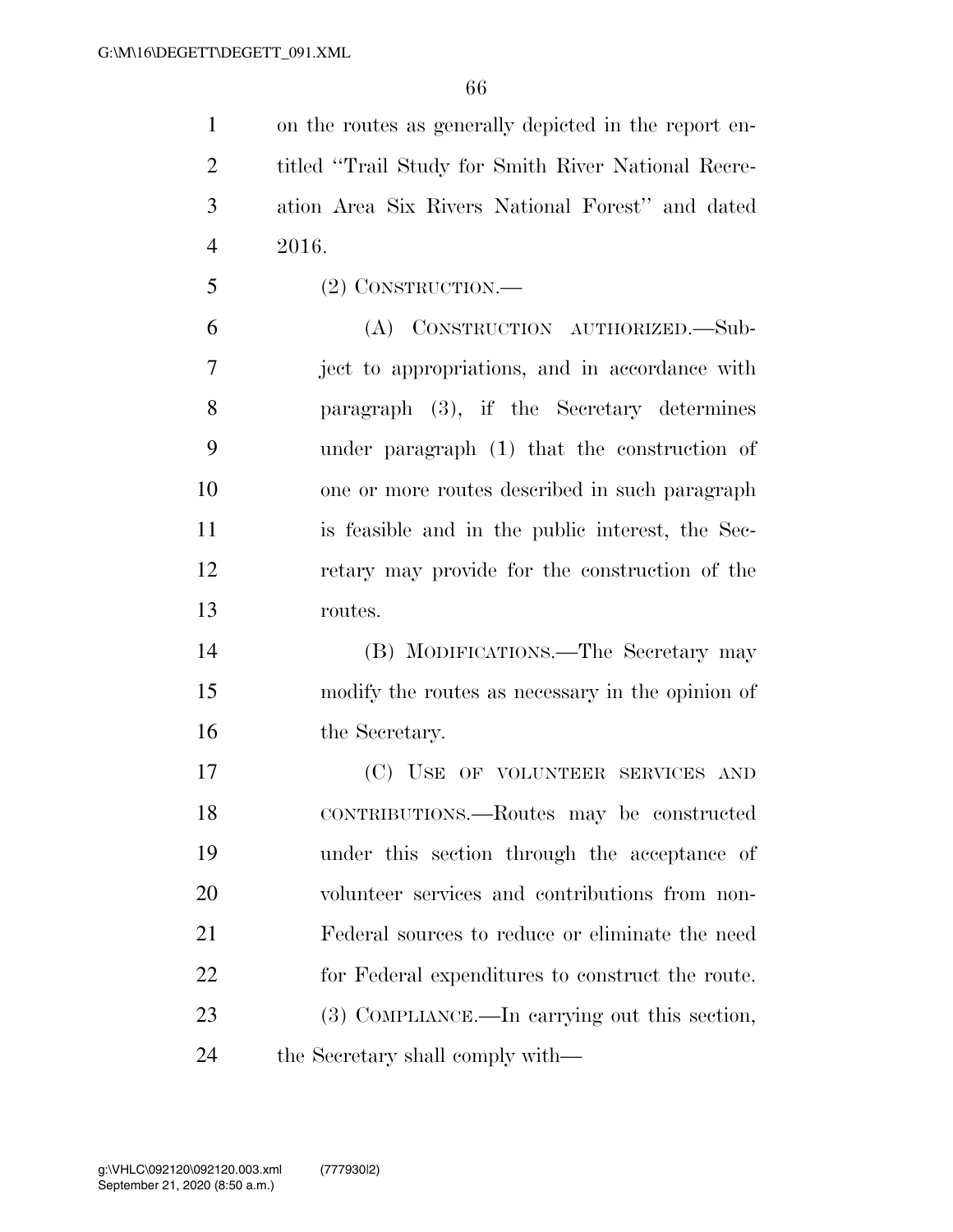(A) the laws (including regulations) gen- erally applicable to the National Forest System; and

(B) this title.

 (b) EFFECT.—Nothing in this section affects the ownership, management, or other rights relating to any non-Federal land (including any interest in any non-Fed-eral land).

#### **SEC. 227. PARTNERSHIPS.**

 (a) AGREEMENTS AUTHORIZED.—The Secretary is authorized to enter into agreements with qualified private and nonprofit organizations to undertake the following ac- tivities on Federal lands in Mendocino, Humboldt, Trinity, and Del Norte Counties—

(1) trail and campground maintenance;

 (2) public education, visitor contacts, and out-reach; and

(3) visitor center staffing.

 (b) CONTENTS.—Any agreements entered into under subsection (a) shall clearly define the role and responsi- bility of the Secretary and the private or nonprofit organi-zation.

 (c) COMPLIANCE.—The Secretary shall enter into agreements under subsection (a) in accordance with exist-ing law.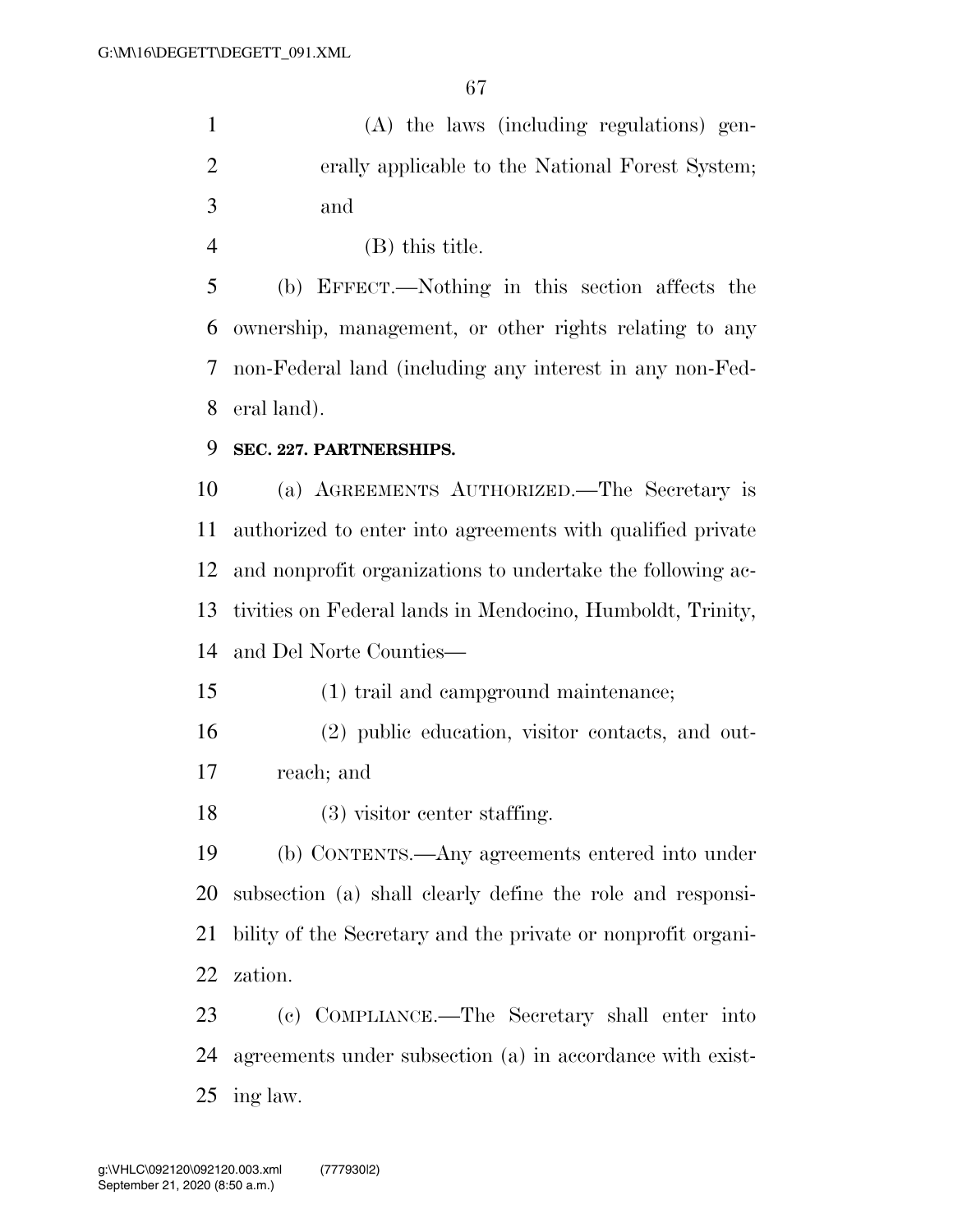(d) EFFECT.—Nothing in this section—

 (1) reduces or diminishes the authority of the Secretary to manage land and resources under the jurisdiction of the Secretary; or

 (2) amends or modifies the application of any existing law (including regulations) applicable to land under the jurisdiction of the Secretary.

# **Subtitle C—Conservation**

## **SEC. 231. DESIGNATION OF WILDERNESS.**

 (a) IN GENERAL.—In accordance with the Wilderness Act (16 U.S.C. 1131 et seq.), the following areas in the State are designated as wilderness areas and as compo-nents of the National Wilderness Preservation System:

 (1) BLACK BUTTE RIVER WILDERNESS.—Cer- tain Federal land managed by the Forest Service in the State, comprising approximately 11,117 acres, as generally depicted on the map entitled ''Black Butte River Wilderness—Proposed'' and dated April 13, 2017, which shall be known as the Black Butte River Wilderness.

 (2) CHANCHELULLA WILDERNESS ADDI- TIONS.—Certain Federal land managed by the For- est Service in the State, comprising approximately 6,212 acres, as generally depicted on the map enti-tled ''Chanchelulla Wilderness Additions—Proposed''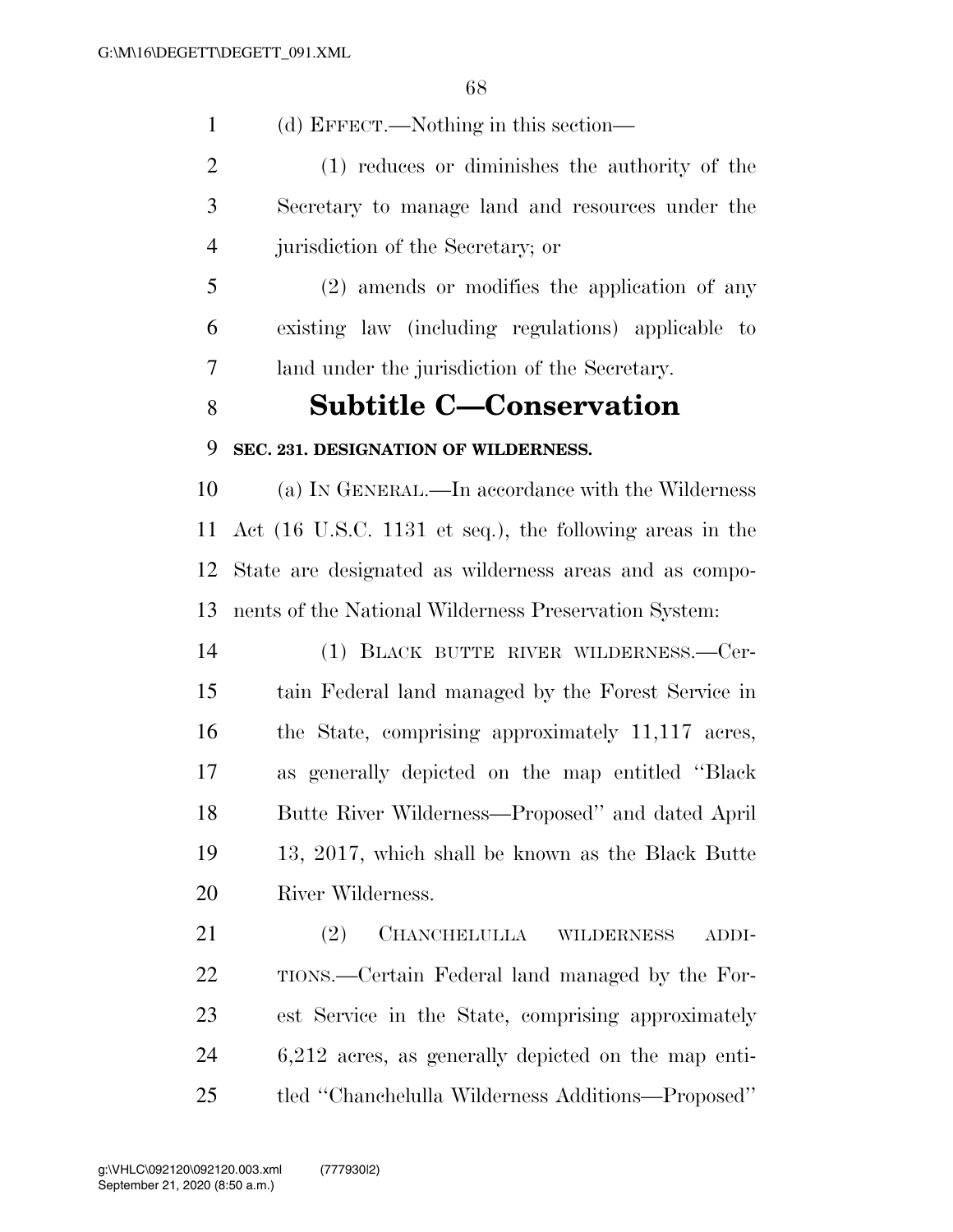and dated July 16, 2018, which is incorporated in, and considered to be a part of, the Chanchelulla Wil-3 derness, as designated by section  $101(a)(4)$  of the California Wilderness Act of 1984 (16 U.S.C. 1132 note; 98 Stat. 1619).

 (3) CHINQUAPIN WILDERNESS.—Certain Fed- eral land managed by the Forest Service in the State, comprising approximately 27,258 acres, as generally depicted on the map entitled ''Chinquapin Wilderness—Proposed'' and dated January 15, 2020, which shall be known as the Chinquapin Wil-derness.

 (4) ELKHORN RIDGE WILDERNESS ADDITION.— Certain Federal land managed by the Bureau of Land Management in the State, comprising approxi- mately 37 acres, as generally depicted on the map entitled ''Proposed Elkhorn Ridge Wilderness Addi- tions'' and dated October 24, 2019, which is incor- porated in, and considered to be a part of, the Elk- horn Ridge Wilderness, as designated by section 6(d) of Public Law 109–362 (16 U.S.C. 1132 note; 120 Stat. 2070).

 (5) ENGLISH RIDGE WILDERNESS.—Certain Federal land managed by the Bureau of Land Man-agement in the State, comprising approximately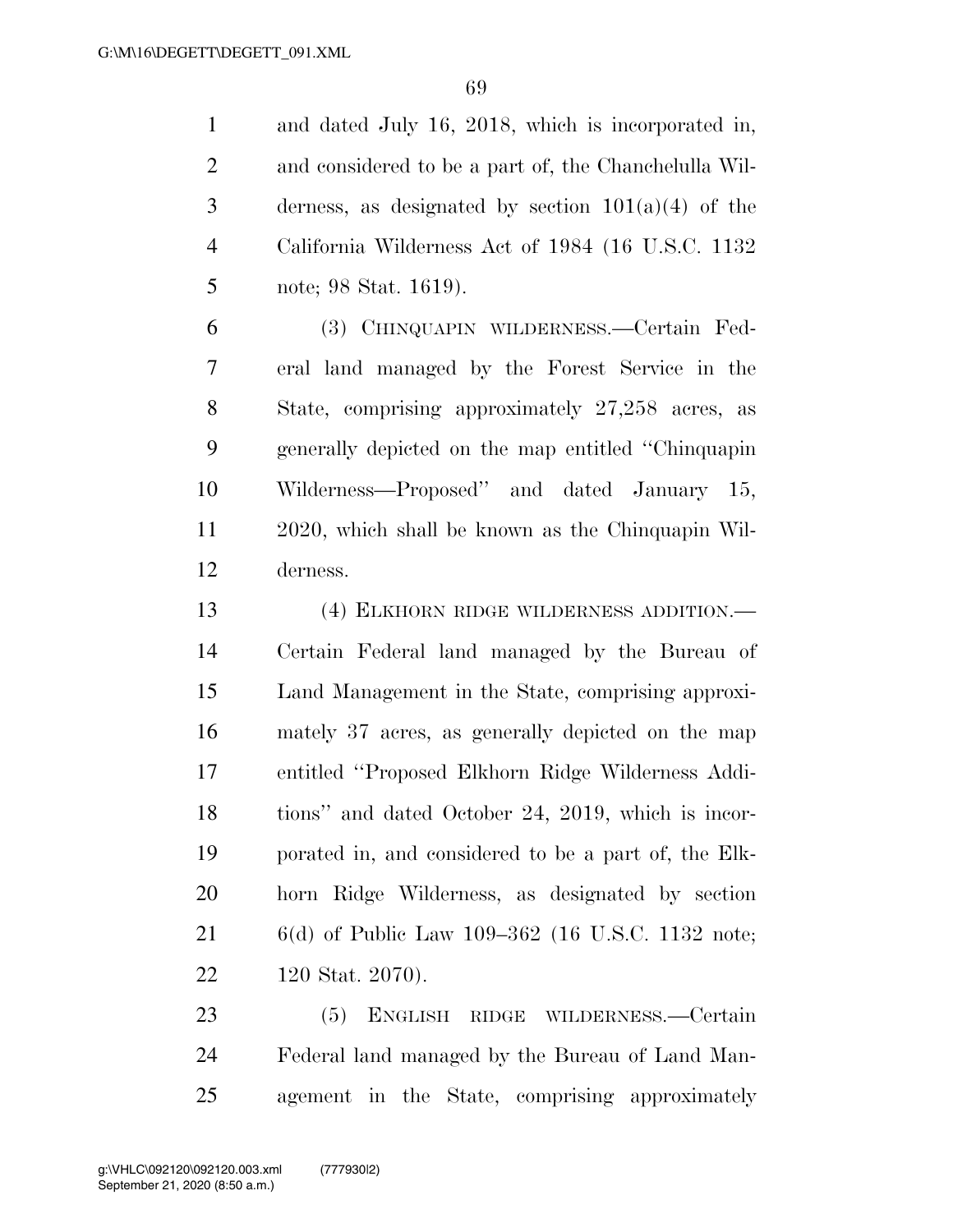6,204 acres, as generally depicted on the map enti- tled ''English Ridge Wilderness—Proposed'' and dated March 29, 2019, which shall be known as the English Ridge Wilderness.

 (6) HEADWATERS FOREST WILDERNESS.—Cer- tain Federal land managed by the Bureau of Land Management in the State, comprising approximately 4,360 acres, as generally depicted on the map enti- tled ''Headwaters Forest Wilderness—Proposed'' and dated October 15, 2019, which shall be known as the Headwaters Forest Wilderness.

 (7) MAD RIVER BUTTES WILDERNESS.—Certain Federal land managed by the Forest Service in the State, comprising approximately 6,002 acres, as gen- erally depicted on the map entitled ''Mad River Buttes Wilderness—Proposed'' and dated July 25, 2018, which shall be known as the Mad River Buttes Wilderness.

 (8) MOUNT LASSIC WILDERNESS ADDITION.— Certain Federal land managed by the Forest Service 21 in the State, comprising approximately 1,292 acres, as generally depicted on the map entitled ''Mount Lassic Wilderness Additions—Proposed'' and dated February 23, 2017, which is incorporated in, and considered to be a part of, the Mount Lassic Wilder-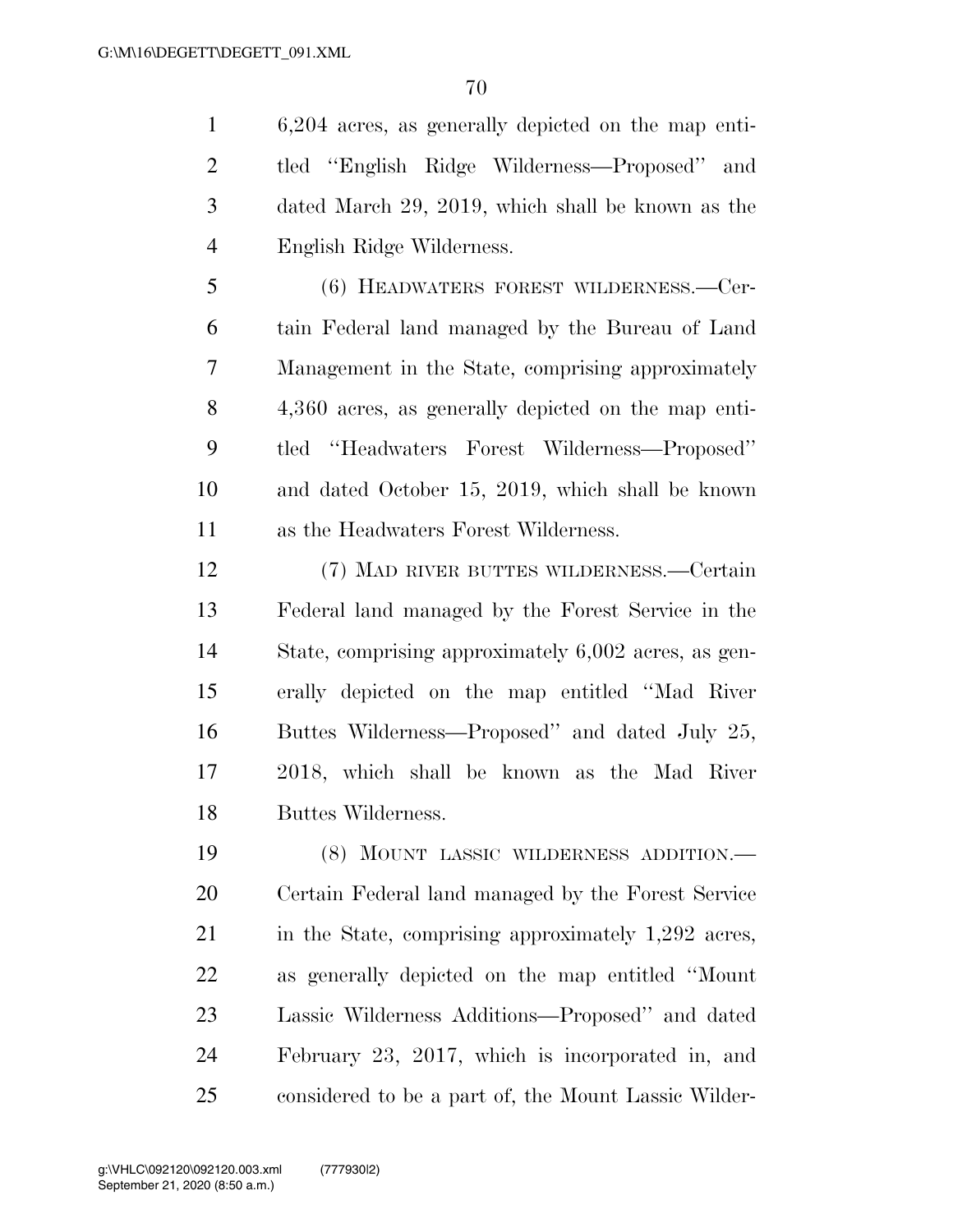| ness, as designated by section $3(6)$ of Public Law |
|-----------------------------------------------------|
| 109–362 (16 U.S.C. 1132 note; 120 Stat. 2065).      |

 (9) NORTH FORK EEL WILDERNESS ADDI- TION.—Certain Federal land managed by the Forest Service and the Bureau of Land Management in the State, comprising approximately 16,274 acres, as generally depicted on the map entitled ''North Fork Wilderness Additions'' and dated January 15, 2020, which is incorporated in, and considered to be a part of, the North Fork Eel Wilderness, as designated by section 101(a)(19) of the California Wilderness Act of 1984 (16 U.S.C. 1132 note; 98 Stat. 1621).

 (10) PATTISON WILDERNESS.—Certain Federal land managed by the Forest Service in the State, comprising approximately 28,595 acres, as generally depicted on the map entitled ''Pattison Wilderness— Proposed'' and dated July 16, 2018, which shall be known as the Pattison Wilderness.

 (11) SANHEDRIN WILDERNESS ADDITION.— Certain Federal land managed by the Forest Service 21 in the State, comprising approximately 112 acres, as generally depicted on the map entitled ''Sanhedrin Wilderness Addition—Proposed'' and dated March 29, 2019, which is incorporated in, and considered to be a part of, the Sanhedrin Wilderness, as des-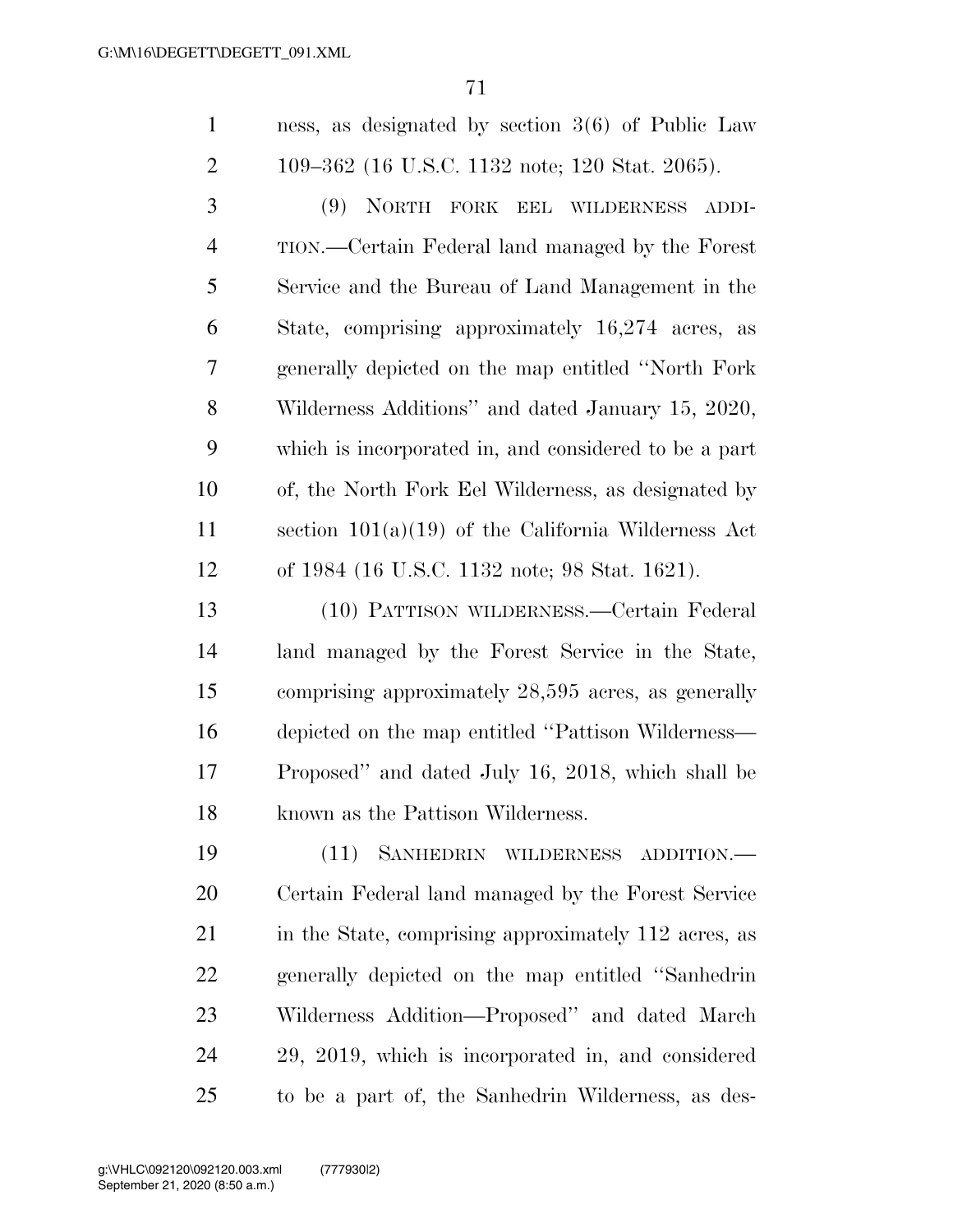ignated by section 3(2) of Public Law 109–362 (16 U.S.C. 1132 note; 120 Stat. 2065).

 (12) SISKIYOU WILDERNESS ADDITION.—Cer- tain Federal land managed by the Forest Service in the State, comprising approximately 27,747 acres, as generally depicted on the map entitled ''Siskiyou Wilderness Additions and Potential Wildernesses— Proposed'' and dated July 24, 2018, which is incor- porated in, and considered to be a part of, the Siskiyou Wilderness, as designated by section 101(a)(30) of the California Wilderness Act of 1984 (16 U.S.C. 1132 note; 98 Stat. 1623) (as amended by section 3(5) of Public Law 109–362 (16 U.S.C. 1132 note; 120 Stat. 2065)).

 (13) SOUTH FORK EEL RIVER WILDERNESS AD- DITION.—Certain Federal land managed by the Bu- reau of Land Management in the State, comprising approximately 603 acres, as generally depicted on the map entitled ''South Fork Eel River Wilderness Additions—Proposed'' and dated October 24, 2019, which is incorporated in, and considered to be a part of, the South Fork Eel River Wilderness, as des- ignated by section 3(10) of Public Law 109–362 (16 U.S.C. 1132 note; 120 Stat. 2066).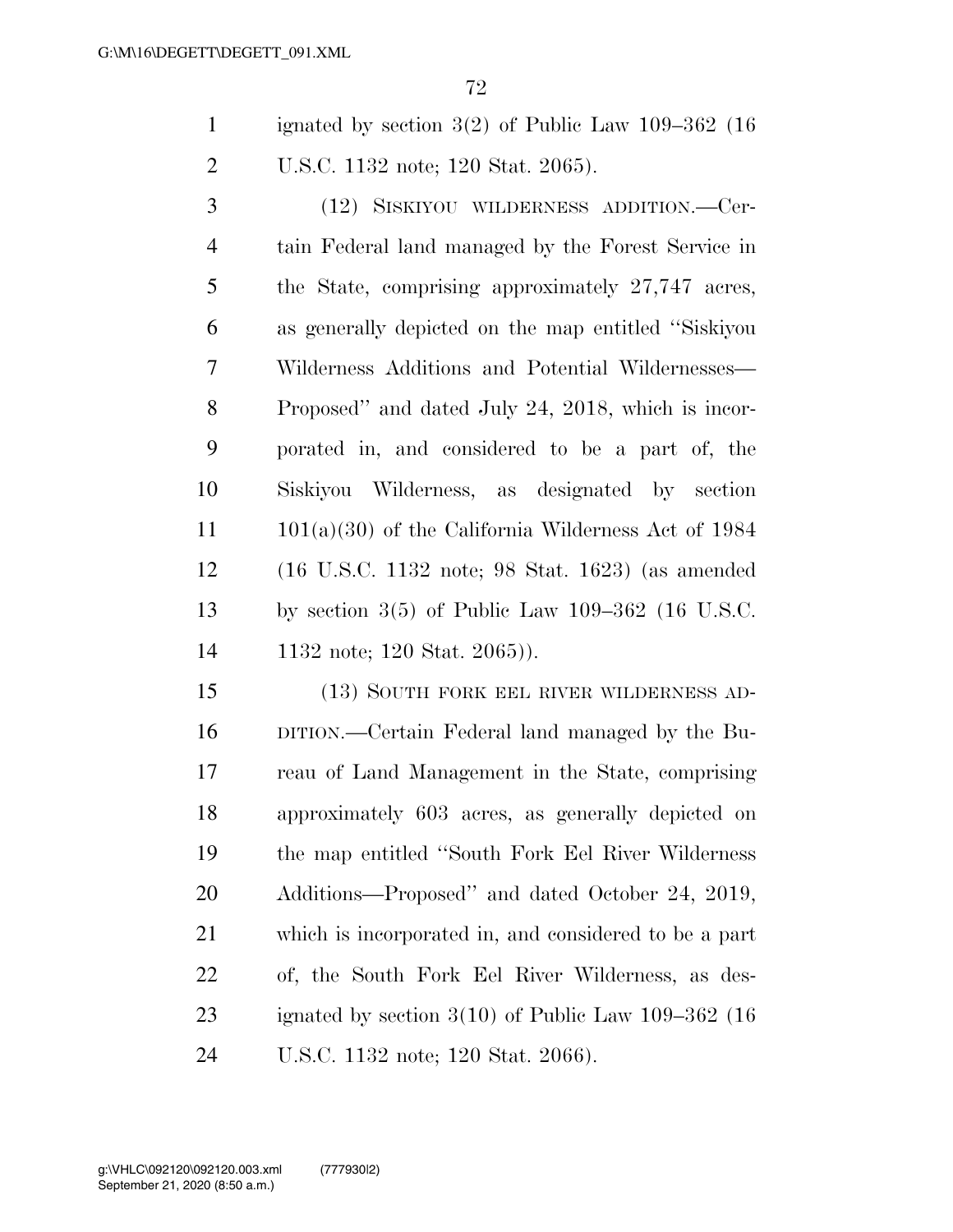(14) SOUTH FORK TRINITY RIVER WILDER- NESS.—Certain Federal land managed by the Forest Service in the State, comprising approximately 26,446 acres, as generally depicted on the map enti- tled ''South Fork Trinity River Wilderness and Po- tential Wildernesses—Proposed'' and dated March 11, 2019, which shall be known as the South Fork Trinity River Wilderness.

 (15) TRINITY ALPS WILDERNESS ADDITION.— Certain Federal land managed by the Forest Service 11 in the State, comprising approximately 60,826 acres, as generally depicted on the maps entitled ''Trinity Alps Proposed Wilderness Additions EAST'' and ''Trinity Alps Proposed Wilderness Additions WEST'' and dated January 15, 2020, which is in- corporated in, and considered to be a part of, the Trinity Alps Wilderness, as designated by section 101(a)(34) of the California Wilderness Act of 1984 (16 U.S.C. 1132 note; 98 Stat. 1623) (as amended by section 3(7) of Public Law 109–362 (16 U.S.C. 1132 note; 120 Stat. 2065)).

 (16) UNDERWOOD WILDERNESS.—Certain Fed- eral land managed by the Forest Service in the State, comprising approximately 15,069 acres, as generally depicted on the map entitled ''Underwood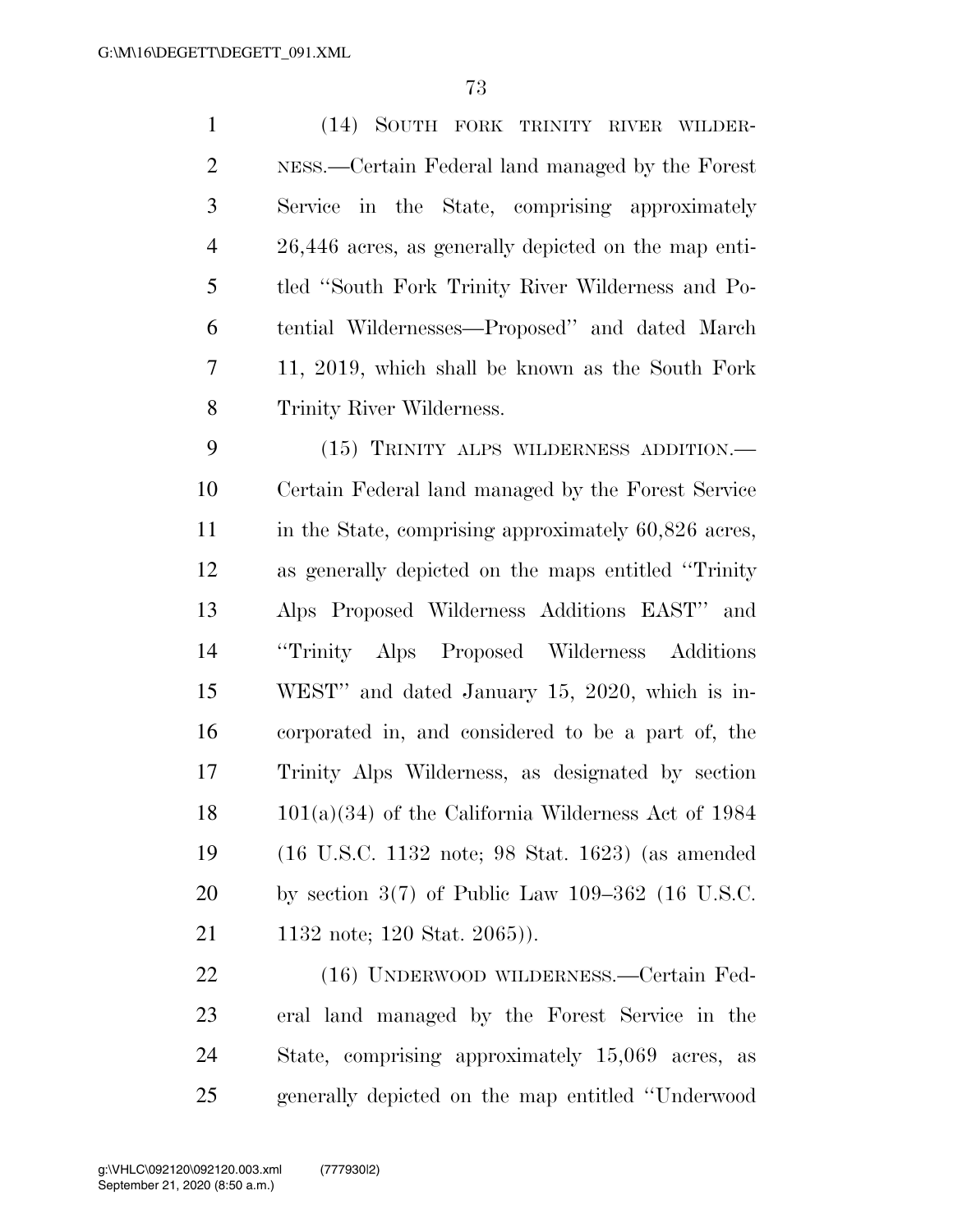Wilderness—Proposed'' and dated January 15, 2020, which shall be known as the Underwood Wil-derness.

 (17) YOLLA BOLLY-MIDDLE EEL WILDERNESS ADDITIONS.—Certain Federal land managed by the Forest Service and the Bureau of Land Management in the State, comprising approximately 10,729 acres, as generally depicted on the map entitled ''Yolla Bolly Middle Eel Wilderness Additions and Potential Wildernesses—Proposed'' and dated June 7, 2018, which is incorporated in, and considered to be a part of, the Yolla Bolly-Middle Eel Wilderness, as des- ignated by section 3 of the Wilderness Act (16 U.S.C. 1132) (as amended by section 3(4) of Public Law 109–362 (16 U.S.C. 1132 note; 120 Stat.  $16 \t 2065$ ).

 (18) YUKI WILDERNESS ADDITION.—Certain Federal land managed by the Forest Service and the Bureau of Land Management in the State, com- prising approximately 11,076 acres, as generally de- picted on the map entitled ''Yuki Wilderness Addi- tions—Proposed'' and dated January 15, 2020, which is incorporated in, and considered to be a part of, the Yuki Wilderness, as designated by section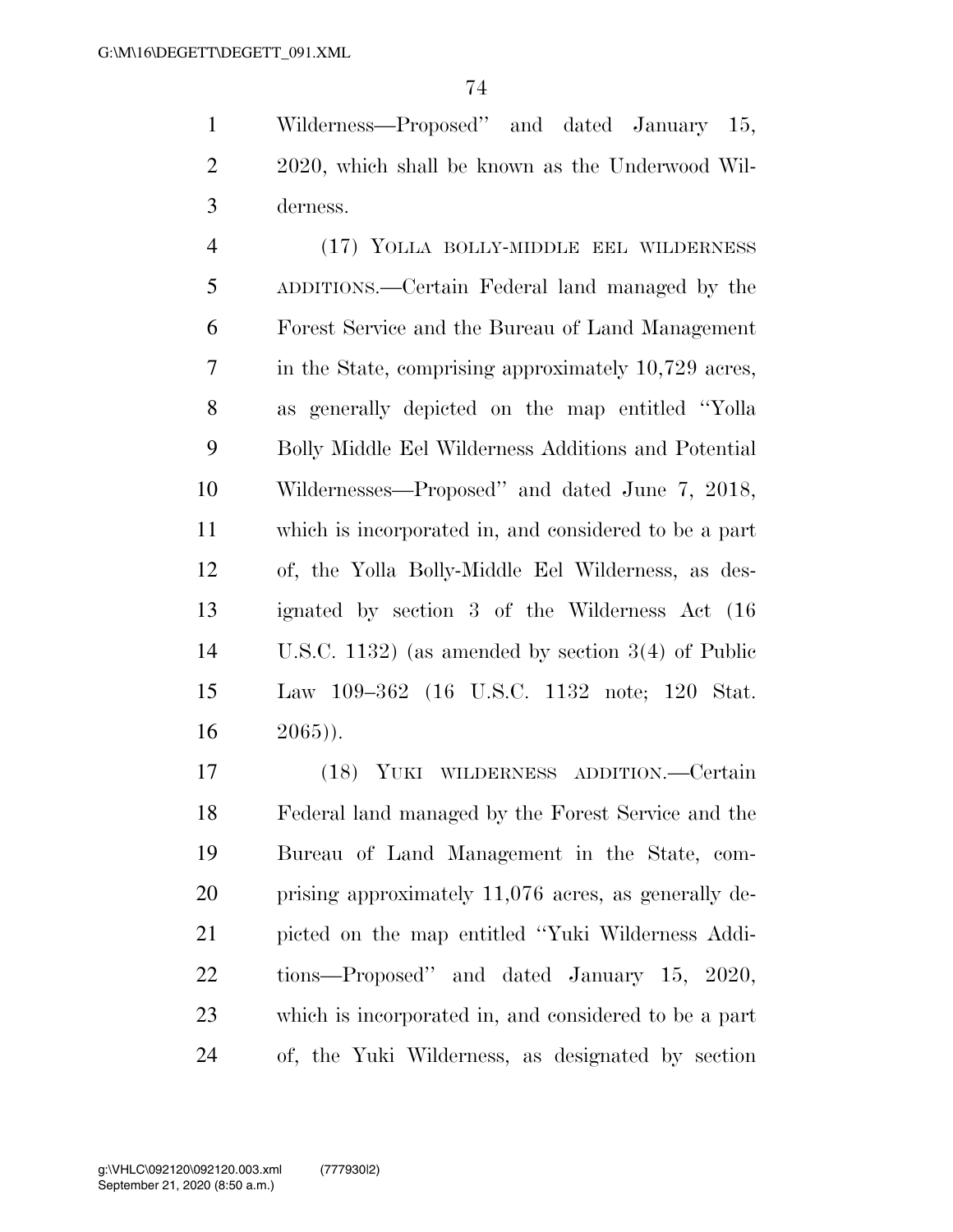3(3) of Public Law 109–362 (16 U.S.C. 1132 note; 120 Stat. 2065).

 (b) REDESIGNATION OF NORTH FORK WILDERNESS AS NORTH FORK EEL RIVER WILDERNESS.—Section 101(a)(19) of Public Law 98–425 (16 U.S.C. 1132 note; 98 Stat. 1621) is amended by striking ''North Fork Wil- derness'' and inserting ''North Fork Eel River Wilder- ness''. Any reference in a law, map, regulation, document, paper, or other record of the United States to the North Fork Wilderness shall be deemed to be a reference to the North Fork Eel River Wilderness.

 (c) ELKHORN RIDGE WILDERNESS ADJUSTMENTS.— The boundary of the Elkhorn Ridge Wilderness estab- lished by section 6(d) of Public Law 109–362 (16 U.S.C. 1132 note) is adjusted by deleting approximately 30 acres of Federal land as generally depicted on the map entitled ''Proposed Elkhorn Ridge Wilderness Additions'' and dated October 24, 2019.

## **SEC. 232. ADMINISTRATION OF WILDERNESS.**

 (a) IN GENERAL.—Subject to valid existing rights, the wilderness areas and wilderness additions established by section 231 shall be administered by the Secretary in accordance with this subtitle and the Wilderness Act (16 U.S.C. 1131 et seq.), except that—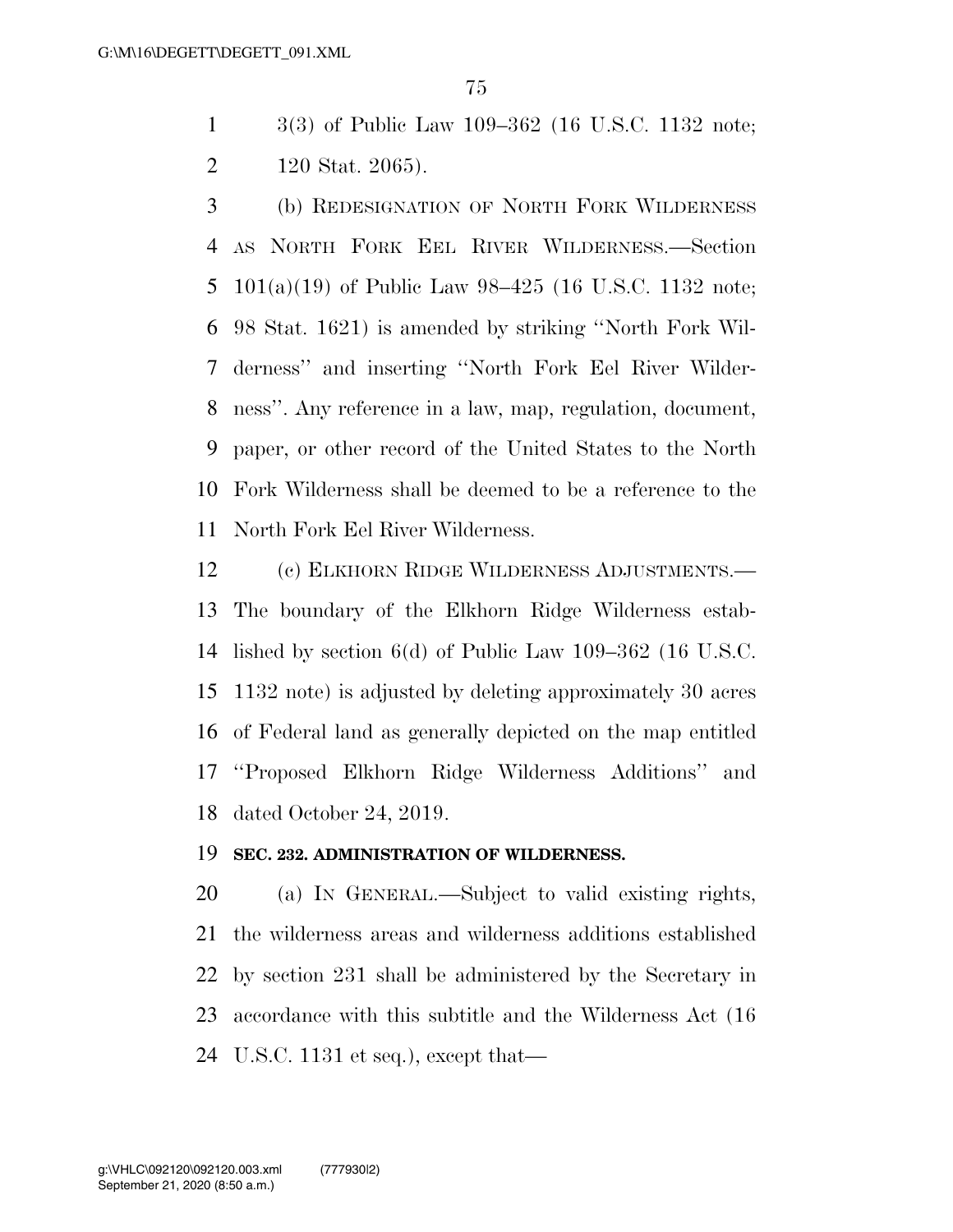(1) any reference in the Wilderness Act to the effective date of that Act shall be considered to be a reference to the date of enactment of this Act; and (2) any reference in that Act to the Secretary of Agriculture shall be considered to be a reference to the Secretary. (b) FIRE MANAGEMENT AND RELATED ACTIVI- TIES.— (1) IN GENERAL.—The Secretary may take such measures in a wilderness area or wilderness ad- dition designated by section 231 as are necessary for the control of fire, insects, and diseases in accord- ance with section 4(d)(1) of the Wilderness Act (16 U.S.C. 1133(d)(1)) and House Report 98–40 of the 98th Congress. (2) FUNDING PRIORITIES.—Nothing in this subtitle limits funding for fire and fuels manage- ment in the wilderness areas or wilderness additions designated by this title. (3) ADMINISTRATION.—Consistent with para- graph (1) and other applicable Federal law, to en- sure a timely and efficient response to fire emer- gencies in the wilderness additions designated by this subtitle, the Secretary of Agriculture shall—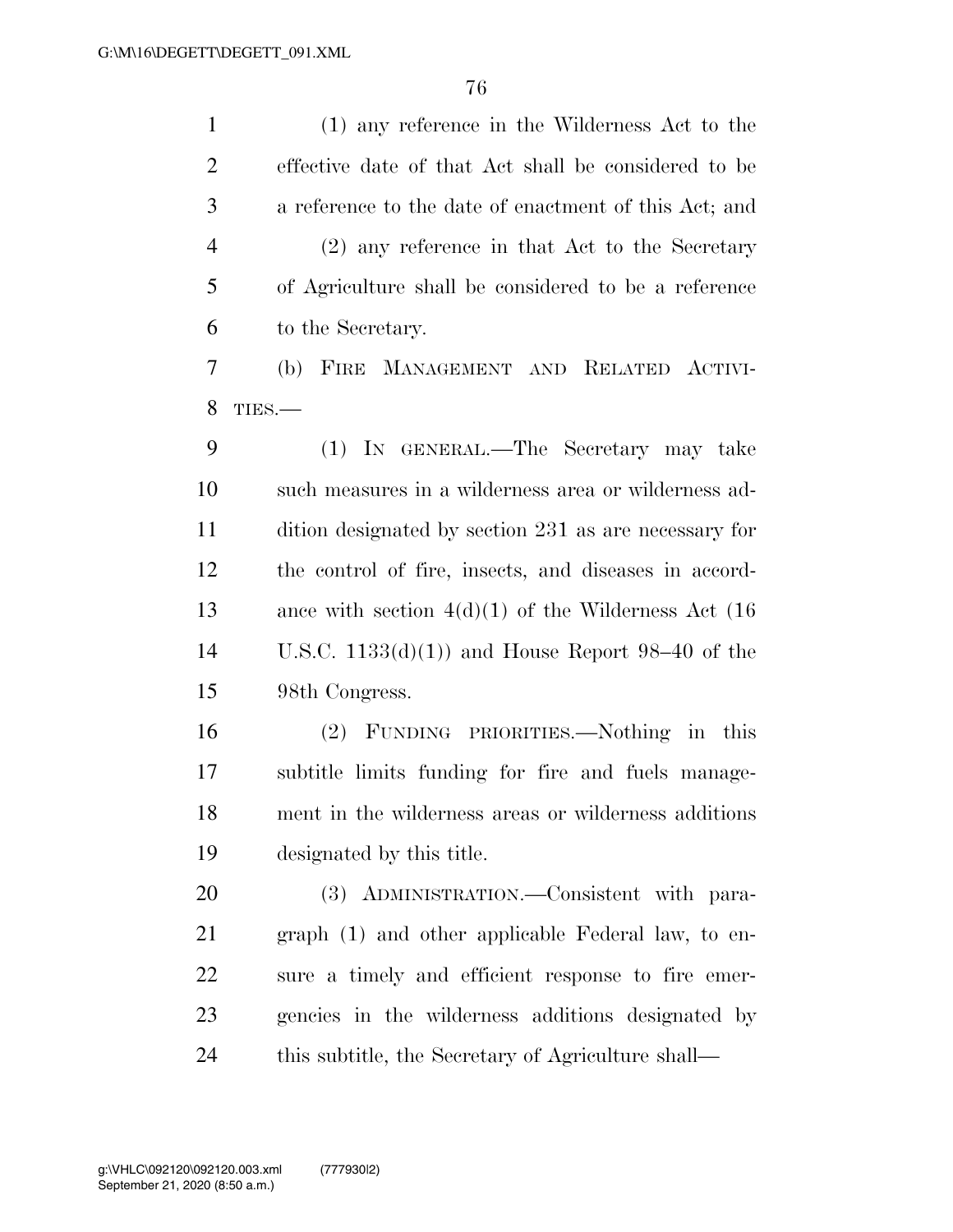| $\mathbf{1}$   | $(A)$ not later than 1 year after the date of              |
|----------------|------------------------------------------------------------|
| $\overline{2}$ | enactment of this Act, establish agency ap-                |
| 3              | proval procedures (including appropriate delega-           |
| $\overline{4}$ | tions of authority to the Forest Supervisor, Dis-          |
| 5              | trict Manager, or other agency officials) for re-          |
| 6              | sponding to fire emergencies; and                          |
| 7              | (B) enter into agreements with appropriate                 |
| 8              | State or local firefighting agencies.                      |
| 9              | (c) GRAZING.—The grazing of livestock in the wilder-       |
| 10             | ness areas and wilderness additions designated by this     |
| 11             | title, if established before the date of enactment of this |
| 12             | Act, shall be administered in accordance with—             |
| 13             | $(1)$ section $4(d)(4)$ of the Wilderness Act $(16)$       |
| 14             | U.S.C. $1133(d)(4)$ ; and                                  |
| 15             | $(2)(A)$ for lands under the jurisdiction of the           |
| 16             | Secretary of Agriculture, the guidelines set forth in      |
| 17             | the report of the Committee on Interior and Insular        |
| 18             | Affairs of the House of Representatives accom-             |
| 19             | panying H.R. 5487 of the 96th Congress (H. Rept.           |
| 20             | $96 - 617$ ; or                                            |
| 21             | (B) for lands under the jurisdiction of the Sec-           |
| 22             | retary of the Interior, the guidelines set forth in Ap-    |
| 23             | pendix A of the report of the Committee on Interior        |
| 24             | and Insular Affairs of the House of Representatives        |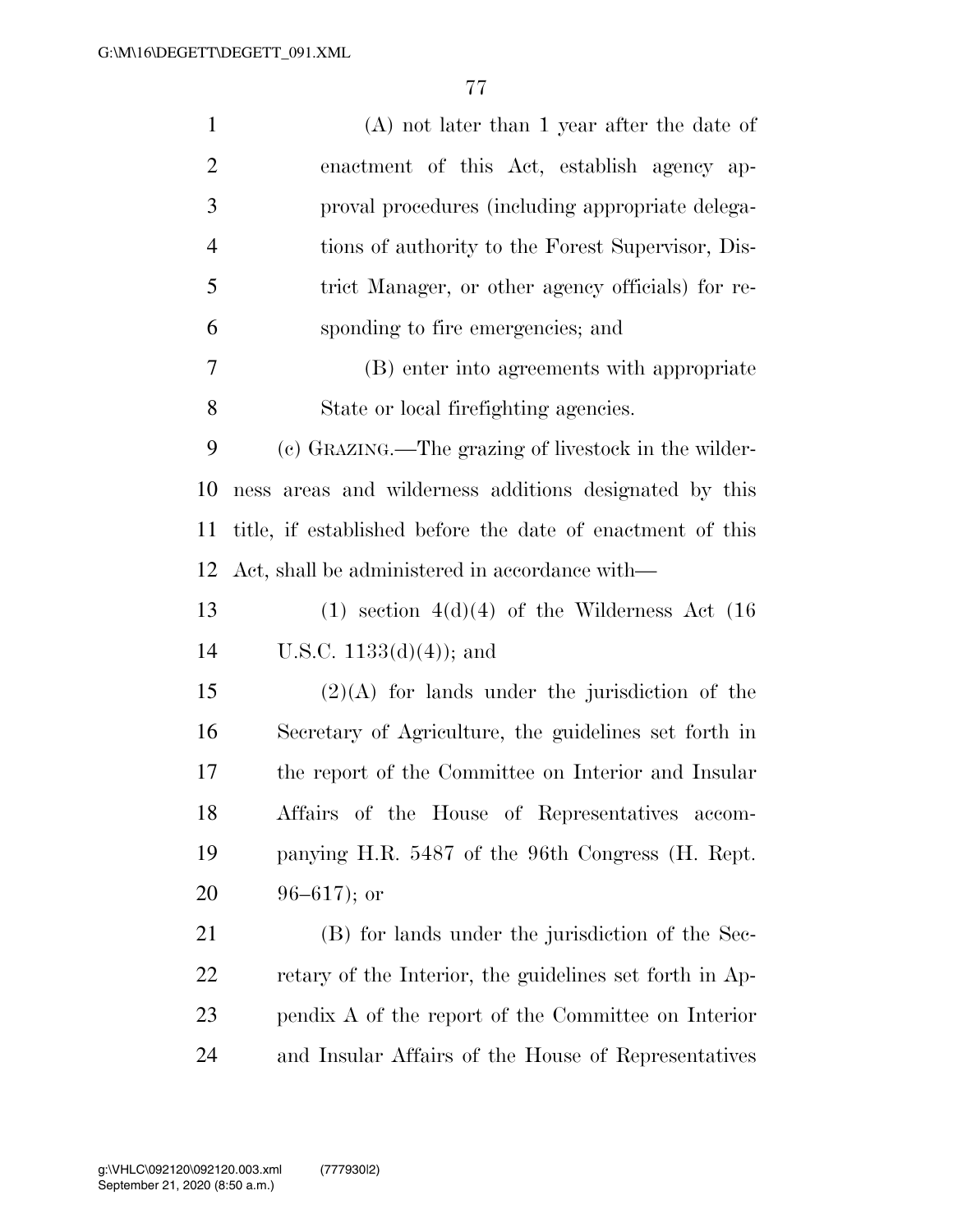| $\mathbf{1}$   | accompanying H.R. 2570 of the 101st Congress (H.                       |
|----------------|------------------------------------------------------------------------|
| $\overline{2}$ | Rept. $101-405$ ).                                                     |
| 3              | (d) FISH AND WILDLIFE.—                                                |
| $\overline{4}$ | (1) IN GENERAL.—In accordance with section                             |
| 5              | $4(d)(7)$ of the Wilderness Act $(16 \text{ U.S.C.})$                  |
| 6              | $1133(d)(7)$ , nothing in this title affects the jurisdic-             |
| 7              | tion or responsibilities of the State with respect to                  |
| 8              | fish and wildlife on public land in the State.                         |
| 9              | (2) MANAGEMENT ACTIVITIES.—In furtherance                              |
| 10             | of the purposes and principles of the Wilderness Act                   |
| 11             | $(16 \text{ U.S.C. } 1131 \text{ et seq.}),$ the Secretary may conduct |
| 12             | any management activities that are necessary to                        |
| 13             | maintain or restore fish, wildlife, and plant popu-                    |
| 14             | lations and habitats in the wilderness areas or wil-                   |
| 15             | derness additions designated by section 231, if the                    |
| 16             | management activities are—                                             |
| 17             | (A) consistent with relevant wilderness                                |
| 18             | management plans; and                                                  |
| 19             | (B) conducted in accordance with—                                      |
| 20             | (i) the Wilderness Act $(16 \text{ U.S.C.})$                           |
| 21             | 1131 et seq.); and                                                     |
| 22             | (ii) appropriate policies, such as the                                 |
| 23             | policies established in Appendix B of                                  |
| 24             | House Report 101–405.                                                  |

(e) BUFFER ZONES.—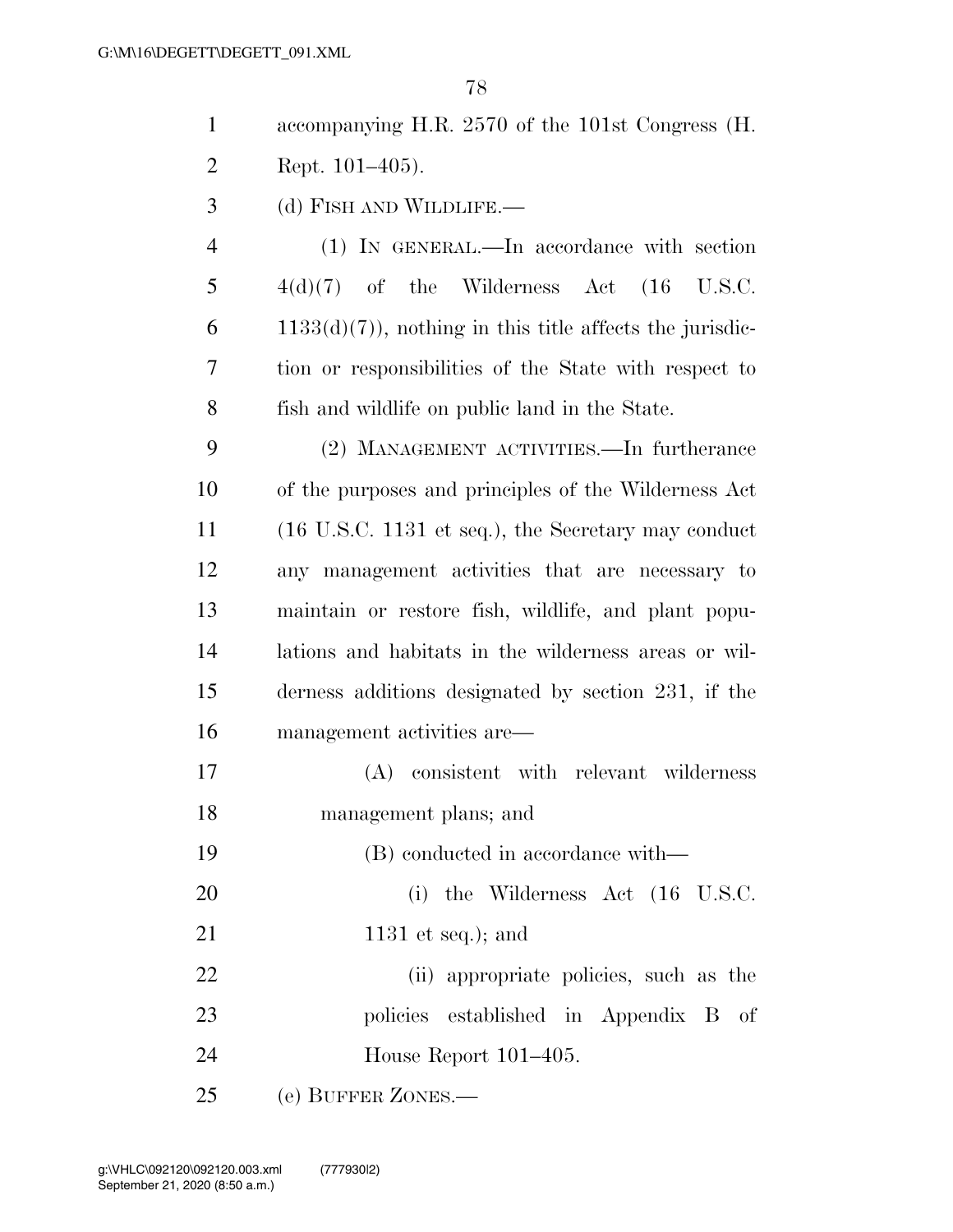| $\mathbf{1}$   | (1) IN GENERAL.—Congress does not intend for              |
|----------------|-----------------------------------------------------------|
| $\overline{2}$ | designation of wilderness or wilderness additions by      |
| 3              | this title to lead to the creation of protective perim-   |
| $\overline{4}$ | eters or buffer zones around each wilderness area or      |
| 5              | wilderness addition.                                      |
| 6              | (2) ACTIVITIES OR USES UP TO BOUNDARIES.—                 |
| 7              | The fact that nonwilderness activities or uses can be     |
| 8              | seen or heard from within a wilderness area shall         |
| 9              | not, of itself, preclude the activities or uses up to the |
| 10             | boundary of the wilderness area.                          |
| 11             | (f) MILITARY ACTIVITIES.—Nothing in this subtitle         |
| 12             | precludes—                                                |
| 13             | (1) low-level overflights of military aircraft over       |
| 14             | the wilderness areas or wilderness additions des-         |
| 15             | ignated by section 231;                                   |
| 16             | $(2)$ the designation of new units of special air-        |
| 17             | space over the wilderness areas or wilderness addi-       |
| 18             | tions designated by section 231; or                       |
| 19             | (3) the use or establishment of military flight           |
| <b>20</b>      | training routes over the wilderness areas or wilder-      |
| 21             | ness additions designated by section 231.                 |
| 22             | (g) HORSES.—Nothing in this subtitle precludes            |
| 23             | horseback riding in, or the entry of recreational or com- |
| 24             | mercial saddle or pack stock into, an area designated as  |
| 25             | a wilderness area or wilderness addition by section 231—  |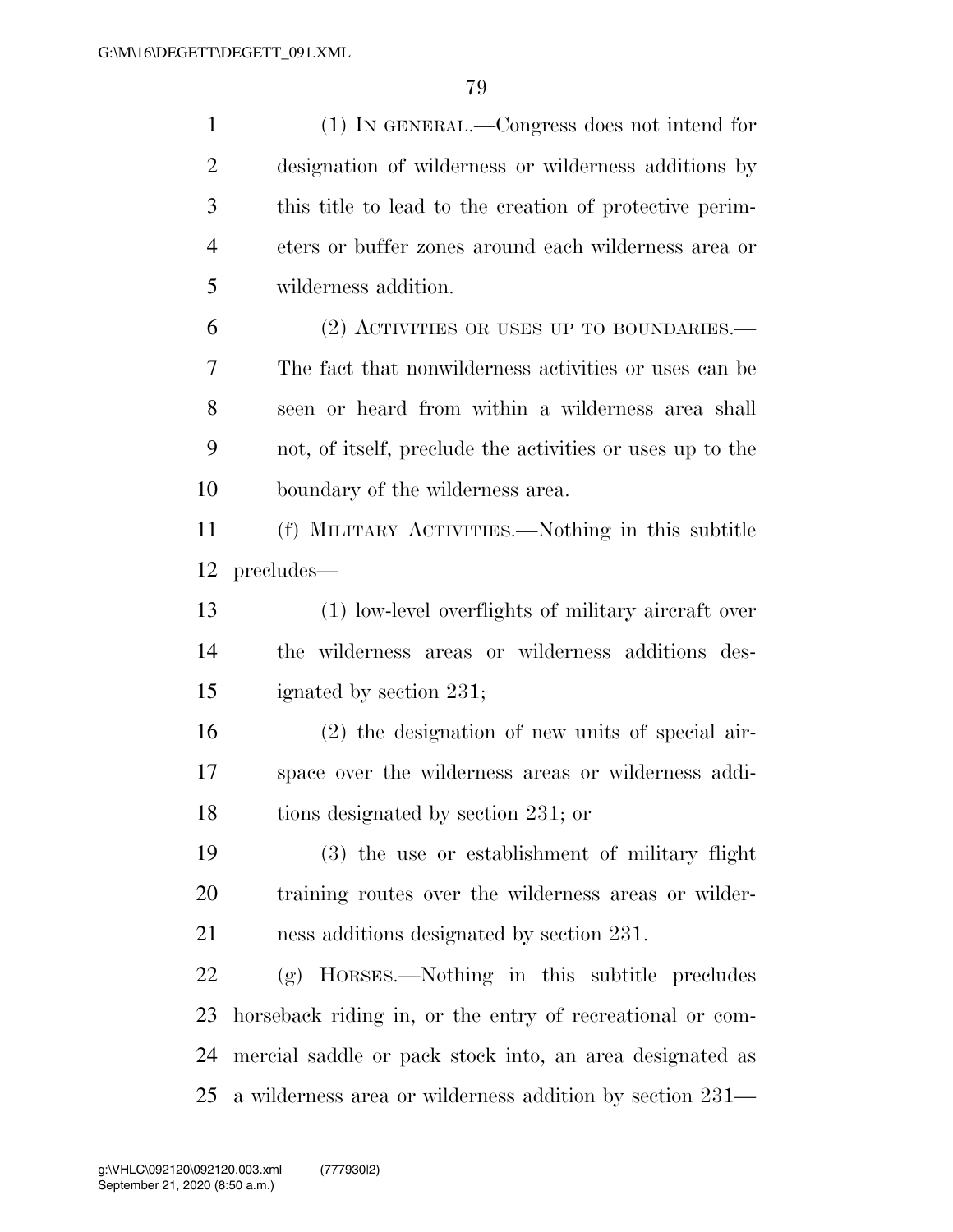| $\mathbf{1}$   | (1) in accordance with section $4(d)(5)$ of the          |
|----------------|----------------------------------------------------------|
| $\overline{c}$ | Wilderness Act $(16 \text{ U.S.C. } 1133(d)(5))$ ; and   |
| 3              | (2) subject to any terms and conditions deter-           |
| $\overline{4}$ | mined to be necessary by the Secretary.                  |
| 5              | (h) WITHDRAWAL.—Subject to valid existing rights,        |
| 6              | the wilderness areas and wilderness additions designated |
| 7              | by section $231$ are withdrawn from—                     |
| 8              | (1) all forms of entry, appropriation, and dis-          |
| 9              | posal under the public land laws;                        |
| 10             | (2) location, entry, and patent under the mining         |
| 11             | laws; and                                                |
| 12             | (3) operation of the mineral materials and geo-          |
| 13             | thermal leasing laws.                                    |
| 14             | (i) USE BY MEMBERS OF INDIAN TRIBES.-                    |
| 15             | (1) ACCESS.—In recognition of the past use of            |
| 16             | wilderness areas and wilderness additions designated     |
| 17             | by this title by members of Indian Tribes for tradi-     |
| 18             | tional cultural and religious purposes, the Secretary    |
| 19             | shall ensure that Indian Tribes have access to the       |
| 20             | wilderness areas and wilderness additions designated     |
| 21             | by section 231 for traditional cultural and religious    |
| 22             | purposes.                                                |
| 23             | (2) TEMPORARY CLOSURES.—                                 |
| 24             | $(A)$ In GENERAL.—In carrying out this                   |
| 25             | section, the Secretary, on request of an Indian          |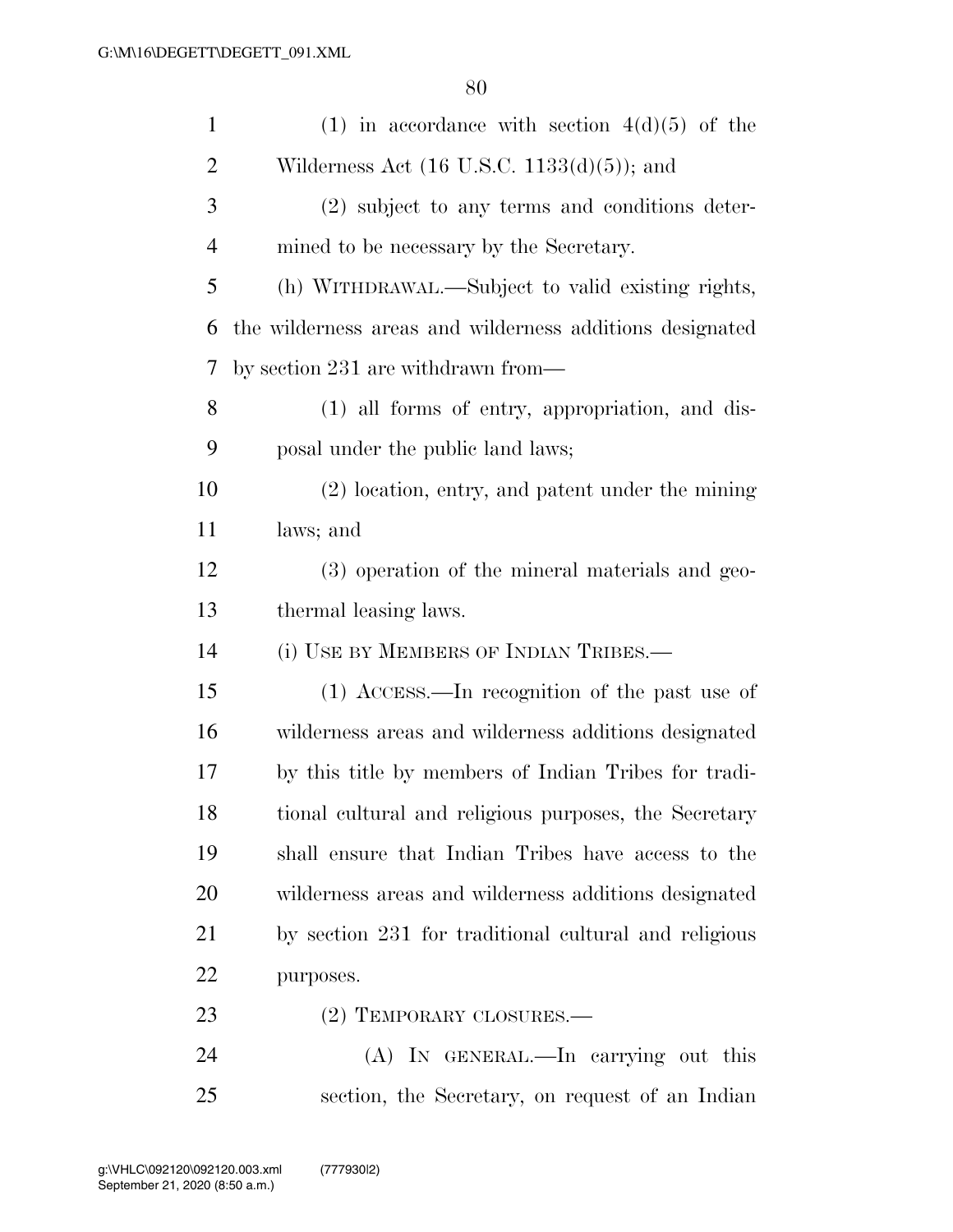| $\mathbf{1}$   | Tribe, may temporarily close to the general                     |
|----------------|-----------------------------------------------------------------|
| 2              | public one or more specific portions of a wilder-               |
| 3              | ness area or wilderness addition to protect the                 |
| $\overline{4}$ | privacy of the members of the Indian Tribe in                   |
| 5              | the conduct of the traditional cultural and reli-               |
| 6              | gious activities in the wilderness area or wilder-              |
| 7              | ness addition.                                                  |
| 8              | REQUIREMENT.—Any closure under<br>(B)                           |
| 9              | subparagraph (A) shall be made in such a man-                   |
| 10             | ner as to affect the smallest practicable area for              |
| 11             | the minimum period of time necessary for the                    |
| 12             | activity to be carried out.                                     |
| 13             | (3) APPLICABLE LAW.—Access to the wilder-                       |
| 14             | ness areas and wilderness additions under this sub-             |
| 15             | section shall be in accordance with—                            |
| 16             | $(A)$ Public Law 95–341 (commonly known)                        |
| 17             | as the American Indian Religious Freedom Act)                   |
| 18             | $(42 \text{ U.S.C. } 1996 \text{ et seq.});$ and                |
| 19             | $(B)$ the Wilderness Act $(16 \text{ U.S.C. } 1131 \text{ et }$ |
| 20             | seq.).                                                          |
| 21             | (j) INCORPORATION OF ACQUIRED LAND AND INTER-                   |
| 22             | ESTS.—Any land within the boundary of a wilderness area         |
| 23             | or wilderness addition designated by section 231 that is        |
| 24             | acquired by the United States shall—                            |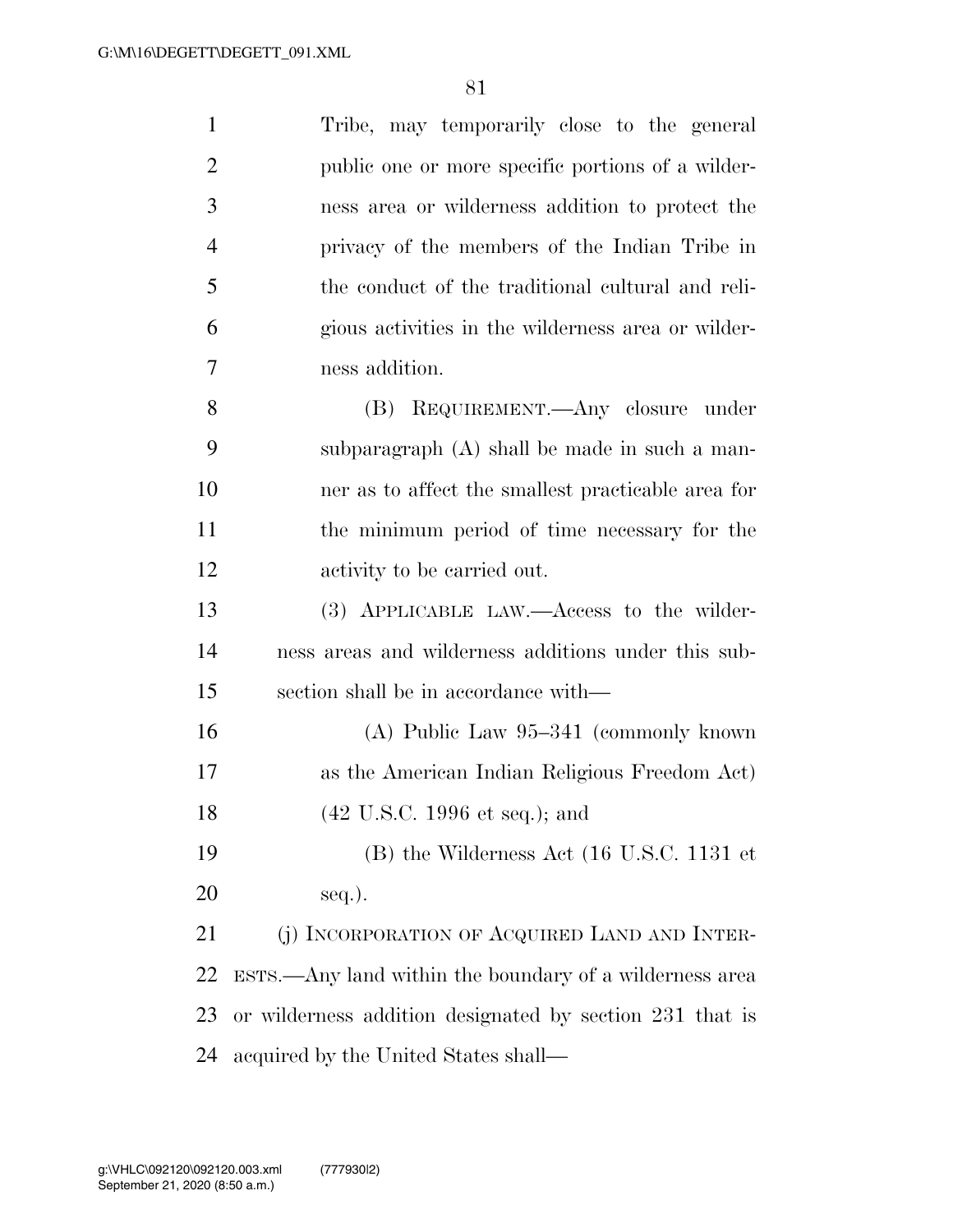(1) become part of the wilderness area in which 2 the land is located;

 (2) be withdrawn in accordance with subsection (h); and

 (3) be managed in accordance with this section, the Wilderness Act (16 U.S.C. 1131 et seq.), and any other applicable law.

 (k) CLIMATOLOGICAL DATA COLLECTION.—In ac- cordance with the Wilderness Act (16 U.S.C. 1131 et seq.) and subject to such terms and conditions as the Secretary may prescribe, the Secretary may authorize the installa- tion and maintenance of hydrologic, meteorologic, or cli- matological collection devices in the wilderness areas and wilderness additions designated by section 231 if the Sec- retary determines that the facilities and access to the fa- cilities are essential to flood warning, flood control, or water reservoir operation activities.

 (l) AUTHORIZED EVENTS.—The Secretary may con- tinue to authorize the competitive equestrian event per- mitted since 2012 in the Chinquapin Wilderness estab- lished by section 231 in a manner compatible with the preservation of the area as wilderness.

 (m) RECREATIONAL CLIMBING.—Nothing in this title prohibits recreational rock climbing activities in the wil-derness areas, such as the placement, use, and mainte-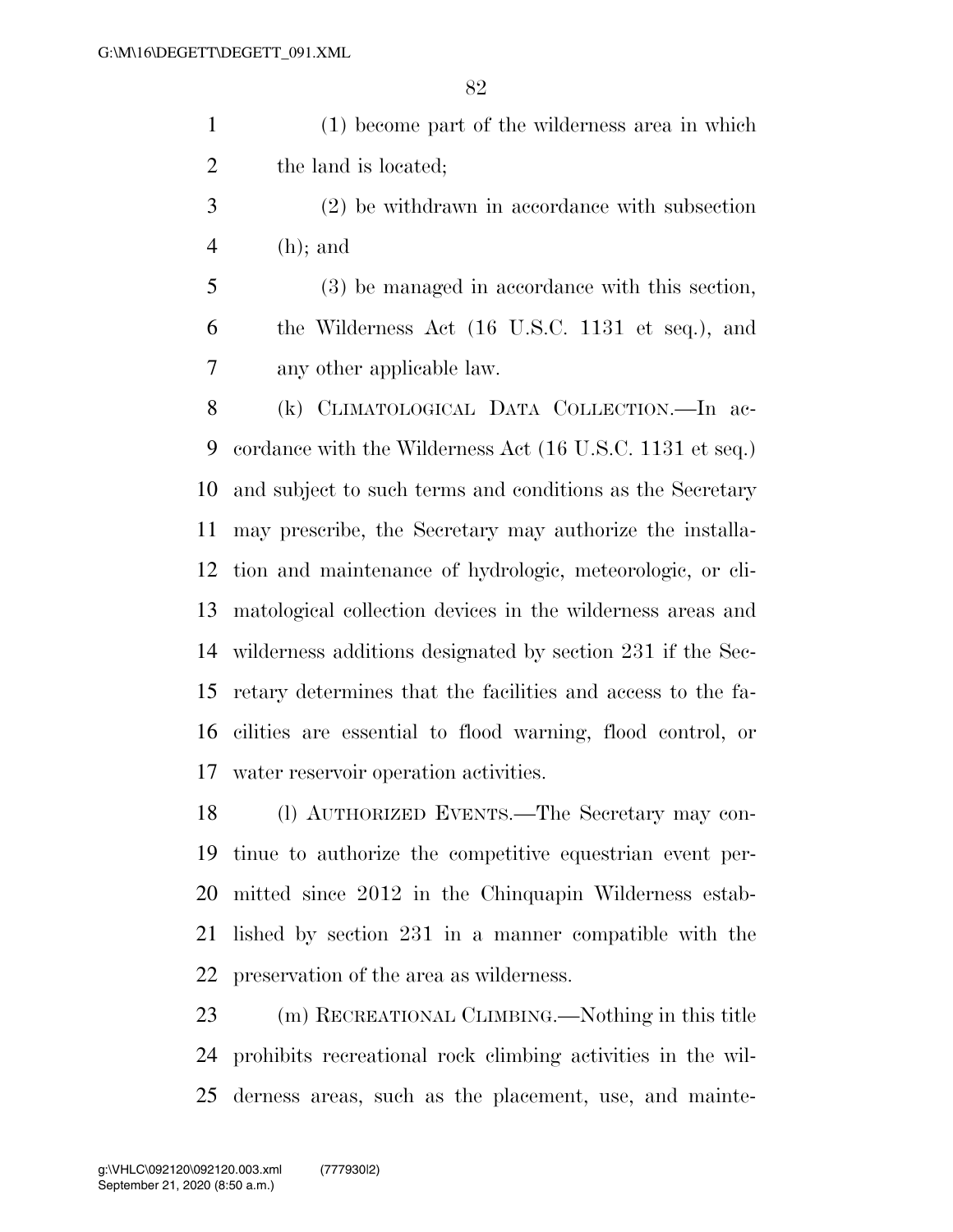nance of fixed anchors, including any fixed anchor estab-lished before the date of the enactment of this Act—

 (1) in accordance with the Wilderness Act (16 U.S.C. 1131 et seq.); and

 (2) subject to any terms and conditions deter-mined to be necessary by the Secretary.

**SEC. 233. DESIGNATION OF POTENTIAL WILDERNESS.** 

 (a) DESIGNATION.—In furtherance of the purposes of the Wilderness Act (16 U.S.C. 1131 et seq.), the following areas in the State are designated as potential wilderness areas:

 (1) Certain Federal land managed by the For- est Service, comprising approximately 3,797 acres, as generally depicted on the map entitled ''Chin- quapin Proposed Potential Wilderness'' and dated January 15, 2020.

 (2) Certain Federal land administered by the National Park Service, compromising approximately 31,000 acres, as generally depicted on the map enti- tled ''Redwood National Park—Potential Wilder-ness'' and dated October 9, 2019.

 (3) Certain Federal land managed by the For- est Service, comprising approximately 8,961 acres, as generally depicted on the map entitled ''Siskiyou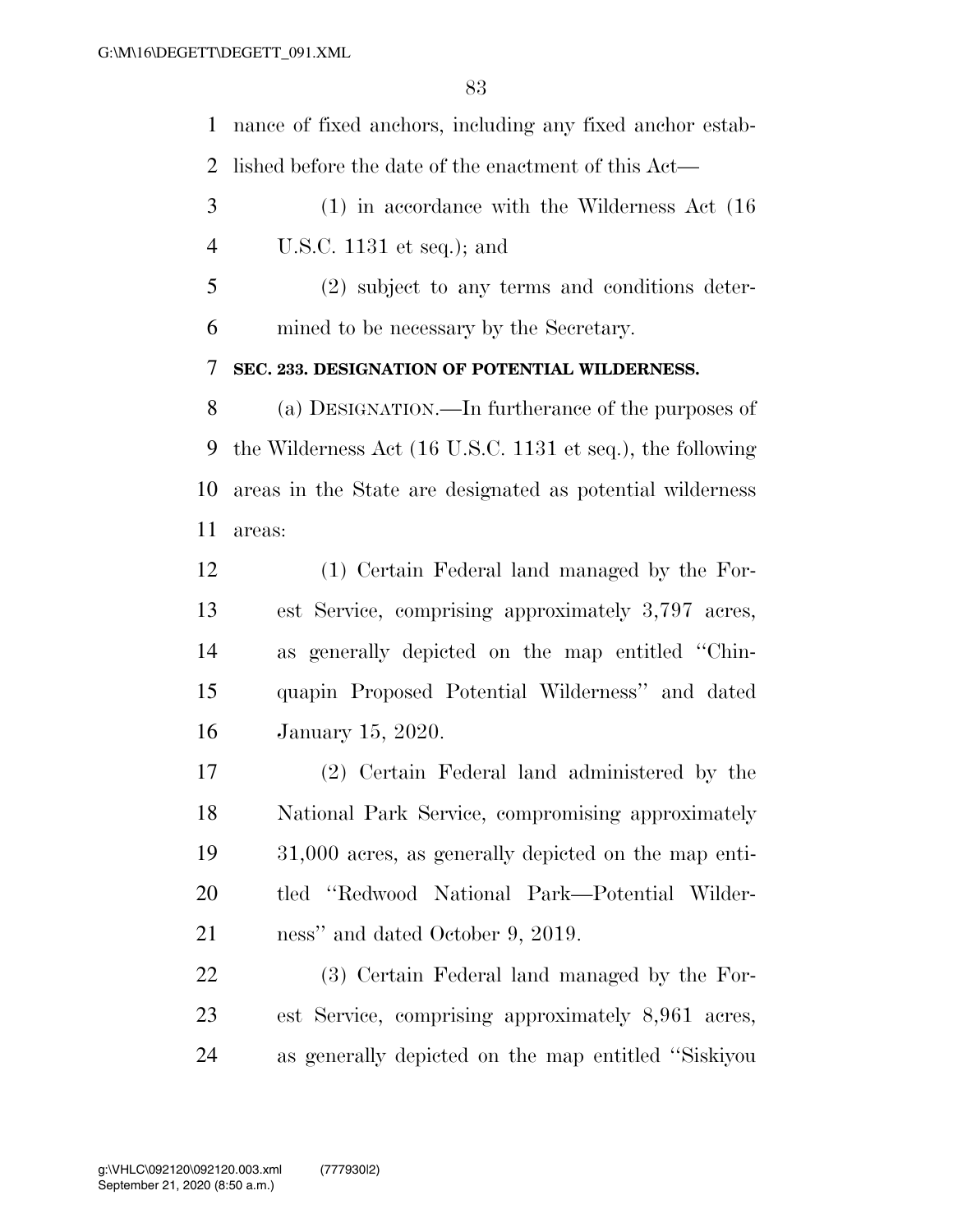| Wilderness Additions and Potential Wildernesses— |
|--------------------------------------------------|
| Proposed" and dated July 24, 2018.               |

 (4) Certain Federal land managed by the For- est Service, comprising approximately 405 acres, as generally depicted on the map entitled ''South Fork Trinity River Wilderness and Potential Wilder-nesses—Proposed'' and dated March 11, 2019.

 (5) Certain Federal land managed by the For- est Service, comprising approximately 1,256 acres, as generally depicted on the map entitled ''Trinity Alps Proposed Potential Wilderness'' and dated Jan-uary 15, 2020.

 (6) Certain Federal land managed by the For- est Service, comprising approximately 4,282 acres, as generally depicted on the map entitled ''Yolla Bolly Middle Eel Wilderness Additions and Potential Wildernesses—Proposed'' and dated June 7, 2018.

 (7) Certain Federal land managed by the For- est Service, comprising approximately 2,909 acres, as generally depicted on the map entitled ''Yuki Pro- posed Potential Wilderness'' and dated January 15, 2020.

 (b) MANAGEMENT.—Except as provided in subsection (c) and subject to valid existing rights, the Secretary shall manage the potential wilderness areas designated by sub-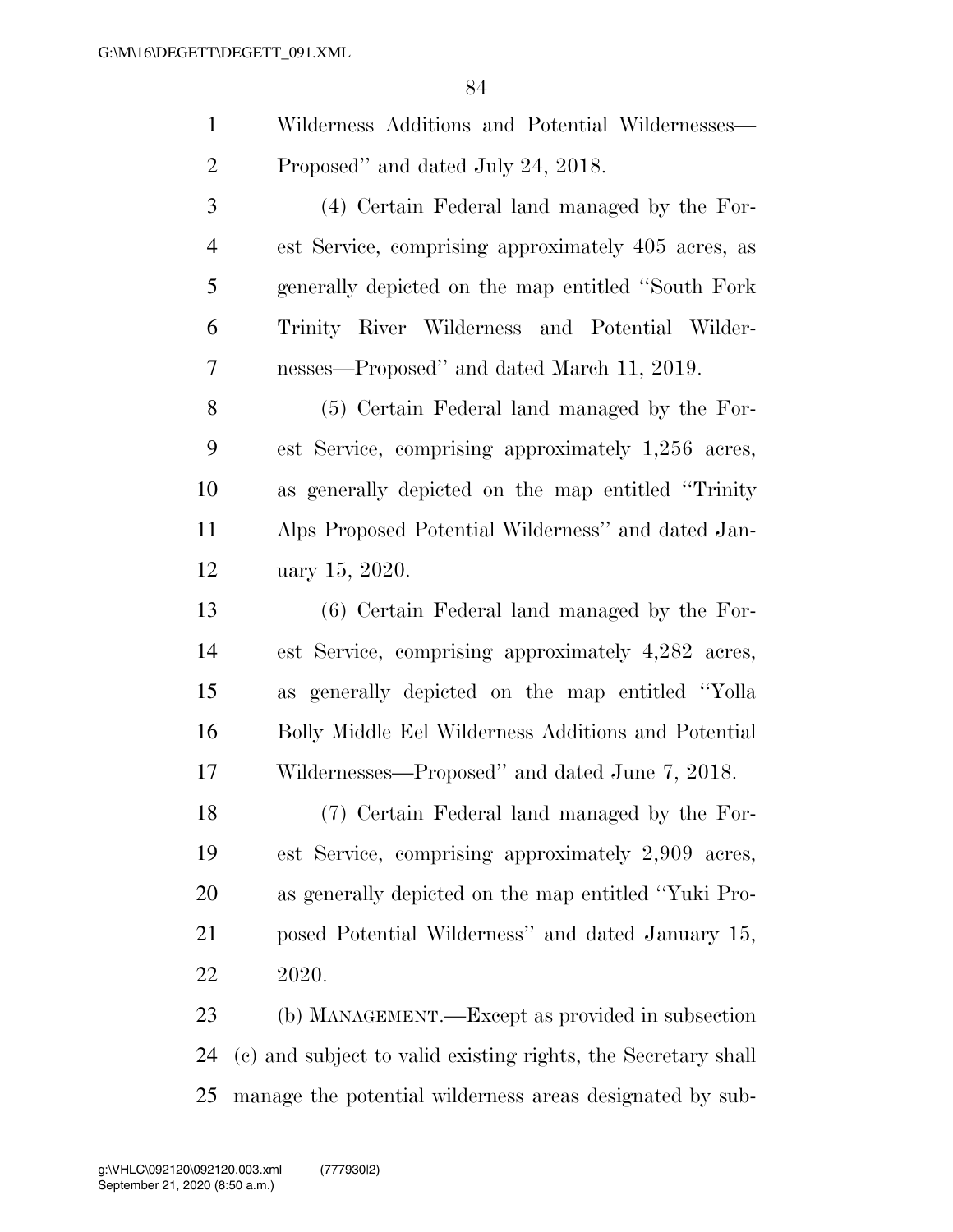section (a) (referred to in this section as ''potential wilder- ness areas'') as wilderness until the potential wilderness areas are designated as wilderness under subsection (d). (c) ECOLOGICAL RESTORATION.—

 (1) IN GENERAL.—For purposes of ecological restoration (including the elimination of nonnative species, removal of illegal, unused, or decommis- sioned roads, repair of skid tracks, and any other activities necessary to restore the natural ecosystems in a potential wilderness area and consistent with paragraph (2)), the Secretary may use motorized equipment and mechanized transport in a potential wilderness area until the potential wilderness area is designated as wilderness under subsection (d).

 (2) LIMITATION.—To the maximum extent practicable, the Secretary shall use the minimum tool or administrative practice necessary to accom- plish ecological restoration with the least amount of adverse impact on wilderness character and re-sources.

 (d) EVENTUAL WILDERNESS DESIGNATION.—The potential wilderness areas shall be designated as wilder- ness and as a component of the National Wilderness Pres-ervation System on the earlier of—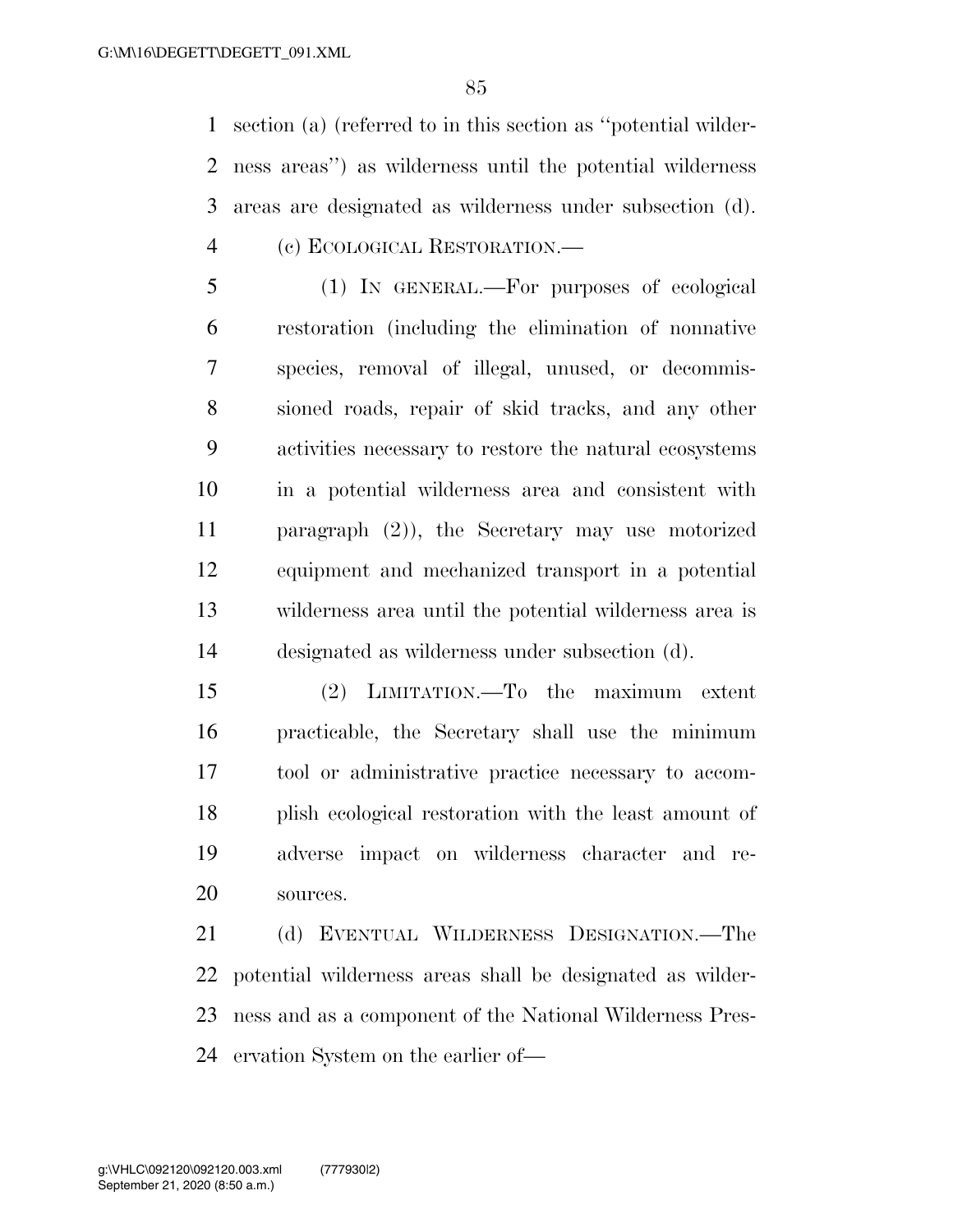| $\mathbf{1}$   | (1) the date on which the Secretary publishes in     |
|----------------|------------------------------------------------------|
| $\overline{2}$ | the Federal Register notice that the conditions in a |
| 3              | potential wilderness area that are incompatible with |
| $\overline{4}$ | the Wilderness Act (16 U.S.C. 1131 et seq.) have     |
| 5              | been removed; or                                     |
| 6              | $(2)$ the date that is 10 years after the date of    |
| 7              | enactment of this Act for potential wilderness areas |
| 8              | located on lands managed by the Forest Service.      |
| 9              | (e) ADMINISTRATION AS WILDERNESS.—                   |
| 10             | $(1)$ IN GENERAL.—On its designation as wilder-      |
| 11             | ness under subsection (d), a potential wilderness    |
| 12             | area shall be administered in accordance with sec-   |
| 13             | tion 232 and the Wilderness Act (16 U.S.C. 1131 et   |
| 14             | seq.).                                               |
| 15             | (2) DESIGNATION.—On its designation as wil-          |
| 16             | derness under subsection $(d)$ —                     |
| 17             | (A) the land described in subsection $(a)(1)$        |
| 18             | shall be incorporated in, and considered to be a     |
| 19             | part of, the Chinquapin Wilderness established       |
| 20             | by section $231(a)(3);$                              |
| 21             | $(B)$ the land described in subsection $(a)(3)$      |
| 22             | shall be incorporated in, and considered to be a     |
| 23             | part of, the Siskiyou Wilderness as designated       |
| 24             | by section $231(a)(30)$ of the California Wilder-    |
| 25             | ness Act of 1984 (16 U.S.C. 1132 note; 98            |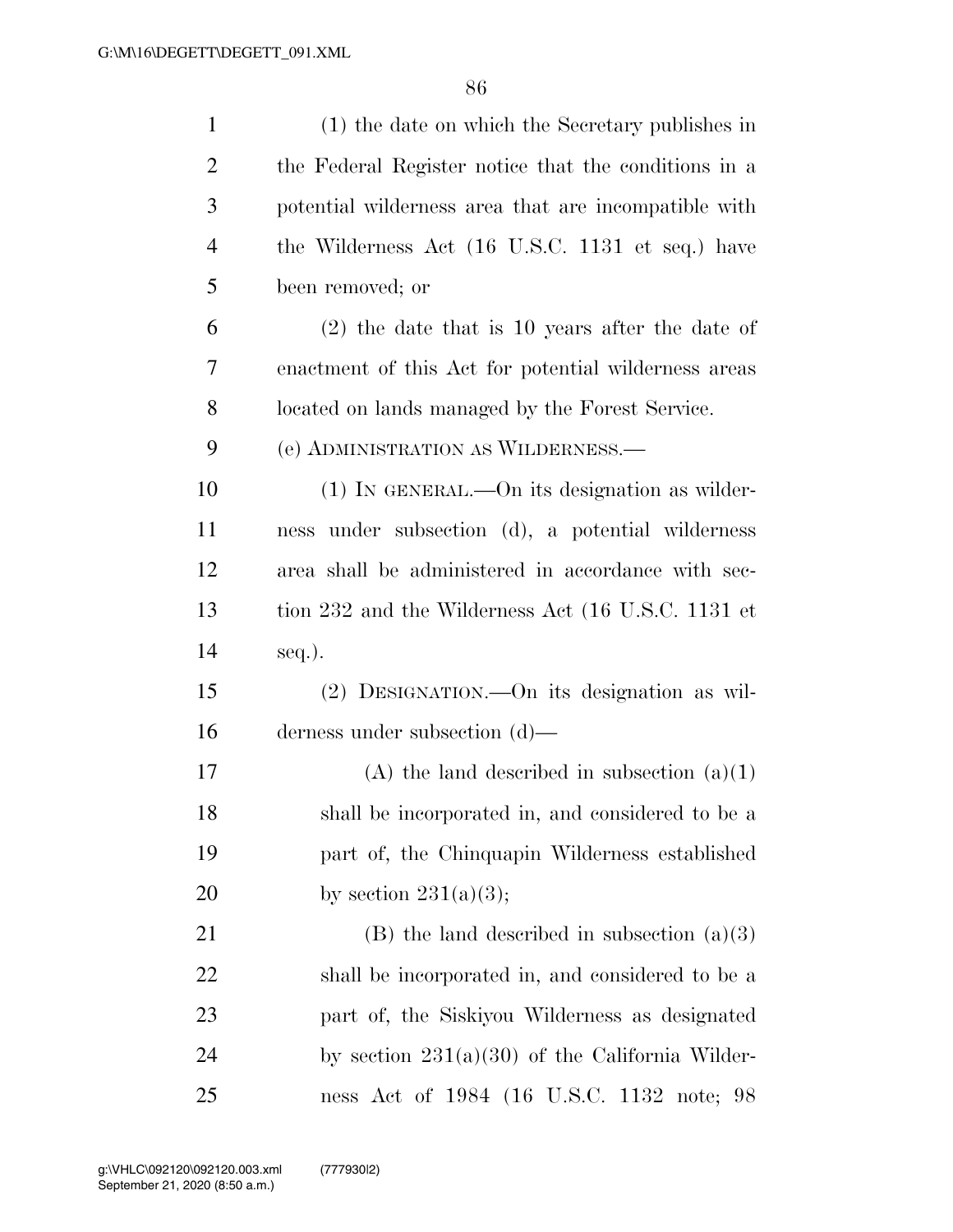| $\mathbf{1}$   | Stat. 1623) (as amended by section $3(5)$ of      |
|----------------|---------------------------------------------------|
| $\overline{2}$ | Public Law 109-362 (16 U.S.C. 1132 note;          |
| 3              | Stat. 2065) and expanded by section<br>120        |
| $\overline{4}$ | $231(a)(12)$ ;                                    |
| 5              | (C) the land described in subsection $(a)(4)$     |
| 6              | shall be incorporated in, and considered to be a  |
| 7              | part of, the South Fork Trinity River Wilder-     |
| 8              | ness established by section $231(a)(14)$ ;        |
| 9              | (D) the land described in subsection $(a)(5)$     |
| 10             | shall be incorporated in, and considered to be a  |
| 11             | part of, the Trinity Alps Wilderness as des-      |
| 12             | ignated by section $101(a)(34)$ of the California |
| 13             | Wilderness Act of 1984 (16 U.S.C. 1132 note;      |
| 14             | 98 Stat. 1623) (as amended by section $3(7)$ of   |
| 15             | Public Law 109–362 (16 U.S.C. 1132 note;          |
| 16             | Stat. 2065) and expanded by section<br>120        |
| 17             | $231(a)(15)$ ;                                    |
| 18             | $(E)$ the land described in subsection $(a)(6)$   |
| 19             | shall be incorporated in, and considered to be a  |
| <b>20</b>      | part of, the Yolla Bolly-Middle Eel Wilderness    |
| 21             | as designated by section 3 of the Wilderness      |
| 22             | Act (16 U.S.C. 1132) (as amended by section       |
| 23             | 3(4) of Public Law 109–362 (16 U.S.C. 1132        |
| 24             | note; 120 Stat. 2065) and expanded by section     |
| 25             | $231(a)(17)$ ; and                                |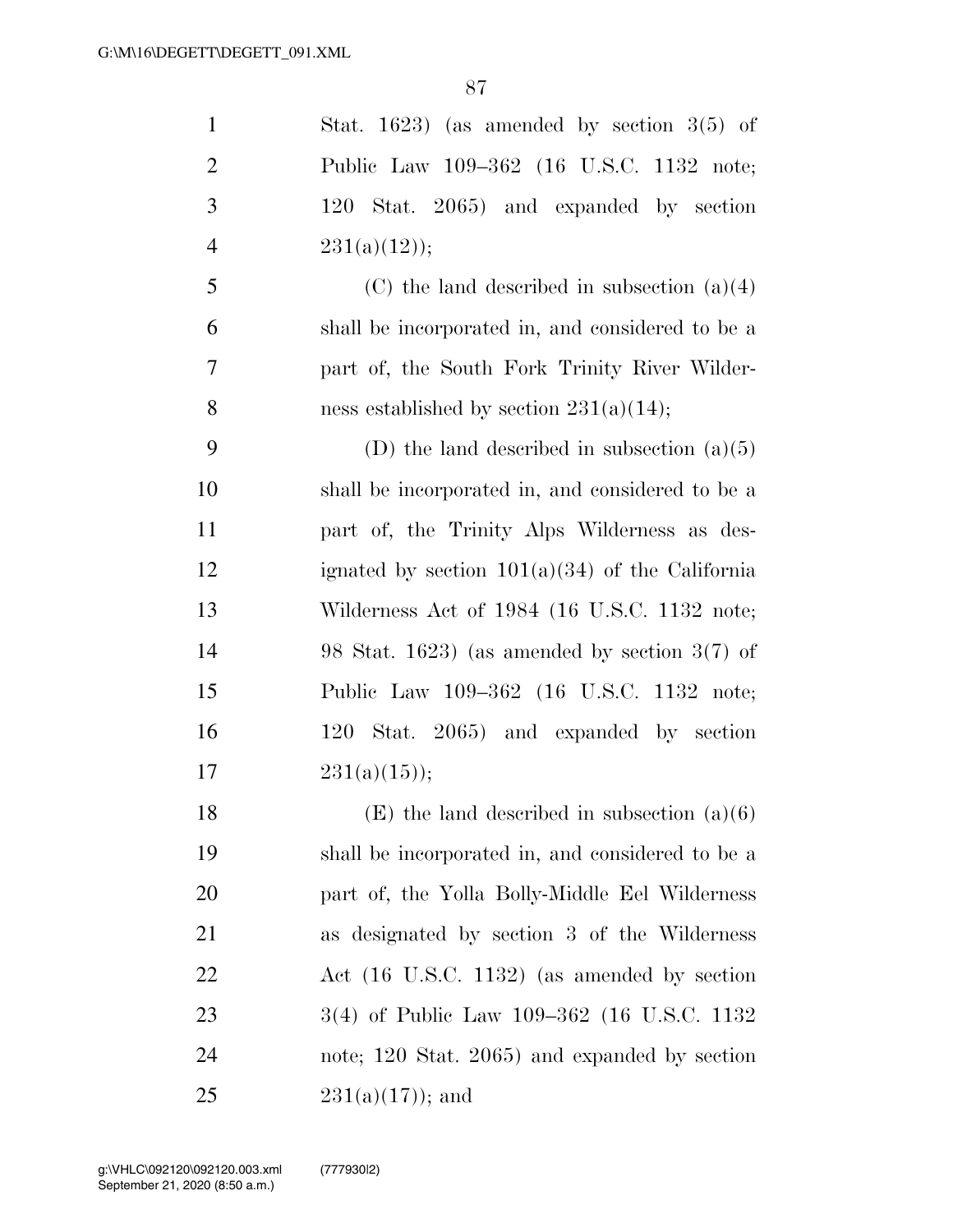1 (F) the land described in subsection  $(a)(7)$  shall be incorporated in, and considered to be a part of, the Yuki Wilderness as designated by section 3(3) of Public Law 109–362 (16 U.S.C. 1132 note; 120 Stat. 2065) and expanded by 6 section  $231(a)(18)$ .

 (f) REPORT.—Within 3 years after the date of enact- ment of this Act, and every 3 years thereafter until the date upon which the potential wilderness is designated wil- derness under subsection (d), the Secretary shall submit a report to the Committee on Natural Resources of the House of Representatives and the Committee on Energy and Natural Resources of the Senate on the status of eco- logical restoration within the potential wilderness area and the progress toward the potential wilderness area's even-tual wilderness designation under subsection (d).

## **SEC. 234. DESIGNATION OF WILD AND SCENIC RIVERS.**

 Section 3(a) of the National Wild and Scenic Rivers Act (16 U.S.C. 1274(a)) is amended by adding at the end the following:

21 "(231) SOUTH FORK TRINITY RIVER.—The fol- lowing segments from the source tributaries in the Yolla Bolly-Middle Eel Wilderness, to be adminis-tered by the Secretary of Agriculture: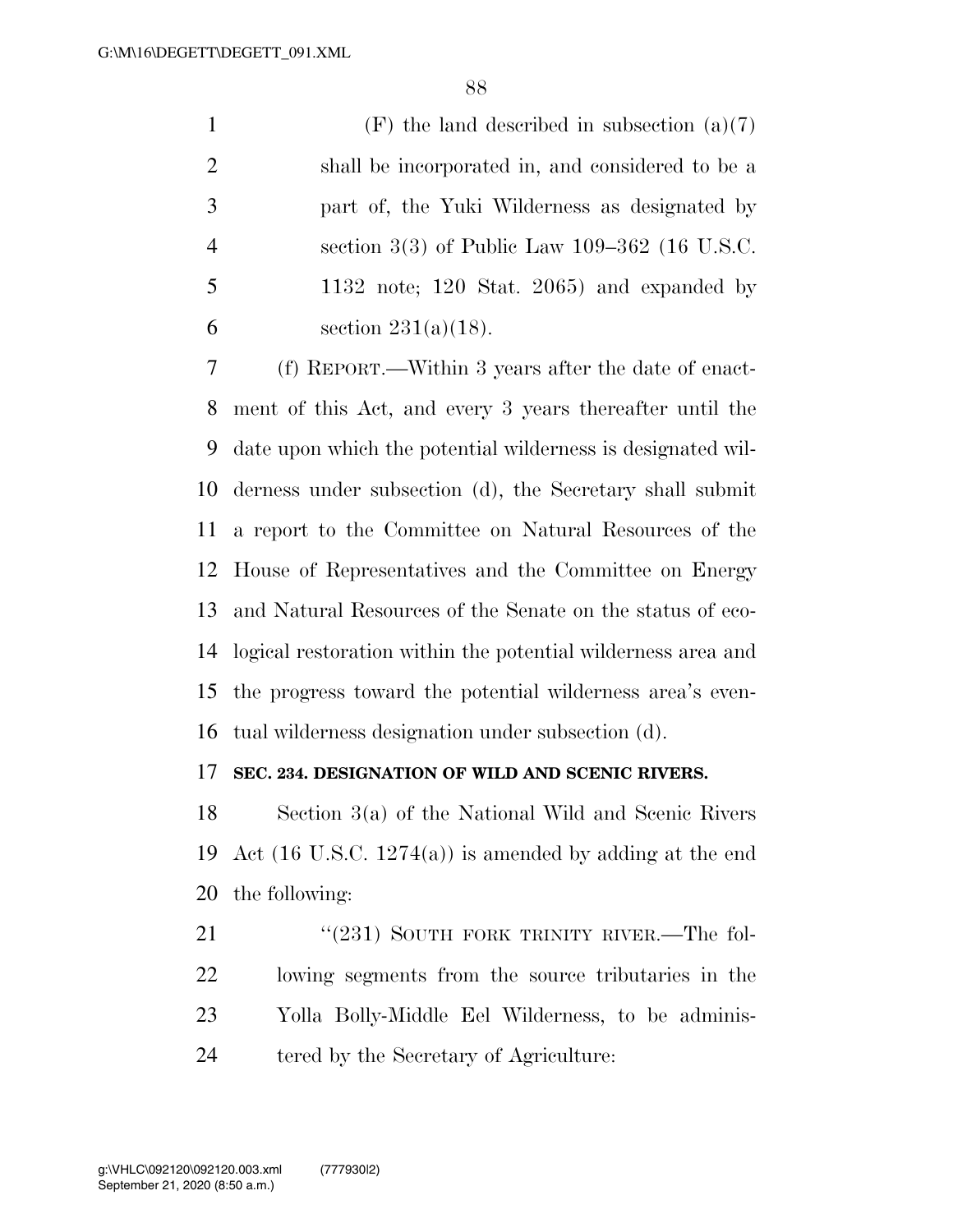| $\mathbf{1}$   | "(A) The $18.3$ -mile segment from its mul-        |
|----------------|----------------------------------------------------|
| $\overline{2}$ | tiple source springs in the Cedar Basin of the     |
| 3              | Yolla Bolly-Middle Eel Wilderness in section       |
| $\overline{4}$ | 15, T. 27 N., R. 10 W. to .25 miles upstream       |
| 5              | of the Wild Mad Road, as a wild river.             |
| 6              | "(B) The .65-mile segment from .25 miles           |
| 7              | upstream of Wild Mad Road to the confluence        |
| 8              | with the unnamed tributary approximately .4        |
| 9              | miles downstream of the Wild Mad Road in sec-      |
| 10             | tion 29, T. 28 N., R. 11 W., as a scenic river.    |
| 11             | "(C) The $9.8$ -mile segment from .75 miles        |
| 12             | downstream of Wild Mad Road to Silver Creek,       |
| 13             | as a wild river.                                   |
| 14             | $\lq\lq$ (D) The 5.4-mile segment from Silver      |
| 15             | Creek confluence to Farley Creek, as a scenic      |
| 16             | river.                                             |
| 17             | " $(E)$ The 3.6-mile segment from Farley           |
| 18             | Creek to Cave Creek, as a recreational river.      |
| 19             | $\lq\lq(F)$ The 5.6-mile segment from Cave         |
| 20             | Creek to the confluence of the unnamed creek       |
| 21             | upstream of Hidden Valley Ranch in section 5,      |
| 22             | T. 15, R. 7 E., as a wild river.                   |
| 23             | $\cdot\cdot$ (G) The 2.5-mile segment from unnamed |
| 24             | creek confluence upstream of Hidden Valley         |
| 25             | Ranch to the confluence with the unnamed           |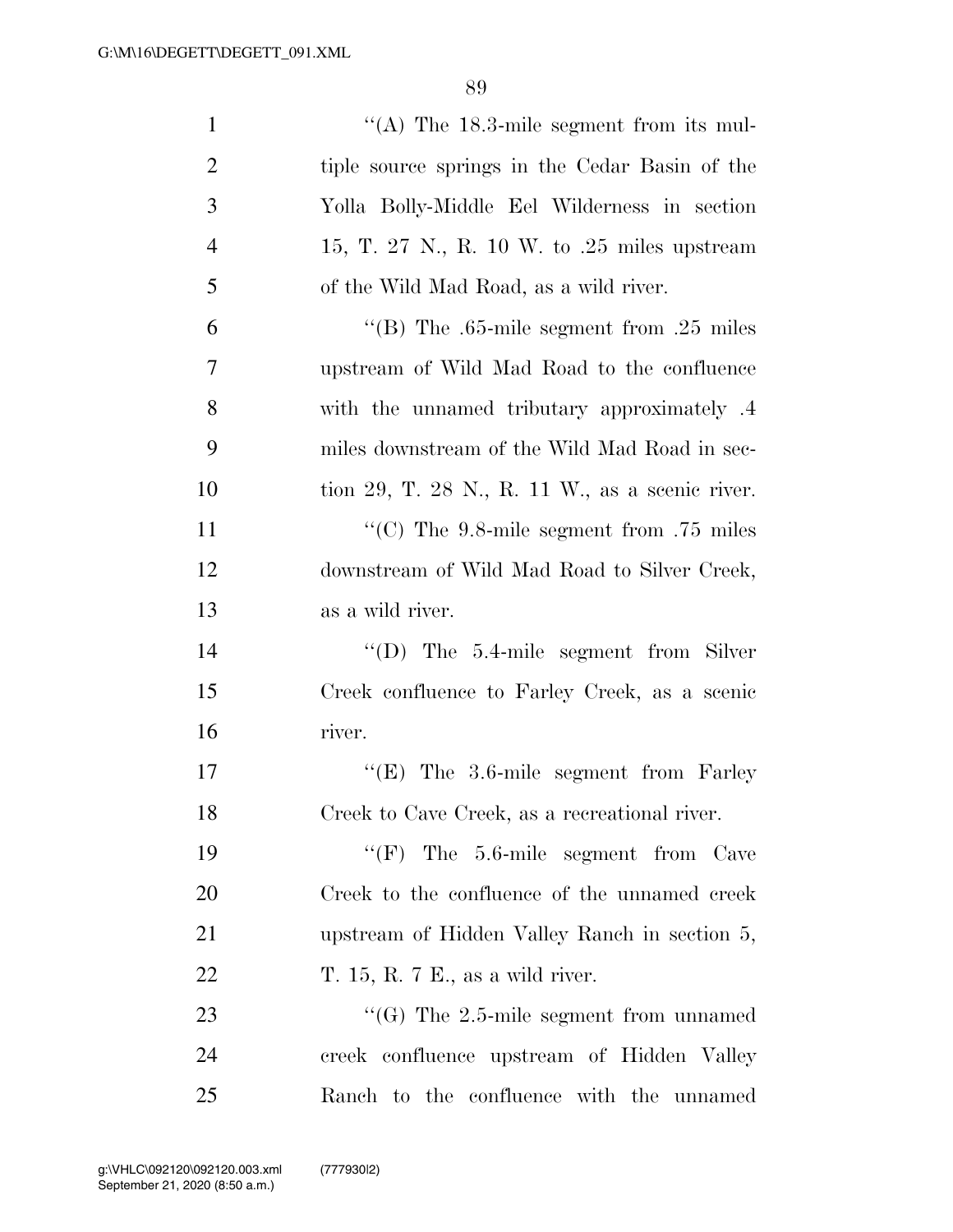| $\mathbf{1}$   | creek flowing west from Bear Wallow Mountain        |
|----------------|-----------------------------------------------------|
| $\overline{2}$ | in section 29, T. 1 N., R. 7 E., as a scenic        |
| 3              | river.                                              |
| $\overline{4}$ | $\lq\lq(H)$ The 3.8-mile segment from the           |
| 5              | unnamed creek confluence in section 29, T. 1        |
| 6              | N., R. 7 E. to Plummer Creek, as a wild river.      |
| $\overline{7}$ | $\cdot$ (I) The 1.8-mile segment from Plummer       |
| 8              | Creek to the confluence with the unnamed trib-      |
| 9              | utary north of McClellan Place in section 6, T.     |
| 10             | 1 N., R. 7 E., as a seenic river.                   |
| 11             | $\lq\lq(J)$ The 5.4-mile segment from the           |
| 12             | unnamed tributary confluence in section $6, T. 1$   |
| 13             | N., R. 7 E. to Hitchcock Creek, as a wild river.    |
| 14             | " $(K)$ The 7-mile segment from Eltapom             |
| 15             | Creek to the Grouse Creek, as a scenic river.       |
| 16             | $\lq\lq$ . The 5-mile segment from Grouse           |
| 17             | Creek to Coon Creek, as a wild river.               |
| 18             | $``(232)$ EAST FORK SOUTH<br>FORK<br><b>TRINITY</b> |
| 19             | RIVER.—The following segments to be administered    |
| 20             | by the Secretary of Agriculture:                    |
| 21             | $\cdot$ (A) The 8.4-mile segment from its source    |
| 22             | in the Pettijohn Basin in the Yolla Bolly-Middle    |
| 23             | Eel Wilderness in section 10, T. 3 S., R. 10 W.     |
| 24             | to .25 miles upstream of the Wild Mad Road,         |
| 25             | as a wild river.                                    |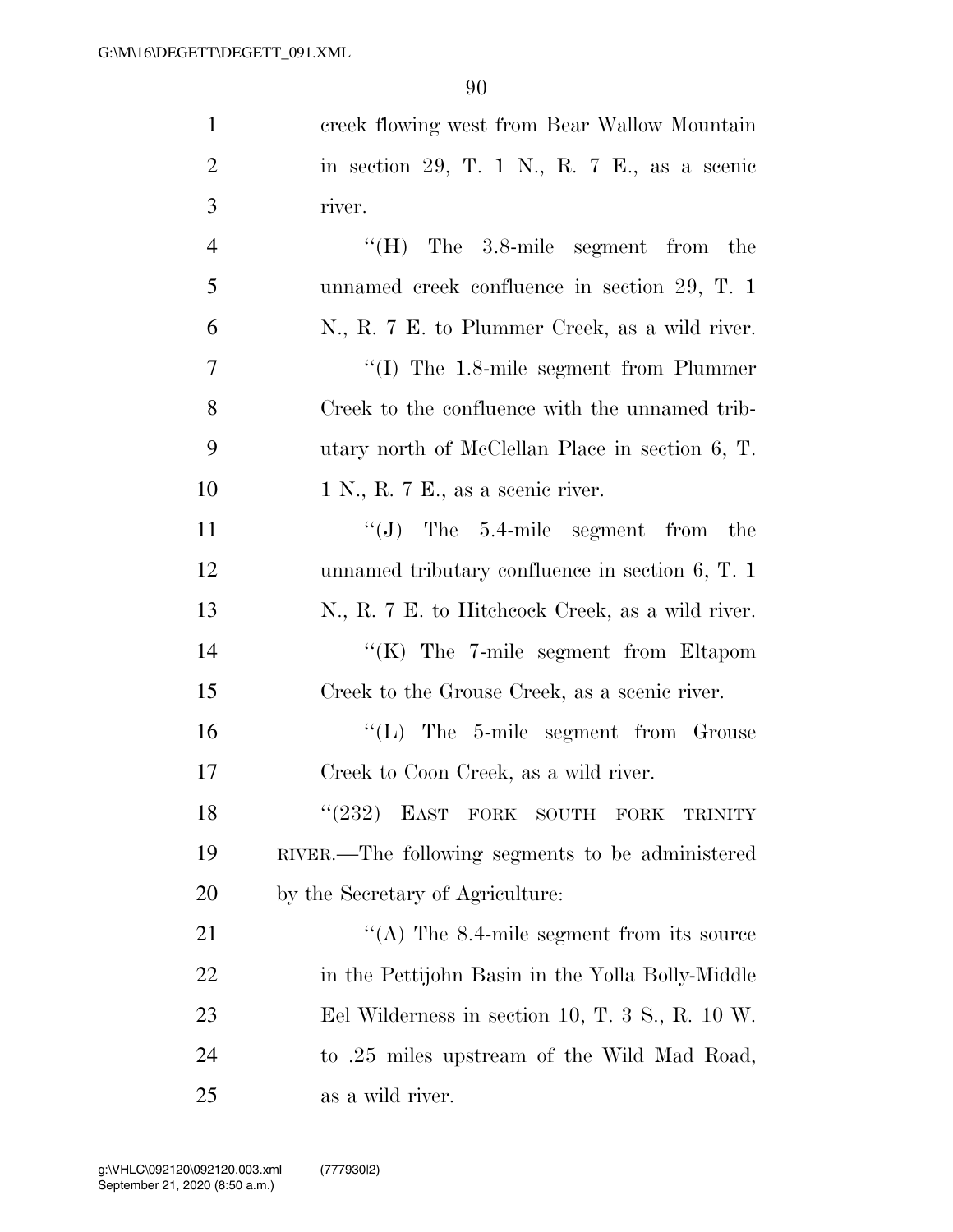| $\mathbf{1}$   | "(B) The 3.4-mile segment from .25 miles                       |
|----------------|----------------------------------------------------------------|
| $\overline{2}$ | upstream of the Wild Mad Road to the South                     |
| 3              | Fork Trinity River, as a recreational river.                   |
| $\overline{4}$ | "(233) RATTLESNAKE CREEK.—The 5.9-mile                         |
| 5              | segment from the confluence with the unnamed trib-             |
| 6              | utary in the southeast corner of section 5, T. $1 \text{ S}$ . |
| 7              | R. 12 W. to the South Fork Trinity River, to be ad-            |
| 8              | ministered by the Secretary of Agriculture as a rec-           |
| 9              | reational river.                                               |
| 10             | $(234)$ BUTTER CREEK.—The 7-mile segment                       |
| 11             | from .25 miles downstream of the Road 3N08 cross-              |
| 12             | ing to the South Fork Trinity River, to be adminis-            |
| 13             | tered by the Secretary of Agriculture as a scenic              |
| 14             | river.                                                         |
| 15             | "(235) HAYFORK CREEK.—The following seg-                       |
| 16             | ments to be administered by the Secretary of Agri-             |
| 17             | culture:                                                       |
| 18             | $(4)$ The 3.2-mile segment from Little                         |
| 19             | Creek to Bear Creek, as a recreational river.                  |
| 20             | $\cdot$ (B) The 13.2-mile segment from Bear                    |
| 21             | Creek to the northern boundary of section 19,                  |
| 22             | T. 3 N., R. 7 E., as a scenic river.                           |
| 23             | " $(236)$ OLSEN CREEK.—The 2.8-mile segment                    |
| 24             | from the confluence of its source tributaries in sec-          |
| 25             | tion 5, T. 3 N., R. 7 E. to the northern boundary              |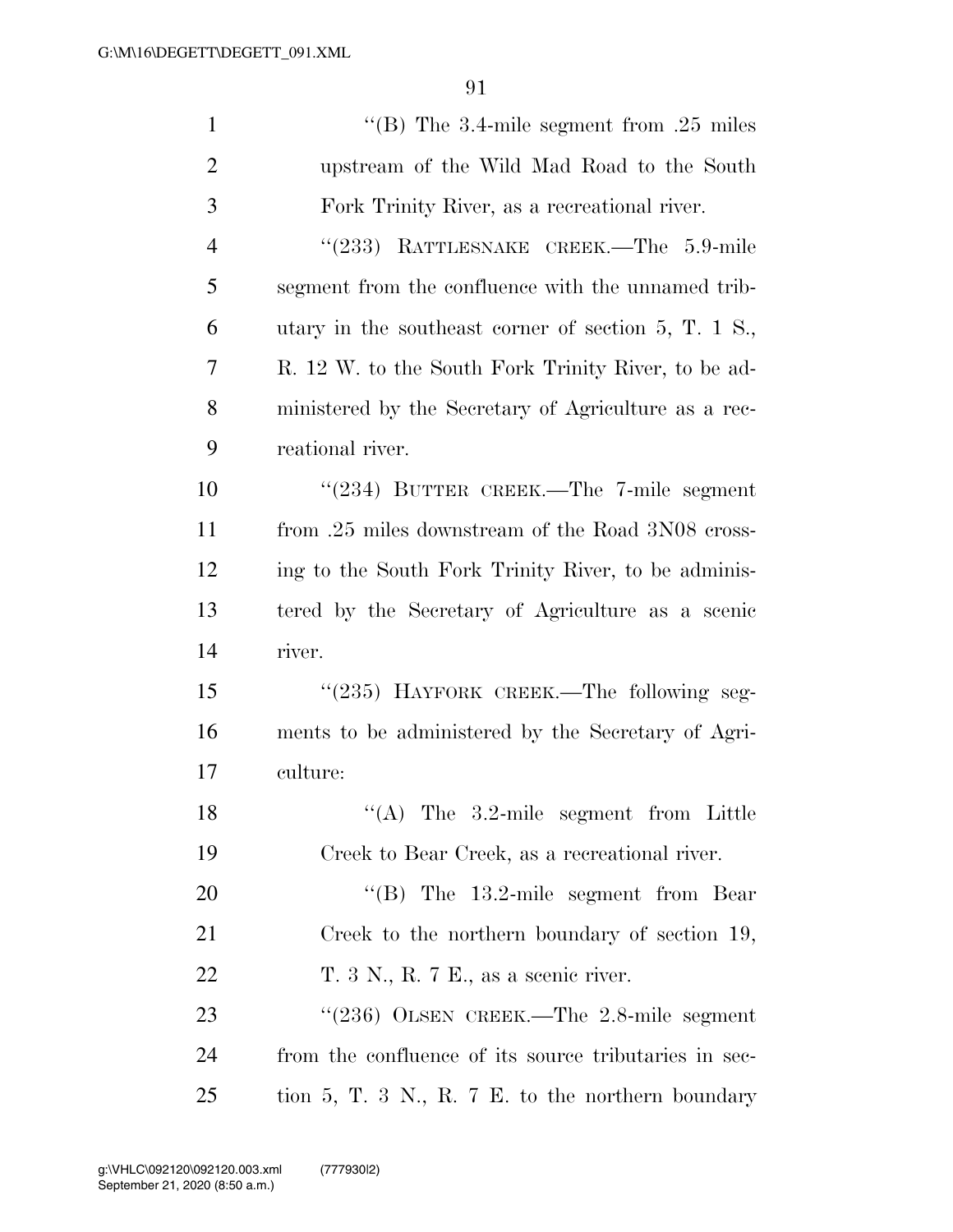| $\mathbf{1}$   | of section 24, T. 3 N., R. $6 \text{ E}$ , to be administered |
|----------------|---------------------------------------------------------------|
| $\overline{2}$ | by the Secretary of the Interior as a scenic river.           |
| 3              | "(237) RUSCH CREEK.—The 3.2-mile segment                      |
| $\overline{4}$ | from .25 miles downstream of the 32N11 Road                   |
| 5              | crossing to Hayfork Creek, to be administered by              |
| 6              | the Secretary of Agriculture as a recreational river.         |
| 7              | "(238) ELTAPOM CREEK.—The 3.4-mile seg-                       |
| 8              | ment from Buckhorn Creek to the South Fork Trin-              |
| 9              | ity River, to be administered by the Secretary of Ag-         |
| 10             | riculture as a wild river.                                    |
| 11             | "(239) GROUSE CREEK.—The following seg-                       |
| 12             | ments to be administered by the Secretary of Agri-            |
| 13             | culture:                                                      |
| 14             | "(A) The $3.9$ -mile segment from Carson                      |
| 15             | Creek to Cow Creek, as a scenic river.                        |
| 16             | $\cdot$ (B) The 7.4-mile segment from Cow                     |
| 17             | Creek to the South Fork Trinity River, as a                   |
| 18             | recreational river.                                           |
| 19             | "(240) MADDEN CREEK.—The following seg-                       |
| <b>20</b>      | ments to be administered by the Secretary of Agri-            |
| 21             | culture:                                                      |
| 22             | "(A) The $6.8$ -mile segment from the con-                    |
| 23             | fluence of Madden Creek and its unnamed trib-                 |
| 24             | utary in section 18, T. $5\,$ N., R. $5\,$ E. to              |
| 25             | Fourmile Creek, as a wild river.                              |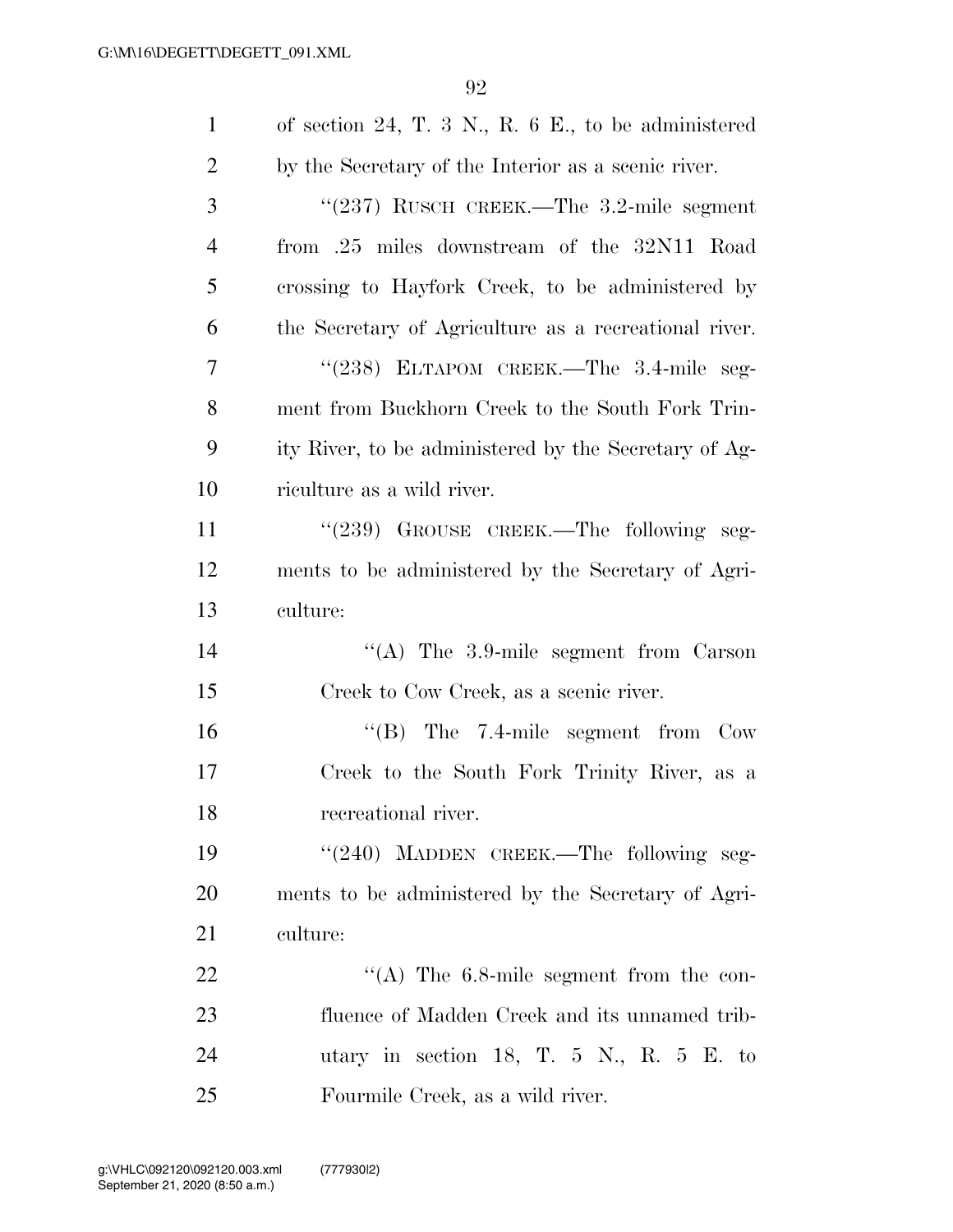| $\mathbf{1}$   | "(B) The 1.6-mile segment from Fourmile                     |
|----------------|-------------------------------------------------------------|
| $\overline{2}$ | Creek to the South Fork Trinity River, as a                 |
| 3              | recreational river.                                         |
| $\overline{4}$ | "(241) CANYON CREEK.—The following seg-                     |
| 5              | ments to be administered by the Secretary of Agri-          |
| 6              | culture and the Secretary of the Interior:                  |
| 7              | "(A) The $6.6$ -mile segment from the outlet                |
| 8              | of lower Canyon Creek Lake to Bear Creek up-                |
| 9              | stream of Ripstein, as a wild river.                        |
| 10             | "(B) The $11.2$ -mile segment from Bear                     |
| 11             | Creek upstream of Ripstein to the southern                  |
| 12             | boundary of section $25$ , T. 34 N., R. 11 W., as           |
| 13             | a recreational river.                                       |
| 14             | " $(242)$ NORTH FORK TRINITY RIVER.—The fol-                |
| 15             | lowing segments to be administered by the Secretary         |
| 16             | of Agriculture:                                             |
| 17             | "(A) The 12-mile segment from the con-                      |
| 18             | fluence of source tributaries in section $24$ , T. $8$      |
| 19             | N., R. 12 W. to the Trinity Alps Wilderness                 |
| 20             | boundary upstream of Hobo Gulch, as a wild                  |
| 21             | river.                                                      |
| 22             | $\cdot$ <sup>"</sup> (B) The .5-mile segment from where the |
| 23             | river leaves the Trinity Alps Wilderness to                 |
| 24             | where it fully reenters the Trinity Alps Wilder-            |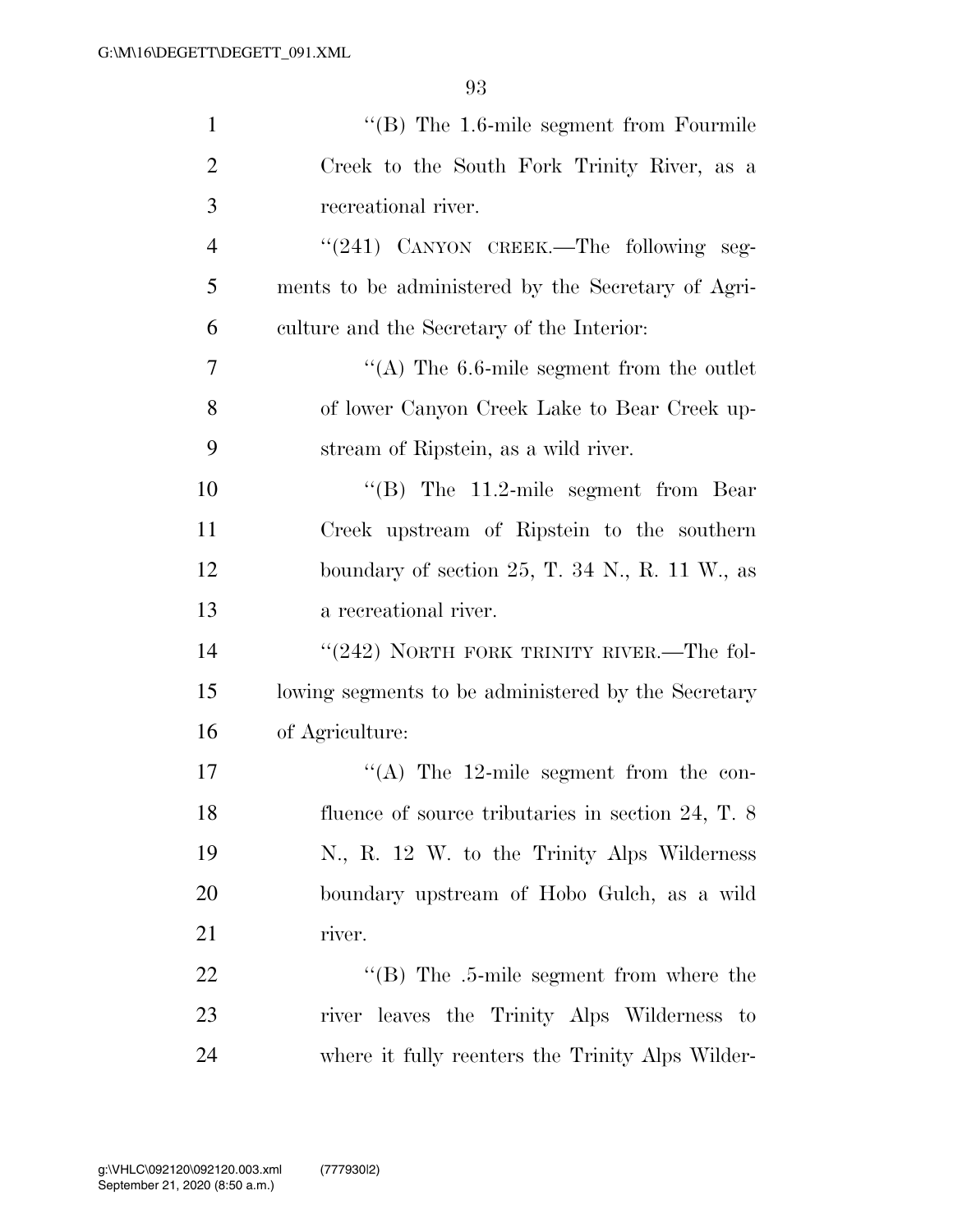$0<sup>4</sup>$ 

|                | 94                                                |
|----------------|---------------------------------------------------|
| $\mathbf{1}$   | ness downstream of Hobo Gulch, as a scenic        |
| $\overline{2}$ | river.                                            |
| 3              | "(C) The $13.9$ -mile segment from where          |
| $\overline{4}$ | the river fully reenters the Trinity Alps Wilder- |
| 5              | ness downstream of Hobo Gulch to the Trinity      |
| 6              | Alps Wilderness boundary upstream of the          |
| 7              | County Road 421 crossing, as a wild river.        |
| 8              | $\lq\lq$ (D) The 1.3-mile segment from the Trin-  |
| 9              | ity Alps Wilderness boundary upstream of the      |
| 10             | County Road 421 crossing to the Trinity River,    |
| 11             | as a recreational river.                          |
| 12             | "(243) EAST FORK NORTH FORK<br><b>TRINITY</b>     |
| 13             | RIVER.—The following segments to be administered  |
| 14             | by the Secretary of Agriculture:                  |
| 15             | "(A) The $9.5$ -mile segment from the river's     |
| 16             | source north of Mt. Hilton in section 19, T. 36   |
| 17             | N., R. 10 W. to the end of Road 35N20 ap-         |
| 18             | proximately .5 miles downstream of the con-       |
| 19             | fluence with the East Branch East Fork North      |
| 20             | Fork Trinity River, as a wild river.              |

21 ''(B) The 3.25-mile segment from the end of Road 35N20 to .25 miles upstream of Coleridge, as a scenic river.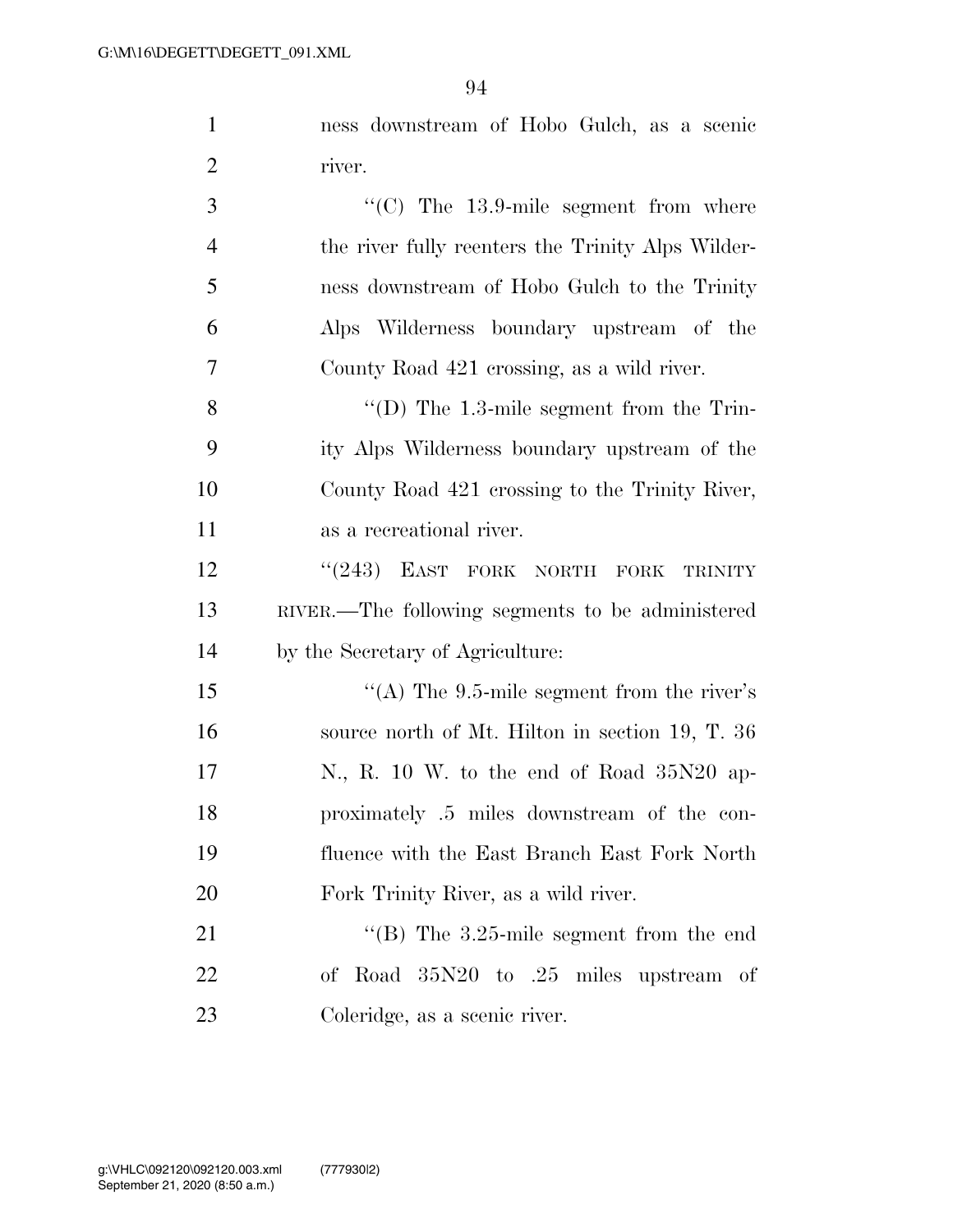| $\mathbf{1}$   | "(C) The 4.6-mile segment from .25 miles            |
|----------------|-----------------------------------------------------|
| $\overline{2}$ | upstream of Coleridge to the confluence of Fox      |
| 3              | Gulch, as a recreational river.                     |
| $\overline{4}$ | "(244) NEW RIVER.—The following segments            |
| 5              | to be administered by the Secretary of Agriculture: |
| 6              | $\lq\lq$ The 12.7-mile segment of Virgin            |
| 7              | Creek from its source spring in section $22$ , T.   |
| 8              | 9 N., R. 7 E. to Slide Creek, as a wild river.      |
| 9              | $\cdot$ (B) The 2.3-mile segment of the New         |
| 10             | River where it begins at the confluence of Vir-     |
| 11             | gin and Slide Creeks to Barron Creek, as a wild     |
| 12             | river.                                              |
| 13             | "(245) MIDDLE EEL RIVER.—The following              |
| 14             | segment, to be administered by the Secretary of Ag- |
| 15             | riculture:                                          |
| 16             | "(A) The $37.7$ -mile segment from its              |
| 17             | source in Frying Pan Meadow to Rose Creek,          |
| 18             | as a wild river.                                    |
| 19             | $\cdot$ (B) The 1.5-mile segment from Rose          |
| 20             | Creek to the Black Butte River, as a rec-           |
| 21             | reational river.                                    |
| 22             | "(C) The $10.5$ -mile segment of Balm of            |
| 23             | Gilead Creek from its source in Hopkins Hollow      |
| 24             | to the Middle Eel River, as a wild river.           |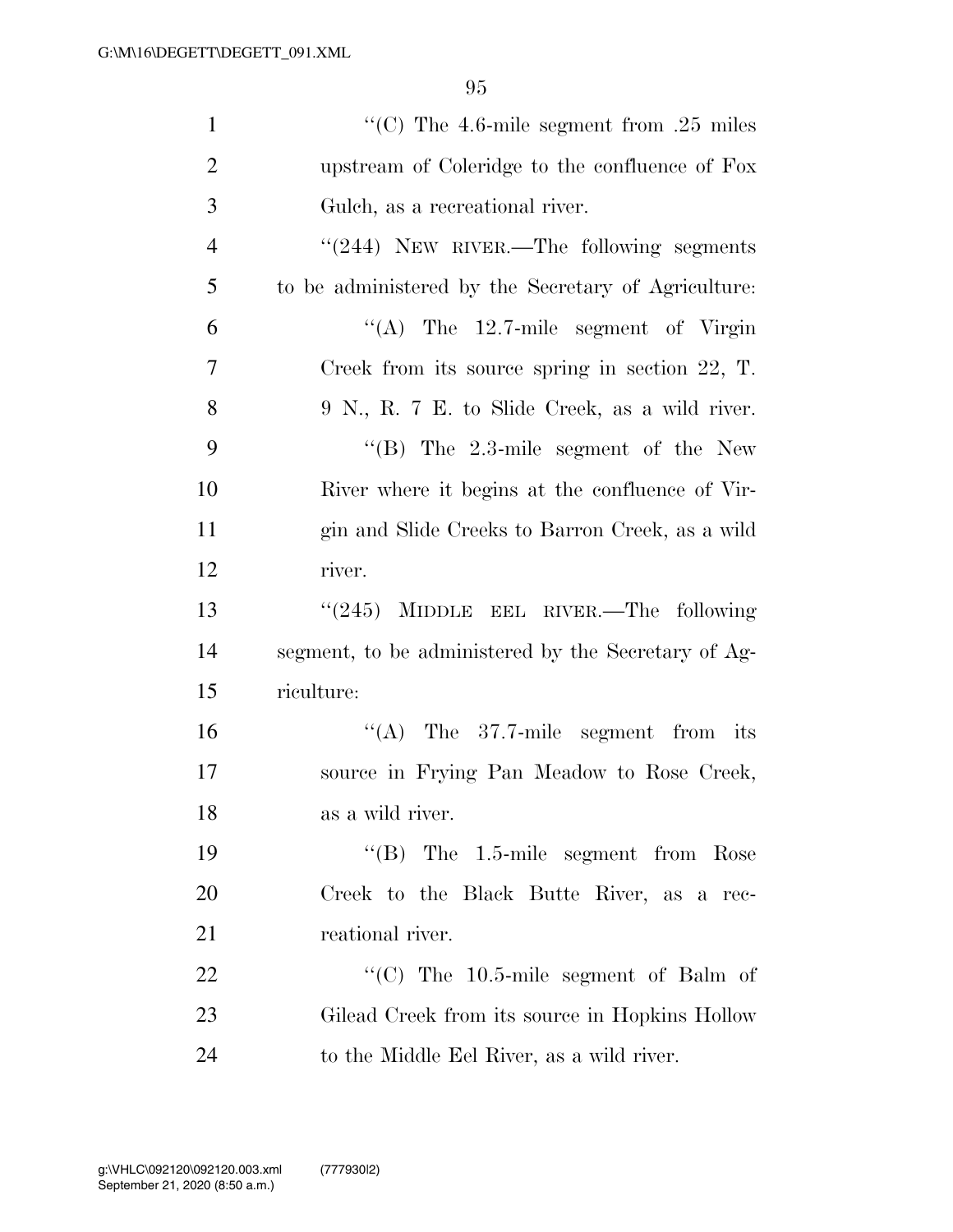| $\mathbf{1}$   | "(D) The 13-mile segment of the North                     |
|----------------|-----------------------------------------------------------|
| $\overline{2}$ | Fork Middle Fork Eel River from the source on             |
| 3              | Dead Puppy Ridge in section 11, T. 26 N., R.              |
| $\overline{4}$ | 11 W. to the confluence of the Middle Eel                 |
| 5              | River, as a wild river.                                   |
| 6              | " $(246)$ NORTH FORK EEL RIVER, CA.—The                   |
| 7              | 14.3-mile segment from the confluence with Gilman         |
| 8              | Creek to the Six Rivers National Forest boundary,         |
| 9              | to be administered by the Secretary of Agriculture        |
| 10             | as a wild river.                                          |
| 11             | " $(247)$ RED MOUNTAIN CREEK, CA.—The fol-                |
| 12             | lowing segments to be administered by the Secretary       |
| 13             | of Agriculture:                                           |
| 14             | The 5.25-mile segment from its<br>$\lq\lq (A)$            |
| 15             | source west of Mike's Rock in section 23, T. 26           |
| 16             | N., R. 12 E. to the confluence with Littlefield           |
| 17             | Creek, as a wild river.                                   |
| 18             | $\lq$ <sup>"</sup> (B) The 1.6-mile segment from the con- |
| 19             | fluence with Littlefield Creek to the confluence          |
| 20             | with the unnamed tributary in section $32, T. 26$         |
| 21             | N., R. 8 E., as a scenic river.                           |
| 22             | "(C) The $1.25$ -mile segment from the con-               |
| 23             | fluence with the unnamed tributary in section             |
| 24             | $32, T. 4 S., R. 8 E.$ to the confluence with the         |
| 25             | North Fork Eel River, as a wild river.                    |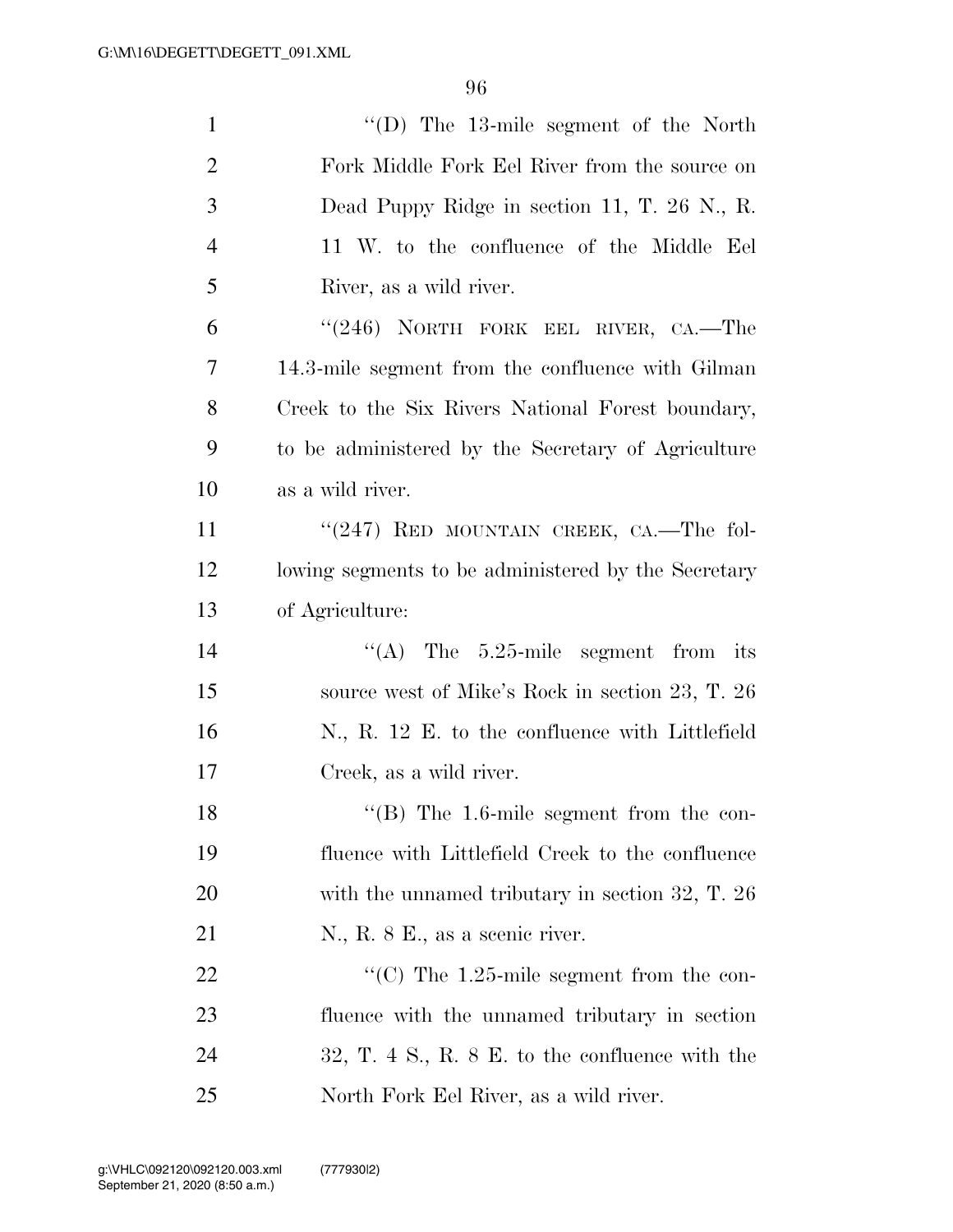| $\mathbf{1}$   | "(248) REDWOOD CREEK.—The following seg-             |
|----------------|------------------------------------------------------|
| $\overline{2}$ | ments to be administered by the Secretary of the In- |
| 3              | terior:                                              |
| $\overline{4}$ | "(A) The $6.2$ -mile segment from the con-           |
| 5              | fluence with Lacks Creek to the confluence with      |
| 6              | Coyote Creek as a scenic river on publication by     |
| $\tau$         | the Secretary of a notice in the Federal Reg-        |
| 8              | sufficient inholdings within<br>ister that<br>the    |
| 9              | boundaries of the segments have been acquired        |
| 10             | in fee title to establish a manageable addition      |
| 11             | to the system.                                       |
| 12             | "(B) The $19.1$ -mile segment from the con-          |
| 13             | fluence with Coyote Creek in section $2, T. 8 N$ .   |
| 14             | R. 2 E. to the Redwood National Park bound-          |
| 15             | ary upstream of Orick in section 34, T. 11 N.,       |
| 16             | R. 1 E. as a scenic river.                           |
| 17             | $\cdot$ (C) The 2.3-mile segment of Emerald          |
| 18             | Creek (also known as Harry Weir Creek) from          |
|                |                                                      |

19 its source in section 29, T. 10 N., R. 2 E. to

20 the confluence with Redwood Creek as a scenic

22 "(249) LACKS CREEK.—The following segments

23 to be administered by the Secretary of the Interior: 24 ''(A) The 5.1-mile segment from the con-25 fluence with two unnamed tributaries in section

21 river.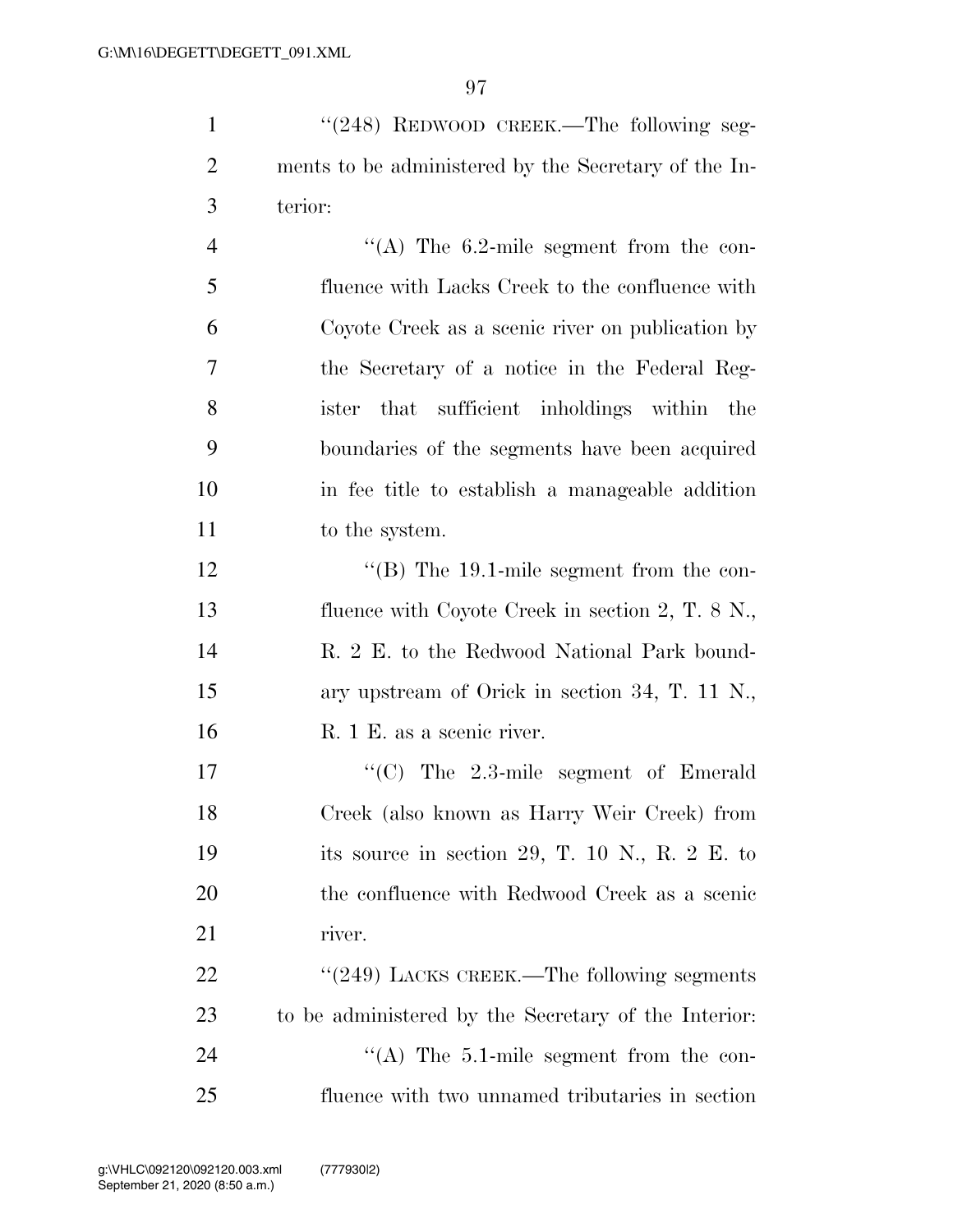| $\mathbf{1}$   | 14, T. 7 N., R. 3 E. to Kings Crossing in sec-       |
|----------------|------------------------------------------------------|
| $\overline{2}$ | tion $27$ , T. 8 N., R. 3 E. as a wild river.        |
| 3              | "(B) The $2.7$ -mile segment from Kings              |
| 4              | Crossing to the confluence with Redwood Creek        |
| 5              | as a scenic river upon publication by the Sec-       |
| 6              | retary of a notice in the Federal Register that      |
| 7              | sufficient inholdings within the segment have        |
| 8              | been acquired in fee title or as scenic easements    |
| 9              | to establish a manageable addition to the sys-       |
| 10             | tem.                                                 |
| 11             | " $(250)$ LOST MAN CREEK.—The following seg-         |
| 12             | ments to be administered by the Secretary of the In- |
| 13             | terior:                                              |
| 14             | "(A) The 6.4-mile segment of Lost Man                |
| 15             | Creek from its source in section 5, T. 10 N., R.     |
| 16             | 2 E. to .25 miles upstream of the Prairie Creek      |
| 17             | confluence, as a recreational river.                 |
| 18             | $\lq\lq$ (B) The 2.3-mile segment of Larry           |
| 19             | Damm Creek from its source in section 8, T. 11       |
| 20             | N., R. 2 E. to the confluence with Lost Man          |
| 21             | Creek, as a recreational river.                      |
| 22             | " $(251)$ LITTLE LOST MAN CREEK.—The 3.6-            |
| 23             | mile segment of Little Lost Man Creek from its       |
| 24             | source in section 6, T. 10 N., R. 2 E. to .25 miles  |
| 25             | upstream of the Lost Man Creek road crossing, to     |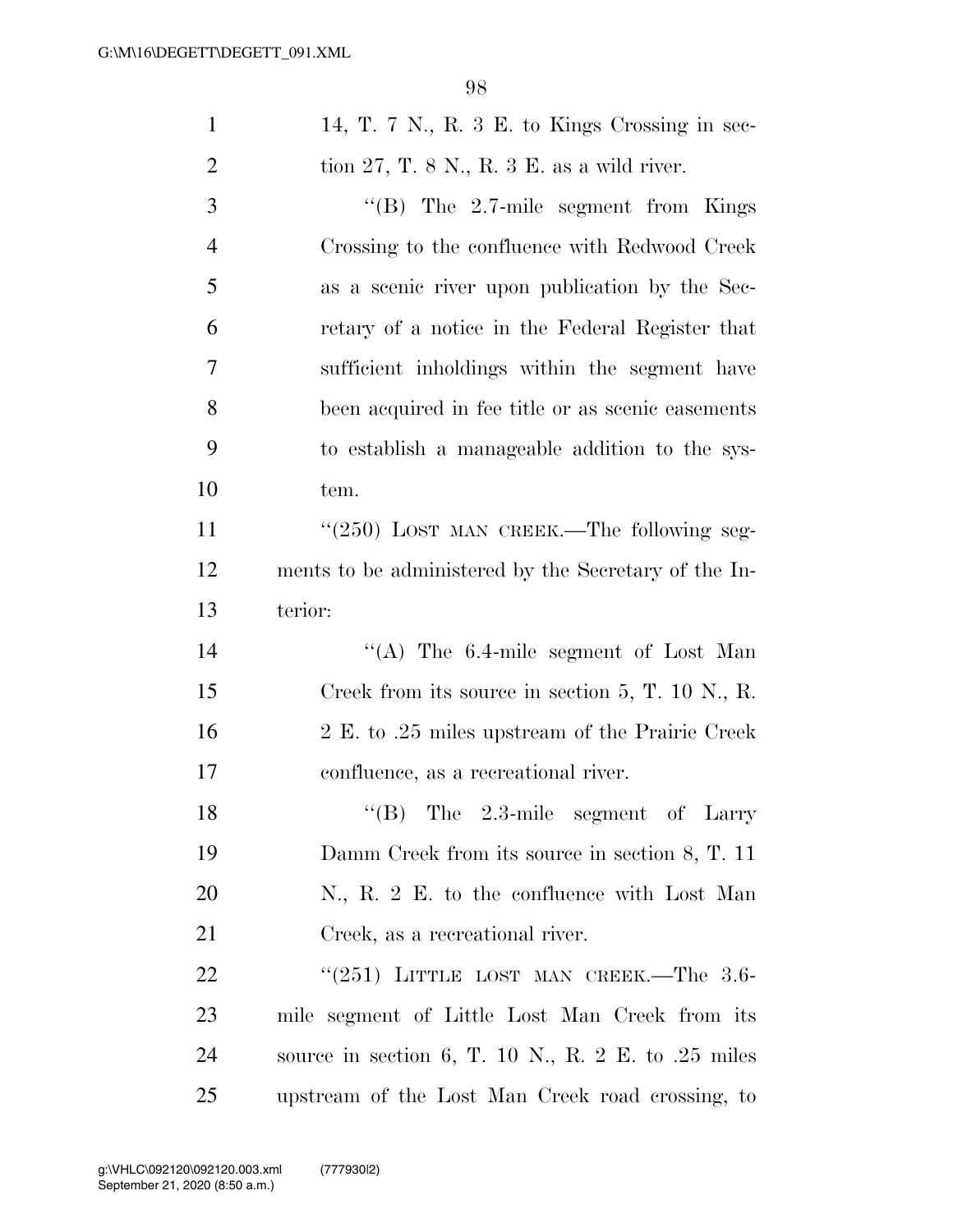| $\mathbf{1}$   | be administered by the Secretary of the Interior as                      |
|----------------|--------------------------------------------------------------------------|
| 2              | a wild river.                                                            |
| 3              | " $(252)$ SOUTH FORK ELK RIVER.—The fol-                                 |
| $\overline{4}$ | lowing segments to be administered by the Secretary                      |
| 5              | of the Interior through a cooperative management                         |
| 6              | agreement with the State of California:                                  |
| 7              | $\cdot$ (A) The 3.6-mile segment of the Little                           |
| 8              | South Fork Elk River from the source in sec-                             |
| 9              | tion 21, T. 3 N., R. 1 E. to the confluence with                         |
| 10             | the South Fork Elk River, as a wild river.                               |
| <sup>11</sup>  | "(B) The $2.2$ -mile segment of the                                      |
| 12             | unnamed tributary of the Little South Fork Elk                           |
| 13             | River from its source in section 15, T. $3 \text{ N}$ , R.               |
| 14             | 1 E. to the confluence with the Little South                             |
| 15             | Fork Elk River, as a wild river.                                         |
| 16             | " $(C)$ The 3.6-mile segment of the South                                |
| 17             | Fork Elk River from the confluence of the Lit-                           |
| 18             | tle South Fork Elk River to the confluence with                          |
| 19             | Tom Gulch, as a recreational river.                                      |
| 20             | " $(253)$ SALMON CREEK.—The 4.6-mile segment                             |
| 21             | from its source in section 27, T. 3 N., R. 1 E. to                       |
| 22             | the Headwaters Forest Reserve boundary in section                        |
| 23             | 18, T. $3 \text{ N}$ , R. $1 \text{ E}$ . to be administered by the Sec- |
| 24             | retary of the Interior as a wild river through a coop-                   |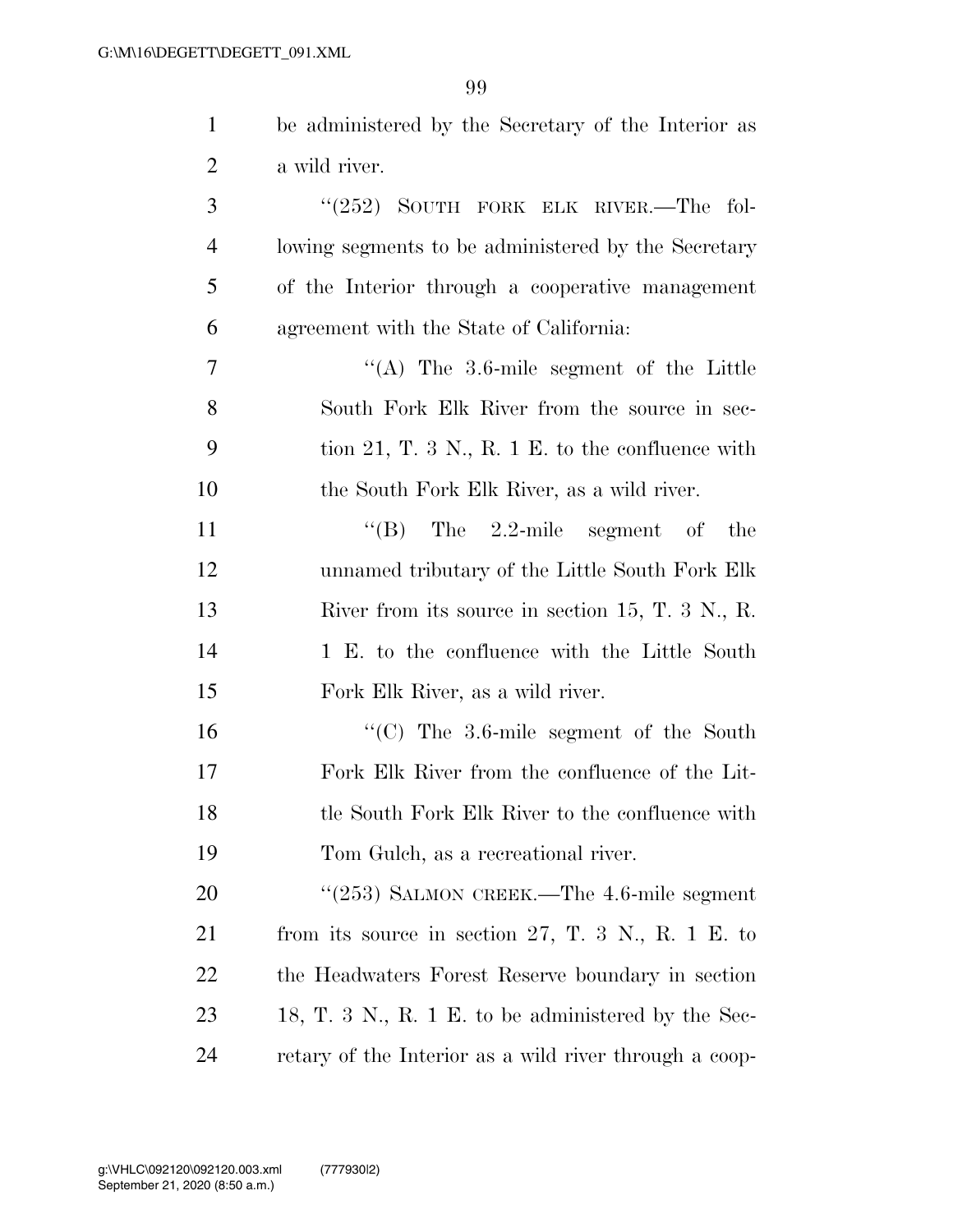| $\mathbf{1}$   | erative management agreement with the State of       |
|----------------|------------------------------------------------------|
| $\overline{2}$ | California.                                          |
| 3              | "(254) SOUTH FORK EEL RIVER.—The fol-                |
| $\overline{4}$ | lowing segments to be administered by the Secretary  |
| 5              | of the Interior:                                     |
| 6              | "(A) The $6.2$ -mile segment from the con-           |
| 7              | fluence with Jack of Hearts Creek to the south-      |
| 8              | ern boundary of the South Fork Eel Wilderness        |
| 9              | in section 8, T. 22 N., R. 16 W., as a rec-          |
| 10             | reational river to be administered by the Sec-       |
| 11             | retary through a cooperative management              |
| 12             | agreement with the State of California.              |
| 13             | $\cdot$ (B) The 6.1-mile segment from the south-     |
| 14             | ern boundary of the South Fork Eel Wilderness        |
| 15             | to the northern boundary of the South Fork           |
| 16             | Eel Wilderness in section 29, T. 23 N., R. 16        |
| 17             | W., as a wild river.                                 |
| 18             | $(255)$ ELDER CREEK.—The following<br>seg-           |
| 19             | ments to be administered by the Secretary of the In- |
| 20             | terior through a cooperative management agreement    |
| 21             | with the State of California:                        |
| 22             | "(A) The $3.6$ -mile segment from its source         |
| 23             | north of Signal Peak in section 6, T. 21 N., R.      |
| 24             | 15 W, to the confluence with the unnamed trib-       |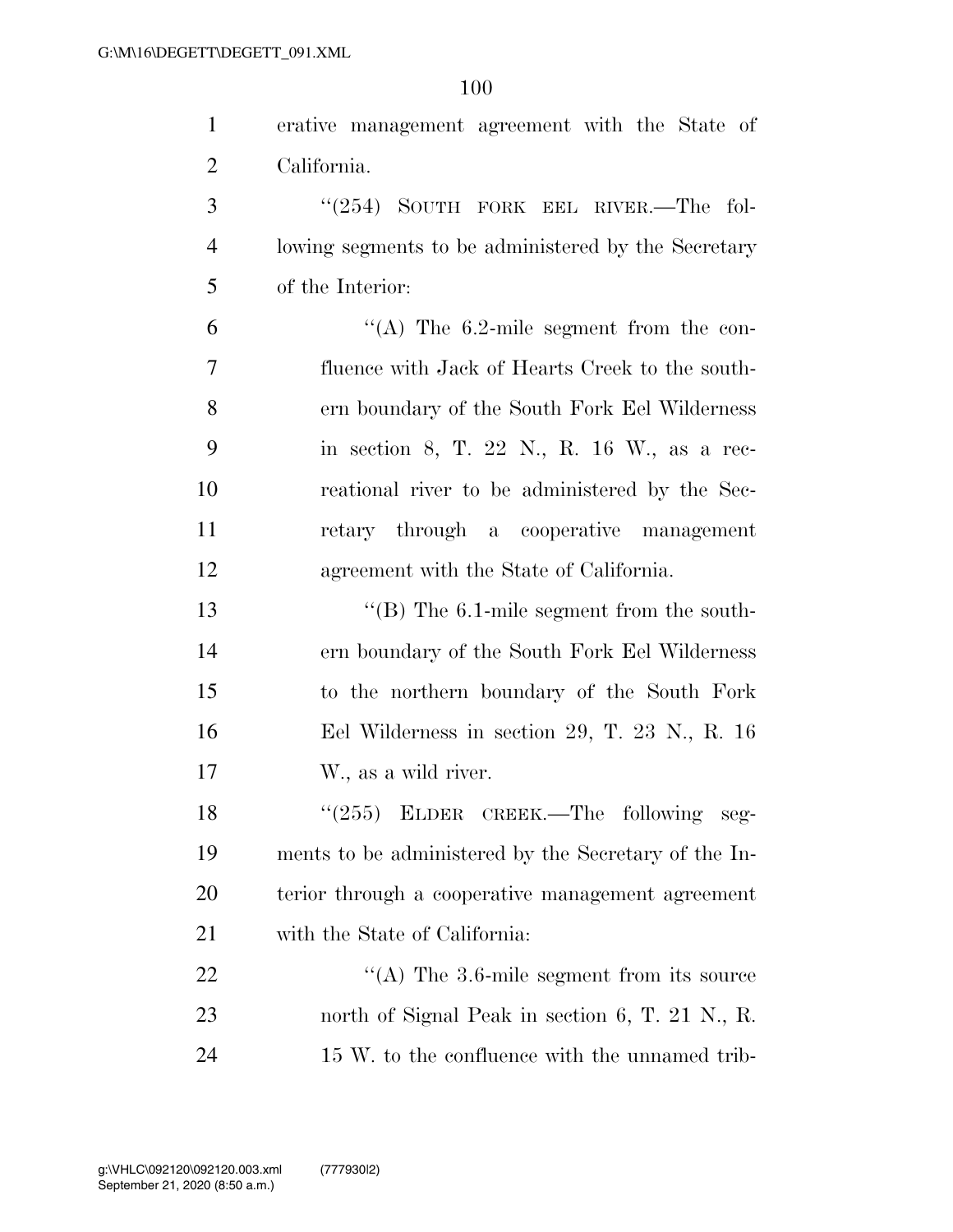| $\mathbf{1}$   | utary near the center of section 28, T. 22 N.,             |
|----------------|------------------------------------------------------------|
| $\overline{2}$ | R. 16 W., as a wild river.                                 |
| 3              | $\cdot$ (B) The 1.3-mile segment from the con-             |
| $\overline{4}$ | fluence with the unnamed tributary near the                |
| 5              | center of section 28, T. 22 N., R. $15 \text{ W}$ . to the |
| 6              | confluence with the South Fork Eel River, as a             |
| $\tau$         | recreational river.                                        |
| 8              | $\cdot$ (C) The 2.1-mile segment of Paralyze               |
| 9              | Canyon from its source south of Signal Peak in             |
| 10             | section 7, T. 21 N., R. 15 W. to the confluence            |
| 11             | with Elder Creek, as a wild river.                         |
| 12             | "(256) CEDAR CREEK.—The following seg-                     |
| 13             | ments to be administered as a wild river by the Sec-       |
| 14             | retary of the Interior:                                    |
| 15             | "(A) The $7.7$ -mile segment from its source               |
| 16             | in section 22, T. 24 N., R. 16 W. to the south-            |
| 17             | ern boundary of the Red Mountain unit of the               |
| 18             | South Fork Eel Wilderness.                                 |
| 19             | $\cdot$ (B) The 1.9-mile segment of North Fork             |
| 20             | Cedar Creek from its source in section 28, T.              |
| 21             | 24 N., R. 16 E. to the confluence with Cedar               |
| 22             | Creek.                                                     |
| 23             | (257)<br>EAST<br>BRANCH SOUTH<br><b>FORK</b><br><b>EEL</b> |
| 24             | RIVER.—The following segments to be administered           |
| 25             | by the Secretary of the Interior as a scenic river on      |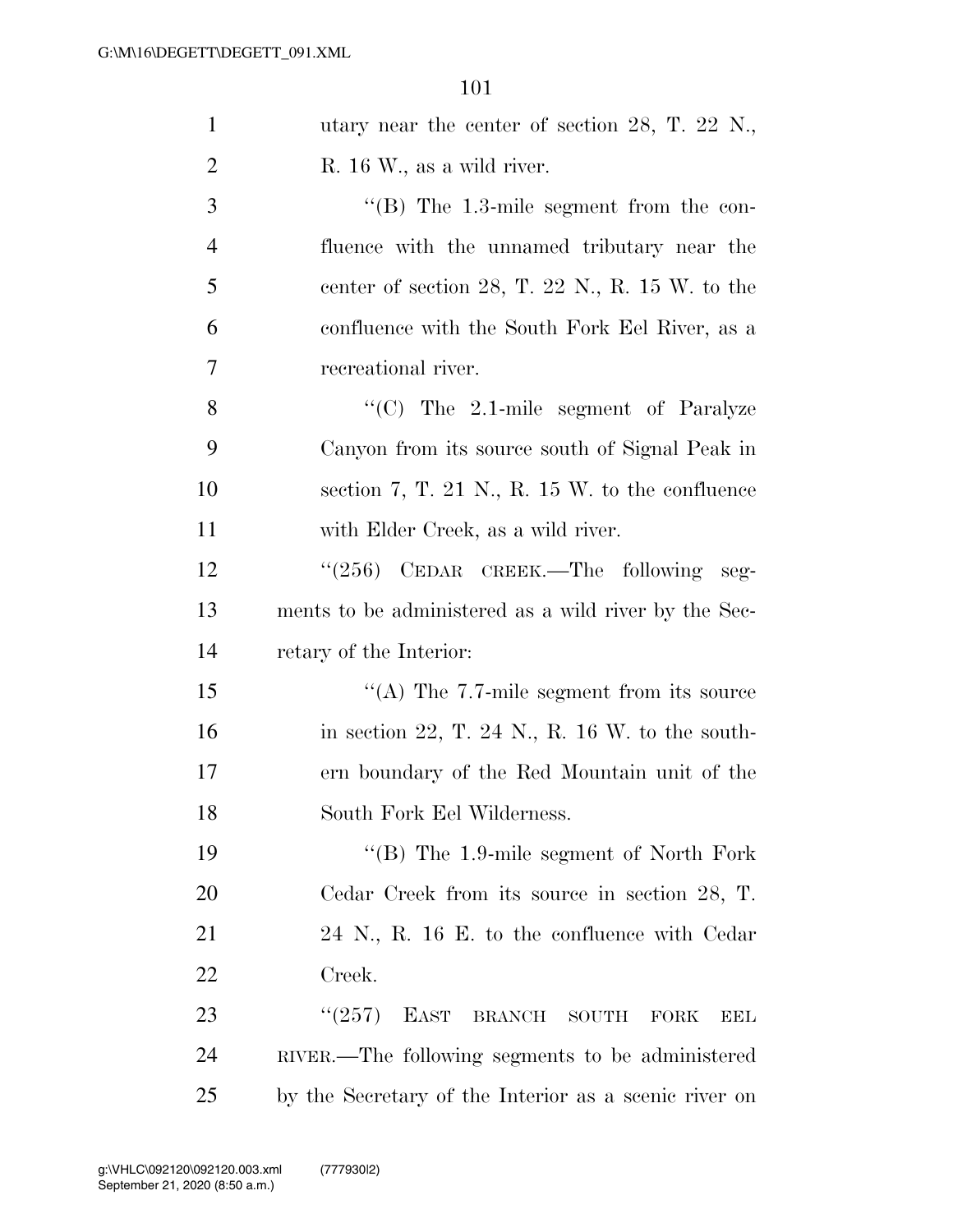| $\mathbf{1}$   | publication by the Secretary of a notice in the Fed- |
|----------------|------------------------------------------------------|
| $\overline{2}$ | eral Register that sufficient inholdings within the  |
| 3              | boundaries of the segments have been acquired in     |
| 4              | fee title or as scenic easements to establish a man- |
| 5              | ageable addition to the system:                      |
| 6              | "(A) The $2.3$ -mile segment of Cruso Cabin          |
| 7              | Creek from the confluence of two unnamed trib-       |
| 8              | utaries in section 18, T. 24 N., R. 15 W. to the     |
| 9              | confluence with Elkhorn Creek.                       |
| 10             | $\cdot$ (B) The 1.8-mile segment of Elkhorn          |
| 11             | Creek from the confluence of two unnamed trib-       |
| 12             | utaries in section 22, T. 24 N., R. 16 W. to the     |
| 13             | confluence with Cruso Cabin Creek.                   |
| 14             | "(C) The $14.2$ -mile segment of the East            |
| 15             | Branch South Fork Eel River from the con-            |
| 16             | fluence of Cruso Cabin and Elkhorn Creeks to         |
| 17             | the confluence with Rays Creek.                      |
| 18             | $\lq\lq$ (D) The 1.7-mile segment of the             |
| 19             | unnamed tributary from its source on the north       |
| 20             | flank of Red Mountain's north ridge in section       |
| 21             | 2, T. 24 N., R. 17 W. to the confluence with         |
| 22             | the East Branch South Fork Eel River.                |
| 23             | ``(E)<br>The 1.3-mile segment of<br>the              |
| 24             | unnamed tributary from its source on the north       |
| 25             | flank of Red Mountain's north ridge in section       |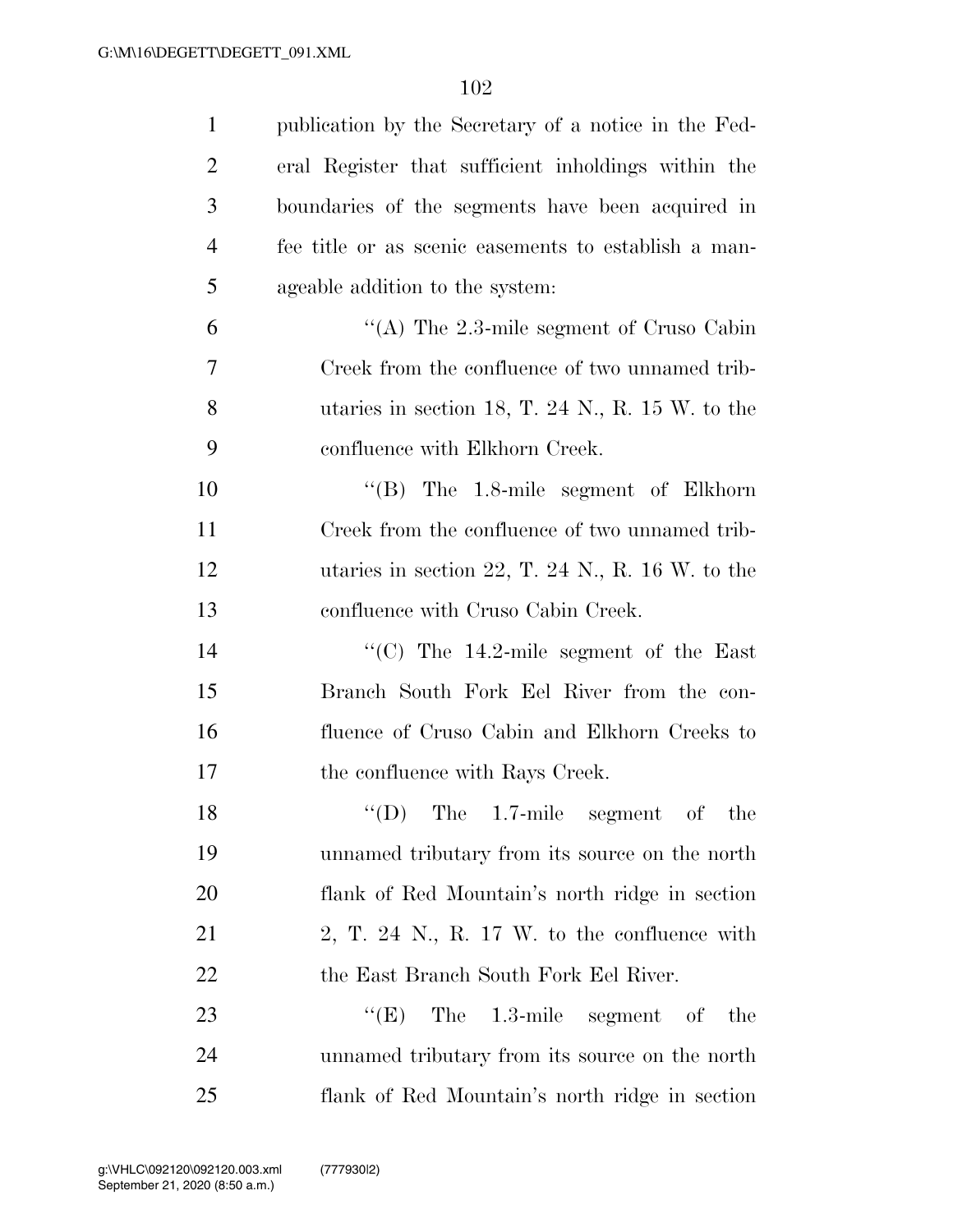| $\mathbf{1}$   | 1, T. 24 N., R. 17 W. to the confluence with           |
|----------------|--------------------------------------------------------|
| $\overline{2}$ | the East Branch South Fork Eel River.                  |
| 3              | $\lq\lq(F)$ The 1.8-mile segment of Tom Long           |
| $\overline{4}$ | Creek from the confluence with the unnamed             |
| 5              | tributary in section 12, T. $5S$ , R. $4E$ . to the    |
| 6              | confluence with the East Branch South Fork             |
| 7              | Eel River.                                             |
| 8              | " $(258)$ MATTOLE RIVER ESTUARY.—The 1.5-              |
| 9              | segment from the confluence of Stansberry<br>mile      |
| 10             | Creek to the Pacific Ocean, to be administered as a    |
| 11             | recreational river by the Secretary of the Interior.   |
| 12             | "(259) HONEYDEW CREEK.—The following seg-              |
| 13             | ments to be administered as a wild river by the Sec-   |
| 14             | retary of the Interior:                                |
| 15             | $\cdot$ (A) The 5.1-mile segment of Honeydew           |
| 16             | Creek from its source in the southwest corner          |
| 17             | of section $25$ , T. 3 S., R. 1 W. to the eastern      |
| 18             | boundary of the King Range National Con-               |
| 19             | servation Area in section 18, T. $3\,$ S., R. $1\,$ E. |
| 20             | "(B) The 2.8-mile segment of West Fork                 |
| 21             | Honeydew Creek from its source west of North           |
| 22             | Slide Peak to the confluence with Honeydew             |
| 23             | Creek.                                                 |
| 24             | "(C) The $2.7$ -mile segment of Upper East"            |
| 25             | Fork Honeydew Creek from its source in sec-            |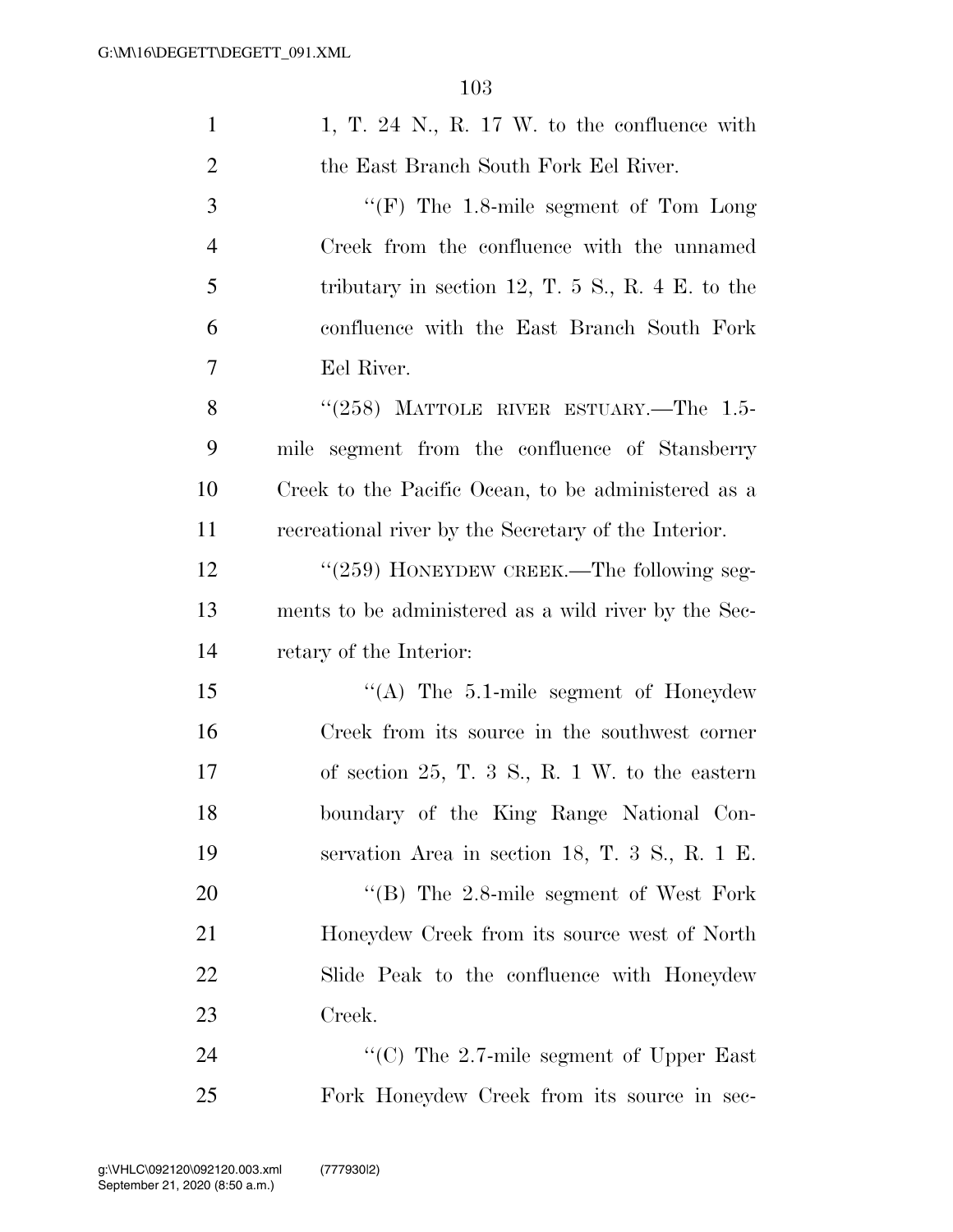| $\mathbf{1}$   | tion 23, T. $3S$ , R. $1W$ . to the confluence with  |
|----------------|------------------------------------------------------|
| $\overline{2}$ | Honeydew Creek.                                      |
| 3              | "(260) BEAR CREEK.—The following segments            |
| $\overline{4}$ | to be administered by the Secretary of the Interior: |
| 5              | "(A) The 1.9-mile segment of North Fork              |
| 6              | Creek from the confluence with the<br>Bear           |
| $\overline{7}$ | unnamed tributary immediately downstream of          |
| 8              | the Horse Mountain Road crossing to the con-         |
| 9              | fluence with the South Fork, as a scenic river.      |
| 10             | $\cdot$ (B) The 6.1-mile segment of South Fork       |
| 11             | Bear Creek from the confluence in section 2, T.      |
| 12             | 5 S., R. 1 W. with the unnamed tributary flow-       |
| 13             | ing from the southwest flank of Queen Peak to        |
| 14             | the confluence with the North Fork, as a scenic      |
| 15             | river.                                               |
| 16             | "(C) The 3-mile segment of Bear Creek                |
| 17             | from the confluence of the North and South           |
| 18             | Forks to the southern boundary of section 11,        |
| 19             | T. 4 S., R. 1 E., as a wild river.                   |
| <b>20</b>      | " $(261)$ GITCHELL CREEK.—The 3-mile segment         |
| 21             | of Gitchell Creek from its source near Saddle Moun-  |
| 22             | tain to the Pacific Ocean to be administered by the  |
| 23             | Secretary of the Interior as a wild river.           |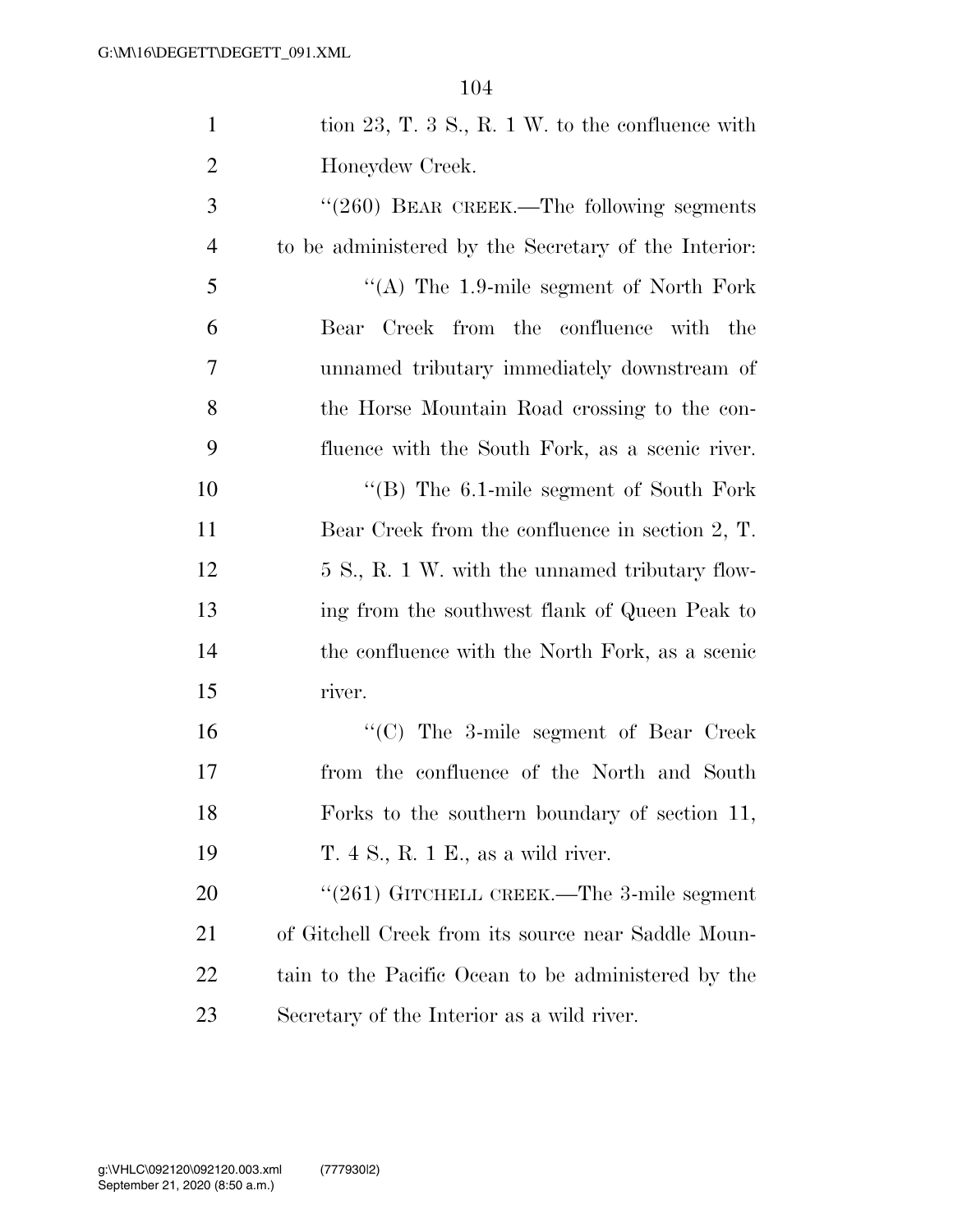| $\mathbf{1}$   | $\cdot\cdot(262)$ BIG FLAT CREEK.—The following seg- |
|----------------|------------------------------------------------------|
| $\overline{2}$ | ments to be administered by the Secretary of the In- |
| 3              | terior as a wild river:                              |
| $\overline{4}$ | "(A) The 4-mile segment of Big Flat                  |
| 5              | Creek from its source near King Peak in sec-         |
| 6              | tion 36, T. 3 S., R. 1 W. to the Pacific Ocean.      |
| $\tau$         | "(B) The $.8$ -mile segment of the unnamed           |
| 8              | tributary from its source in section $35, T, 3$ S.,  |
| 9              | R. 1 W. to the confluence with Big Flat Creek.       |
| 10             | "(C) The 2.7-mile segment of North Fork              |
| 11             | Big Flat Creek from the source in section 34,        |
| 12             | T. 3 S., R. 1 W. to the confluence with Big          |
| 13             | Flat Creek.                                          |
| 14             | " $(263)$ BIG CREEK.—The following segments to       |
| 15             | be administered by the Secretary of the Interior as  |
| 16             | wild rivers:                                         |
| 17             | "(A) The $2.7$ -mile segment of Big Creek            |
| 18             | from its source in section 26, T. 3 S., R. 1 W.      |
| 19             | to the Pacific Ocean.                                |
| 20             | $\cdot$ (B) The 1.9-mile unnamed southern trib-      |
| 21             | utary from its source in section $25, T, 3$ S., R.   |
| 22             | 1 W. to the confluence with Big Creek.               |
| 23             | $(264)$ ELK CREEK.—The 11.4-mile segment             |
| 24             | from its confluence with Lookout Creek to its con-   |
| 25             | fluence with Deep Hole Creek, to be jointly adminis- |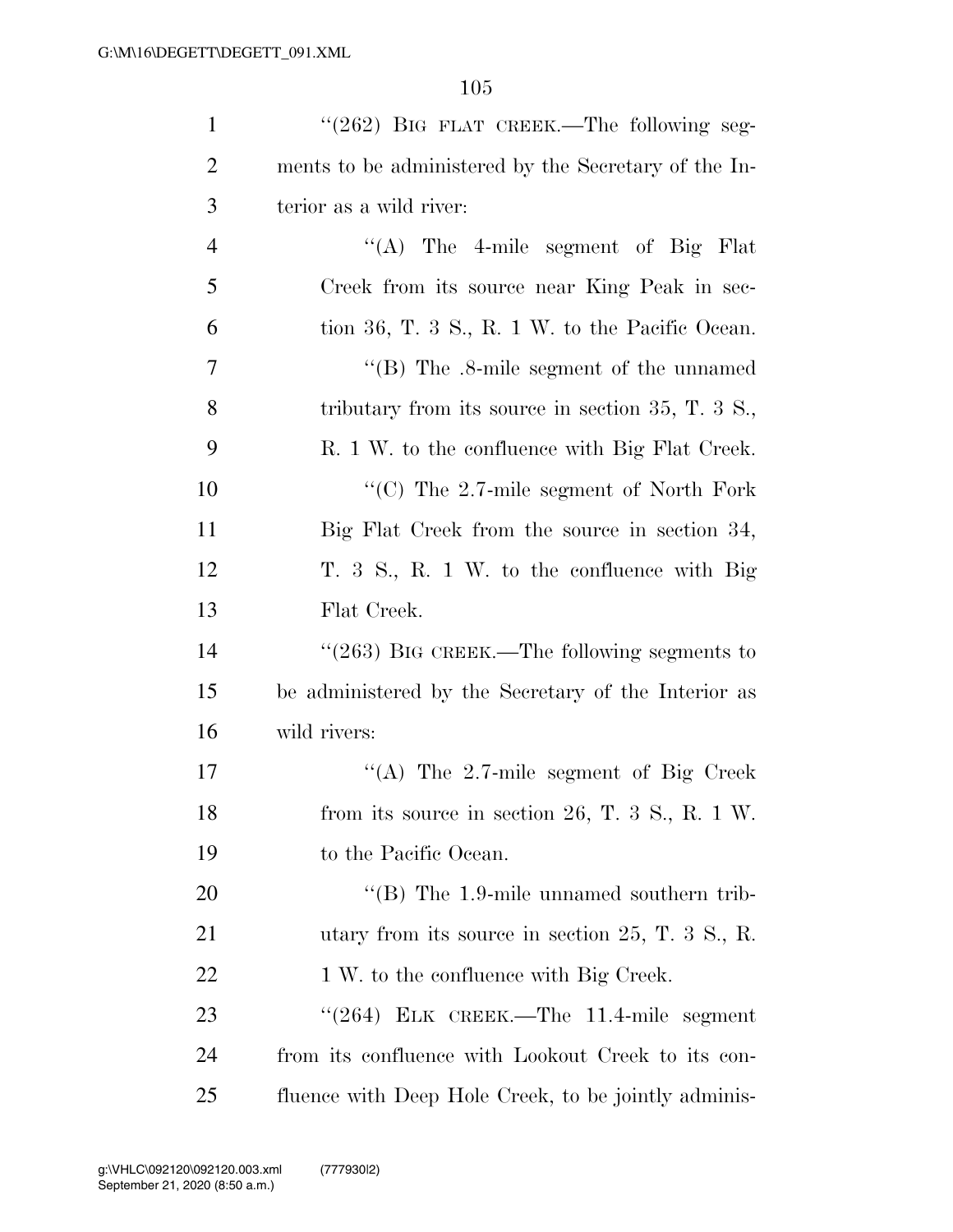tered by the Secretaries of Agriculture and the Inte-rior, as a wild river.

 ''(265) EDEN CREEK.—The 2.7-mile segment from the private property boundary in the northwest quarter of section 27, T. 21 N., R. 12 W. to the eastern boundary of section 23, T. 21 N., R. 12 W., to be administered by the Secretary of the Interior as a wild river.

9 "(266) DEEP HOLE CREEK.—The 4.3-mile seg- ment from the private property boundary in the southwest quarter of section 13, T. 20 N., R. 12 W. to the confluence with Elk Creek, to be administered by the Secretary of the Interior as a wild river.

 ''(267) INDIAN CREEK.—The 3.3-mile segment from 300 feet downstream of the jeep trail in section 13, T. 20 N., R. 13 W. to the confluence with the Eel River, to be administered by the Secretary of the Interior as a wild river.

 ''(268) FISH CREEK.—The 4.2-mile segment from the source at Buckhorn Spring to the con- fluence with the Eel River, to be administered by the Secretary of the Interior as a wild river.''.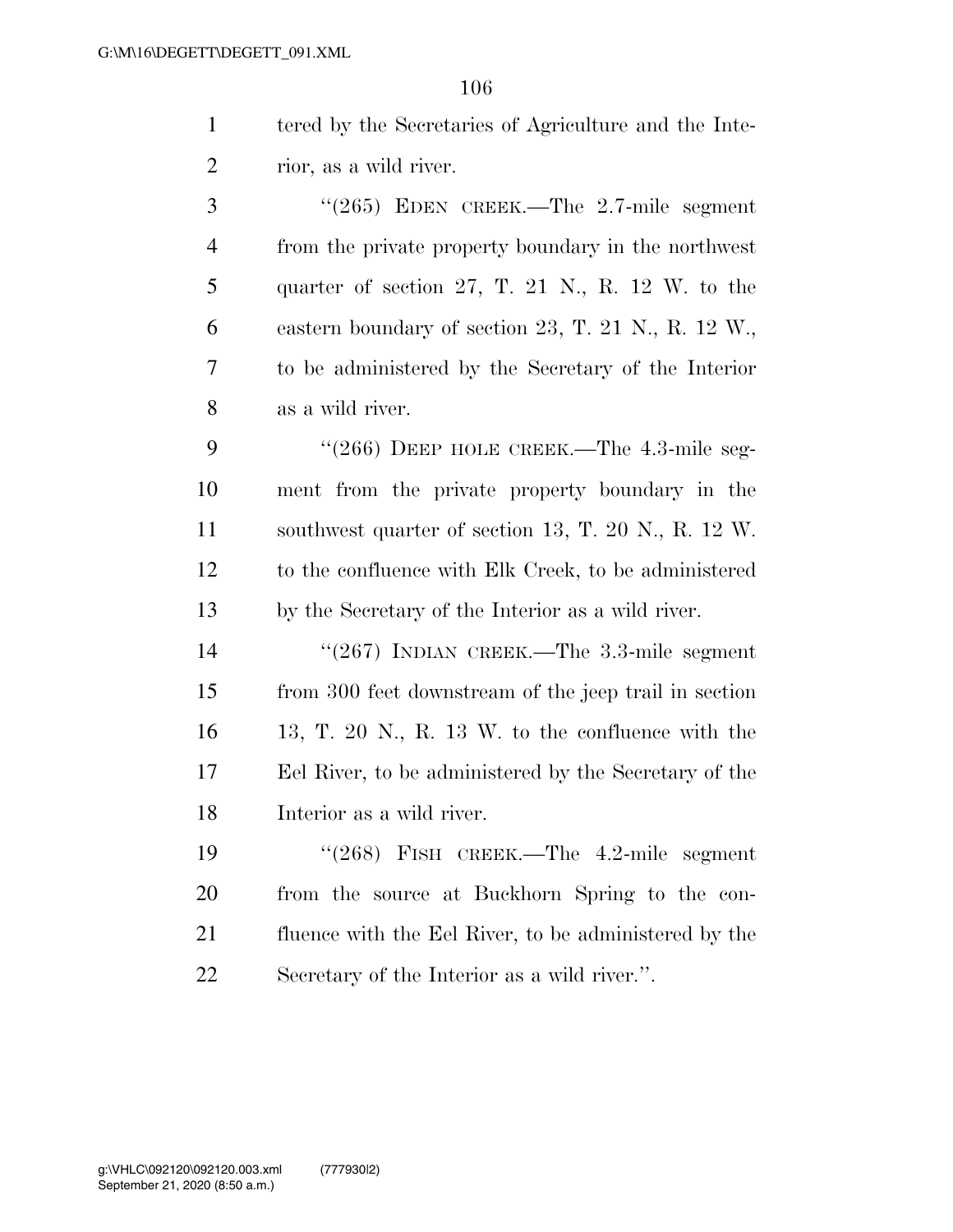**SEC. 235. SANHEDRIN SPECIAL CONSERVATION MANAGE-MENT AREA.** 

 (a) ESTABLISHMENT.—Subject to valid existing rights, there is established the Sanhedrin Special Con- servation Management Area (referred to in this section as the ''conservation management area''), comprising ap- proximately 14,177 acres of Federal land administered by the Forest Service in Mendocino County, California, as generally depicted on the map entitled ''Sanhedrin Special Conservation Management Area—Proposed'' and dated April 12, 2017.

 (b) PURPOSES.—The purposes of the conservation management area are to—

 (1) conserve, protect, and enhance for the ben- efit and enjoyment of present and future generations the ecological, scenic, wildlife, recreational, roadless, cultural, historical, natural, educational, and sci- entific resources of the conservation management area;

 (2) protect and restore late-successional forest structure, oak woodlands and grasslands, aquatic habitat, and anadromous fisheries within the con-servation management area;

 (3) protect and restore the wilderness character of the conservation management area; and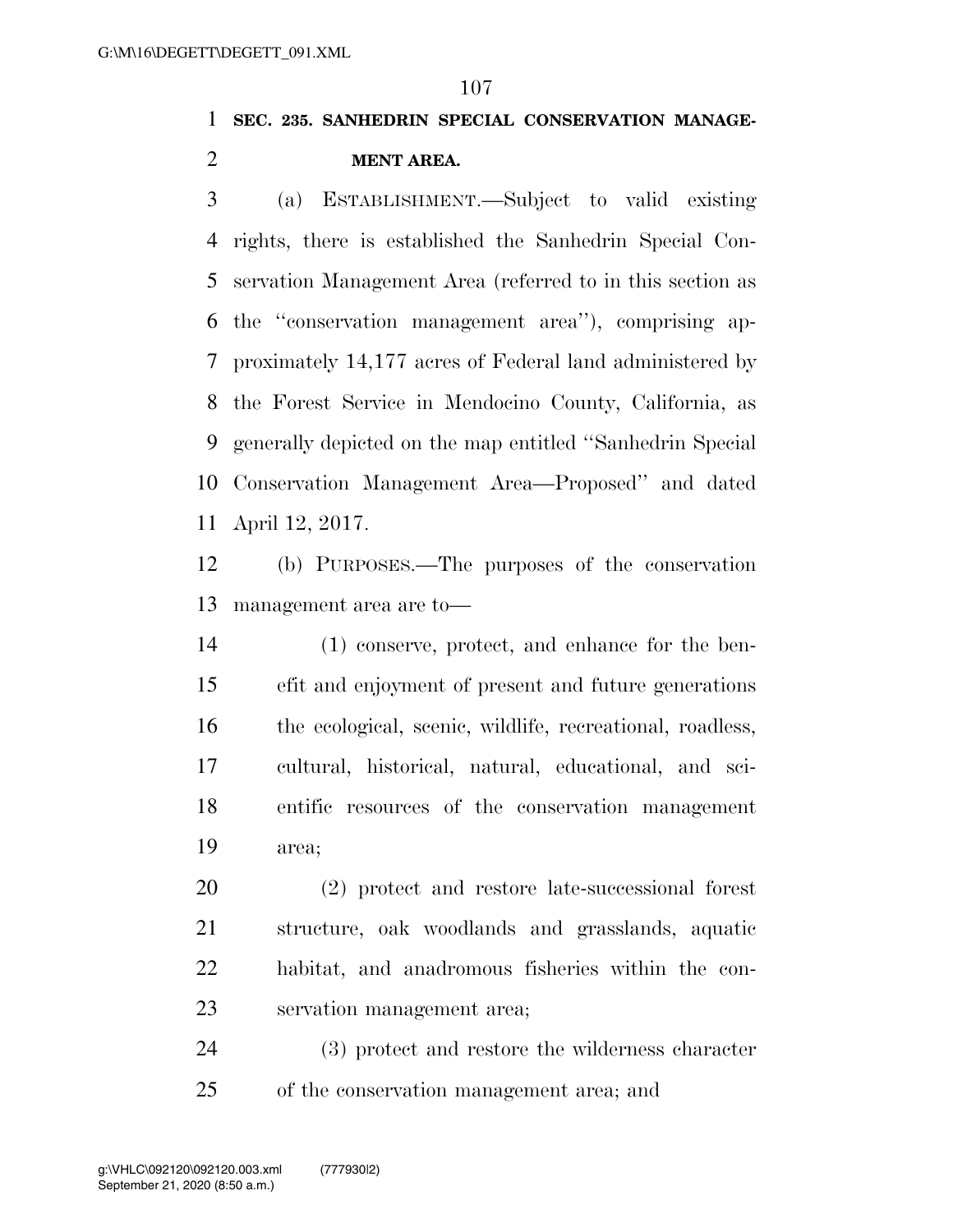| $\mathbf{1}$   | (4) allow visitors to enjoy the scenic, natural,       |
|----------------|--------------------------------------------------------|
| $\overline{2}$ | cultural, and wildlife values of the conservation man- |
| 3              | agement area.                                          |
| $\overline{4}$ | (c) MANAGEMENT.-                                       |
| 5              | (1) IN GENERAL.—The Secretary shall manage             |
| 6              | the conservation management area—                      |
| 7              | $(A)$ in a manner consistent with the pur-             |
| 8              | poses described in subsection (b); and                 |
| 9              | (B) in accordance with—                                |
| 10             | (i) the laws (including regulations)                   |
| <sup>11</sup>  | generally applicable to the National Forest            |
| 12             | System;                                                |
| 13             | (ii) this section; and                                 |
| 14             | (iii) any other applicable law (includ-                |
| 15             | ing regulations).                                      |
| 16             | (2) USES.—The Secretary shall only allow uses          |
| 17             | of the conservation management area that the Sec-      |
| 18             | retary determines would further the purposes de-       |
| 19             | scribed in subsection (b).                             |
| 20             | (d) MOTORIZED VEHICLES.—                               |
| 21             | (1) IN GENERAL.—Except as provided in para-            |
| 22             | $graph(3)$ , the use of motorized vehicles in the con- |
| 23             | servation management area shall be permitted only      |
| 24             | on existing roads, trails, and areas designated for    |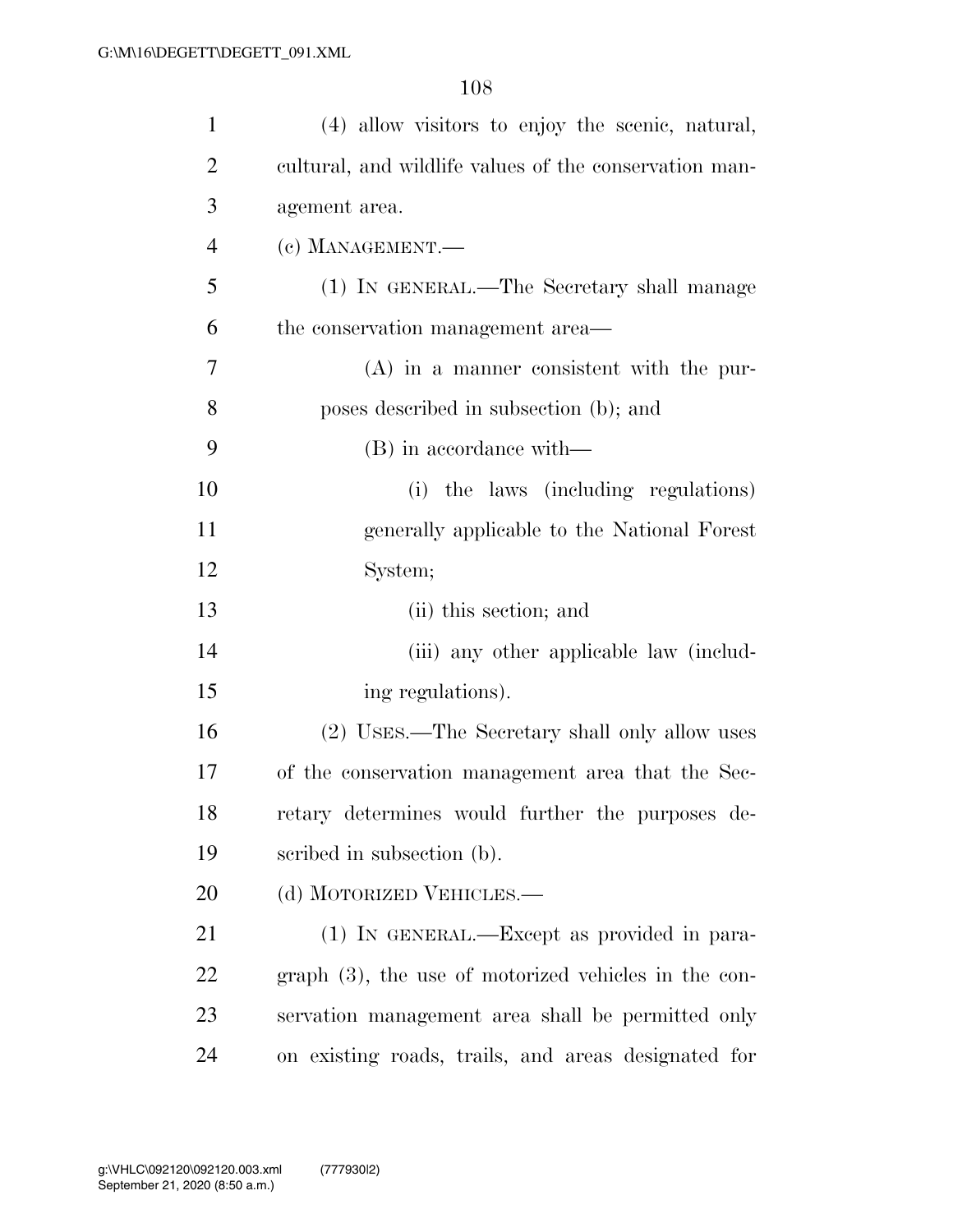| $\mathbf{1}$   | use by such vehicles as of the date of enactment of |
|----------------|-----------------------------------------------------|
| 2              | this Act.                                           |
| 3              | (2) NEW OR TEMPORARY ROADS.—Except as               |
| $\overline{4}$ | provided in paragraph (3), no new or temporary      |
| 5              | roads shall be constructed within the conservation  |
| 6              | management area.                                    |
| 7              | $(3)$ EXCEPTION.—Nothing in paragraph $(1)$ or      |
| 8              | (2) prevents the Secretary from—                    |
| 9              | (A) rerouting or closing an existing road or        |
| 10             | trail to protect natural resources from degrada-    |
| 11             | tion, or to protect public safety, as determined    |
| 12             | to be appropriate by the Secretary;                 |
| 13             | (B) designating routes of travel on lands           |
| 14             | acquired by the Secretary and incorporated into     |
| 15             | the conservation management area if the des-        |
| 16             | ignations are—                                      |
| 17             | (i) consistent with the purposes de-                |
| 18             | scribed in subsection (b); and                      |
| 19             | (ii) completed, to the maximum extent               |
| $20\,$         | practicable, within 3 years of the date of          |
| 21             | acquisition;                                        |
| 22             | (C) constructing a temporary road<br>on             |
| 23             | which motorized vehicles are permitted as part      |
| 24             | of a vegetation management project carried out      |
| 25             | in accordance with subsection (e);                  |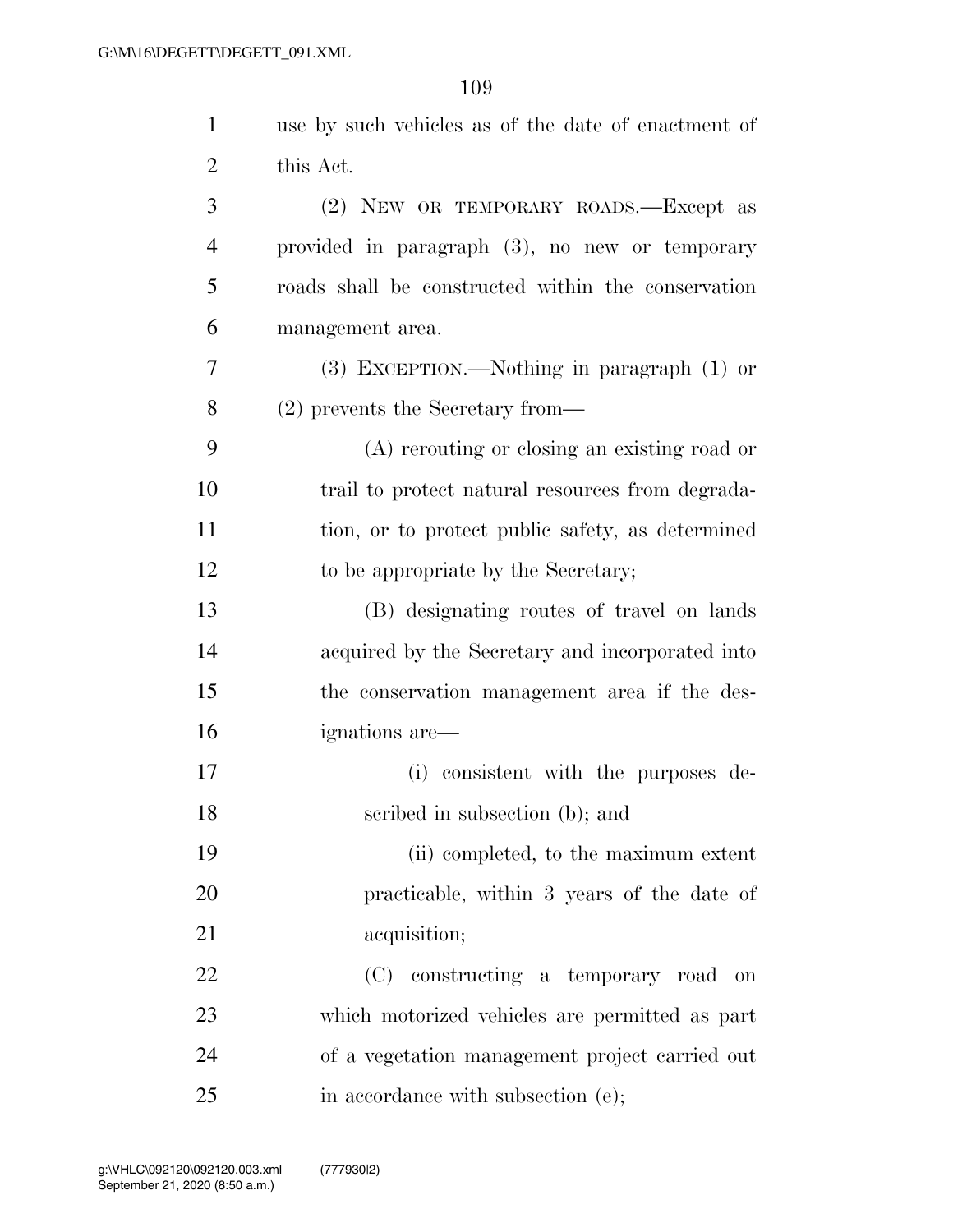| $\mathbf{1}$   | (D) authorizing the use of motorized vehi-             |
|----------------|--------------------------------------------------------|
| $\overline{2}$ | cles for administrative purposes; or                   |
| 3              | (E) responding to an emergency.                        |
| $\overline{4}$ | (4)<br>DECOMMISSIONING<br>OF<br>TEMPORARY              |
| 5              | ROADS.                                                 |
| 6              | (A) REQUIREMENT.—The Secretary shall                   |
| $\overline{7}$ | decommission any temporary road constructed            |
| 8              | under paragraph $(3)(C)$ not later than 3 years        |
| 9              | after the date on which the applicable vegeta-         |
| 10             | tion management project is completed.                  |
| 11             | (B) DEFINITION.—As used in subpara-                    |
| 12             | graph $(A)$ , the term "decommission" means—           |
| 13             | (i) to reestablish vegetation on a road;               |
| 14             | and                                                    |
| 15             | (ii) to restore any natural drainage,                  |
| 16             | watershed function, or other ecological                |
| 17             | processes that are disrupted or adversely              |
| 18             | impacted by the road by removing or                    |
| 19             | hydrologically disconnecting the road                  |
| 20             | prism.                                                 |
| 21             | (e) TIMBER HARVEST.—                                   |
| 22             | (1) IN GENERAL.—Except as provided in para-            |
| 23             | $graph (2)$ , no harvesting of timber shall be allowed |
| 24             | within the conservation management area.               |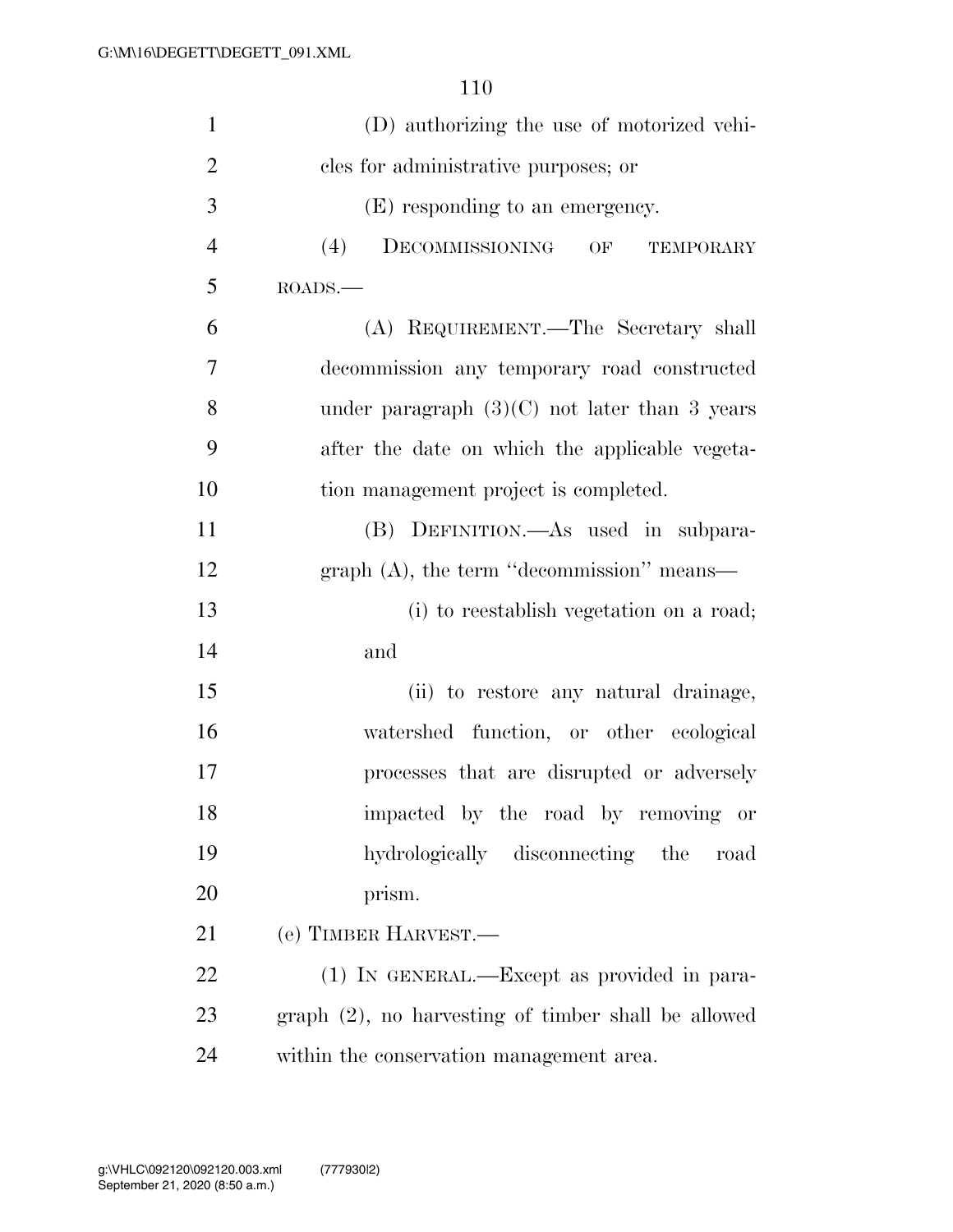| $\mathbf{1}$   | (2) EXCEPTIONS.—The Secretary may author-                 |
|----------------|-----------------------------------------------------------|
| $\overline{2}$ | ize harvesting of timber in the conservation manage-      |
| 3              | ment area—                                                |
| $\overline{4}$ | (A) if the Secretary determines that the                  |
| 5              | harvesting is necessary to further the purposes           |
| 6              | of the conservation management area;                      |
| 7              | (B) in a manner consistent with the pur-                  |
| 8              | poses described in subsection (b); and                    |
| 9              | $(C)$ subject to-                                         |
| 10             | (i) such reasonable regulations, poli-                    |
| 11             | cies, and practices as the Secretary deter-               |
| 12             | mines appropriate; and                                    |
| 13             | (ii) all applicable laws (including regu-                 |
| 14             | lations).                                                 |
| 15             | (f) GRAZING.—The grazing of livestock in the con-         |
| 16             | servation management area, where established before the   |
| 17             | date of enactment of this Act, shall be permitted to con- |
| 18             | tinue-                                                    |
| 19             | $(1)$ subject to-                                         |
| 20             | (A) such reasonable regulations, policies,                |
| 21             | and practices as the Secretary considers nec-             |
| 22             | essary; and                                               |
| 23             | (B) applicable law (including regulations);               |
| 24             | and                                                       |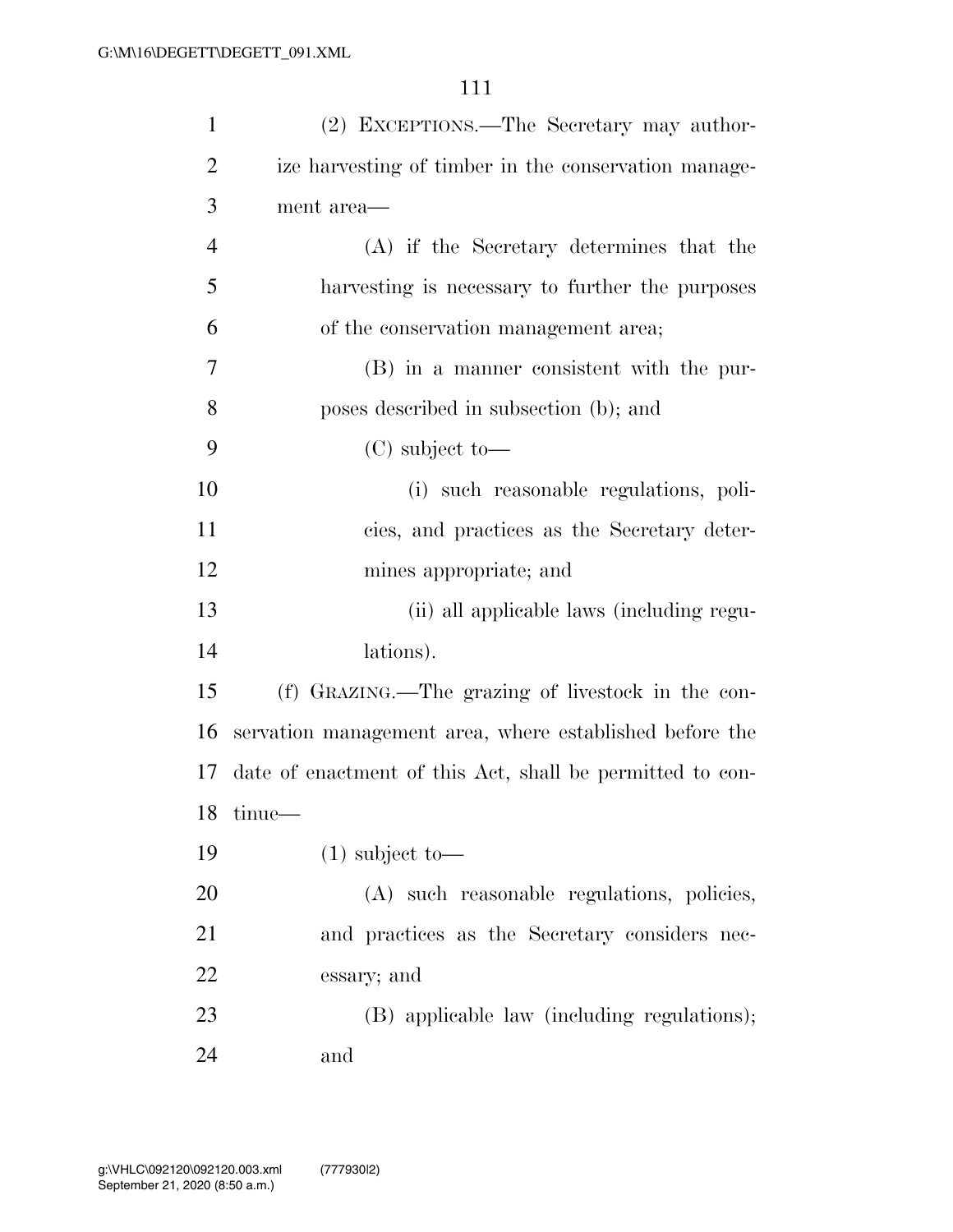(2) in a manner consistent with the purposes described in subsection (b).

 (g) WILDFIRE, INSECT, AND DISEASE MANAGE- MENT.—Consistent with this section, the Secretary may take any measures within the conservation management area that the Secretary determines to be necessary to con- trol fire, insects, and diseases, including the coordination of those activities with a State or local agency.

 (h) ACQUISITION AND INCORPORATION OF LAND AND INTERESTS IN LAND.—

 (1) ACQUISITION AUTHORITY.—In accordance with applicable laws (including regulations), the Sec- retary may acquire any land or interest in land with- in or adjacent to the boundaries of the conservation management area by purchase from willing sellers, donation, or exchange.

 (2) INCORPORATION.—Any land or interest in land acquired by the Secretary under paragraph (1) shall be—

 (A) incorporated into, and administered as 21 part of, the conservation management area; and (B) withdrawn in accordance with sub-section (i).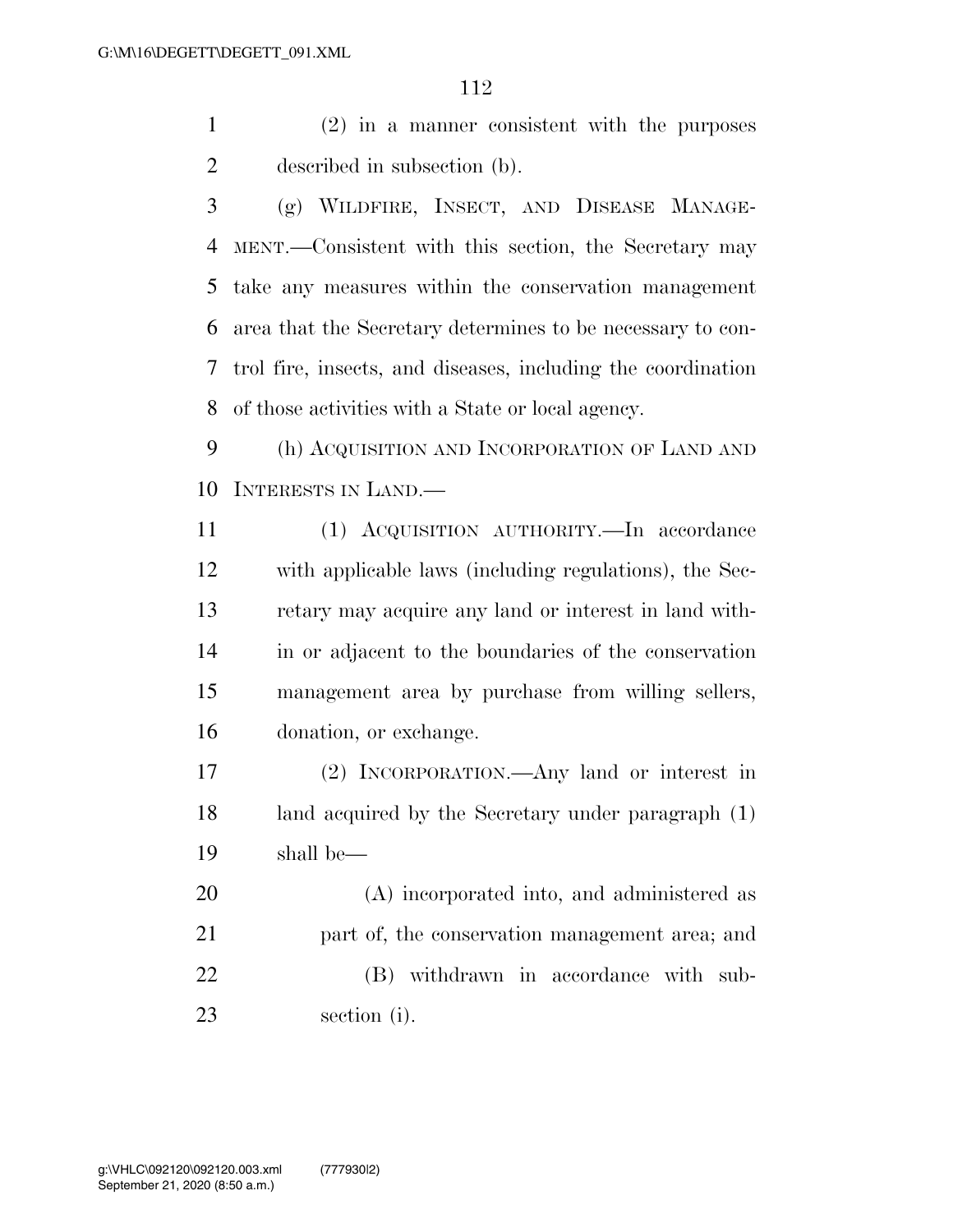| $\mathbf{1}$ | (i) WITHDRAWAL.—Subject to valid existing rights,          |
|--------------|------------------------------------------------------------|
| 2            | all Federal land located in the conservation management    |
| 3            | area is withdrawn from—                                    |
| 4            | (1) all forms of entry, appropriation, and dis-            |
| 5            | posal under the public land laws;                          |
| 6            | (2) location, entry, and patenting under the               |
| 7            | mining laws; and                                           |
| 8            | (3) operation of the mineral leasing, mineral              |
| 9            | materials, and geothermal leasing laws.                    |
| 10           | <b>Subtitle D—Miscellaneous</b>                            |
| 11           | SEC. 241. MAPS AND LEGAL DESCRIPTIONS.                     |
| 12           | (a) IN GENERAL.—As soon as practicable after the           |
| 13           | date of enactment of this Act, the Secretary shall prepare |
| 14           | maps and legal descriptions of the—                        |
| 15           | (1) wilderness areas and wilderness additions              |
| 16           | designated by section 231;                                 |
| 17           | (2) potential wilderness areas designated by               |
| 18           | section 233;                                               |
| 19           | (3) South Fork Trinity-Mad River Restoration               |
| 20           | Area;                                                      |
| 21           | (4) Horse Mountain Special Management Area;                |
| 22           | and                                                        |
| 23           | (5) Sanhedrin Special Conservation Manage-                 |
| 24           | ment Area.                                                 |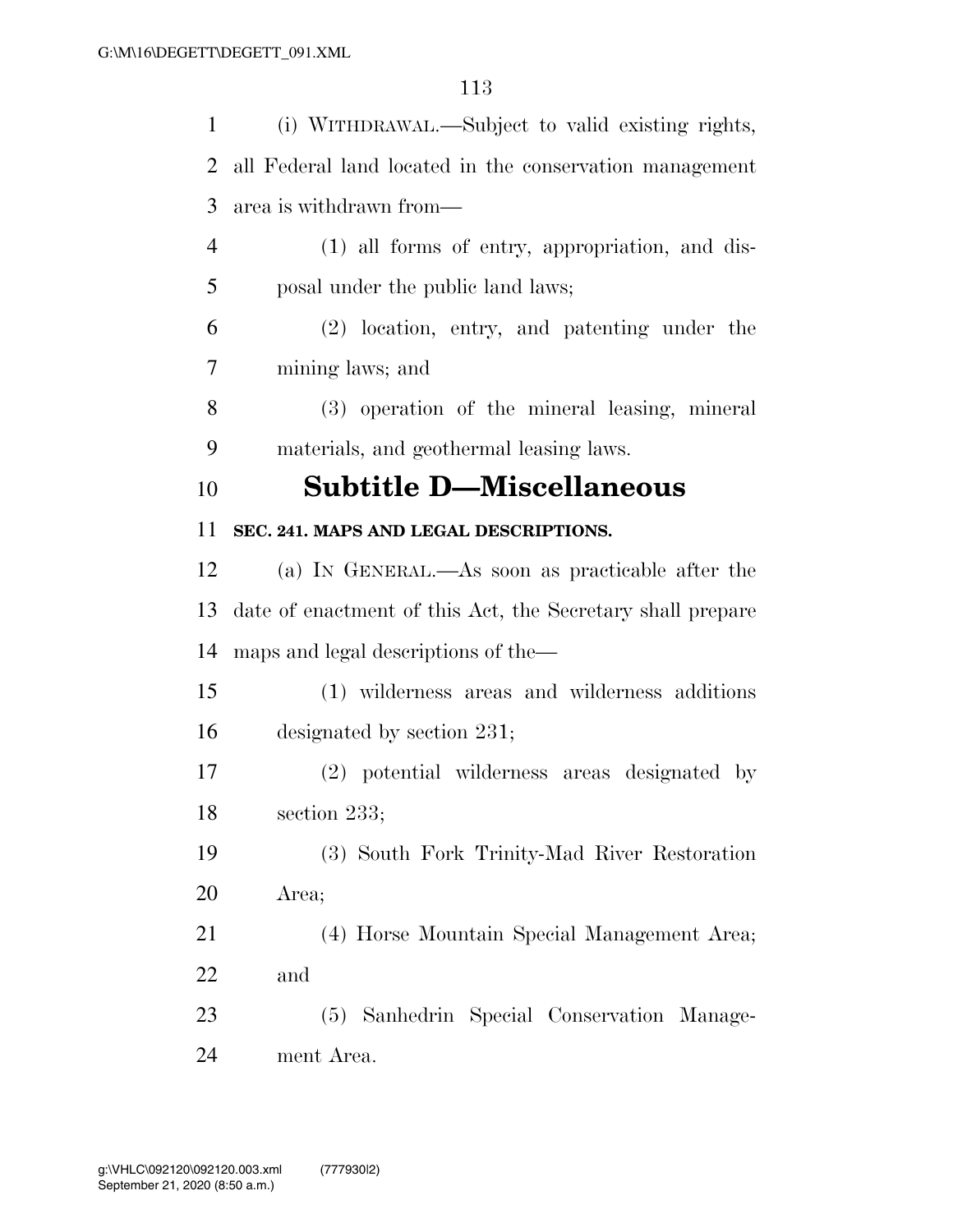(b) SUBMISSION OF MAPS AND LEGAL DESCRIP- TIONS.—The Secretary shall file the maps and legal de-scriptions prepared under subsection (a) with—

 (1) the Committee on Natural Resources of the House of Representatives; and

 (2) the Committee on Energy and Natural Re-sources of the Senate.

 (c) FORCE OF LAW.—The maps and legal descrip- tions prepared under subsection (a) shall have the same force and effect as if included in this title, except that the Secretary may correct any clerical and typographical errors in the maps and legal descriptions.

 (d) PUBLIC AVAILABILITY.—The maps and legal de- scriptions prepared under subsection (a) shall be on file and available for public inspection in the appropriate of- fices of the Forest Service, Bureau of Land Management, and National Park Service.

# **SEC. 242. UPDATES TO LAND AND RESOURCE MANAGE-MENT PLANS.**

 As soon as practicable, in accordance with applicable laws (including regulations), the Secretary shall incor- porate the designations and studies required by this title into updated management plans for units covered by this title.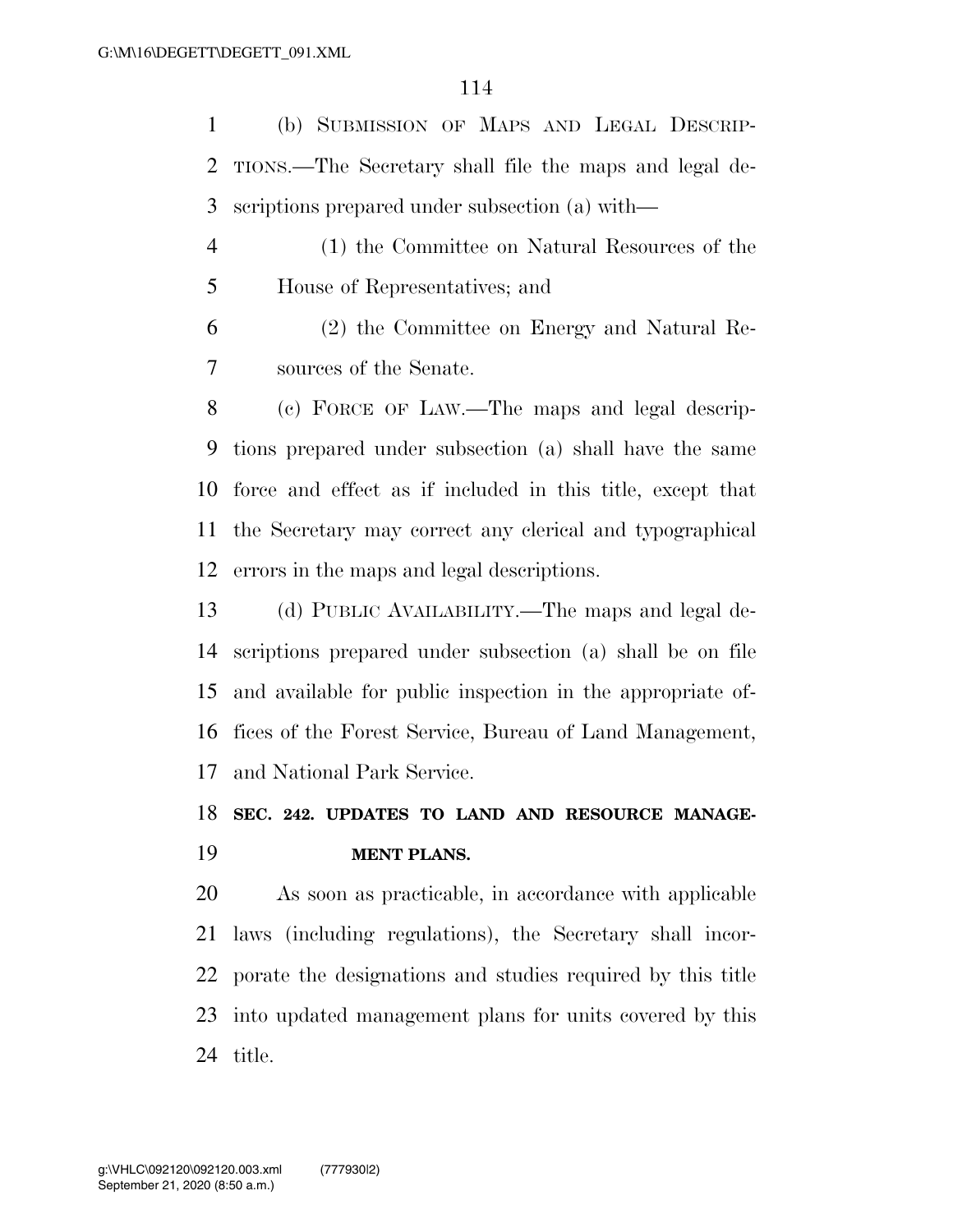# **SEC. 243. PACIFIC GAS AND ELECTRIC COMPANY UTILITY**

# **FACILITIES AND RIGHTS-OF-WAY.**

(a) EFFECT OF ACT.—Nothing in this title—

 (1) affects any validly issued right-of-way for the customary operation, maintenance, upgrade, re- pair, relocation within an existing right-of-way, re- placement, or other authorized activity (including the use of any mechanized vehicle, helicopter, and other aerial device) in a right-of-way acquired by or issued, granted, or permitted to Pacific Gas and Electric Company (including any predecessor or suc- cessor in interest or assign) that is located on land included in the South Fork Trinity—Mad River Res- toration Area, Bigfoot National Recreation Trail, Sanhedrin Special Conservation Management Area, and Horse Mountain Special Management Area; or (2) prohibits the upgrading or replacement of any—

 (A) utility facilities of the Pacific Gas and Electric Company, including those utility facili-21 ties known on the date of enactment of this Act within the—

- (i) South Fork Trinity—Mad River Restoration Area known as— (I) Gas Transmission Line 177A
- or rights-of-way;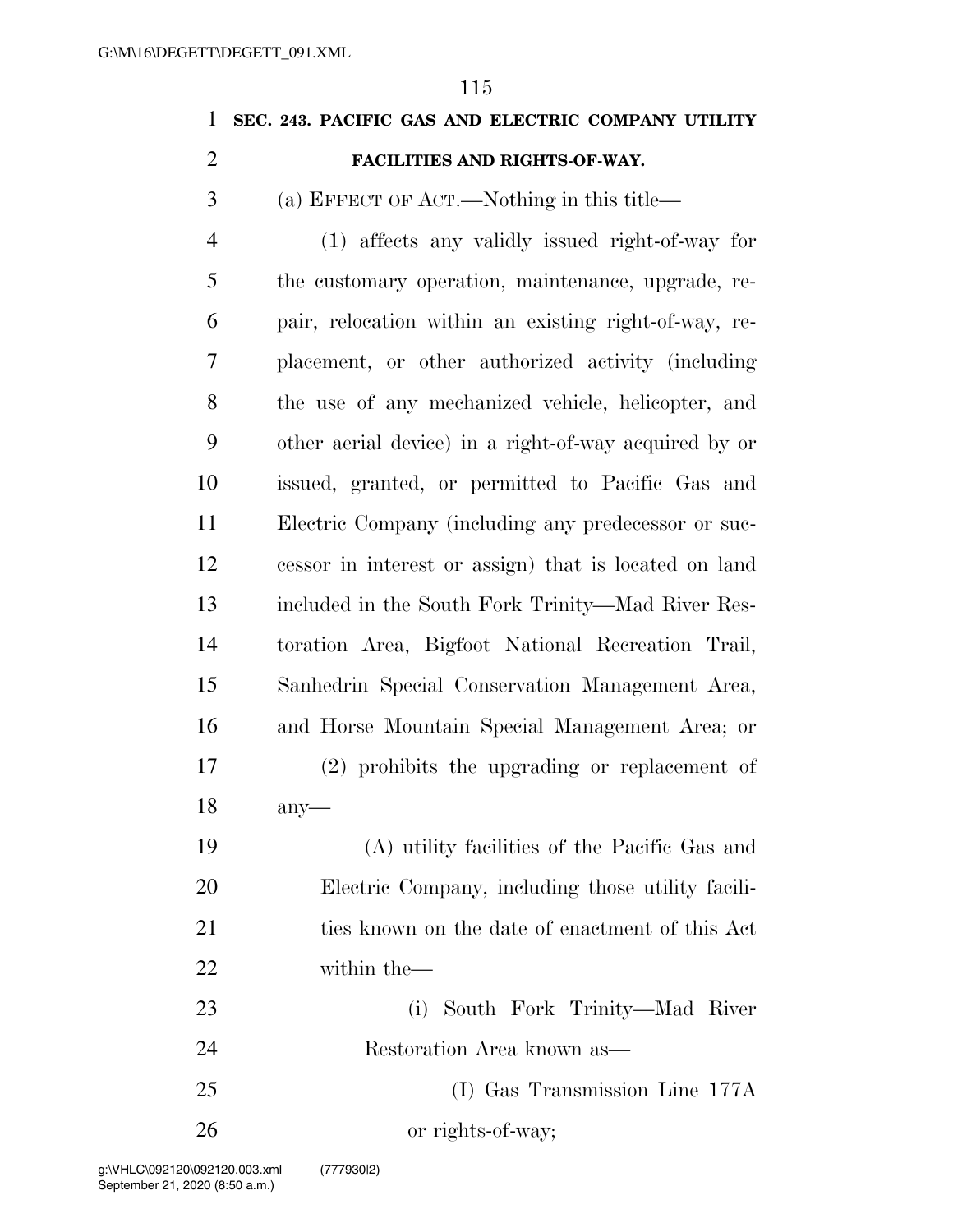| $\mathbf{1}$   | (II)<br>Gas Transmission Line      |
|----------------|------------------------------------|
| $\overline{2}$ | DFM 1312-02 or rights-of-way;      |
| 3              | (III) Electric Transmission Line   |
| $\overline{4}$ | Bridgeville—Cottonwood 115 kV or   |
| 5              | rights-of-way;                     |
| 6              | (IV) Electric Transmission Line    |
| $\overline{7}$ | Humboldt—Trinity 60 kV or rights-  |
| 8              | of-way;                            |
| 9              | (V) Electric Transmission Line     |
| 10             | Humboldt—Trinity 115 kV or rights- |
| 11             | of-way;                            |
| 12             | (VI) Electric Transmission Line    |
| 13             | Maple Creek—Hoopa 60 kV or rights- |
| 14             | of-way;                            |
| 15             | Electric Distribution<br>(VII)     |
| 16             | Line—Willow Creek 1101 12 kV or    |
| 17             | rights-of-way;                     |
| 18             | (VIII)<br>Electric Distribution    |
| 19             | Line—Willow Creek 1103 12 kV or    |
| 20             | rights-of-way;                     |
| 21             | (IX) Electric Distribution Line—   |
| 22             | Low Gap 1101 12 kV or rights-of-   |
| 23             | way;                               |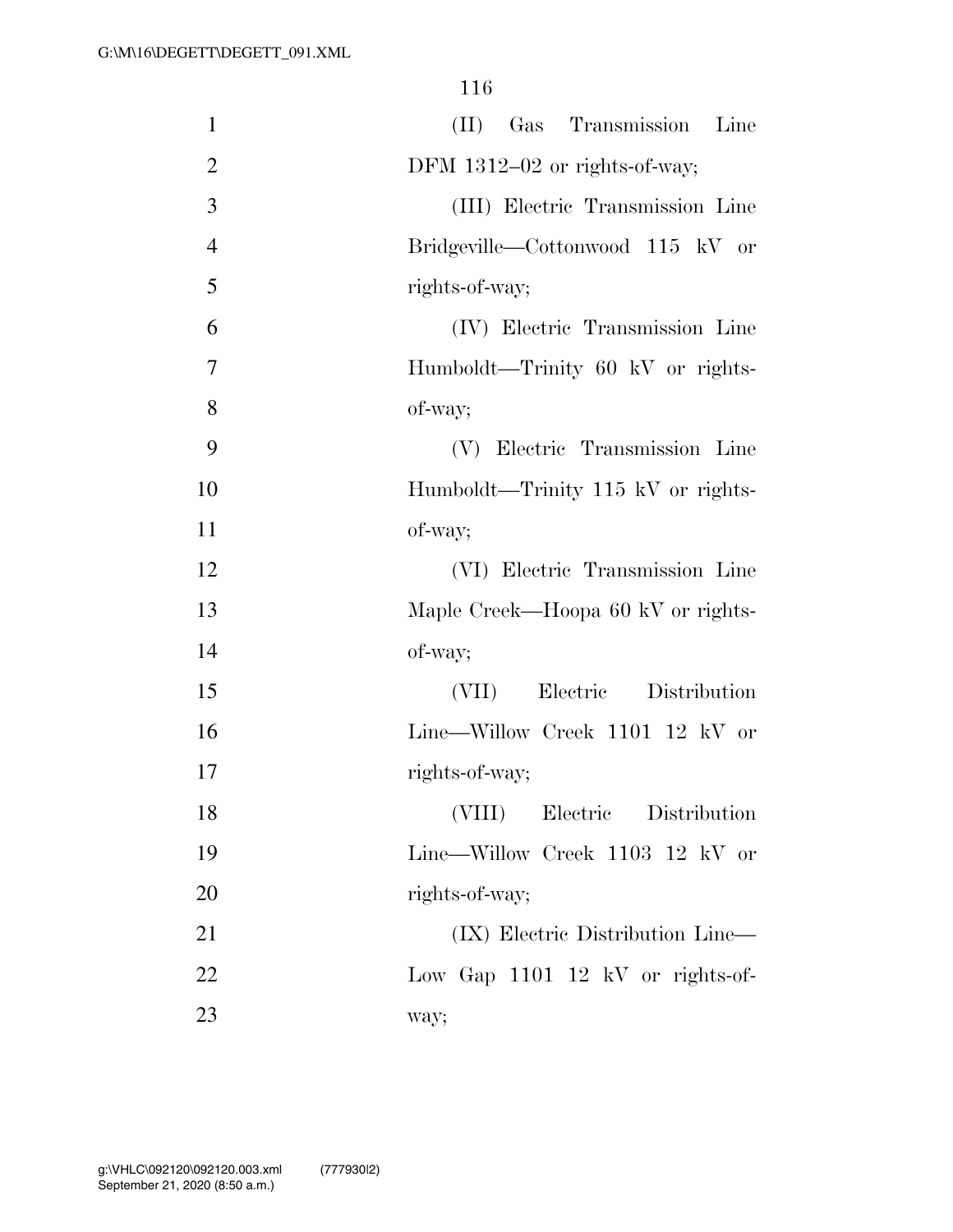| $\mathbf{1}$   | (X) Electric Distribution Line—          |
|----------------|------------------------------------------|
| $\overline{2}$ | Fort Seward 1121 12 kV or rights-of-     |
| 3              | way;                                     |
| $\overline{4}$ | (XI) Forest Glen Border District         |
| 5              | Regulator Station or rights-of-way;      |
| 6              | (XII) Durret District Gas Regu-          |
| 7              | lator Station or rights-of-way;          |
| 8              | Gas Distribution<br>(XIII)<br>Line       |
| 9              | $4269C$ or rights-of-way;                |
| 10             | (XIV) Gas Distribution<br>Line           |
| 11             | 43991 or rights-of-way;                  |
| 12             | (XV)<br>Gas Distribution<br>Line         |
| 13             | 4993D or rights-of-way;                  |
| 14             | (XVI) Sportsmans Club District           |
| 15             | Gas Regulator Station or rights-of-      |
| 16             | way;                                     |
| 17             | (XVII) Highway 36 and Zenia              |
| 18             | District Gas Regulator Station or        |
| 19             | rights-of-way;                           |
| 20             | (XVIII) Dinsmore Lodge 2nd               |
| 21             | Stage Gas Regulator Station<br><b>or</b> |
| 22             | rights-of-way;                           |
| 23             | Electric Distribution<br>(XIX)           |
| 24             | Line—Wildwood 1101 12kV or rights-       |
| 25             | of-way;                                  |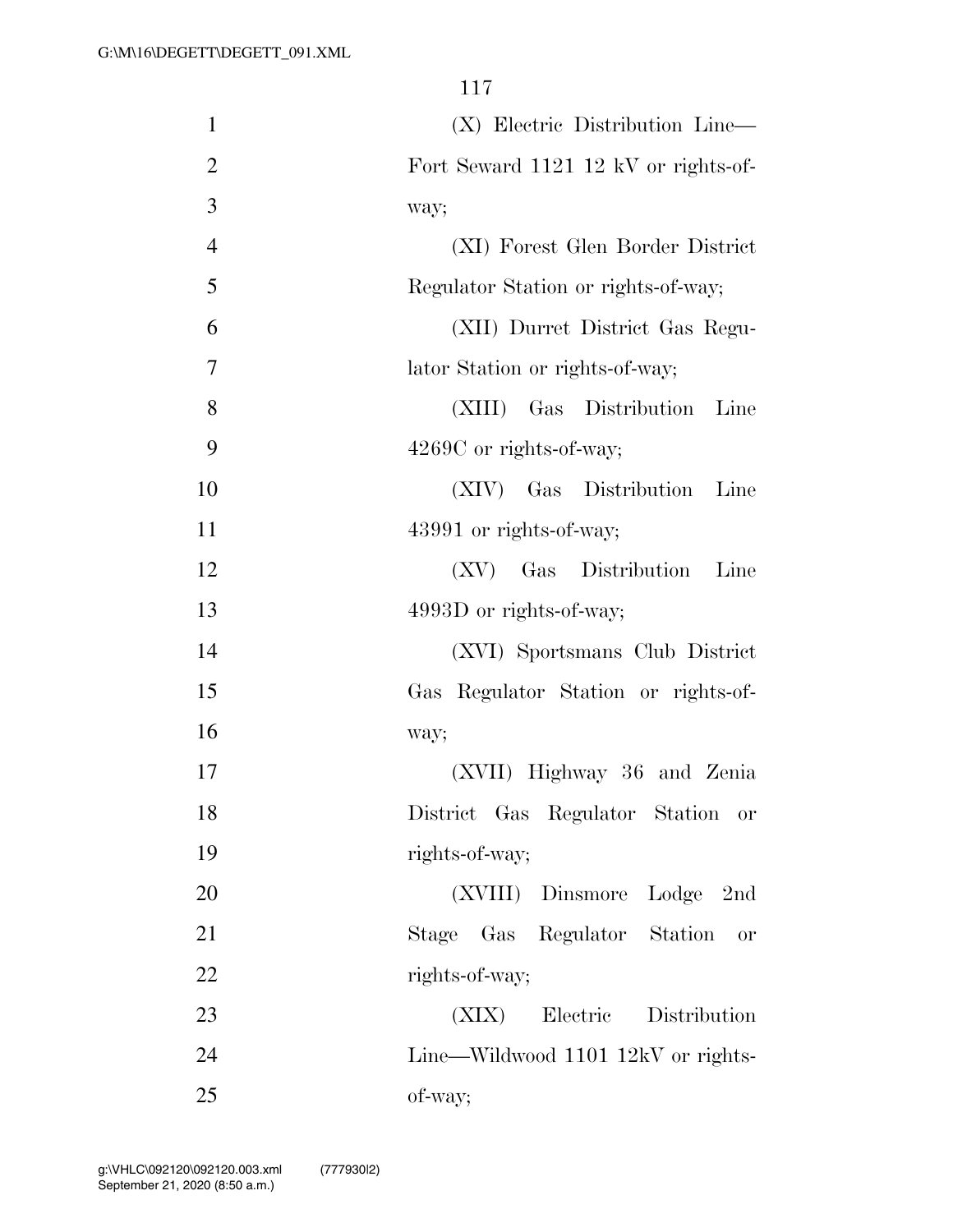(XX) Low Gap Substation; (XXI) Hyampom Switching Sta- tion; or (XXII) Wildwood Substation; (ii) Bigfoot National Recreation Trail known as— (I) Gas Transmission Line 177A or rights-of-way; (II) Electric Transmission Line Humboldt—Trinity 115 kV or rights- of-way; (III) Electric Transmission Line Bridgeville—Cottonwood 115 kV or rights-of-way; or (IV) Electric Transmission Line Humboldt—Trinity 60 kV or rights- of-way; (iii) Sanhedrin Special Conservation Management Area known as, Electric Dis- tribution Line—Willits 1103 12 kV or 21 rights-of-way; or (iv) Horse Mountain Special Manage- ment Area known as, Electric Distribution Line Willow Creek 1101 12 kV or rights-of-way; or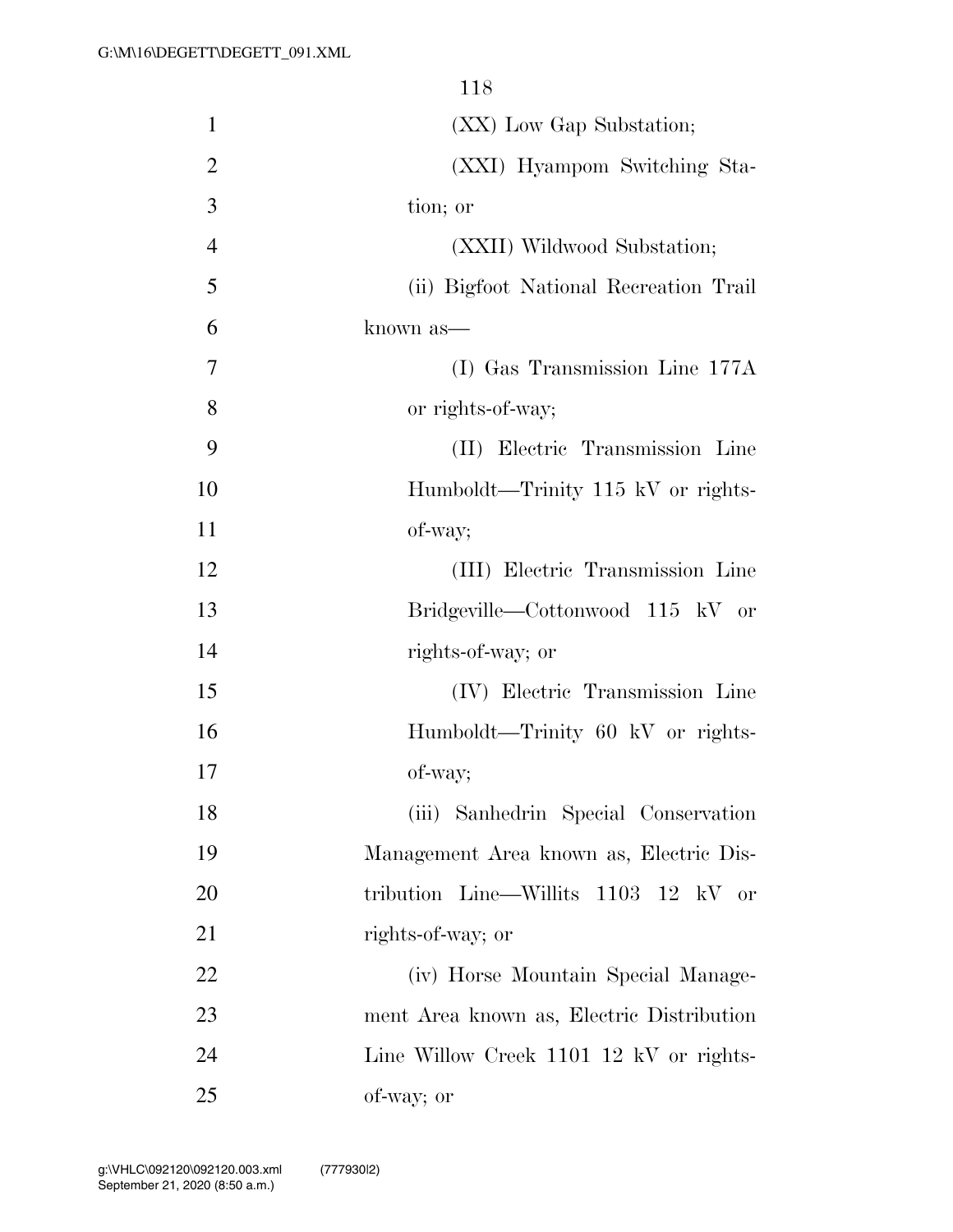(B) utility facilities of the Pacific Gas and Electric Company in rights-of-way issued, granted, or permitted by the Secretary adjacent to a utility facility referred to in paragraph (1). (b) PLANS FOR ACCESS.—Not later than 1 year after the date of enactment of this subtitle or the issuance of a new utility facility right-of-way within the South Fork Trinity—Mad River Restoration Area, Bigfoot National Recreation Trail, Sanhedrin Special Conservation Man- agement Area, and Horse Mountain Special Management Area, whichever is later, the Secretary, in consultation with the Pacific Gas and Electric Company, shall publish plans for regular and emergency access by the Pacific Gas and Electric Company to the rights-of-way of the Pacific Gas and Electric Company.

# **TITLE III—CENTRAL COAST HERITAGE PROTECTION**

#### **SEC. 301. SHORT TITLE.**

 This title may be cited as the ''Central Coast Herit-age Protection Act''.

# **SEC. 302. DEFINITIONS.**

- In this title:
- (1) SCENIC AREAS.—The term ''scenic area''
- means a scenic area designated by section 308(a).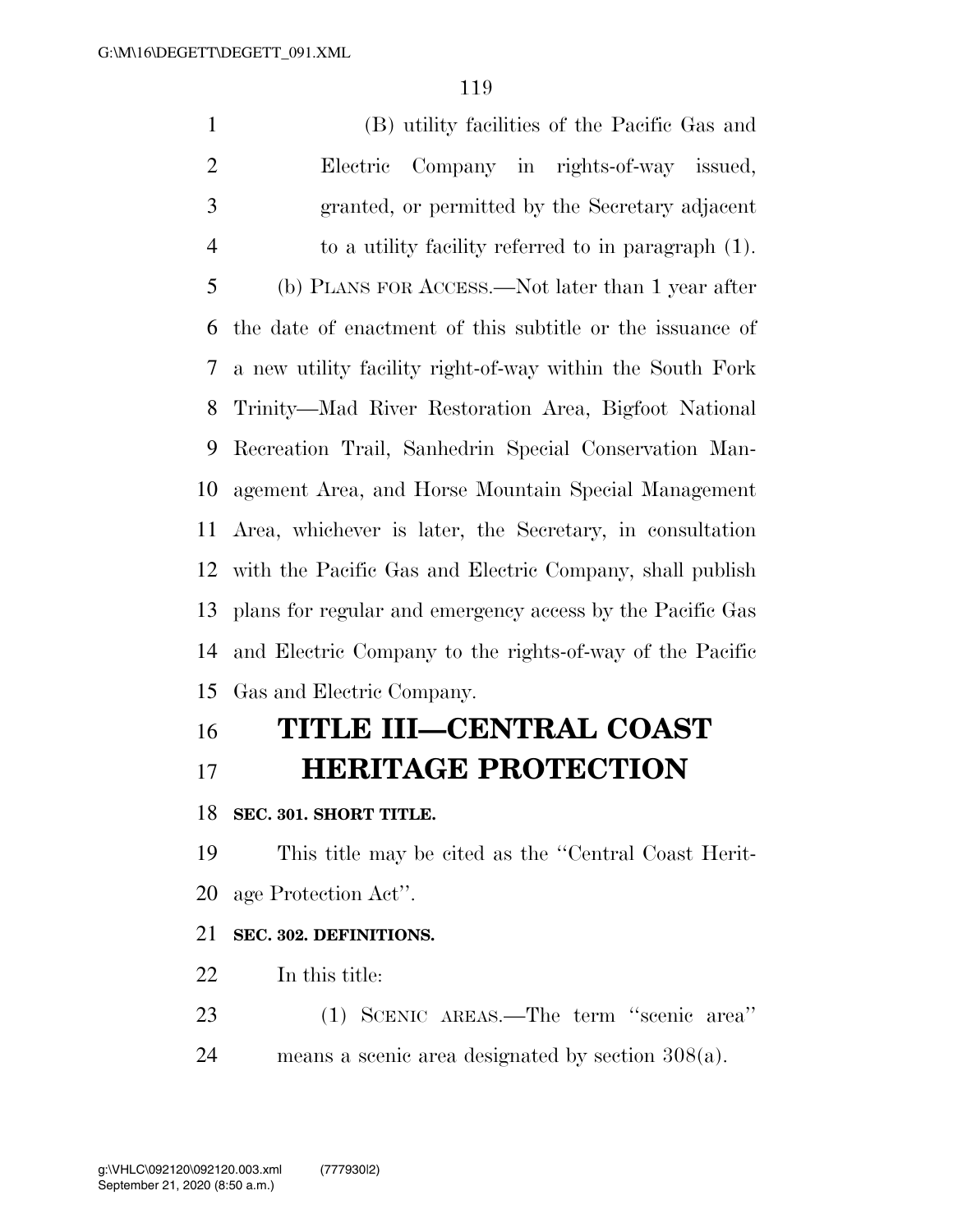| $\mathbf{1}$   | (2)<br>SECRETARY.—The term "Secretary"                   |
|----------------|----------------------------------------------------------|
| $\overline{2}$ | $means$ —                                                |
| 3              | (A) with respect to land managed by the                  |
| $\overline{4}$ | Bureau of Land Management, the Secretary of              |
| 5              | the Interior; and                                        |
| 6              | (B) with respect to land managed by the                  |
| 7              | Forest Service, the Secretary of Agriculture.            |
| 8              | (3) STATE.—The term "State" means the State              |
| 9              | of California.                                           |
| 10             | (4) WILDERNESS AREA.—The term "wilderness"               |
| 11             | area" means a wilderness area or wilderness addi-        |
| 12             | tion designated by section $303(a)$ .                    |
| 13             | SEC. 303. DESIGNATION OF WILDERNESS.                     |
| 14             | (a) IN GENERAL.—In accordance with the Wilderness        |
| 15             | Act (16 U.S.C. 1131 et seq.), the following areas in the |
| 16             | State are designated as wilderness areas and as compo-   |
| 17             | nents of the National Wilderness Preservation System:    |
| 18             | (1) Certain land in the Bakersfield Field Office         |
| 19             | of the Bureau of Land Management comprising ap-          |
| 20             | proximately 35,116 acres, as generally depicted on       |
| 21             | the map entitled "Proposed Caliente Mountain Wil-        |
| 22             | derness" and dated November 13, 2019, which shall        |
| 23             | be known as the "Caliente Mountain Wilderness".          |
| 24             | (2) Certain land in the Bakersfield Field Office         |
| 25             | of the Bureau of Land Management comprising ap-          |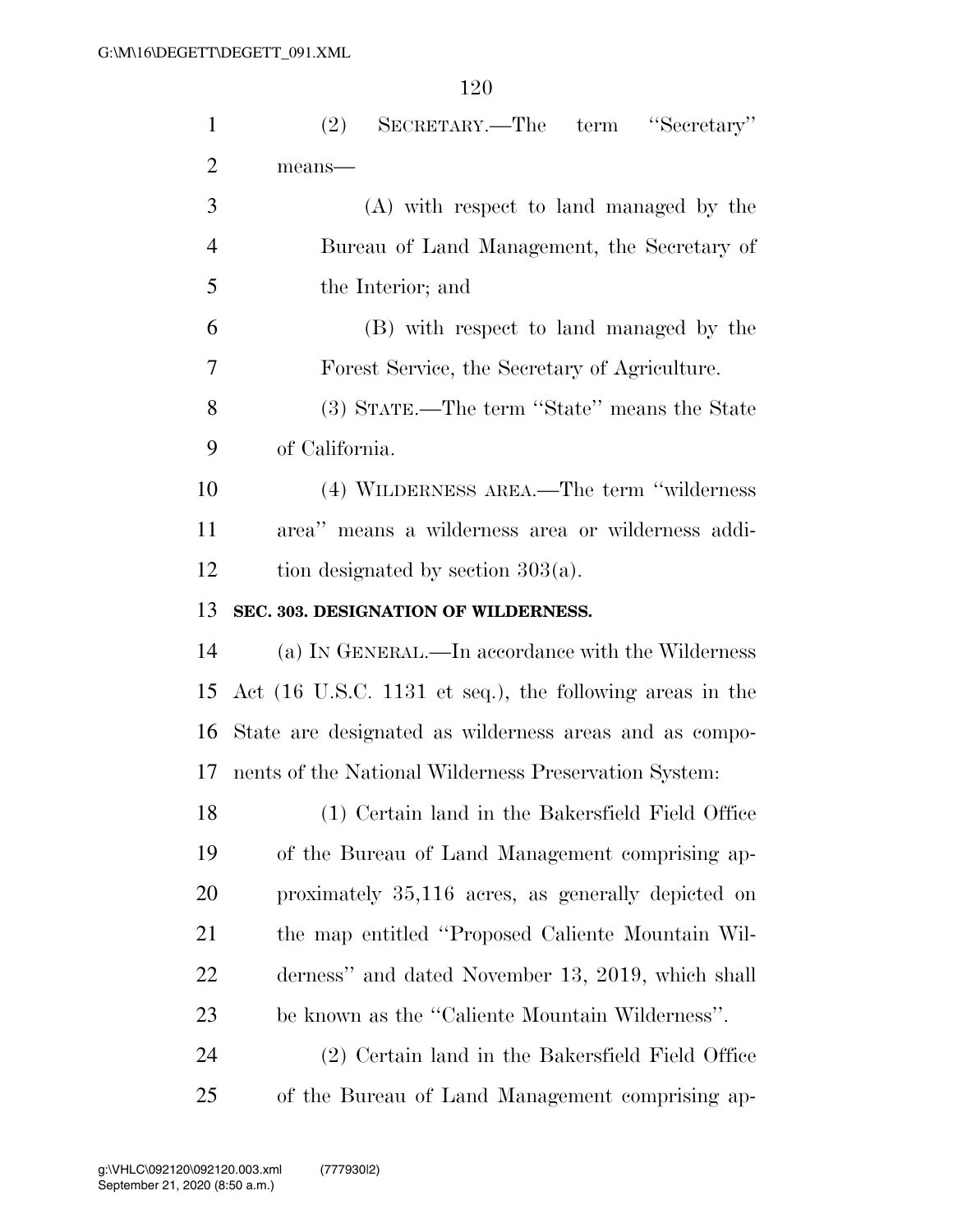proximately 13,332 acres, as generally depicted on the map entitled ''Proposed Soda Lake Wilderness'' and dated June 25, 2019, which shall be known as the ''Soda Lake Wilderness''.

 (3) Certain land in the Bakersfield Field Office of the Bureau of Land Management comprising ap- proximately 12,585 acres, as generally depicted on the map entitled ''Proposed Temblor Range Wilder- ness'' and dated June 25, 2019, which shall be known as the ''Temblor Range Wilderness''.

 (4) Certain land in the Los Padres National Forest comprising approximately 23,670 acres, as generally depicted on the map entitled ''Chumash Wilderness Area Additions—Proposed'' and dated March 29, 2019, which shall be incorporated into and managed as part of the Chumash Wilderness as designated by the Los Padres Condor Range and River Protection Act (Public Law 102–301; 106 Stat. 242).

 (5) Certain land in the Los Padres National Forest comprising approximately 54,036 acres, as generally depicted on the maps entitled ''Dick Smith Wilderness Area Additions—Proposed Map 1 of 2 (Bear Canyon and Cuyama Peak Units)'' and ''Dick Smith Wilderness Area Additions—Proposed Map 2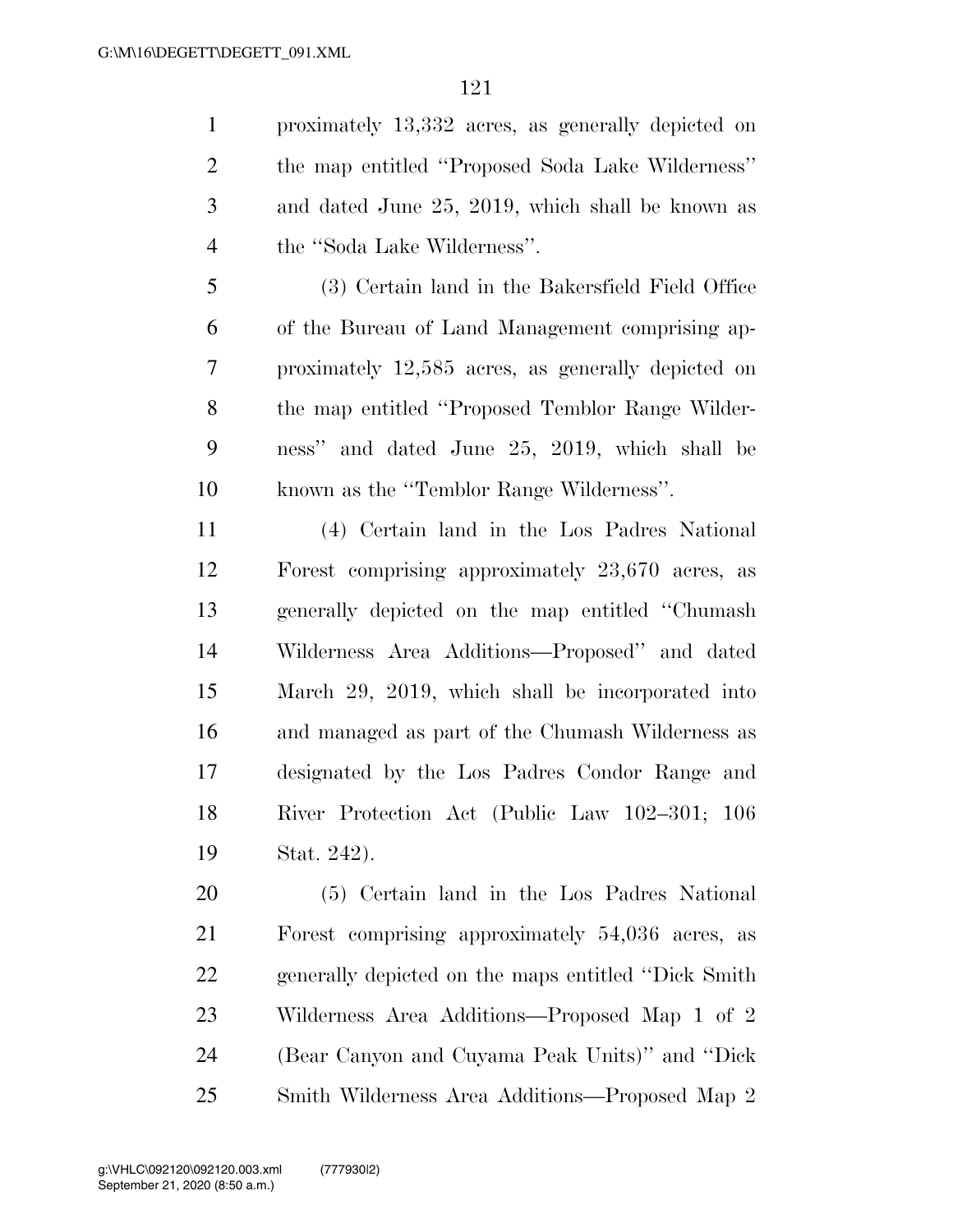|                | of 2 (Buckhorn and Mono Units)" and dated No-     |
|----------------|---------------------------------------------------|
| 2              | vember 14, 2019, which shall be incorporated into |
| 3              | and managed as part of the Dick Smith Wilderness  |
| $\overline{4}$ | as designated by the California Wilderness Act of |
| 5              | 1984 (Public Law 98–425; 16 U.S.C. 1132 note).    |

 (6) Certain land in the Los Padres National Forest and the Bakersfield Field Office of the Bu- reau of Land Management comprising approximately 7,289 acres, as generally depicted on the map enti- tled ''Garcia Wilderness Area Additions—Proposed'' and dated March 29, 2019, which shall be incor- porated into and managed as part of the Garcia Wil- derness as designated by the Los Padres Condor Range and River Protection Act (Public Law 102– 301; 106 Stat. 242).

 (7) Certain land in the Los Padres National Forest and the Bakersfield Field Office of the Bu- reau of Land Management comprising approximately 8,774 acres, as generally depicted on the map enti- tled ''Machesna Mountain Wilderness—Proposed Additions'' and dated October 30, 2019, which shall be incorporated into and managed as part of the Machesna Mountain Wilderness as designated by the California Wilderness Act of 1984 (Public Law 98– 425; 16 U.S.C. 1132 note).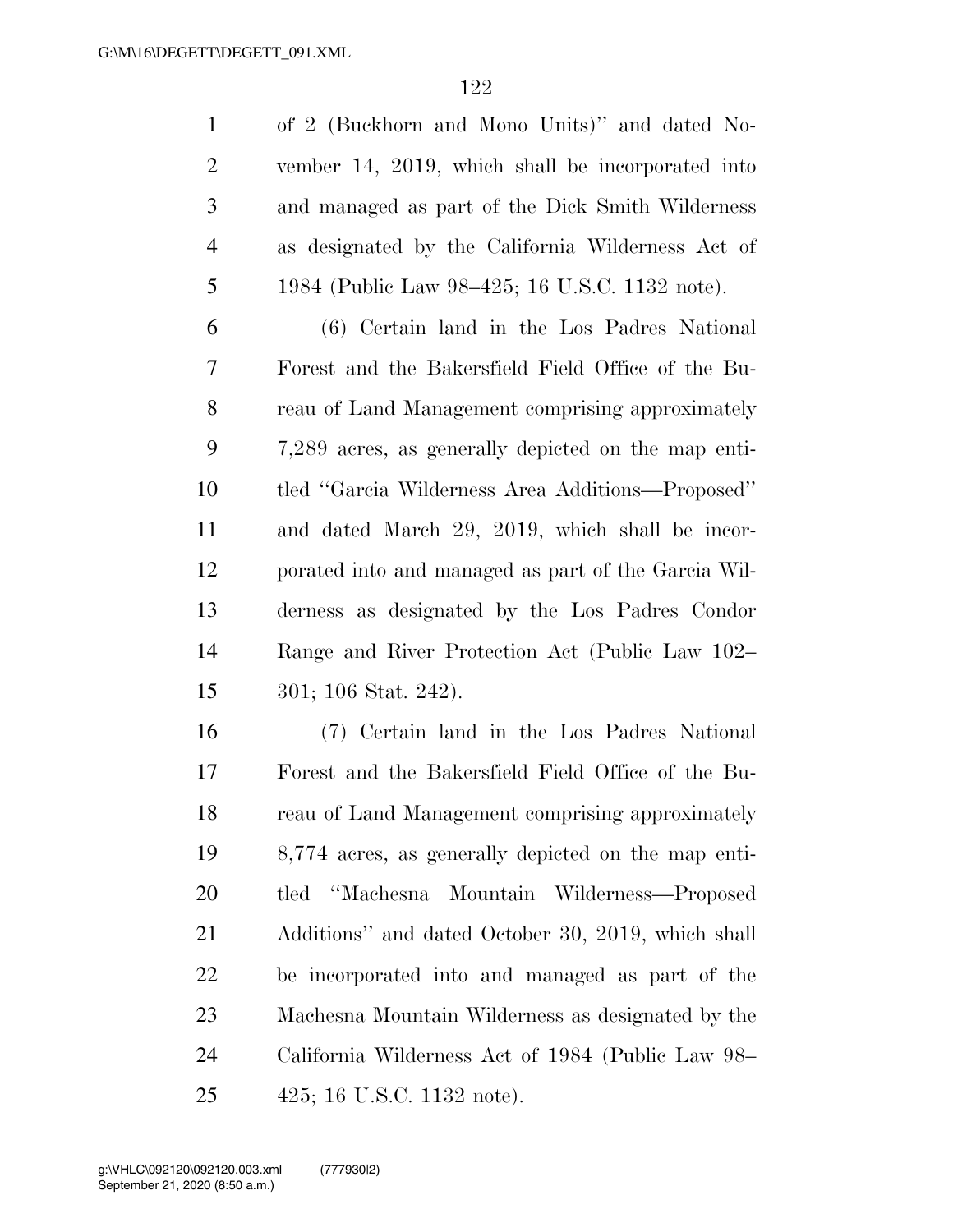(8) Certain land in the Los Padres National Forest comprising approximately 30,184 acres, as generally depicted on the map entitled ''Matilija Wil- derness Area Additions—Proposed'' and dated March 29, 2019, which shall be incorporated into and managed as part of the Matilija Wilderness as designated by the Los Padres Condor Range and River Protection Act (Public Law 102–301; 106 Stat. 242).

 (9) Certain land in the Los Padres National Forest comprising approximately 23,969 acres, as generally depicted on the map entitled ''San Rafael Wilderness Area Additions—Proposed'' and dated March 29, 2019, which shall be incorporated into and managed as part of the San Rafael Wilderness as designated by Public Law 90–271 (82 Stat. 51), the California Wilderness Act of 1984 (Public Law 98–425; 16 U.S.C. 1132 note), and the Los Padres Condor Range and River Protection Act (Public Law 102–301; 106 Stat. 242).

 (10) Certain land in the Los Padres National Forest comprising approximately 2,921 acres, as generally depicted on the map entitled ''Santa Lucia Wilderness Area Additions—Proposed'' and dated March 29, 2019, which shall be incorporated into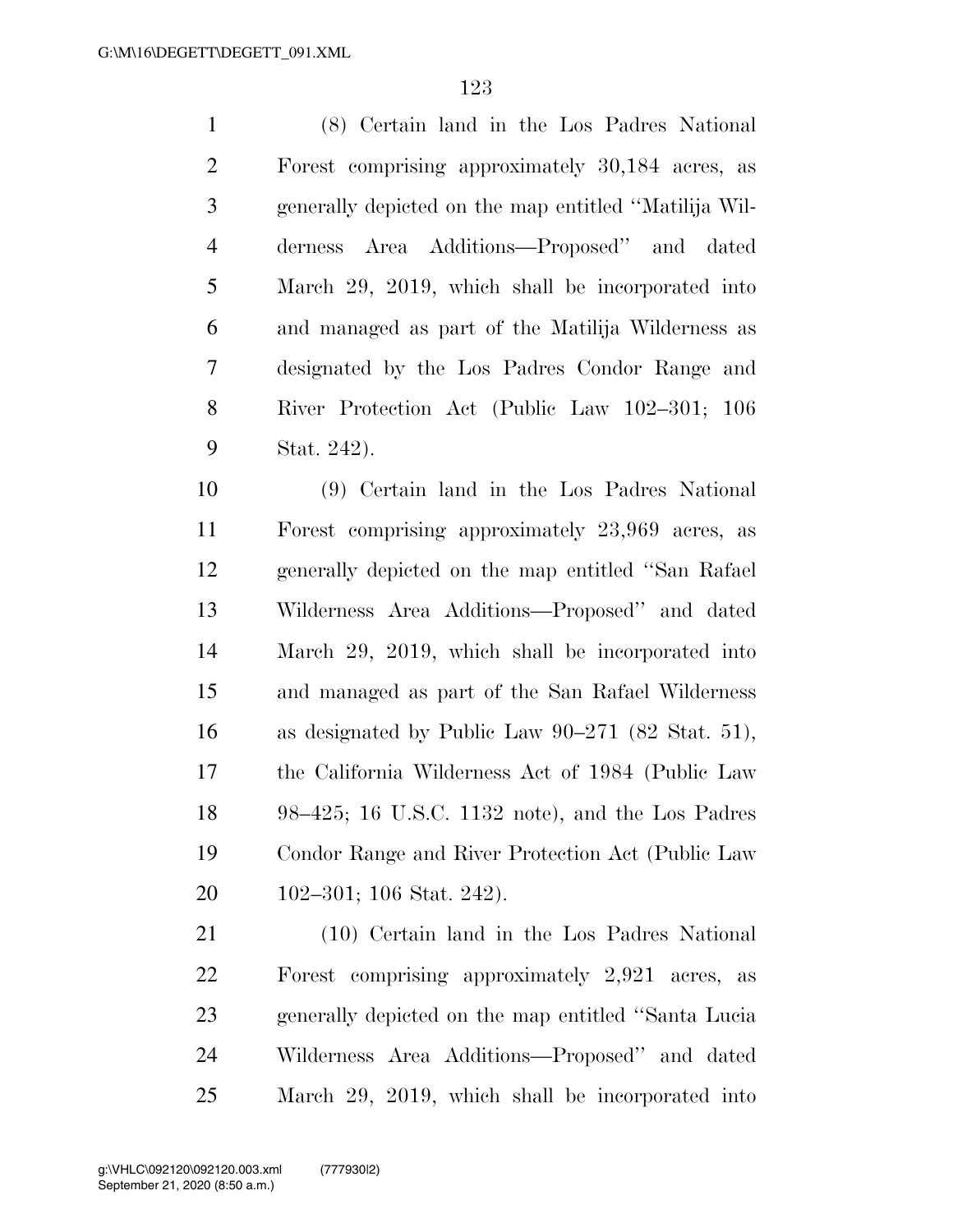and managed as part of the Santa Lucia Wilderness as designated by the Endangered American Wilder- ness Act of 1978 (Public Law 95–237; 16 U.S.C. 1132 note).

 (11) Certain land in the Los Padres National Forest comprising approximately 14,313 acres, as generally depicted on the map entitled ''Sespe Wil- derness Area Additions—Proposed'' and dated March 29, 2019, which shall be incorporated into and managed as part of the Sespe Wilderness as designated by the Los Padres Condor Range and River Protection Act (Public Law 102–301; 106 Stat. 242).

 (12) Certain land in the Los Padres National Forest comprising approximately 17,870 acres, as generally depicted on the map entitled ''Diablo Caliente Wilderness Area—Proposed'' and dated March 29, 2019, which shall be known as the ''Dia-blo Caliente Wilderness''.

20 (b) MAPS AND LEGAL DESCRIPTIONS.—

 (1) IN GENERAL.—As soon as practicable after the date of enactment of this Act, the Secretary shall file maps and legal descriptions of the wilder-ness areas with—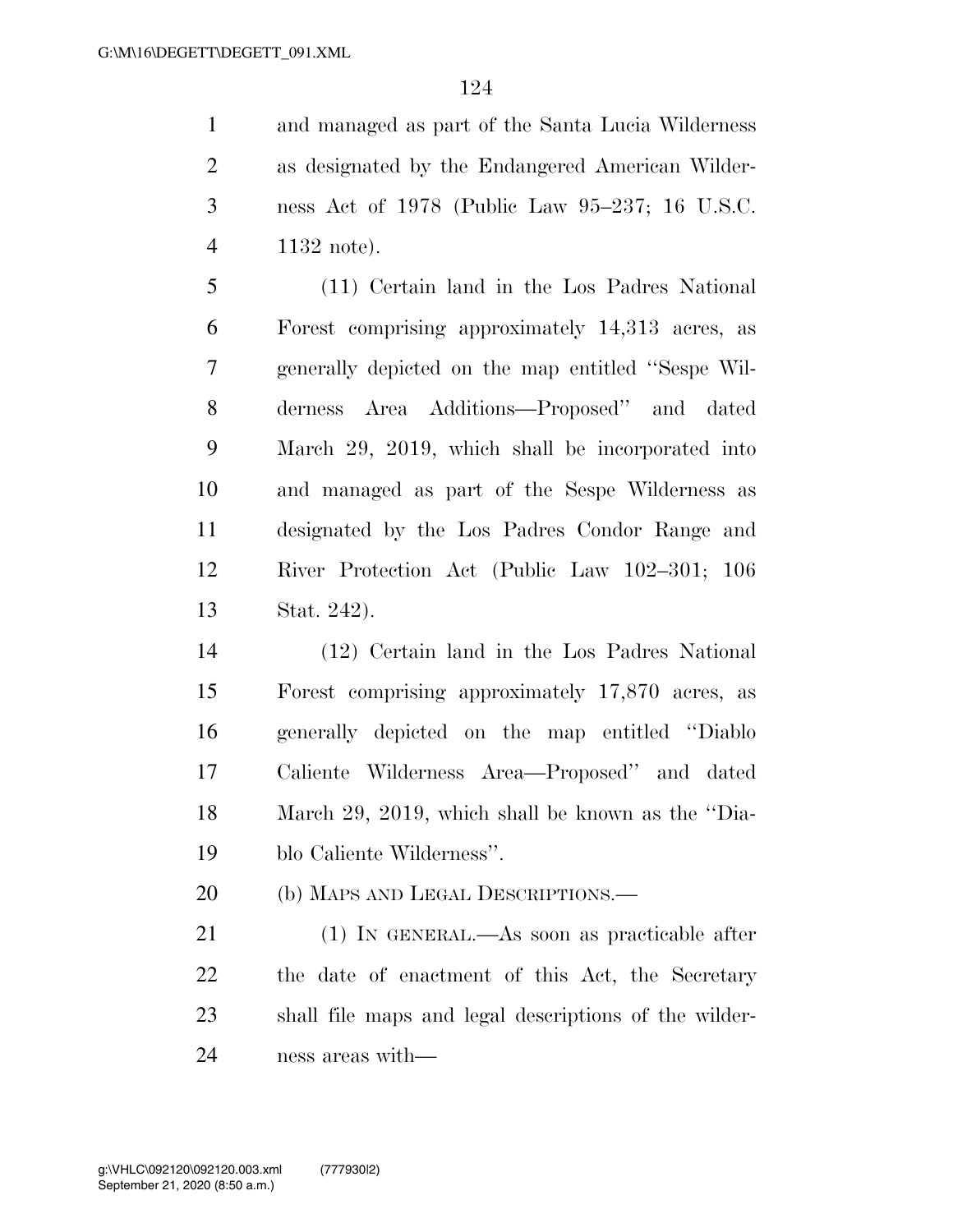| $\mathbf{1}$   | (A) the Committee on Energy and Natural                      |
|----------------|--------------------------------------------------------------|
| $\overline{2}$ | Resources of the Senate; and                                 |
| 3              | (B) the Committee on Natural Resources                       |
| $\overline{4}$ | of the House of Representatives.                             |
| 5              | (2) FORCE OF LAW.—The maps and legal de-                     |
| 6              | scriptions filed under paragraph (1) shall have the          |
| 7              | same force and effect as if included in this title, ex-      |
| 8              | cept that the Secretary may correct any clerical and         |
| 9              | typographical errors in the maps and legal descrip-          |
| 10             | tions.                                                       |
| 11             | (3) PUBLIC AVAILABILITY.—The maps<br>and                     |
| 12             | legal descriptions filed under paragraph (1) shall be        |
| 13             | on file and available for public inspection in the ap-       |
| 14             | propriate offices of the Forest Service and Bureau           |
| 15             | of Land Management.                                          |
| 16             | SEC. 304. DESIGNATION OF THE MACHESNA MOUNTAIN PO-           |
| 17             | TENTIAL WILDERNESS.                                          |
| 18             | (a) DESIGNATION.—In furtherance of the purposes of           |
| 19             | the Wilderness Act (16 U.S.C. 1131 et seq.), certain land    |
| 20             | in the Los Padres National Forest comprising approxi-        |
| 21             | mately $2,359$ acres, as generally depicted on the map enti- |
| 22             | tled "Machesna Mountain Potential Wilderness"<br>and         |
| 23             | dated March 29, 2019, is designated as the Machesna          |
| 24             | Mountain Potential Wilderness Area.                          |
| 25             | (b) MAP AND LEGAL DESCRIPTION.—                              |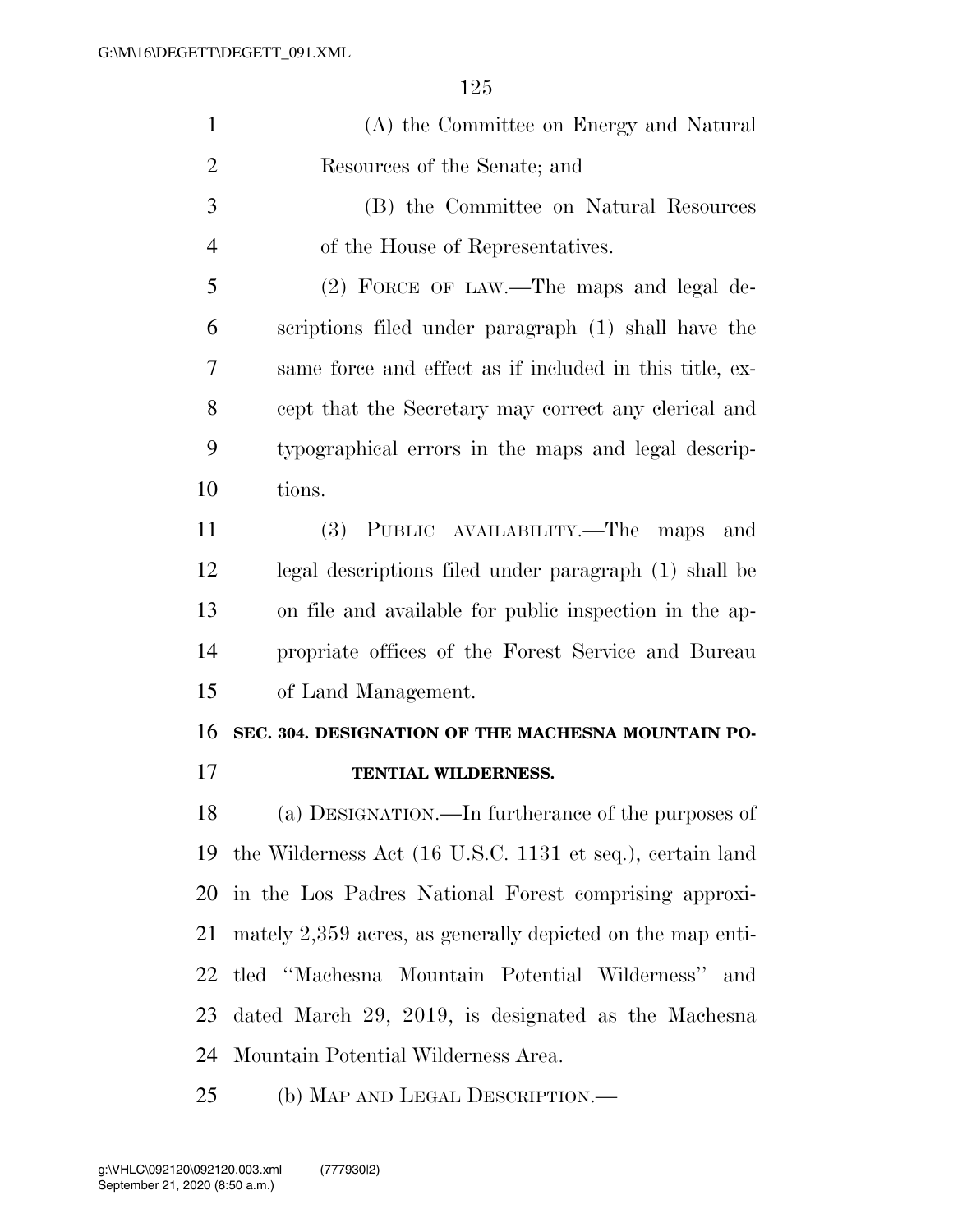| $\mathbf{1}$   | (1) IN GENERAL.—As soon as practicable after                    |
|----------------|-----------------------------------------------------------------|
| $\overline{2}$ | the date of enactment of this Act, the Secretary                |
| 3              | shall file a map and legal description of the                   |
| $\overline{4}$ | Machesna Mountain Potential Wilderness Area (re-                |
| 5              | ferred to in this section as the "potential wilderness          |
| 6              | $\alpha$ area'') with —                                         |
| 7              | (A) the Committee on Energy and Natural                         |
| 8              | Resources of the Senate; and                                    |
| 9              | (B) the Committee on Natural Resources                          |
| 10             | of the House of Representatives.                                |
| 11             | (2) FORCE OF LAW.—The map and legal de-                         |
| 12             | scription filed under paragraph (1) shall have the              |
| 13             | same force and effect as if included in this title, ex-         |
| 14             | cept that the Secretary may correct any clerical and            |
| 15             | typographical errors in the map and legal descrip-              |
| 16             | tion.                                                           |
| 17             | (3) PUBLIC AVAILABILITY.—The map and legal                      |
| 18             | description filed under paragraph (1) shall be on file          |
| 19             | and available for public inspection in the appropriate          |
| 20             | offices of the Forest Service.                                  |
| 21             | (c) MANAGEMENT.—Except as provided in subsection                |
| 22             | (d) and subject to valid existing rights, the Secretary shall   |
| 23             | manage the potential wilderness area in accordance with         |
| 24             | the Wilderness Act $(16 \text{ U.S.C. } 1131 \text{ et seq.}).$ |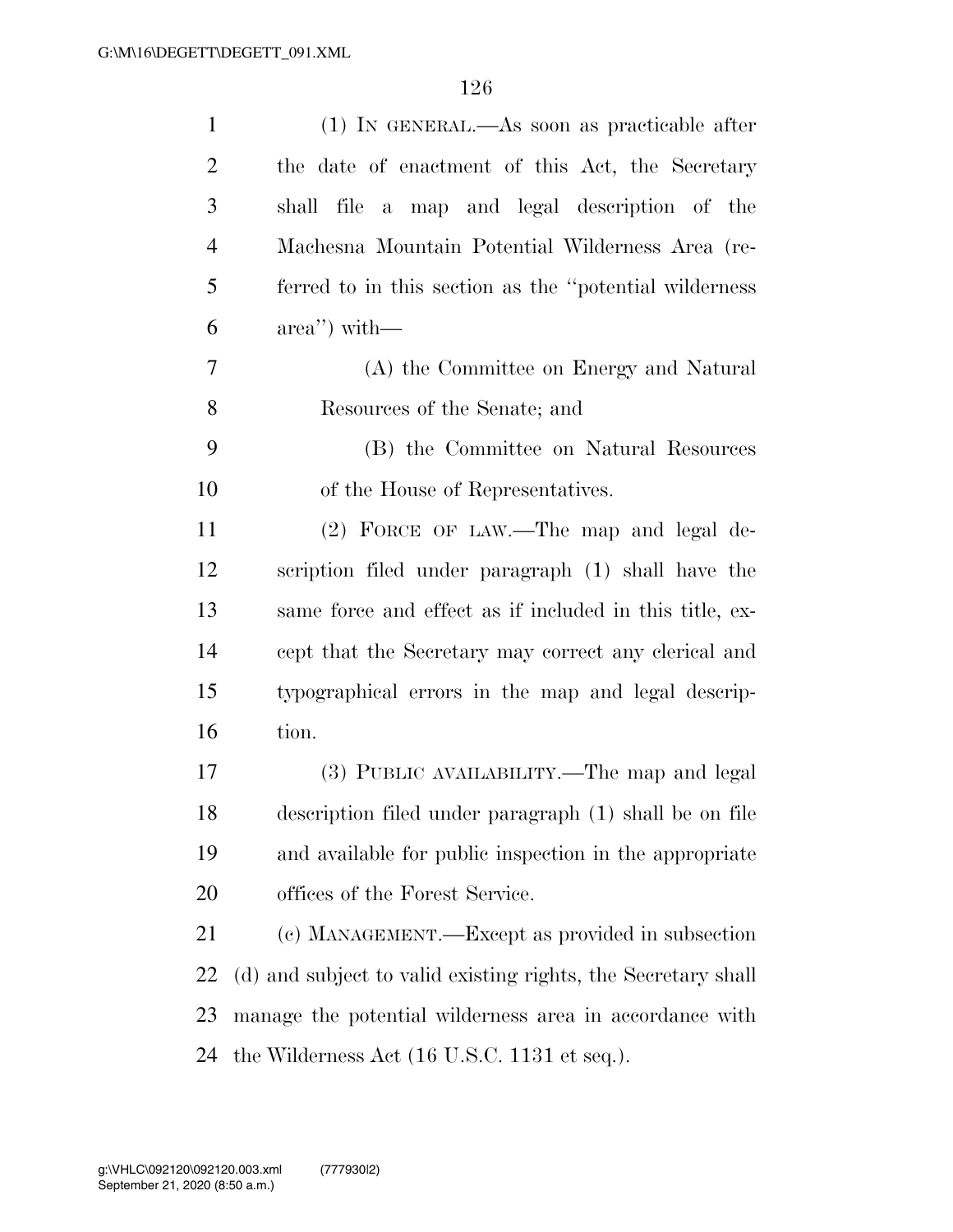| $\mathbf{1}$ | (d) TRAIL USE, CONSTRUCTION, RECONSTRUCTION,                           |
|--------------|------------------------------------------------------------------------|
| 2            | AND REALIGNMENT.                                                       |
| 3            | (1) IN GENERAL.—In accordance with para-                               |
| 4            | graph (2), the Secretary may reconstruct, realign, or                  |
| 5            | reroute the Pine Mountain Trail.                                       |
| 6            | (2) REQUIREMENT.—In carrying out the recon-                            |
| 7            | struction, realignment, or rerouting under paragraph                   |
| 8            | $(1)$ , the Secretary shall—                                           |
| 9            | (A) comply with all existing laws (including                           |
| 10           | regulations); and                                                      |
| 11           | (B) to the maximum extent practicable,                                 |
| 12           | use the minimum tool or administrative practice                        |
| 13           | necessary to accomplish the reconstruction, re-                        |
| 14           | alignment, or rerouting with the least amount                          |
| 15           | of adverse impact on wilderness character and                          |
| 16           | resources.                                                             |
| 17           | (3) MOTORIZED VEHICLES AND MACHINERY.-                                 |
| 18           | In accordance with paragraph (2), the Secretary                        |
| 19           | may use motorized vehicles and machinery to carry                      |
| 20           | out the trail reconstruction, realignment, or rerout-                  |
| 21           | ing authorized by this subsection.                                     |
| 22           | (4)<br><b>MOTORIZED</b><br>$\operatorname{AND}$<br>MECHANIZED<br>VEHI- |
| 23           | CLES.—The Secretary may permit the use of motor-                       |
| 24           | ized and mechanized vehicles on the existing Pine                      |
| 25           | Mountain Trail in accordance with existing law (in-                    |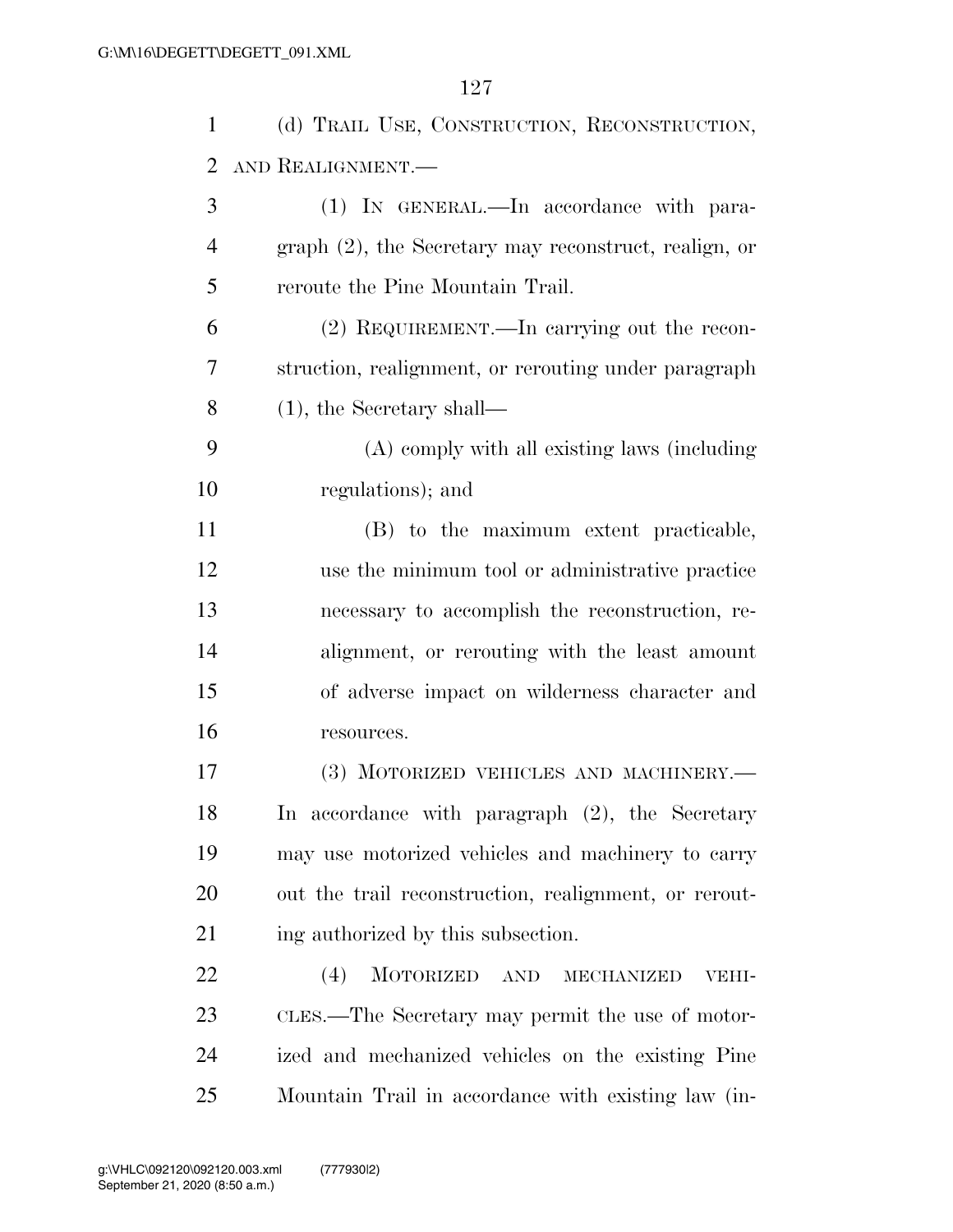| cluding regulations) and this subsection until such           |
|---------------------------------------------------------------|
| date as the potential wilderness area is designated           |
| as wilderness in accordance with subsection (h).              |
| (e) WITHDRAWAL.—Subject to valid existing rights,             |
| the Federal land in the potential wilderness area is with-    |
| drawn from all forms of—                                      |
| (1) entry, appropriation, or disposal under the               |
| public land laws;                                             |
| (2) location, entry, and patent under the mining              |
| laws; and                                                     |
| (3) disposition under all laws pertaining to min-             |
| eral and geothermal leasing or mineral materials.             |
| (f) COOPERATIVE AGREEMENTS.—In carrying out                   |
| this section, the Secretary may enter into cooperative        |
| agreements with State, Tribal, and local governmental en-     |
| tities and private entities to complete the trail reconstruc- |
| tion, realignment, or rerouting authorized by subsection      |
| 18 (d).                                                       |
| (g) BOUNDARIES.—The Secretary shall modify the                |
| boundary of the potential wilderness area to exclude any      |
| area within 150 feet of the centerline of the new location    |
| of any trail that has been reconstructed, realigned, or re-   |
| routed under subsection (d).                                  |
|                                                               |

(h) WILDERNESS DESIGNATION.—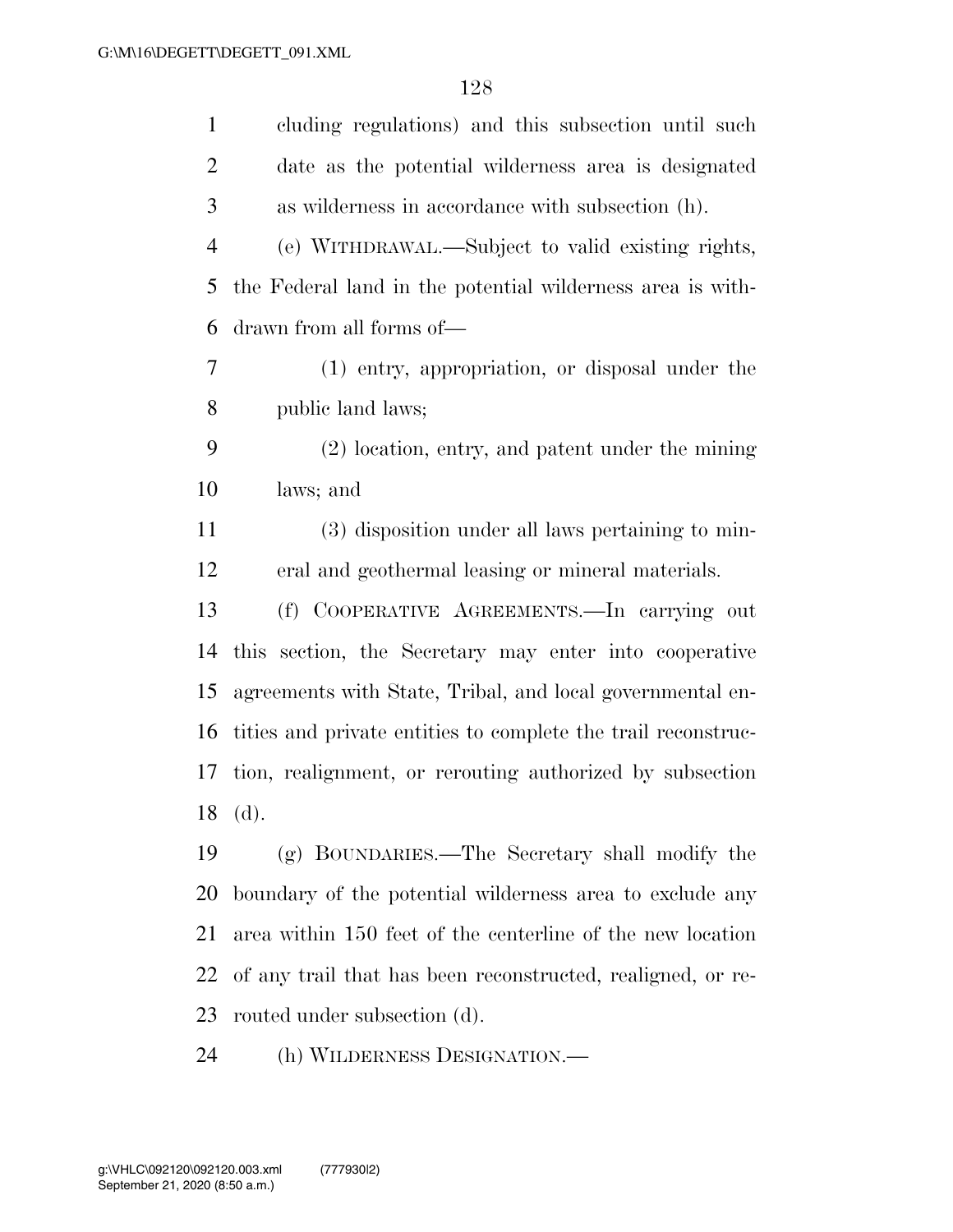| $\mathbf{1}$   | (1) IN GENERAL.—The potential wilderness              |
|----------------|-------------------------------------------------------|
| $\overline{2}$ | area, as modified under subsection (g), shall be des- |
| 3              | ignated as wilderness and as a component of the Na-   |
| $\overline{4}$ | tional Wilderness Preservation System on the earlier  |
| 5              | $of$ —                                                |
| 6              | (A) the date on which the Secretary pub-              |
| 7              | lishes in the Federal Register notice that the        |
| 8              | trail reconstruction, realignment, or rerouting       |
| 9              | authorized by subsection (d) has been com-            |
| 10             | pleted; or                                            |
| 11             | (B) the date that is 20 years after the date          |
| 12             | of enactment of this Act.                             |
| 13             | (2) ADMINISTRATION OF WILDERNESS.—On                  |
| 14             | designation as wilderness under this section, the po- |
| 15             | tential wilderness area shall be—                     |
| 16             | (A) incorporated into the Machesna Moun-              |
| 17             | tain Wilderness Area, as designated by the Cali-      |
| 18             | fornia Wilderness Act of 1984 (Public Law 98-         |
| 19             | $425$ ; 16 U.S.C. 1132 note) and expanded by          |
| 20             | section 303; and                                      |
| 21             | (B) administered in accordance with sec-              |
| 22             | tion 305 and the Wilderness Act (16 U.S.C.            |
| 23             | 1131 et seq.).                                        |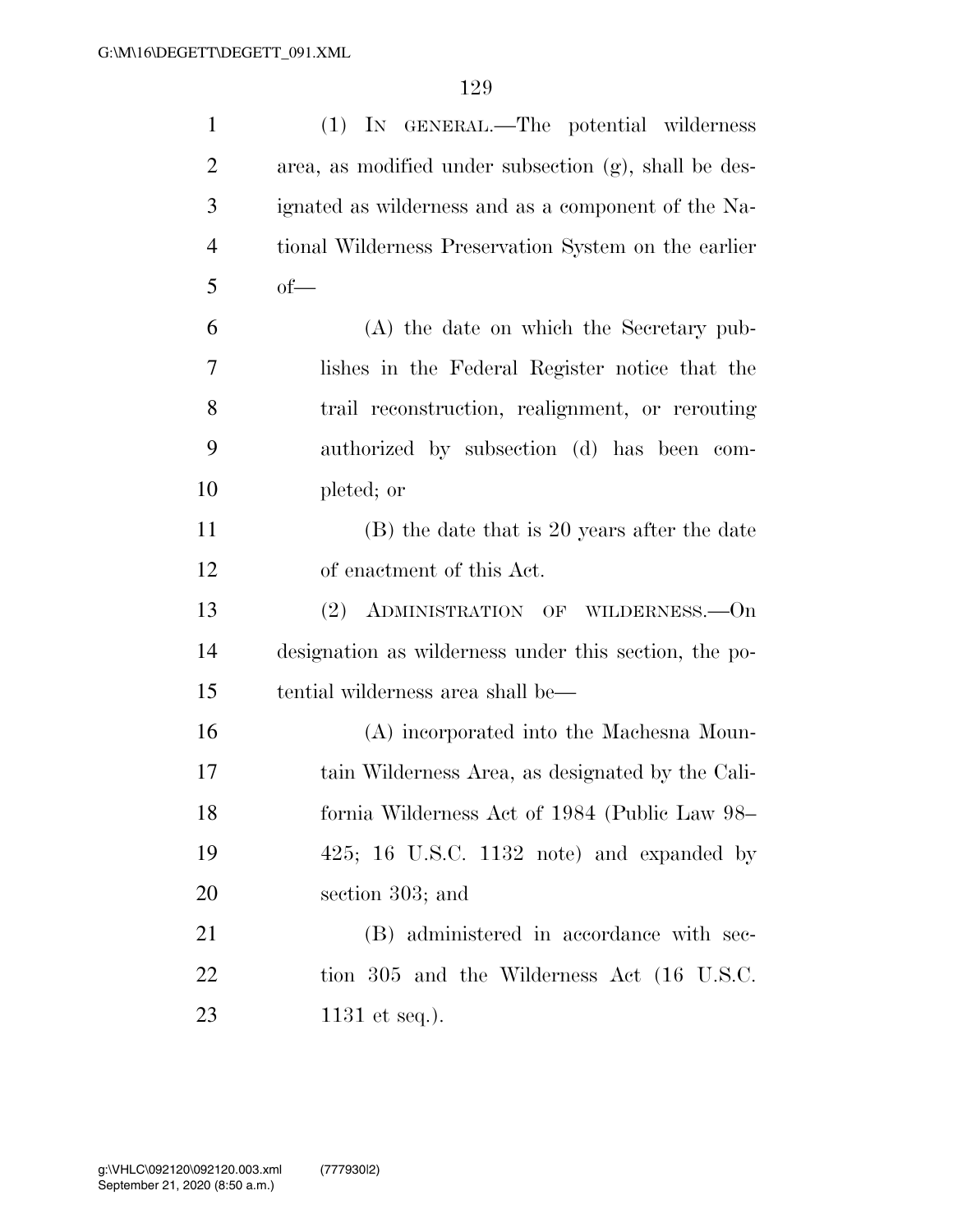#### **SEC. 305. ADMINISTRATION OF WILDERNESS.**

 (a) IN GENERAL.—Subject to valid existing rights, the wilderness areas shall be administered by the Sec- retary in accordance with this title and the Wilderness Act (16 U.S.C. 1131 et seq.), except that—

 (1) any reference in the Wilderness Act (16 U.S.C. 1131 et seq.) to the effective date of that Act shall be considered to be a reference to the date of enactment of this Act; and

 (2) any reference in the Wilderness Act (16 U.S.C. 1131 et seq.) to the Secretary of Agriculture shall be considered to be a reference to the Secretary that has jurisdiction over the wilderness area.

 (b) FIRE MANAGEMENT AND RELATED ACTIVI-TIES.—

 (1) IN GENERAL.—The Secretary may take any measures in a wilderness area as are necessary for the control of fire, insects, and diseases in accord- ance with section 4(d)(1) of the Wilderness Act (16 20 U.S.C.  $1133(d)(1)$  and House Report 98–40 of the 98th Congress.

 (2) FUNDING PRIORITIES.—Nothing in this title limits funding for fire and fuels management in the wilderness areas.

 (3) REVISION AND DEVELOPMENT OF LOCAL FIRE MANAGEMENT PLANS.—As soon as practicable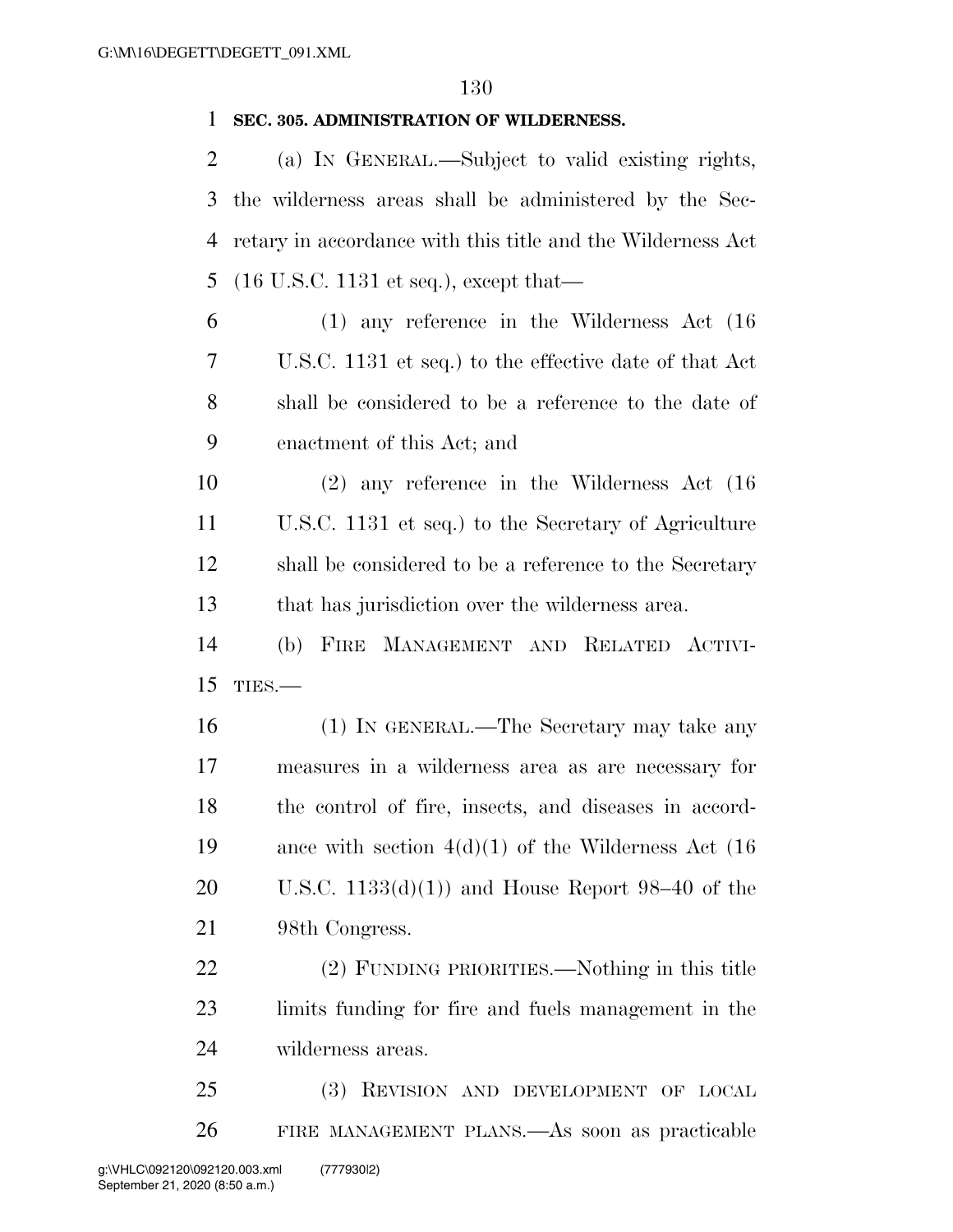after the date of enactment of this Act, the Sec- retary shall amend the local information in the Fire Management Reference System or individual oper- ational plans that apply to the land designated as a wilderness area.

 (4) ADMINISTRATION.—Consistent with para- graph (1) and other applicable Federal law, to en- sure a timely and efficient response to fire emer- gencies in the wilderness areas, the Secretary shall enter into agreements with appropriate State or local firefighting agencies.

 (c) GRAZING.—The grazing of livestock in the wilder- ness areas, if established before the date of enactment of this Act, shall be permitted to continue, subject to any reasonable regulations as the Secretary considers nec-essary in accordance with—

17 (1) section  $4(d)(4)$  of the Wilderness Act (16) 18 U.S.C.  $1133(d)(4)$ ;

 (2) the guidelines set forth in Appendix A of House Report 101–405, accompanying H.R. 2570 of 21 the 101st Congress for land under the jurisdiction of 22 the Secretary of the Interior;

 (3) the guidelines set forth in House Report 96–617, accompanying H.R. 5487 of the 96th Con-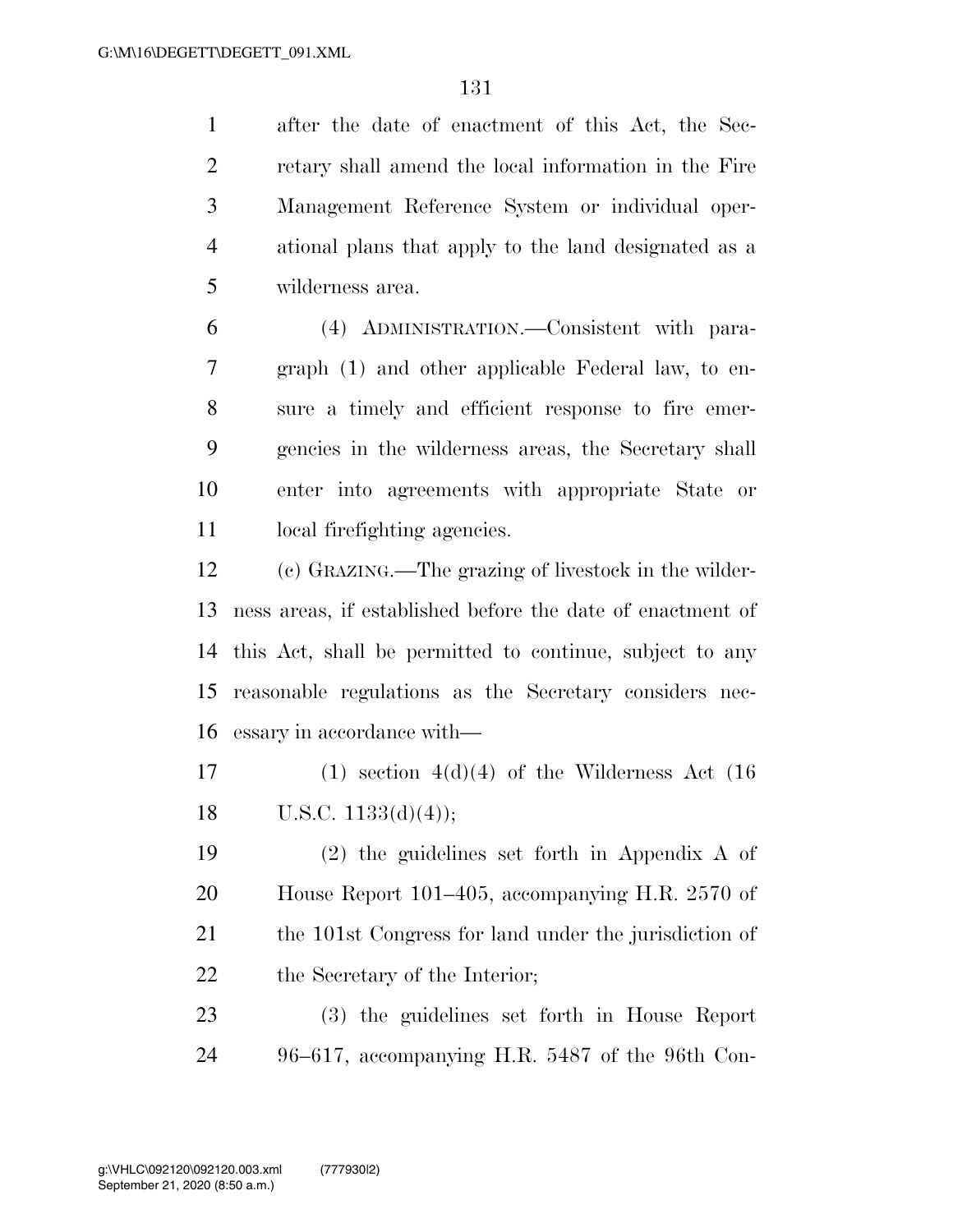| $\mathbf{1}$   | gress for land under the jurisdiction of the Secretary                 |
|----------------|------------------------------------------------------------------------|
| $\overline{2}$ | of Agriculture; and                                                    |
| 3              | (4) all other laws governing livestock grazing on                      |
| $\overline{4}$ | Federal public land.                                                   |
| 5              | (d) FISH AND WILDLIFE.—                                                |
| 6              | (1) IN GENERAL.—In accordance with section                             |
| 7              | $4(d)(7)$ of the Wilderness Act $(16 \text{ U.S.C.})$                  |
| 8              | $1133(d)(7)$ , nothing in this title affects the jurisdic-             |
| 9              | tion or responsibilities of the State with respect to                  |
| 10             | fish and wildlife on public land in the State.                         |
| 11             | (2) MANAGEMENT ACTIVITIES.—In furtherance                              |
| 12             | of the purposes and principles of the Wilderness Act                   |
| 13             | $(16 \text{ U.S.C. } 1131 \text{ et seq.}),$ the Secretary may conduct |
| 14             | any management activities that are necessary to                        |
| 15             | maintain or restore fish and wildlife populations and                  |
| 16             | habitats in the wilderness areas, if the management                    |
| 17             | activities are—                                                        |
| 18             | (A)<br>consistent with relevant wilderness                             |
| 19             | management plans;                                                      |
| 20             | (B) conducted in accordance with appro-                                |
| 21             | priate policies, such as the policies established                      |
| 22             | in Appendix B of House Report 101–405; and                             |
| 23             | (C) in accordance with memoranda of un-                                |
| 24             | derstanding between the Federal agencies and                           |
| 25             | the State Department of Fish and Wildlife.                             |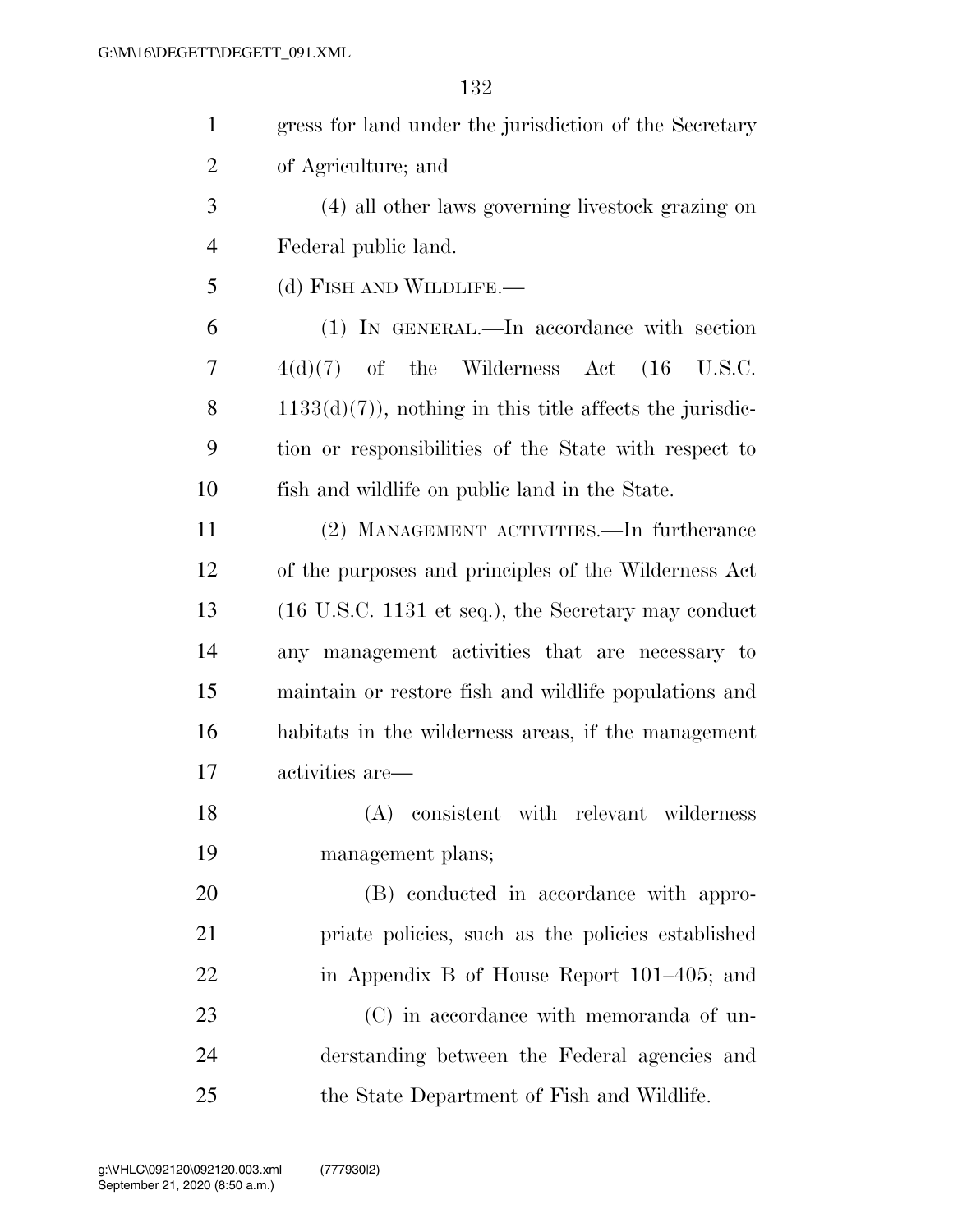|                | 133                                                         |
|----------------|-------------------------------------------------------------|
| $\mathbf{1}$   | (e) BUFFER ZONES.—                                          |
| $\overline{2}$ | (1) IN GENERAL.—Congress does not intend for                |
| 3              | the designation of wilderness areas by this title to        |
| $\overline{4}$ | lead to the creation of protective perimeters or buff-      |
| 5              | er zones around each wilderness area.                       |
| 6              | $(2)$ ACTIVITIES OR USES UP TO BOUNDARIES.—                 |
| 7              | The fact that nonwilderness activities or uses can be       |
| 8              | seen or heard from within a wilderness area shall           |
| 9              | not, of itself, preclude the activities or uses up to the   |
| 10             | boundary of the wilderness area.                            |
| 11             | (f) MILITARY ACTIVITIES.—Nothing in this title pre-         |
| 12             | cludes—                                                     |
| 13             | (1) low-level overflights of military aircraft over         |
| 14             | the wilderness areas;                                       |
| 15             | $(2)$ the designation of new units of special air-          |
| 16             | space over the wilderness areas; or                         |
| 17             | (3) the use or establishment of military flight             |
| 18             | training routes over wilderness areas.                      |
| 19             | (g) HORSES.—Nothing in this title precludes horse-          |
| 20             | back riding in, or the entry of recreational saddle or pack |
| 21             | stock into, a wilderness area—                              |
| 22             | (1) in accordance with section $4(d)(5)$ of the             |
| 23             | Wilderness Act $(16 \text{ U.S.C. } 1133(d)(5))$ ; and      |
| 24             | (2) subject to any terms and conditions deter-              |
| 25             | mined to be necessary by the Secretary.                     |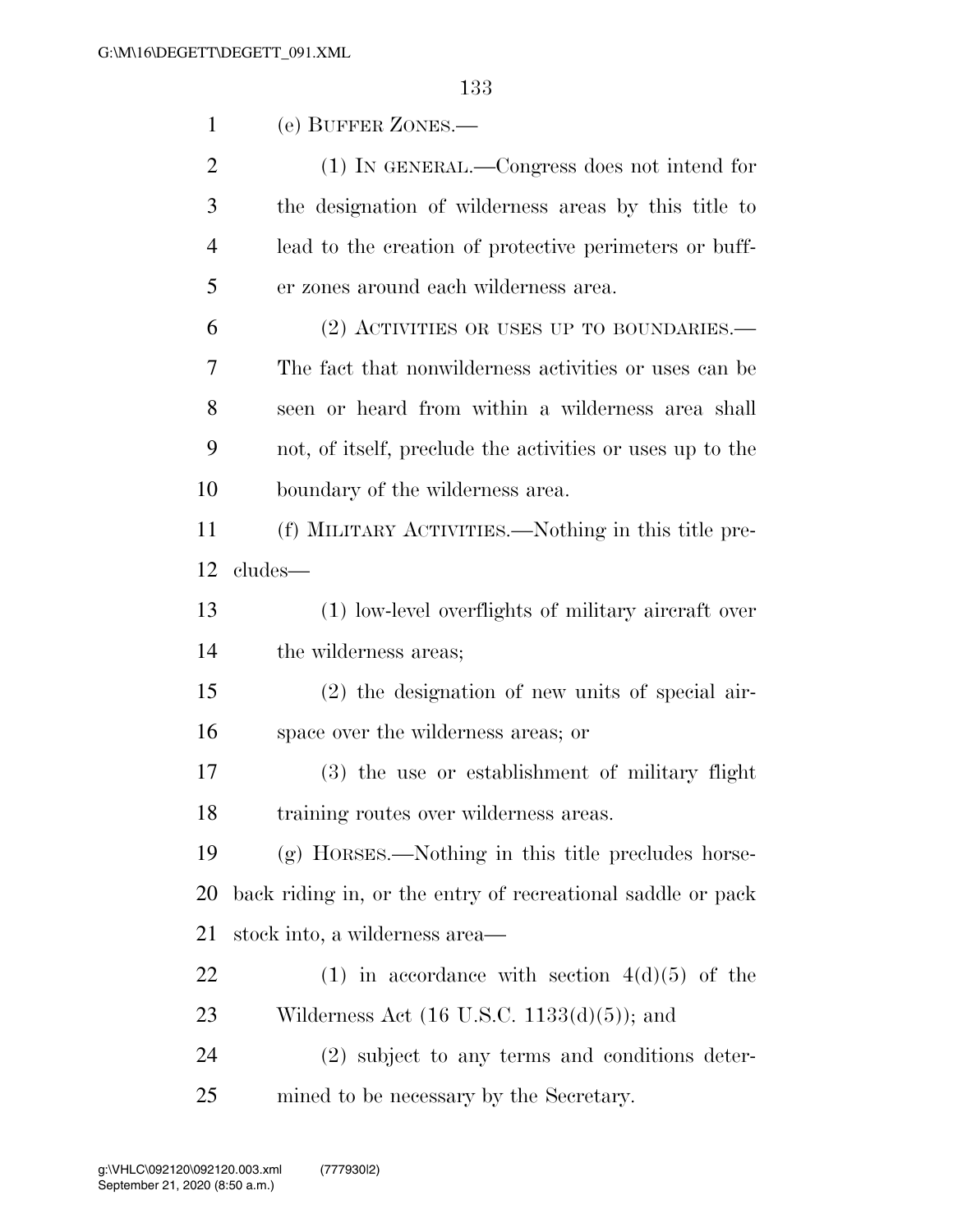| $\mathbf{1}$   | (h) WITHDRAWAL.—Subject to valid existing rights,               |
|----------------|-----------------------------------------------------------------|
| 2              | the wilderness areas are withdrawn from—                        |
| 3              | (1) all forms of entry, appropriation, and dis-                 |
| $\overline{4}$ | posal under the public land laws;                               |
| 5              | (2) location, entry, and patent under the mining                |
| 6              | laws; and                                                       |
| 7              | (3) disposition under all laws pertaining to min-               |
| 8              | eral and geothermal leasing or mineral materials.               |
| 9              | (i) INCORPORATION OF ACQUIRED LAND AND INTER-                   |
| 10             | ESTS.—Any land within the boundary of a wilderness area         |
| 11             | that is acquired by the United States shall—                    |
| 12             | (1) become part of the wilderness area in which                 |
| 13             | the land is located; and                                        |
| 14             | $(2)$ be managed in accordance with—                            |
| 15             | $(A)$ this section;                                             |
| 16             | $(B)$ the Wilderness Act $(16 \text{ U.S.C. } 1131 \text{ et }$ |
| 17             | seq.); and                                                      |
| 18             | (C) any other applicable law.                                   |
| 19             | (j) CLIMATOLOGICAL DATA COLLECTION.—In ac-                      |
| 20             | cordance with the Wilderness Act (16 U.S.C. 1131 et seq.)       |
| 21             | and subject to terms and conditions as the Secretary may        |
| 22             | prescribe, the Secretary may authorize the installation and     |
| 23             | maintenance of hydrologic, meteorologic, or climatological      |
| 24             | collection devices in the wilderness areas if the Secretary     |
| 25             | determines that the facilities and access to the facilities     |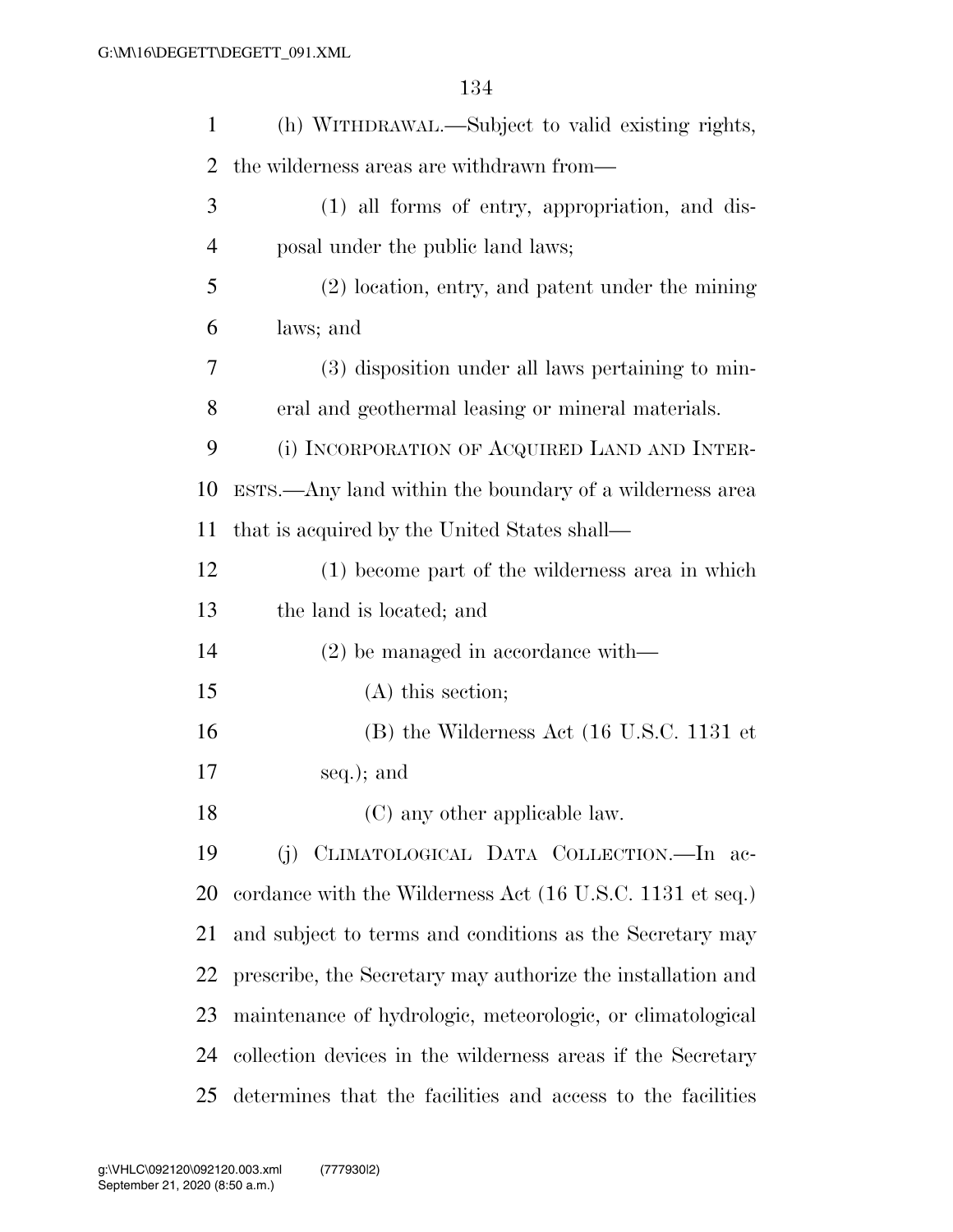are essential to flood warning, flood control, or water res-ervoir operation activities.

#### **SEC. 306. DESIGNATION OF WILD AND SCENIC RIVERS.**

 (a) INDIAN CREEK, MONO CREEK, AND MATILIJA CREEK, CALIFORNIA.—Section 3(a) of the National Wild and Scenic Rivers Act (16 U.S.C. 1274(a)) is amended by adding at the end the following:

8 "(231) INDIAN CREEK, CALIFORNIA.—The fol- lowing segments of Indian Creek in the State of California, to be administered by the Secretary of Agriculture:

12 "(A) The 9.5-mile segment of Indian Creek from its source in sec. 19, T. 7 N., R. 26 W., to the Dick Smith Wilderness boundary, as a wild river.

 ''(B) The 1-mile segment of Indian Creek from the Dick Smith Wilderness boundary to 18 0.25 miles downstream of Road 6N24, as a sce-nic river.

20 "'(C) The 3.9-mile segment of Indian Creek from 0.25 miles downstream of Road 6N24 to 22 the southern boundary of sec. 32, T. 6 N., R. 26 W., as a wild river.

24 "(232) MONO CREEK, CALIFORNIA.—The fol-lowing segments of Mono Creek in the State of Cali-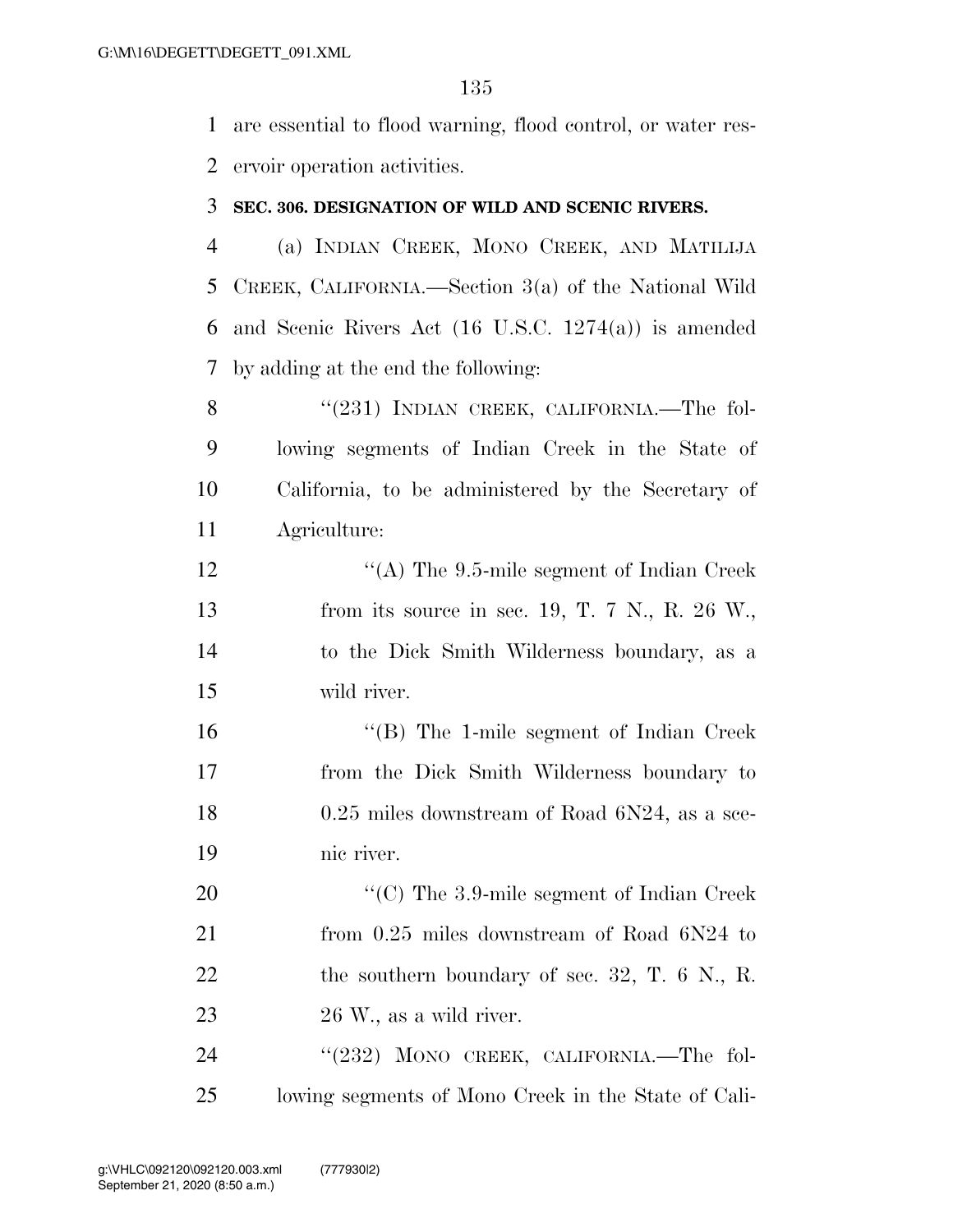| fornia, to be administered by the Secretary of Agri- |
|------------------------------------------------------|
| eulture:                                             |

 ''(A) The 4.2-mile segment of Mono Creek from its source in sec. 1, T. 7 N., R. 26 W., to 0.25 miles upstream of Don Victor Fire Road in sec. 28, T. 7 N., R. 25 W., as a wild river.

 ''(B) The 2.1-mile segment of Mono Creek from 0.25 miles upstream of the Don Victor Fire Road in sec. 28, T. 7 N., R. 25 W., to 0.25 miles downstream of Don Victor Fire Road in sec. 34, T. 7 N., R. 25 W., as a rec-reational river.

 $\cdot$  (C) The 14.7-mile segment of Mono Creek from 0.25 miles downstream of Don Vic- tor Fire Road in sec. 34, T. 7 N., R. 25 W., to the Ogilvy Ranch private property boundary in sec. 22, T. 6 N., R. 26 W., as a wild river.  $\text{``(D) The 3.5-mile segment of Mono Creek}$ 20 from the Ogilvy Ranch private property bound- ary to the southern boundary of sec. 33, T. 6 N., R. 26 W., as a recreational river.

23 "(233) MATILIJA CREEK, CALIFORNIA.—The following segments of Matilija Creek in the State of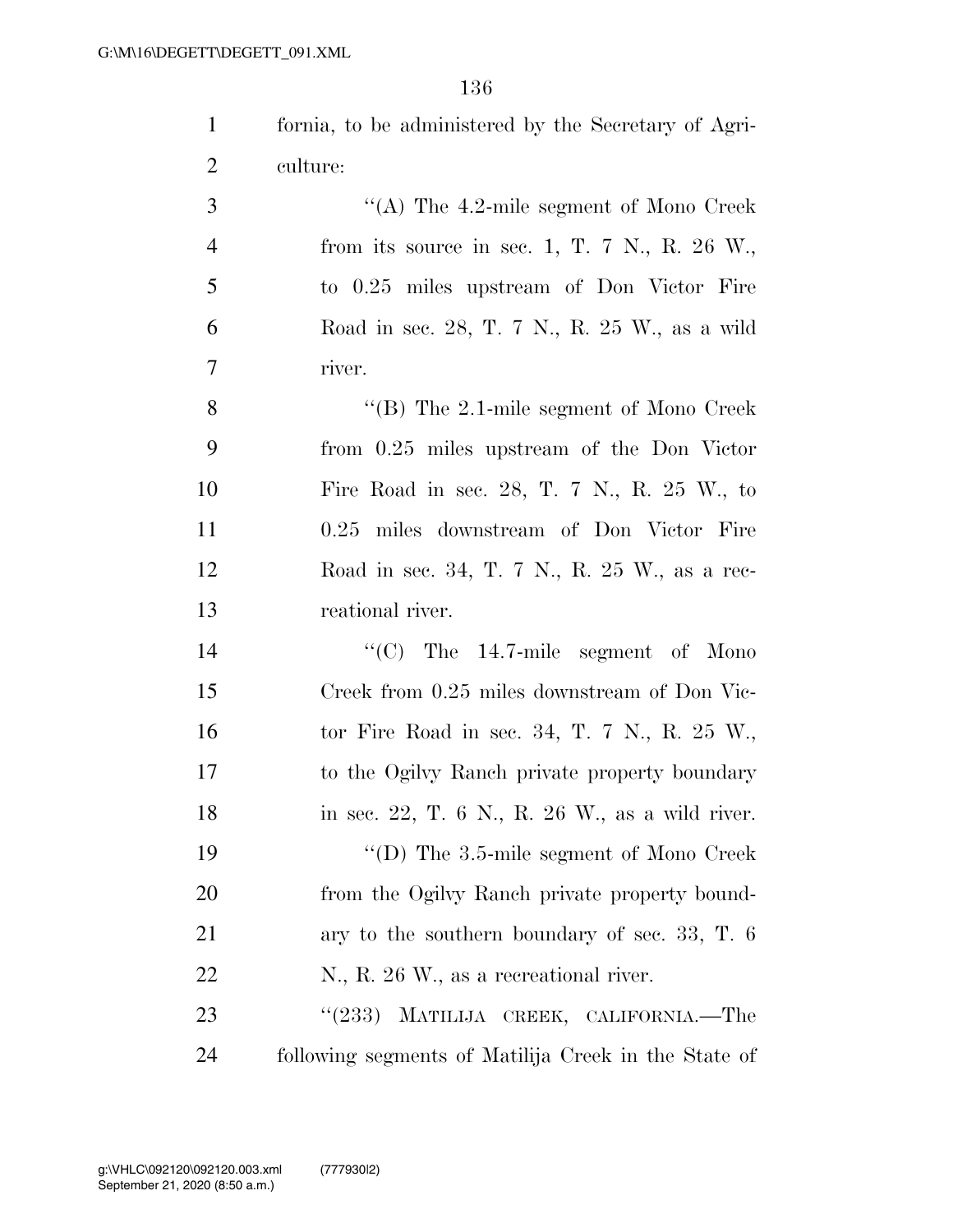| $\mathbf{1}$   | California, to be administered by the Secretary of                 |
|----------------|--------------------------------------------------------------------|
| 2              | Agriculture:                                                       |
| 3              | "(A) The $7.2$ -mile segment of the Matilija                       |
| $\overline{4}$ | Creek from its source in sec. 25, T. $6$ N., R.                    |
| 5              | 25 W., to the private property boundary in sec.                    |
| 6              | 9, T. 5 N., R. 24 W., as a wild river.                             |
| 7              | "(B) The $7.25$ -mile segment of the Upper                         |
| 8              | North Fork Matilija Creek from its source in                       |
| 9              | sec. 36, T. 6 N., R. 24 W., to the Matilija Wil-                   |
| 10             | derness boundary, as a wild river.".                               |
| 11             | (b) SESPE CREEK, CALIFORNIA.—Section $3(a)$ of the                 |
| 12             | National Wild and Scenic Rivers Act $(16 \text{ U.S.C. } 1274(a))$ |
| 13             | is amended by striking paragraph (142) and inserting the           |
| 14             | following:                                                         |
| 15             | "(142) SESPE CREEK, CALIFORNIA.—The fol-                           |
| 16             | lowing segments of Sespe Creek in the State of Cali-               |
| 17             | fornia, to be administered by the Secretary of Agri-               |
| 18             | culture:                                                           |
| 19             | "(A) The $2.7$ -mile segment of Sespe Creek                        |
| 20             | from the private property boundary in sec. 10,                     |
| 21             | T. 6 N., R. 24 W., to the Hartman Ranch pri-                       |
| 22             | vate property boundary in sec. $14, T. 6$ N., R.                   |
| 23             | 24 W., as a wild river.                                            |
| 24             | "(B) The 15-mile segment of Sespe Creek                            |
| 25             | from the Hartman Ranch private property                            |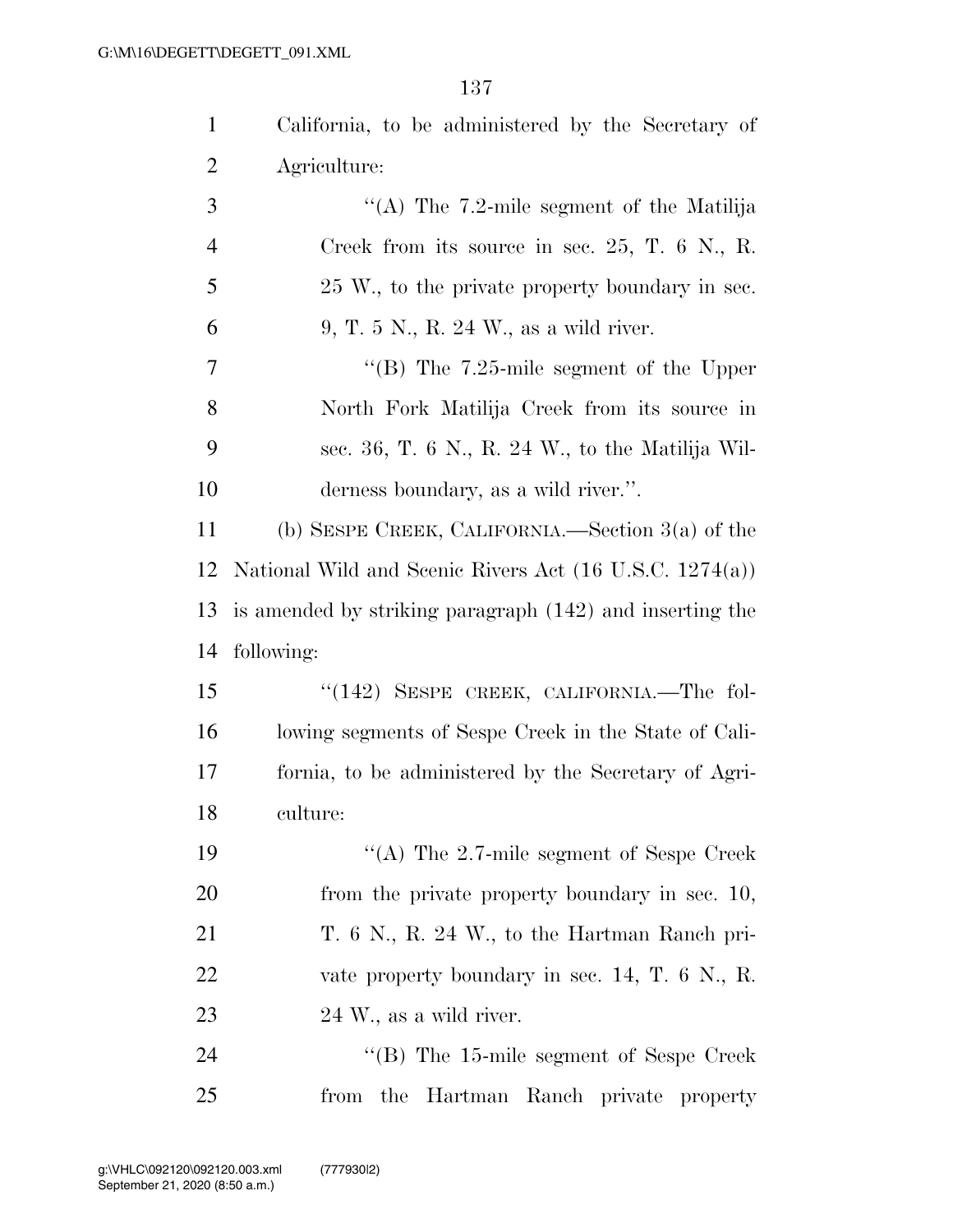| $\mathbf{1}$   | boundary in sec. 14, T. $6 \text{ N}$ , R. $24 \text{ W}$ , to the |
|----------------|--------------------------------------------------------------------|
| $\overline{2}$ | western boundary of sec. 6, T. 5 N., R. 22 W.,                     |
| 3              | as a recreational river.                                           |
| $\overline{4}$ | $\cdot$ (C) The 6.1-mile segment of Sespe Creek                    |
| 5              | from the western boundary of sec. 6, T. $5\,$ N.,                  |
| 6              | R. 22 W., to the confluence with Trout Creek,                      |
| 7              | as a scenic river.                                                 |
| 8              | $\lq\lq$ (D) The 28.6-mile segment of Sespe                        |
| 9              | Creek from the confluence with Trout Creek to                      |
| 10             | the southern boundary of sec. 35, T. 5 N., R.                      |
| 11             | $20 \,\mathrm{W}$ ., as a wild river.".                            |
| 12             | (c) SISQUOC RIVER, CALIFORNIA.—Section $3(a)$ of                   |
| 13             | the National Wild and Scenic Rivers Act (16 U.S.C.                 |
| 14             | $1274(a)$ ) is amended by striking paragraph $(143)$ and in-       |
| 15             | serting the following:                                             |
| 16             | "(143) SISQUOC RIVER, CALIFORNIA.—The fol-                         |
| 17             | lowing segments of the Sisquoc River and its tribu-                |
| 18             | taries in the State of California, to be administered              |
| 19             | by the Secretary of Agriculture:                                   |
| 20             | "(A) The $33$ -mile segment of the main                            |
| 21             | stem of the Sisquoc River extending from its                       |
| 22             | origin downstream to the Los Padres Forest                         |
| 23             | boundary, as a wild river.                                         |
| 24             | $\cdot$ (B) The 4.2-mile segment of the South                      |
| 25             | Fork Sisquoc River from its source northeast of                    |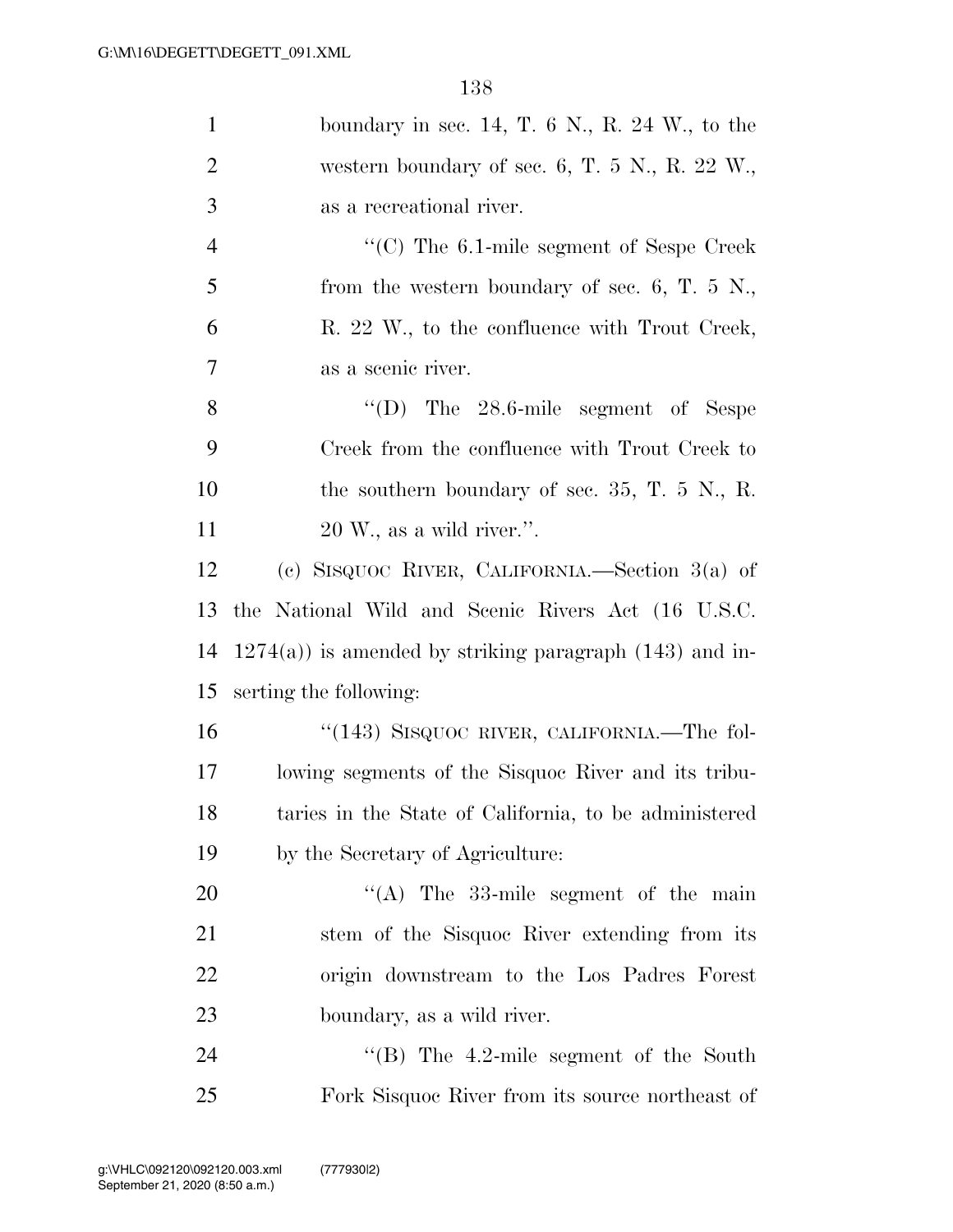| $\mathbf{1}$   | San Rafael Mountain in sec. 2, T. 7 N., R. 28       |
|----------------|-----------------------------------------------------|
| $\overline{2}$ | W., to its confluence with the Sisquoc River, as    |
| 3              | a wild river.                                       |
| $\overline{4}$ | "(C) The $10.4$ -mile segment of Manzana            |
| 5              | Creek from its source west of San Rafael Peak       |
| 6              | in sec. 4, T. 7 N., R. 28 W., to the San Rafael     |
| $\overline{7}$ | Wilderness boundary upstream of Nira Camp-          |
| 8              | ground, as a wild river.                            |
| 9              | "(D) The 0.6-mile segment of Manzana                |
| 10             | Creek from the San Rafael Wilderness bound-         |
| 11             | ary upstream of the Nira Campground to the          |
| 12             | San Rafael Wilderness boundary downstream of        |
| 13             | the confluence of Davy Brown Creek, as a rec-       |
| 14             | reational river.                                    |
| 15             | " $(E)$ The 5.8-mile segment of Manzana"            |
| 16             | Creek from the San Rafael Wilderness bound-         |
| 17             | ary downstream of the confluence of Davy            |
| 18             | Brown Creek to the private property boundary        |
| 19             | in sec. 1, T. 8 N., R. 30 W., as a wild river.      |
| 20             | "(F) The $3.8$ -mile segment of Manzana             |
| 21             | Creek from the private property boundary in         |
| 22             | sec. 1, T. $8$ N., R. $30$ W., to the confluence of |
| 23             | the Sisquoc River, as a recreational river.         |
| 24             | "(G) The 3.4-mile segment of Davy Brown             |
| 25             | Creek from its source west of Ranger Peak in        |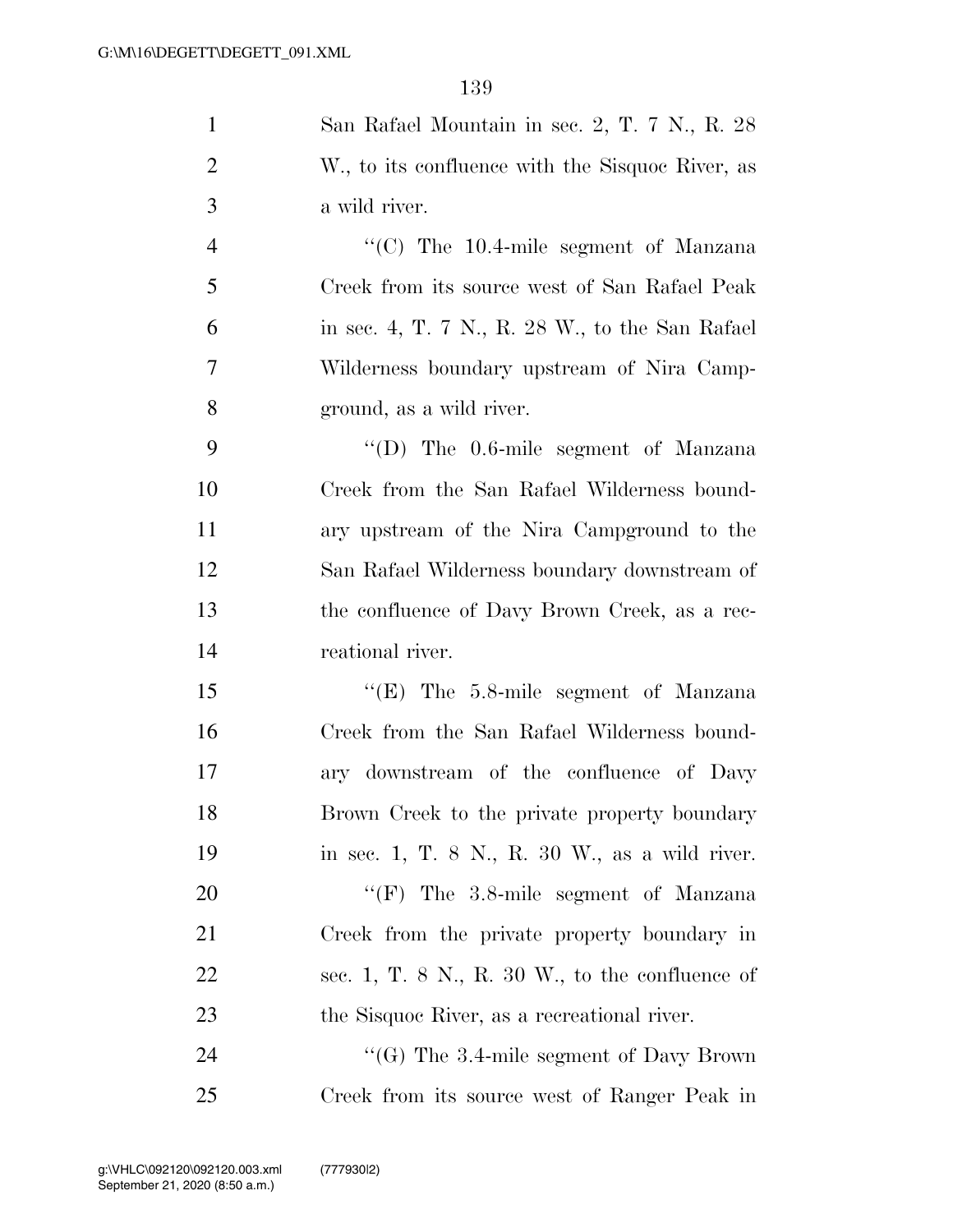| $\mathbf{1}$   | sec. 32, T. 8 N., R. 29 W., to 300 feet up-          |
|----------------|------------------------------------------------------|
| $\overline{2}$ | stream of its confluence with Munch Canyon, as       |
|                |                                                      |
| 3              | a wild river.                                        |
| $\overline{4}$ | "(H) The $1.4$ -mile segment of Davy Brown           |
| 5              | Creek from 300 feet upstream of its confluence       |
| 6              | with Munch Canyon to its confluence with             |
| $\tau$         | Manzana Creek, as a recreational river.              |
| 8              | $\lq\lq$ (I) The 2-mile segment of Munch Canyon      |
| 9              | from its source north of Ranger Peak in sec.         |
| 10             | 33, T. 8 N., R. 29 W., to 300 feet upstream          |
| 11             | of its confluence with Sunset Valley Creek, as       |
| 12             | a wild river.                                        |
| 13             | $\lq\lq$ (J) The 0.5-mile segment of Munch Can-      |
| 14             | yon from 300 feet upstream of its confluence         |
| 15             | with Sunset Valley Creek to its confluence with      |
| 16             | Davy Brown Creek, as a recreational river.           |
| 17             | "(K) The $2.6$ -mile segment of Fish Creek           |
| 18             | from 500 feet downstream of Sunset Valley            |
| 19             | Road to its confluence with Manzana Creek, as        |
| 20             | a wild river.                                        |
| 21             | "(L) The $1.5$ -mile segment of East Fork            |
| 22             | Fish Creek from its source in sec. $26$ , T. $8$ N., |
| 23             | R. 29 W., to its confluence with Fish Creek, as      |
| 24             | a wild river.".                                      |
|                |                                                      |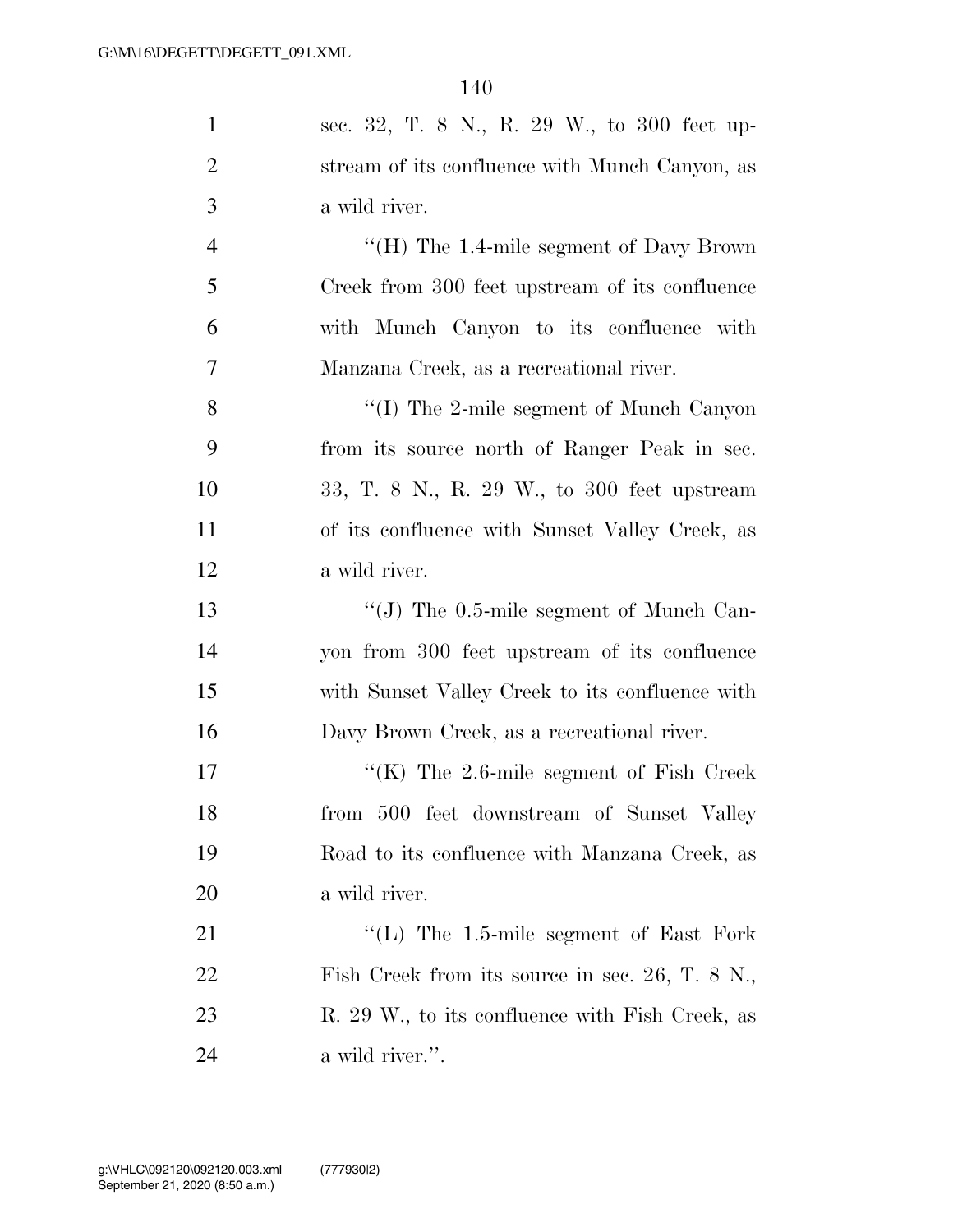| $\mathbf{1}$ | (d) PIRU CREEK, CALIFORNIA.—Section $3(a)$ of the        |
|--------------|----------------------------------------------------------|
| 2            | National Wild and Scenic Rivers Act (16 U.S.C. 1274(a))  |
| 3            | is amended by striking paragraph (199) and inserting the |
| 4            | following:                                               |
| 5            | "(199) PIRU CREEK, CALIFORNIA.—The fol-                  |
| 6            | lowing segments of Piru Creek in the State of Cali-      |
| 7            | fornia, to be administered by the Secretary of Agri-     |
| 8            | culture:                                                 |
| 9            | "(A) The $9.1$ -mile segment of Piru Creek               |
| 10           | from its source in sec. 3, T. 6 N., R. 22 W.,            |
| 11           | to the private property boundary in sec. 4, T.           |
| 12           | 6 N., R. 21 W., as a wild river.                         |
| 13           | "(B) The 17.2-mile segment of Piru Creek                 |
| 14           | from the private property boundary in sec. 4, T.         |
| 15           | $6\,$ N., R. 21 W., to 0.25 miles downstream of          |
| 16           | the Gold Hill Road, as a scenic river.                   |
| 17           | " $(C)$ The 4.1-mile segment of Piru Creek               |
| 18           | from 0.25 miles downstream of Gold Hill Road             |
| 19           | to the confluence with Trail Canyon, as a wild           |
| 20           | river.                                                   |
| 21           | "(D) The 7.25-mile segment of Piru Creek                 |
| 22           | from the confluence with Trail Canyon to the             |
| 23           | confluence with Buck Creek, as a scenic river.           |
| 24           | "(E) The 3-mile segment of Piru Creek                    |
| 25           | from 0.5 miles downstream of Pyramid Dam at              |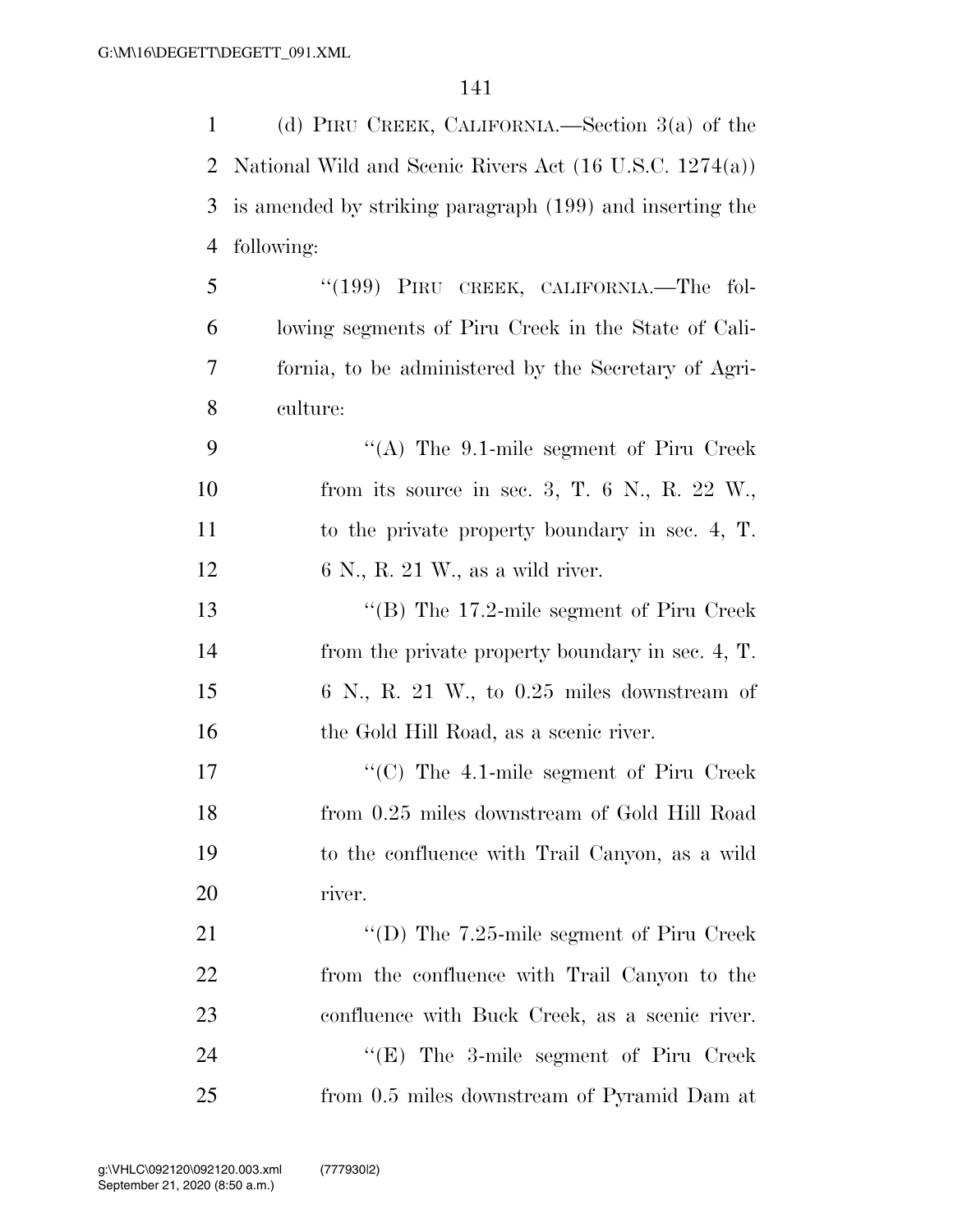| $\mathbf{1}$   | the first bridge crossing to the boundary of the              |
|----------------|---------------------------------------------------------------|
| $\overline{2}$ | Sespe Wilderness, as a recreational river.                    |
| 3              | " $(F)$ The 13-mile segment of Piru Creek"                    |
| $\overline{4}$ | from the boundary of the Sespe Wilderness to                  |
| 5              | the boundary of the Sespe Wilderness, as a wild               |
| 6              | river.                                                        |
| 7              | "(G) The 2.2-mile segment of Piru Creek                       |
| 8              | from the boundary of the Sespe Wilderness to                  |
| 9              | the upper limit of Piru Reservoir, as a rec-                  |
| 10             | reational river.".                                            |
| 11             | (e) EFFECT.—The designation of additional miles of            |
| 12             | Piru Creek under subsection (d) shall not affect valid        |
| 13             | water rights in existence on the date of enactment of this    |
|                | 14 Act.                                                       |
| 15             | (f) MOTORIZED USE OF TRAILS.—Nothing in this                  |
| 16             | section (including the amendments made by this section)       |
| 17             | affects the motorized use of trails designated by the Forest  |
|                | 18 Service for motorized use that are located adjacent to and |
| 19             | crossing upper Piru Creek, if the use is consistent with      |
| 20             | the protection and enhancement of river values under the      |
| 21             | National Wild and Scenic Rivers Act (16 U.S.C. 1271 et        |
| 22             | $seq.$ ).                                                     |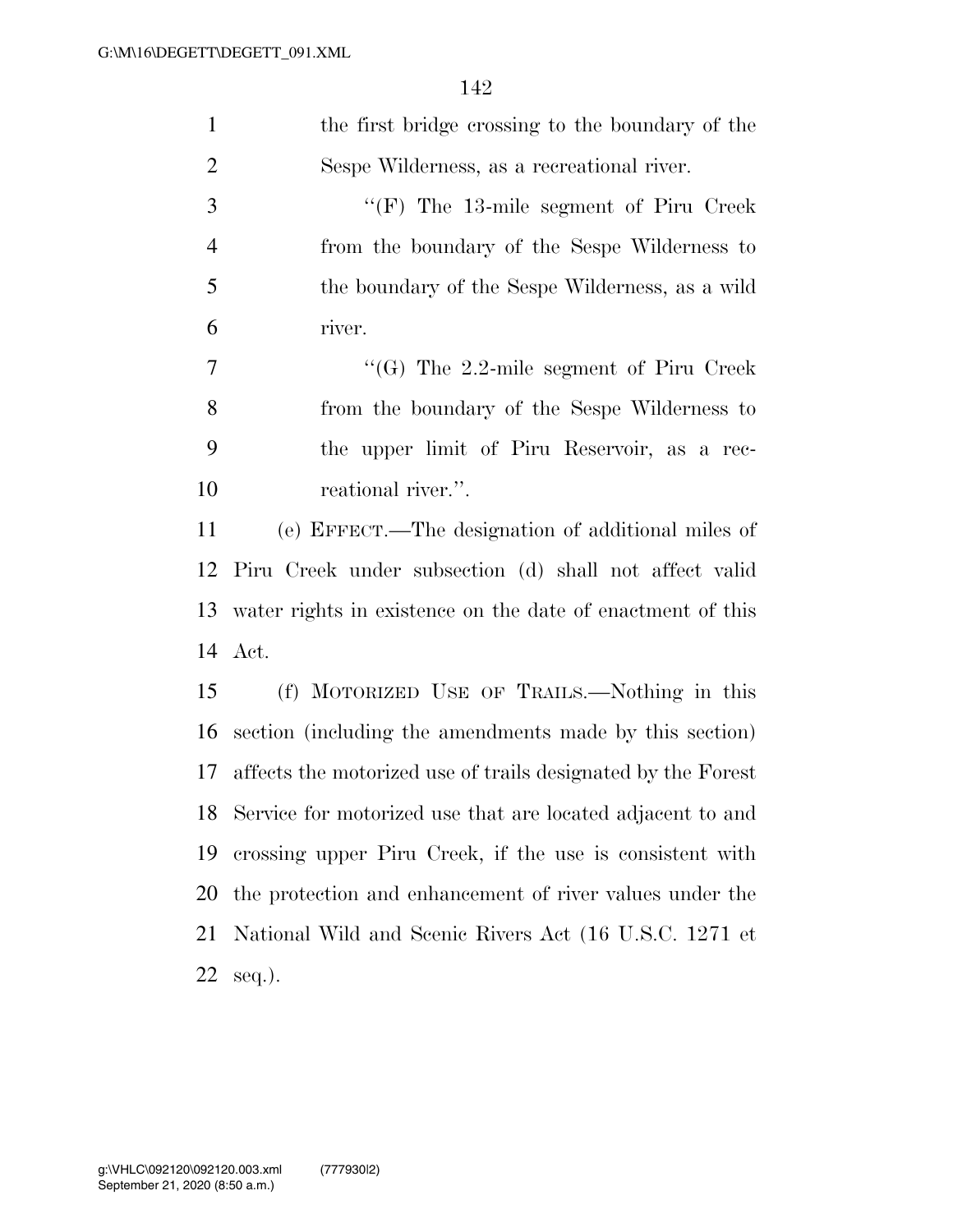**SEC. 307. DESIGNATION OF THE FOX MOUNTAIN POTEN-TIAL WILDERNESS.** 

 (a) DESIGNATION.—In furtherance of the purposes of the Wilderness Act (16 U.S.C. 1131 et seq.), certain land in the Los Padres National Forest comprising approxi- mately 41,082 acres, as generally depicted on the map en- titled ''Fox Mountain Potential Wilderness Area'' and dated November 14, 2019, is designated as the Fox Moun-tain Potential Wilderness Area.

(b) MAP AND LEGAL DESCRIPTION.—

 (1) IN GENERAL.—As soon as practicable after the date of enactment of this Act, the Secretary of Agriculture shall file a map and a legal description of the Fox Mountain Potential Wilderness Area (re- ferred to in this section as the ''potential wilderness area'') with—

- (A) the Committee on Energy and Natural Resources of the Senate; and
- (B) the Committee on Natural Resources of the House of Representatives.

21 (2) FORCE OF LAW.—The map and legal de- scription filed under paragraph (1) shall have the same force and effect as if included in this title, ex- cept that the Secretary of Agriculture may correct any clerical and typographical errors in the map and legal description.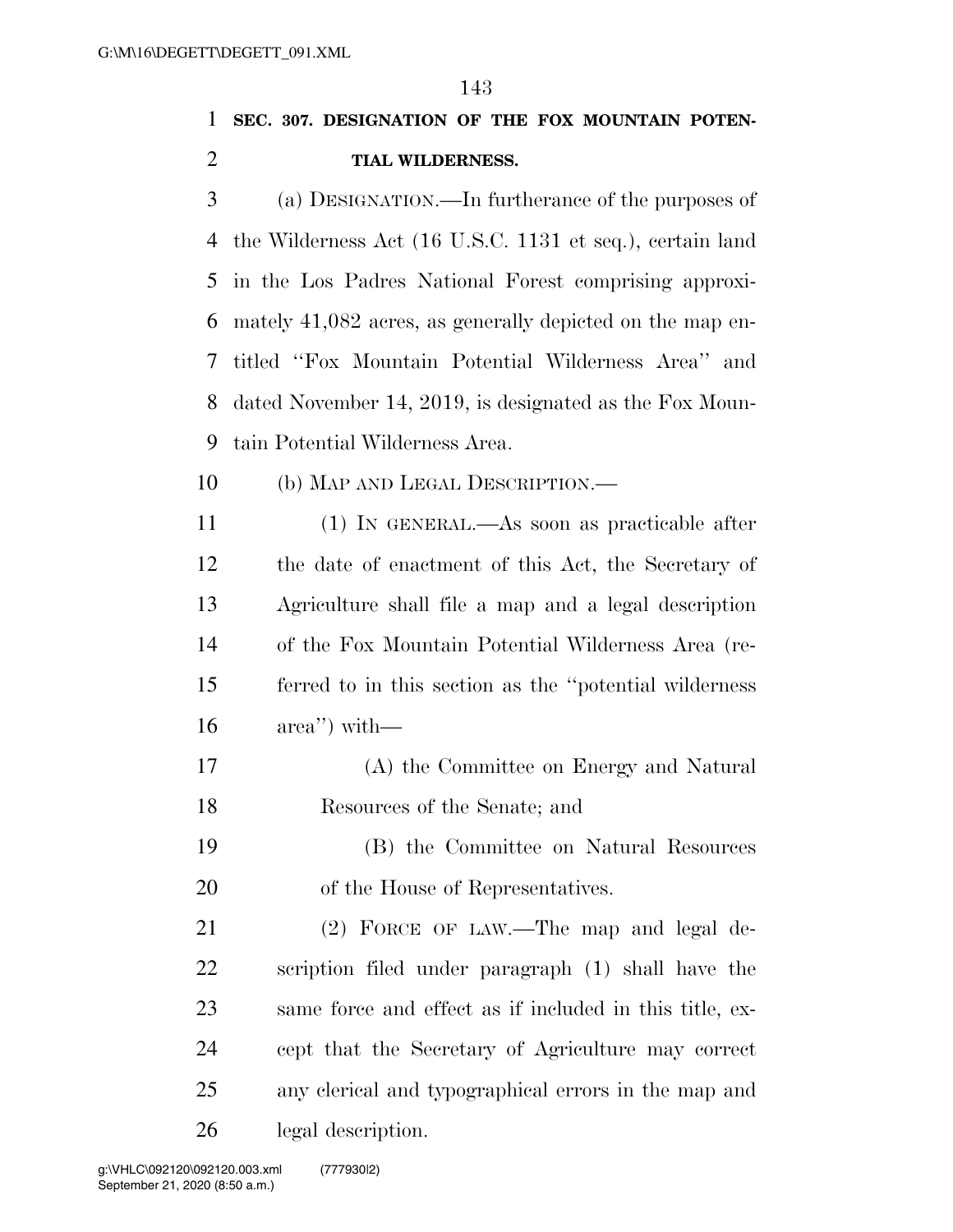| $\mathbf{1}$   | (3) PUBLIC AVAILABILITY.—The map and legal                      |
|----------------|-----------------------------------------------------------------|
| $\overline{2}$ | description filed under paragraph (1) shall be on file          |
| 3              | and available for public inspection in the appropriate          |
| $\overline{4}$ | offices of the Forest Service.                                  |
| 5              | (c) MANAGEMENT.—Except as provided in subsection                |
| 6              | (d) and subject to valid existing rights, the Secretary shall   |
| 7              | manage the potential wilderness area in accordance with         |
| 8              | the Wilderness Act $(16 \text{ U.S.C. } 1131 \text{ et seq.}).$ |
| 9              | (d) TRAIL USE CONSTRUCTION, RECONSTRUCTION,                     |
| 10             | AND REALIGNMENT.                                                |
| 11             | (1) IN GENERAL.—In accordance with para-                        |
| 12             | graph $(2)$ , the Secretary of Agriculture may—                 |
| 13             | $(A)$ construct a new trail for use by hikers,                  |
| 14             | equestrians, and mechanized vehicles that con-                  |
| 15             | nects the Aliso Park Campground to the Bull                     |
| 16             | Ridge Trail; and                                                |
| 17             | (B) reconstruct or realign—                                     |
| 18             | (i) the Bull Ridge Trail; and                                   |
| 19             | (ii) the Rocky Ridge Trail.                                     |
| 20             | (2) REQUIREMENT.—In carrying out the con-                       |
| 21             | struction, reconstruction, or alignment under para-             |
| 22             | $graph(1)$ , the Secretary shall—                               |
| 23             | (A) comply with all existing laws (including                    |
| 24             | regulations); and                                               |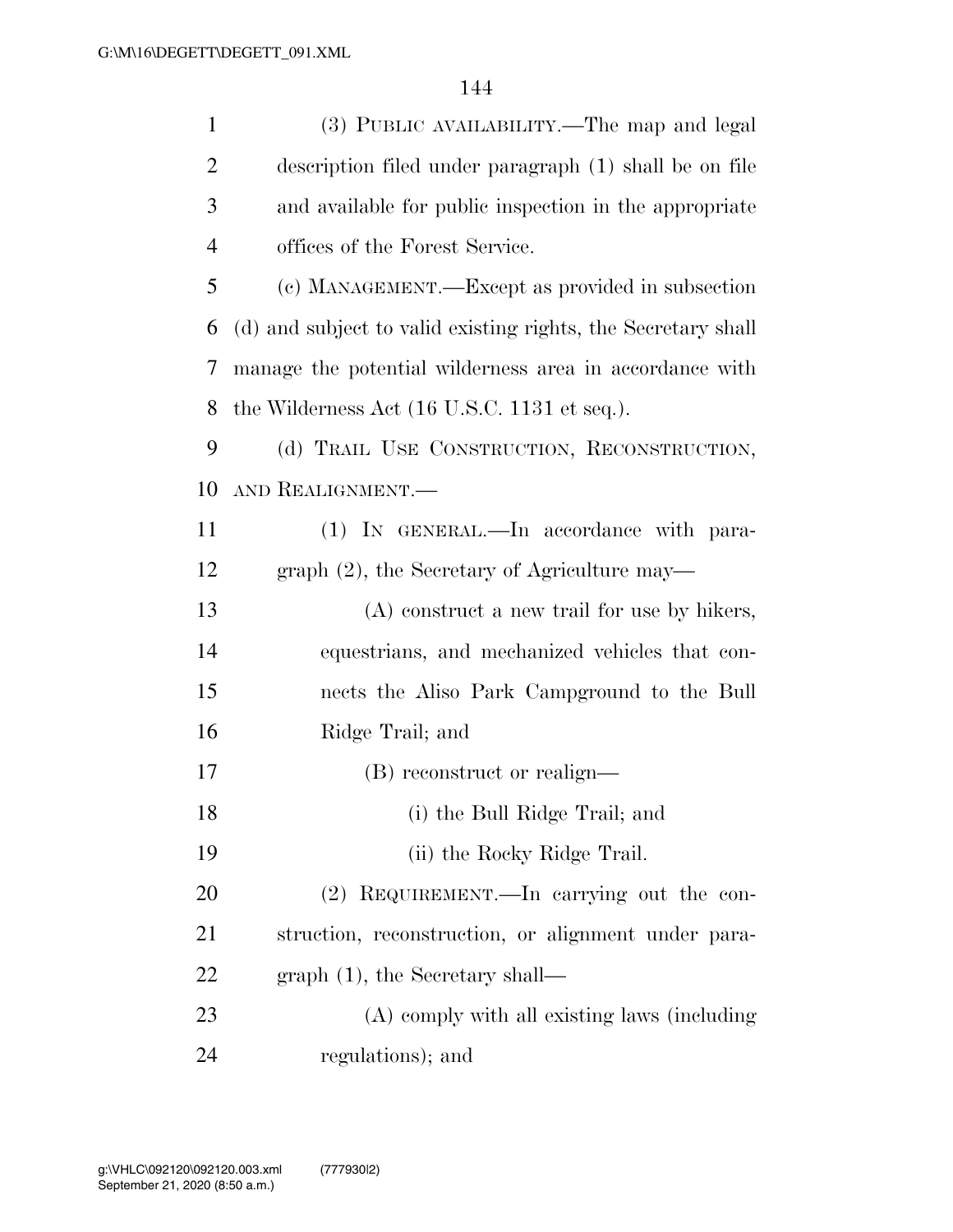(B) to the maximum extent practicable, use the minimum tool or administrative practice necessary to accomplish the construction, recon- struction, or alignment with the least amount of adverse impact on wilderness character and re-sources.

 (3) MOTORIZED VEHICLES AND MACHINERY.— In accordance with paragraph (2), the Secretary may use motorized vehicles and machinery to carry out the trail construction, reconstruction, or realign-ment authorized by this subsection.

 (4) MECHANIZED VEHICLES.—The Secretary may permit the use of mechanized vehicles on the existing Bull Ridge Trail and Rocky Ridge Trail in accordance with existing law (including regulations) and this subsection until such date as the potential wilderness area is designated as wilderness in ac-cordance with subsection (h).

 (e) WITHDRAWAL.—Subject to valid existing rights, the Federal land in the potential wilderness area is with-drawn from all forms of—

 (1) entry, appropriation, or disposal under the public land laws;

 (2) location, entry, and patent under the mining laws; and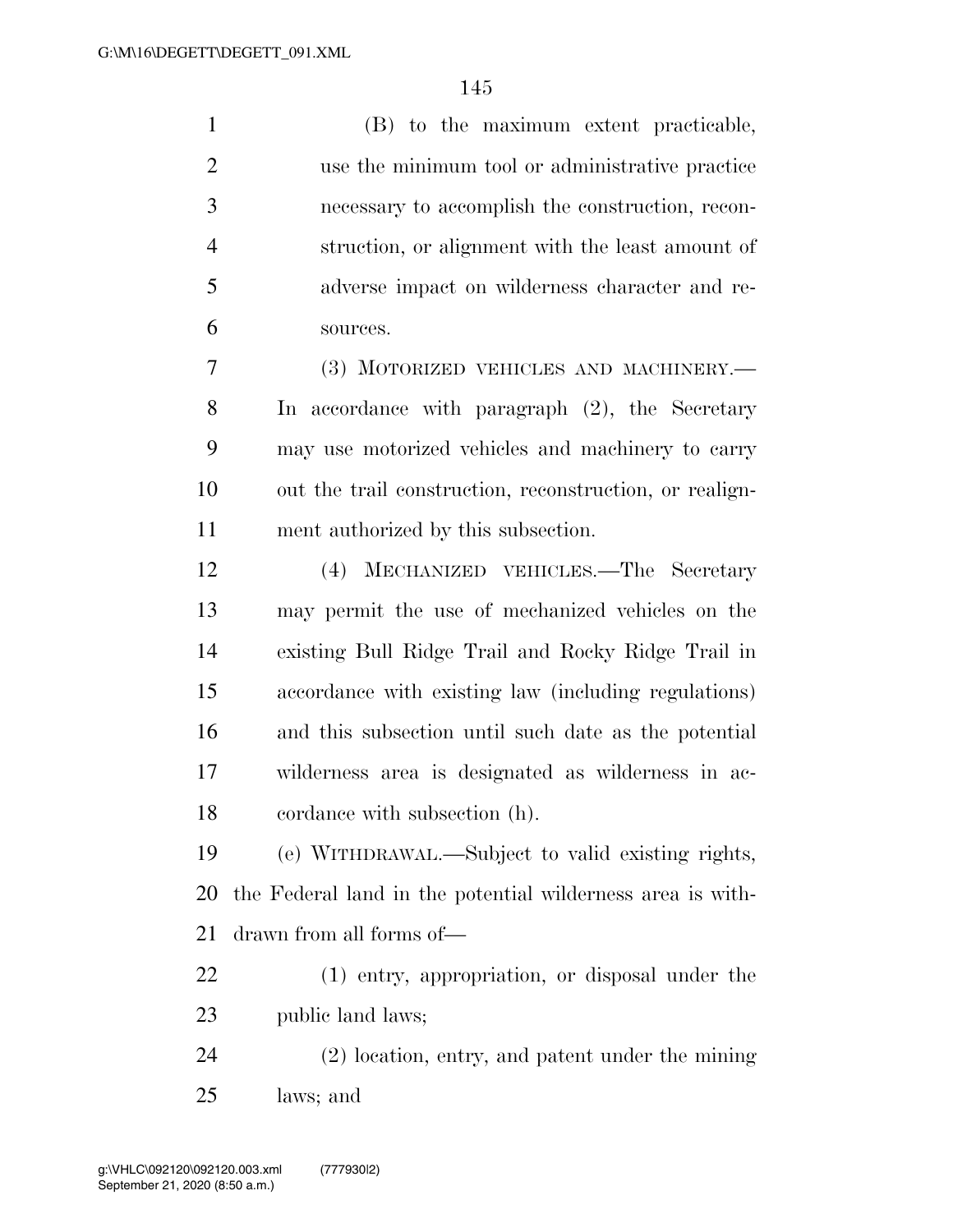(3) disposition under all laws pertaining to min-eral and geothermal leasing or mineral materials.

 (f) COOPERATIVE AGREEMENTS.—In carrying out this section, the Secretary may enter into cooperative agreements with State, Tribal, and local governmental en- tities and private entities to complete the trail construc- tion, reconstruction, and realignment authorized by sub-section (d).

 (g) BOUNDARIES.—The Secretary shall modify the boundary of the potential wilderness area to exclude any area within 50 feet of the centerline of the new location of any trail that has been constructed, reconstructed, or realigned under subsection (d).

(h) WILDERNESS DESIGNATION.—

 (1) IN GENERAL.—The potential wilderness area, as modified under subsection (g), shall be des- ignated as wilderness and as a component of the Na- tional Wilderness Preservation System on the earlier of—

 (A) the date on which the Secretary pub- lishes in the Federal Register notice that the trail construction, reconstruction, or alignment authorized by subsection (d) has been com-pleted; or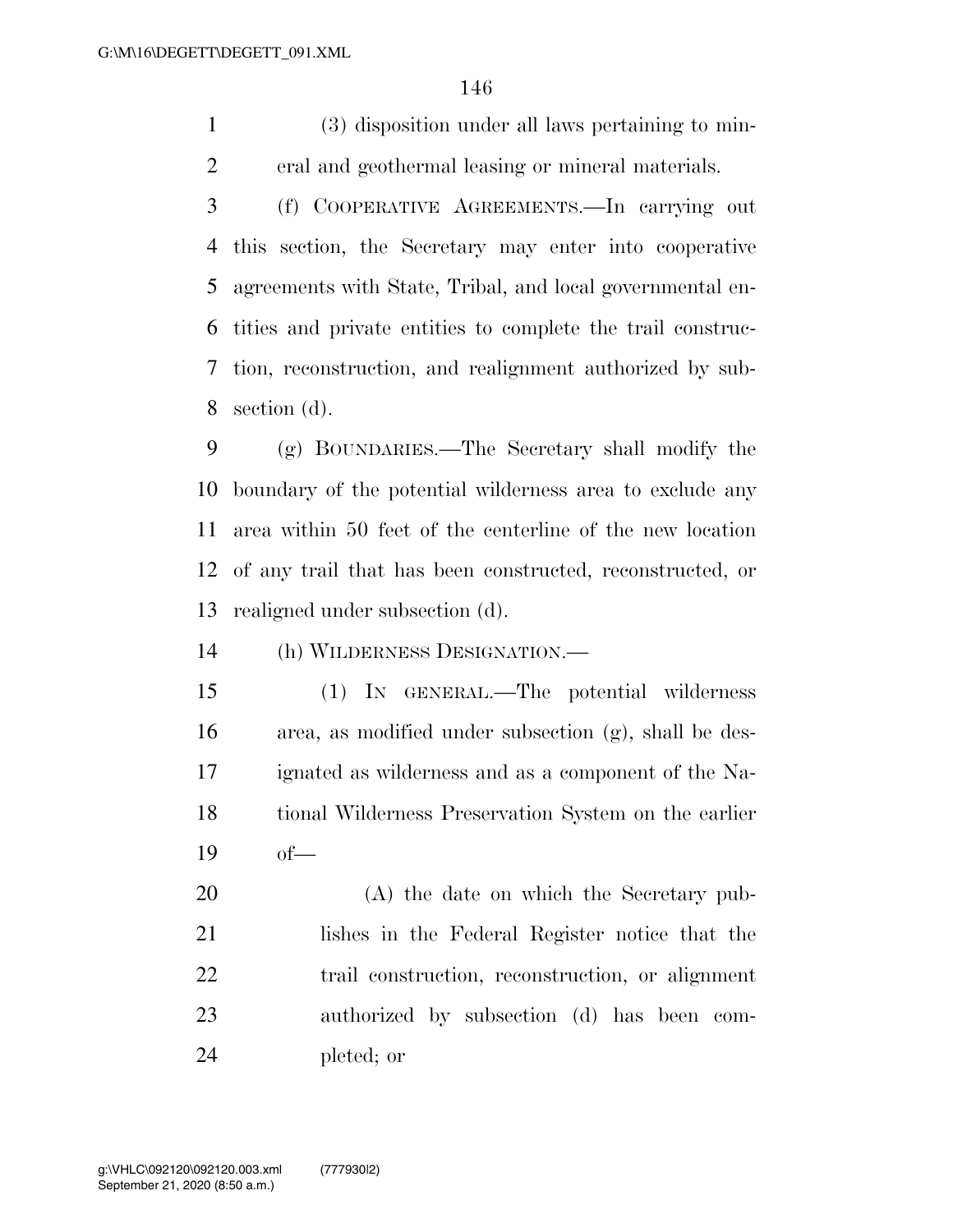| $\mathbf{1}$   | (B) the date that is 20 years after the date                |
|----------------|-------------------------------------------------------------|
| $\overline{2}$ | of enactment of this Act.                                   |
| 3              | (2) ADMINISTRATION OF WILDERNESS. - On                      |
| $\overline{4}$ | designation as wilderness under this section, the po-       |
| 5              | tential wilderness area shall be—                           |
| 6              | (A) incorporated into the San Rafael Wil-                   |
| 7              | derness, as designated by Public Law $90-271$               |
| 8              | $(82 \text{ Stat. } 51)$ , the California Wilderness Act of |
| 9              | 1984 (Public Law 98–425; 16 U.S.C. 1132                     |
| 10             | note), and the Los Padres Condor Range and                  |
| 11             | River Protection Act (Public Law 102–301; 106               |
| 12             | Stat. $242$ ), and section 303; and                         |
| 13             | (B) administered in accordance with sec-                    |
| 14             | tion 305 and the Wilderness Act (16 U.S.C.                  |
| 15             | $1131$ et seq.).                                            |
| 16             | SEC. 308. DESIGNATION OF SCENIC AREAS.                      |
| 17             | (a) IN GENERAL.—Subject to valid existing rights,           |
| 18             | there are established the following scenic areas:           |
| 19             | (1) CONDOR RIDGE SCENIC AREA.-Certain                       |
| 20             | land in the Los Padres National Forest comprising           |
| 21             | approximately 18,666 acres, as generally depicted on        |
| 22             | the map entitled "Condor Ridge Scenic Area—Pro-             |
| 23             | posed" and dated March 29, 2019, which shall be             |
| 24             | known as the "Condor Ridge Scenic Area".                    |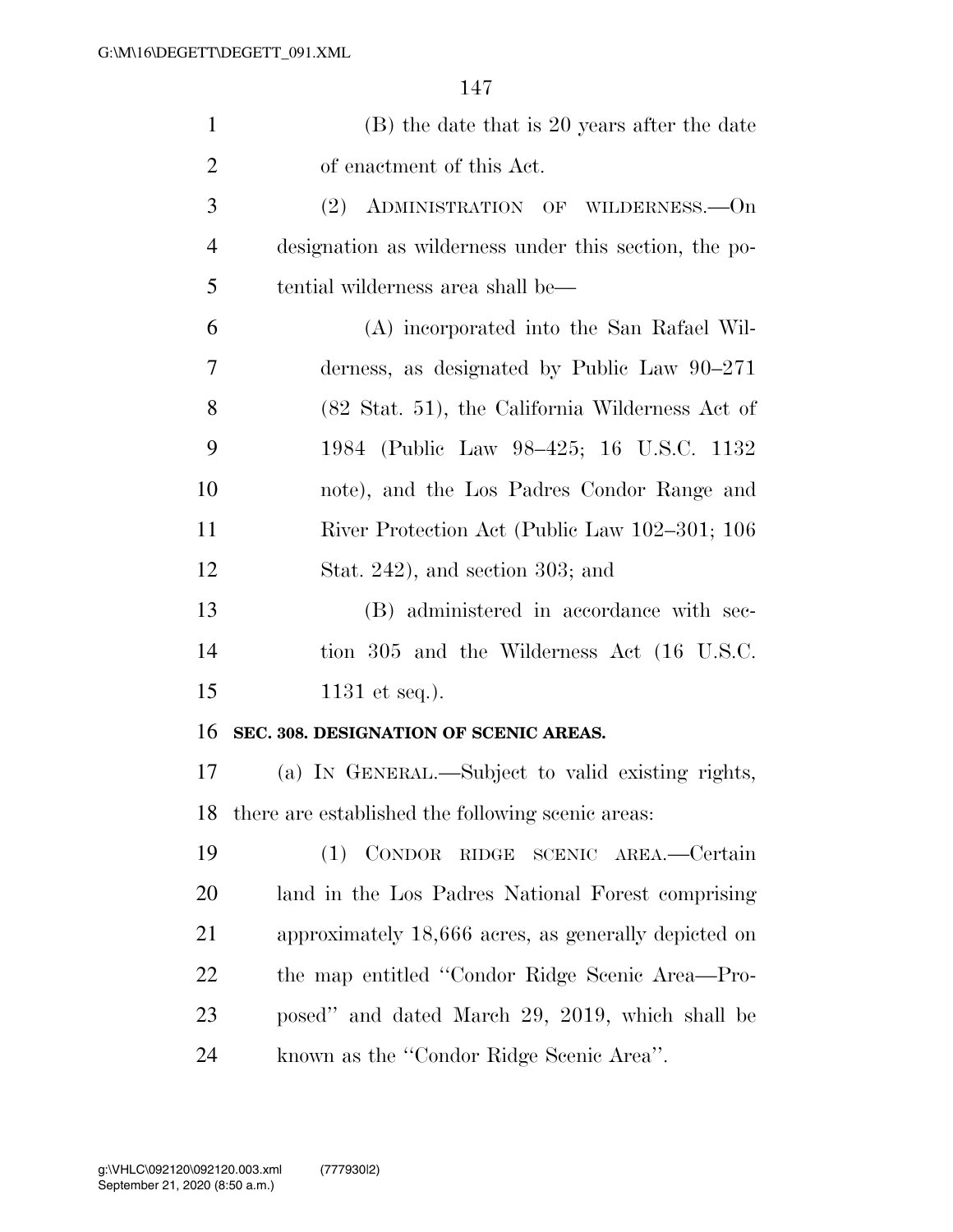| $\mathbf{1}$   | (2) BLACK MOUNTAIN SCENIC AREA.—Certain                 |
|----------------|---------------------------------------------------------|
| $\overline{2}$ | land in the Los Padres National Forest and the Ba-      |
| 3              | kersfield Field Office of the Bureau of Land Man-       |
| $\overline{4}$ | agement comprising approximately 16,216 acres, as       |
| 5              | generally depicted on the map entitled "Black Moun-     |
| 6              | tain Scenic Area-Proposed" and dated March 29,          |
| 7              | 2019, which shall be known as the "Black Mountain"      |
| 8              | Scenic Area".                                           |
| 9              | (b) MAPS AND LEGAL DESCRIPTIONS.—                       |
| 10             | (1) IN GENERAL.—As soon as practicable after            |
| 11             | the date of enactment of this Act, the Secretary of     |
| 12             | Agriculture shall file a map and legal description of   |
| 13             | the Condor Ridge Scenic Area and Black Mountain         |
| 14             | Scenic Area with—                                       |
| 15             | (A) the Committee on Energy and Natural                 |
| 16             | Resources of the Senate; and                            |
| 17             | (B) the Committee on Natural Resources                  |
| 18             | of the House of Representatives.                        |
| 19             | (2) FORCE OF LAW.—The maps and legal de-                |
| 20             | scriptions filed under paragraph (1) shall have the     |
| 21             | same force and effect as if included in this title, ex- |
| 22             | cept that the Secretary of Agriculture may correct      |
| 23             | any elerical and typographical errors in the maps       |
| 24             | and legal descriptions.                                 |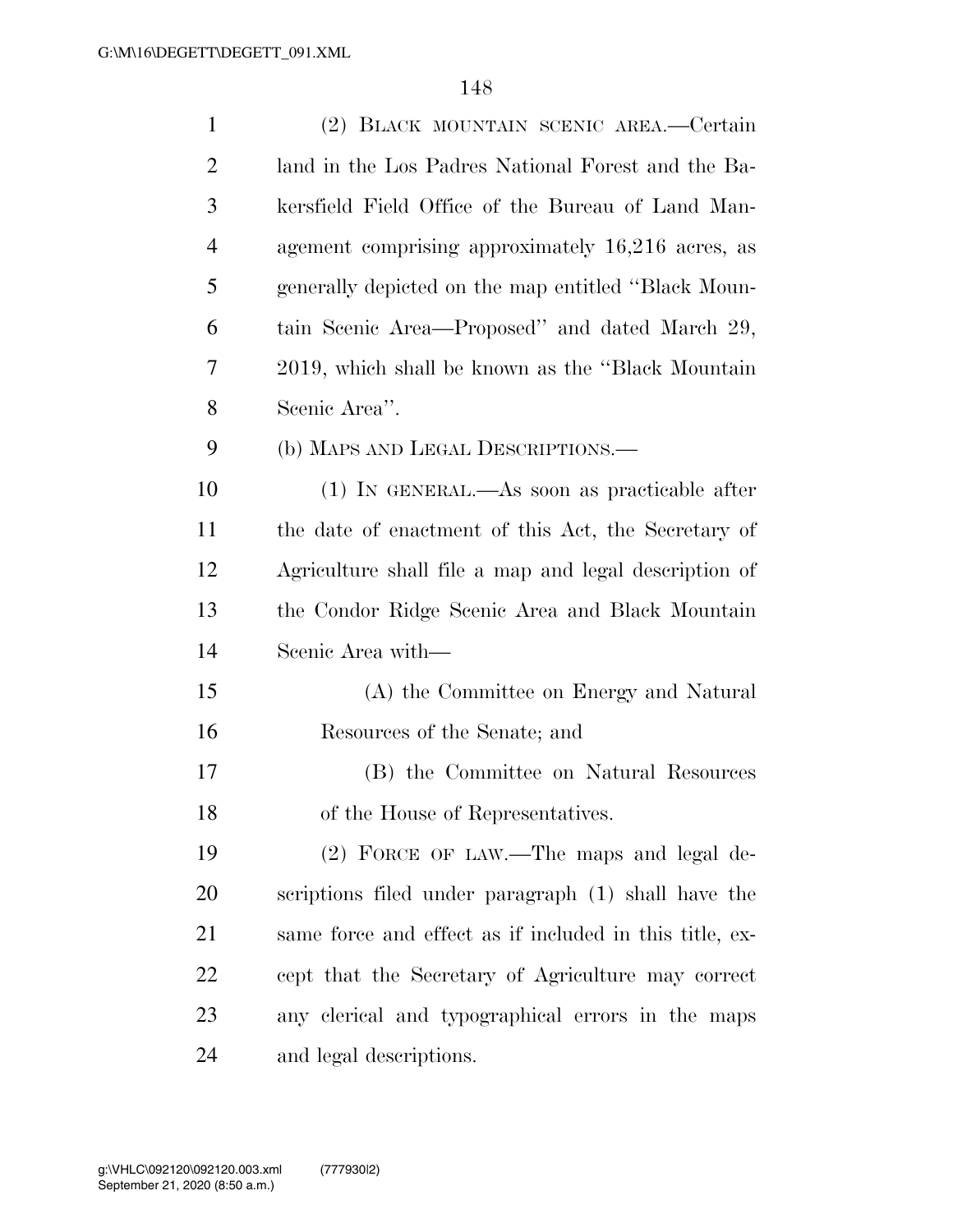| $\mathbf{1}$   | (3) PUBLIC AVAILABILITY.—The<br>and<br>maps                      |
|----------------|------------------------------------------------------------------|
| $\overline{2}$ | legal descriptions filed under paragraph (1) shall be            |
| 3              | on file and available for public inspection in the ap-           |
| $\overline{4}$ | propriate offices of the Forest Service and Bureau               |
| 5              | of Land Management.                                              |
| 6              | (c) PURPOSE.—The purpose of the scenic areas is to               |
| 7              | conserve, protect, and enhance for the benefit and enjoy-        |
| 8              | ment of present and future generations the ecological, sce-      |
| 9              | nic, wildlife, recreational, cultural, historical, natural, edu- |
| 10             | cational, and scientific resources of the scenic areas.          |
| 11             | (d) MANAGEMENT.-                                                 |
| 12             | (1) IN GENERAL.—The Secretary shall admin-                       |
| 13             | ister the scenic areas—                                          |
| 14             | $(A)$ in a manner that conserves, protects,                      |
| 15             | and enhances the resources of the scenic areas,                  |
| 16             | and in particular the scenic character attributes                |
| 17             | of the scenic areas; and                                         |
| 18             | (B) in accordance with-                                          |
| 19             | (i) this section;                                                |
| 20             | (ii) the Federal Land Policy and Man-                            |
| 21             | agement Act (43 U.S.C. 1701 et seq.) for                         |
| 22             | land under the jurisdiction of the Secretary                     |
| 23             | of the Interior;                                                 |
| 24             | (iii) any laws (including regulations)                           |
| 25             | relating to the National Forest System, for                      |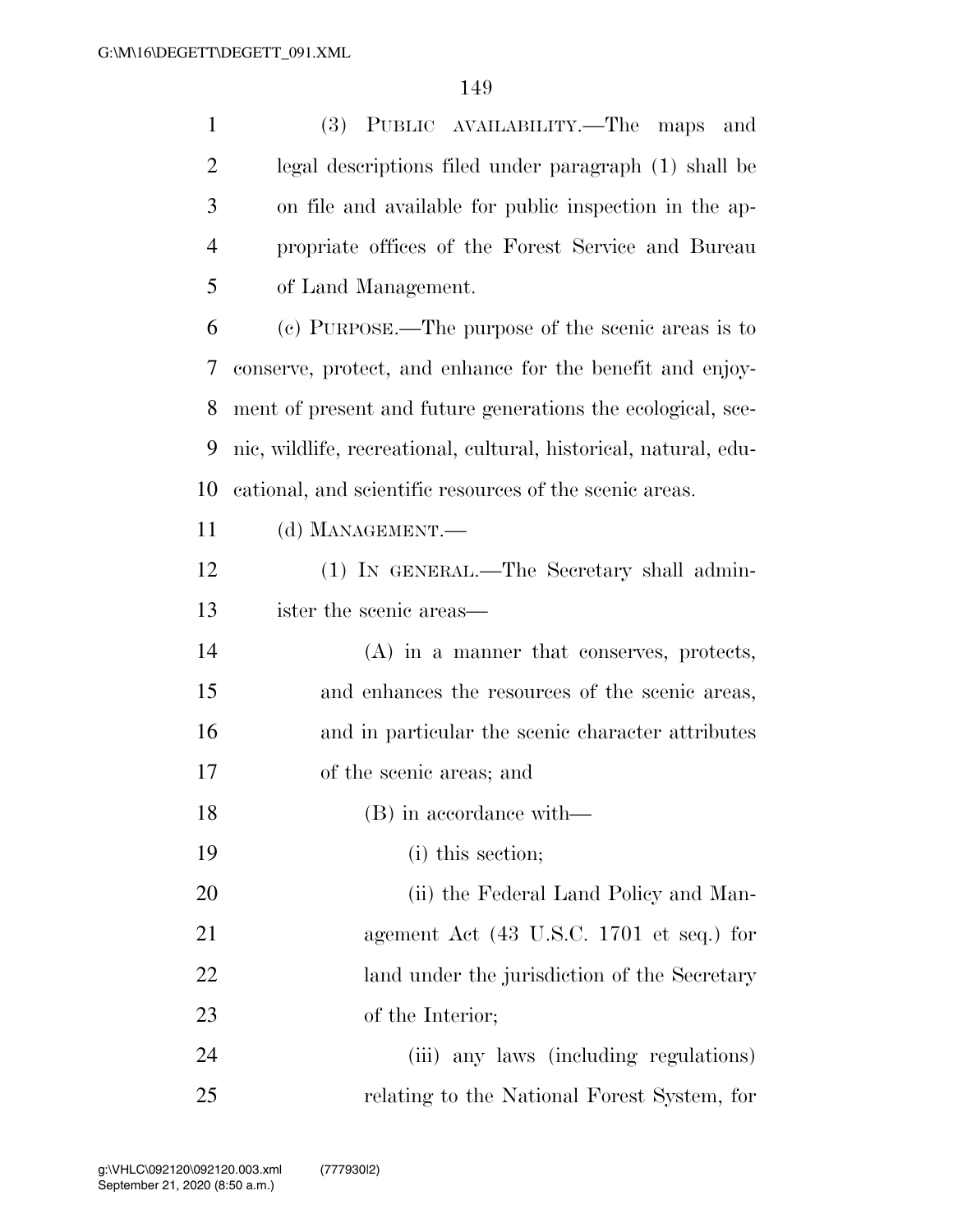| $\mathbf{1}$   | land under the jurisdiction of the Secretary           |
|----------------|--------------------------------------------------------|
| $\overline{2}$ | of Agriculture; and                                    |
| 3              | (iv) any other applicable law (includ-                 |
| $\overline{4}$ | ing regulations).                                      |
| 5              | (2) USES.—The Secretary shall only allow those         |
| 6              | uses of the scenic areas that the Secretary deter-     |
| 7              | mines would further the purposes described in sub-     |
| 8              | section (c).                                           |
| 9              | (e) WITHDRAWAL.—Subject to valid existing rights,      |
| 10             | the Federal land in the scenic areas is withdrawn from |
| 11             | all forms of—                                          |
| 12             | (1) entry, appropriation, or disposal under the        |
| 13             | public land laws;                                      |
| 14             | (2) location, entry, and patent under the mining       |
| 15             | laws; and                                              |
| 16             | (3) disposition under all laws pertaining to min-      |
| 17             | eral and geothermal leasing or mineral materials.      |
| 18             | (f) PROHIBITED USES.—The following shall be pro-       |
| 19             | hibited on the Federal land within the scenic areas:   |
| 20             | (1) Permanent roads.                                   |
| 21             | (2) Permanent structures.                              |
| 22             | (3) Timber harvesting except when necessary            |
| 23             | for the purposes described in subsection (g).          |
| 24             | (4) Transmission lines.                                |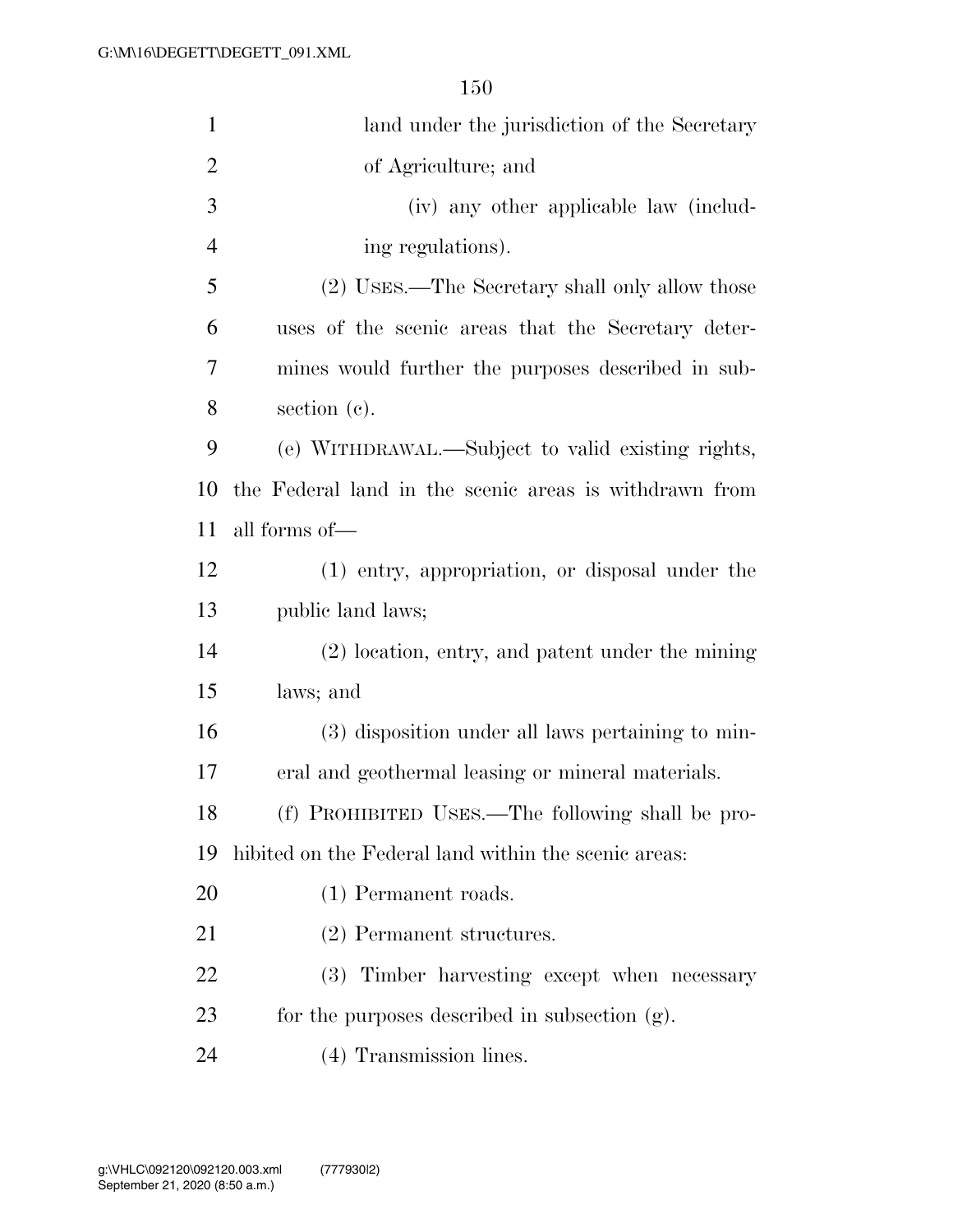| $\mathbf{1}$   | (5) Except as necessary to meet the minimum                   |
|----------------|---------------------------------------------------------------|
| $\overline{2}$ | requirements for the administration of the scenic             |
| 3              | areas and to protect public health and safety—                |
| $\overline{4}$ | $(A)$ the use of motorized vehicles; or                       |
| 5              | (B) the establishment of temporary roads.                     |
| 6              | (6) Commercial enterprises, except as necessary               |
| 7              | for realizing the purposes of the scenic areas.               |
| 8              | (g) WILDFIRE, INSECT, AND DISEASE MANAGE-                     |
| 9              | MENT.—Consistent with this section, the Secretary may         |
| 10             | take any measures in the scenic areas that the Secretary      |
| 11             | determines to be necessary to control fire, insects, and dis- |
| 12             | eases, including, as the Secretary determines to be appro-    |
| 13             | priate, the coordination of those activities with the State   |
| 14             | or a local agency.                                            |
| 15             | (h) ADJACENT MANAGEMENT.—The fact that an oth-                |
| 16             | erwise authorized activity or use can be seen or heard        |
| 17             | within a scenic area shall not preclude the activity or use   |
|                | 18 outside the boundary of the scenic area.                   |
| 19             | SEC. 309. CONDOR NATIONAL SCENIC TRAIL.                       |
| 20             | (a) IN GENERAL.—The contiguous trail established              |
| 21             | pursuant to this section shall be known as the "Condor"       |
| 22             | National Scenic Trail" named after the California condor,     |
| 23             | a critically endangered bird species that lives along the     |
| 24             | extent of the trail corridor.                                 |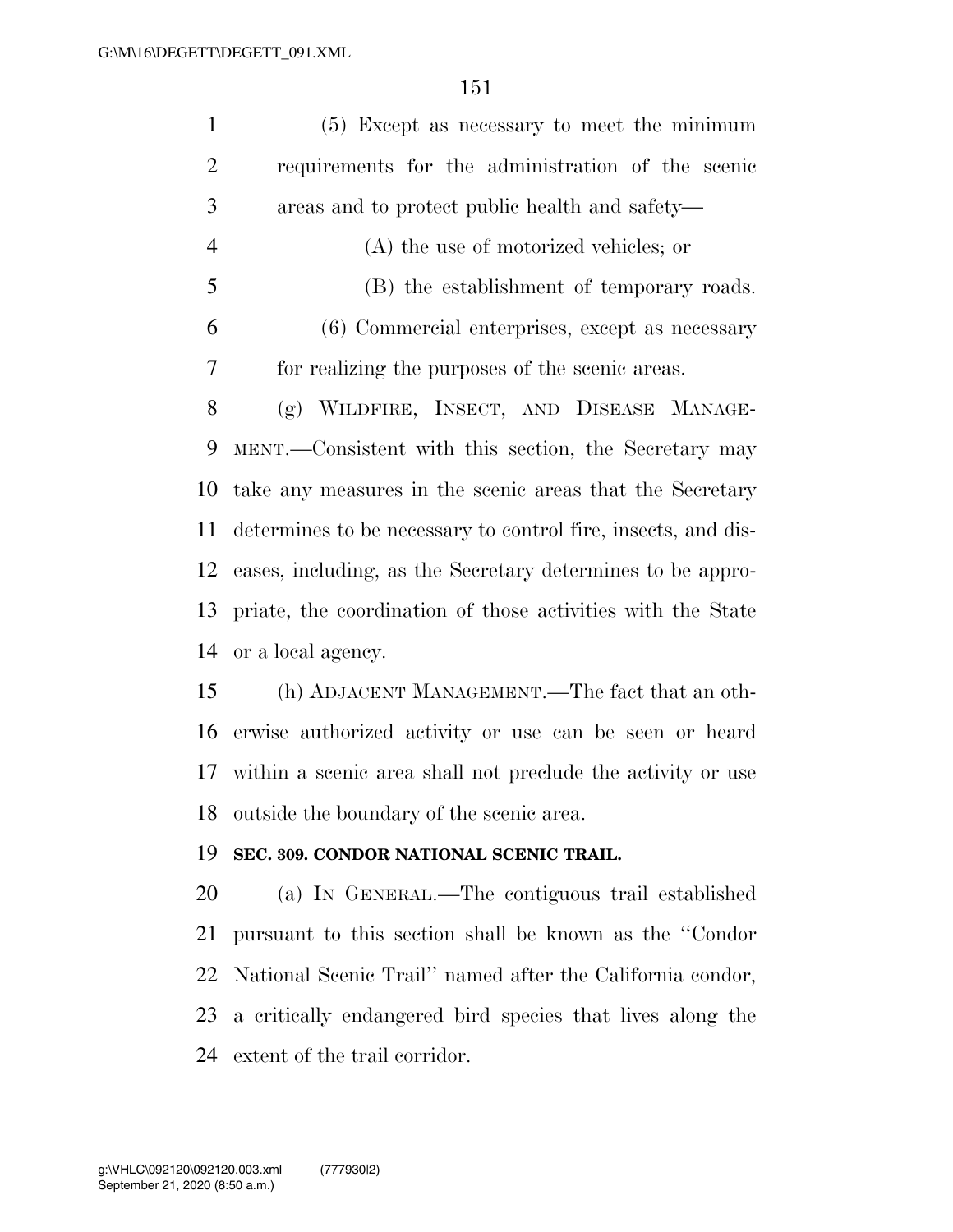(b) PURPOSE.—The purposes of the Condor National Scenic Trail are to—

 (1) provide a continual extended hiking corridor that connects the southern and northern portions of the Los Padres National Forest, spanning the entire length of the forest along the coastal mountains of southern and central California; and

 (2) provide for the public enjoyment of the na- tionally significant scenic, historic, natural, and cul-tural qualities of the Los Padres National Forest.

 (c) AMENDMENT.—Section 5(a) of the National Trails System Act (16 U.S.C. 1244(a)) is amended by adding at the end the following:

14 <sup>''</sup>(31) CONDOR NATIONAL SCENIC TRAIL.

15 "(A) In GENERAL.—The Condor National Scenic Trail, a trail extending approximately 400 miles from Lake Piru in the southern por- tion of the Los Padres National Forest to the Bottchers Gap Campground in northern portion of the Los Padres National Forest.

21 "'(B) ADMINISTRATION.—The trail shall be administered by the Secretary of Agriculture, in consultation with—

24 ''(i) other Federal, State, Tribal, re-25 gional, and local agencies;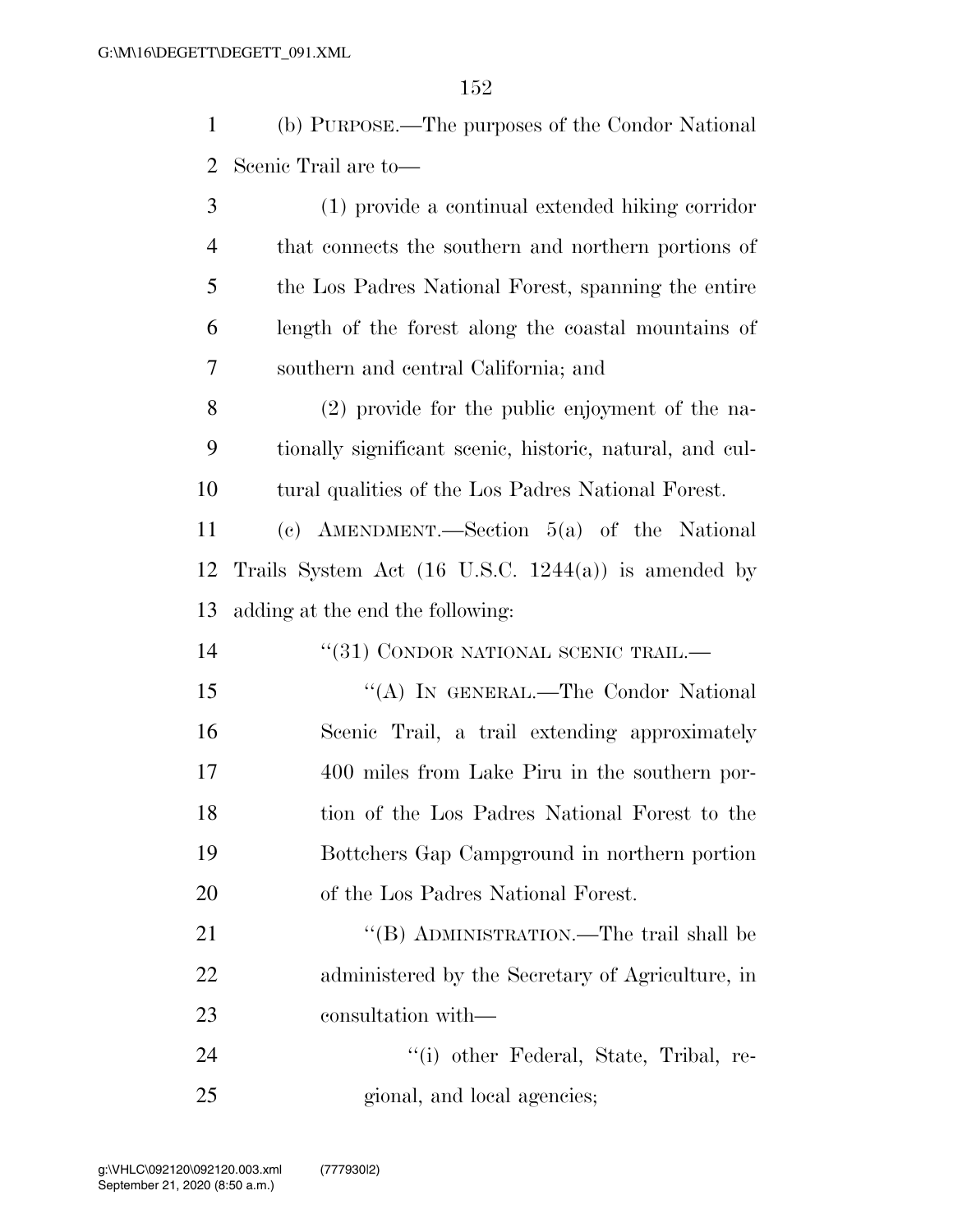| $\mathbf{1}$   | "(ii) private landowners; and                        |
|----------------|------------------------------------------------------|
| $\overline{2}$ | "(iii) other interested organizations.               |
| 3              | RECREATIONAL USES.-Notwith-<br>``(C)                 |
| $\overline{4}$ | standing section $7(e)$ , the use of motorized vehi- |
| 5              | cles on roads or trails included in the Condor       |
| 6              | National Scenic Trail on which motorized vehi-       |
| 7              | cles are permitted as of the date of enactment       |
| 8              | of this paragraph may be permitted.                  |
| 9              | "(D) PRIVATE PROPERTY RIGHTS.-                       |
| 10             | "(i) PROHIBITION.—The Secretary                      |
| 11             | shall not acquire for the trail any land or          |
| 12             | interest in land outside the exterior bound-         |
| 13             | ary of any federally managed area without            |
| 14             | the consent of the owner of land or interest         |
| 15             | in land.                                             |
| 16             | "(ii) EFFECT.—Nothing in this para-                  |
| 17             | graph                                                |
| 18             | "(I) requires any private prop-                      |
| 19             | erty owner to allow public access (in-               |
| 20             | cluding Federal, State, or local gov-                |
| 21             | ernment access) to private property;                 |
| 22             | <b>or</b>                                            |
| 23             | "(II) modifies any provision of                      |
| 24             | Federal, State, or local law with re-                |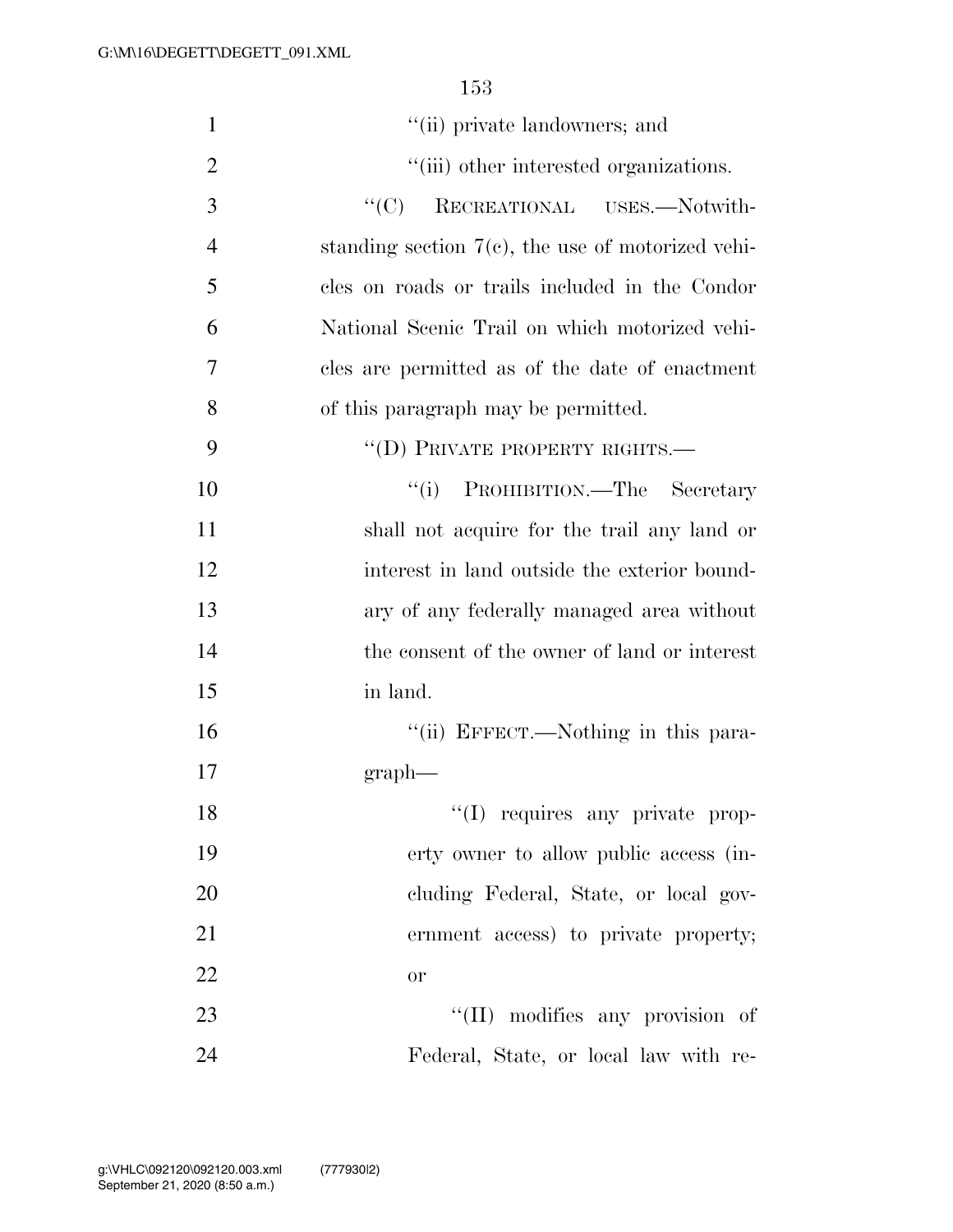| $\mathbf{1}$   | spect to public access to or use of pri-             |
|----------------|------------------------------------------------------|
| $\overline{2}$ | vate land.                                           |
| 3              | "(E) REALIGNMENT.—The Secretary of                   |
| $\overline{4}$ | Agriculture may realign segments of the Condor       |
| 5              | National Scenic Trail as necessary to fulfill the    |
| 6              | purposes of the trail.                               |
| 7              | "(F) MAP.—A map generally depicting the              |
| 8              | trail described in subparagraph (A) shall be on      |
| 9              | file and available for public inspection in the      |
| 10             | appropriate offices of the Forest Service.".         |
| 11             | (d) $S_{TUDY}$ .                                     |
| 12             | (1) STUDY REQUIRED.—Not later than 3 years           |
| 13             | after the date of enactment of this Act, in accord-  |
| 14             | ance with this section, the Secretary of Agriculture |
| 15             | shall conduct a study that—                          |
| 16             | (A) addresses the feasibility of, and alter-         |
| 17             | natives for, connecting the northern and south-      |
| 18             | ern portions of the Los Padres National Forest       |
| 19             | by establishing a trail across the applicable por-   |
| 20             | tions of the northern and southern Santa Lucia       |
| 21             | Mountains of the southern California Coastal         |
| <u>22</u>      | Range; and                                           |
| 23             | (B) considers realignment of the trail or            |
| 24             | construction of new trail segments to avoid ex-      |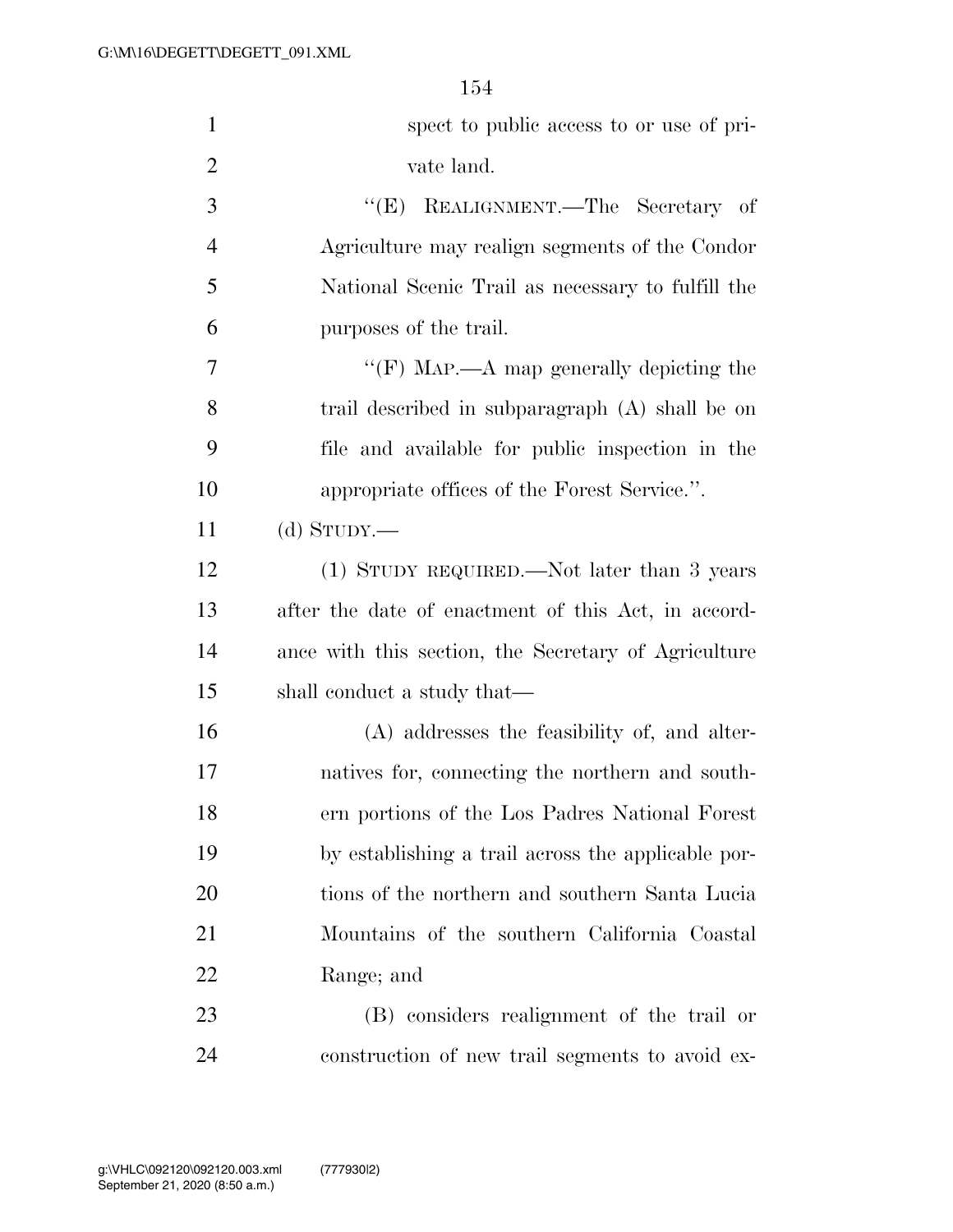| $\mathbf{1}$   | isting trail segments that currently allow motor- |
|----------------|---------------------------------------------------|
| $\overline{2}$ | ized vehicles.                                    |
| 3              | (2) CONTENTS.—In carrying out the study re-       |
| $\overline{4}$ | quired by paragraph (1), the Secretary of Agri-   |
| 5              | culture shall—                                    |
| 6              | (A) conform to the requirements for na-           |
| 7              | tional scenic trail studies described in section  |
| 8              | $5(b)$ of the National Trails System Act $(16)$   |
| 9              | U.S.C. $1244(b)$ ;                                |
| 10             | (B) provide for a continual hiking route          |
| 11             | through and connecting the southern and           |
| 12             | northern sections of the Los Padres National      |
| 13             | Forest;                                           |
| 14             | (C) promote recreational, scenic, wilder-         |
| 15             | ness and cultural values;                         |
| 16             | (D) enhance connectivity with the overall         |
| 17             | National Forest trail system;                     |
| 18             | (E) consider new connectors and realign-          |
| 19             | ment of existing trails;                          |
| 20             | (F) emphasize safe and continuous public          |
| 21             | access, dispersal from high-use areas, and suit-  |
| 22             | able water sources; and                           |
| 23             | (G) to the extent practicable, provide all-       |
| 24             | year use.                                         |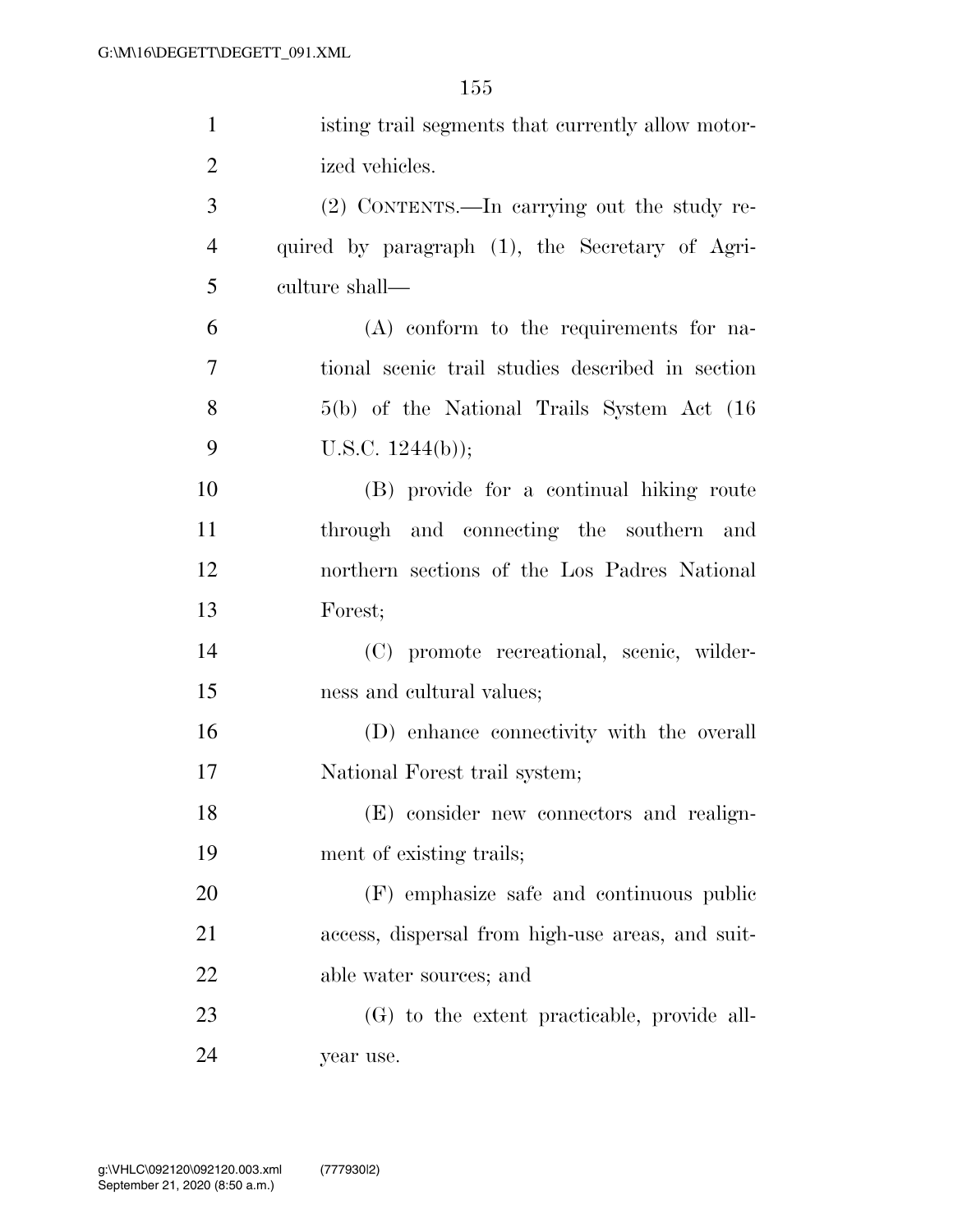| $\mathbf{1}$   | (3) ADDITIONAL REQUIREMENT.—In com-                |
|----------------|----------------------------------------------------|
| $\overline{2}$ | pleting the study required by paragraph (1), the   |
| 3              | Secretary of Agriculture shall consult with—       |
| $\overline{4}$ | (A) appropriate Federal, State, Tribal, re-        |
| 5              | gional, and local agencies;                        |
| 6              | (B) private landowners;                            |
| 7              | (C) nongovernmental organizations; and             |
| 8              | (D) members of the public.                         |
| 9              | (4) SUBMISSION.—The Secretary of Agriculture       |
| 10             | shall submit the study required by paragraph (1)   |
| 11             | $to-$                                              |
| 12             | (A) the Committee on Natural Resources             |
| 13             | of the House of Representatives; and               |
| 14             | (B) the Committee on Energy and Natural            |
| 15             | Resources of the Senate.                           |
| 16             | (5) ADDITIONS AND ALTERATIONS<br>TO<br>THE         |
| 17             | CONDOR NATIONAL SCENIC TRAIL.-                     |
| 18             | (A) IN GENERAL.—Upon completion of the             |
| 19             | study required by paragraph (1), if the Sec-       |
| 20             | retary of Agriculture determines that additional   |
| 21             | or alternative trail segments are feasible for in- |
| 22             | clusion in the Condor National Scenic Trail, the   |
| 23             | Secretary of Agriculture shall include those seg-  |
| 24             | ments in the Condor National Scenic Trail.         |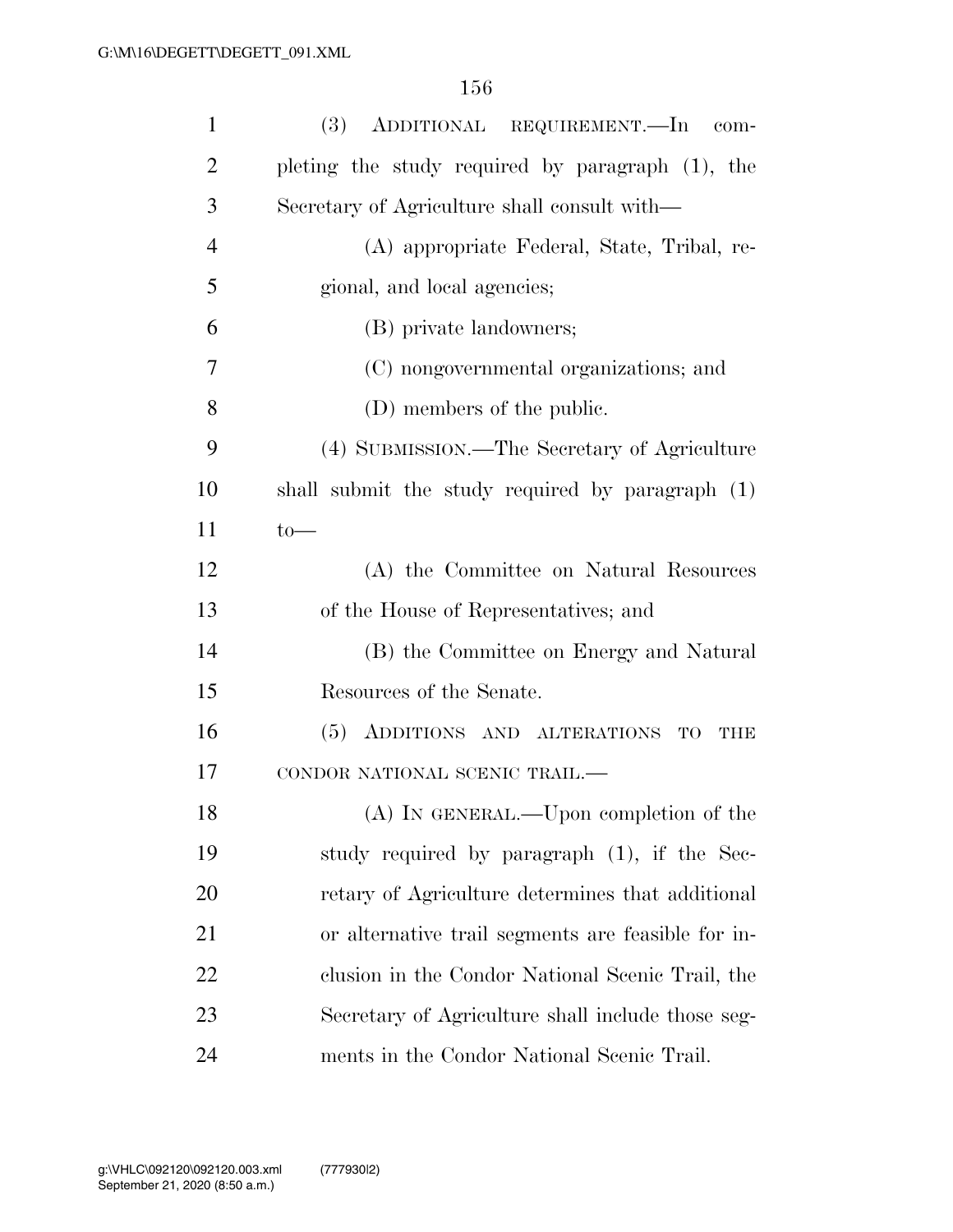(B) EFFECTIVE DATE.—Additions or alter- nations to the Condor National Scenic Trail shall be effective on the date the Secretary of Agriculture publishes in the Federal Register notice that the additional or alternative seg- ments are included in the Condor National Sce-nic Trail.

 (e) COOPERATIVE AGREEMENTS.—In carrying out this section (including the amendments made by this sec- tion), the Secretary of Agriculture may enter into coopera- tive agreements with State, Tribal, and local government entities and private entities to complete needed trail con- struction, reconstruction, and realignment projects au- thorized by this section (including the amendments made by this section).

### **SEC. 310. FOREST SERVICE STUDY.**

 Not later than 6 years after the date of enactment of this Act, the Secretary of Agriculture (acting through the Chief of the Forest Service) shall study the feasibility of opening a new trail, for vehicles measuring 50 inches or less, connecting Forest Service Highway 95 to the exist- ing off-highway vehicle trail system in the Ballinger Can-yon off-highway vehicle area.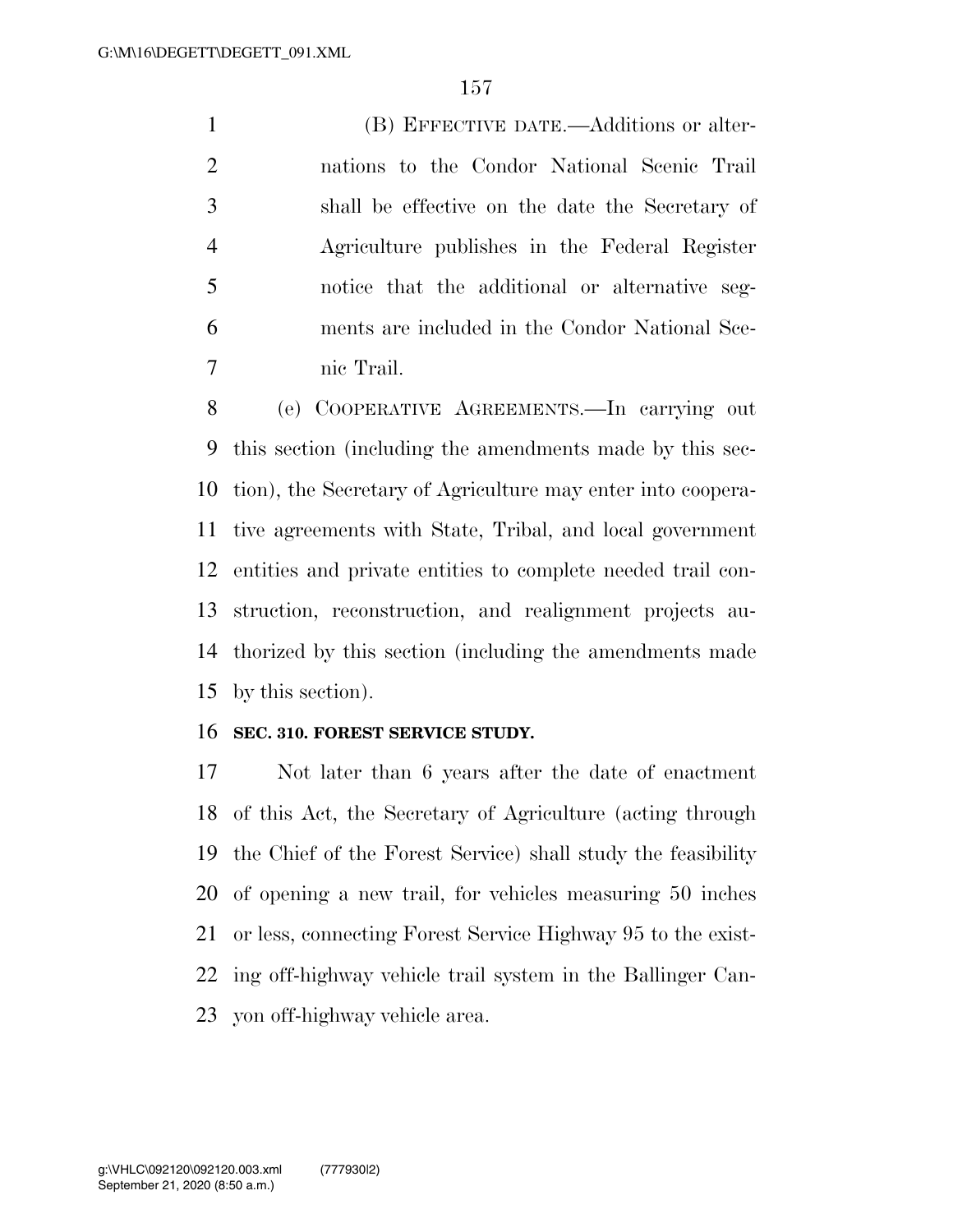## **SEC. 311. NONMOTORIZED RECREATION OPPORTUNITIES.**

 Not later than 6 years after the date of enactment of this Act, the Secretary of Agriculture, in consultation with interested parties, shall conduct a study to improve nonmotorized recreation trail opportunities (including mountain bicycling) on land not designated as wilderness within the Santa Barbara, Ojai, and Mt. Pinos ranger dis-tricts.

### **SEC. 312. USE BY MEMBERS OF TRIBES.**

 (a) ACCESS.—The Secretary shall ensure that Tribes have access, in accordance with the Wilderness Act (16 U.S.C. 1131 et seq.), to the wilderness areas, scenic areas, and potential wilderness areas designated by this title for traditional cultural and religious purposes.

(b) TEMPORARY CLOSURES.—

 (1) IN GENERAL.—In carrying out this section, the Secretary, on request of a Tribe, may tempo- rarily close to the general public one or more specific portions of a wilderness area, scenic area, or poten- tial wilderness area designated by this title to pro- tect the privacy of the members of the Tribe in the conduct of traditional cultural and religious activi-ties.

 (2) REQUIREMENT.—Any closure under para-graph (1) shall be—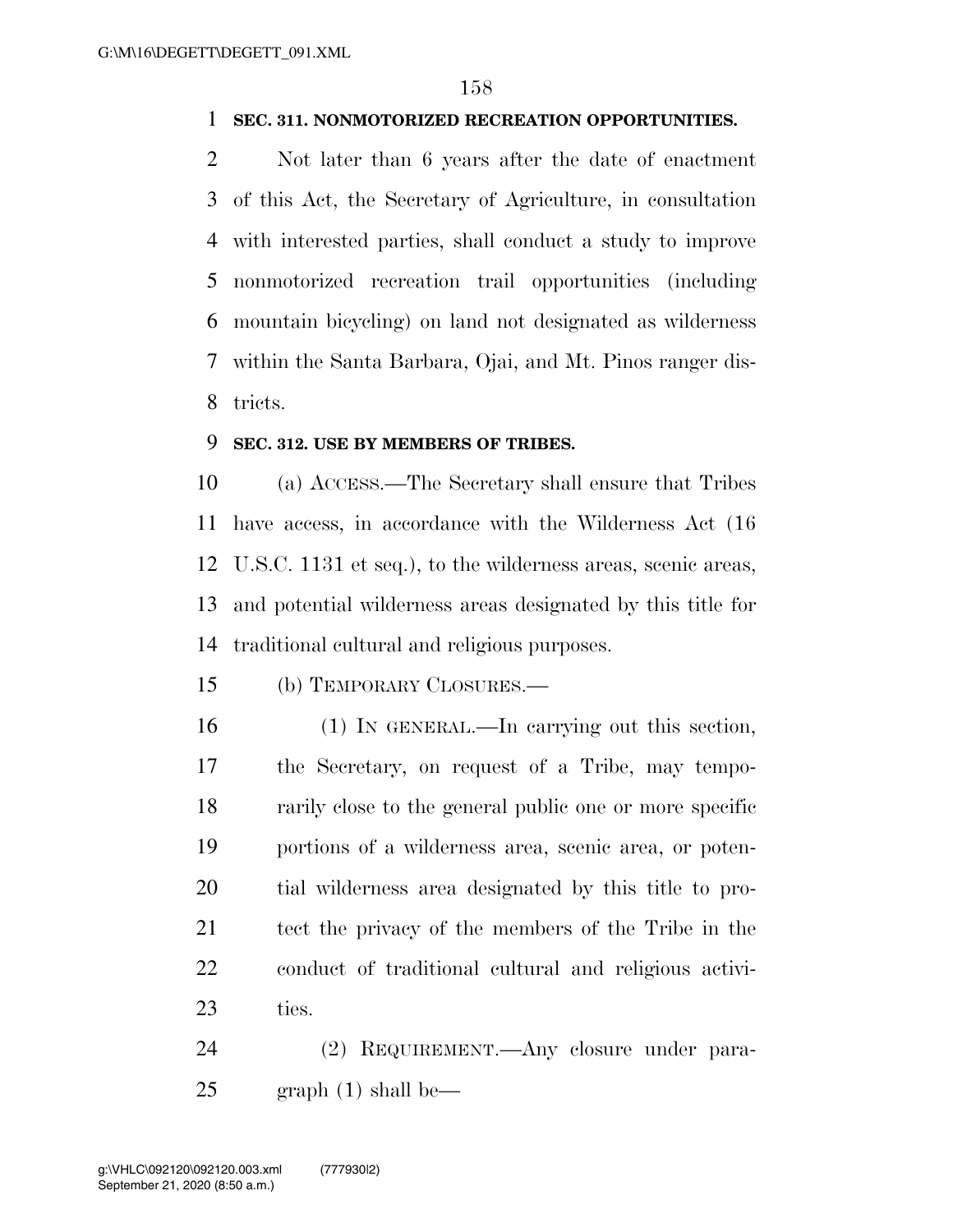| $\mathbf{1}$   | $(A)$ made in such a manner as to affect                   |
|----------------|------------------------------------------------------------|
| $\overline{2}$ | the smallest practicable area for the minimum              |
| 3              | period of time necessary for the activity to be            |
| $\overline{4}$ | carried out; and                                           |
| 5              | (B) be consistent with the purpose and in-                 |
| 6              | tent of Public Law 95–341 (commonly known                  |
| 7              | as the American Indian Religious Freedom Act)              |
| 8              | $(42 \tU.S.C. 1996)$ and the Wilderness Act $(16$          |
| 9              | U.S.C. 1131 et seq.).                                      |
| 10             | TITLE IV-SAN GABRIEL MOUN-                                 |
| 11             | TAINS FOOTHILLS AND RIV-                                   |
| 12             | <b>ERS PROTECTION</b>                                      |
| 13             | SEC. 401. SHORT TITLE.                                     |
| 14             | This title may be cited as the "San Gabriel Moun-          |
| 15             | tains Foothills and Rivers Protection Act".                |
| 16             | SEC. 402. DEFINITION OF STATE.                             |
| 17             | In this title, the term "State" means the State of         |
| 18             | California.                                                |
| 19             | <b>Subtitle A–San Gabriel National</b>                     |
| 20             | <b>Recreation Area</b>                                     |
| 21             | SEC. 411. PURPOSES.                                        |
| 22             | The purposes of this subtitle are—                         |
| 23             | $(1)$ to conserve, protect, and enhance for the            |
| 24             | benefit and enjoyment of present and future genera-        |
| 25             | tions the ecological, scenic, wildlife, recreational, cul- |
|                |                                                            |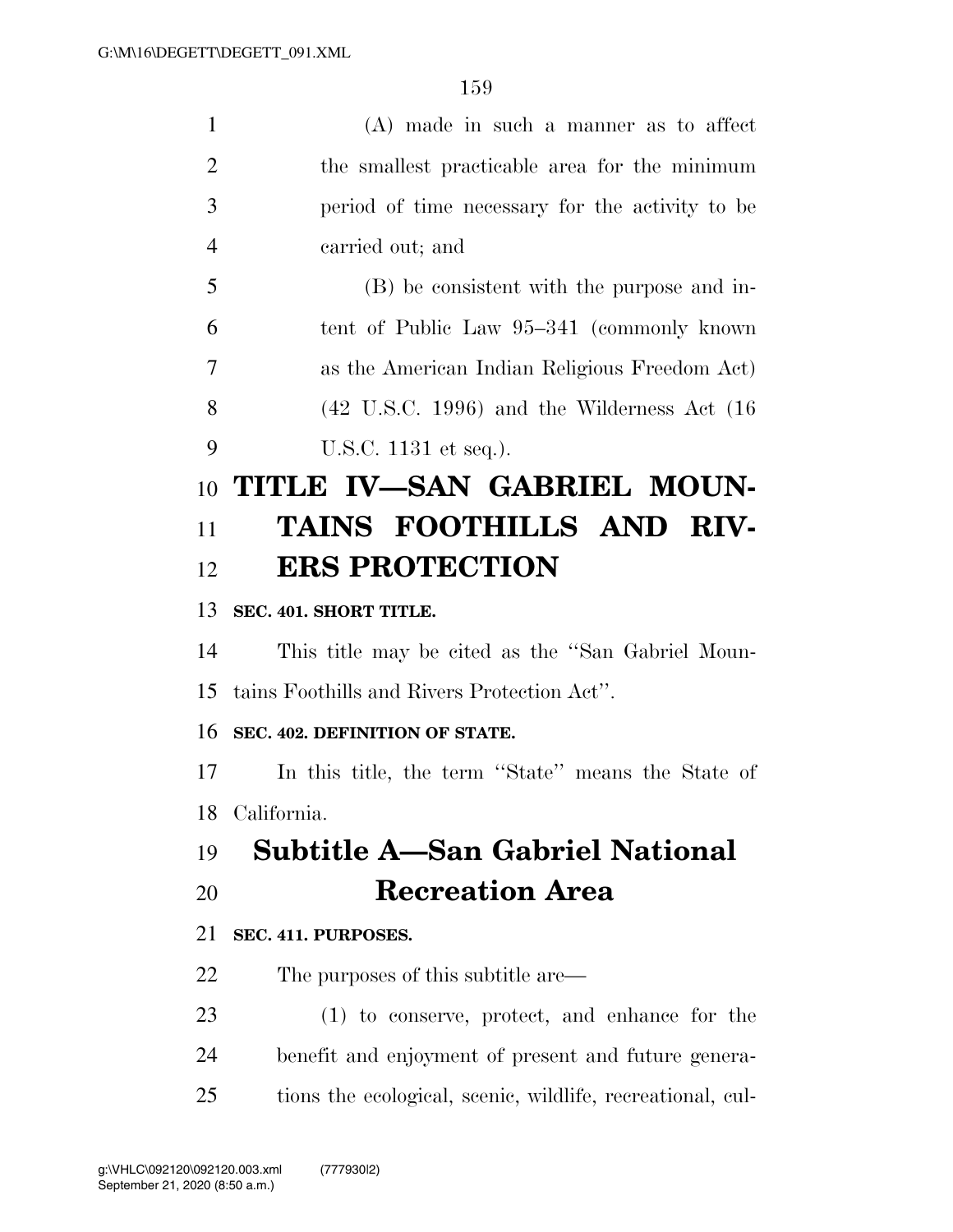| $\mathbf{1}$   | tural, historical, natural, educational, and scientific |
|----------------|---------------------------------------------------------|
| $\overline{2}$ | resources of the Recreation Area;                       |
| 3              | (2) to provide environmentally responsible, well-       |
| $\overline{4}$ | managed recreational opportunities within the           |
| 5              | Recreation Area;                                        |
| 6              | (3) to improve access to and from the Recre-            |
| 7              | ation Area;                                             |
| 8              | (4) to provide expanded educational and inter-          |
| 9              | pretive services to increase public understanding of,   |
| 10             | and appreciation for, the natural and cultural re-      |
| 11             | sources of the Recreation Area;                         |
| 12             | (5) to facilitate the cooperative management of         |
| 13             | the land and resources within the Recreation Area,      |
| 14             | in collaboration with the State and political subdivi-  |
| 15             | sions of the State, historical, business, cultural,     |
| 16             | civic, recreational, tourism and other nongovern-       |
| 17             | mental organizations, and the public; and               |
| 18             | $(6)$ to allow the continued use of the Recreation      |
| 19             | Area by all individuals, entities, and local govern-    |
| 20             | ment agencies in activities relating to integrated      |
| 21             | water management, flood protection, water conserva-     |
| 22             | tion, water quality, water rights, water supply,        |
| 23             | groundwater recharge and monitoring, wastewater         |
| 24             | treatment, public roads and bridges, and utilities      |
| 25             | within or adjacent to the Recreation Area.              |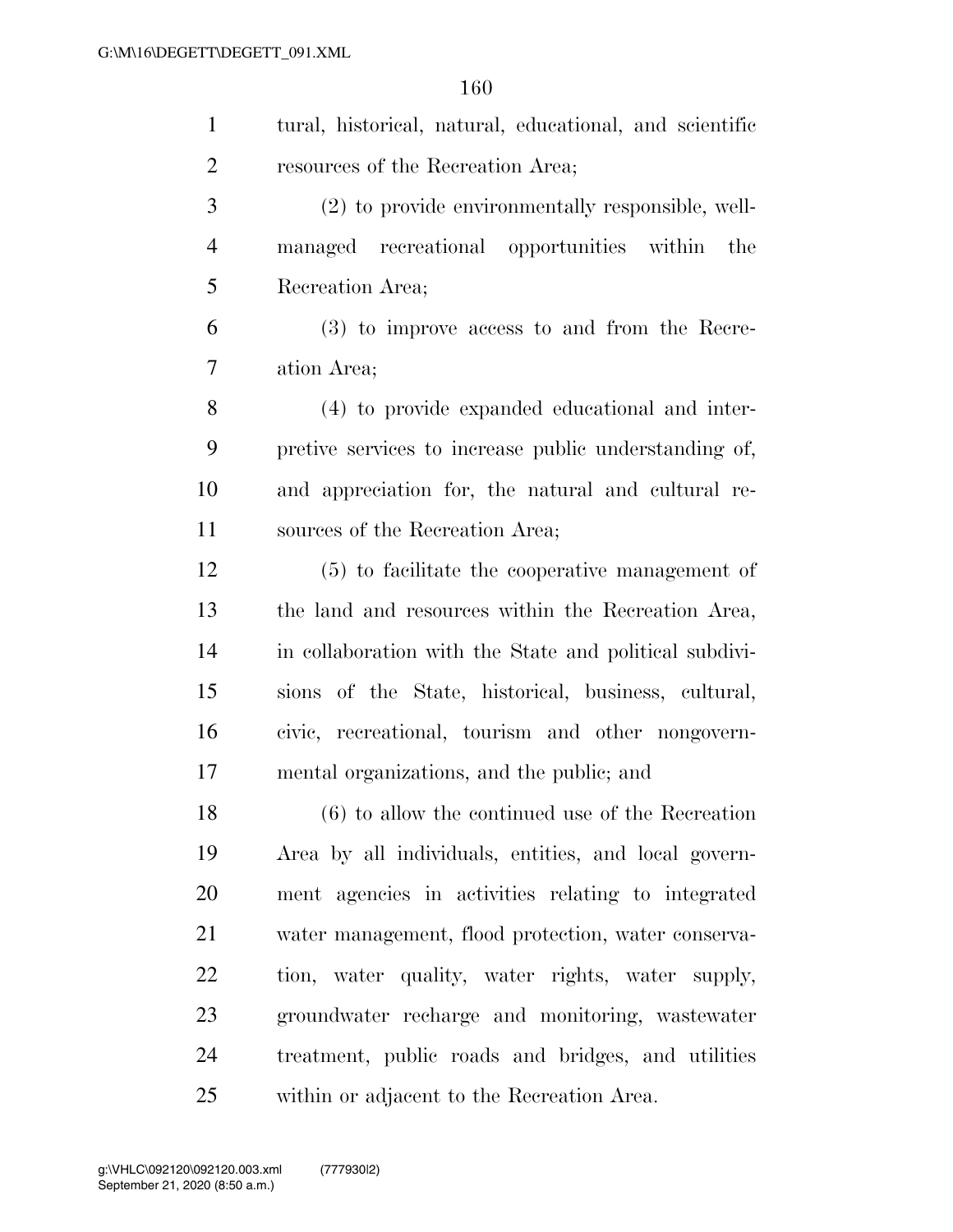# **SEC. 412. DEFINITIONS.**

In this subtitle:

| 3              | (1) ADJUDICATION.—The term "adjudication"              |
|----------------|--------------------------------------------------------|
| $\overline{4}$ | means any final judgment, order, ruling, or decree     |
| 5              | entered in any judicial proceeding adjudicating or af- |
| 6              | fecting water rights, surface water management, or     |
| 7              | groundwater management.                                |
| 8              | (2) ADVISORY COUNCIL.—The term "Advisory               |
| 9              | Council" means the San Gabriel National Recreation     |
| 10             | Area Public Advisory Council established under sec-    |
| 11             | tion $417(a)$ .                                        |
| 12             | (3) FEDERAL LANDS.—The term "Federal                   |
| 13             | lands" means—                                          |
| 14             | (A) public lands under the jurisdiction of             |
| 15             | the Secretary of the Interior; and                     |
| 16             | (B) lands under the jurisdiction of the Sec-           |
| 17             | retary of Defense, acting through the Chief of         |
| 18             | Engineers.                                             |
| 19             | (4) MANAGEMENT PLAN.—The term "manage-                 |
| 20             | ment plan" means the management plan for the           |
| 21             | Recreation Area required under section 414(d).         |
| 22             | (5) PARTNERSHIP.—The term "Partnership"                |
| 23             | means the San Gabriel National Recreation Area         |
| 24             | Partnership established by section $418(a)$ .          |
| 25             | (6) PUBLIC WATER SYSTEM.—The term "public              |
| 26             | water system" has the meaning given the term in 42     |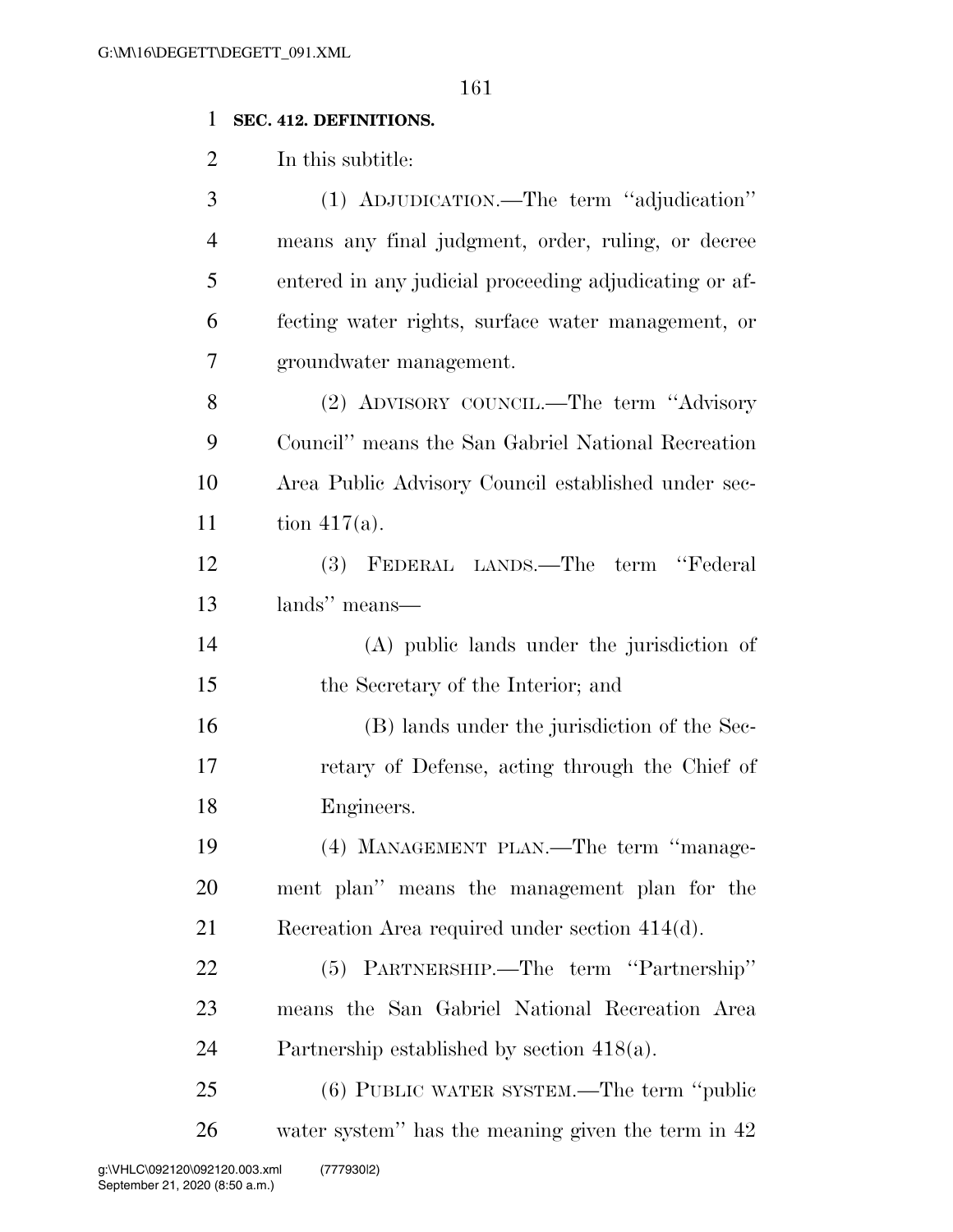| $\mathbf{1}$   | U.S.C. $300(f)(4)$ or in section 116275 of the Cali-    |
|----------------|---------------------------------------------------------|
| $\overline{2}$ | fornia Health and Safety Code.                          |
| 3              | (7) RECREATION AREA.—The term "Recreation               |
| $\overline{4}$ | Area" means the San Gabriel National Recreation         |
| 5              | Area established by section $413(a)$ .                  |
| 6              | (8) SECRETARY.—The term "Secretary" means               |
| 7              | the Secretary of the Interior.                          |
| 8              | (9) UTILITY FACILITY.—The term "utility facil-          |
| 9              | ity" means—                                             |
| 10             | (A) any electric substations, communica-                |
| 11             | tion facilities, towers, poles, and lines, ground       |
| 12             | wires, communication circuits, and other struc-         |
| 13             | tures, and related infrastructure; and                  |
| 14             | (B) any such facilities associated with a               |
| 15             | public water system.                                    |
| 16             | (10) WATER RESOURCE FACILITY.—The term                  |
| 17             | resource facility" means irrigation<br>"water<br>and    |
| 18             | pumping facilities, dams and reservoirs, flood control  |
| 19             | facilities, water conservation works, including debris  |
| 20             | protection facilities, sediment placement sites, rain   |
| 21             | gauges and stream gauges, water quality facilities,     |
| 22             | recycled water facilities, water pumping, conveyance    |
| 23             | and distribution systems, water storage tanks and       |
| 24             | reservoirs, and water treatment facilities, aqueducts,  |
| 25             | canals, ditches, pipelines, wells, hydropower projects, |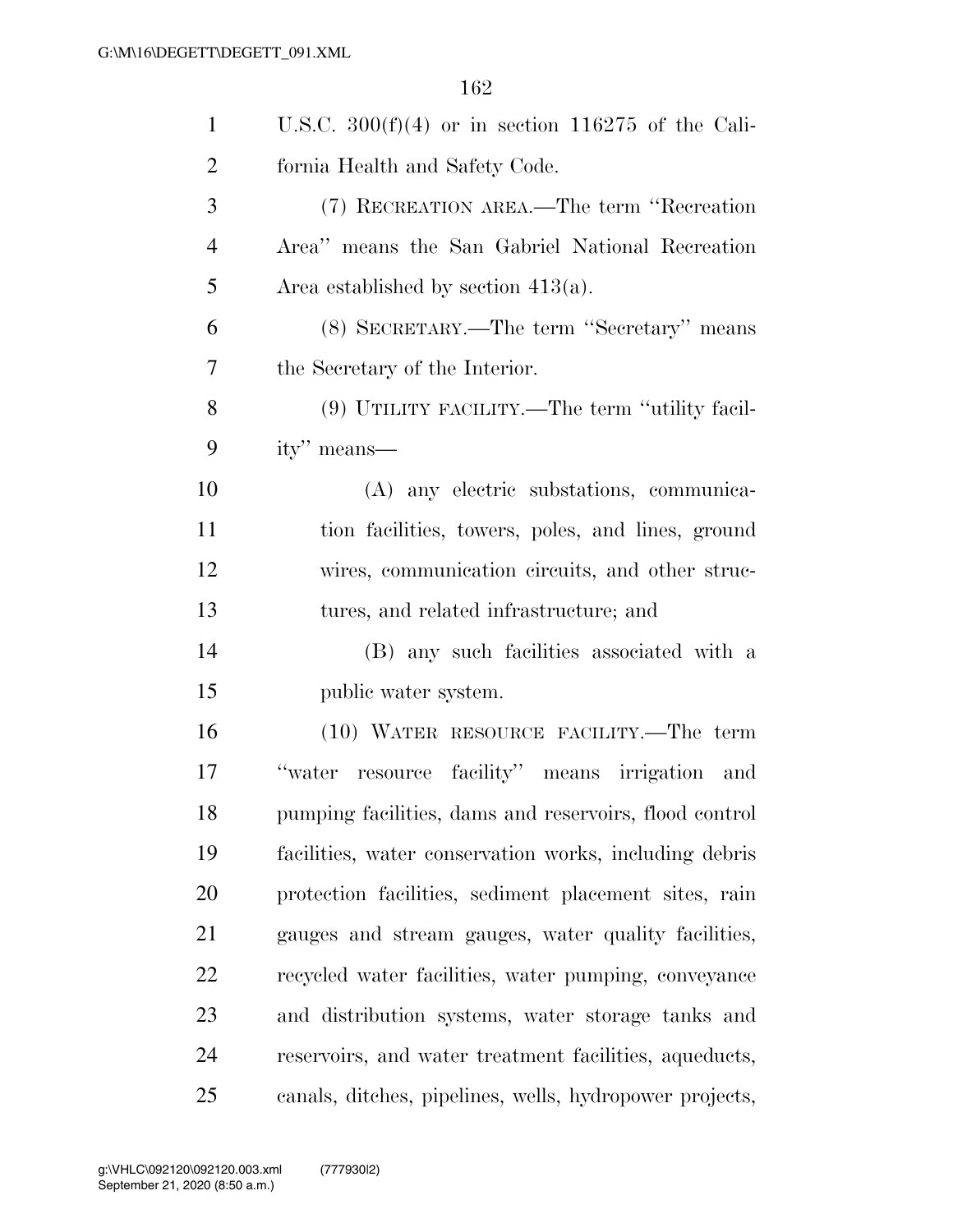and transmission and other ancillary facilities, groundwater recharge facilities, water conservation, water filtration plants, and other water diversion, conservation, groundwater recharge, storage, and carriage structures.

### **SEC. 413. SAN GABRIEL NATIONAL RECREATION AREA.**

 (a) ESTABLISHMENT; BOUNDARIES.—Subject to valid existing rights, there is established as a unit of the National Park System in the State the San Gabriel Na- tional Recreation Area depicted as the ''Proposed San Ga- briel National Recreation Area'' on the map entitled ''San Gabriel National Recreation Area Proposed Boundary,'' numbered 503/152,737, and dated July 2019.

(b) MAP AND LEGAL DESCRIPTION.—

 (1) IN GENERAL.—As soon as practicable after 16 the date of the enactment of this Act, the Secretary shall file a map and a legal description of the Recre-ation Area with—

- (A) the Committee on Energy and Natural Resources of the Senate; and
- (B) the Committee on Natural Resources 22 of the House of Representatives.

23 (2) FORCE OF LAW.—The map and legal de- scription filed under paragraph (1) shall have the same force and effect as if included in this title, ex-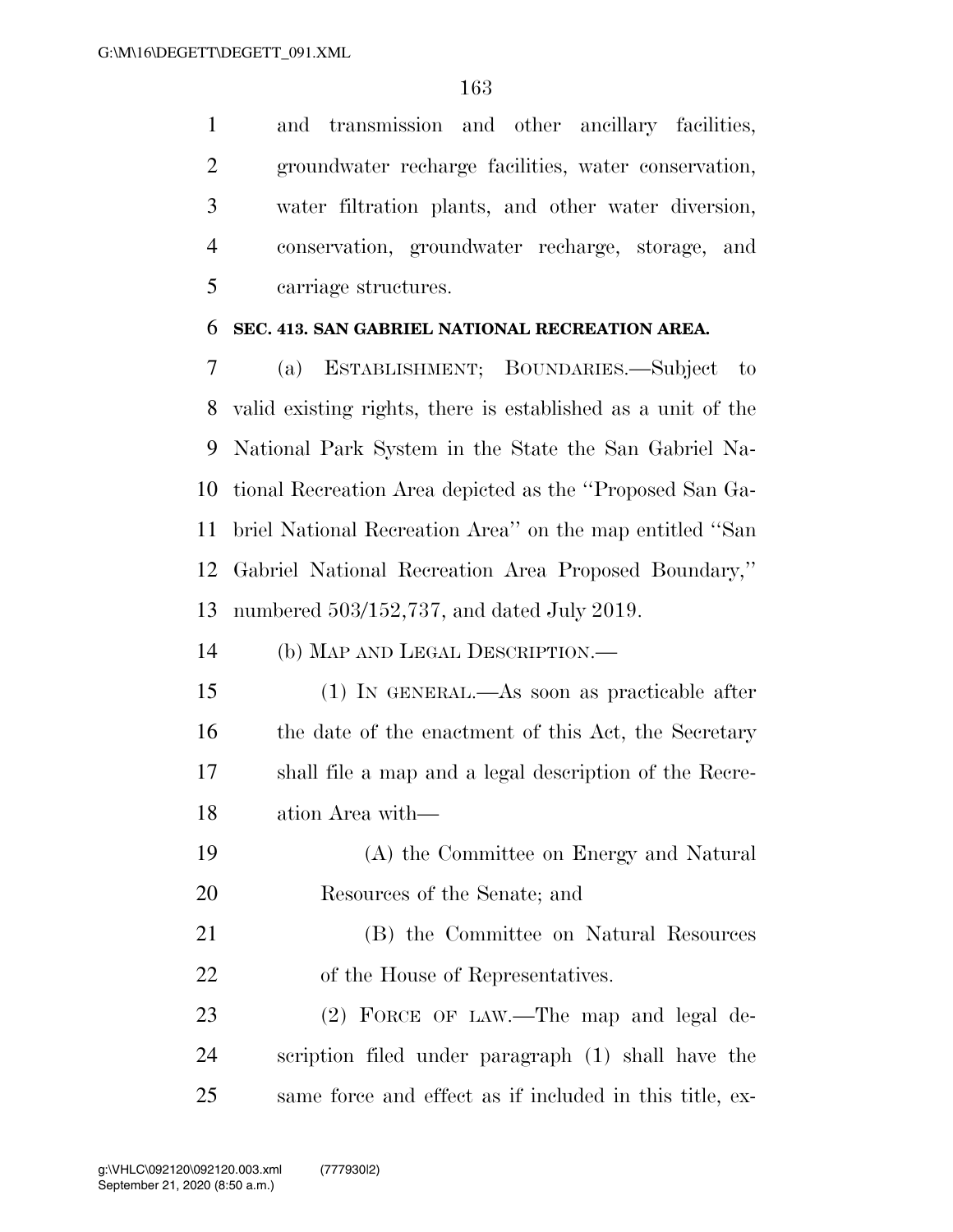cept that the Secretary may correct any clerical or typographical error in the map or legal description. (3) PUBLIC AVAILABILITY.—The map and legal description filed under paragraph (1) shall be on file and available for public inspection in the appropriate offices of the National Park Service. (c) ADMINISTRATION AND JURISDICTION.— (1) PUBLIC LANDS.—The public lands included in the Recreation Area shall be administered by the Secretary, acting through the Director of the Na- tional Park Service. (2) DEPARTMENT OF DEFENSE LAND.—Al- though certain Federal lands under the jurisdiction of the Secretary of Defense are included in the recreation area, nothing in this subtitle transfers ad- ministration jurisdiction of such Federal lands from the Secretary of Defense or otherwise affects Fed- eral lands under the jurisdiction of the Secretary of Defense. (3) STATE AND LOCAL JURISDICTION.—Noth- ing in this subtitle alters, modifies, or diminishes any right, responsibility, power, authority, jurisdic- tion, or entitlement of the State, a political subdivi- sion of the State, including, but not limited to courts of competent jurisdiction, regulatory commissions,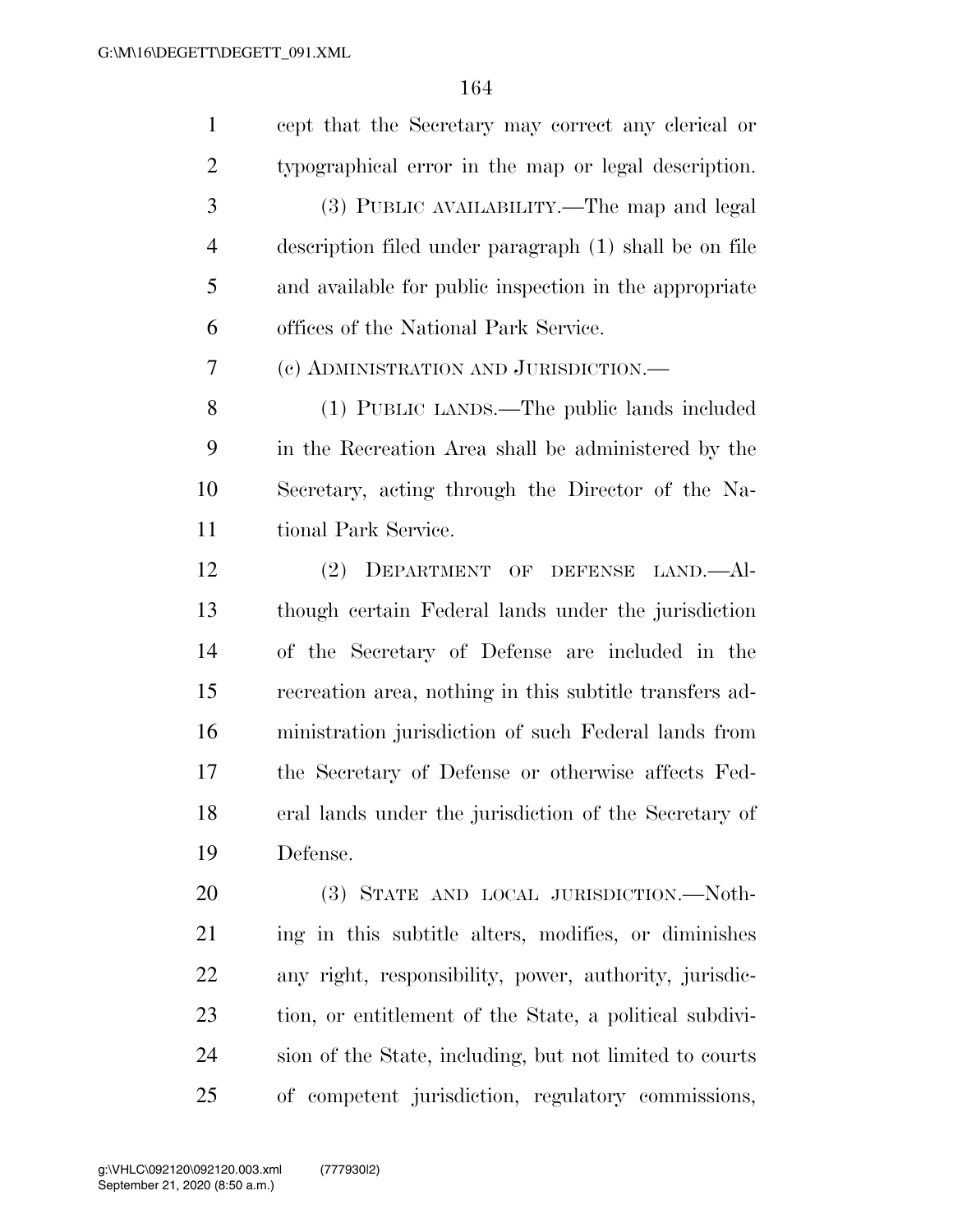boards, and departments, or any State or local agen- cy under any applicable Federal, State, or local law (including regulations).

### **SEC. 414. MANAGEMENT.**

 (a) NATIONAL PARK SYSTEM.—Subject to valid ex- isting rights, the Secretary shall manage the public lands included in the Recreation Area in a manner that protects and enhances the natural resources and values of the pub-lic lands, in accordance with—

(1) this subtitle;

 (2) section 100101(a), chapter 1003, and sec- tions 100751(a), 100752, 100753 and 102101 of title 54, United States Code (formerly known as the ''National Park Service Organic Act'');

 (3) the laws generally applicable to units of the National Park System; and

 (4) other applicable law, regulations, adjudica-tions, and orders.

 (b) COOPERATION WITH SECRETARY OF DE- FENSE.—The Secretary shall cooperate with the Secretary of Defense to develop opportunities for the management of the Federal land under the jurisdiction of the Secretary of Defense included in the Recreation Area in accordance with the purposes described in section 411, to the max-imum extent practicable.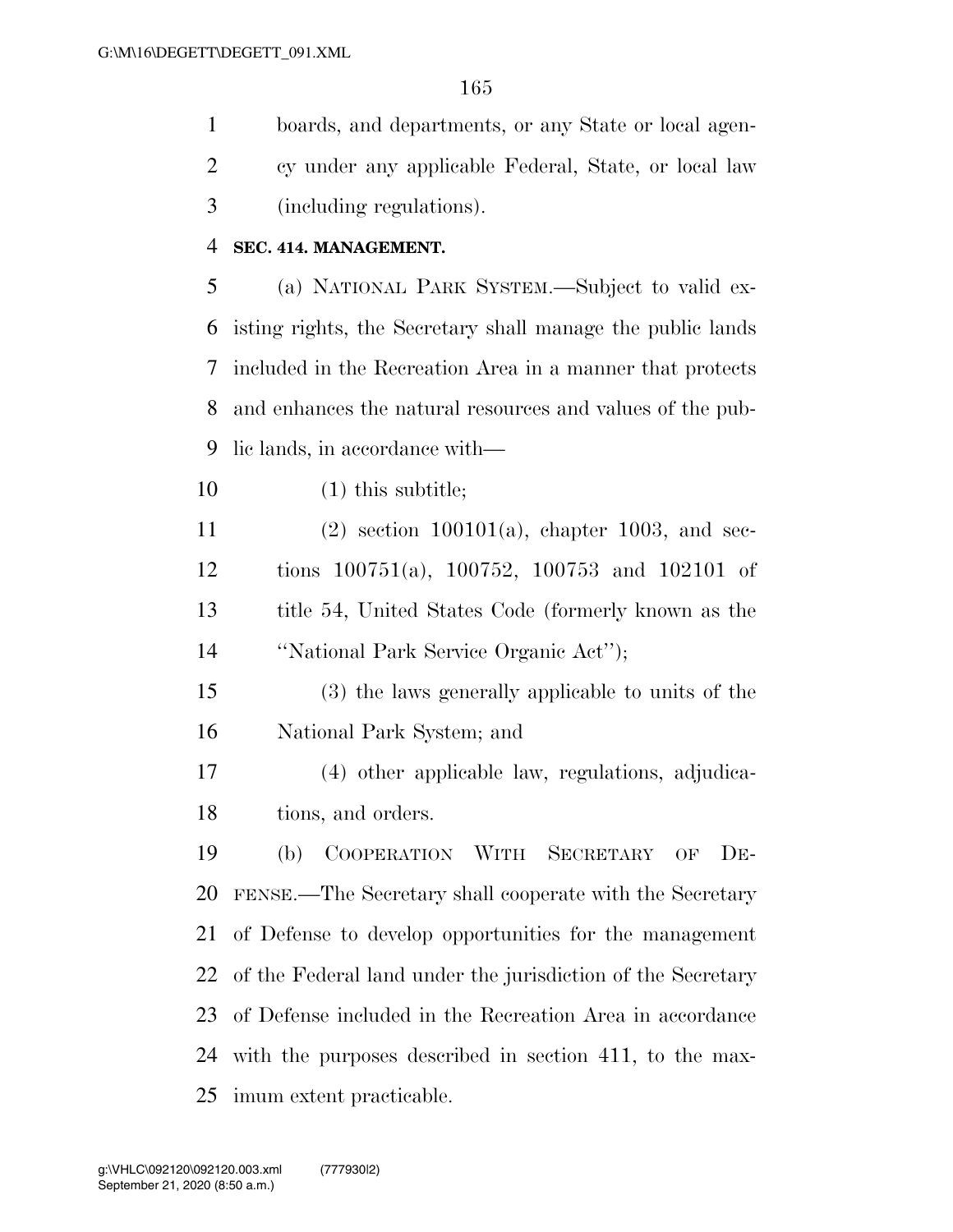| $\mathbf{1}$   | (c) TREATMENT OF NON-FEDERAL LAND.—               |
|----------------|---------------------------------------------------|
| $\overline{2}$ | $(1)$ In GENERAL.—Nothing in this subtitle—       |
| 3              | (A) authorizes the Secretary to take any          |
| $\overline{4}$ | action that would affect the use of any land not  |
| 5              | owned by the United States within the Recre-      |
| 6              | ation Area;                                       |
| 7              | (B) affects the use of, or access to, any         |
| 8              | non-Federal land within the Recreation Area;      |
| 9              | (C) modifies any provision of Federal,            |
| 10             | State, or local law with respect to public access |
| 11             | to, or use of, non-Federal land;                  |
| 12             | (D) requires any owner of non-Federal             |
| 13             | land to allow public access (including Federal,   |
| 14             | State, or local government access) to private     |
| 15             | property or any other non-Federal land;           |
| 16             | (E) alters any duly adopted land use regu-        |
| 17             | lation, approved land use plan, or any other      |
| 18             | regulatory authority of any State or local agen-  |
| 19             | cy or unit of Tribal government;                  |
| 20             | (F) creates any liability, or affects any li-     |
| 21             | ability under any other law, of any private       |
| 22             | property owner or other owner of non-Federal      |
| 23             | land with respect to any person injured on the    |
| 24             | private property or other non-Federal land;       |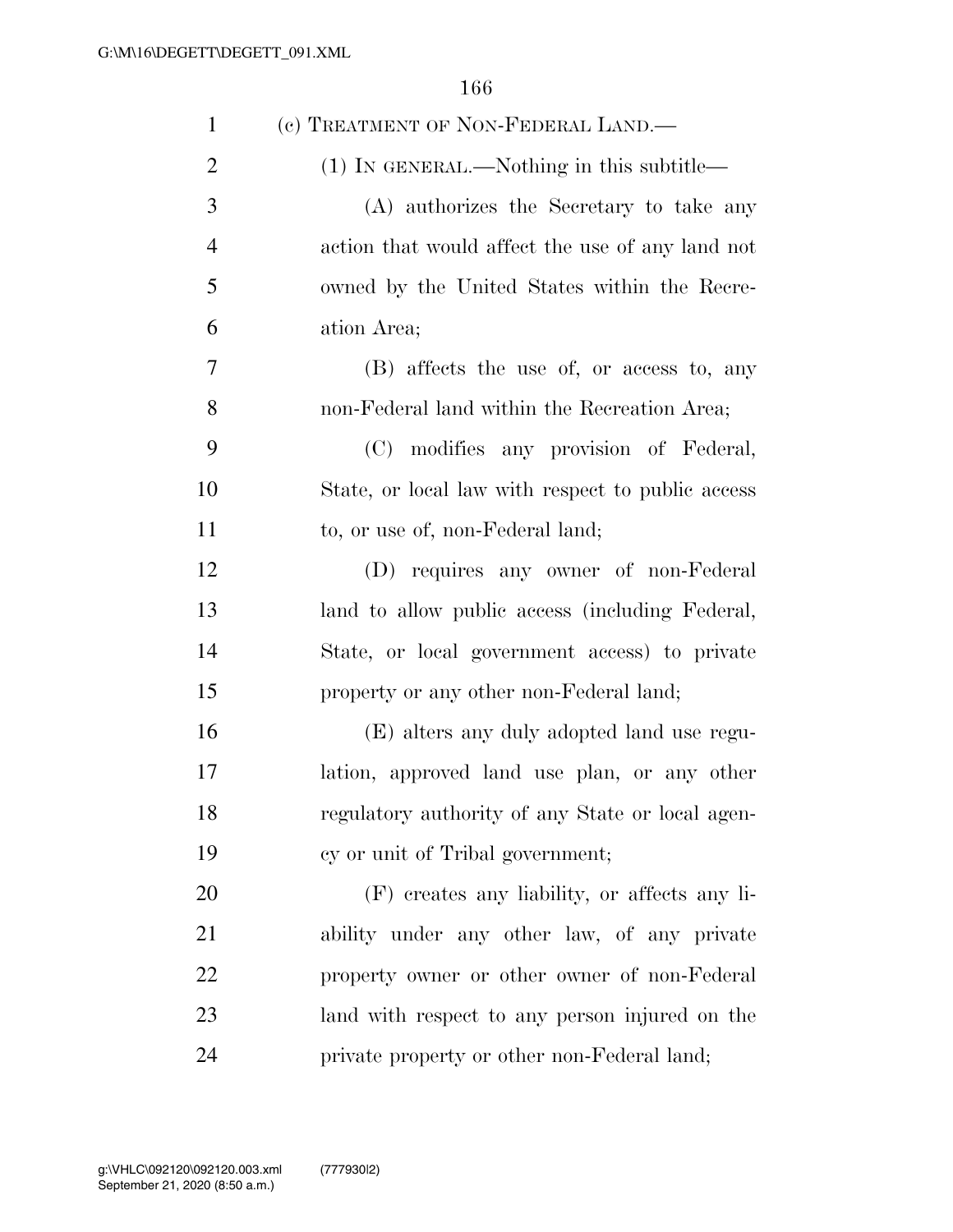| $\mathbf{1}$   | (G) conveys to the Partnership any land            |
|----------------|----------------------------------------------------|
| $\overline{2}$ | use or other regulatory authority;                 |
| 3              | (H) shall be construed to cause any Fed-           |
| $\overline{4}$ | eral, State, or local regulation or permit re-     |
| 5              | quirement intended to apply to units of the Na-    |
| 6              | tional Park System to affect the Federal lands     |
| 7              | under the jurisdiction of the Secretary of De-     |
| 8              | fense or non-Federal lands within the bound-       |
| 9              | aries of the recreation area; or                   |
| 10             | (I) requires any local government to par-          |
| 11             | ticipate in any program administered by the        |
| 12             | Secretary.                                         |
| 13             | (2) COOPERATION.—The Secretary is encour-          |
| 14             | aged to work with owners of non-Federal land who   |
| 15             | have agreed to cooperate with the Secretary to ad- |
| 16             | vance the purposes of this subtitle.               |
| 17             | $(3)$ BUFFER ZONES.—                               |
| 18             | (A) IN GENERAL.—Nothing in this subtitle           |
| 19             | establishes any protective perimeter or buffer     |
| 20             | zone around the Recreation Area.                   |
| 21             | (B) ACTIVITIES OR USES UP TO BOUND-                |

 ARIES.—The fact that an activity or use of land can be seen or heard from within the Recre-ation Area shall not preclude the activity or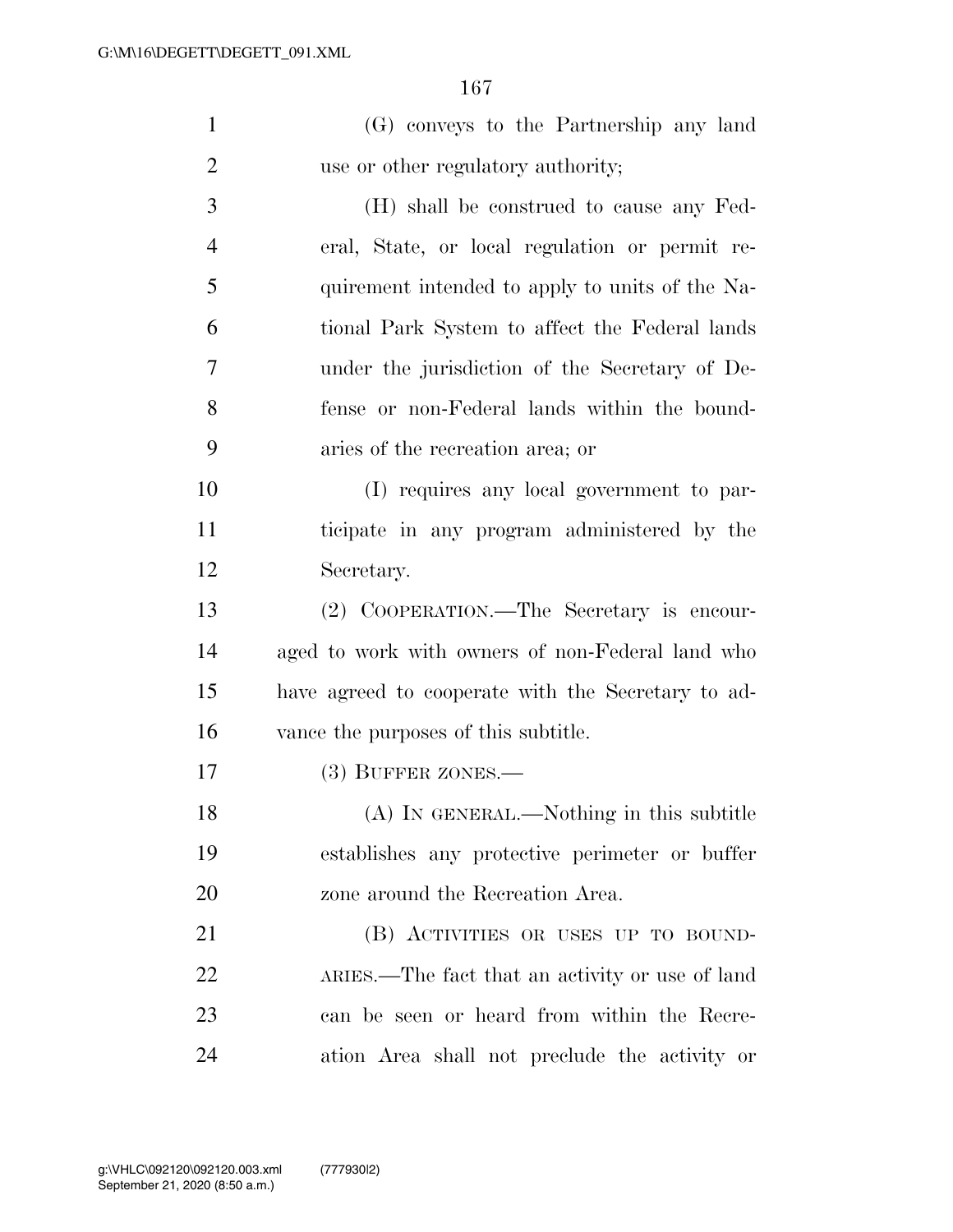land use up to the boundary of the Recreation Area.

 (4) FACILITIES.—Nothing in this subtitle af- fects the operation, maintenance, modification, con- struction, destruction, removal, relocation, improve- ment or expansion of any water resource facility or public water system, or any solid waste, sanitary sewer, water or waste-water treatment, groundwater recharge or conservation, hydroelectric, conveyance distribution system, recycled water facility, or utility facility located within or adjacent to the Recreation Area.

 (5) EXEMPTION.—Section 100903 of title 54, United States Code, shall not apply to the Puente Hills landfill, materials recovery facility, or inter-modal facility.

(d) MANAGEMENT PLAN.—

 (1) DEADLINE.—Not later than 3 years after the date of the enactment of this Act, the Secretary and the Advisory Council shall establish a com- prehensive management plan for the Recreation Area that supports the purposes described in section 411.

 (2) USE OF EXISTING PLANS.—In developing the management plan, to the extent consistent with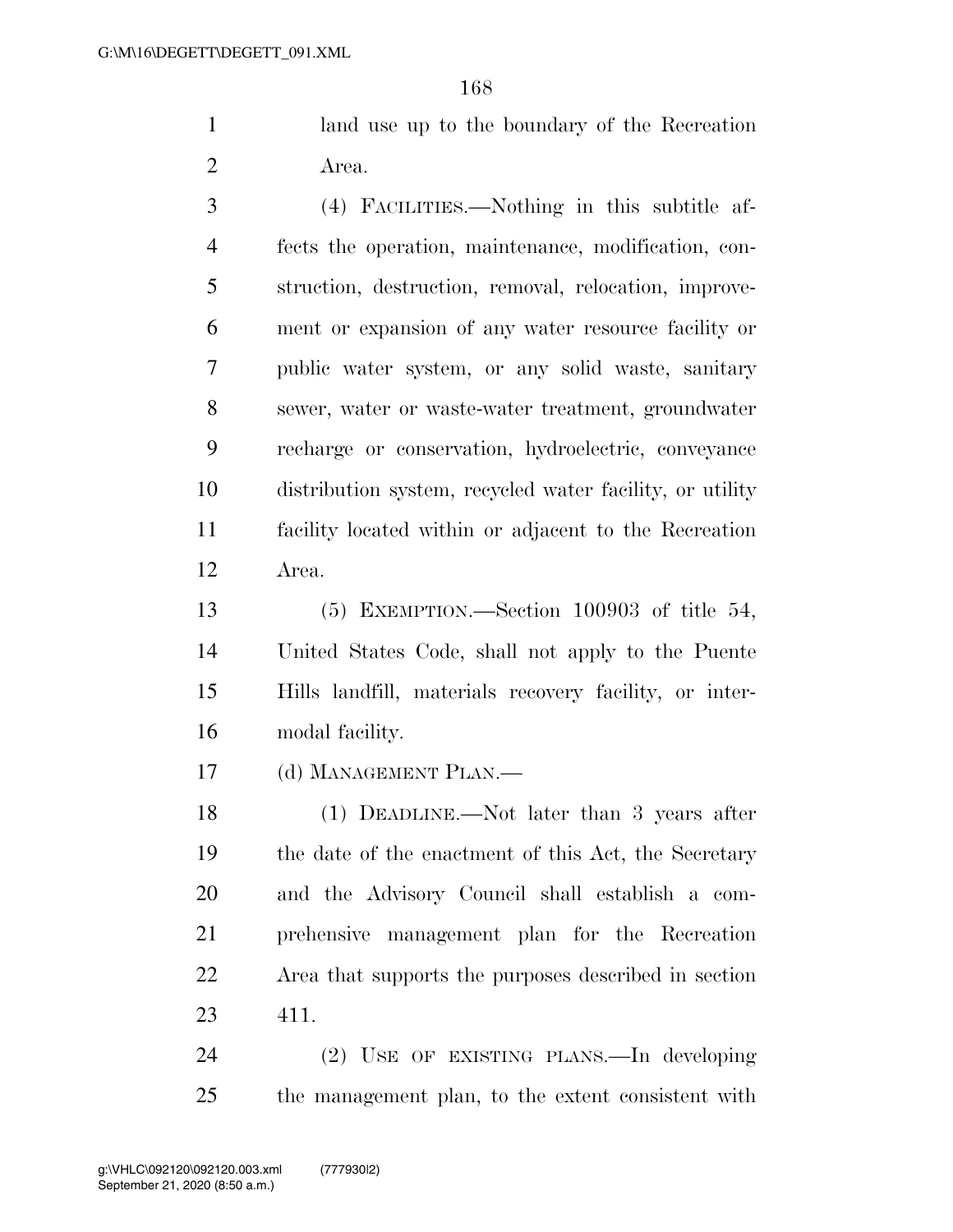this section, the Secretary may incorporate any pro- vision of a land use or other plan applicable to the public lands included in the Recreation Area.

 (3) INCORPORATION OF VISITOR SERVICES PLAN.—To the maximum extent practicable, the Secretary shall incorporate into the management plan the visitor services plan under section  $419(a)(2)$ .

 (4) PARTNERSHIP.—In developing the manage- ment plan, the Secretary shall consider recommenda- tions of the Partnership. To the maximum extent practicable, the Secretary shall incorporate rec- ommendations of the Partnership into the manage- ment plan if the Secretary determines that the rec- ommendations are feasible and consistent with the purposes in section 411, this subtitle, and applicable laws (including regulations).

 (e) FISH AND WILDLIFE.—Nothing in this subtitle affects the jurisdiction of the State with respect to fish or wildlife located on public lands in the State.

 **SEC. 415. ACQUISITION OF NON-FEDERAL LAND WITHIN RECREATION AREA.**  23 (a) LIMITED ACQUISITION AUTHORITY.—

 (1) IN GENERAL.—Subject to paragraph (2), the Secretary may acquire non-Federal land within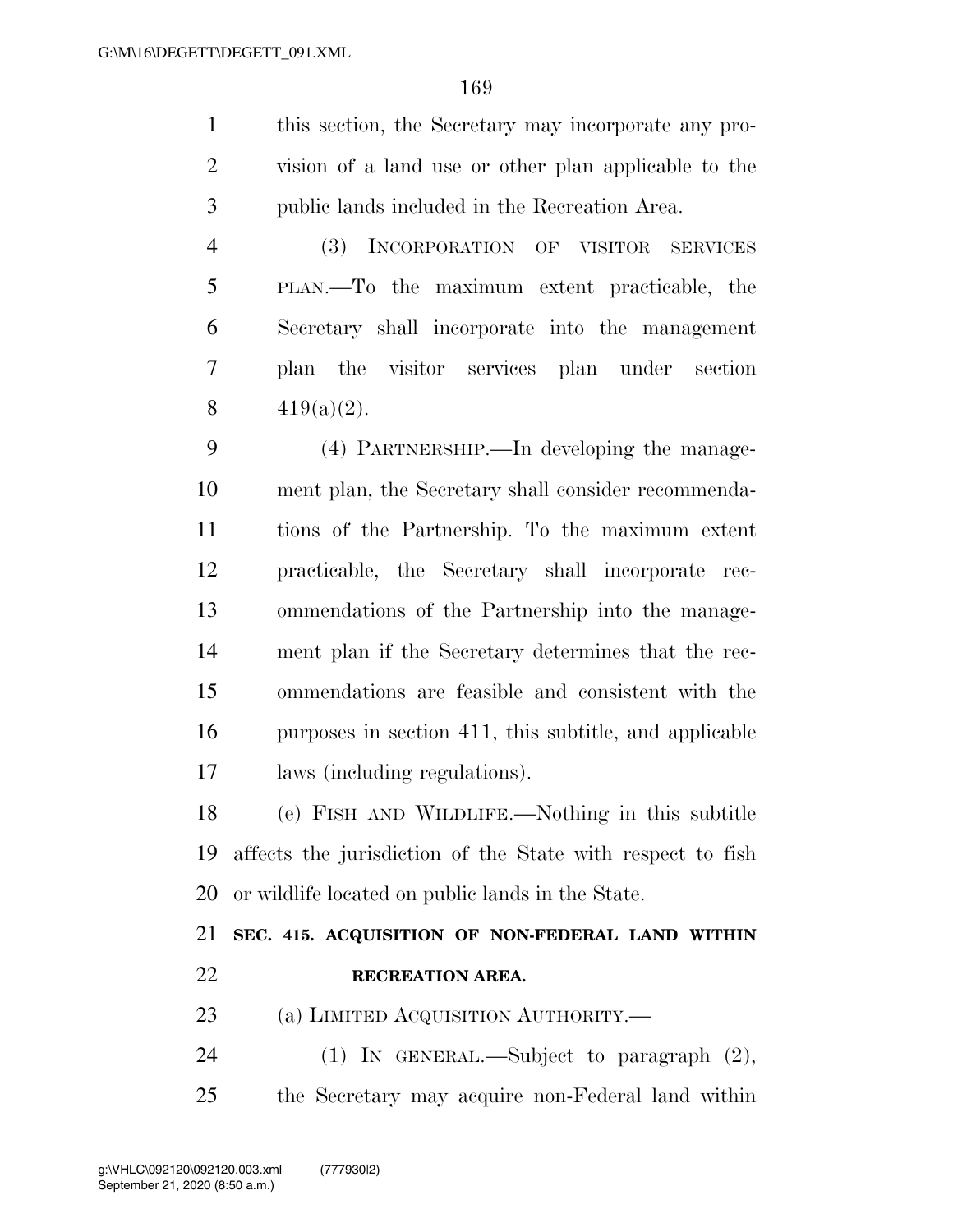the boundaries of the Recreation Area only through

| $\overline{2}$ | exchange, donation, or purchase from a willing sell-       |
|----------------|------------------------------------------------------------|
| 3              | er.                                                        |
| $\overline{4}$ | $(2)$ ADDITIONAL REQUIREMENT.—As a further                 |
| 5              | condition on the acquisition of land, the Secretary        |
| 6              | shall make a determination that the land contains          |
| 7              | important biological, cultural, historic, or<br>rec-       |
| 8              | reational values.                                          |
| 9              | (b) PROHIBITION ON USE OF EMINENT DOMAIN.—                 |
| 10             | Nothing in this subtitle authorizes the use of eminent do- |
| 11             | main to acquire land or an interest in land.               |
| 12             | (c) TREATMENT OF ACQUIRED LAND.—Any land or                |
| 13             | interest in land acquired by the United States within the  |
| 14             | boundaries of the Recreation Area shall be—                |
| 15             | (1) included in the Recreation Area; and                   |
| 16             | (2) administered by the Secretary in accordance            |
| 17             | with-                                                      |
| 18             | (A) this subtitle; and                                     |
| 19             | (B) other applicable laws (including regu-                 |
| 20             | lations).                                                  |
| 21             | SEC. 416. WATER RIGHTS; WATER RESOURCE FACILITIES;         |
| 22             | PUBLIC ROADS; UTILITY FACILITIES.                          |
| 23             | (a) NO EFFECT ON WATER RIGHTS.-Nothing in                  |
| 24             | this subtitle or section $422-$                            |
|                |                                                            |
|                |                                                            |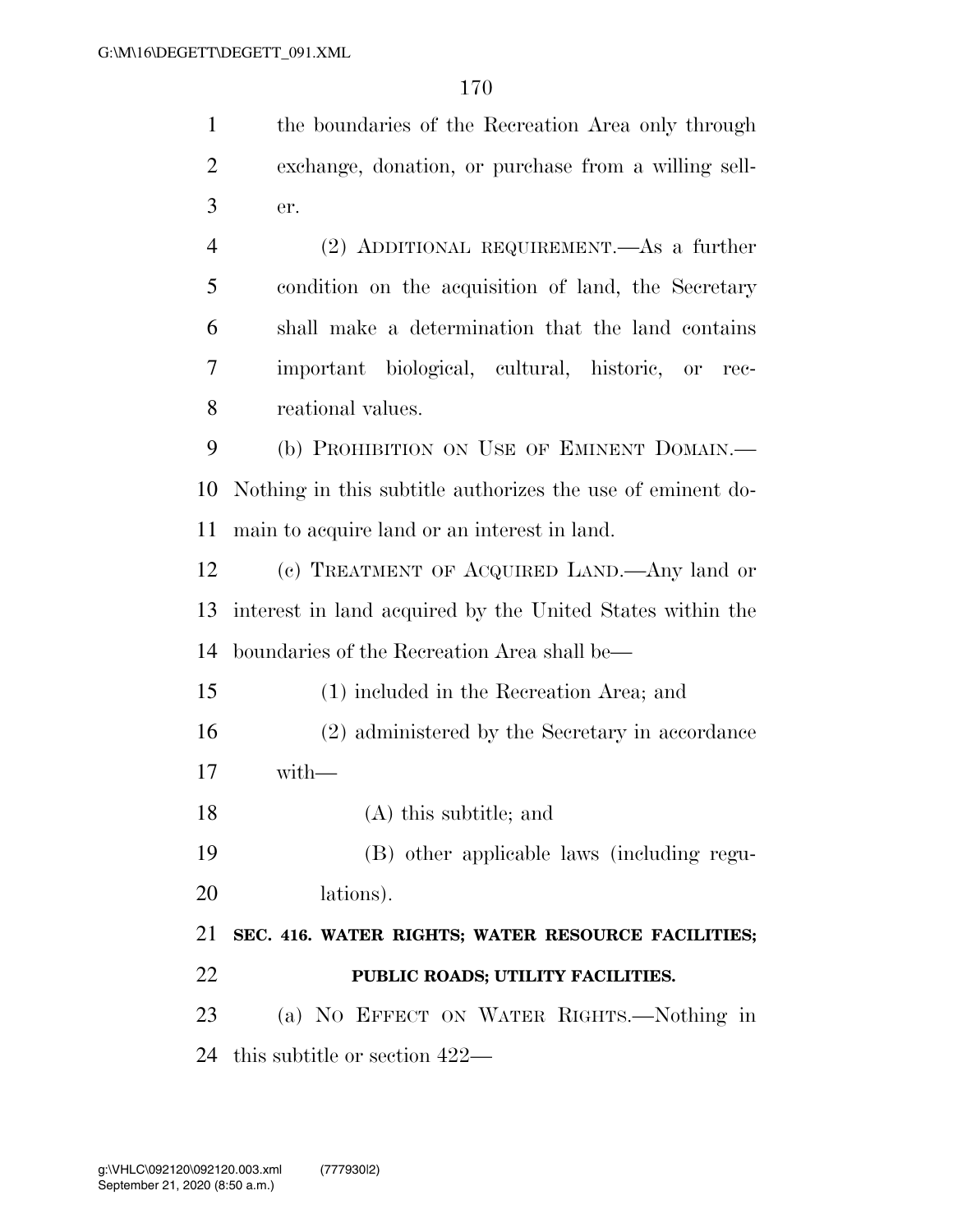(1) shall affect the use or allocation, as in exist- ence on the date of the enactment of this Act, of any water, water right, or interest in water (including potable, recycled, reclaimed, waste, imported, ex- ported, banked, or stored water, surface water, groundwater, and public trust interest); (2) shall affect any public or private contract in existence on the date of the enactment of this Act for the sale, lease, loan, or transfer of any water (in- cluding potable, recycled, reclaimed, waste, imported, exported, banked, or stored water, surface water, and groundwater); (3) shall be considered to be a relinquishment or reduction of any water rights reserved or appro- priated by the United States in the State on or be-16 fore the date of the enactment of this Act; (4) authorizes or imposes any new reserved Federal water right or expands water usage pursu- ant to any existing Federal reserved, riparian or ap- propriative right; (5) shall be considered a relinquishment or re- duction of any water rights (including potable, recy- cled, reclaimed, waste, imported, exported, banked, or stored water, surface water, and groundwater) held, reserved, or appropriated by any public entity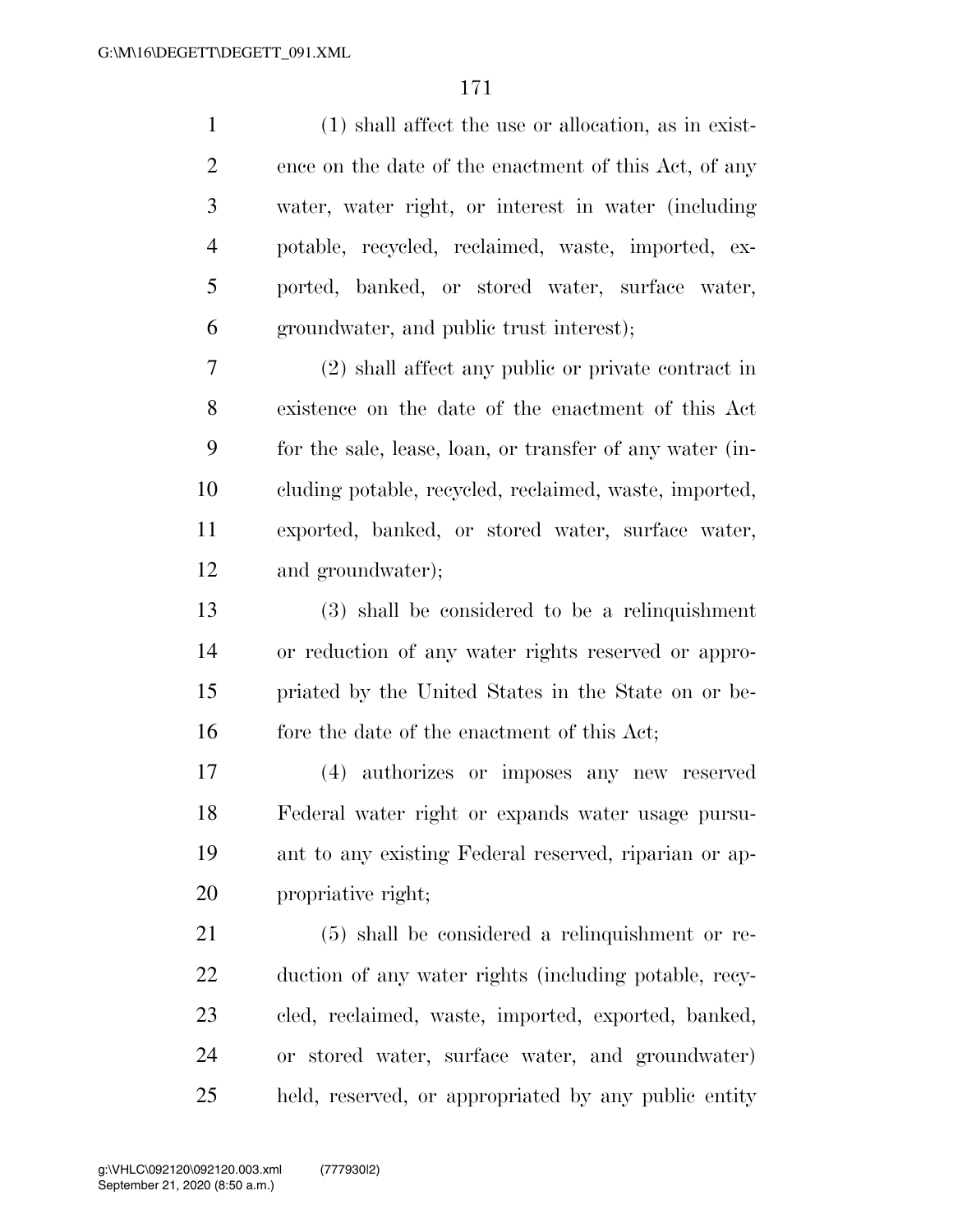or other persons or entities, on or before the date of the enactment of this Act;

 (6) shall be construed to, or shall interfere or conflict with the exercise of the powers or duties of any watermaster, public agency, public water sys- tem, court of competent jurisdiction, or other body or entity responsible for groundwater or surface water management or groundwater replenishment as designated or established pursuant to any adjudica- tion or Federal or State law, including the manage- ment of the San Gabriel River watershed and basin, to provide water supply or other environmental bene-fits;

 (7) shall be construed to impede or adversely impact any previously adopted Los Angeles County Drainage Area project, as described in the report of the Chief of Engineers dated June 30, 1992, includ- ing any supplement or addendum to that report, or any maintenance agreement to operate that project;

 (8) shall interfere or conflict with any action by a watermaster, water agency, public water system, court of competent jurisdiction, or public agency pursuant to any Federal or State law, water right, or adjudication, including any action relating to water conservation, water quality, surface water di-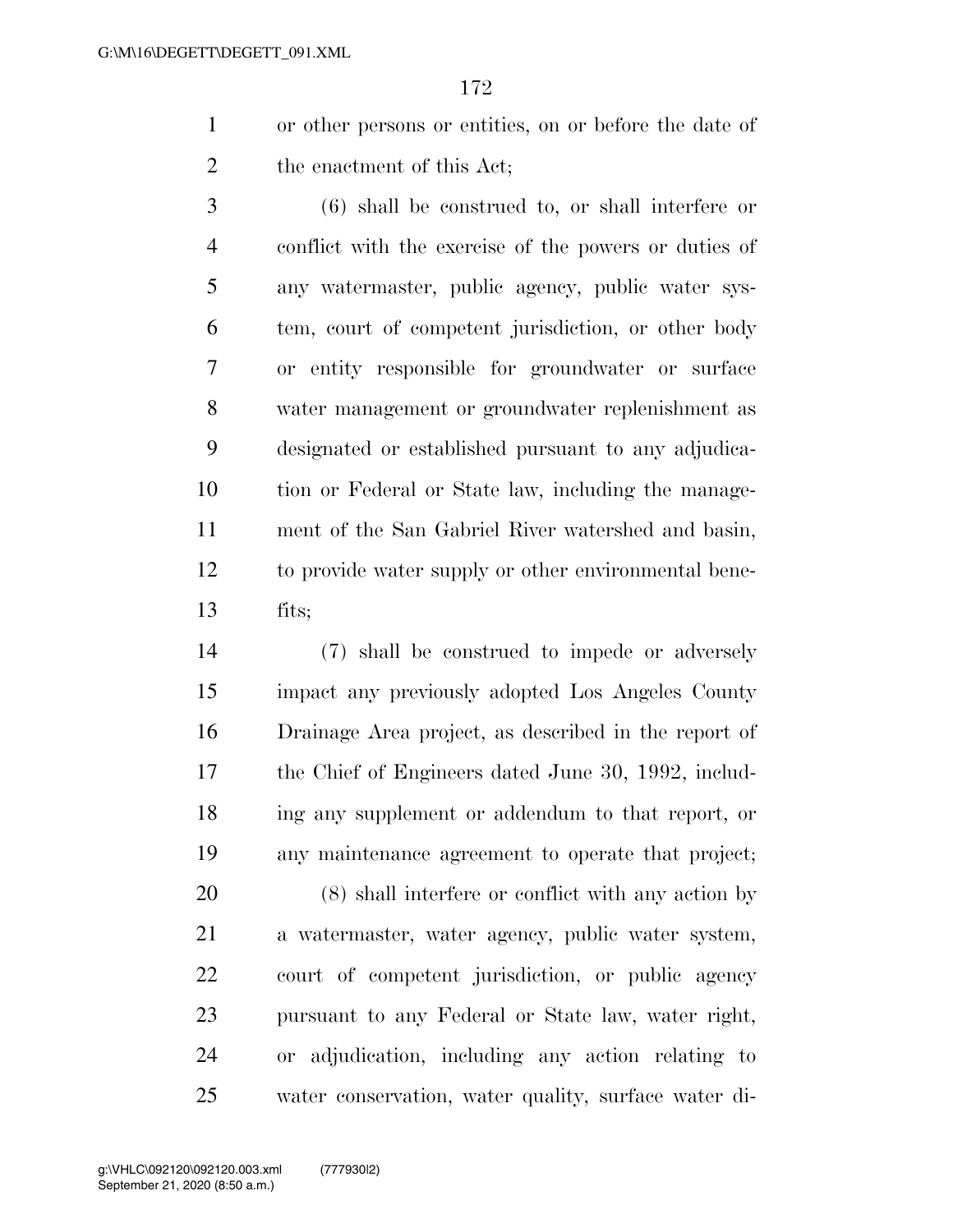version or impoundment, groundwater recharge, water treatment, conservation or storage of water, pollution, waste discharge, the pumping of ground- water; the spreading, injection, pumping, storage, or the use of water from local sources, storm water flows, and runoff, or from imported or recycled water, that is undertaken in connection with the management or regulation of the San Gabriel River;

 (9) shall interfere with, obstruct, hinder, or delay the exercise of, or access to, any water right by the owner of a public water system or any other individual or entity, including the construction, oper- ation, maintenance, replacement, removal, repair, lo- cation, or relocation of any well; pipeline; or water pumping, treatment, diversion, impoundment, or storage facility; or other facility or property nec- essary or useful to access any water right or operate an public water system;

 (10) shall require the initiation or reinitiation of consultation with the United States Fish and Wildlife Service under, or the application of any pro- vision of, the Endangered Species Act of 1973 (16 U.S.C. 1531 et seq.) relating to any action affecting any water, water right, or water management or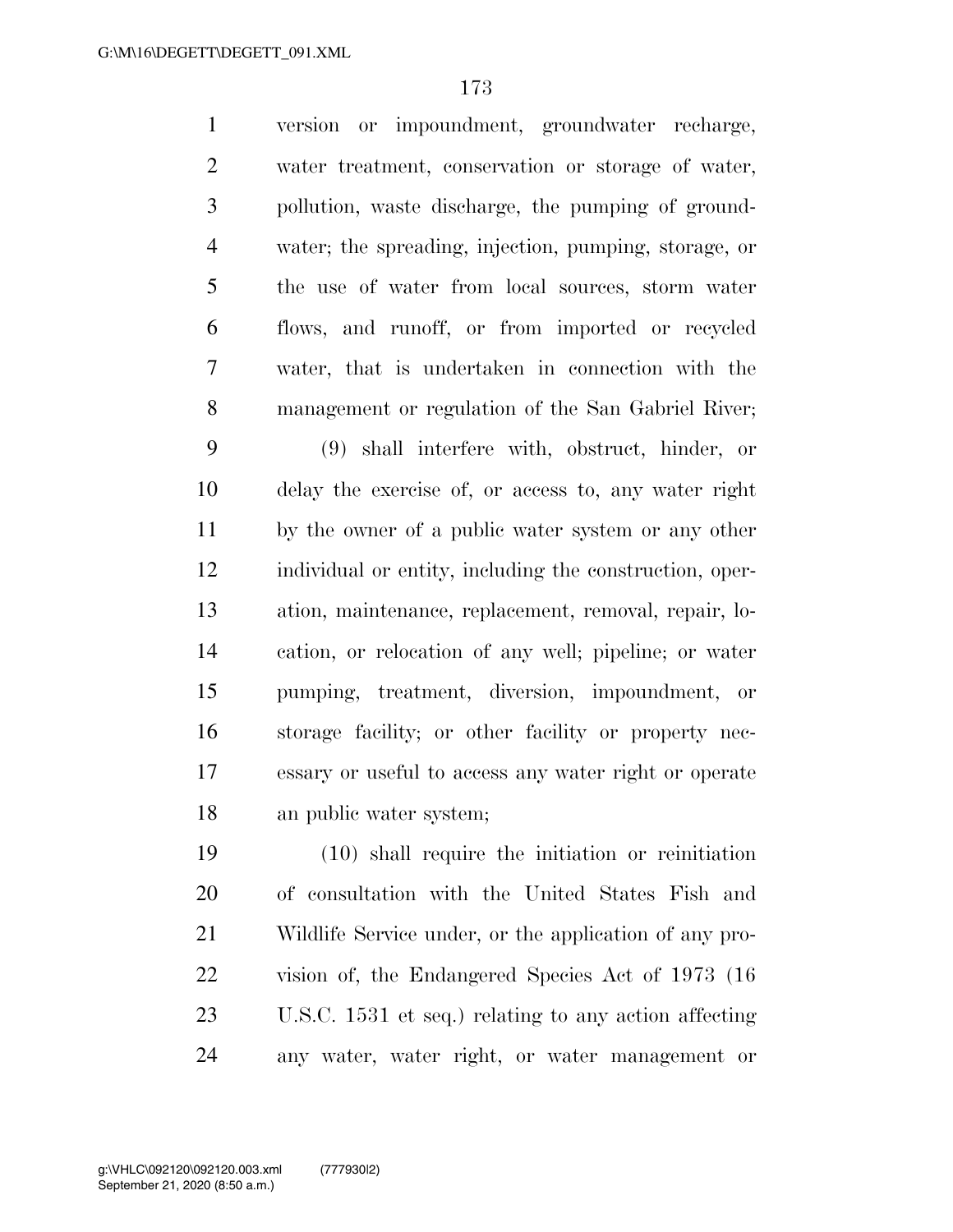| $\mathbf{1}$   | water resource facility in the San Gabriel River wa-   |
|----------------|--------------------------------------------------------|
| $\overline{2}$ | tershed and basin; or                                  |
| 3              | (11) authorizes any agency or employee of the          |
| $\overline{4}$ | United States, or any other person, to take any ac-    |
| 5              | tion inconsistent with any of paragraphs (1) through   |
| 6              | (10).                                                  |
| 7              | (b) WATER RESOURCE FACILITIES.—                        |
| 8              | (1) NO EFFECT ON EXISTING WATER<br>$RE-$               |
| 9              | SOURCE FACILITIES.—Nothing in this subtitle or         |
| 10             | section 422 shall affect—                              |
| 11             | $(A)$ the use, operation, maintenance, re-             |
| 12             | pair, construction, destruction, removal, recon-       |
| 13             | figuration, expansion, improvement or replace-         |
| 14             | ment of a water resource facility or public            |
| 15             | water system within or adjacent to the Recre-          |
| 16             | ation Area or San Gabriel Mountains National           |
| 17             | Monument; or                                           |
| 18             | (B) access to a water resource facility                |
| 19             | within or adjacent to the Recreation Area or           |
| 20             | San Gabriel Mountains National Monument.               |
| 21             | (2) NO EFFECT ON NEW WATER RESOURCE FA-                |
| 22             | CILITIES.—Nothing in this subtitle or section 422      |
| 23             | shall preclude the establishment of a new water re-    |
| 24             | source facility (including instream sites, routes, and |
| 25             | areas) within the Recreation Area or San Gabriel       |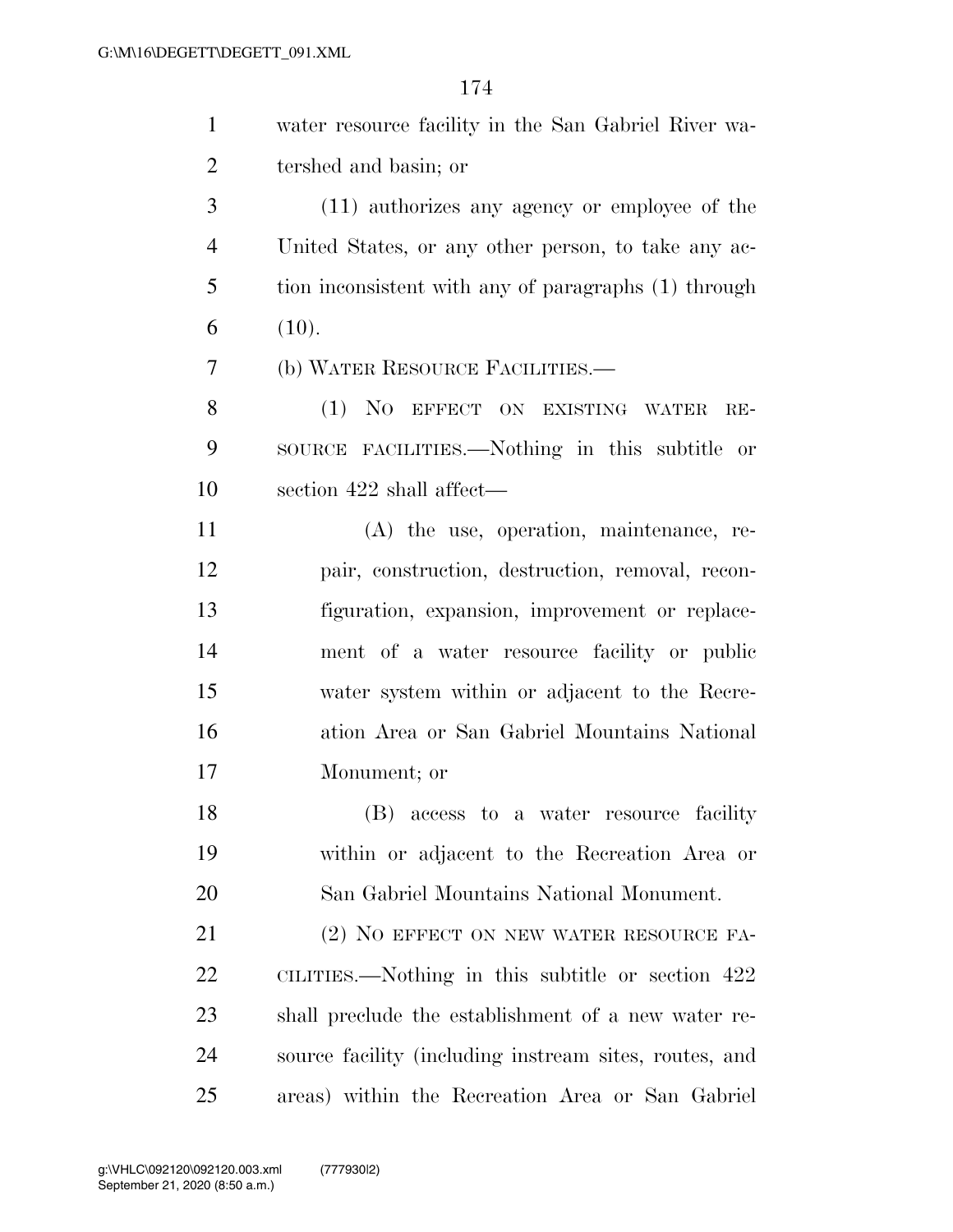| $\mathbf{1}$   | Mountains National Monument if the water resource         |
|----------------|-----------------------------------------------------------|
| $\overline{2}$ | facility or public water system is necessary to pre-      |
| 3              | serve or enhance the health, safety, reliability, qual-   |
| $\overline{4}$ | ity or accessibility of water supply, or utility services |
| 5              | to residents of Los Angeles County.                       |
| 6              | (3) FLOOD CONTROL.—Nothing in this subtitle               |
| 7              | or section 422 shall be construed to—                     |
| 8              | (A) impose any new restriction or require-                |
| 9              | ment on flood protection, water conservation,             |
| 10             | water supply, groundwater recharge, water                 |
| 11             | transfers, or water quality operations and main-          |
| 12             | tenance; or                                               |
| 13             | (B) increase the liability of an agency or                |
| 14             | public water system carrying out flood protec-            |
| 15             | tion, water conservation, water supply, ground-           |
| 16             | water recharge, water transfers, or water qual-           |
| 17             | ity operations.                                           |
| 18             | (4) DIVERSION OR USE OF WATER.—Nothing in                 |
| 19             | this subtitle or section 422 shall authorize or require   |
| 20             | the use of water or water rights in, or the diversion     |
| 21             | of water to, the Recreation Area or San Gabriel           |
| 22             | Mountains National Monument.                              |
| 23             | (c) UTILITY FACILITIES AND RIGHTS OF WAY.-                |
| 24             | Nothing in this subtitle or section 422 shall—            |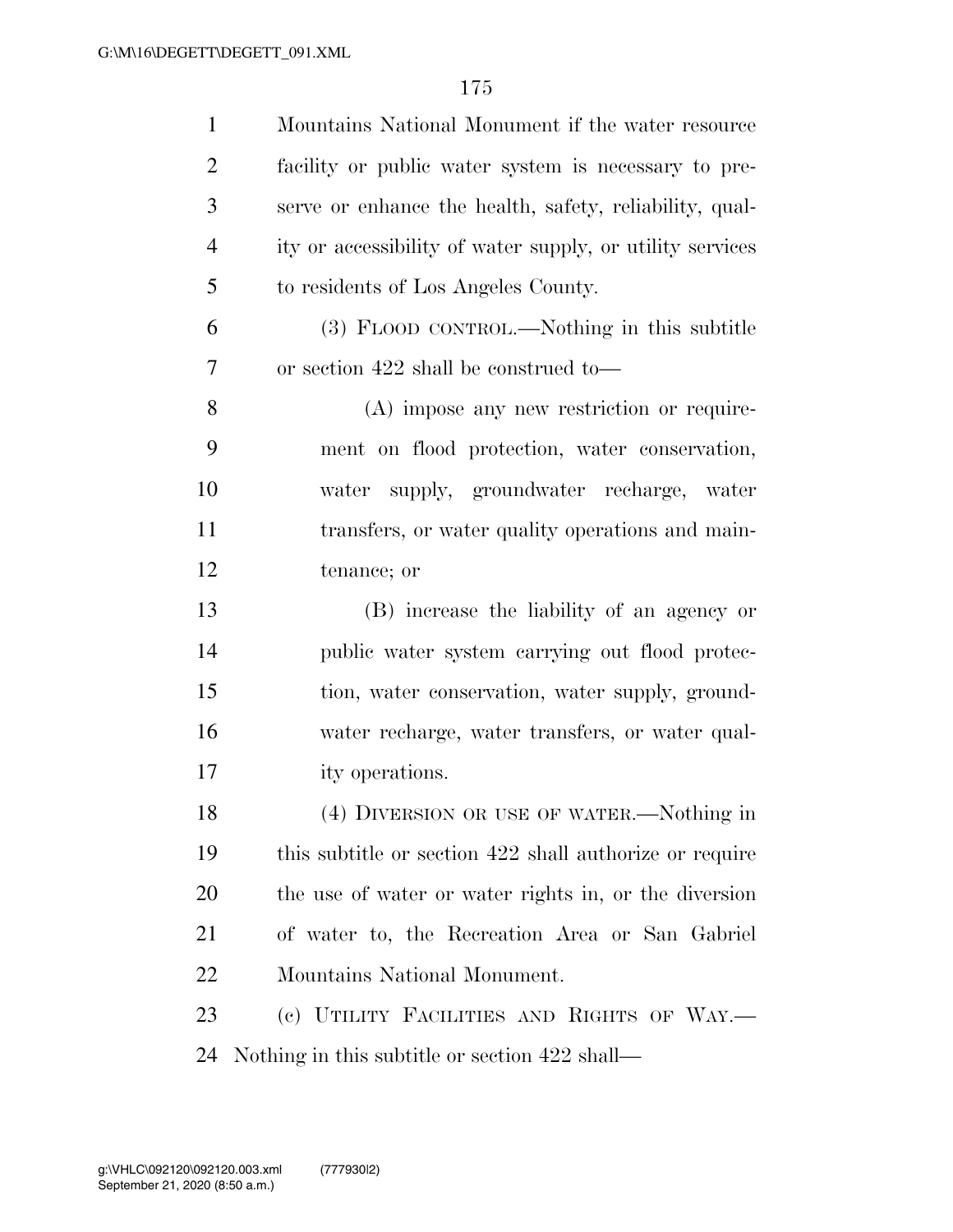| $\mathbf{1}$   | (1) affect the use, operation, maintenance, re-         |
|----------------|---------------------------------------------------------|
| $\overline{2}$ | pair, construction, destruction, reconfiguration, ex-   |
| 3              | pansion, inspection, renewal, reconstruction, alter-    |
| $\overline{4}$ | ation, addition, relocation, improvement, removal, or   |
| 5              | replacement of a utility facility or appurtenant right- |
| 6              | of-way within or adjacent to the Recreation Area or     |
| 7              | San Gabriel Mountains National Monument;                |
| 8              | (2) affect access to a utility facility or right-of-    |
| 9              | way within or adjacent to the Recreation Area or        |
| 10             | San Gabriel Mountains National Monument; or             |
| 11             | (3) preclude the establishment of a new utility         |
| 12             | facility or right-of-way (including instream sites,     |
| 13             | routes, and areas) within the Recreation Area or        |
| 14             | San Gabriel Mountains National Monument if such         |
| 15             | a facility or right-of-way is necessary for public      |
| 16             | health and safety, electricity supply, or other utility |
| 17             | services.                                               |
| 18             | (d) ROADS; PUBLIC TRANSIT.                              |
| 19             | (1) DEFINITIONS.—In this subsection:                    |
| 20             | (A) PUBLIC ROAD.—The term "public                       |
| 21             | road" means any paved road or bridge (includ-           |
| 22             | ing any appurtenant structure and right-of-             |
| 23             | way) that is—                                           |
| 24             | (i) operated or maintained by a non-                    |
| 25             | Federal entity; and                                     |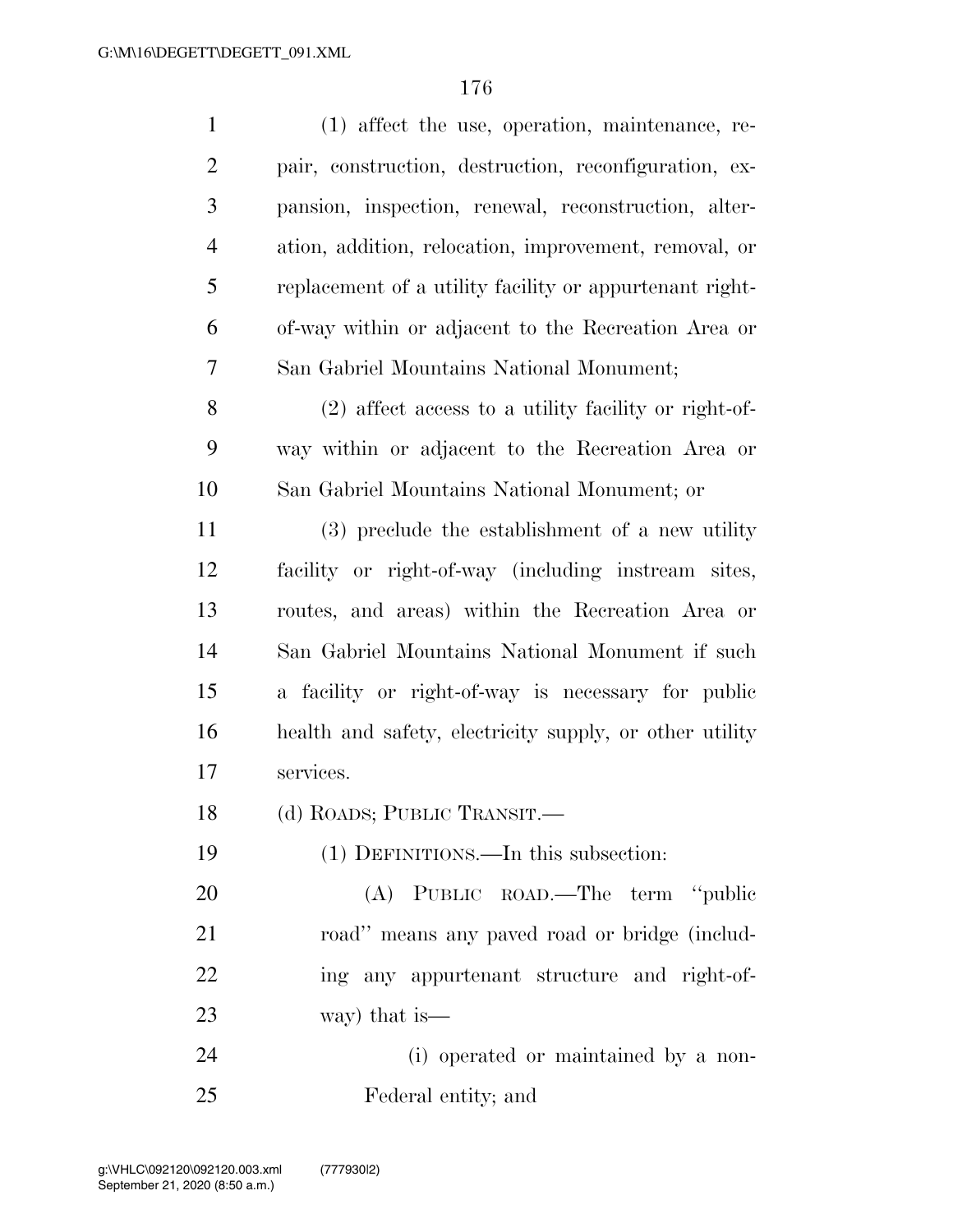| $\mathbf{1}$   | $(ii)(I)$ open to vehicular use by the            |
|----------------|---------------------------------------------------|
| $\overline{2}$ | public; or                                        |
| 3              | (II) used by a public agency or utility           |
| $\overline{4}$ | for the operation, maintenance, improve-          |
| 5              | ment, repair, removal, relocation, construc-      |
| 6              | tion, destruction or rehabilitation of infra-     |
| 7              | structure, a utility facility, or a right-of-     |
| 8              | way.                                              |
| 9              | (B) PUBLIC TRANSIT.—The term "public              |
| 10             | transit" means any transit service (including     |
| 11             | operations and rights-of-way) that is—            |
| 12             | (i) operated or maintained by a non-              |
| 13             | Federal entity; and                               |
| 14             | $(ii)(I)$ open to the public; or                  |
| 15             | (II) used by a public agency or con-              |
| 16             | tractor for the operation, maintenance, re-       |
| 17             | pair, construction, or rehabilitation of in-      |
| 18             | frastructure, a utility facility, or a right-of-  |
| 19             | way.                                              |
| 20             | (2) NO EFFECT ON PUBLIC ROADS OR PUBLIC           |
| 21             | TRANSIT.—Nothing in this subtitle or section 422— |
| 22             | (A) authorizes the Secretary to take any          |
| 23             | action that would affect the operation, mainte-   |
| 24             | nance, repair, or rehabilitation of public roads  |
| 25             | or public transit (including activities necessary |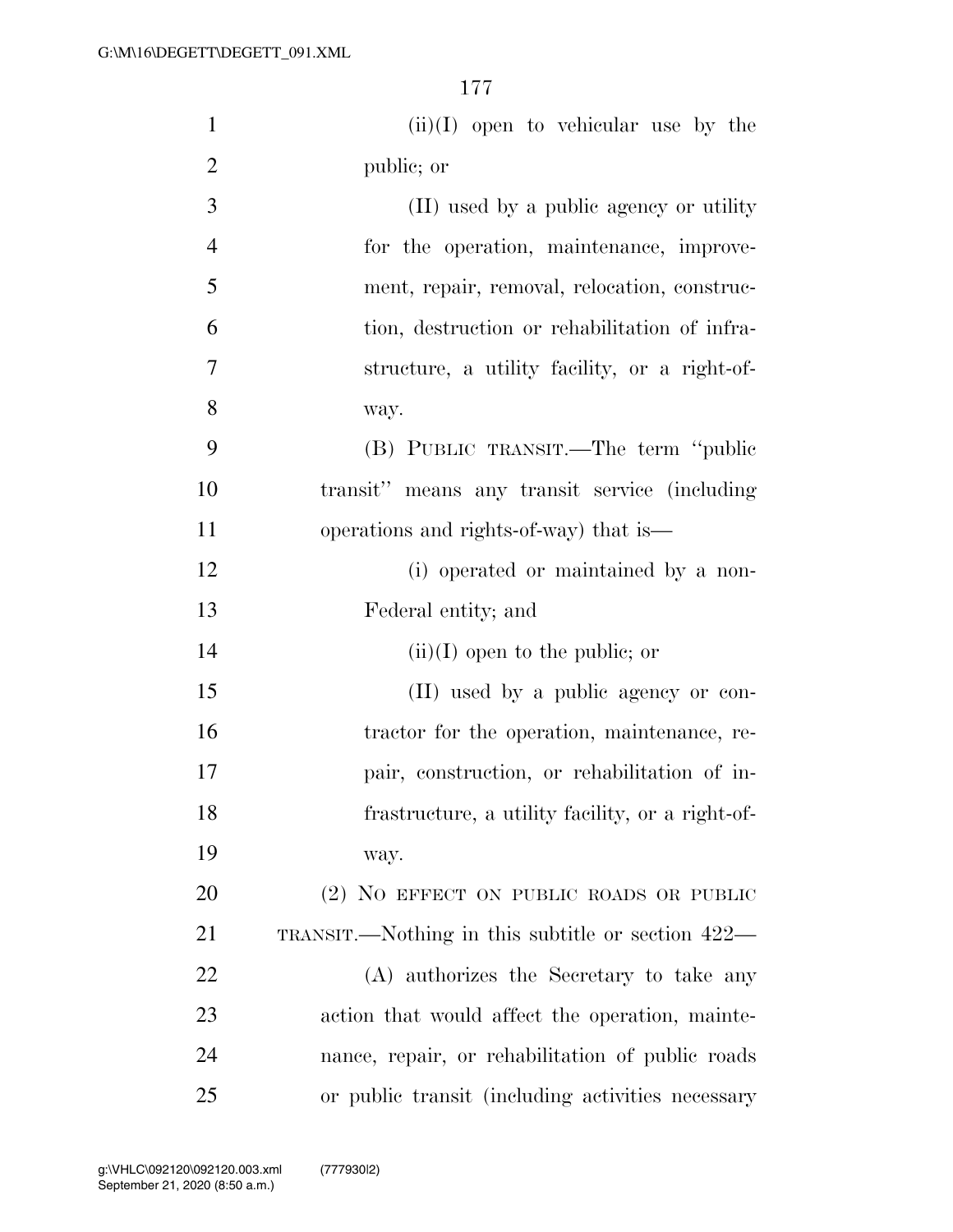| $\mathbf{1}$   | to comply with Federal or State safety or public           |
|----------------|------------------------------------------------------------|
| $\overline{2}$ | transit standards); or                                     |
| 3              | (B) creates any new liability, or increases                |
| $\overline{4}$ | any existing liability, of an owner or operator of         |
| 5              | a public road.                                             |
| 6              | SEC. 417. SAN GABRIEL NATIONAL RECREATION AREA PUB-        |
| 7              | LIC ADVISORY COUNCIL.                                      |
| 8              | (a) ESTABLISHMENT.—Not later than 180 days after           |
| 9              | the date of the enactment of this Act, the Secretary shall |
| 10             | establish an advisory council, to be known as the "San     |
| 11             | Gabriel National Recreation Area Public Advisory Coun-     |
|                | $12$ cil".                                                 |
| 13             | (b) DUTIES.—The Advisory Council shall advise the          |
| 14             | Secretary regarding the development and implementation     |
| 15             | of the management plan and the visitor services plan.      |
| 16             | (c) APPLICABLE LAW.—The Advisory Council shall             |
|                | 17 be subject to-                                          |
| 18             | (1) the Federal Advisory Committee Act (5)                 |
| 19             | $U.S.C.$ App.); and                                        |
| 20             | (2) all other applicable laws (including regula-           |
| 21             | tions).                                                    |
| 22             | (d) MEMBERSHIP.—The Advisory Council shall con-            |
| 23             | sist of 22 members, to be appointed by the Secretary after |
| 24             | taking into consideration recommendations of the Partner-  |
| 25             | ship, of whom—                                             |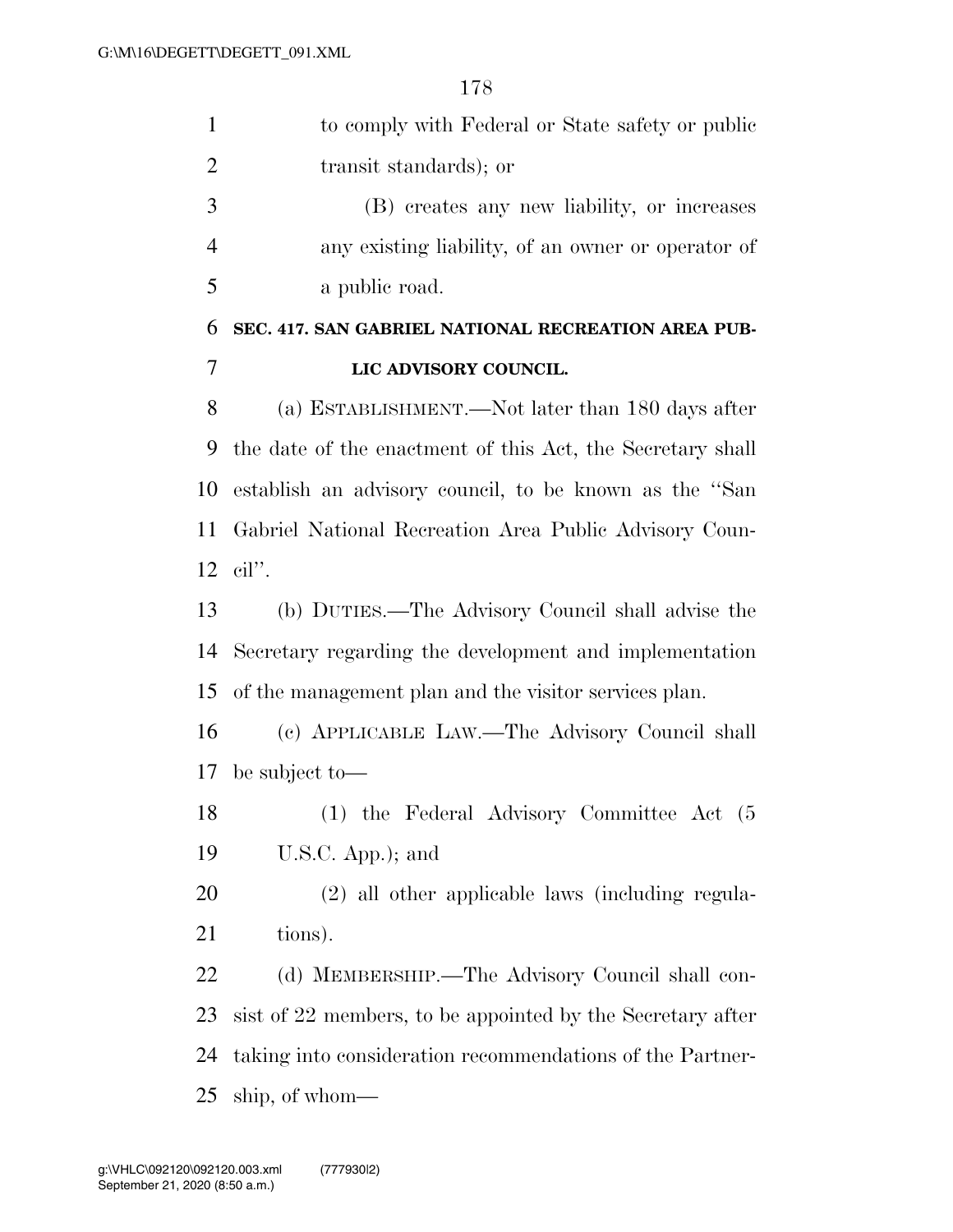| $\mathbf{1}$   | (1) 2 shall represent local, regional, or national    |
|----------------|-------------------------------------------------------|
| $\overline{2}$ | environmental organizations;                          |
| 3              | $(2)$ 2 shall represent the interests of outdoor      |
| $\overline{4}$ | recreation, including off-highway vehicle recreation, |
| 5              | within the Recreation Area;                           |
| 6              | $(3)$ 2 shall represent the interests of commu-       |
| 7              | nity-based organizations, the missions of which in-   |
| 8              | clude expanding access to the outdoors;               |
| 9              | $(4)$ 2 shall represent business interests;           |
| 10             | $(5)$ 1 shall represent Indian Tribes within or       |
| 11             | adjacent to the Recreation Area;                      |
| 12             | $(6)$ 1 shall represent the interests of home-        |
| 13             | owners' associations within the Recreation Area;      |
| 14             | $(7)$ 3 shall represent the interests of holders of   |
| 15             | adjudicated water rights, public water systems,       |
| 16             | water agencies, wastewater and sewer agencies, recy-  |
| 17             | cled water facilities, and water management and re-   |
| 18             | plenishment entities;                                 |
| 19             | (8) 1 shall represent energy and mineral devel-       |
| 20             | opment interests;                                     |
| 21             | (9) 1 shall represent owners of Federal grazing       |
| 22             | permits or other land use permits within the Recre-   |
| 23             | ation Area;                                           |
| 24             | $(10)$ 1 shall represent archaeological and histor-   |
| 25             | ical interests;                                       |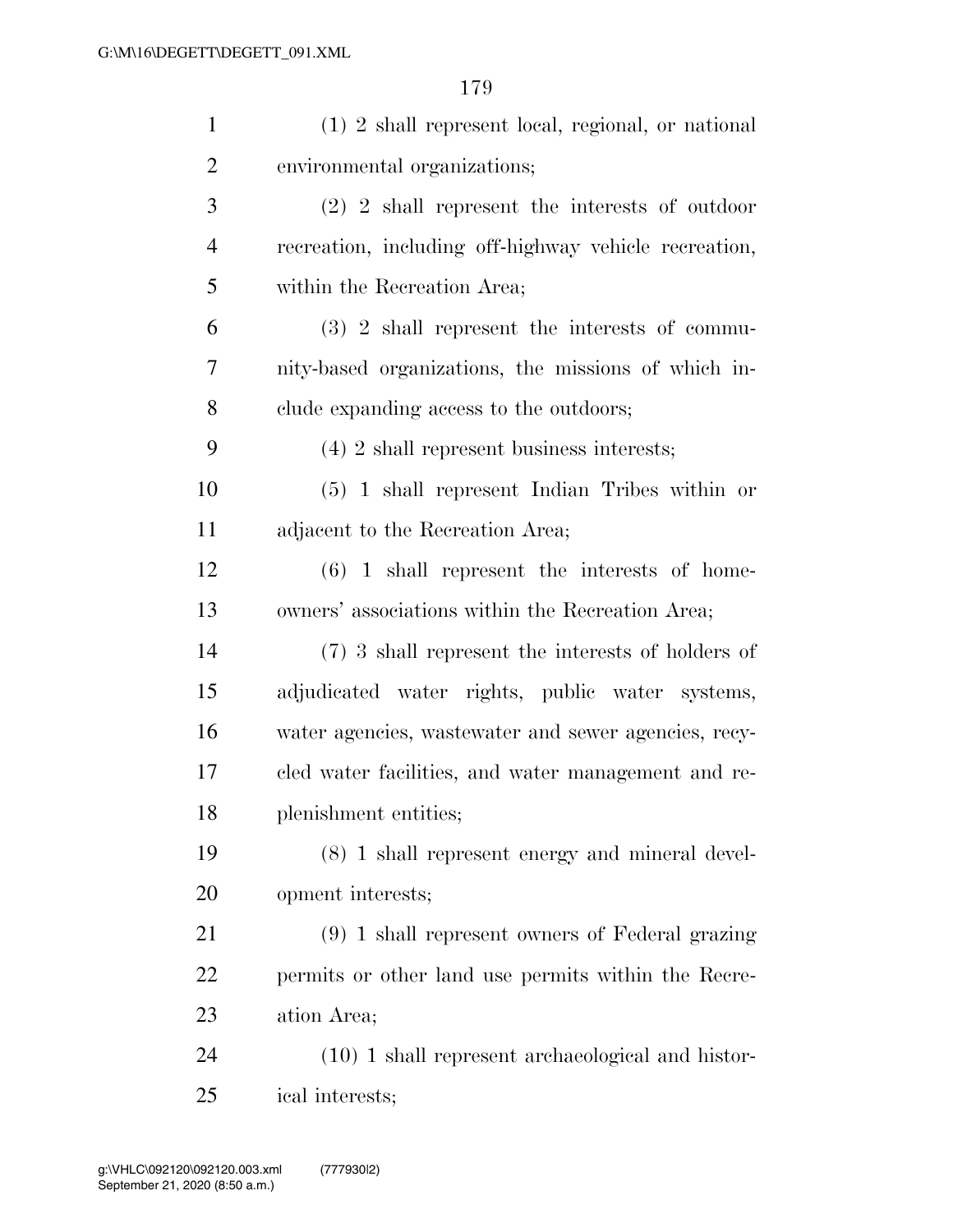| $\mathbf{1}$   | $(11)$ 1 shall represent the interests of environ-       |
|----------------|----------------------------------------------------------|
| $\overline{2}$ | mental educators;                                        |
| 3              | $(12)$ 1 shall represent cultural history interests;     |
| $\overline{4}$ | $(13)$ 1 shall represent environmental justice in-       |
| 5              | terests;                                                 |
| 6              | (14) 1 shall represent electrical utility interests;     |
| 7              | and                                                      |
| 8              | $(15)$ 2 shall represent the affected public at          |
| 9              | large.                                                   |
| 10             | $(e)$ TERMS.—                                            |
| 11             | (1) STAGGERED TERMS.—A member of the Ad-                 |
| 12             | visory Council shall be appointed for a term of 3        |
| 13             | years, except that, of the members first appointed,      |
| 14             | 7 of the members shall be appointed for a term of        |
| 15             | 1 year and 7 of the members shall be appointed for       |
| 16             | a term of 2 years.                                       |
| 17             | $(2)$ REAPPOINTMENT.—A member may be re-                 |
| 18             | appointed to serve on the Advisory Council on the        |
| 19             | expiration of the term of service of the member.         |
| 20             | (3) VACANCY.—A vacancy on the Advisory                   |
| 21             | Council shall be filled in the same manner in which      |
| 22             | the original appointment was made.                       |
| 23             | $(f)$ QUORUM.—A quorum shall be ten members of the       |
| 24             | advisory council. The operations of the advisory council |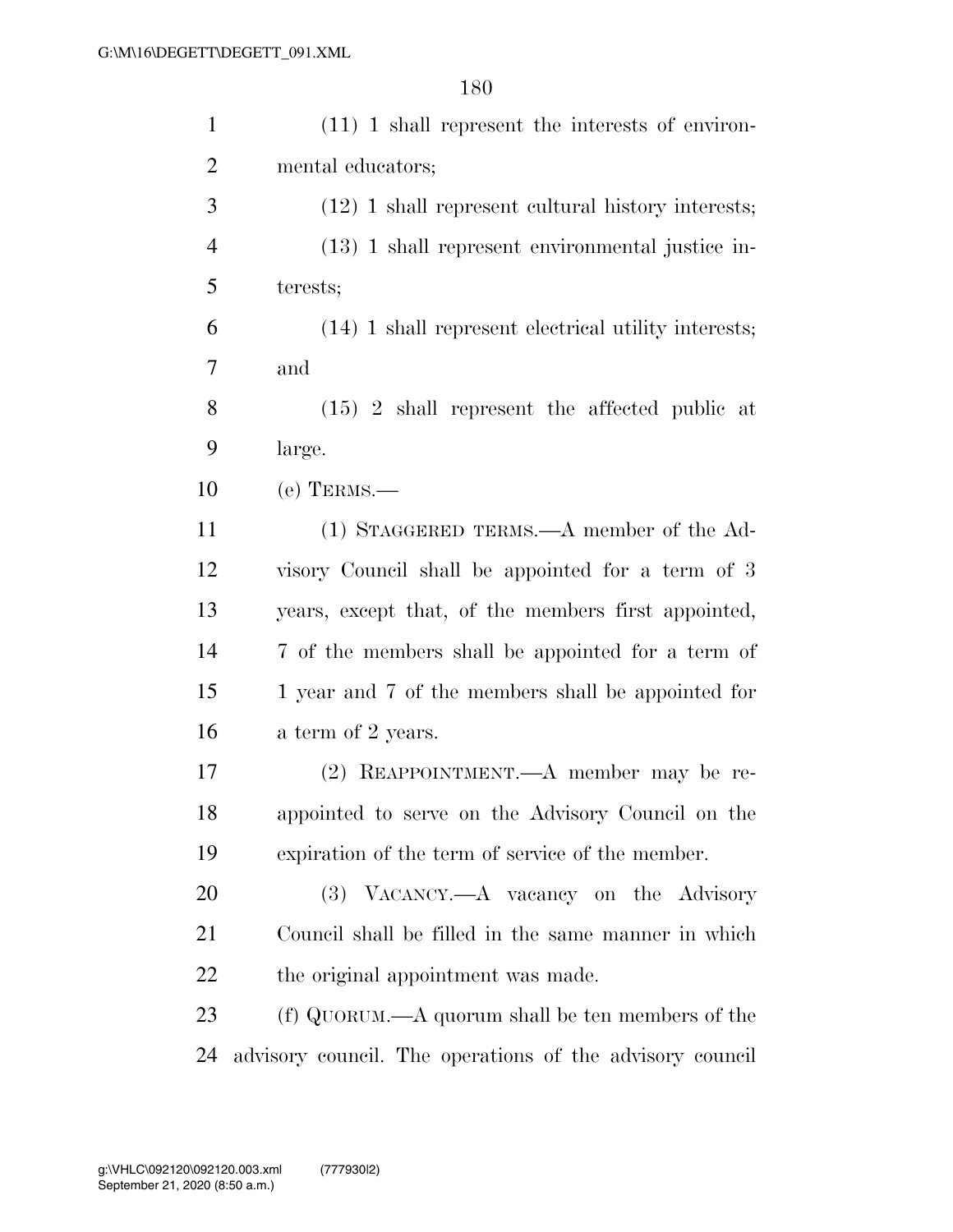shall not be impaired by the fact that a member has not yet been appointed as long as a quorum has been attained. (g) CHAIRPERSON; PROCEDURES.—The Advisory Council shall elect a chairperson and establish such rules and procedures as the advisory council considers necessary or desirable. (h) SERVICE WITHOUT COMPENSATION.—Members of the Advisory Council shall serve without pay. (i) TERMINATION.—The Advisory Council shall cease to exist— (1) on the date that is 5 years after the date on which the management plan is adopted by the Secretary; or (2) on such later date as the Secretary con- siders to be appropriate. **SEC. 418. SAN GABRIEL NATIONAL RECREATION AREA PARTNERSHIP.**  (a) ESTABLISHMENT.—There is established a Part- nership, to be known as the ''San Gabriel National Recre- ation Area Partnership''. (b) PURPOSES.—The purposes of the Partnership are to— (1) coordinate the activities of Federal, State, Tribal, and local authorities and the private sector

in advancing the purposes of this subtitle; and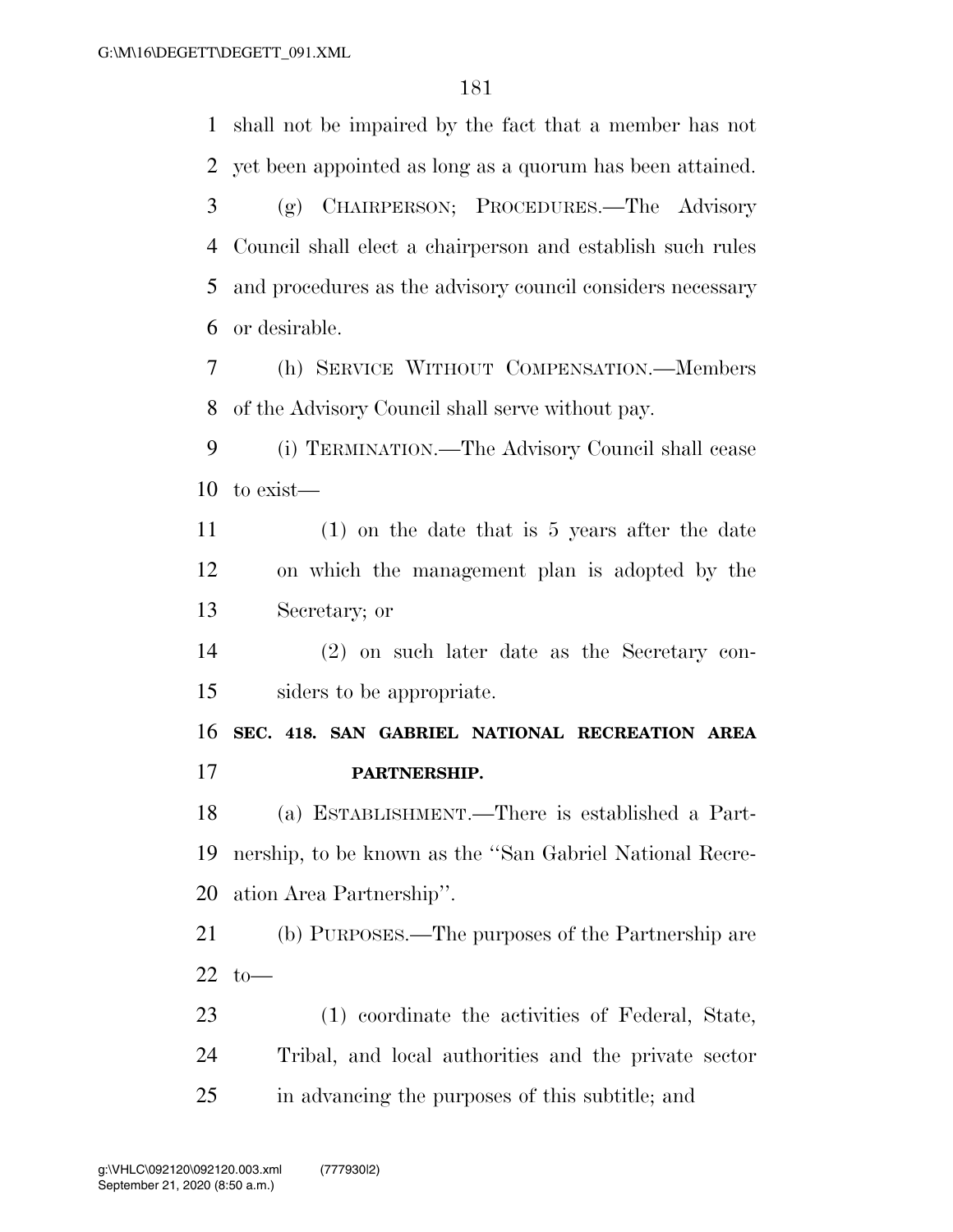| $\mathbf{1}$   | (2) use the resources and expertise of each        |
|----------------|----------------------------------------------------|
| $\overline{2}$ | agency in improving management and recreational    |
| 3              | opportunities within the Recreation Area.          |
| $\overline{4}$ | (c) MEMBERSHIP.—The Partnership shall include the  |
| 5              | following:                                         |
| 6              | (1) The Secretary (or a designee) to represent     |
| 7              | the National Park Service.                         |
| 8              | (2) The Secretary of Defense (or a designee) to    |
| 9              | represent the Corps of Engineers.                  |
| 10             | (3) The Secretary of Agriculture (or a designee)   |
| 11             | to represent the Forest Service.                   |
| 12             | (4) The Secretary of the Natural Resources         |
| 13             | Agency of the State (or a designee) to represent—  |
| 14             | (A) the California Department of Parks             |
| 15             | and Recreation; and                                |
| 16             | (B) the Rivers and Mountains Conser-               |
| 17             | vancy.                                             |
| 18             | (5) One designee of the Los Angeles County         |
| 19             | Board of Supervisors.                              |
| 20             | (6) One designee of the Puente Hills Habitat       |
| 21             | Preservation Authority.                            |
| 22             | (7) Four designees of the San Gabriel Council      |
| 23             | of Governments, of whom one shall be selected from |
| 24             | a local land conservancy.                          |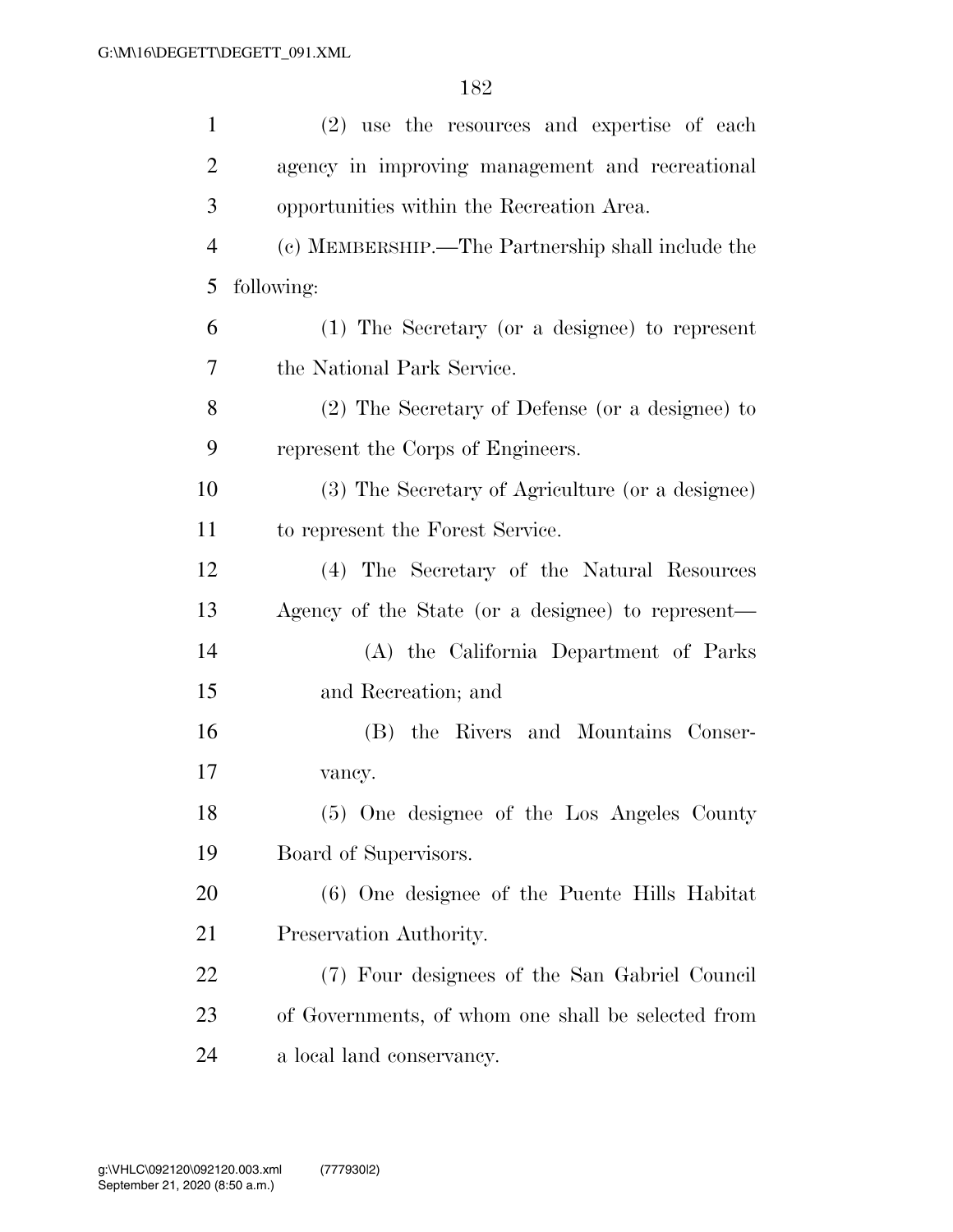| $\mathbf{1}$   | (8) One designee of the San Gabriel Valley Eco-   |
|----------------|---------------------------------------------------|
| $\overline{2}$ | nomic Partnership.                                |
| 3              | (9) One designee of the Los Angeles County        |
| $\overline{4}$ | Flood Control District.                           |
| 5              | (10) One designee of the San Gabriel Valley       |
| 6              | Water Association.                                |
| 7              | (11) One designee of the Central Basin Water      |
| 8              | Association.                                      |
| 9              | (12) One designee of the Main San Gabriel         |
| 10             | Basin Watermaster.                                |
| 11             | (13) One designee of a public utility company,    |
| 12             | to be appointed by the Secretary.                 |
| 13             | (14) One designee of the Watershed Conserva-      |
| 14             | tion Authority.                                   |
| 15             | (15) One designee of the Advisory Council for     |
| 16             | the period during which the Advisory Council re-  |
| 17             | mains in effect.                                  |
| 18             | (16) One designee of San Gabriel Mountains        |
| 19             | National Monument Community Collaborative.        |
| 20             | (d) DUTIES.—To advance the purposes described in  |
| 21             | section 411, the Partnership shall—               |
| 22             | (1) make recommendations to the Secretary re-     |
| 23             | garding the development and implementation of the |
| 24             | management plan;                                  |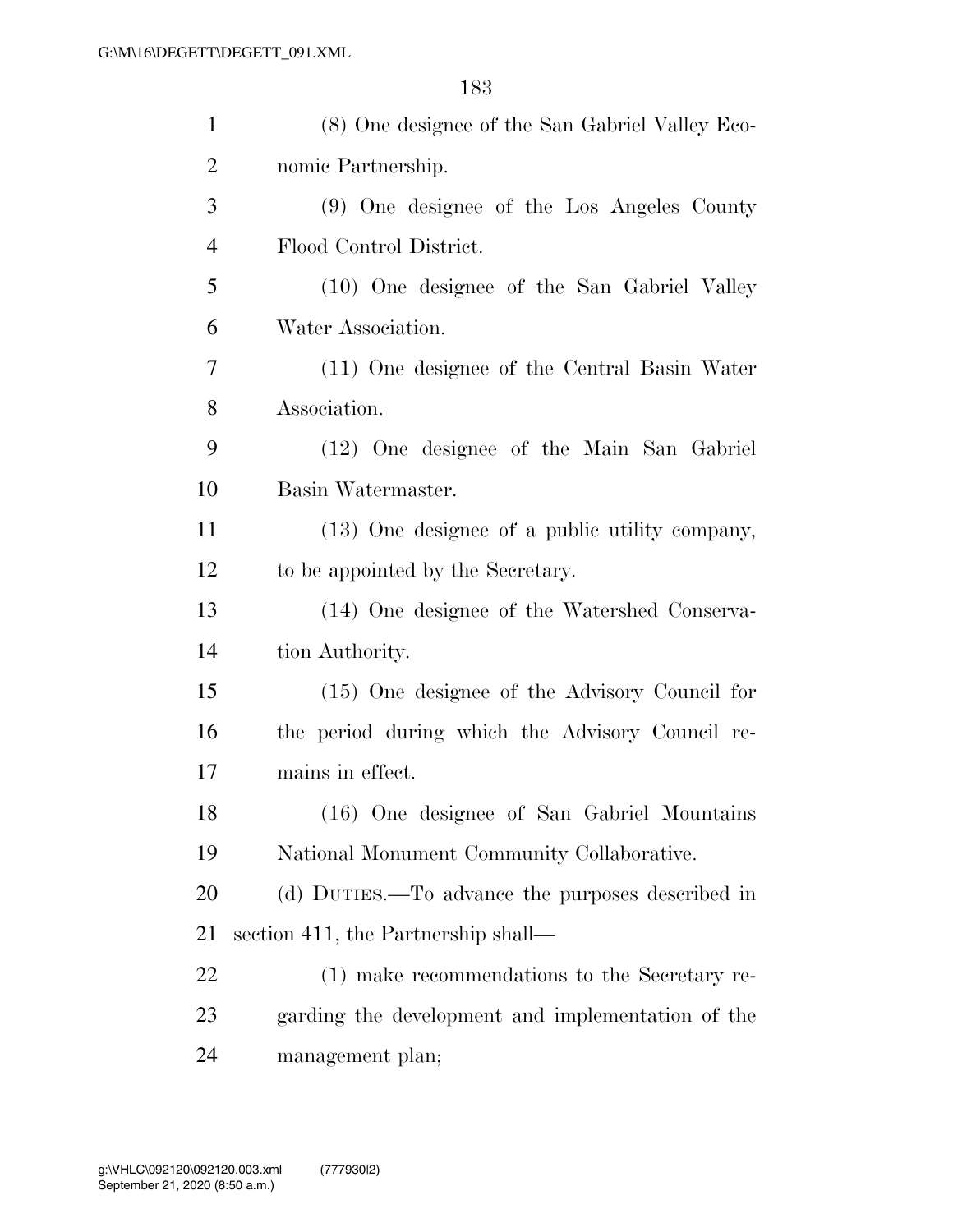| $\mathbf{1}$   | (2) review and comment on the visitor services          |
|----------------|---------------------------------------------------------|
| $\overline{2}$ | plan under section $419(a)(2)$ , and facilitate the im- |
| 3              | plementation of that plan;                              |
| $\overline{4}$ | (3) assist units of local government, regional          |
| 5              | planning organizations, and nonprofit organizations     |
| 6              | in advancing the purposes of the Recreation Area        |
| $\tau$         | $by-$                                                   |
| 8              | (A) carrying out programs and projects                  |
| 9              | that recognize, protect, and enhance important          |
| 10             | resource values within the Recreation Area;             |
| 11             | (B) establishing and maintaining interpre-              |
| 12             | tive exhibits and programs within the Recre-            |
| 13             | ation Area;                                             |
| 14             | (C) developing recreational and educational             |
| 15             | opportunities in the Recreation Area in accord-         |
| 16             | ance with the purposes of this subtitle;                |
| 17             | (D) increasing public awareness of, and                 |
| 18             | appreciation for, natural, historic, scenic, and        |
| 19             | cultural resources of the Recreation Area;              |
| 20             | (E) ensuring that signs identifying points              |
| 21             | of public access and sites of interest are posted       |
| 22             | throughout the Recreation Area;                         |
| 23             | (F) promoting a wide range of partner-                  |
| 24             | ships among governments, organizations, and             |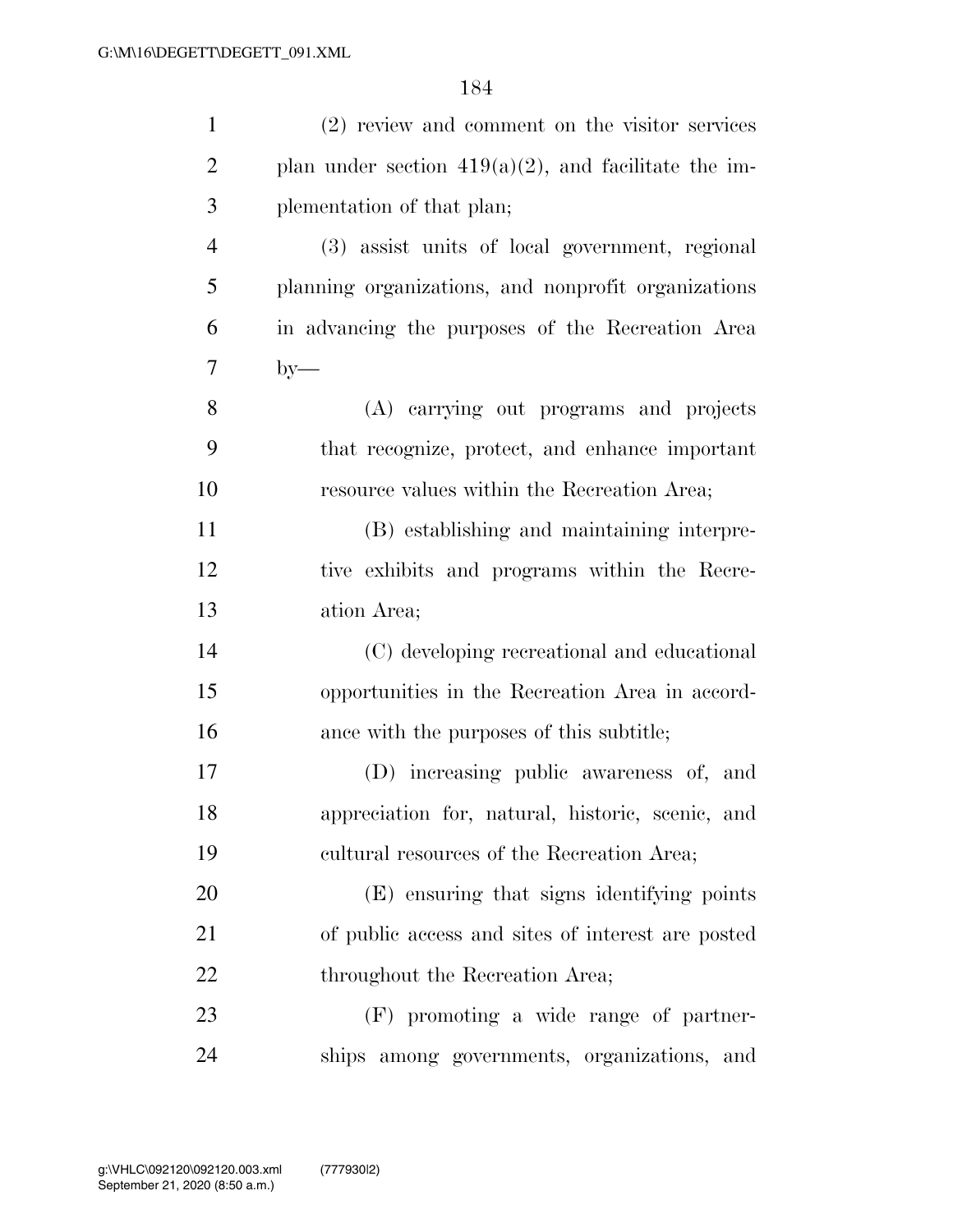| $\mathbf{1}$   | individuals to advance the purposes of the             |
|----------------|--------------------------------------------------------|
| $\overline{2}$ | Recreation Area; and                                   |
| 3              | (G) ensuring that management of the                    |
| $\overline{4}$ | Recreation Area takes into consideration—              |
| 5              | (i)<br>local ordinances and land-use                   |
| 6              | plans; and                                             |
| $\overline{7}$ | (ii) adjacent residents and property                   |
| 8              | owners;                                                |
| 9              | (4) make recommendations to the Secretary re-          |
| 10             | garding the appointment of members to the Advisory     |
| 11             | Council; and                                           |
| 12             | (5) carry out any other actions necessary to           |
| 13             | achieve the purposes of this subtitle.                 |
| 14             | (e) AUTHORITIES.—Subject to approval by the Sec-       |
| 15             | retary, for the purposes of preparing and implementing |
| 16             | the management plan, the Partnership may use Federal   |
| 17             | funds made available under this section—               |
| 18             | (1) to make grants to the State, political sub-        |
| 19             | divisions of the State, nonprofit organizations, and   |
| 20             | other persons;                                         |
| 21             | $(2)$ to enter into cooperative agreements with,       |
| 22             | or provide grants or technical assistance to, the      |
| 23             | State, political subdivisions of the State, nonprofit  |
| 24             | organizations, Federal agencies, and other interested  |
| 25             | parties;                                               |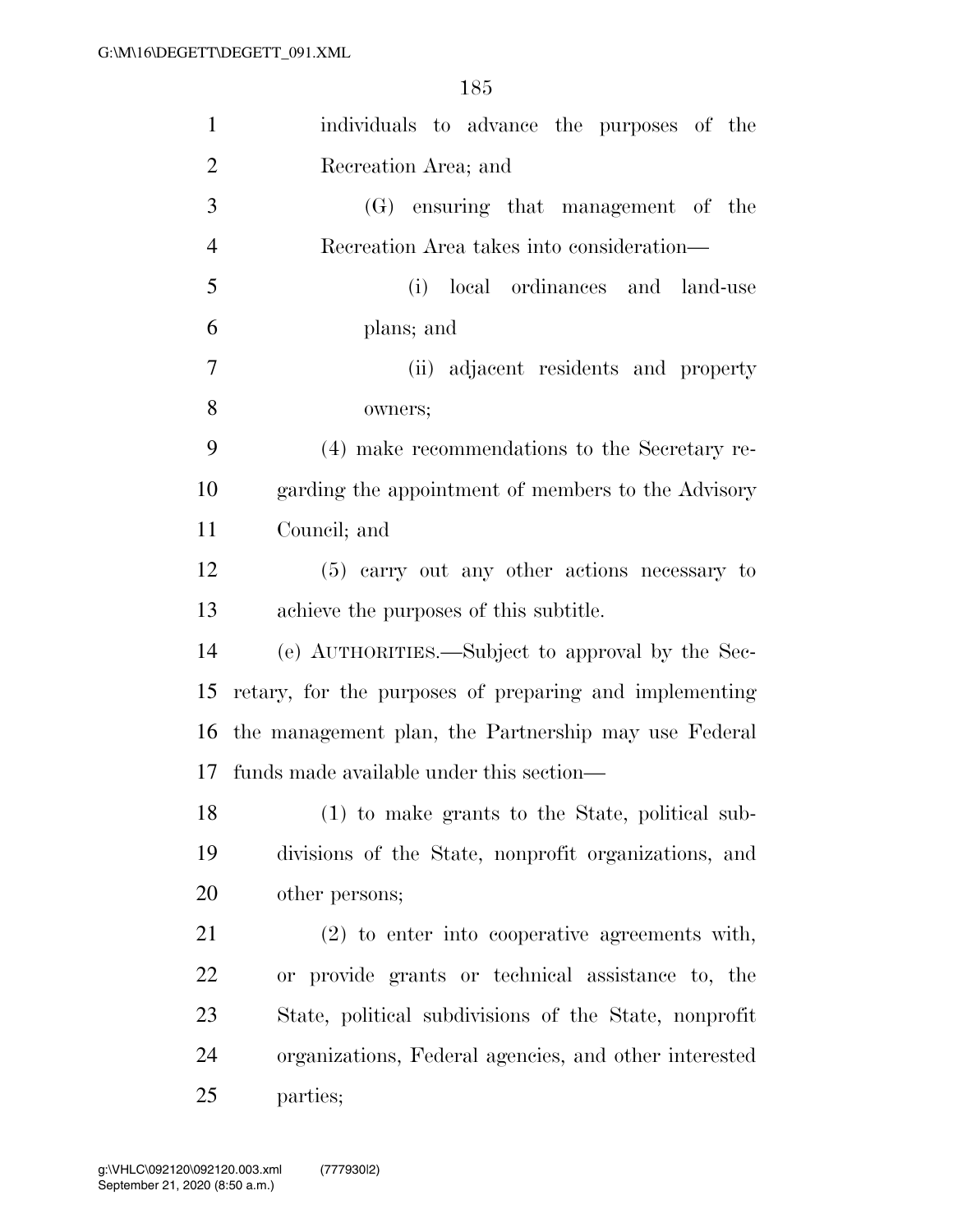| $\mathbf{1}$   | $(3)$ to hire and compensate staff;                      |
|----------------|----------------------------------------------------------|
| $\overline{c}$ | (4) to obtain funds or services from any source,         |
| 3              | including funds and services provided under any          |
| $\overline{4}$ | other Federal law or program;                            |
| 5              | $(5)$ to contract for goods or services; and             |
| 6              | $(6)$ to support activities of partners and any          |
| 7              | other activities that—                                   |
| 8              | (A) advance the purposes of the Recreation               |
| 9              | Area; and                                                |
| 10             | (B) are in accordance with the manage-                   |
| 11             | ment plan.                                               |
| 12             | (f) TERMS OF OFFICE; REAPPOINTMENT; VACAN-               |
| 13             | $CIES$ .                                                 |
| 14             | (1) TERMS.—A member of the Partnership                   |
| 15             | shall be appointed for a term of 3 years.                |
| 16             | (2) REAPPOINTMENT.—A member may be re-                   |
| 17             | appointed to serve on the Partnership on the expira-     |
| 18             | tion of the term of service of the member.               |
| 19             | (3) VACANCY.—A vacancy on the Partnership                |
| 20             | shall be filled in the same manner in which the origi-   |
| 21             | nal appointment was made.                                |
| 22             | (g) QUORUM.—A quorum shall be 11 members of the          |
| 23             | Partnership. The operations of the Partnership shall not |
| 24             | be impaired by the fact that a member has not yet been   |
| 25             | appointed as long as a quorum has been attained.         |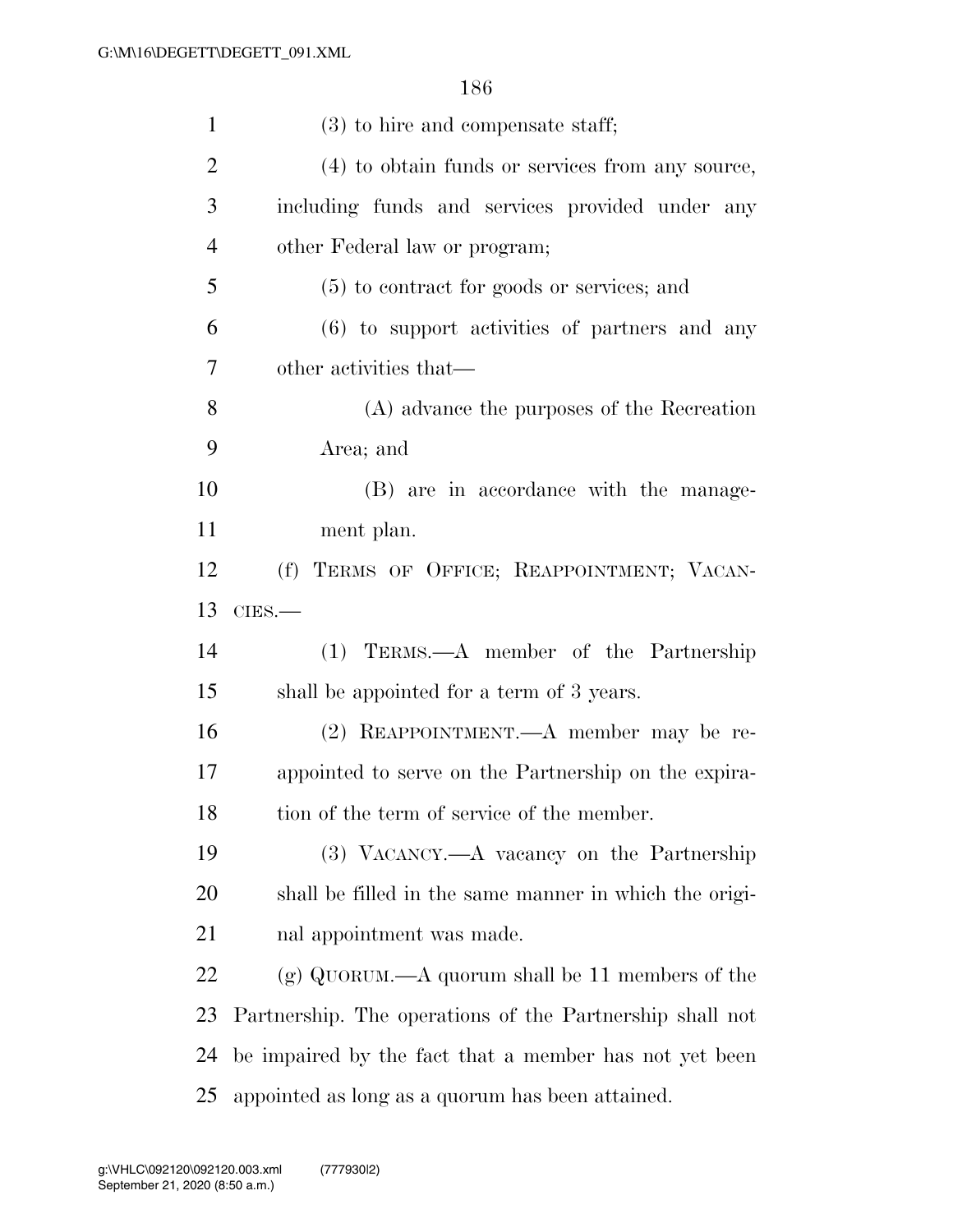| $\mathbf{1}$   | (h) CHAIRPERSON; PROCEDURES.—The Partnership                |
|----------------|-------------------------------------------------------------|
| $\overline{2}$ | shall elect a chairperson and establish such rules and pro- |
| 3              | cedures as it deems necessary or desirable.                 |
| $\overline{4}$ | (i) SERVICE WITHOUT COMPENSATION.—A member                  |
| 5              | of the Partnership shall serve without compensation.        |
| 6              | (j) DUTIES AND AUTHORITIES OF SECRETARY.—                   |
| 7              | (1) IN GENERAL.—The Secretary shall convene                 |
| 8              | the Partnership on a regular basis to carry out this        |
| 9              | subtitle.                                                   |
| 10             | (2) TECHNICAL AND FINANCIAL ASSISTANCE.-                    |
| 11             | The Secretary may provide to the Partnership or             |
| 12             | any member of the Partnership, on a reimbursable            |
| 13             | or nonreimbursable basis, such technical and finan-         |
| 14             | cial assistance as the Secretary determines to be ap-       |
| 15             | propriate to carry out this subtitle.                       |
| 16             | COOPERATIVE AGREEMENTS.—The<br>(3)<br>Sec-                  |
| 17             | retary may enter into a cooperative agreement with          |
| 18             | the Partnership, a member of the Partnership, or            |
| 19             | any other public or private entity to provide tech-         |
| 20             | nical, financial, or other assistance to carry out this     |
| 21             | subtitle.                                                   |
| 22             | (4) CONSTRUCTION OF FACILITIES ON NON-                      |
| 23             | FEDERAL LAND.                                               |
| 24             | (A) IN GENERAL.—In order to facilitate                      |
| 25             | the administration of the Recreation Area, the              |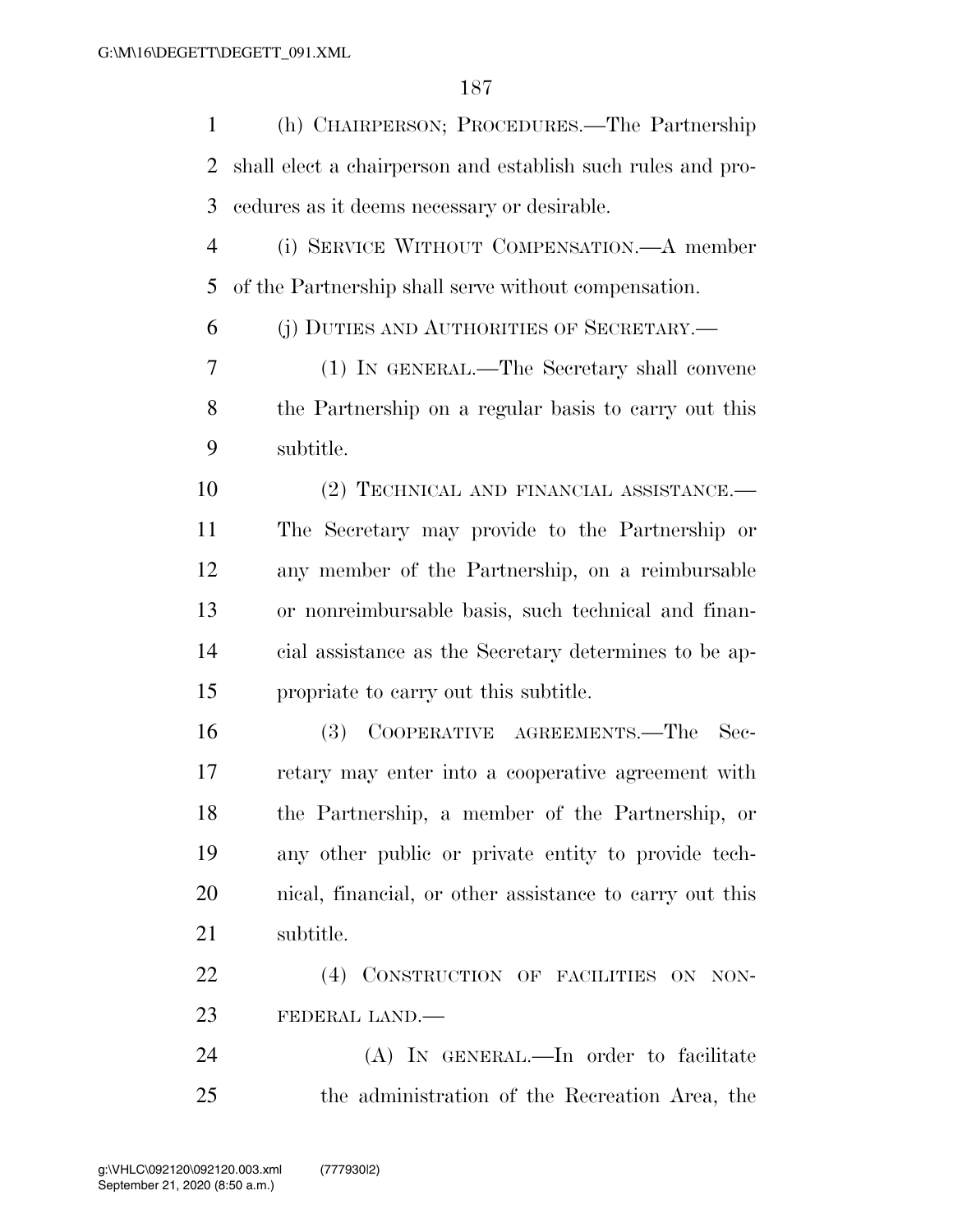| $\mathbf{1}$   | Secretary is authorized, subject to valid existing |
|----------------|----------------------------------------------------|
| $\overline{2}$ | rights, to construct administrative or visitor use |
| 3              | facilities on land owned by a non-profit organi-   |
| $\overline{4}$ | zation, local agency, or other public entity in    |
| 5              | accordance with this title and applicable law      |
| 6              | (including regulations).                           |
| 7              | (B) ADDITIONAL REQUIREMENTS.—A fa-                 |
| 8              | cility under this paragraph may only be devel-     |
| 9              | $oped-$                                            |
| 10             | (i) with the consent of the owner of               |
| 11             | the non-Federal land; and                          |
| 12             | (ii) in accordance with applicable Fed-            |
| 13             | eral, State, and local laws (including regu-       |
| 14             | lations) and plans.                                |
| 15             | (5) PRIORITY.—The Secretary shall give pri-        |
| 16             | ority to actions that—                             |
| 17             | (A) conserve the significant natural, his-         |
| 18             | toric, cultural, and scenic resources of the       |
| 19             | Recreation Area; and                               |
| 20             | (B) provide educational, interpretive, and         |
| 21             | recreational opportunities consistent with the     |
| 22             | purposes of the Recreation Area.                   |
| 23             | (k) COMMITTEES.—The Partnership shall establish—   |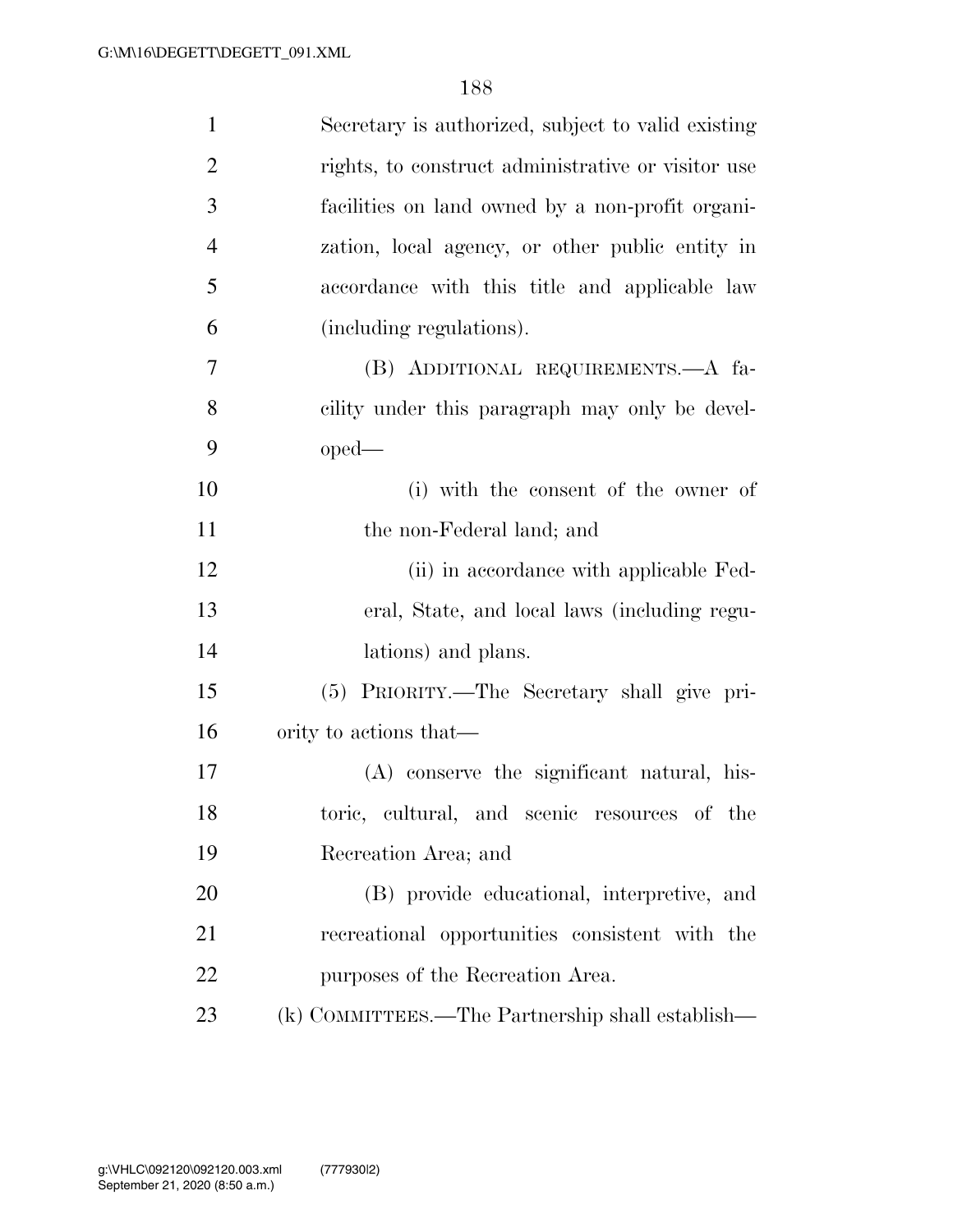| $\mathbf{1}$   | (1) a Water Technical Advisory Committee to            |
|----------------|--------------------------------------------------------|
| $\overline{2}$ | advise the Secretary regarding water-related issues    |
| 3              | relating to the Recreation Area; and                   |
| $\overline{4}$ | (2) a Public Safety Advisory Committee to ad-          |
| 5              | vise the Secretary regarding public safety issues re-  |
| 6              | lating to the Recreation Area.                         |
| 7              | SEC. 419. VISITOR SERVICES AND FACILITIES.             |
| 8              | (a) VISITOR SERVICES.—                                 |
| 9              | (1) PURPOSE.—The purpose of this subsection            |
| 10             | is to facilitate the development of an integrated vis- |
| 11             | itor services plan to improve visitor experiences in   |
| 12             | the Recreation Area through expanded recreational      |
| 13             | opportunities and increased interpretation, edu-       |
| 14             | cation, resource protection, and enforcement.          |
| 15             | (2) VISITOR SERVICES PLAN.—                            |
| 16             | (A) IN GENERAL.—Not later than 3 years                 |
| 17             | after the date of the enactment of this Act, the       |
| 18             | Secretary shall develop and carry out an inte-         |
| 19             | grated visitor services plan for the Recreation        |
| 20             | Area in accordance with this paragraph.                |
| 21             | (B) CONTENTS.—The visitor services plan                |
| 22             | shall—                                                 |
| 23             | (i) assess current and anticipated fu-                 |
| 24             | ture visitation to the Recreation Area, in-            |
| 25             | cluding recreation destinations;                       |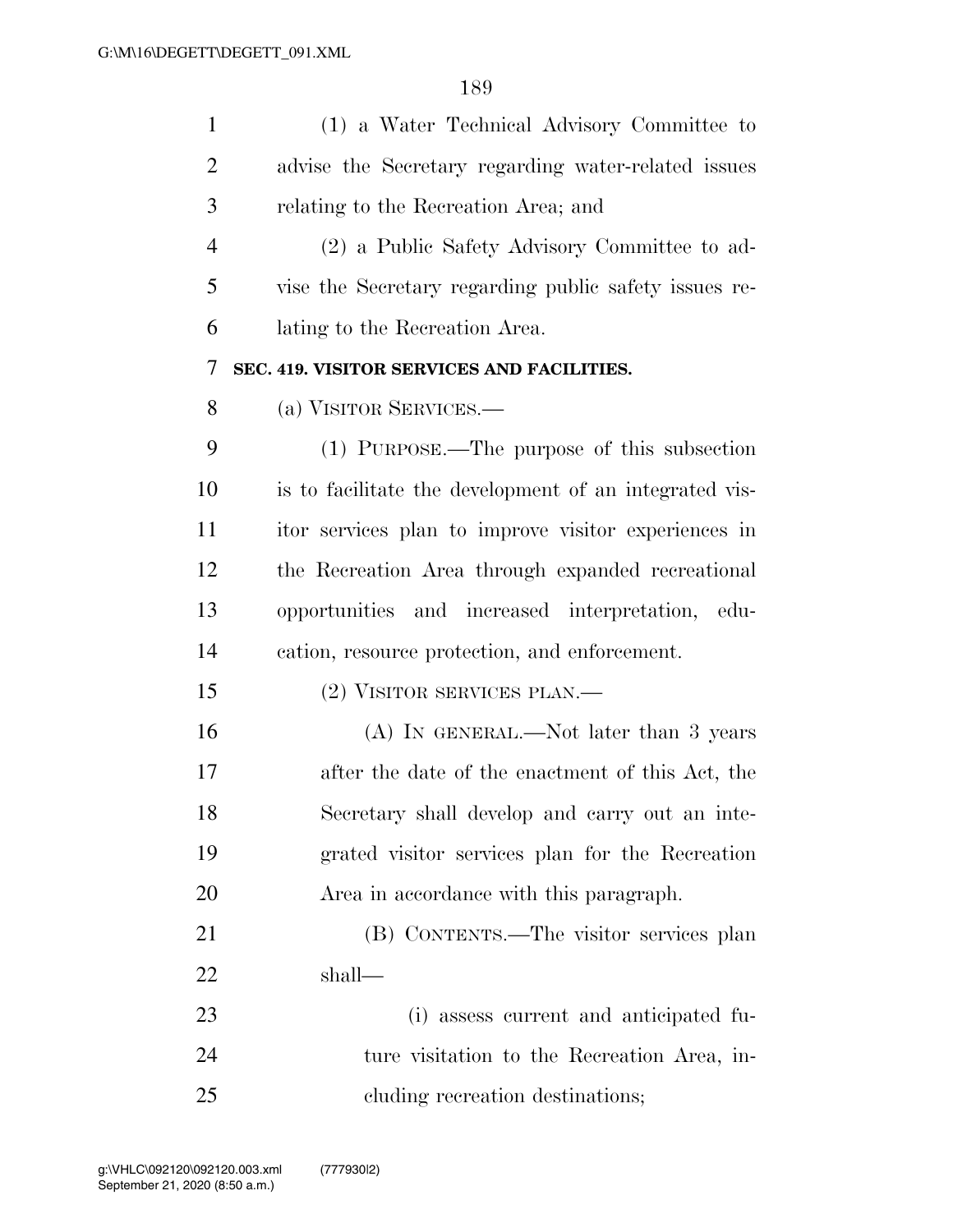| $\mathbf{1}$   | (ii) consider the demand for various         |
|----------------|----------------------------------------------|
| $\overline{2}$ | types of recreation (including hiking, pic-  |
| 3              | nicking, horseback riding, and the use of    |
| $\overline{4}$ | motorized and mechanized vehicles), as       |
| 5              | permissible and appropriate;                 |
| 6              | (iii) evaluate the impacts of recreation     |
| 7              | on natural and cultural resources, water     |
| 8              | rights and water resource facilities, public |
| 9              | roads, adjacent residents and property       |
| 10             | owners, and utilities within the Recreation  |
| 11             | Area, as well as the effectiveness of cur-   |
| 12             | rent enforcement and efforts;                |
| 13             | (iv) assess the current level of inter-      |
| 14             | pretive and educational services and facili- |
| 15             | ties;                                        |
| 16             | $(v)$ include recommendations to —           |
| 17             | (I) expand opportunities for high-           |
| 18             | demand recreational activities, in ac-       |
| 19             | cordance with the purposes described         |
| 20             | in section $411$ ;                           |
| 21             | (II) better manage Recreation                |
| 22             | Area resources and improve the expe-         |
| 23             | rience of Recreation Area visitors           |
| 24             | through expanded interpretive<br>and         |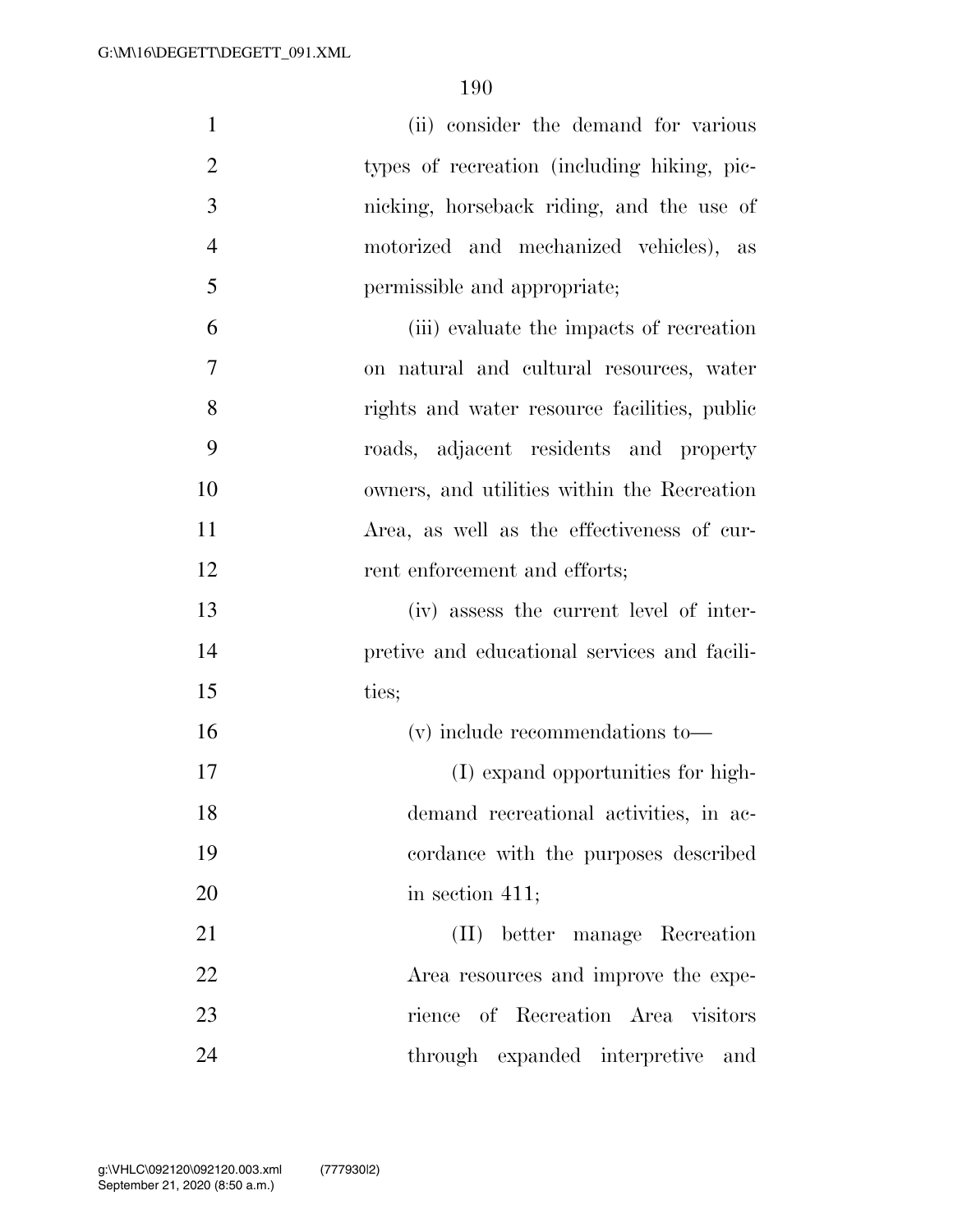| $\mathbf{1}$   | educational services and facilities, and   |
|----------------|--------------------------------------------|
| $\overline{2}$ | improved enforcement; and                  |
| 3              | (III) better manage Recreation             |
| $\overline{4}$ | Area resources to reduce negative im-      |
| 5              | pacts on the environment, ecology,         |
| 6              | and integrated water management ac-        |
| 7              | tivities in the Recreation Area;           |
| 8              | (vi) in coordination and consultation      |
| 9              | with affected owners of non-Federal land,  |
| 10             | assess options to incorporate recreational |
| 11             | opportunities on non-Federal land into the |
| 12             | Recreation Area-                           |
| 13             | (I) in manner consistent with the          |
| 14             | purposes and uses of the non-Federal       |
| 15             | land; and                                  |
| 16             | (II) with the consent of the non-          |
| 17             | Federal landowner;                         |
| 18             | (vii) assess opportunities to provide      |
| 19             | recreational opportunities that connect    |
| 20             | with adjacent National Forest System       |
| 21             | land; and                                  |
| 22             | (viii) be developed and carried out in     |
| 23             | accordance with applicable Federal, State, |
| 24             | and local laws and ordinances.             |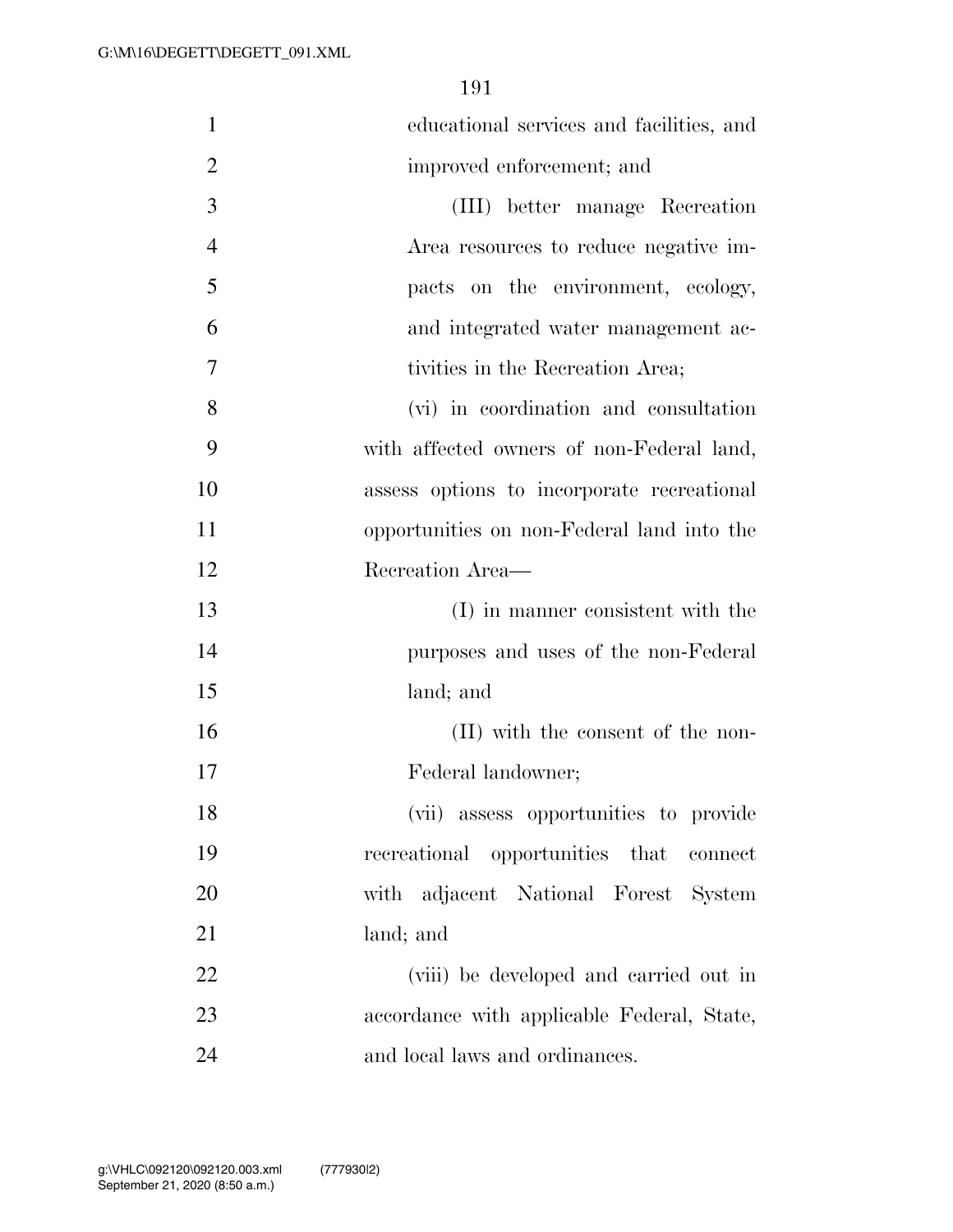| $\mathbf{1}$   | (C) CONSULTATION.—In developing the                    |
|----------------|--------------------------------------------------------|
| $\overline{2}$ | visitor services plan, the Secretary shall—            |
| 3              | $(i)$ consult with —                                   |
| 4              | (I) the Partnership;                                   |
| 5              | (II) the Advisory Council;                             |
| 6              | (III) appropriate State and local                      |
| 7              | agencies; and                                          |
| 8              | (IV) interested nongovernmental                        |
| 9              | organizations; and                                     |
| 10             | (ii) involve members of the public.                    |
| 11             | (b) VISITOR USE FACILITIES.—                           |
| 12             | (1) IN GENERAL.—The Secretary may con-                 |
| 13             | struct visitor use facilities in the Recreation Area.  |
| 14             | (2) REQUIREMENTS.—Each facility under para-            |
| 15             | graph (1) shall be developed in accordance with ap-    |
| 16             | plicable Federal, State, and local—                    |
| 17             | (A) laws (including regulations); and                  |
| 18             | (B) plans.                                             |
| 19             | (e) DONATIONS.-                                        |
| 20             | (1) IN GENERAL.—The Secretary may accept               |
| 21             | and use donated funds (subject to appropriations),     |
| 22             | property, in-kind contributions, and services to carry |
| 23             | out this subtitle.                                     |
| 24             | (2) PROHIBITION.—The Secretary may not use             |
| 25             | the authority provided by paragraph (1) to accept      |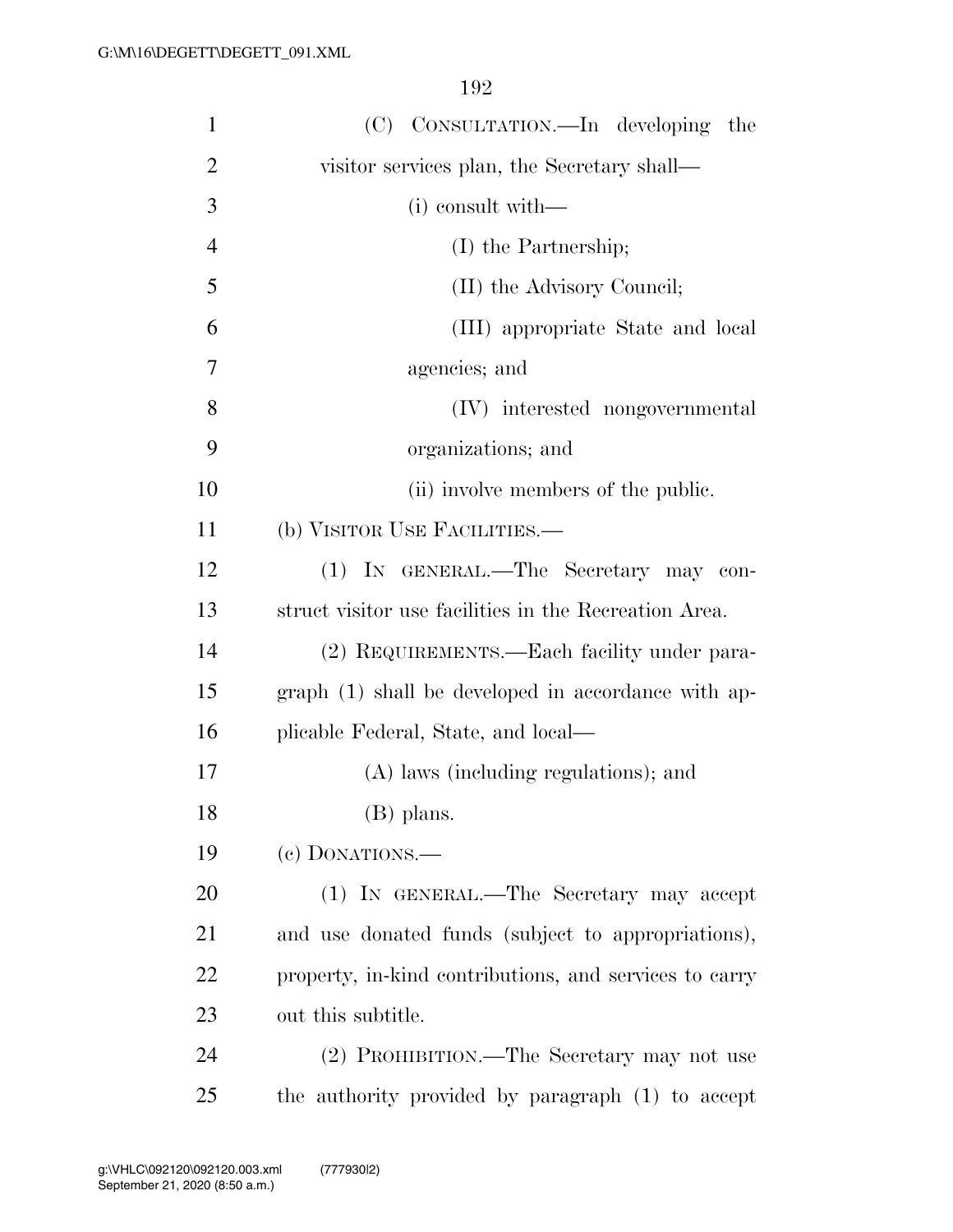non-Federal land that has been acquired after the date of the enactment of this Act through the use of eminent domain.

 (d) COOPERATIVE AGREEMENTS.—In carrying out this subtitle, the Secretary may make grants to, or enter into cooperative agreements with, units of State, Tribal, and local governments and private entities to conduct re- search, develop scientific analyses, and carry out any other initiative relating to the management of, and visitation to, the Recreation Area.

### **Subtitle B—San Gabriel Mountains**

#### **SEC. 421. DEFINITIONS.**

In this subtitle:

 (1) SECRETARY.—The term ''Secretary'' means the Secretary of Agriculture.

 (2) WILDERNESS AREA OR ADDITION.—The term ''wilderness area or addition'' means any wil- derness area or wilderness addition designated by section 423(a).

 **SEC. 422. NATIONAL MONUMENT BOUNDARY MODIFICA-TION.** 

 (a) IN GENERAL.—The San Gabriel Mountains Na- tional Monument established by Presidential Proclamation 9194 (54 U.S.C. 320301 note) (referred to in this section as the ''Monument'') is modified to include the approxi-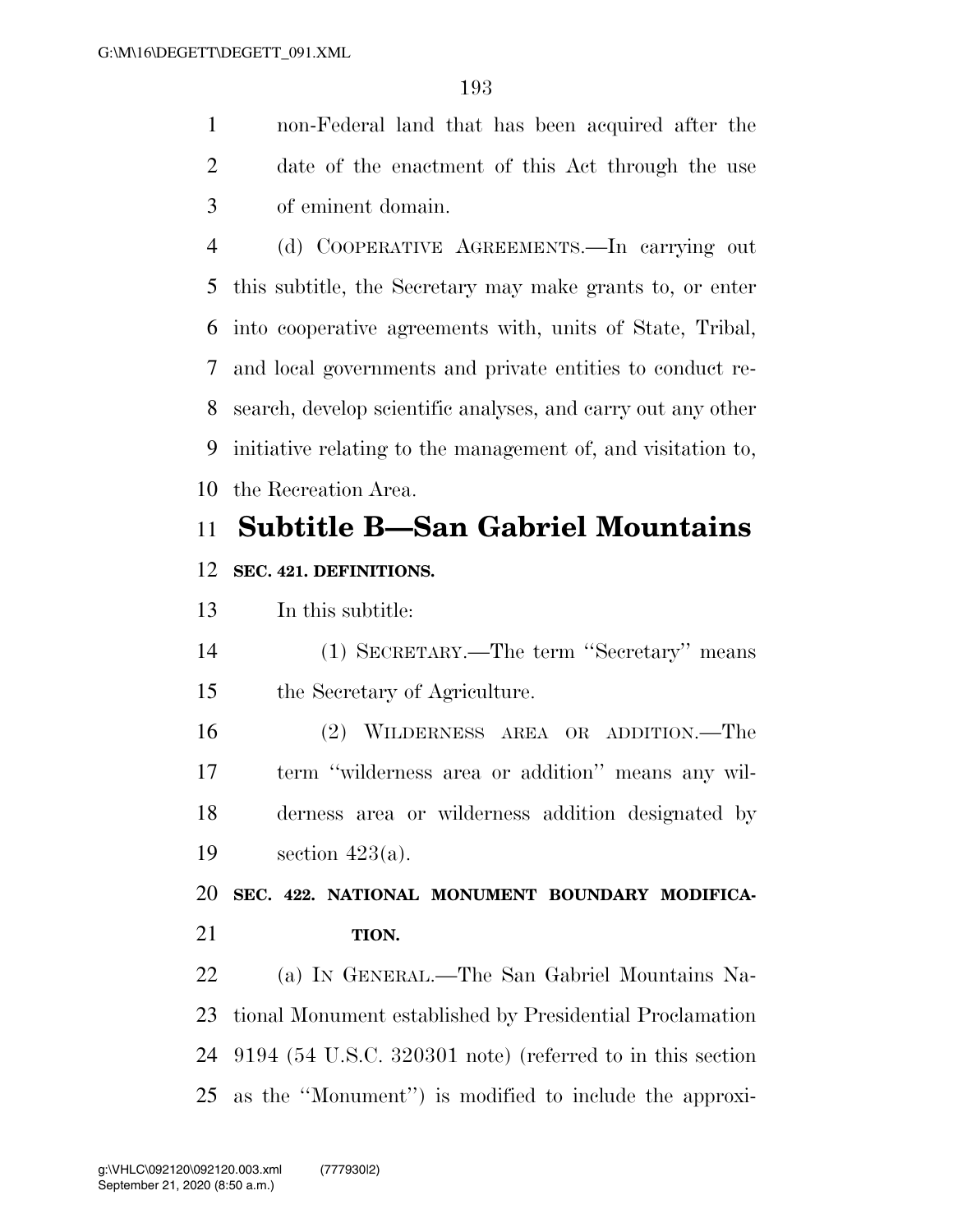mately 109,167 acres of additional National Forest Sys- tem land depicted as the ''Proposed San Gabriel Moun- tains National Monument Expansion'' on the map entitled ''Proposed San Gabriel Mountains National Monument Expansion'' and dated June 26, 2019.

 (b) ADMINISTRATION.—The Secretary shall admin- ister the San Gabriel Mountains National Monument, in- cluding the lands added by subsection (a), in accordance with—

 (1) Presidential Proclamation 9194, as issued on October 10, 2014 (54 U.S.C. 320301 note);

 (2) the laws generally applicable to the Monu-ment; and

(3) this title.

 (c) MANAGEMENT PLAN.—Within 3 years after the date of enactment of this Act, the Secretary shall consult with State and local governments and the interested public to update the existing San Gabriel Mountains National Monument Plan to provide management direction and pro- tection for the lands added to the Monument by subsection (a).

### **SEC. 423. DESIGNATION OF WILDERNESS AREAS AND ADDI-TIONS.**

 (a) DESIGNATION.—In accordance with the Wilder-ness Act (16 U.S.C. 1131 et seq.), the following parcels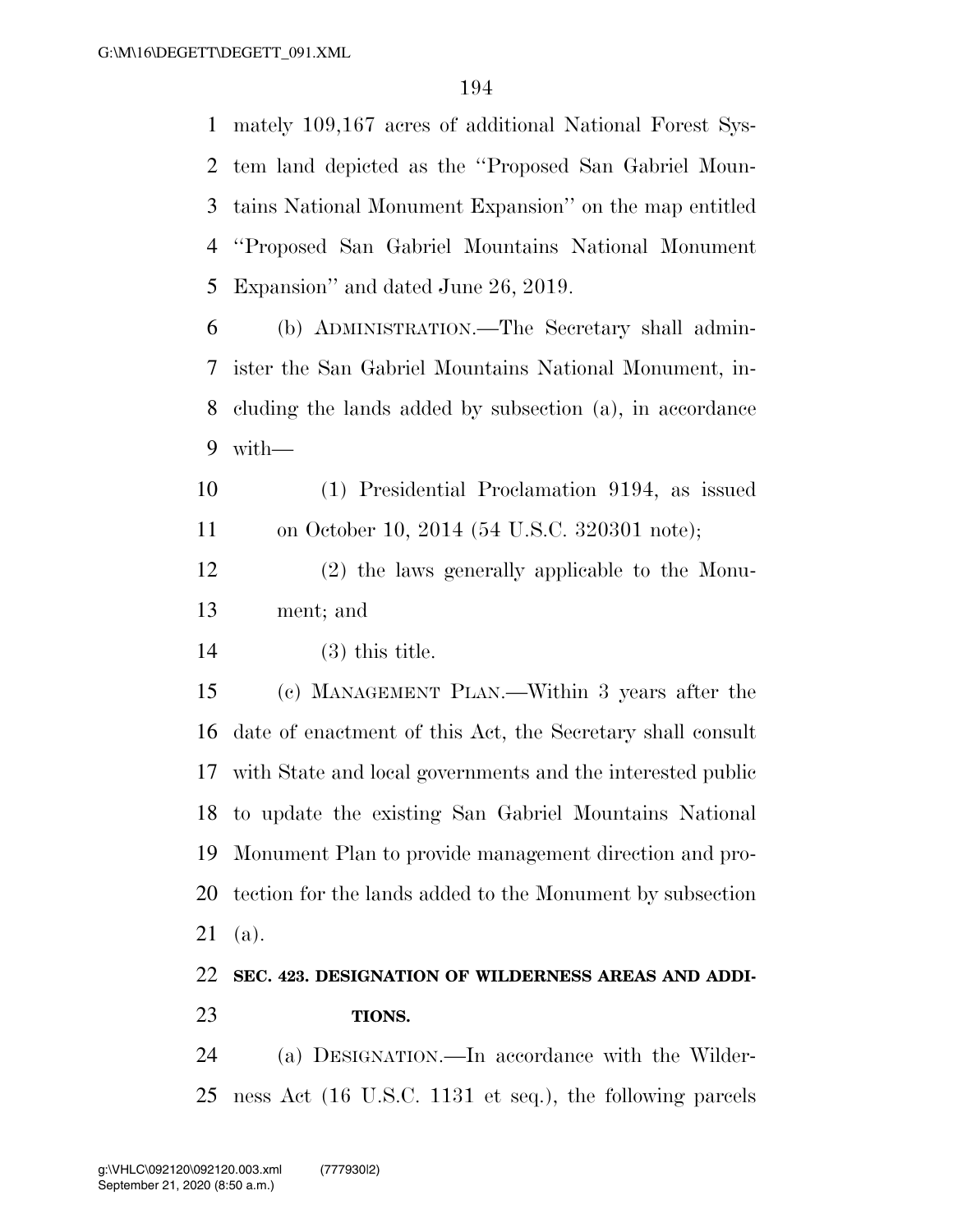of National Forest System land in the State are des- ignated as wilderness and as components of the National Wilderness Preservation System:

 (1) CONDOR PEAK WILDERNESS.—Certain Fed- eral land in the Angeles National Forest, comprising approximately 8,207 acres, as generally depicted on the map entitled ''Condor Peak Wilderness—Pro- posed'' and dated June 6, 2019, which shall be known as the ''Condor Peak Wilderness''.

 (2) SAN GABRIEL WILDERNESS ADDITIONS.— Certain Federal land in the Angeles National Forest, comprising approximately 2,032 acres, as generally depicted on the map entitled ''San Gabriel Wilder- ness Additions'' and dated June 6, 2019, which is incorporated in, and considered to be a part of, the San Gabriel Wilderness designated by Public Law 90–318 (16 U.S.C. 1132 note; 82 Stat. 131).

 (3) SHEEP MOUNTAIN WILDERNESS ADDI- TIONS.—Certain Federal land in the Angeles Na- tional Forest, comprising approximately 13,726 acres, as generally depicted on the map entitled ''Sheep Mountain Wilderness Additions'' and dated June 6, 2019, which is incorporated in, and consid- ered to be a part of, the Sheep Mountain Wilderness designated by section 101(a)(29) of the California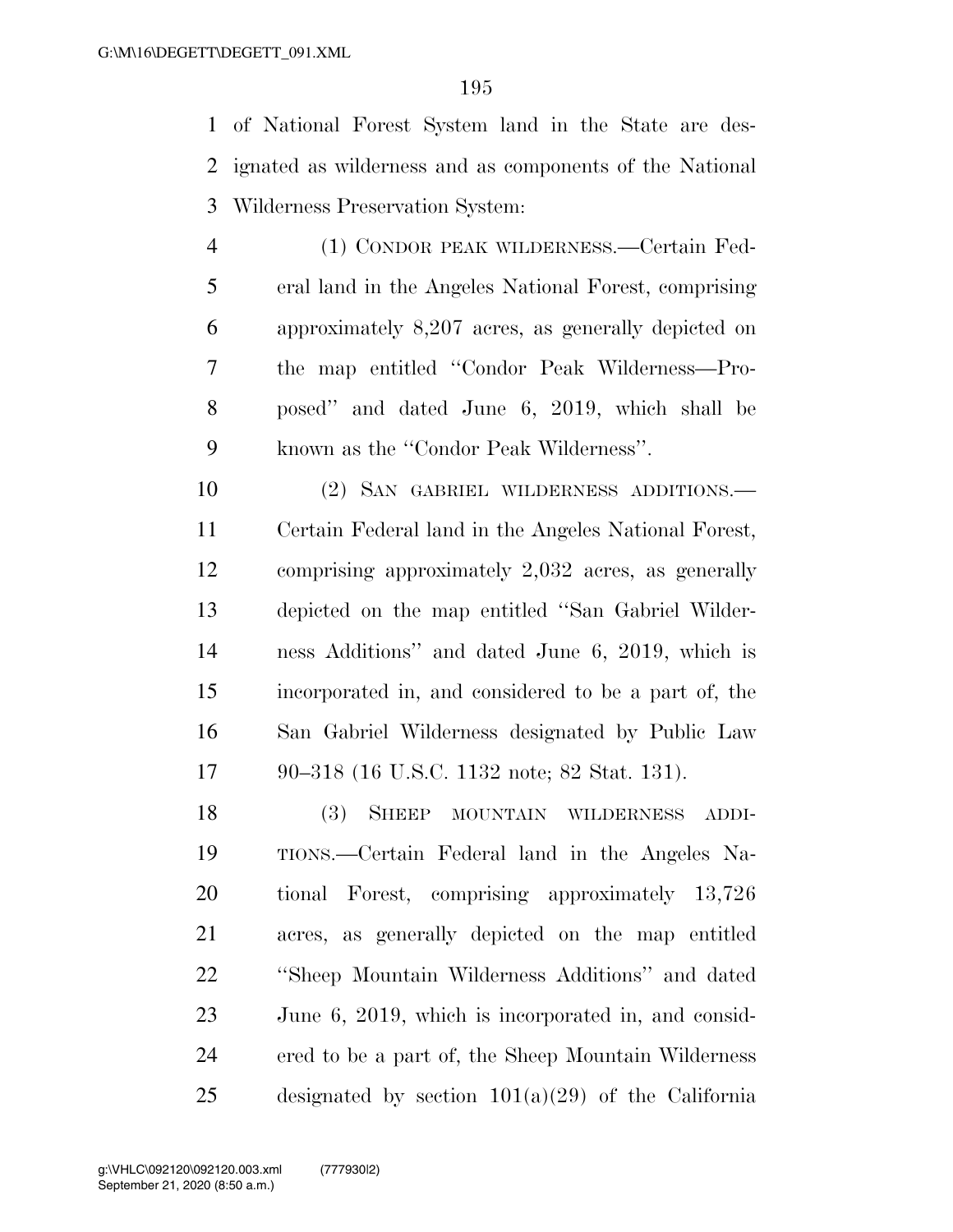| $\mathbf{1}$ | Wilderness Act of 1984 (16 U.S.C. 1132 note; 98         |
|--------------|---------------------------------------------------------|
| 2            | Stat. 1623; Public Law 98–425).                         |
| 3            | (4) YERBA BUENA WILDERNESS.—Certain Fed-                |
| 4            | eral land in the Angeles National Forest, comprising    |
| 5            | approximately 6,694 acres, as generally depicted on     |
| 6            | the map entitled "Yerba Buena Wilderness—Pro-           |
| 7            | posed" and dated June 6, 2019, which shall be           |
| 8            | known as the "Yerba Buena Wilderness".                  |
| 9            | (b) MAP AND LEGAL DESCRIPTION.—                         |
| 10           | (1) IN GENERAL.—As soon as practicable after            |
| 11           | the date of the enactment of this Act, the Secretary    |
| 12           | shall file a map and a legal description of the wilder- |
| 13           | ness areas and additions with—                          |
| 14           | (A) the Committee on Energy and Natural                 |
| 15           | Resources of the Senate; and                            |
| 16           | (B) the Committee on Natural Resources                  |
| 17           | of the House of Representatives.                        |
| 18           | (2) FORCE OF LAW.—The map and legal de-                 |
| 19           | scription filed under paragraph (1) shall have the      |
| 20           | same force and effect as if included in this subtitle,  |
| 21           | except that the Secretary may correct any clerical or   |
| 22           | typographical error in the map or legal description.    |
| 23           | (3) PUBLIC AVAILABILITY.—The map and legal              |
| 24           | description filed under paragraph (1) shall be on file  |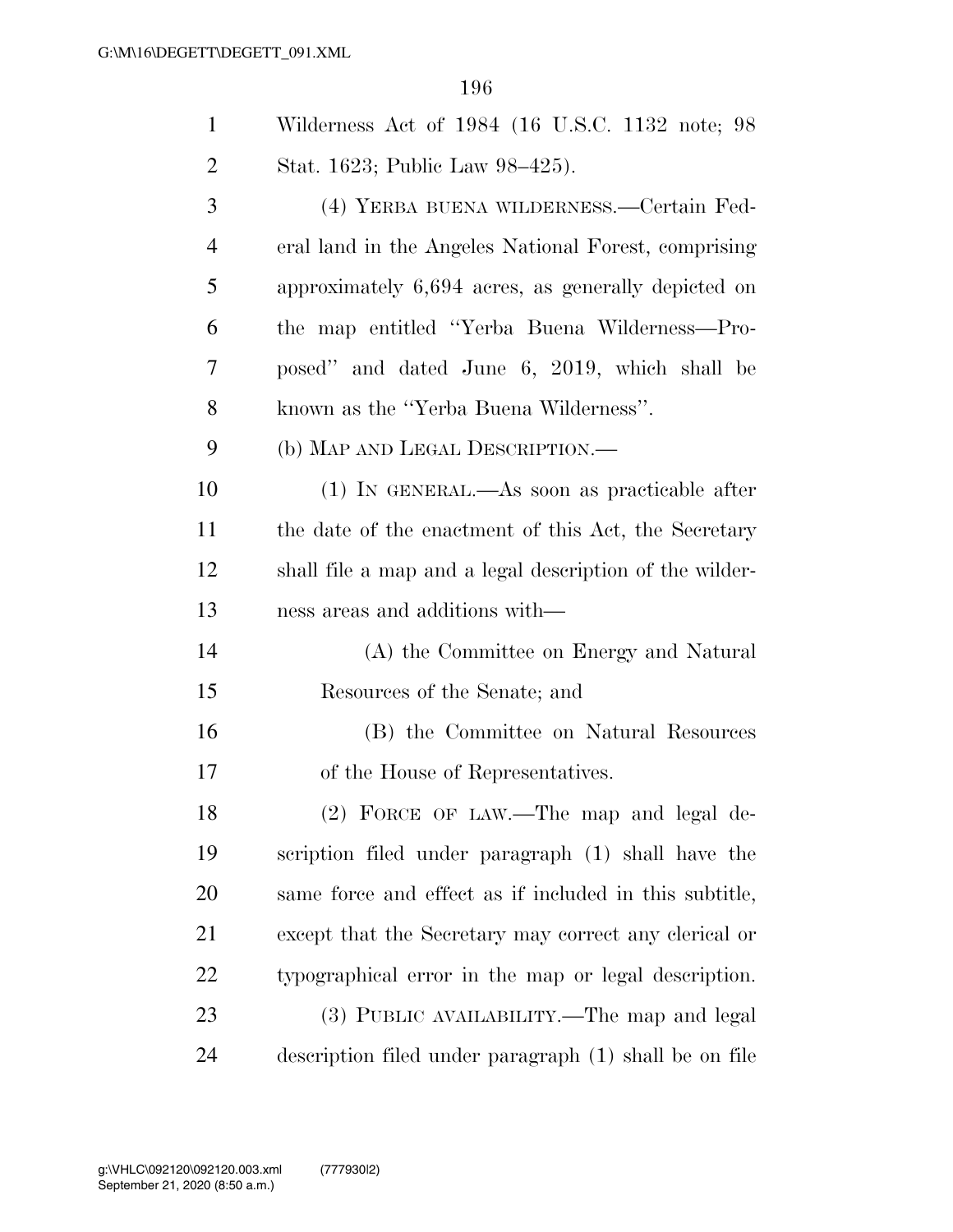and available for public inspection in the appropriate offices of the Forest Service.

### **SEC. 424. ADMINISTRATION OF WILDERNESS AREAS AND ADDITIONS.**

 (a) IN GENERAL.—Subject to valid existing rights, the wilderness areas and additions shall be administered by the Secretary in accordance with this section and the Wilderness Act (16 U.S.C. 1131 et seq.), except that any reference in that Act to the effective date of that Act shall be considered to be a reference to the date of the enact-ment of this Act.

 (b) FIRE MANAGEMENT AND RELATED ACTIVI-TIES.—

 (1) IN GENERAL.—The Secretary may take such measures in a wilderness area or addition des- ignated in section 423 as are necessary for the con- trol of fire, insects, or diseases in accordance with— 18 (A) section  $4(d)(1)$  of the Wilderness Act 19 (16 U.S.C. 1133(d)(1)); and (B) House Report 98–40 of the 98th Con- gress. (2) FUNDING PRIORITIES.—Nothing in this subtitle limits funding for fire or fuels management

in a wilderness area or addition.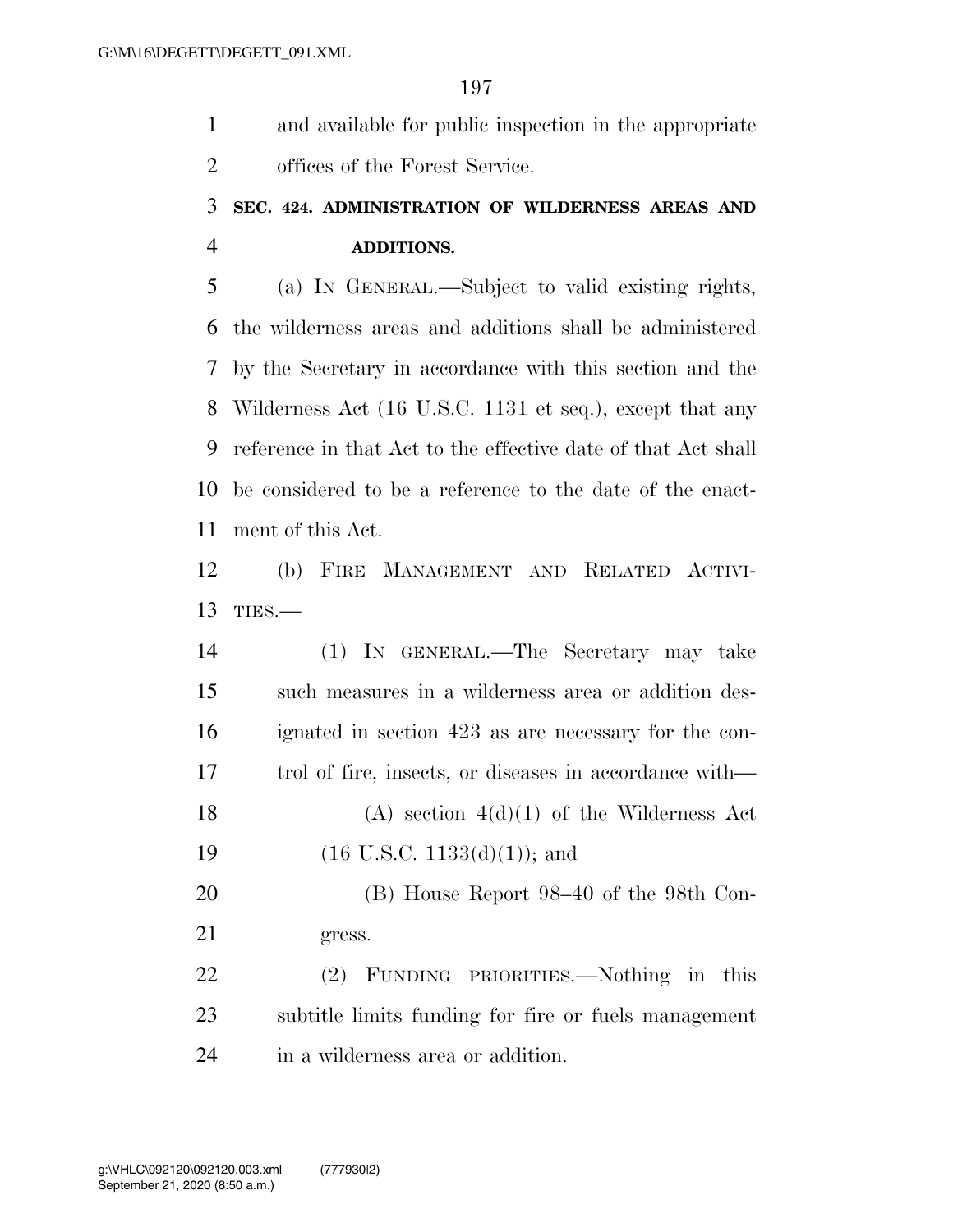| $\mathbf{1}$   | (3) REVISION AND DEVELOPMENT OF LOCAL                        |
|----------------|--------------------------------------------------------------|
| $\overline{2}$ | FIRE MANAGEMENT PLANS.—As soon as practicable                |
| 3              | after the date of the enactment of this Act, the Sec-        |
| $\overline{4}$ | retary shall amend, as applicable, any local fire man-       |
| 5              | agement plan that applies to a wilderness area or            |
| 6              | addition designated in section 423.                          |
| 7              | (4) ADMINISTRATION.—In accordance<br>with                    |
| 8              | paragraph (1) and any other applicable Federal law,          |
| 9              | to ensure a timely and efficient response to a fire          |
| 10             | emergency in a wilderness area or addition, the Sec-         |
| 11             | retary shall—                                                |
| 12             | $(A)$ not later than 1 year after the date of                |
| 13             | the enactment of this Act, establish agency ap-              |
| 14             | proval procedures (including appropriate delega-             |
| 15             | tions of authority to the Forest Supervisor, Dis-            |
| 16             | trict Manager, or other agency officials) for re-            |
| 17             | sponding to fire emergencies; and                            |
| 18             | (B) enter into agreements with appropriate                   |
| 19             | State or local firefighting agencies.                        |
| 20             | (c) GRAZING.—The grazing of livestock in a wilder-           |
| 21             | ness area or addition, if established before the date of the |
| 22             | enactment of this Act, shall be administered in accordance   |
| 23             | $with-$                                                      |
| 24             | $(1)$ section $4(d)(4)$ of the Wilderness Act $(16)$         |
| 25             | U.S.C. $1133(d)(4)$ ; and                                    |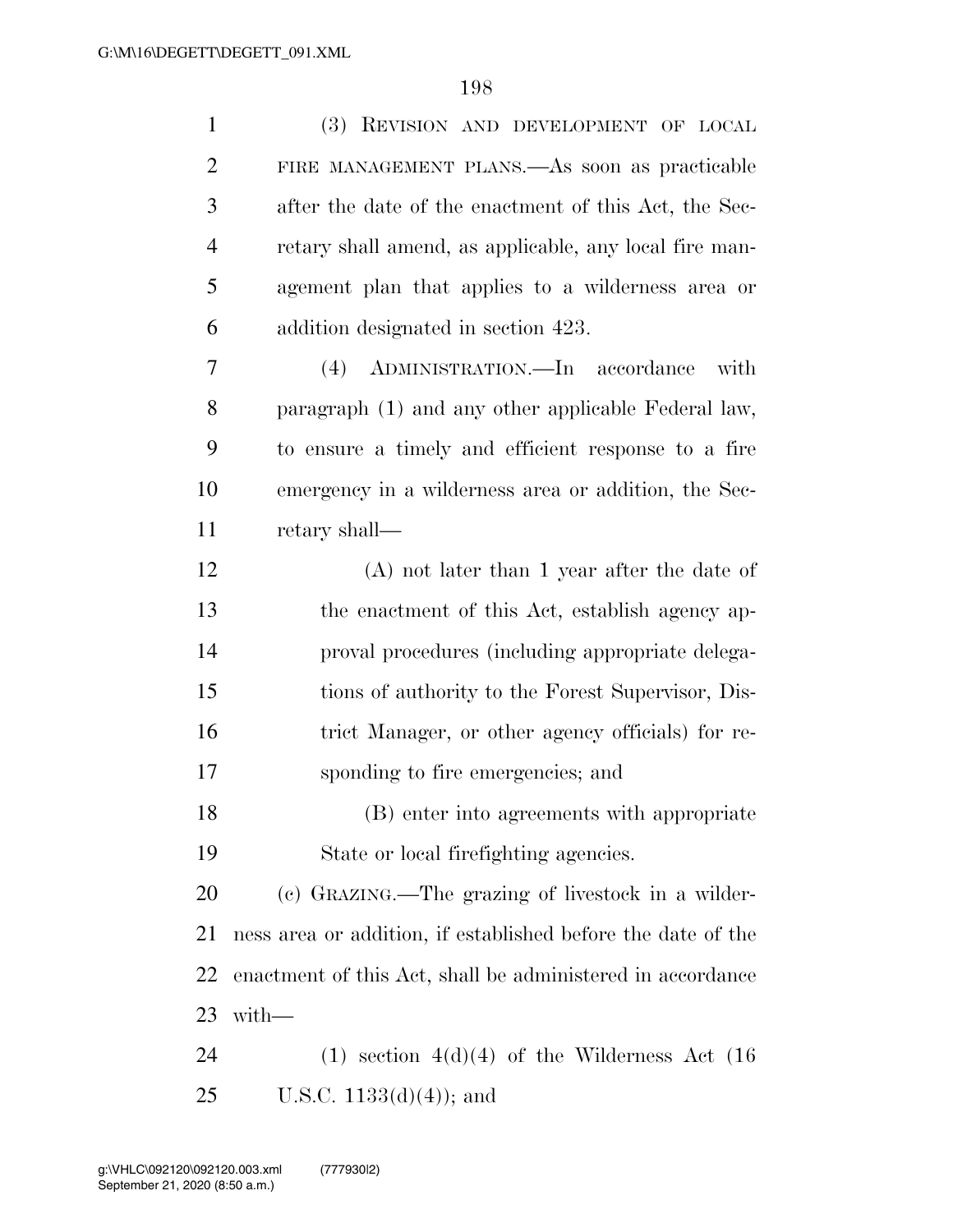| $\mathbf{1}$   | $(2)$ the guidelines contained in Appendix A of                        |
|----------------|------------------------------------------------------------------------|
| 2              | the report of the Committee on Interior and Insular                    |
| 3              | Affairs of the House of Representatives accom-                         |
| $\overline{4}$ | panying H.R. 2570 of the 101st Congress (H. Rept.                      |
| 5              | $101 - 405$ .                                                          |
| 6              | (d) FISH AND WILDLIFE.                                                 |
| 7              | (1) IN GENERAL.—In accordance with section                             |
| 8              | $4(d)(7)$ of the Wilderness Act $(16 \text{ U.S.C.})$                  |
| 9              | $1133(d)(7)$ , nothing in this subtitle affects the ju-                |
| 10             | risdiction or responsibility of the State with respect                 |
| 11             | to fish or wildlife on public land in the State.                       |
| 12             | (2) MANAGEMENT ACTIVITIES.—                                            |
| 13             | $(A)$ In GENERAL.—In furtherance of the                                |
| 14             | purposes and principles of the Wilderness Act                          |
| 15             | $(16 \text{ U.S.C. } 1131 \text{ et seq.}), \text{ the Secretary may}$ |
| 16             | conduct any management activity that are nec-                          |
| 17             | essary to maintain or restore fish or wildlife                         |
| 18             | populations or habitats in the wilderness areas                        |
| 19             | and wilderness additions designated in section                         |
| 20             | 423, if the management activities are—                                 |
| 21             | (i) consistent with relevant wilderness                                |
| 22             | management plans; and                                                  |
| 23             | (ii) conducted in accordance with ap-                                  |
| 24             | propriate policies, such as the policies es-                           |
| 25             | tablished in Appendix B of the report of                               |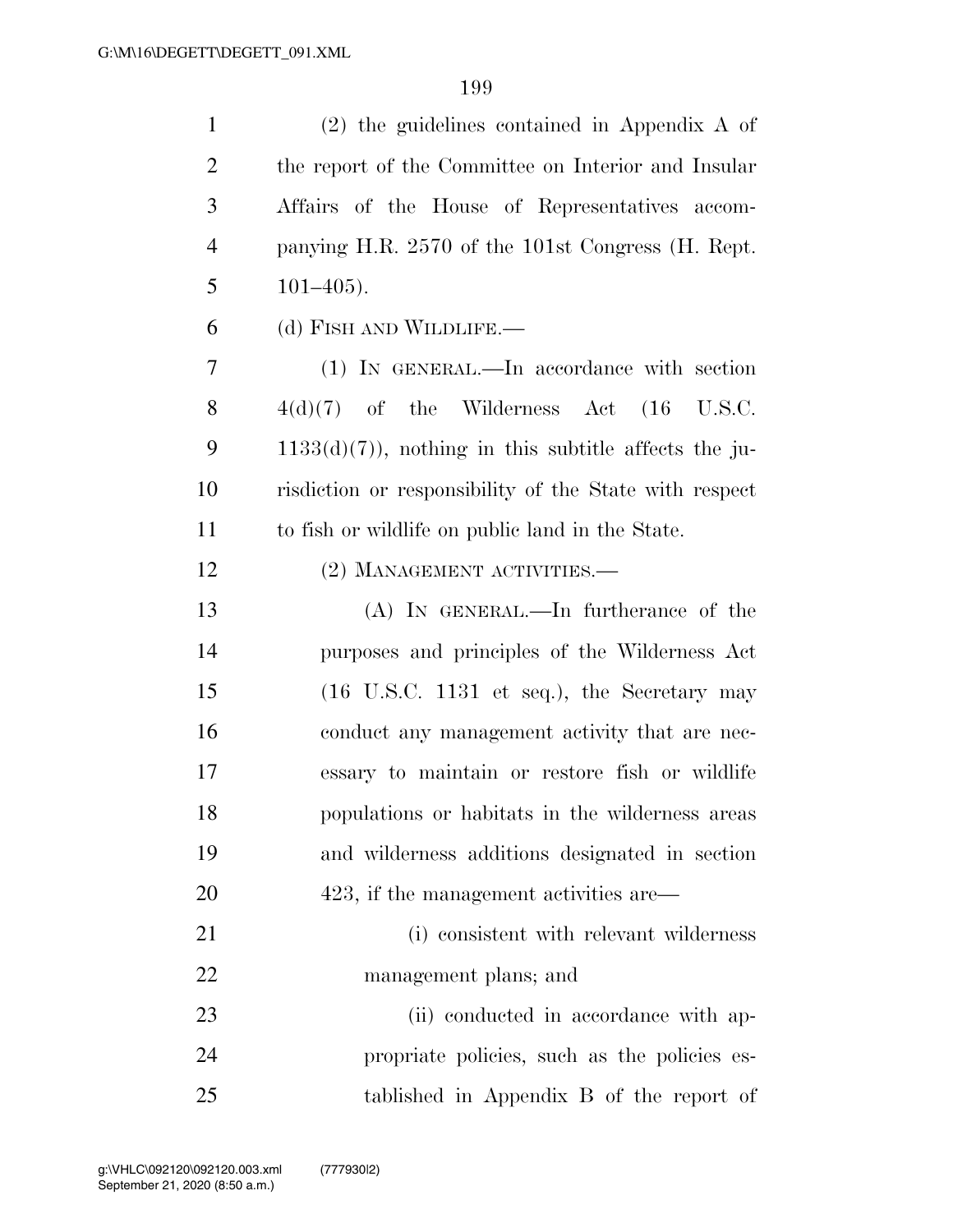the Committee on Interior and Insular Af- fairs of the House of Representatives ac- companying H.R. 2570 of the 101st Con-gress (H. Rept. 101–405).

 (B) INCLUSIONS.—A management activity under subparagraph (A) may include the occa- sional and temporary use of motorized vehicles, if the use, as determined by the Secretary, would promote healthy, viable, and more natu- rally distributed wildlife populations that would enhance wilderness values while causing the minimum impact necessary to accomplish those tasks.

 (C) EXISTING ACTIVITIES.—In accordance with section 4(d)(1) of the Wilderness Act (16 16 U.S.C.  $1133(d)(1)$  and appropriate policies (such as the policies established in Appendix B of House Report 101–405), the State may use aircraft (including helicopters) in a wilderness area or addition to survey, capture, transplant, monitor, or provide water for a wildlife popu-lation, including bighorn sheep.

(e) BUFFER ZONES.—

 (1) IN GENERAL.—Congress does not intend for the designation of wilderness areas or wilderness ad-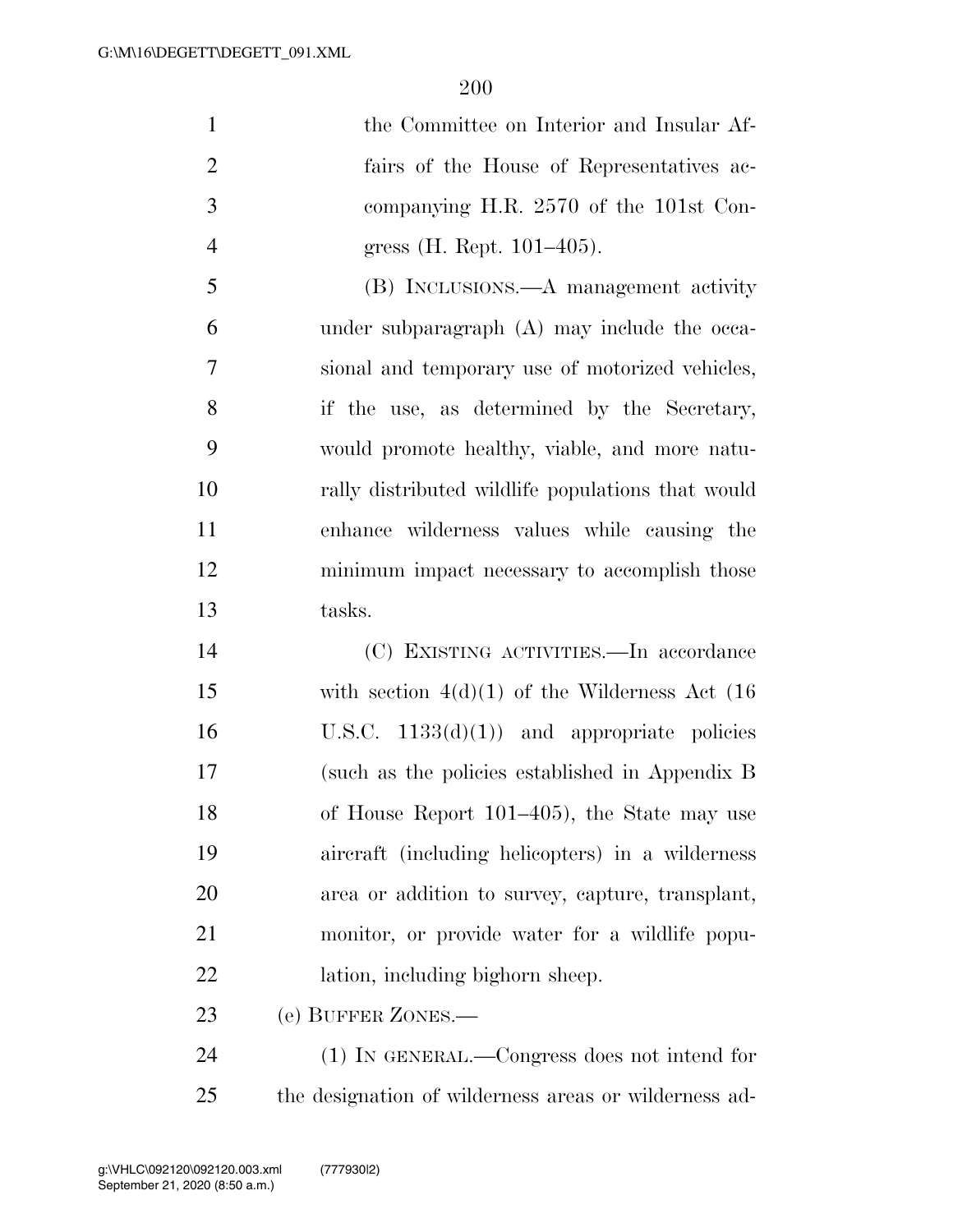| $\mathbf{1}$   | ditions by section 423 to lead to the creation of pro-      |
|----------------|-------------------------------------------------------------|
| $\overline{2}$ | tective perimeters or buffer zones around each wil-         |
| 3              | derness area or wilderness addition.                        |
| $\overline{4}$ | (2) ACTIVITIES OR USES UP TO BOUNDARIES.—                   |
| 5              | The fact that a nonwilderness activities or uses can        |
| 6              | be seen or heard from within a wilderness area or           |
| 7              | wilderness addition designated by section 423 shall         |
| 8              | not, of itself, preclude the activities or uses up to the   |
| 9              | boundary of the wilderness area or addition.                |
| 10             | (f) MILITARY ACTIVITIES.—Nothing in this title pre-         |
| 11             | cludes—                                                     |
| 12             | (1) low-level overflights of military aircraft over         |
| 13             | the wilderness areas or wilderness additions des-           |
| 14             | ignated by section 423;                                     |
| 15             | $(2)$ the designation of new units of special air-          |
| 16             | space over the wilderness areas or wilderness addi-         |
| 17             | tions designated by section 423; or                         |
| 18             | (3) the use or establishment of military flight             |
| 19             | training routes over wilderness areas or wilderness         |
| 20             | additions designated by section 423.                        |
| 21             | (g) HORSES.—Nothing in this subtitle precludes              |
| 22             | horseback riding in, or the entry of recreational or com-   |
| 23             | mercial saddle or pack stock into, an area designated as    |
|                | 24 a wilderness area or wilderness addition by section 423— |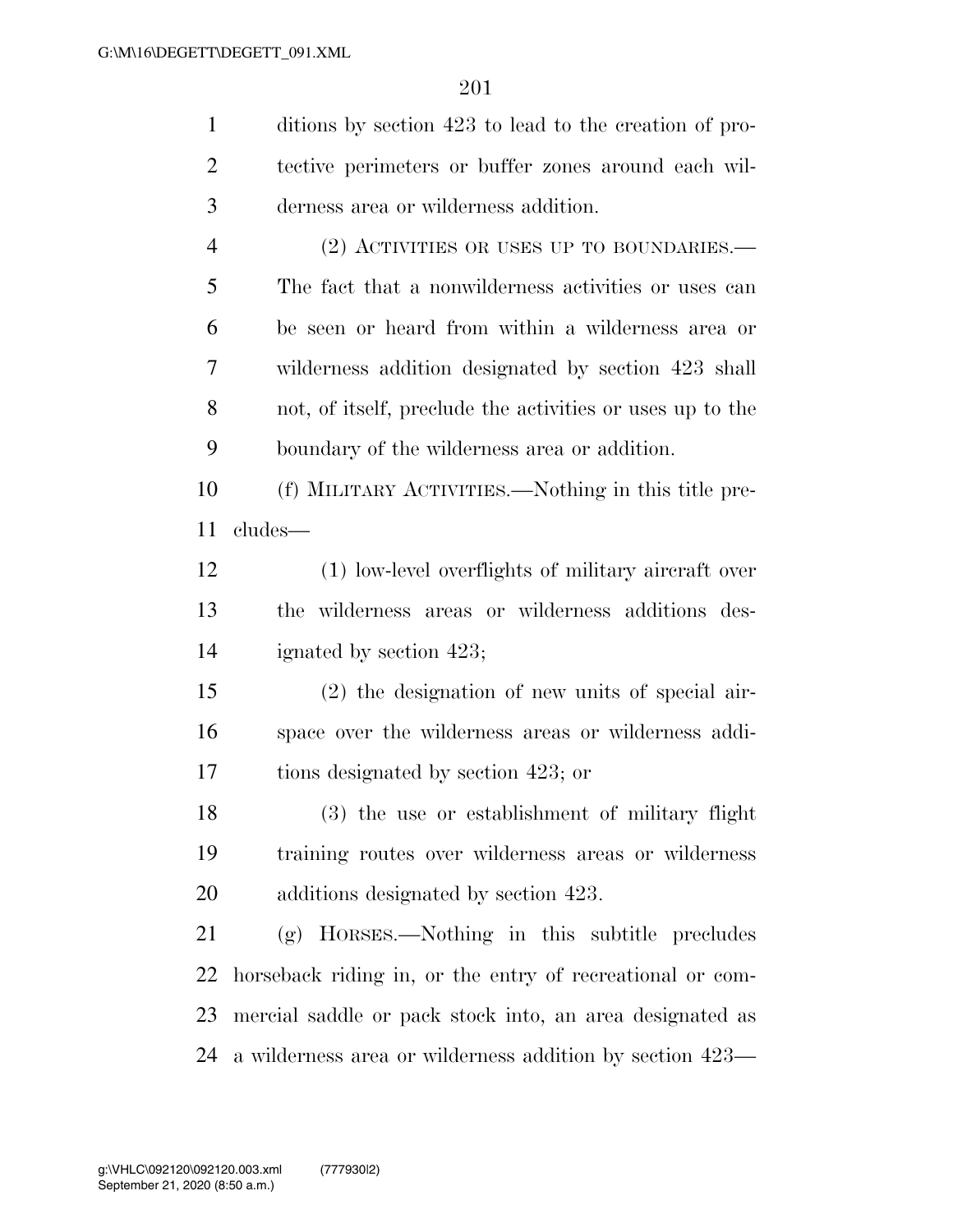| $\mathbf{1}$   | (1) in accordance with section $4(d)(5)$ of the           |
|----------------|-----------------------------------------------------------|
| $\overline{2}$ | Wilderness Act $(16 \text{ U.S.C. } 1133(d)(5))$ ; and    |
| 3              | (2) subject to such terms and conditions as the           |
| $\overline{4}$ | Secretary determines to be necessary.                     |
| 5              | (h) LAW ENFORCEMENT.—Nothing in this subtitle             |
| 6              | precludes any law enforcement or drug interdiction effort |
| 7              | within the wilderness areas or wilderness additions des-  |
| 8              | ignated by section 423 in accordance with the Wilderness  |
| 9              | Act (16 U.S.C. 1131 et seq.).                             |
| 10             | (i) WITHDRAWAL.—Subject to valid existing rights,         |
| 11             | the wilderness areas and additions designated by section  |
| 12             | 423 are withdrawn from—                                   |
| 13             | (1) all forms of entry, appropriation, and dis-           |
| 14             | posal under the public land laws;                         |
| 15             | (2) location, entry, and patent under the mining          |
| 16             | laws; and                                                 |
| 17             | (3) operation of the mineral materials and geo-           |
| 18             | thermal leasing laws.                                     |
| 19             | (j) INCORPORATION OF ACQUIRED LAND AND INTER-             |
| 20             | ESTS.—Any land within the boundary of a wilderness area   |
| 21             | or addition that is acquired by the United States shall—  |
| 22             | (1) become part of the wilderness area or addi-           |
| 23             | tion in which the land is located; and                    |
|                |                                                           |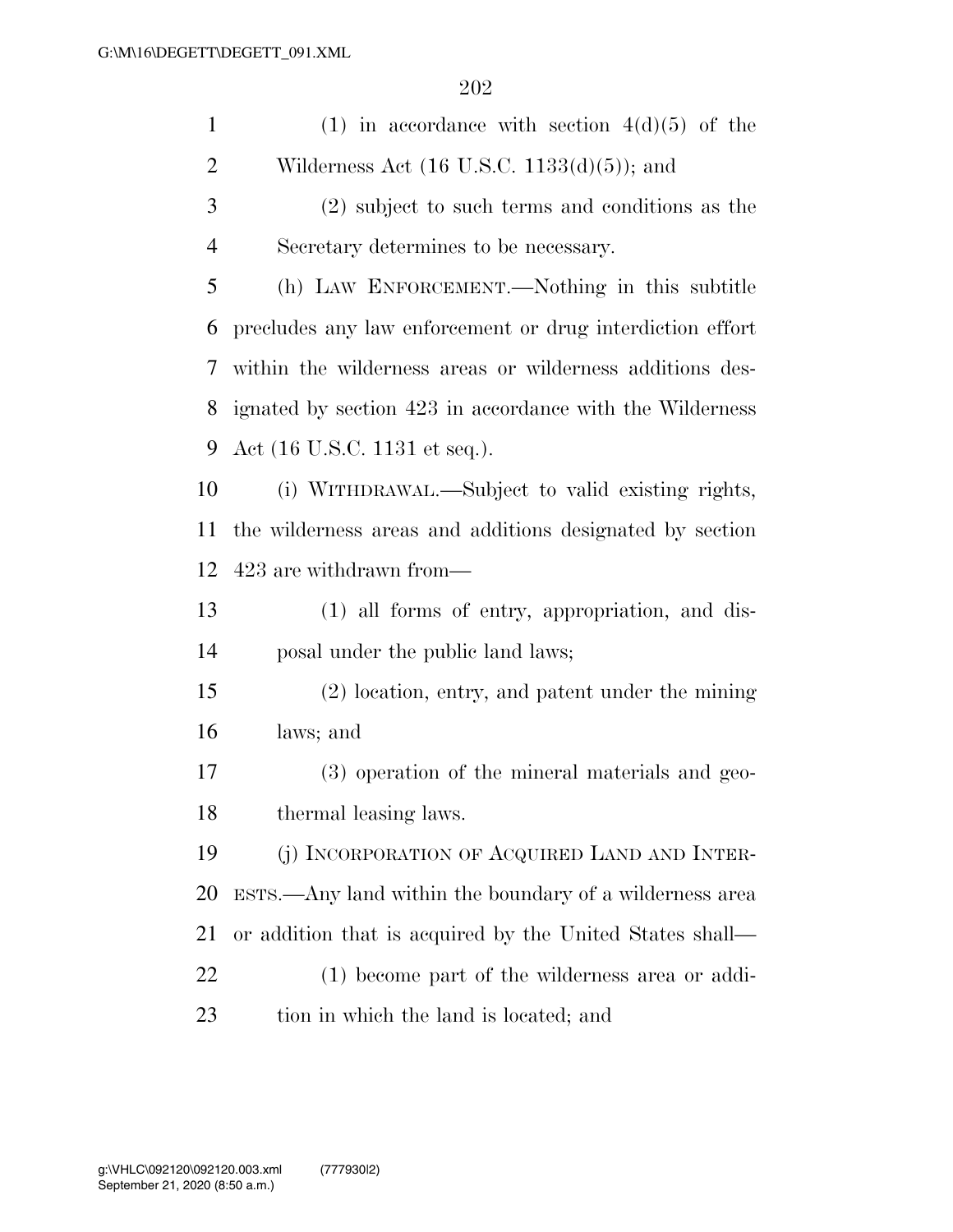(2) be managed in accordance with this section, the Wilderness Act (16 U.S.C. 1131 et seq.), and any other applicable laws (including regulations).

 (k) CLIMATOLOGICAL DATA COLLECTION.—In ac- cordance with the Wilderness Act (16 U.S.C. 1131 et seq.) and subject to such terms and conditions as the Secretary may prescribe, the Secretary may authorize the installa- tion and maintenance of hydrologic, meteorologic, or cli- matological collection devices in a wilderness area or addi- tion if the Secretary determines that the facilities and ac- cess to the facilities is essential to a flood warning, flood control, or water reservoir operation activity.

 (l) AUTHORIZED EVENTS.—The Secretary of Agri- culture may authorize the Angeles Crest 100 competitive running event to continue in substantially the same man- ner and degree in which this event was operated and per- mitted in 2015 within additions to the Sheep Mountain Wilderness in section 423 of this title and the Pleasant View Ridge Wilderness Area designated by section 1802 of the Omnibus Public Land Management Act of 2009, provided that the event is authorized and conducted in a manner compatible with the preservation of the areas as wilderness.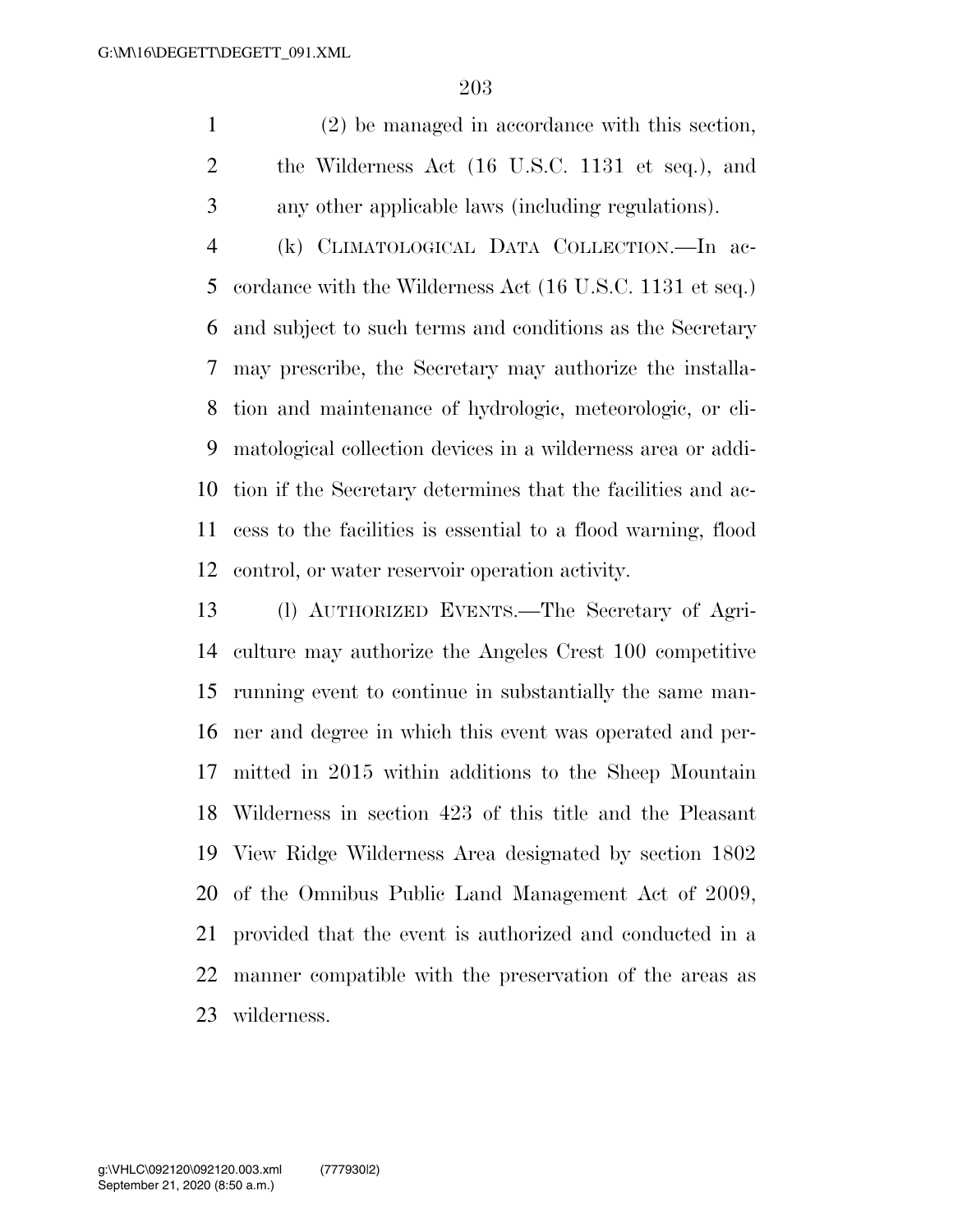| 1              | SEC. 425. DESIGNATION OF WILD AND SCENIC RIVERS.                    |
|----------------|---------------------------------------------------------------------|
| $\overline{2}$ | (a) DESIGNATION.—Section $3(a)$ of the National                     |
| 3              | Wild and Scenic Rivers Act $(16 \text{ U.S.C. } 1274(a))$ is amend- |
| 4              | ed by adding at the end the following:                              |
| 5              | "(Cast FORK SAN GABRIEL RIVER, CALI-                                |
| 6              | FORNIA.—The following segments of the East Fork                     |
| 7              | San Gabriel River, to be administered by the Sec-                   |
| 8              | retary of Agriculture in the following classes:                     |
| 9              | $\lq\lq$ The 10-mile segment from the con-                          |
| 10             | fluence of the Prairie Fork and Vincent Gulch                       |
| 11             | to 100 yards upstream of the Heaton Flats                           |
| 12             | trailhead and day use area, as a wild river.                        |
| 13             | "(B) The $2.7$ -mile segment from 100 yards                         |
| 14             | upstream of the Heaton Flats trailhead and day                      |
| 15             | use area to 100 yards upstream of the con-                          |
| 16             | fluence with Williams Canyon, as a recreational                     |
| 17             | river.                                                              |
| 18             | NORTH FORK SAN GABRIEL RIVER,                                       |
| 19             | CALIFORNIA.—The 4.3-mile segment of the North                       |
| 20             | Fork San Gabriel River from the confluence with                     |
| 21             | Cloudburst Canyon to 0.25 miles upstream of the                     |
| 22             | confluence with the West Fork San Gabriel River, to                 |
| 23             | be administered by the Secretary of Agriculture as                  |
| 24             | a recreational river.                                               |
| 25             | "( ) WEST FORK SAN GABRIEL RIVER, CALI-                             |
| 26             | FORNIA.—The following segments of the West Fork                     |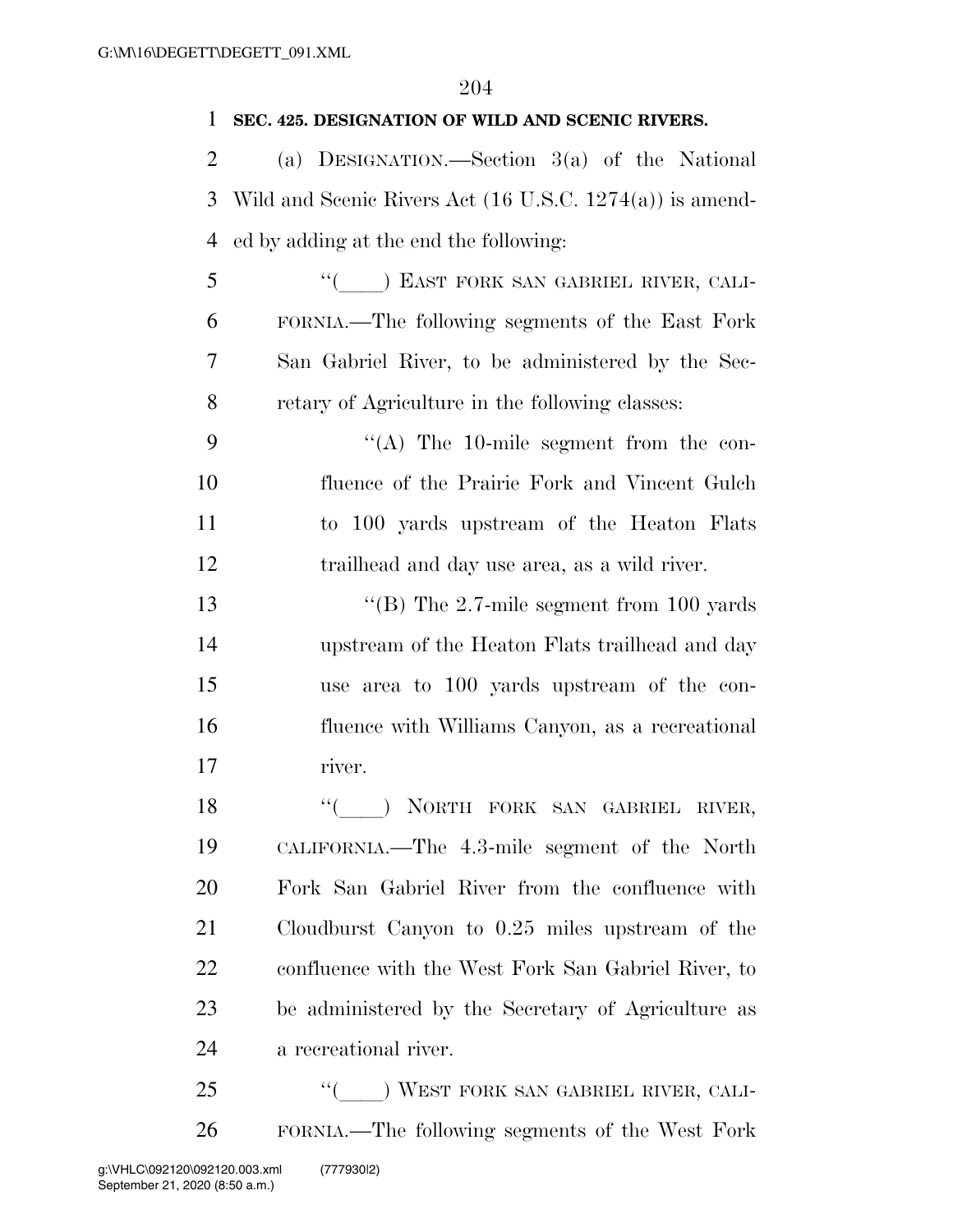| San Gabriel River, to be administered by the Sec- |
|---------------------------------------------------|
| retary of Agriculture in the following classes:   |

| 3              | "(A) The $6.7$ -mile segment from $0.25$         |
|----------------|--------------------------------------------------|
| $\overline{4}$ | miles downstream of its source near Red Box      |
| 5              | Gap in sec. 14, T. 2 N., R. 12 W., to the con-   |
| 6              | fluence with the unnamed tributary $0.25$ miles  |
| $\tau$         | downstream of the power lines in sec. 22, T. $2$ |
| 8              | N., R. 11 W., as a recreational river.           |

 ''(B) The 1.6-mile segment of the West Fork from 0.25 miles downstream of the powerlines in sec. 22, T. 2 N., R. 11 W., to the confluence with Bobcat Canyon, as a wild river. 13 <sup>"</sup>( ) LITTLE ROCK CREEK, CALIFORNIA. The following segments of Little Rock Creek and tributaries, to be administered by the Secretary of Agriculture in the following classes:

 $((A)$  The 10.3-mile segment from its 18 source on Mt. Williamson in sec. 6, T. 3 N., R. 9 W., to 100 yards upstream of the confluence with the South Fork Little Rock Creek, as a wild river.

22 ''(B) The 6.6-mile segment from 100 yards upstream of the confluence with the South Fork Little Rock Creek to the confluence with Santiago Canyon, as a recreational river.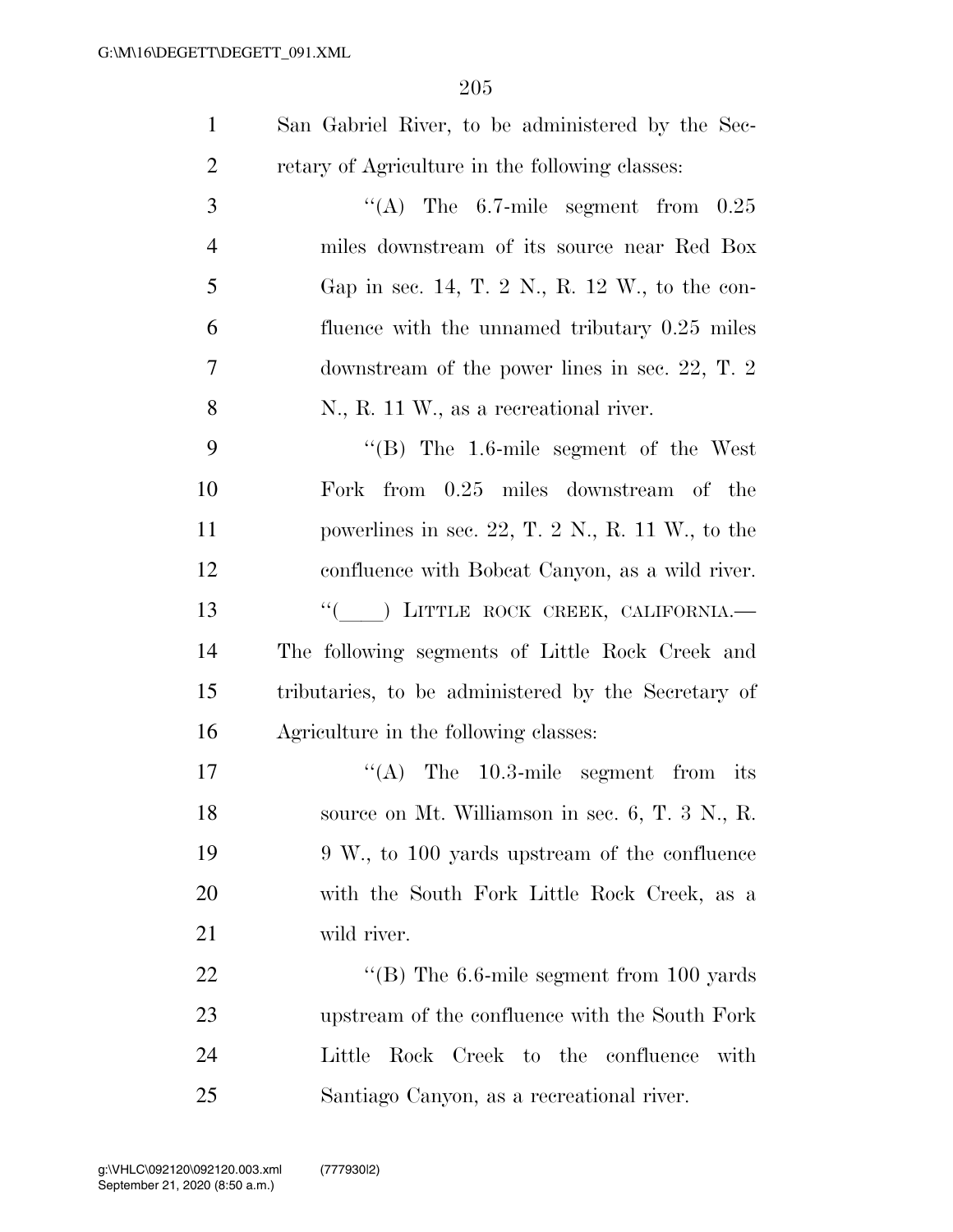| $\mathbf{1}$   |          | "(C) The 1-mile segment of Cooper Can-              |
|----------------|----------|-----------------------------------------------------|
| $\overline{2}$ |          | yon Creek from 0.25 miles downstream of             |
| 3              |          | Highway 2 to 100 yards downstream of Cooper         |
| $\overline{4}$ |          | Canyon Campground, as a scenic river.               |
| 5              |          | "(D) The $1.3$ -mile segment of Cooper Can-         |
| 6              |          | yon Creek from 100 yards downstream of Coo-         |
| 7              |          | per Canyon Campground to the confluence with        |
| 8              |          | Little Rock Creek, as a wild river.                 |
| 9              |          | $\lq\lq(E)$ The 1-mile segment of Buckhorn          |
| 10             |          | Creek from 100 yards downstream of the              |
| 11             |          | Buckhorn Campground to its confluence with          |
| 12             |          | Cooper Canyon Creek, as a wild river.".             |
| 13             |          | (b) WATER RESOURCE FACILITIES; AND WATER            |
| 14             | $Use. -$ |                                                     |
| 15             |          | (1) WATER RESOURCE FACILITIES.—                     |
| 16             |          | (A) DEFINITION.—In this section, the                |
| 17             |          | term "water resource facility" means irrigation     |
| 18             |          | and pumping facilities, dams and reservoirs,        |
| 19             |          | flood control facilities, water conservation works  |
| 20             |          | and facilities, including debris protection facili- |
| 21             |          | ties, sediment placement sites, rain gauges and     |
| 22             |          | stream gauges, water quality facilities, recycled   |
| 23             |          | water facilities and water pumping, conveyance      |
| 24             |          | distribution systems, water storage tanks and       |
|                |          |                                                     |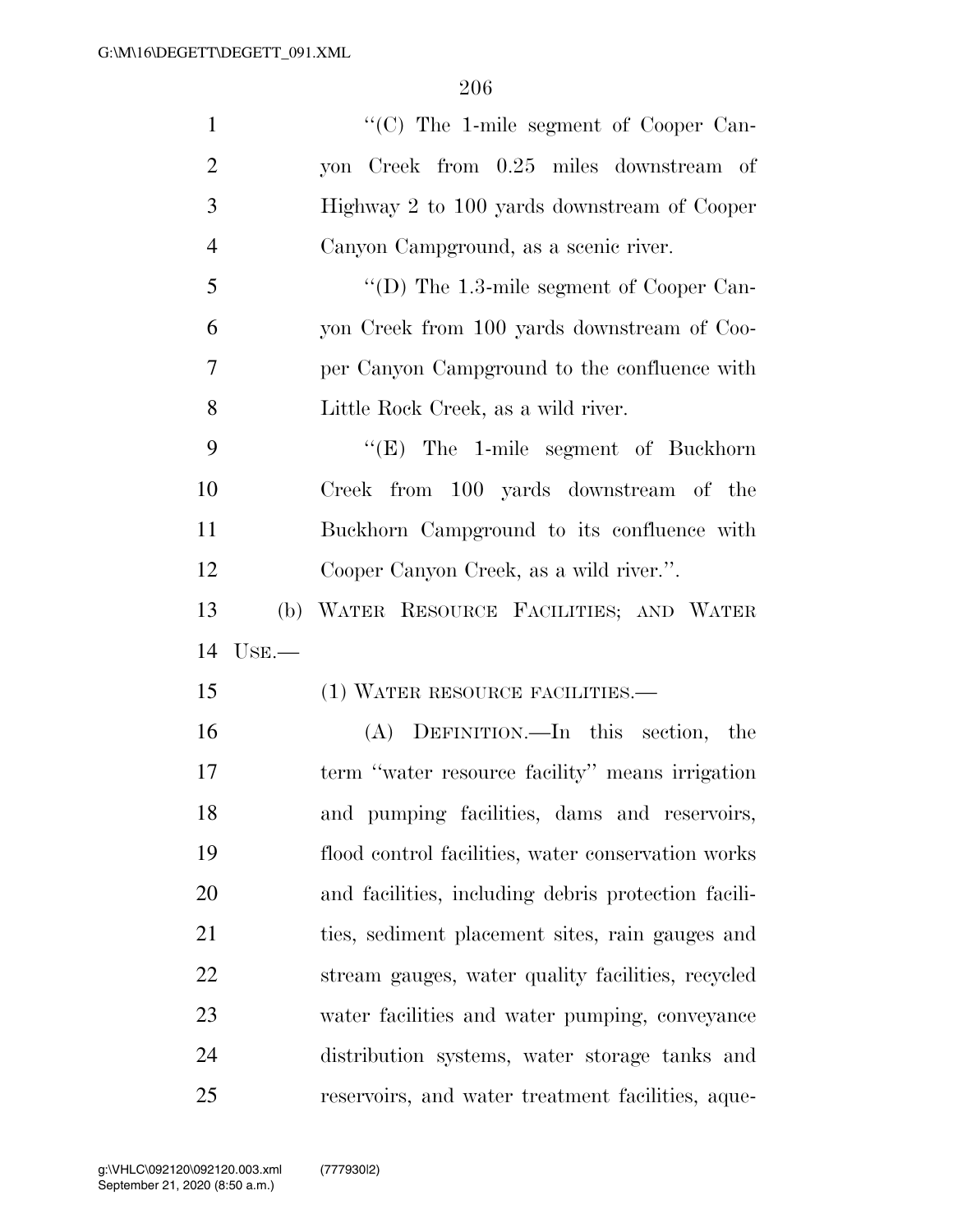| $\mathbf{1}$   | ducts, canals, ditches, pipelines, wells, hydro-     |
|----------------|------------------------------------------------------|
| $\overline{2}$ | power projects, and transmission and other an-       |
| 3              | cillary facilities, groundwater recharge facilities, |
| $\overline{4}$ | water conservation, water filtration plants, and     |
| 5              | other water diversion, conservation, ground-         |
| 6              | water recharge, storage, and carriage struc-         |
| $\overline{7}$ | tures.                                               |
| 8              | (B) NO EFFECT ON EXISTING WATER RE-                  |
| 9              | SOURCE FACILITIES.—Nothing in this section           |
| 10             | shall alter, modify, or affect—                      |
| 11             | (i) the use, operation, maintenance,                 |
| 12             | repair, construction, destruction, reconfig-         |
| 13             | uration, expansion, relocation or replace-           |
| 14             | ment of a water resource facility down-              |
| 15             | stream of a wild and scenic river segment            |
| 16             | designated by this section, provided that            |
| 17             | the physical structures of such facilities or        |
| 18             | reservoirs shall not be located within the           |
| 19             | river areas designated in this section; or           |
| 20             | (ii) access to a water resource facility             |
| 21             | downstream of a wild and scenic river seg-           |
| 22             | ment designated by this section.                     |
| 23             | (C)<br>NO EFFECT ON NEW WATER<br>$RE-$               |
| 24             | SOURCE FACILITIES.—Nothing in this section           |
| 25             | shall preclude the establishment of a new water      |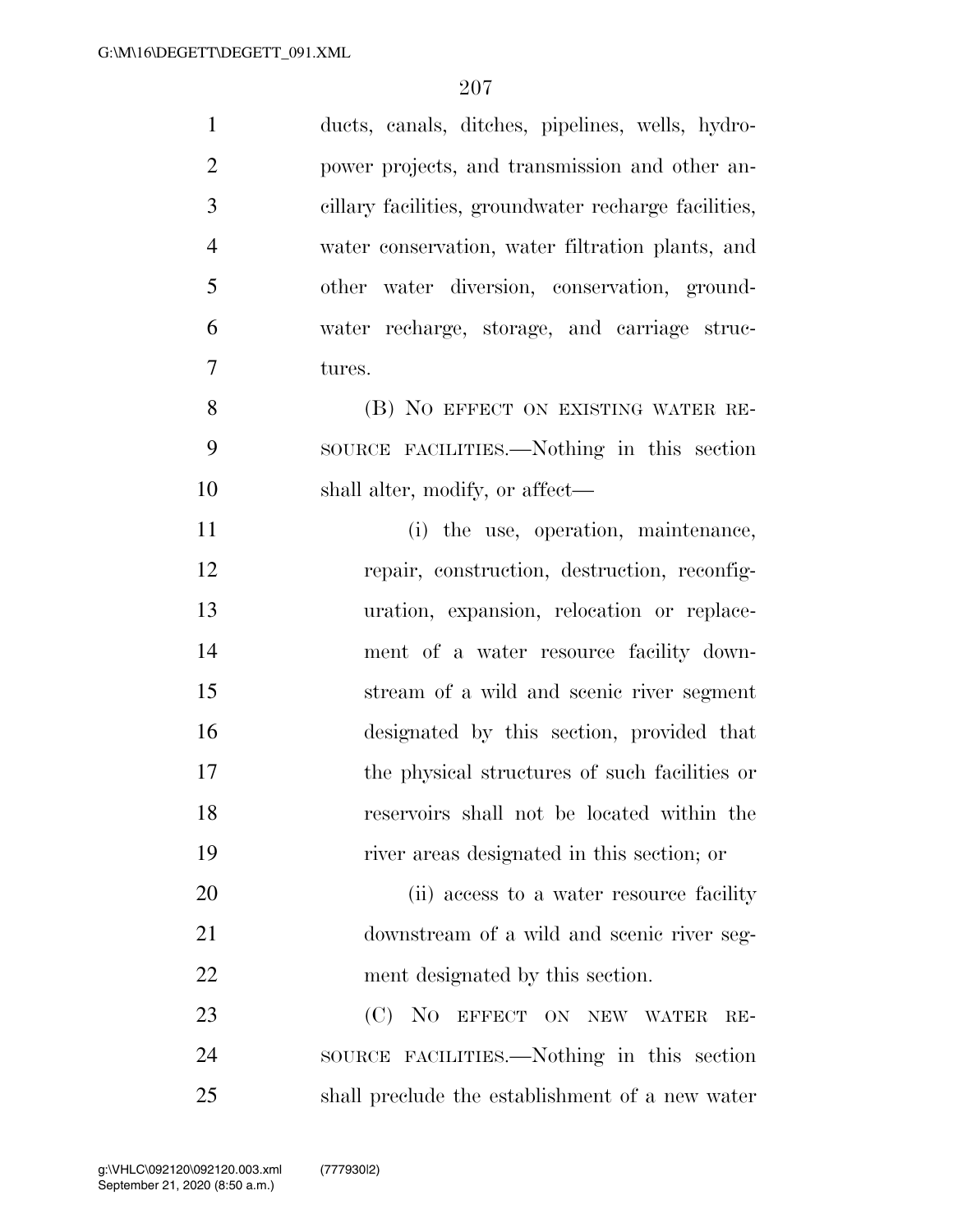| $\mathbf{1}$   | resource facilities (including instream sites,                       |
|----------------|----------------------------------------------------------------------|
| 2              | routes, and areas) downstream of a wild and                          |
| 3              | scenic river segment.                                                |
| $\overline{4}$ | $(2)$ LIMITATION.—Any new reservation of water                       |
| 5              | or new use of water pursuant to existing water                       |
| 6              | rights held by the United States to advance the pur-                 |
| 7              | poses of the National Wild and Scenic Rivers Act                     |
| 8              | $(16 \text{ U.S.C. } 1271 \text{ et seq.})$ shall be for nonconsump- |
| 9              | tive instream use only within the segments des-                      |
| 10             | ignated by this section.                                             |
| 11             | (3) EXISTING LAW.—Nothing in this section af-                        |
| 12             | fects the implementation of the Endangered Species                   |
|                |                                                                      |
| 13             | Act of 1973 (16 U.S.C. 1531 et seq.).                                |
| 14             | SEC. 426. WATER RIGHTS.                                              |
| 15             | (a) STATUTORY CONSTRUCTION.—Nothing in this                          |
| 16             | title, and no action to implement this title—                        |
| 17             | (1) shall constitute an express or implied res-                      |
| 18             | ervation of any water or water right, or authorizing                 |
| 19             | an expansion of water use pursuant to existing water                 |
| 20             | rights held by the United States, with respect to the                |
| 21             | San Gabriel Mountains National Monument, the                         |
| 22             | land designated as a wilderness area or wilderness                   |
| 23             | addition by section 423 or land adjacent to the wild                 |
| 24             | and scenic river segments designated by the amend-                   |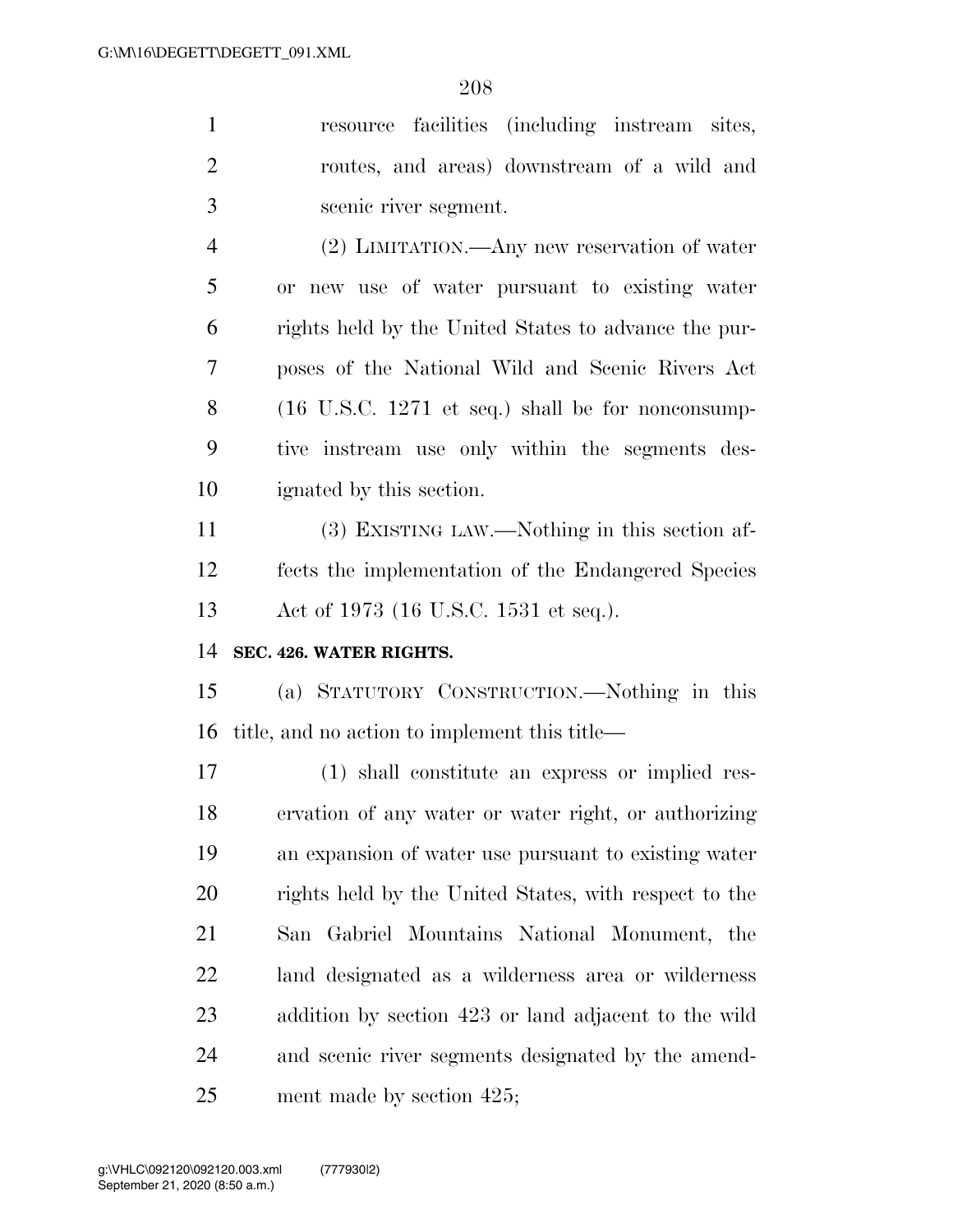(2) shall affect, alter, modify, or condition any water rights in the State in existence on the date of the enactment of this Act, including any water rights held by the United States; (3) shall be construed as establishing a prece- dent with regard to any future wilderness or wild and scenic river designations; (4) shall affect, alter, or modify the interpreta- tion of, or any designation, decision, adjudication or action made pursuant to, any other Act; or (5) shall be construed as limiting, altering, modifying, or amending any of the interstate com- pacts or equitable apportionment decrees that appor- tions water among or between the State and any other State.

 (b) STATE WATER LAW.—The Secretary shall com- ply with applicable procedural and substantive require- ments of the law of the State in order to obtain and hold any water rights not in existence on the date of the enact- ment of this Act with respect to the San Gabriel Moun- tains National Monument, wilderness areas and wilderness additions designated by section 423, and the wild and sce-nic rivers designated by amendment made by section 425.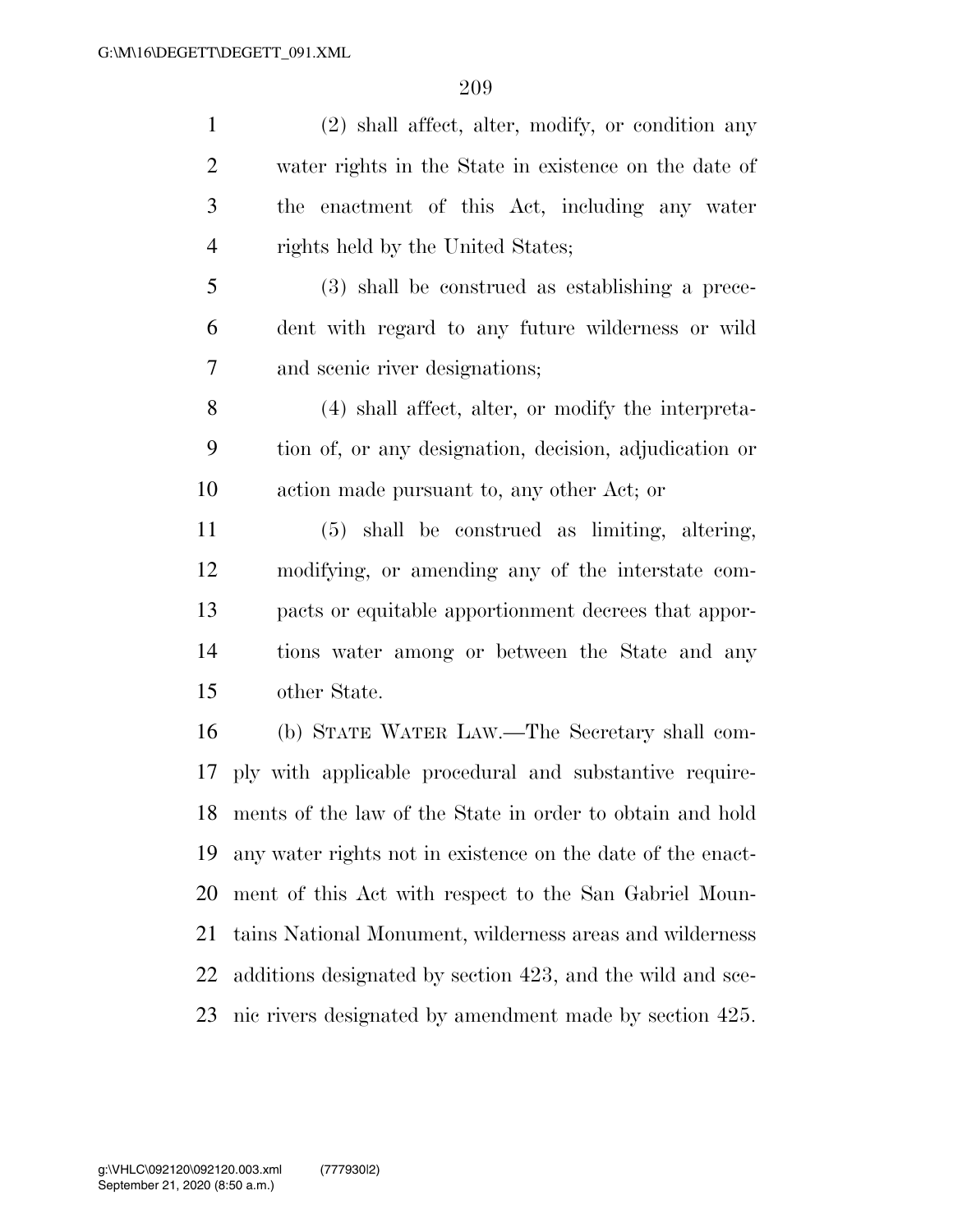# **TITLE V—RIM OF THE VALLEY CORRIDOR PRESERVATION**

#### **SEC. 501. SHORT TITLE.**

 This title may be cited as the ''Rim of the Valley Cor-ridor Preservation Act''.

### **SEC. 502. BOUNDARY ADJUSTMENT; LAND ACQUISITION; ADMINISTRATION.**

8 (a) BOUNDARY ADJUSTMENT.—Section  $507(e)(1)$  of the National Parks and Recreation Act of 1978 (16 10 U.S.C.  $460 \text{k}(e)(1)$  is amended in the first sentence by striking '', which shall'' and inserting '' and generally de- picted as 'Rim of the Valley Unit Proposed Addition' on the map entitled 'Rim of the Valley Unit—Santa Monica Mountains National Recreation Area', numbered 638/ 147,723, and dated September 2018. Both maps shall''. (b) RIM OF THE VALLEY UNIT.—Section 507 of the National Parks and Recreation Act of 1978 (16 U.S.C. 460kk) is amended by adding at the end the following: 19 "(u) RIM OF THE VALLEY UNIT.—(1) Not later than 3 years after the date of the enactment of this subsection, the Secretary shall update the general management plan for the recreation area to reflect the boundaries designated 23 on the map referred to in subsection  $(c)(1)$  as the 'Rim of the Valley Unit' (hereafter in the subsection referred to as the 'Rim of the Valley Unit'). Subject to valid exist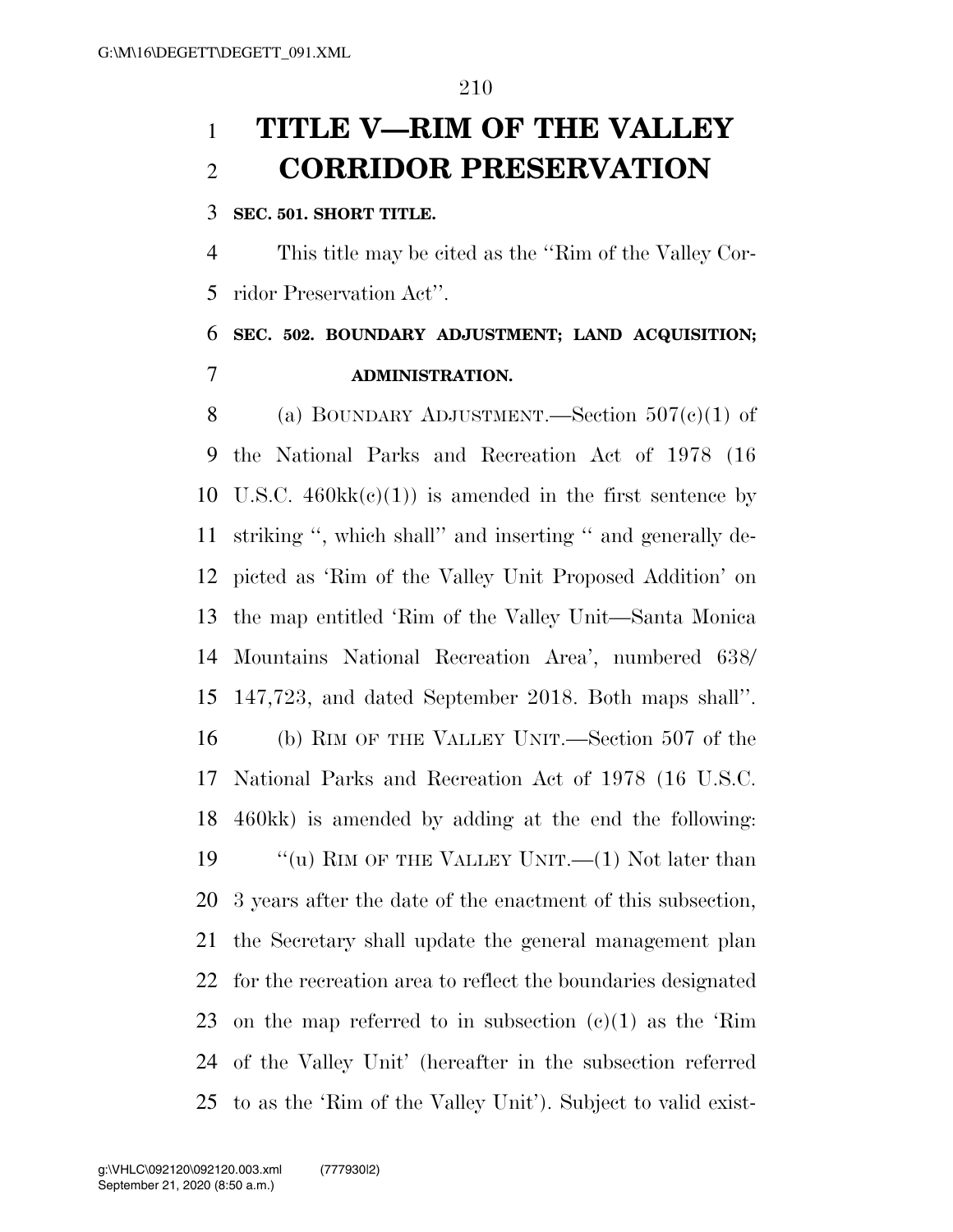ing rights, the Secretary shall administer the Rim of the Valley Unit, and any land or interest in land acquired by the United States and located within the boundaries of the Rim of the Valley Unit, as part of the recreation area in accordance with the provisions of this section and appli-cable laws and regulations.

 ''(2) The Secretary may acquire non-Federal land within the boundaries of the Rim of the Valley Unit only through exchange, donation, or purchase from a willing seller. Nothing in this subsection authorizes the use of eminent domain to acquire land or interests in land.

 ''(3) Nothing in this subsection or the application of the management plan for the Rim of the Valley Unit shall be construed to—

 ''(A) modify any provision of Federal, State, or local law with respect to public access to or use of non-Federal land;

18 ''(B) create any liability, or affect any liability under any other law, of any private property owner or other owner of non-Federal land with respect to any person injured on private property or other non-Federal land;

23  $\langle ^{\prime}(C) \rangle$  affect the ownership, management, or other rights relating to any non-Federal land (in-cluding any interest in any non-Federal land);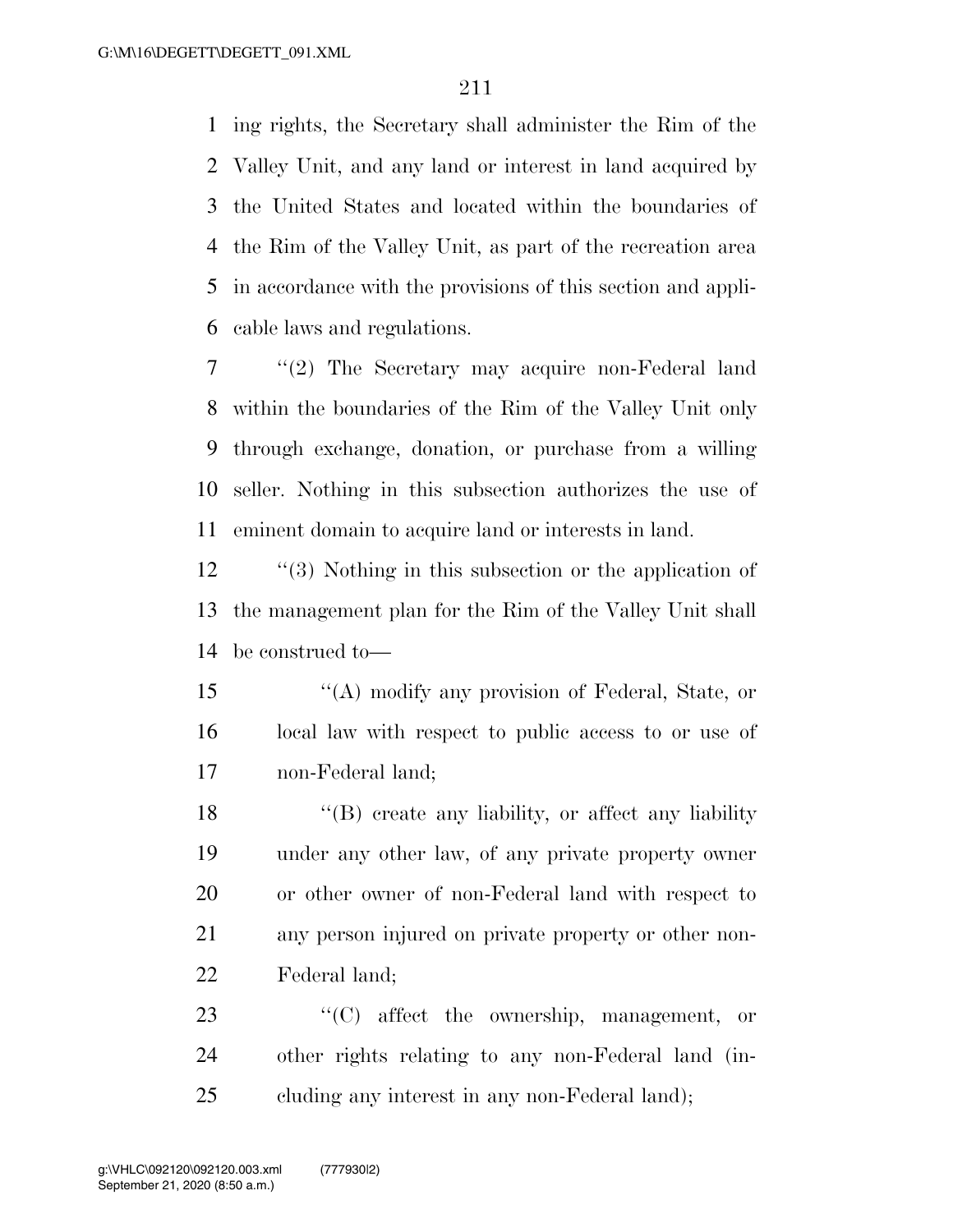''(D) require any local government to partici- pate in any program administered by the Secretary; ''(E) alter, modify, or diminish any right, re- sponsibility, power, authority, jurisdiction, or entitle- ment of the State, any political subdivision of the State, or any State or local agency under existing Federal, State, and local law (including regulations); 8 "(F) require the creation of protective perim- eters or buffer zones, and the fact that certain ac- tivities or land can be seen or heard from within the Rim of the Valley Unit shall not, of itself, preclude the activities or land uses up to the boundary of the Rim of the Valley Unit;  $\langle G \rangle$  require or promote use of, or encourage trespass on, lands, facilities, and rights-of-way owned by non-Federal entities, including water re- source facilities and public utilities, without the writ-18 ten consent of the owner; ''(H) affect the operation, maintenance, modi- fication, construction, or expansion of any water re- source facility or utility facility located within or ad-22 jacent to the Rim of the Valley Unit;  $\frac{1}{2}$  (I) terminate the fee title to lands or cus-tomary operation, maintenance, repair, and replace-

ment activities on or under such lands granted to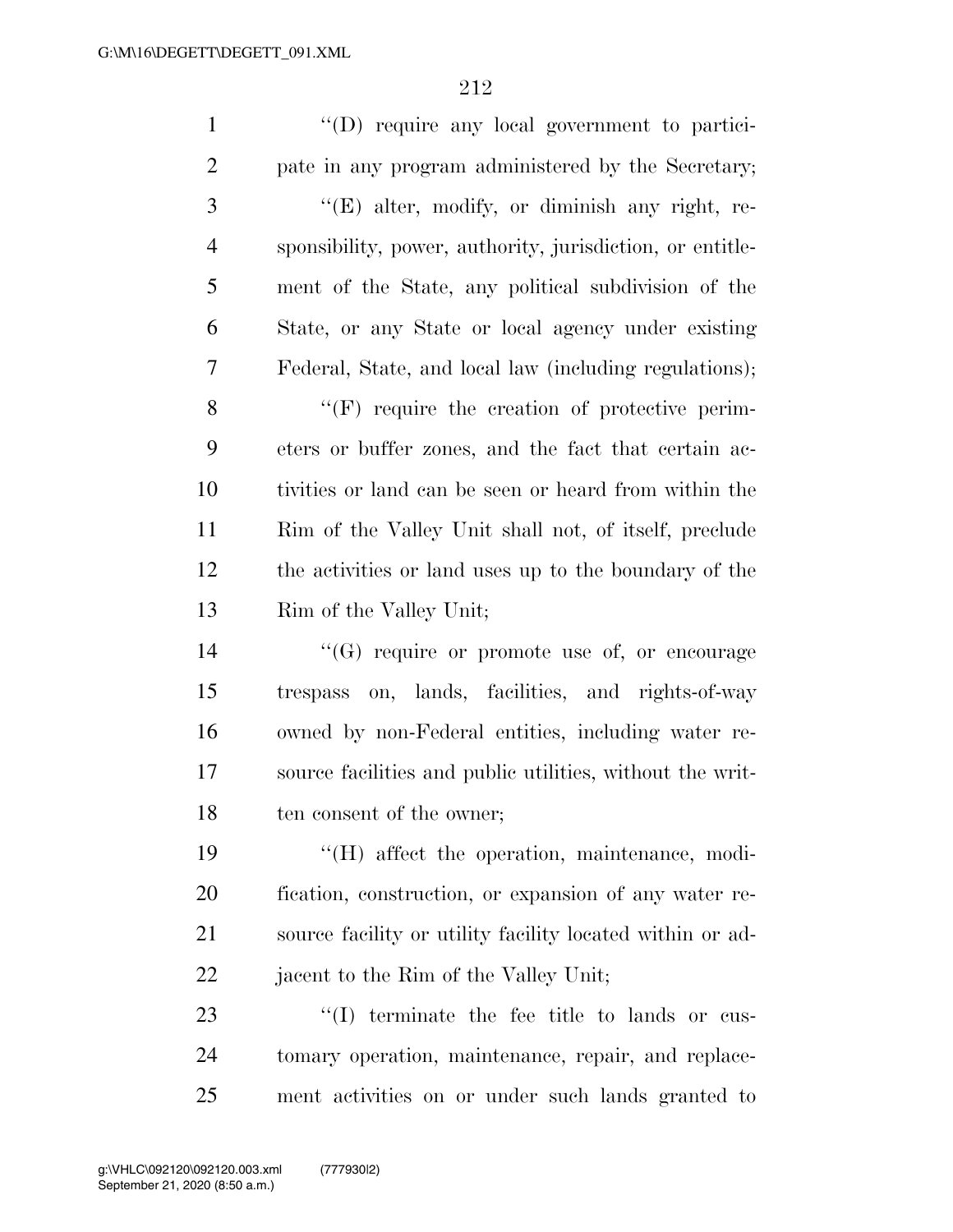- public agencies that are authorized pursuant to Fed-2 eral or State statute;
- 3 ''(J) interfere with, obstruct, hinder, or delay the exercise of any right to, or access to any water resource facility or other facility or property nec- essary or useful to access any water right to operate any public water or utility system;

8 "(K) require initiation or reinitiation of con- sultation with the United States Fish and Wildlife Service under, or the application of provisions of, the Endangered Species Act of 1973 (16 U.S.C. 1531 et seq.), the National Environmental Policy Act of 1969 (42 U.S.C. 4321 et seq.), or division A of sub- title III of title 54, United States Code, concerning any action or activity affecting water, water rights or water management or water resource facilities within the Rim of the Valley Unit; or

18 ''(L) limit the Secretary's ability to update ap- plicable fire management plans, which may consider fuels management strategies including managed nat- ural fire, prescribed fires, non-fire mechanical haz- ardous fuel reduction activities, or post-fire remedi- ation of damage to natural and cultural resources.  $\frac{1}{4}$  The activities of a utility facility or water re-source facility shall take into consideration ways to rea-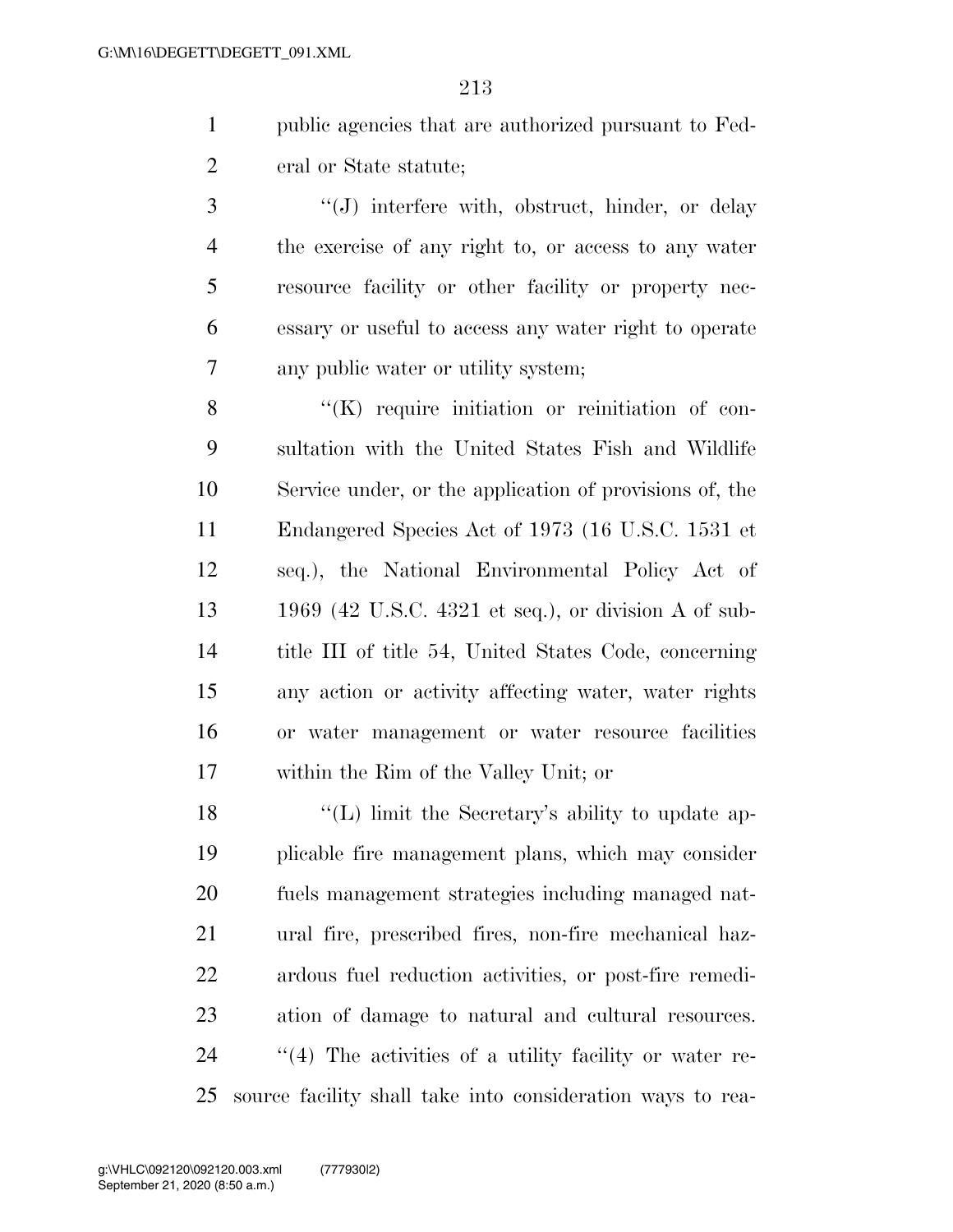sonably avoid or reduce the impact on the resources of the Rim of the Valley Unit.

- ''(5) For the purpose of paragraph  $(4)$ —
- ''(A) the term 'utility facility' means electric substations, communication facilities, towers, poles, and lines, ground wires, communications circuits, and other structures, and related infrastructure; and

8 "(B) the term 'water resource facility' means irrigation and pumping facilities; dams and res- ervoirs; flood control facilities; water conservation works, including debris protection facilities, sediment placement sites, rain gauges, and stream gauges; water quality, recycled water, and pumping facilities; conveyance distribution systems; water treatment fa- cilities; aqueducts; canals; ditches; pipelines; wells; hydropower projects; transmission facilities; and other ancillary facilities, groundwater recharge facili- ties, water conservation, water filtration plants, and other water diversion, conservation, groundwater re-charge, storage, and carriage structures.''.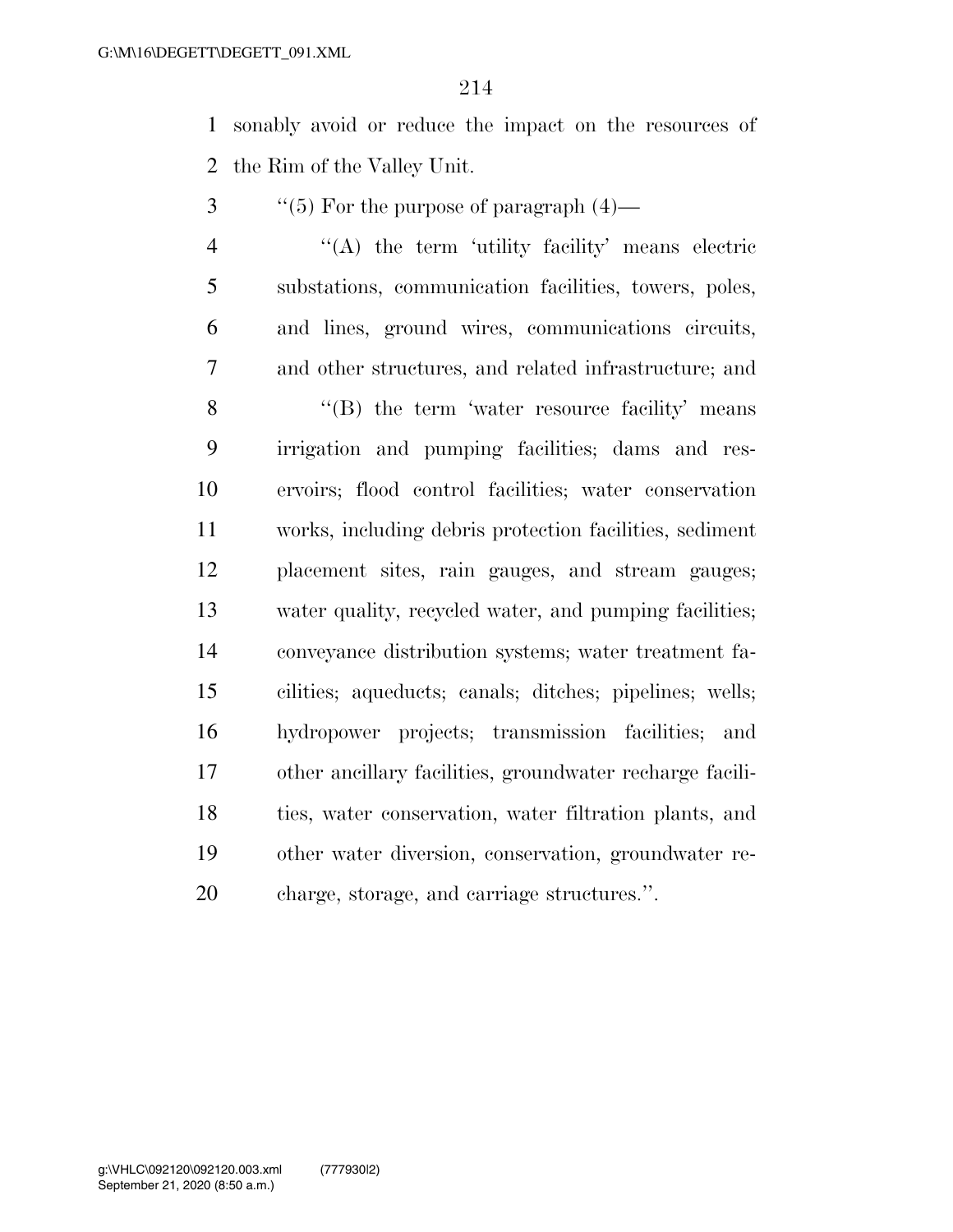# **TITLE VI—WILD OLYMPICS WIL- DERNESS AND WILD AND SCE-NIC RIVERS**

#### **SEC. 601. SHORT TITLE.**

 This title may be cited as the ''Wild Olympics Wilder-ness and Wild and Scenic Rivers Act''.

## **SEC. 602. DESIGNATION OF OLYMPIC NATIONAL FOREST WILDERNESS AREAS.**

 (a) IN GENERAL.—In furtherance of the Wilderness Act (16 U.S.C. 1131 et seq.), the following Federal land in the Olympic National Forest in the State of Wash- ington comprising approximately 126,554 acres, as gen- erally depicted on the map entitled ''Proposed Wild Olym- pics Wilderness and Wild and Scenic Rivers Act'' and dated April 8, 2019 (referred to in this section as the ''map''), is designated as wilderness and as components of the National Wilderness Preservation System:

 (1) LOST CREEK WILDERNESS.—Certain Fed- eral land managed by the Forest Service, comprising approximately 7,159 acres, as generally depicted on the map, which shall be known as the ''Lost Creek Wilderness''.

 (2) RUGGED RIDGE WILDERNESS.—Certain Federal land managed by the Forest Service, com-prising approximately 5,956 acres, as generally de-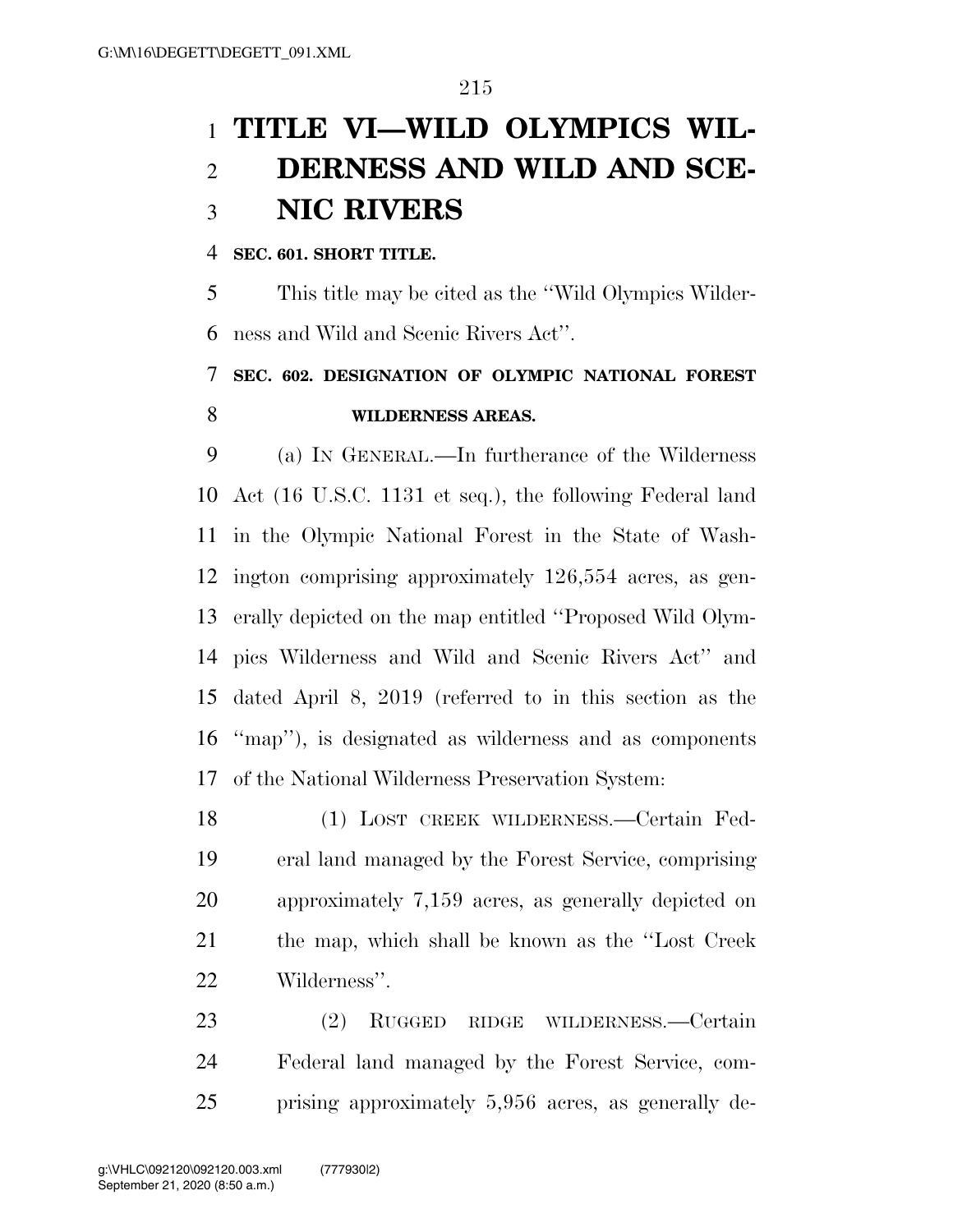| picted on the map, which shall be known as the |  |
|------------------------------------------------|--|
| "Rugged Ridge Wilderness".                     |  |

 (3) ALCKEE CREEK WILDERNESS.—Certain Federal land managed by the Forest Service, com- prising approximately 1,787 acres, as generally de- picted on the map, which shall be known as the ''Alckee Creek Wilderness''.

8 (4) GATES OF THE ELWHA WILDERNESS.—Cer- tain Federal land managed by the Forest Service, comprising approximately 5,669 acres, as generally depicted on the map, which shall be known as the ''Gates of the Elwha Wilderness''.

 (5) BUCKHORN WILDERNESS ADDITIONS.—Cer- tain Federal land managed by the Forest Service, comprising approximately 21,965 acres, as generally depicted on the map, is incorporated in, and shall be managed as part of, the ''Buckhorn Wilderness'', as designated by section 3 of the Washington State Wilderness Act of 1984 (16 U.S.C. 1132 note; Pub-20 lic Law 98–339).

 (6) GREEN MOUNTAIN WILDERNESS.—Certain Federal land managed by the Forest Service, com- prising approximately 4,790 acres, as generally de- picted on the map, which shall be known as the ''Green Mountain Wilderness''.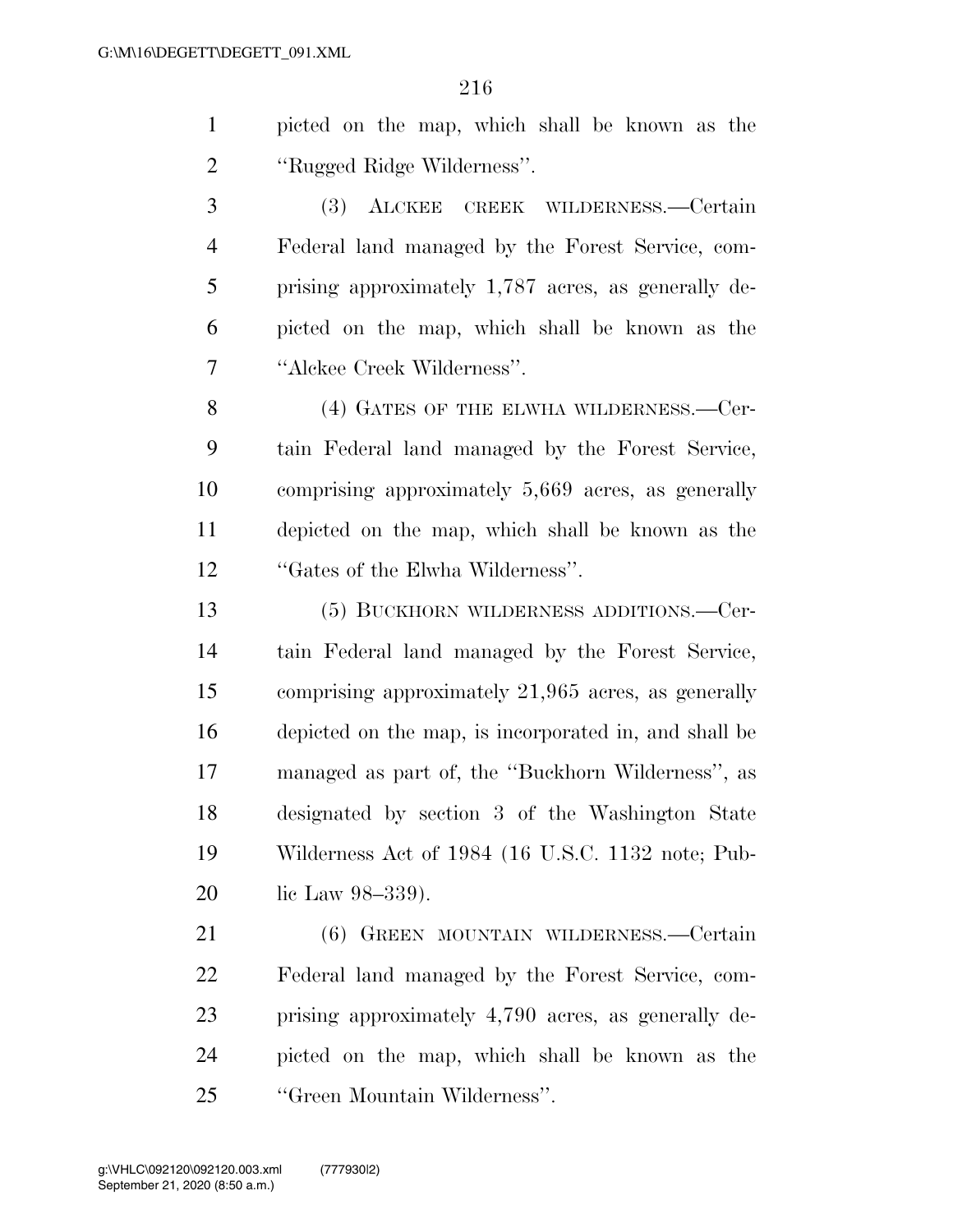(7) THE BROTHERS WILDERNESS ADDITIONS.— Certain land managed by the Forest Service, com- prising approximately 8,625 acres, as generally de- picted on the map, is incorporated in, and shall be managed as part of, the ''The Brothers Wilderness'', as designated by section 3 of the Washington State Wilderness Act of 1984 (16 U.S.C. 1132 note; Pub-lic Law 98–339).

 (8) MOUNT SKOKOMISH WILDERNESS ADDI- TIONS.—Certain land managed by the Forest Serv- ice, comprising approximately 8,933 acres, as gen- erally depicted on the map, is incorporated in, and shall be managed as part of, the ''Mount Skokomish Wilderness'', as designated by section 3 of the Washington State Wilderness Act of 1984 (16 U.S.C. 1132 note; Public Law 98–339).

 (9) WONDER MOUNTAIN WILDERNESS ADDI- TIONS.—Certain land managed by the Forest Serv- ice, comprising approximately 26,517 acres, as gen- erally depicted on the map, is incorporated in, and shall be managed as part of, the ''Wonder Mountain Wilderness'', as designated by section 3 of the Washington State Wilderness Act of 1984 (16 U.S.C. 1132 note; Public Law 98–339).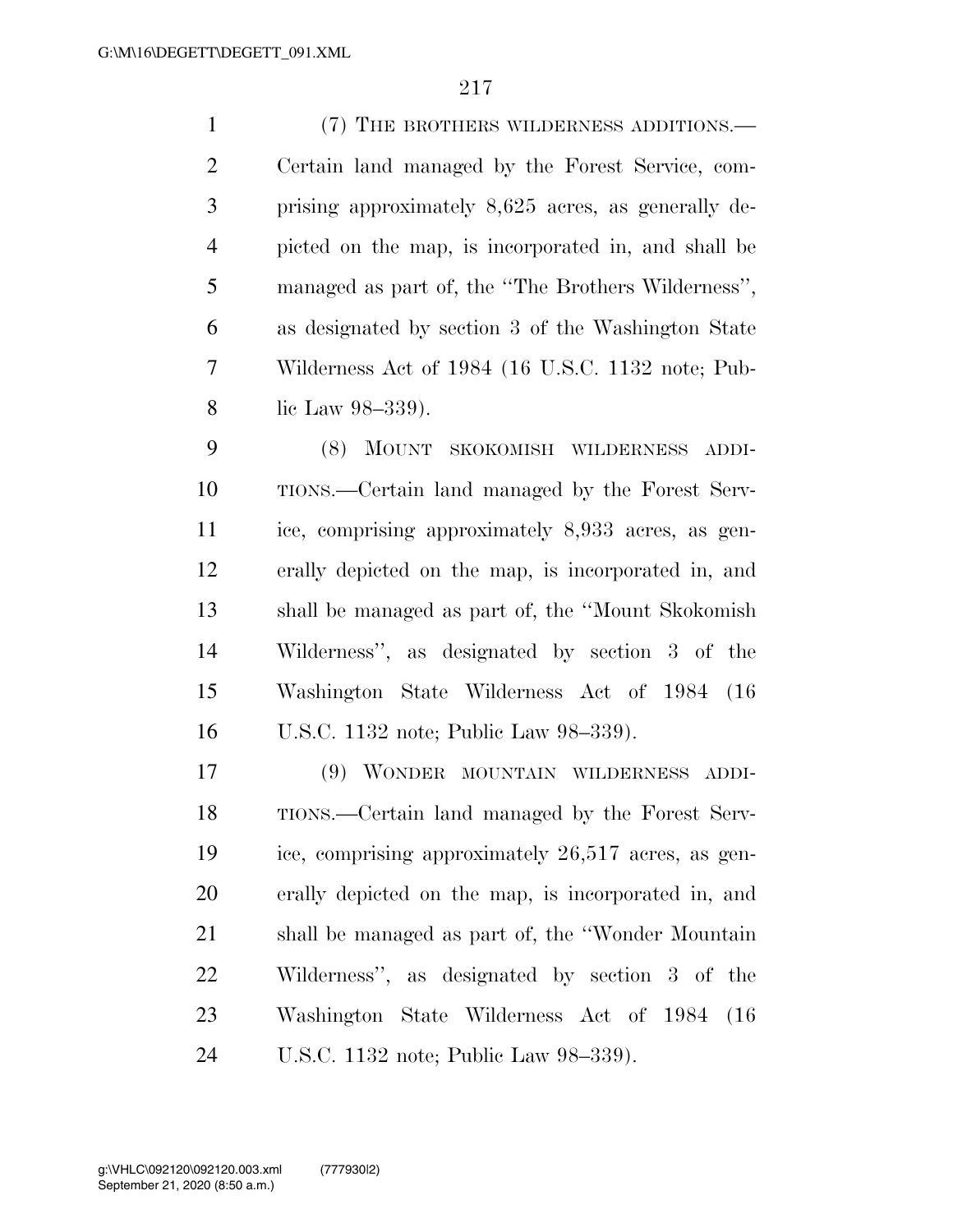(10) MOONLIGHT DOME WILDERNESS.—Certain Federal land managed by the Forest Service, com- prising approximately 9,117 acres, as generally de- picted on the map, which shall be known as the ''Moonlight Dome Wilderness''.

 (11) SOUTH QUINAULT RIDGE WILDERNESS.— Certain Federal land managed by the Forest Serv- ice, comprising approximately 10,887 acres, as gen- erally depicted on the map, which shall be known as the ''South Quinault Ridge Wilderness''.

11 (12) COLONEL BOB WILDERNESS ADDITIONS.— Certain Federal land managed by the Forest Serv- ice, comprising approximately 353 acres, as gen- erally depicted on the map, is incorporated in, and shall be managed as part of, the ''Colonel Bob Wil- derness'', as designated by section 3 of the Wash- ington State Wilderness Act of 1984 (16 U.S.C. 1132 note; Public Law 98–339).

 (13) SAM'S RIVER WILDERNESS.—Certain Fed- eral land managed by the Forest Service, comprising approximately 13,418 acres, as generally depicted on the map, which shall be known as the ''Sam's River Wilderness''.

 (14) CANOE CREEK WILDERNESS.—Certain Federal land managed by the Forest Service, com-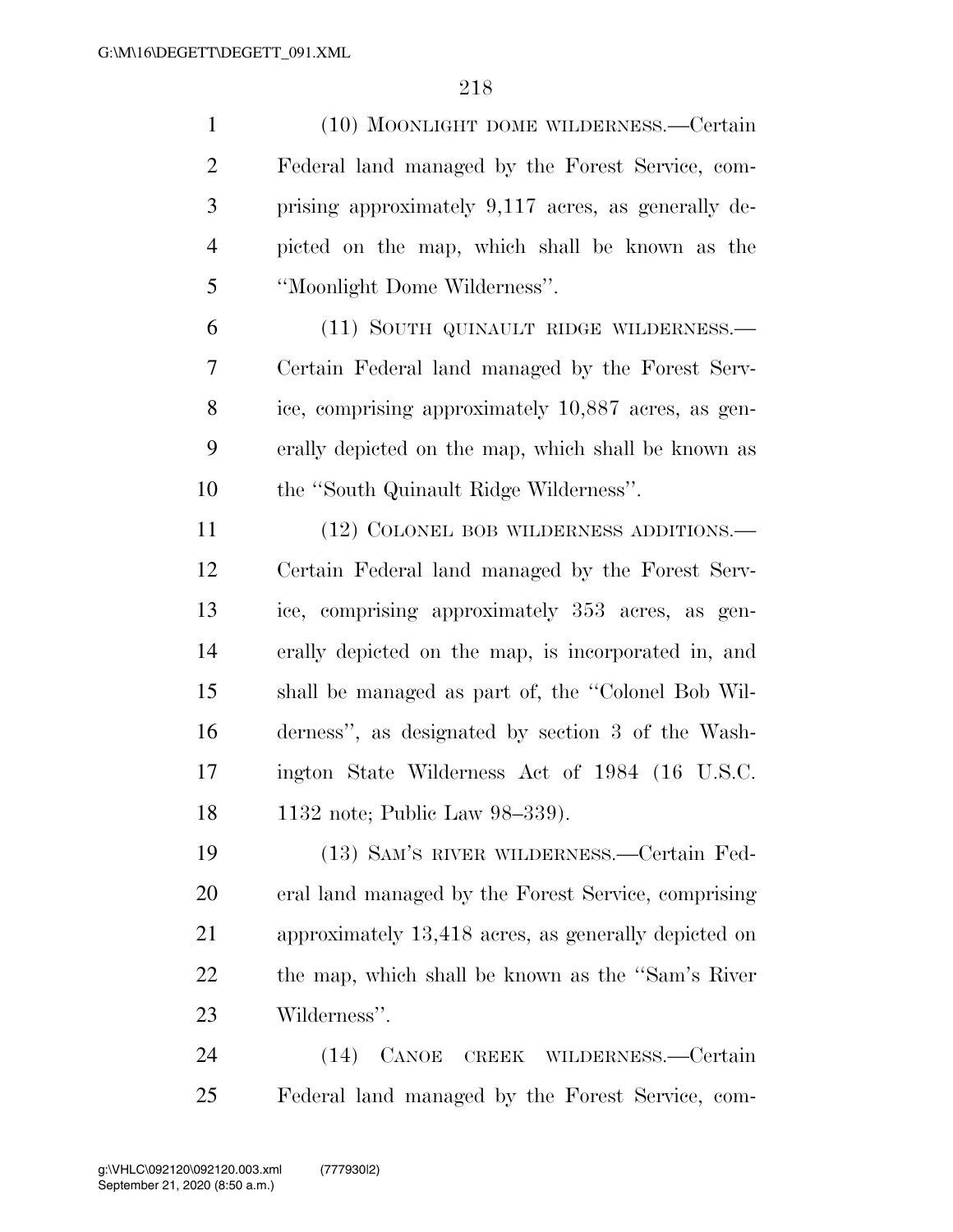| $1 \quad$ | prising approximately 1,378 acres, as generally de- |
|-----------|-----------------------------------------------------|
|           | 2 picted on the map, which shall be known as the    |
| $3 \quad$ | "Canoe Creek Wilderness".                           |

(b) ADMINISTRATION.—

 (1) MANAGEMENT.—Subject to valid existing rights, the land designated as wilderness by sub- section (a) shall be administered by the Secretary of Agriculture (referred to in this section as the ''Sec- retary''), in accordance with the Wilderness Act (16 U.S.C. 1131 et seq.), except that any reference in that Act to the effective date of that Act shall be considered to be a reference to the date of enact-ment of this Act.

(2) MAP AND DESCRIPTION.—

 (A) IN GENERAL.—As soon as practicable after the date of enactment of this Act, the Sec- retary shall file a map and a legal description of the land designated as wilderness by sub-section (a) with—

 (i) the Committee on Natural Re-21 sources of the House of Representatives; and

 (ii) the Committee on Energy and Natural Resources of the Senate.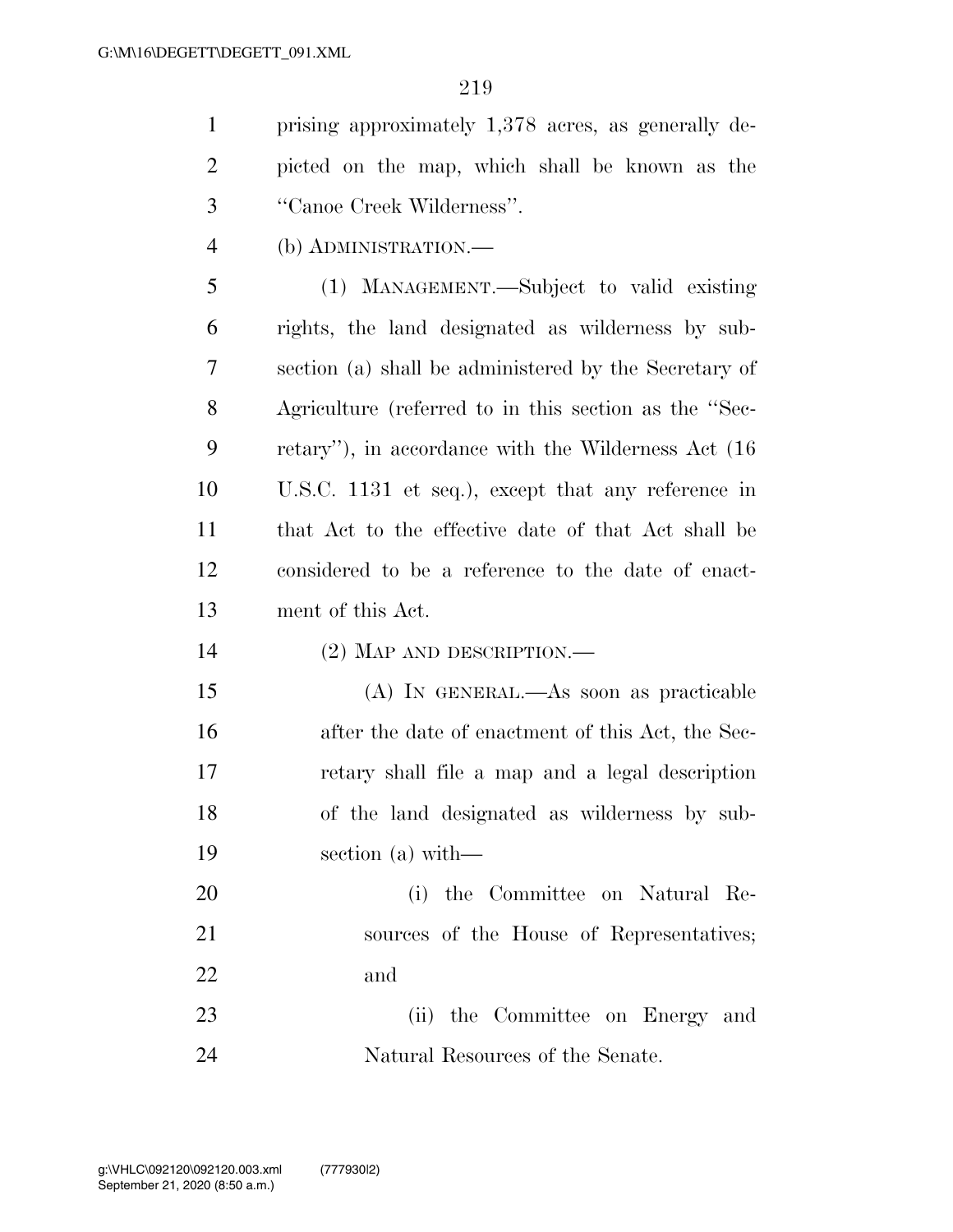| $\mathbf{1}$   | (B) EFFECT.—Each map and legal de-                   |
|----------------|------------------------------------------------------|
| $\overline{2}$ | scription filed under subparagraph (A) shall         |
| 3              | have the same force and effect as if included in     |
| $\overline{4}$ | this title, except that the Secretary may correct    |
| 5              | minor errors in the map and legal description.       |
| 6              | (C) PUBLIC AVAILABILITY.—Each map                    |
| 7              | and legal description filed under subparagraph       |
| 8              | (A) shall be filed and made available for public     |
| 9              | inspection in the appropriate office of the For-     |
| 10             | est Service.                                         |
| 11             | (c) POTENTIAL WILDERNESS.—                           |
| 12             | $(1)$ IN GENERAL.—In furtherance of the pur-         |
| 13             | poses of the Wilderness Act (16 U.S.C. 1131 et       |
| 14             | seq.), certain Federal land managed by the Forest    |
| 15             | Service, comprising approximately 5,346 acres as     |
| 16             | identified as "Potential Wilderness" on the map, is  |
| 17             | designated as potential wilderness.                  |
| 18             | (2) DESIGNATION AS WILDERNESS.—On the                |
| 19             | date on which the Secretary publishes in the Federal |
| 20             | Register notice that any nonconforming uses in the   |
| 21             | potential wilderness designated by paragraph (1)     |
| 22             | have terminated, the potential wilderness shall be—  |
| 23             | (A) designated as wilderness and as a com-           |
| 24             | ponent of the National Wilderness Preservation       |
| 25             | System; and                                          |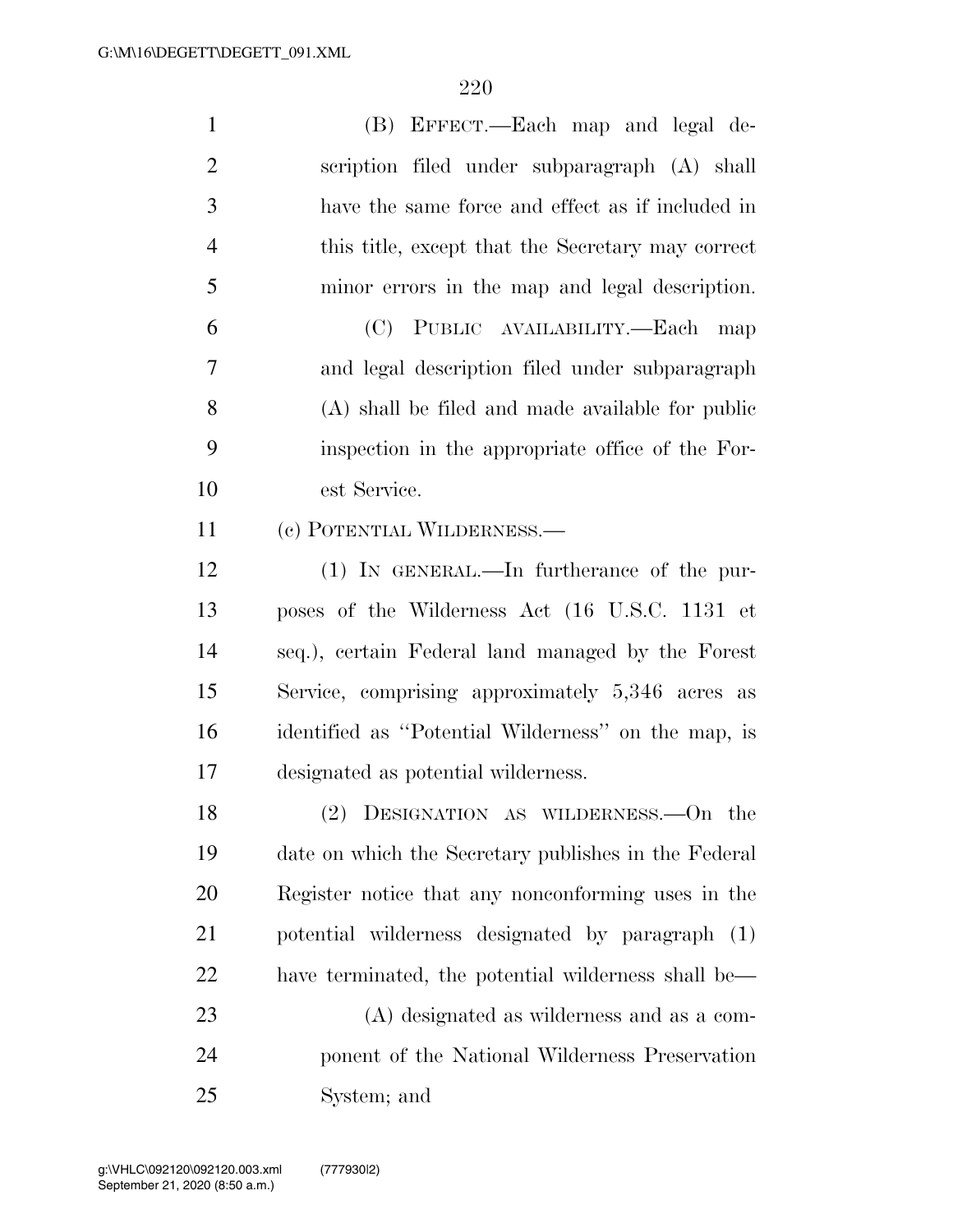(B) incorporated into the adjacent wilder-ness area.

(d) ADJACENT MANAGEMENT.—

 (1) NO PROTECTIVE PERIMETERS OR BUFFER ZONES.—The designations in this section shall not create a protective perimeter or buffer zone around any wilderness area.

 (2) NONCONFORMING USES PERMITTED OUT-9 SIDE OF BOUNDARIES OF WILDERNESS AREAS.—Any activity or use outside of the boundary of any wilder- ness area designated under this section shall be per- mitted even if the activity or use would be seen or heard within the boundary of the wilderness area.

 (e) FIRE, INSECTS, AND DISEASES.—The Secretary may take such measures as are necessary to control fire, insects, and diseases, in the wilderness areas designated 17 by this section, in accordance with section  $4(d)(1)$  of the 18 Wilderness Act  $(16 \text{ U.S.C. } 1133(d)(1))$  and subject to such terms and conditions as the Secretary determines to be appropriate.

# **SEC. 603. WILD AND SCENIC RIVER DESIGNATIONS.**

 (a) IN GENERAL.—Section 3(a) of the National Wild and Scenic Rivers Act (16 U.S.C. 1274(a)) is amended by adding at the end the following: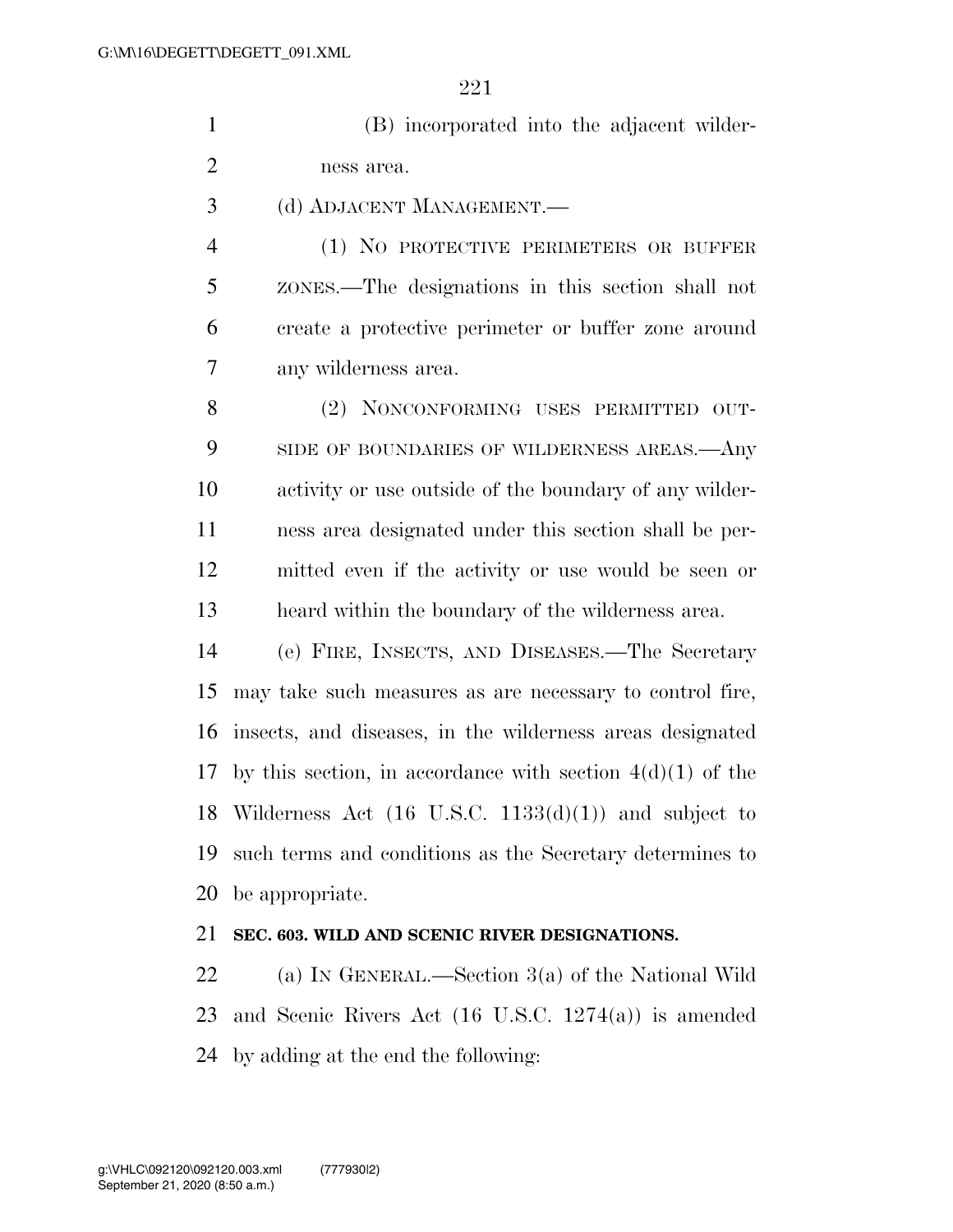1 "(231) ELWHA RIVER, WASHINGTON.—The ap- proximately 29.0-mile segment of the Elwha River and tributaries from the source to Cat Creek, to be administered by the Secretary of the Interior as a wild river.

6 "(232) DUNGENESS RIVER, WASHINGTON.— The segment of the Dungeness River from the head- waters to the State of Washington Department of Natural Resources land in T. 29 N., R. 4 W., sec. 12, to be administered by the Secretary of Agri- culture, except that portions of the river within the boundaries of Olympic National Park shall be ad- ministered by the Secretary of the Interior, including the following segments of the mainstem and major tributary the Gray Wolf River, in the following class-es:

17  $\langle (A)$  The approximately 5.8-mile segment of the Dungeness River from the headwaters to the 2870 Bridge, as a wild river.

20 "'(B) The approximately 2.1-mile segment of the Dungeness River from the 2870 Bridge to Silver Creek, as a scenic river.

23 "'(C) The approximately 2.7-mile segment of the Dungeness River from Silver Creek to Sleepy Hollow Creek, as a wild river.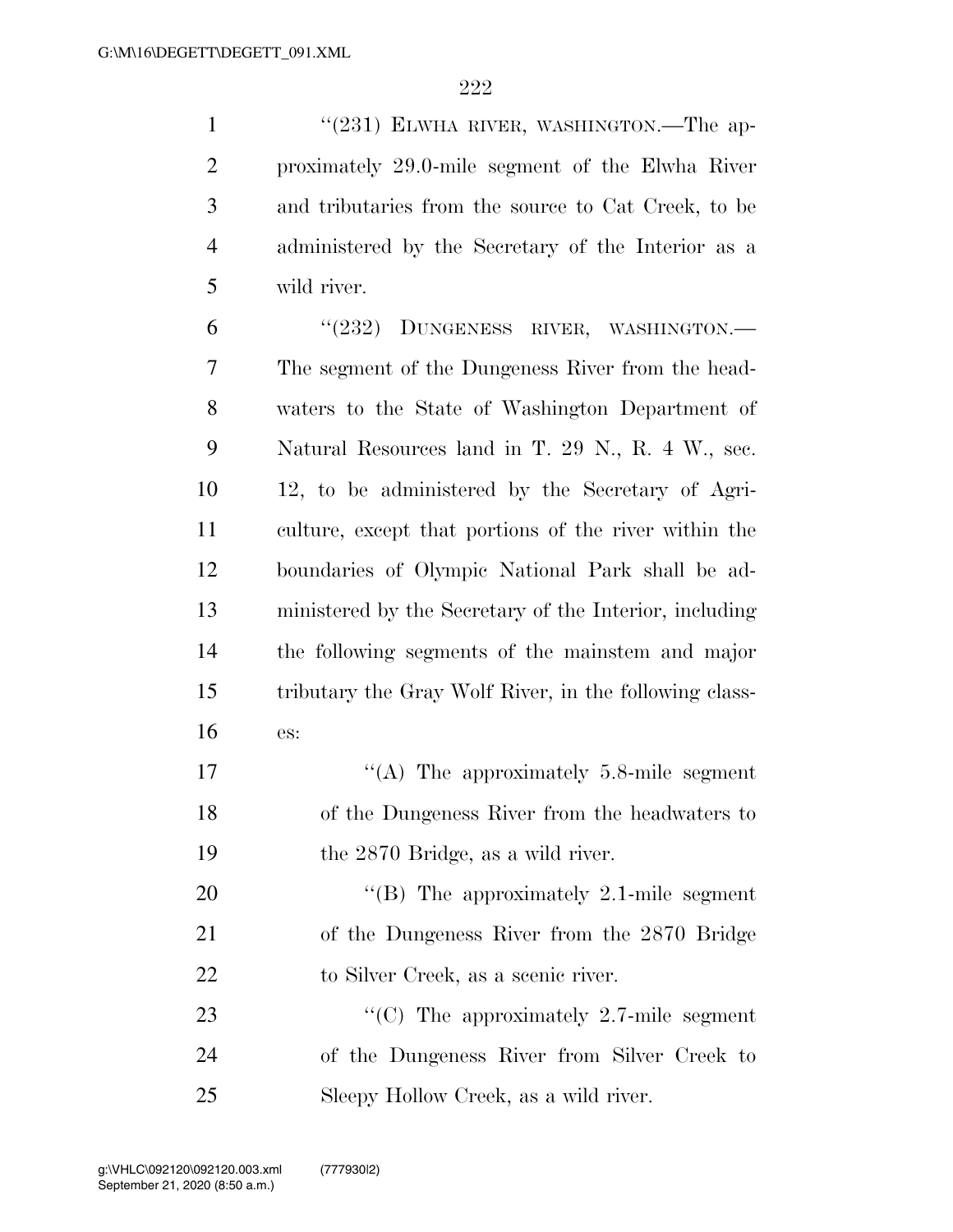''(D) The approximately 6.3-mile segment of the Dungeness River from Sleepy Hollow Creek to the Olympic National Forest bound- ary, as a scenic river. ''(E) The approximately 1.9-mile segment of the Dungeness River from the National For-

 est boundary to the State of Washington De- partment of Natural Resources land in T. 29 N., R. 4 W., sec. 12, to be administered as a recreational river through a cooperative man- agement agreement between the State of Wash- ington and the Secretary of Agriculture as pro- vided in section 10(e) of the Wild and Scenic Rivers Act (16 U.S.C. 1281(e)).

15 "'(F) The approximately 16.1-mile segment of the Gray Wolf River from the headwaters to 17 the 2870 Bridge, as a wild river.

18 "(G) The approximately 1.1-mile segment of the Gray Wolf River from the 2870 Bridge to the confluence with the Dungeness River, as a scenic river.

22 "(233) BIG QUILCENE RIVER, WASHINGTON.— The segment of the Big Quilcene River from the headwaters to the City of Port Townsend water in-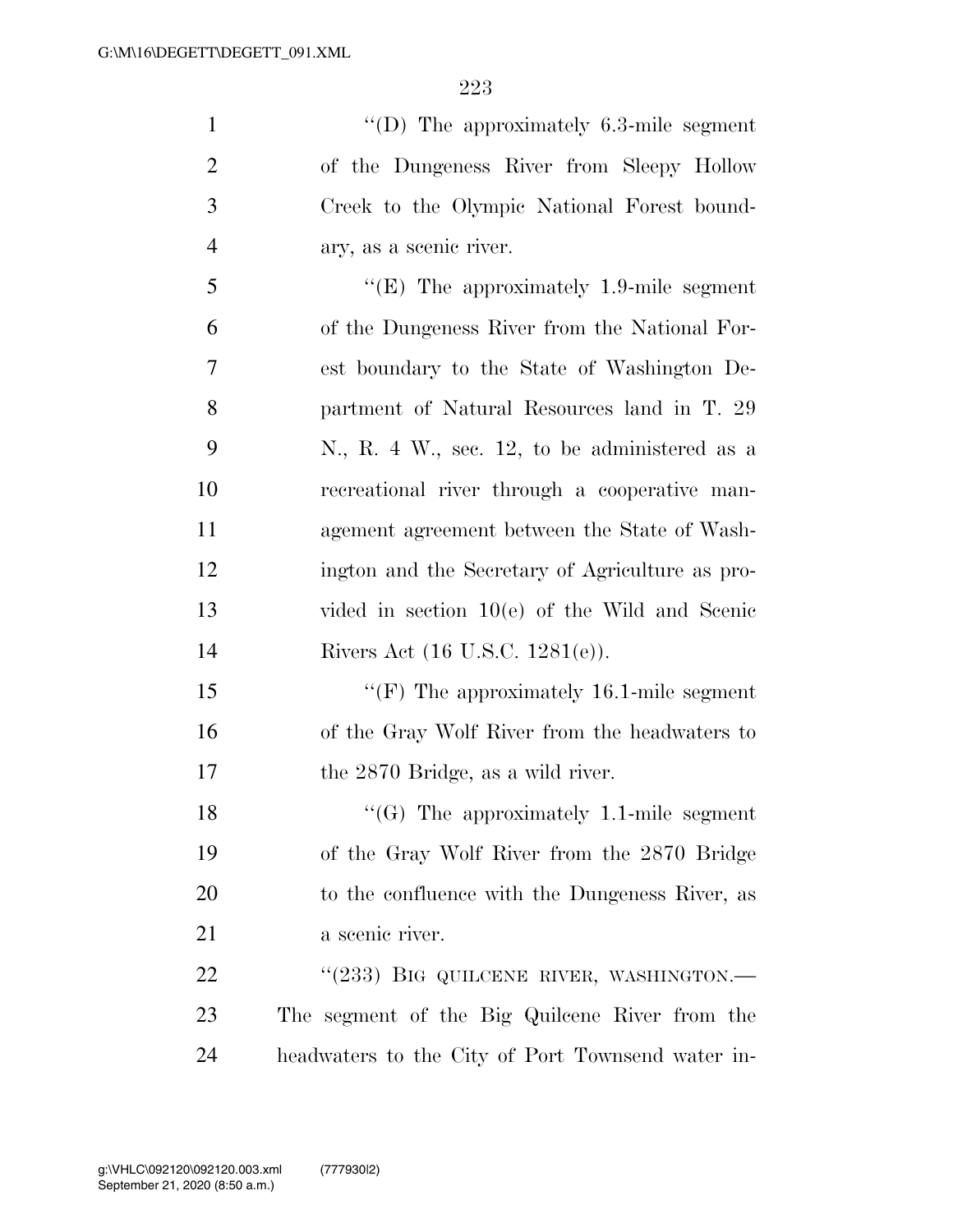| $\mathbf{1}$   | take facility, to be administered by the Secretary of  |
|----------------|--------------------------------------------------------|
| $\overline{2}$ | Agriculture, in the following classes:                 |
| 3              | $\lq\lq$ . The approximately 4.4-mile segment          |
| $\overline{4}$ | from the headwaters to the Buckhorn Wilder-            |
| 5              | ness boundary, as a wild river.                        |
| 6              | $\cdot$ (B) The approximately 5.3-mile segment         |
| 7              | from the Buckhorn Wilderness boundary to the           |
| 8              | City of Port Townsend water intake facility, as        |
| 9              | a scenic river.                                        |
| 10             | "(C) Section $7(a)$ , with respect to the li-          |
| 11             | censing of dams, water conduits, reservoirs,           |
| 12             | powerhouses, transmission lines, or other              |
| 13             | project works, shall apply to the approximately        |
| 14             | 5-mile segment from the City of Port Townsend          |
| 15             | water intake facility to the Olympic National          |
| 16             | Forest boundary.                                       |
| 17             | "(234) DOSEWALLIPS RIVER, WASHINGTON.-                 |
| 18             | The segment of the Dosewallips River from the          |
| 19             | headwaters to the private land in T. $26$ N., R. 3 W., |
| 20             | sec. 15, to be administered by the Secretary of Agri-  |
| 21             | culture, except that portions of the river within the  |
| 22             | boundaries of Olympic National Park shall be ad-       |
| 23             | ministered by the Secretary of the Interior, in the    |
| 24             | following classes:                                     |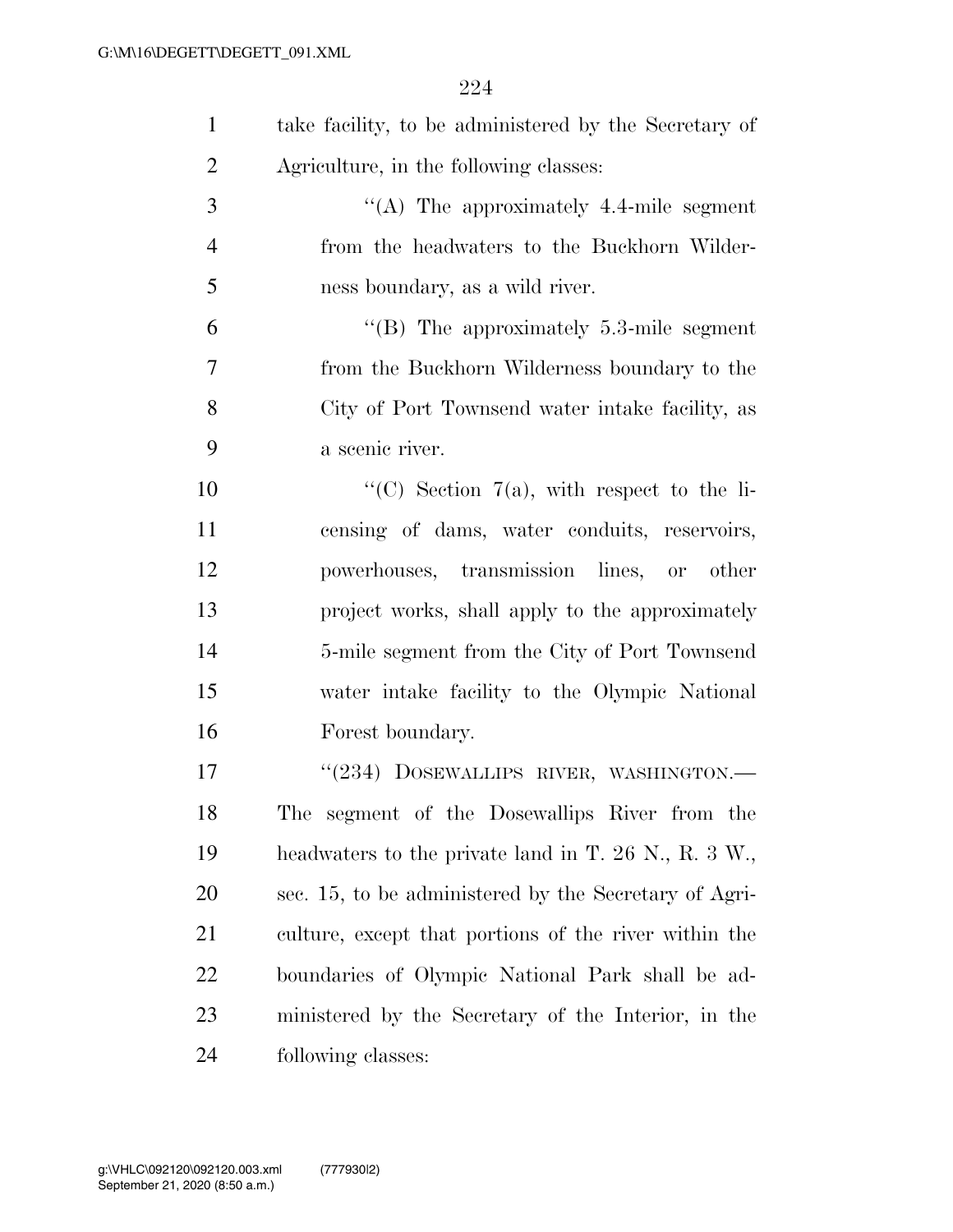| $\mathbf{1}$   | "(A) The approximately $12.9$ -mile segment             |
|----------------|---------------------------------------------------------|
| $\overline{2}$ | from the headwaters to Station Creek, as a wild         |
| 3              | river.                                                  |
| $\overline{4}$ | $\cdot$ (B) The approximately 6.8-mile segment          |
| 5              | from Station Creek to the private land in T. 26         |
| 6              | N., R. 3 W., sec. 15, as a scenic river.                |
| 7              | "(235) DUCKABUSH RIVER, WASHINGTON.-                    |
| 8              | The segment of the Duckabush River from the head-       |
| 9              | waters to the private land in $T. 25$ N., R. 3 W., sec. |
| 10             | 1, to be administered by the Secretary of Agri-         |
| 11             | culture, except that portions of the river within the   |
| 12             | boundaries of Olympic National Park shall be ad-        |
| 13             | ministered by the Secretary of the Interior, in the     |
| 14             | following classes:                                      |
| 15             | "(A) The approximately 19.0-mile segment                |
| 16             | from the headwaters to the Brothers Wilderness          |
| 17             | boundary, as a wild river.                              |
| 18             | $\lq$ (B) The approximately 1.9-mile segment            |
| 19             | from the Brothers Wilderness boundary to the            |
| 20             | private land in T. $25$ N., R. $3$ W., sec. 1, as       |
| 21             | a scenic river.                                         |
| 22             | "(236) HAMMA HAMMA RIVER, WASHINGTON.—                  |
| 23             | The segment of the Hamma Hamma River from the           |
| 24             | headwaters to the eastern edge of the NW1/4 sec.        |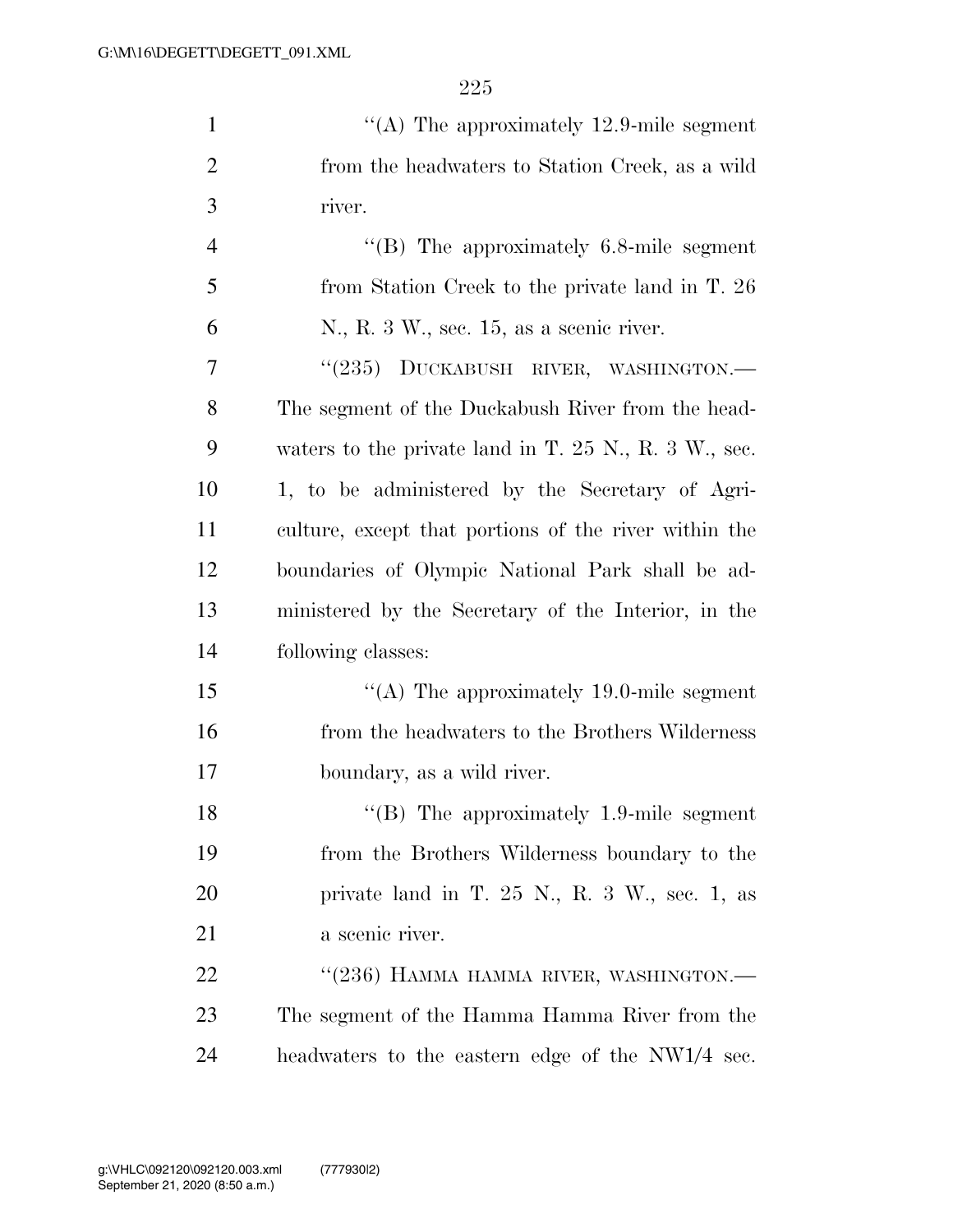| $\mathbf{1}$   | 21, T. 24 N., R. 3 W., to be administered by the        |
|----------------|---------------------------------------------------------|
| $\overline{2}$ | Secretary of Agriculture, in the following classes:     |
| 3              | $\lq\lq$ . The approximately 3.1-mile segment           |
| $\overline{4}$ | from the headwaters to the Mt. Skokomish Wil-           |
| 5              | derness boundary, as a wild river.                      |
| 6              | "(B) The approximately $5.8$ -mile segment              |
| 7              | from the Mt. Skokomish Wilderness boundary              |
| 8              | to Lena Creek, as a scenic river.                       |
| 9              | $\cdot$ (C) The approximately 6.8-mile segment          |
| 10             | from Lena Creek to the eastern edge of the              |
| 11             | NW1/4 sec. 21, T. 24 N., R. 3 W., to be ad-             |
| 12             | ministered as a recreational river through a co-        |
| 13             | operative management agreement between the              |
| 14             | State of Washington and the Secretary of Agri-          |
| 15             | culture as provided in section $10(e)$ of the Wild      |
| 16             | and Scenic Rivers Act $(16 \text{ U.S.C. } 1281(e))$ .  |
| 17             | "(237) SOUTH FORK SKOKOMISH RIVER, WASH-                |
| 18             | INGTON.—The segment of the South<br>Fork                |
| 19             | Skokomish River from the headwaters to the Olym-        |
| 20             | pic National Forest boundary to be administered by      |
| 21             | the Secretary of Agriculture, in the following classes: |
| 22             | "(A) The approximately $6.7$ -mile segment              |
| 23             | from the headwaters to Church Creek, as a wild          |
| 24             | river.                                                  |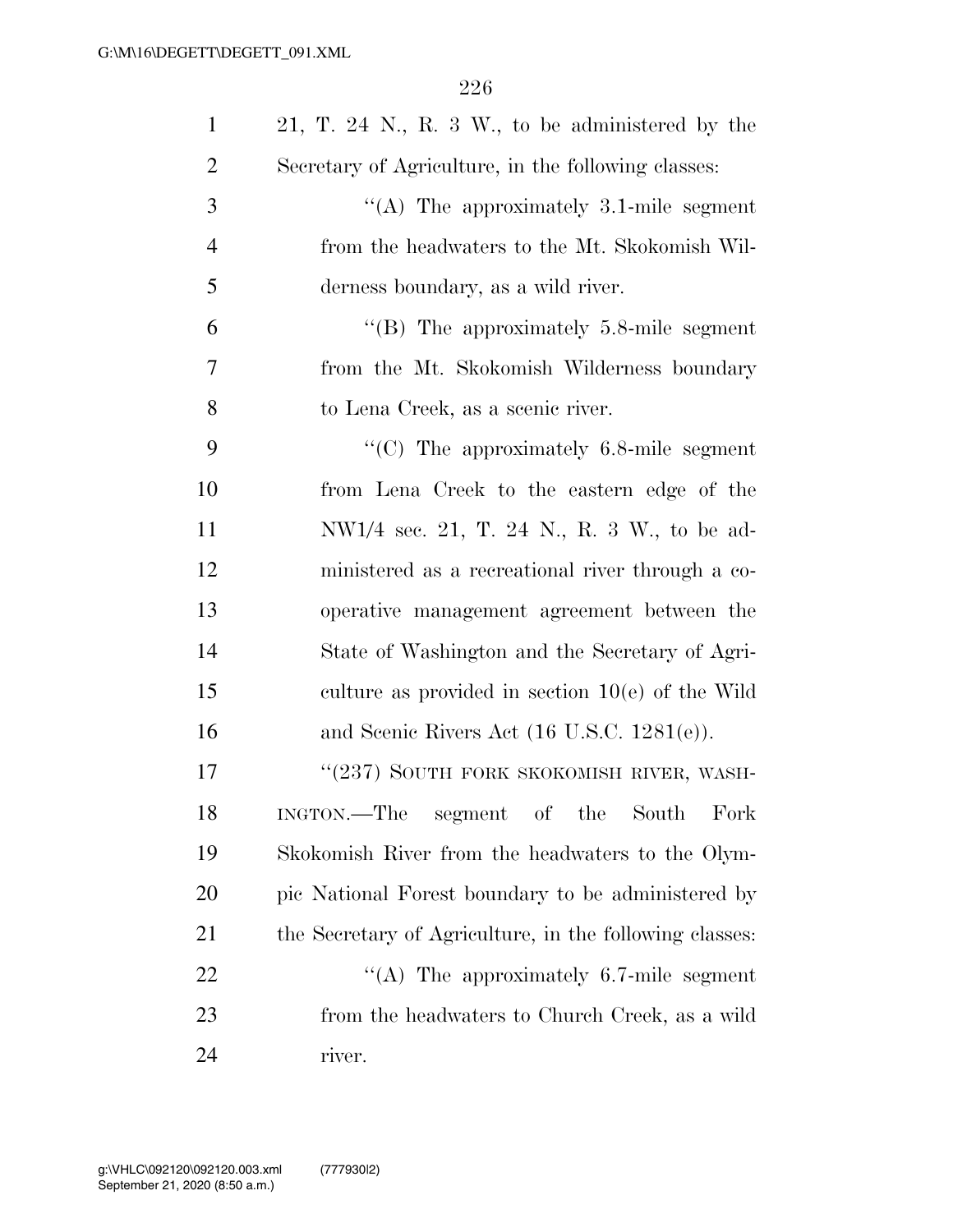| $\mathbf{1}$   | $\cdot$ (B) The approximately 8.3-mile segment        |
|----------------|-------------------------------------------------------|
| $\overline{2}$ | from Church Creek to LeBar Creek, as a scenic         |
| 3              | river.                                                |
| $\overline{4}$ | " $(C)$ The approximately 4.0-mile segment            |
| 5              | from LeBar Creek to upper end of gorge in the         |
| 6              | NW1/4 sec. 22, T. 22 N., R. 5 W., as a rec-           |
| 7              | reational river.                                      |
| 8              | $\lq\lq$ (D) The approximately 6.0-mile segment       |
| 9              | from the upper end of the gorge to the Olympic        |
| 10             | National Forest boundary, as a scenic river.          |
| 11             | "(238) MIDDLE FORK SATSOP RIVER, WASH-                |
| 12             | INGTON.—The approximately 7.9-mile segment of         |
| 13             | the Middle Fork Satsop River from the headwaters      |
| 14             | to the Olympic National Forest boundary, to be ad-    |
| 15             | ministered by the Secretary of Agriculture, as a sce- |
| 16             | nic river.                                            |
| 17             | "(239) WEST FORK SATSOP RIVER, WASH-                  |
| 18             | INGTON.—The approximately 8.2-mile segment of         |
| 19             | the West Fork Satsop River from the headwaters to     |
| 20             | the Olympic National Forest boundary, to be admin-    |
| 21             | istered by the Secretary of Agriculture, as a scenic  |
| 22             | river.                                                |
| 23             | $``(240)$ WYNOOCHEE<br>RIVER, WASHINGTON.-            |
| 24             | The segment of the Wynoochee River from the head-     |
| 25             | waters to the head of Wynoochee Reservoir to be ad-   |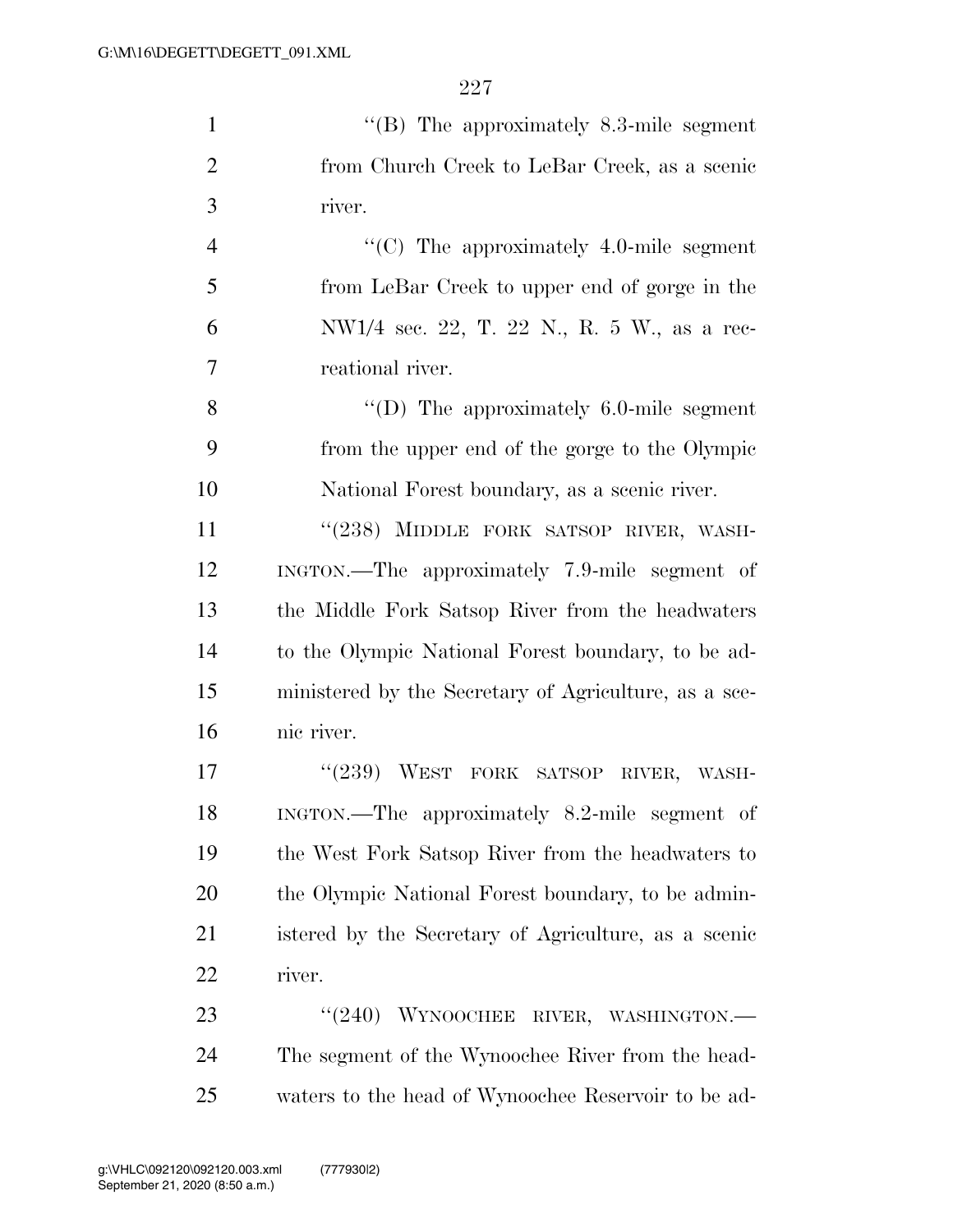| $\mathbf{1}$   | ministered by the Secretary of Agriculture, except      |
|----------------|---------------------------------------------------------|
| $\overline{2}$ | that portions of the river within the boundaries of     |
| 3              | Olympic National Park shall be administered by the      |
| $\overline{4}$ | Secretary of the Interior, in the following classes:    |
| 5              | "(A) The approximately 2.5-mile segment                 |
| 6              | from the headwaters to the boundary of the              |
| 7              | Wonder Mountain Wilderness, as a wild river.            |
| 8              | $\lq$ (B) The approximately 7.4-mile segment            |
| 9              | from the boundary of the Wonder Mountain                |
| 10             | Wilderness to the head of Wynoochee Reservoir,          |
| 11             | as a recreational river.                                |
| 12             | "(241) EAST FORK HUMPTULIPS RIVER, WASH-                |
| 13             | INGTON.—The segment of the<br>East<br>Fork              |
| 14             | Humptulips River from the headwaters to the Olym-       |
| 15             | pic National Forest boundary to be administered by      |
| 16             | the Secretary of Agriculture, in the following classes: |
| 17             | "(A) The approximately 7.4-mile segment                 |
| 18             | from the headwaters to the Moonlight Dome               |
| 19             | Wilderness boundary, as a wild river.                   |
| 20             | "(B) The approximately $10.3$ -mile segment             |
| 21             | from the Moonlight Dome Wilderness boundary             |
| 22             | to the Olympic National Forest boundary, as a           |
| 23             | scenic river.                                           |
| 24             | "(242) WEST FORK HUMPTULIPS RIVER, WASH-                |
| 25             | INGTON.—The approximately 21.4-mile segment of          |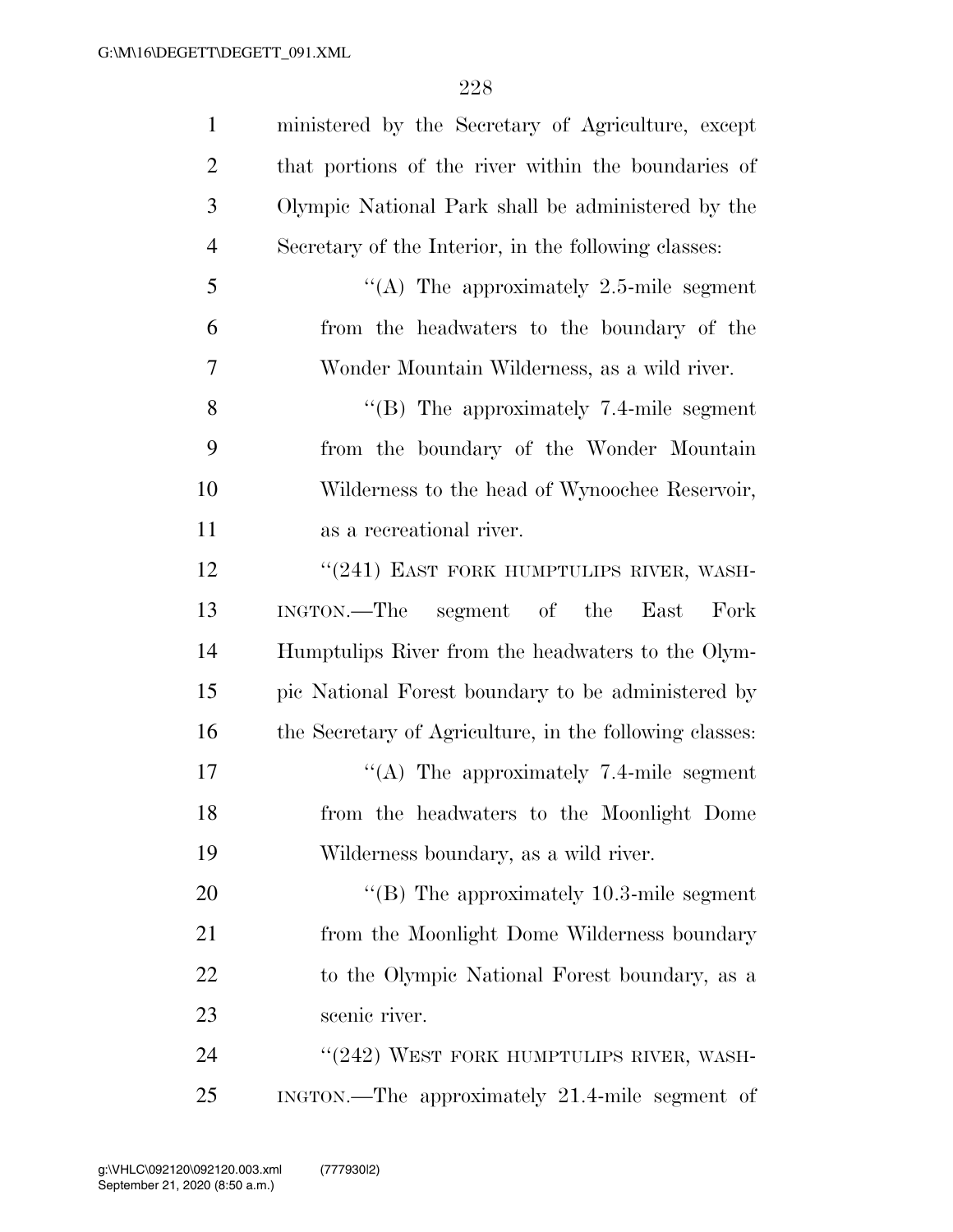| $\mathbf{1}$   | the West Fork Humptulips River from the head-         |
|----------------|-------------------------------------------------------|
| $\overline{2}$ | waters to the Olympic National Forest Boundary, to    |
| 3              | be administered by the Secretary of Agriculture, as   |
| $\overline{4}$ | a scenic river.                                       |
| 5              | " $(243)$ QUINAULT RIVER, WASHINGTON.—The             |
| 6              | segment of the Quinault River from the headwaters     |
| 7              | to private land in T. 24 N., R. 8 W., sec. 33, to be  |
| 8              | administered by the Secretary of the Interior, in the |
| 9              | following classes:                                    |
| 10             | "(A) The approximately $16.5$ -mile segment           |
| 11             | from the headwaters to Graves Creek, as a wild        |
| 12             | river.                                                |
| 13             | "(B) The approximately $6.7$ -mile segment            |
| 14             | from Graves Creek to Cannings Creek, as a sce-        |
| 15             | nic river.                                            |
| 16             | " $(C)$ The approximately 1.0-mile segment            |
| 17             | from Cannings Creek to private land in T. 24          |
| 18             | N., R. 8 W., sec. 33, as a recreational river.        |
| 19             | " $(244)$ QUEETS RIVER, WASHINGTON.—The               |
| 20             | segment of the Queets River from the headwaters to    |
| 21             | the Olympic National Park boundary to be adminis-     |
| 22             | tered by the Secretary of the Interior, except that   |
| 23             | portions of the river outside the boundaries of Olym- |
| 24             | pic National Park shall be administered by the Sec-   |
| 25             | retary of Agriculture, including the following seg-   |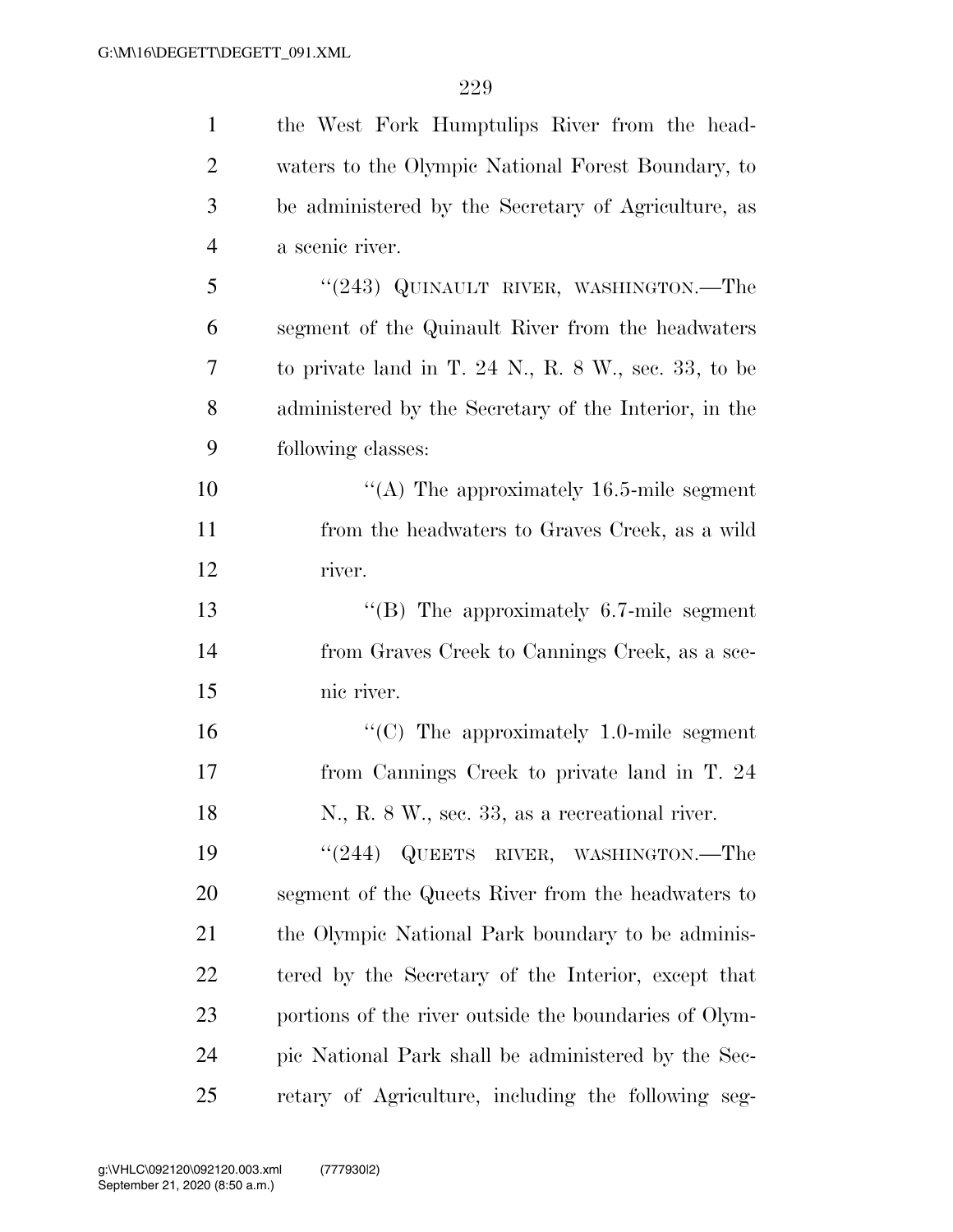| $\mathbf{1}$   | ments of the mainstem and certain tributaries in the |
|----------------|------------------------------------------------------|
| $\overline{c}$ | following classes:                                   |
| 3              | "(A) The approximately $28.6$ -mile segment          |
| $\overline{4}$ | of the Queets River from the headwaters to the       |
| 5              | confluence with Sams River, as a wild river.         |
| 6              | "(B) The approximately $16.0$ -mile segment          |
| 7              | of the Queets River from the confluence with         |
| 8              | Sams River to the Olympic National Park              |
| 9              | boundary, as a scenic river.                         |
| 10             | "(C) The approximately $15.7$ -mile segment          |
| 11             | of the Sams River from the headwaters to the         |
| 12             | confluence with the Queets River, as a scenic        |
| 13             | river.                                               |
| 14             | "(D) The approximately $17.7$ -mile segment          |
| 15             | of Matheny Creek from the headwaters to the          |
| 16             | confluence with the Queets River, to be admin-       |
| 17             | istered as a scenic river through a cooperative      |
| 18             | management agreement between the State of            |
| 19             | Washington and the Secretary of Agriculture as       |
| 20             | provided in section $10(e)$ of the Wild and Scenic   |
| 21             | Rivers Act $(16 \text{ U.S.C. } 1281(e))$ .          |
| 22             | "(245) HOH RIVER, WASHINGTON.—The seg-               |
| 23             | ment of the Hoh River and the major tributary        |
| 24             | South Fork Hoh from the headwaters to Olympic        |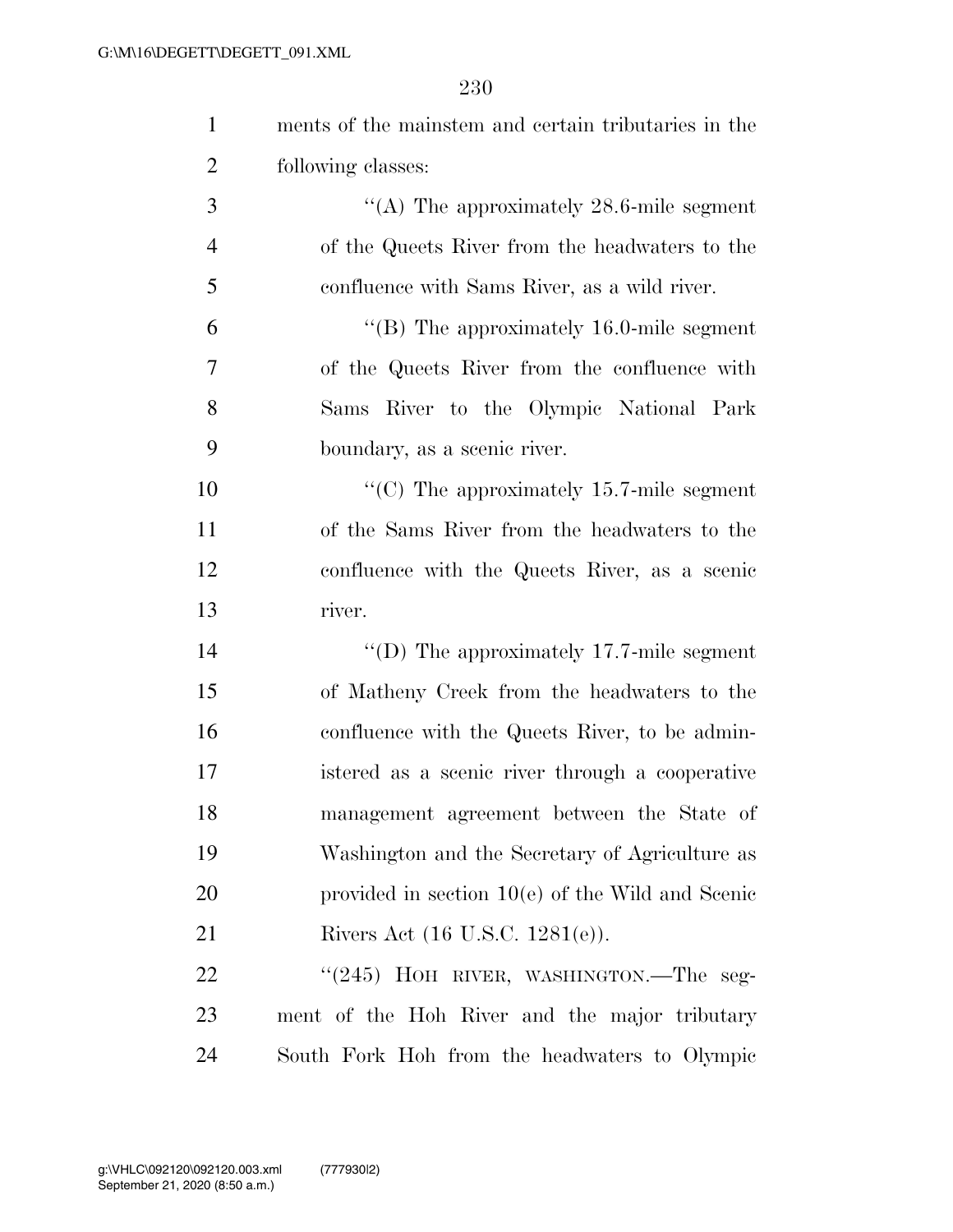| $\mathbf{1}$   | National Park boundary, to be administered by the      |
|----------------|--------------------------------------------------------|
| $\overline{2}$ | Secretary of the Interior, in the following classes:   |
| 3              | "(A) The approximately $20.7$ -mile segment            |
| $\overline{4}$ | of the Hoh River from the headwaters to Jack-          |
| 5              | son Creek, as a wild river.                            |
| 6              | $\lq$ (B) The approximately 6.0-mile segment           |
| 7              | of the Hoh River from Jackson Creek to the             |
| 8              | Olympic National Park boundary, as a scenic            |
| 9              | river.                                                 |
| 10             | " $(C)$ The approximately 13.8-mile segment            |
| 11             | of the South Fork Hoh River from the head-             |
| 12             | waters to the Olympic National Park boundary,          |
| 13             | as a wild river.                                       |
| 14             | "(D) The approximately $4.6$ -mile segment             |
| 15             | of the South Fork Hoh River from the Olympic           |
| 16             | National Park boundary to the Washington               |
| 17             | State Department of Natural Resources bound-           |
| 18             | ary in T. 27 N., R. 10 W., sec. 29, to be ad-          |
| 19             | ministered as a recreational river through a co-       |
| 20             | operative management agreement between the             |
| 21             | State of Washington and the Secretary of Agri-         |
| 22             | culture as provided in section $10(e)$ of the Wild     |
| 23             | and Scenic Rivers Act $(16 \text{ U.S.C. } 1281(e))$ . |
| 24             | "(246) BOGACHIEL RIVER, WASHINGTON.—The                |
| 25             | approximately 25.6-mile segment of the Bogachiel       |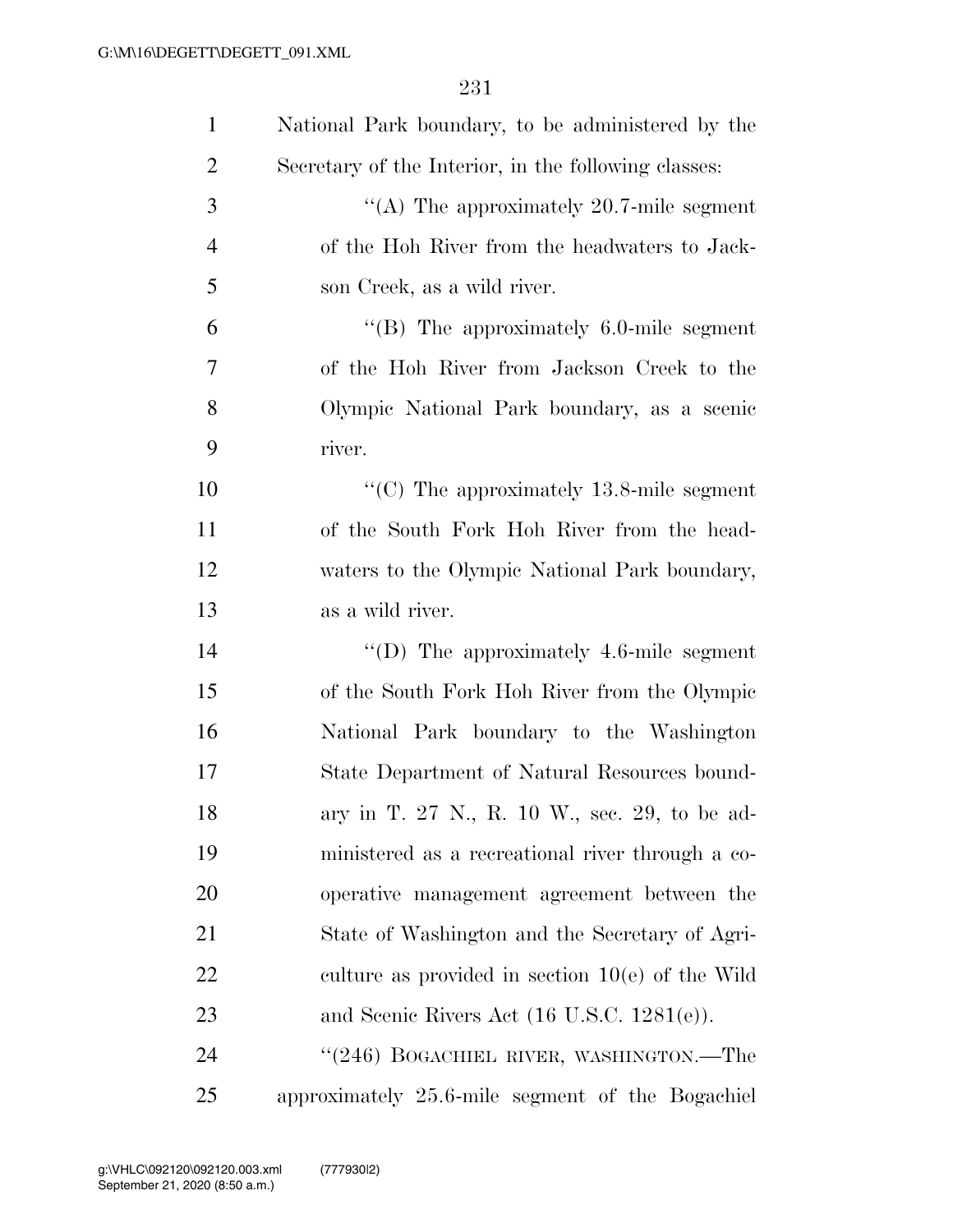| $\mathbf{1}$   | River from the source to the Olympic National Park   |
|----------------|------------------------------------------------------|
| $\overline{2}$ | boundary, to be administered by the Secretary of the |
| 3              | Interior, as a wild river.                           |
| $\overline{4}$ | "(247) SOUTH FORK CALAWAH RIVER, WASH-               |
| 5              | INGTON.—The segment of the South Fork Calawah        |
| 6              | River and the major tributary Sitkum River from      |
| $\overline{7}$ | the headwaters to Hyas Creek to be administered by   |
| 8              | the Secretary of Agriculture, except those portions  |
| 9              | of the river within the boundaries of Olympic Na-    |
| 10             | tional Park shall be administered by the Secretary   |
| 11             | of the Interior, including the following segments in |
| 12             | the following classes:                               |
| 13             | "(A) The approximately 15.7-mile segment             |
| 14             | of the South Fork Calawah River from the             |
| 15             | headwaters to the Sitkum River, as a wild river.     |
| 16             | $\lq\lq$ (B) The approximately 0.9-mile segment      |
| 17             | of the South Fork Calawah River from the             |
| 18             | Sitkum River to Hyas Creek, as a scenic river.       |
| 19             | " $(C)$ The approximately 1.6-mile segment           |
| 20             | of the Sitkum River from the headwaters to the       |

 of the Sitkum River from the headwaters to the Rugged Ridge Wilderness boundary, as a wild river.

23 ''(D) The approximately 11.9-mile segment of the Sitkum River from the Rugged Ridge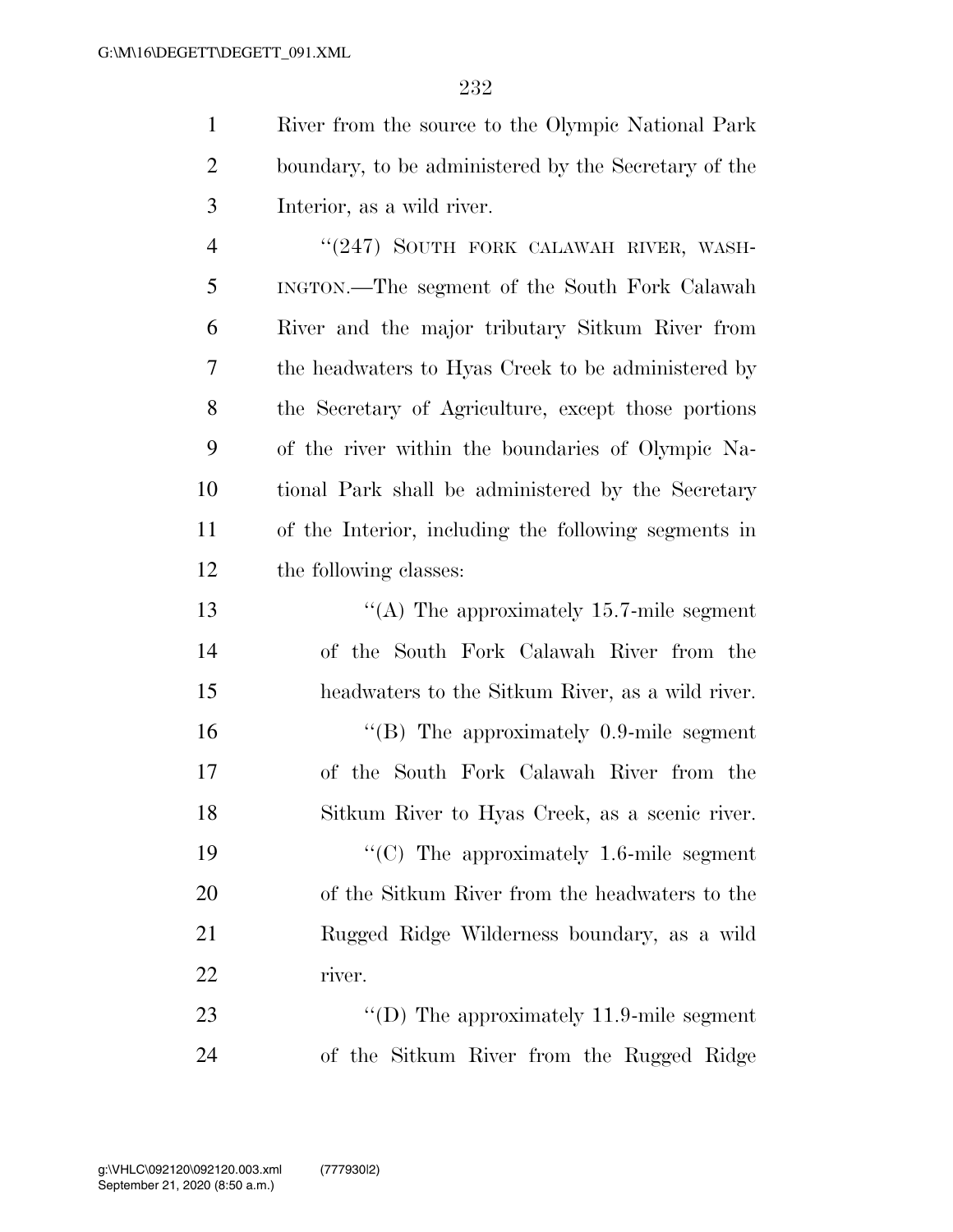| $\mathbf{1}$   | Wilderness boundary to the confluence with the         |
|----------------|--------------------------------------------------------|
| $\overline{2}$ | South Fork Calawah, as a scenic river.                 |
| 3              | "(248) SOL DUC RIVER, WASHINGTON.—The                  |
| $\overline{4}$ | segment of the Sol Duc River from the headwaters       |
| 5              | to the Olympic National Park boundary to be ad-        |
| 6              | ministered by the Secretary of the Interior, including |
| 7              | the following segments of the mainstem and certain     |
| 8              | tributaries in the following classes:                  |
| 9              | "(A) The approximately $7.0$ -mile segment             |
| 10             | of the Sol Duc River from the headwaters to            |
| 11             | the end of Sol Duc Hot Springs Road, as a wild         |
| 12             | river.                                                 |
| 13             | " $(B)$ The approximately 10.8-mile segment            |
| 14             | of the Sol Duc River from the end of Sol Duc           |
| 15             | Hot Springs Road to the Olympic National               |
| 16             | Park boundary, as a scenic river.                      |
| 17             | "(C) The approximately $14.2$ -mile segment            |
| 18             | of the North Fork Sol Duc River from the               |
| 19             | headwaters to the Olympic Hot Springs Road             |
| 20             | bridge, as a wild river.                               |
| 21             | "(D) The approximately $0.2$ -mile segment             |
| 22             | of the North Fork Sol Duc River from the               |
| 23             | Olympic Hot Springs Road bridge to the con-            |
| 24             | fluence with the Sol Duc River, as a scenic            |
| 25             | river.                                                 |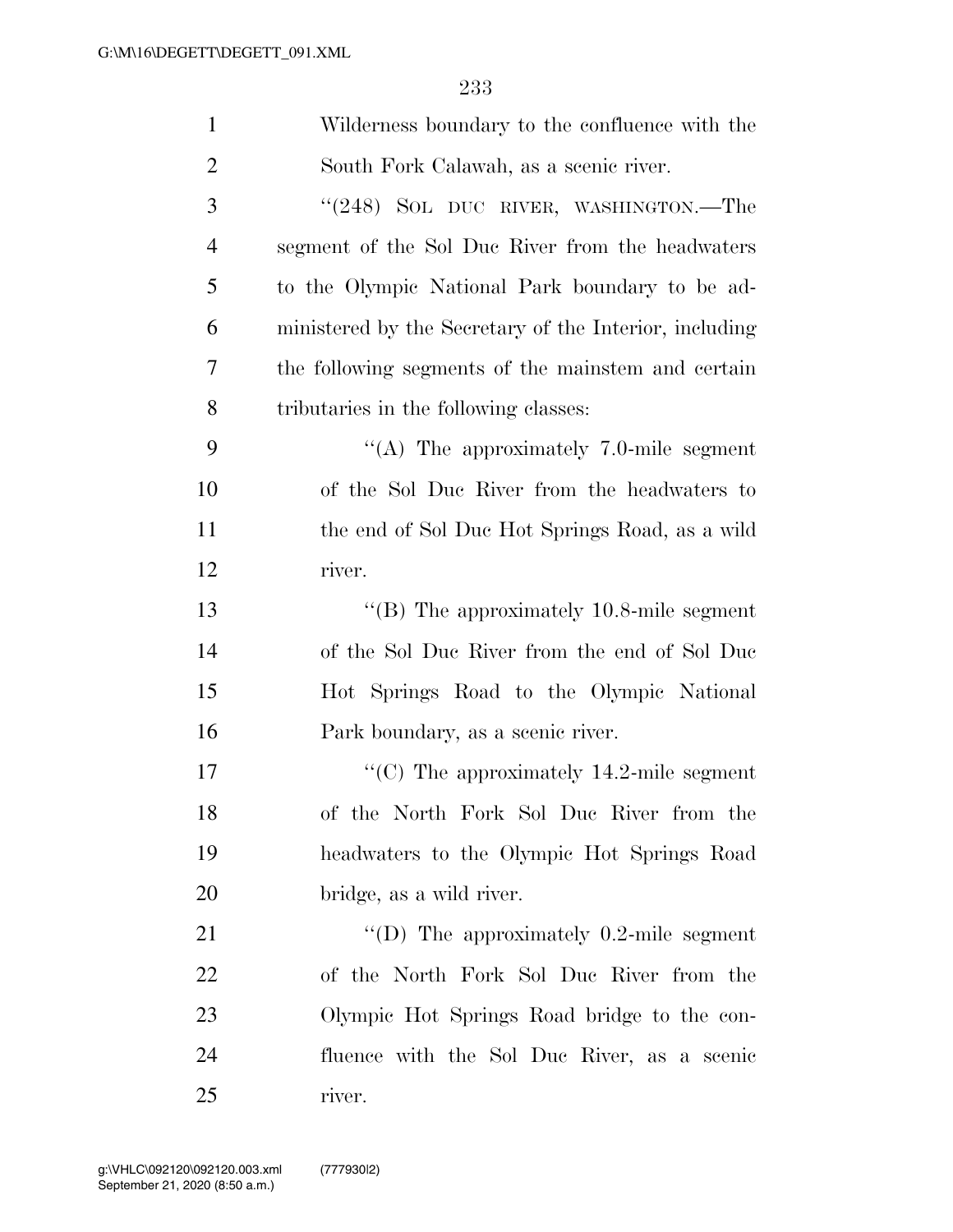| $\mathbf{1}$   | "(E) The approximately $8.0$ -mile segment             |
|----------------|--------------------------------------------------------|
| $\overline{2}$ | of the South Fork Sol Due River from the               |
| 3              | headwaters to the confluence with the Sol Duc          |
| $\overline{4}$ | River, as a scenic river.                              |
| 5              | " $(249)$ LYRE RIVER, WASHINGTON.—The ap-              |
| 6              | proximately 0.2-mile segment of the Lyre River from    |
| 7              | Lake Crescent to the Olympic National Park bound-      |
| 8              | ary, to be administered by the Secretary of the Inte-  |
| 9              | rior as a scenic river.".                              |
| 10             | (b) EFFECT.—The amendment made by subsection           |
| 11             | (a) does not affect valid existing water rights.       |
| 12             | (c) UPDATES TO LAND AND RESOURCE MANAGE-               |
|                |                                                        |
| 13             | MENT PLANS.—                                           |
| 14             | (1) IN GENERAL.—Except as provided in para-            |
| 15             | graph $(2)$ , not later than 3 years after the date of |
| 16             | the enactment of this Act, the Secretary of Agri-      |
| 17             | culture shall, with respect to the designations made   |
| 18             | under subsection (a) on lands under the jurisdiction   |
| 19             | of the Secretary, incorporate such designations into   |
| 20             | updated management plans for units of the National     |
| 21             | Forest System in accordance with applicable laws       |
| 22             | (including regulations).                               |
| 23             | (2) EXCEPTION.—The date specified in para-             |

actment of this Act if the Secretary of Agriculture—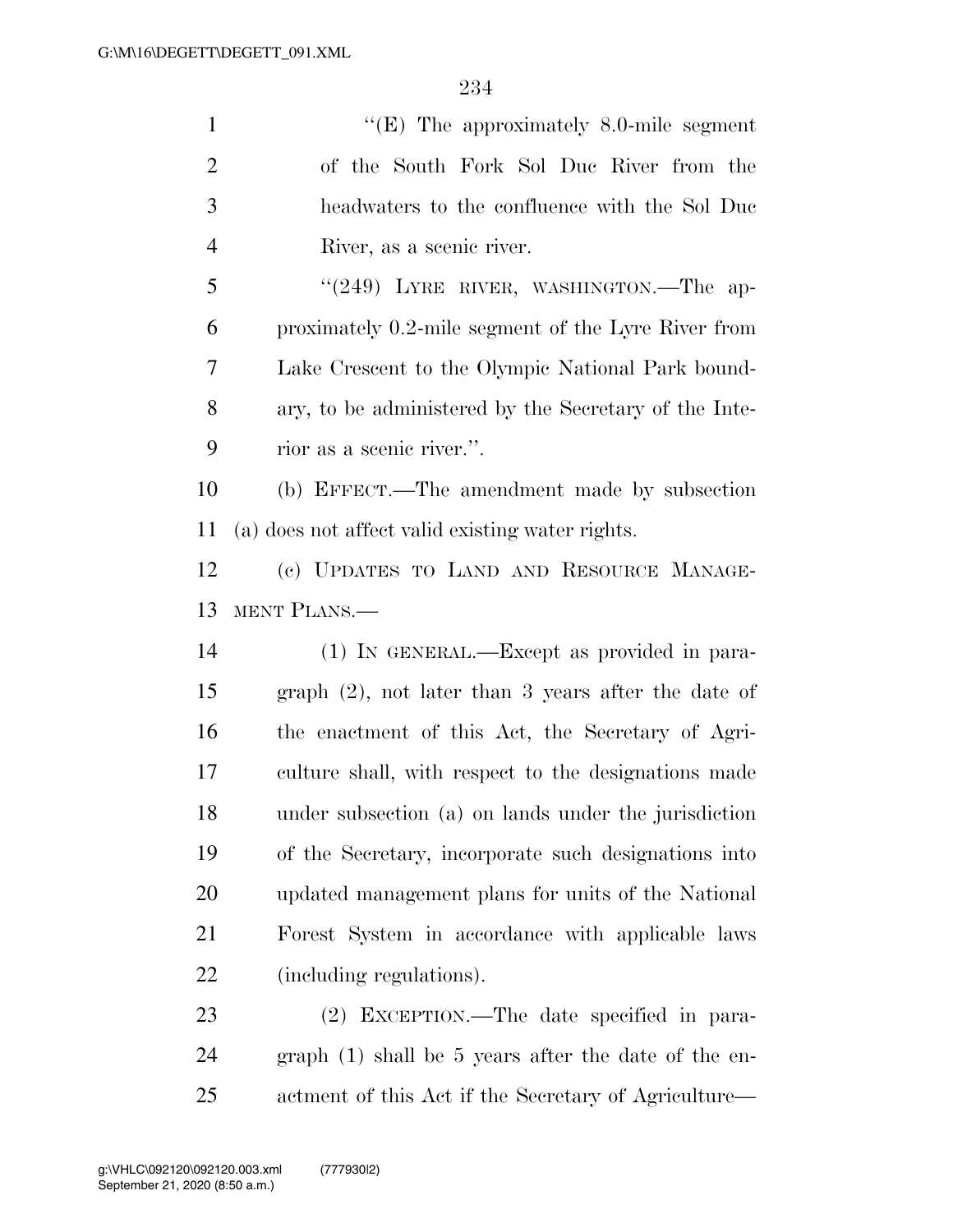(A) is unable to meet the requirement under such paragraph by the date specified in such paragraph; and

 (B) not later than 3 years after the date of the enactment of this Act, includes in the Department of Agriculture annual budget sub- mission to Congress a request for additional sums as may be necessary to meet the require-ment of such paragraph.

 (3) COMPREHENSIVE MANAGEMENT PLAN RE- QUIREMENTS.—Updated management plans under paragraph (1) or (2) satisfy the requirements under section 3(d) of the Wild and Scenic Rivers Act (16 U.S.C. 1274(d)).

#### **SEC. 604. EXISTING RIGHTS AND WITHDRAWAL.**

 (a) IN GENERAL.—In accordance with section 12(b) of the National Wild and Scenic Rivers Act (16 U.S.C. 1283(b)), nothing in this title or the amendment made by section 603(a) affects or abrogates existing rights, privi- leges, or contracts held by private parties, nor does this title in any way modify or direct the management, acquisi- tion, or disposition of lands managed by the Washington Department of Natural Resources on behalf of the State of Washington.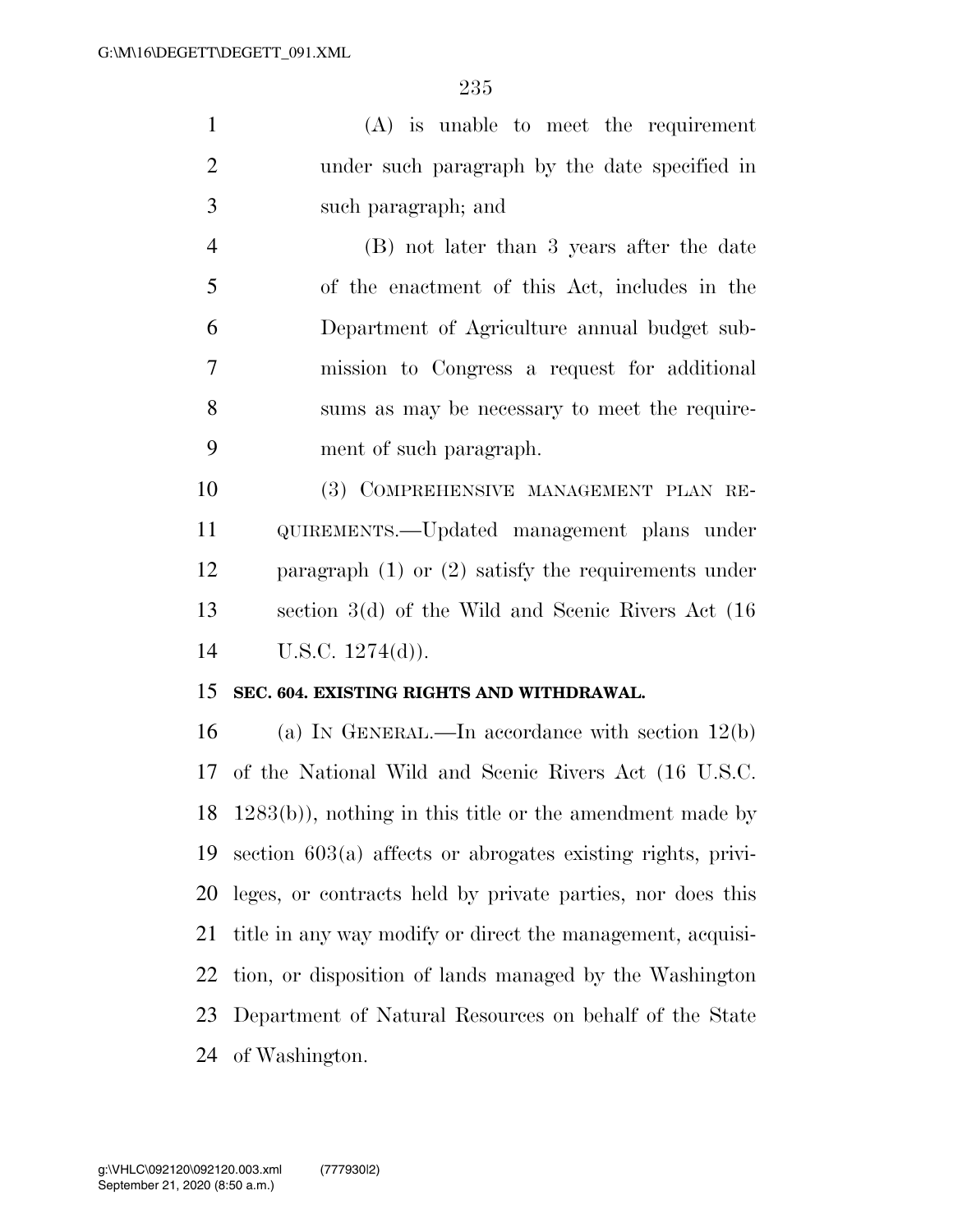(b) WITHDRAWAL.—Subject to valid existing rights, the Federal land within the boundaries of the river seg- ments designated by this title and the amendment made by section 603(a) is withdrawn from all forms of—

 (1) entry, appropriation, or disposal under the public land laws;

 (2) location, entry, and patent under the mining laws; and

 (3) disposition under all laws relating to min-eral and geothermal leasing or mineral materials.

#### **SEC. 605. TREATY RIGHTS.**

 Nothing in this title alters, modifies, diminishes, or extinguishes the reserved treaty rights of any Indian tribe with hunting, fishing, gathering, and cultural or religious rights in the Olympic National Forest as protected by a treaty.

# **TITLE VII—STUDY ON FLOOD RISK MITIGATION**

**SEC. 701. STUDY ON FLOOD RISK MITIGATION.** 

 The Comptroller General shall conduct a study to de- termine the contributions of wilderness designations under this division to protections to flood risk mitigation in resi-dential areas.